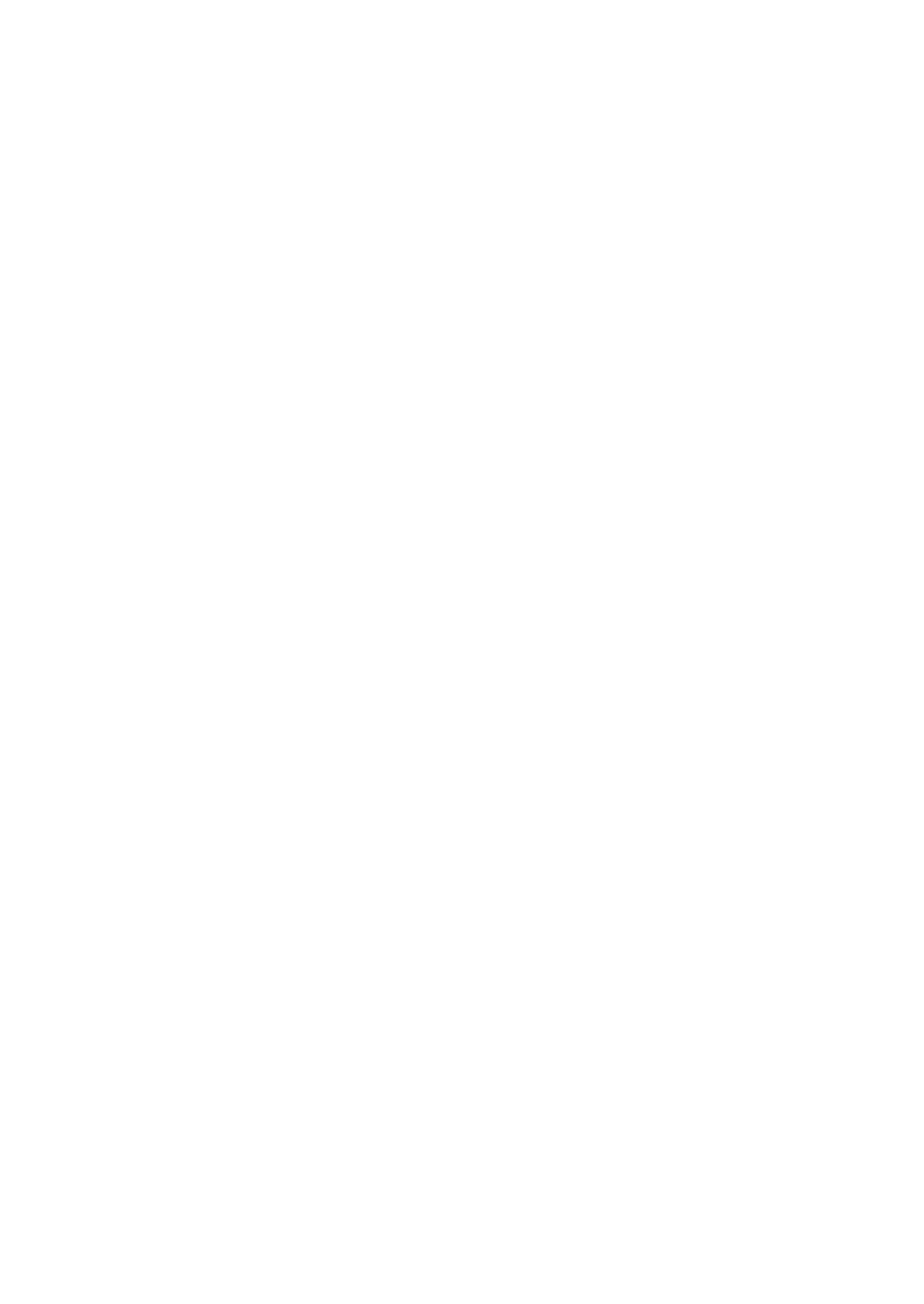RESEARCH YEARBOOK 2015

Edited by Alessandro Botton, Paolo Carletti, Martino Cassandro, Roberta Masin, Mauro Penasa, Silvia Quaggiotti, Chiara Rizzi

© 2017 Padova University Press Università degli Studi di Padova via 8 Febbraio 2, Padova

www.padovauniversitypress.it

ISBN 978-88-6938-074-7

All right reserved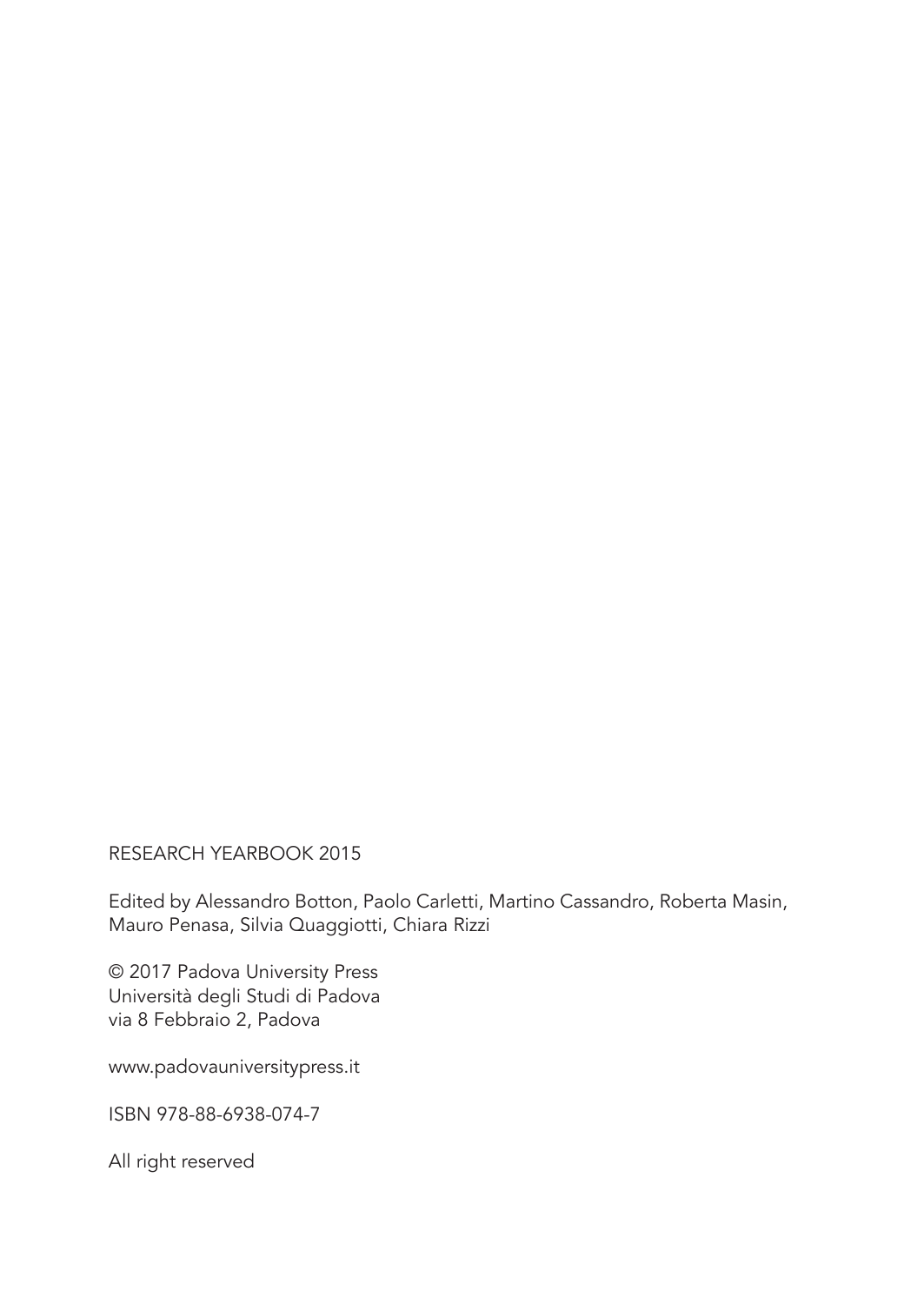UNIVERSITY of PADOVA

DEPARTMENT OF AGRONOMY FOOD NATURAL RESOURCES ANIMALS AND ENVIRONMENT

# RESEARCH YEARBOOK

## 2015

edited by Alessandro Botton, Paolo Carletti, Martino Cassandro, Roberta Masin, Mauro Penasa, Silvia Quaggiotti, Chiara Rizzi

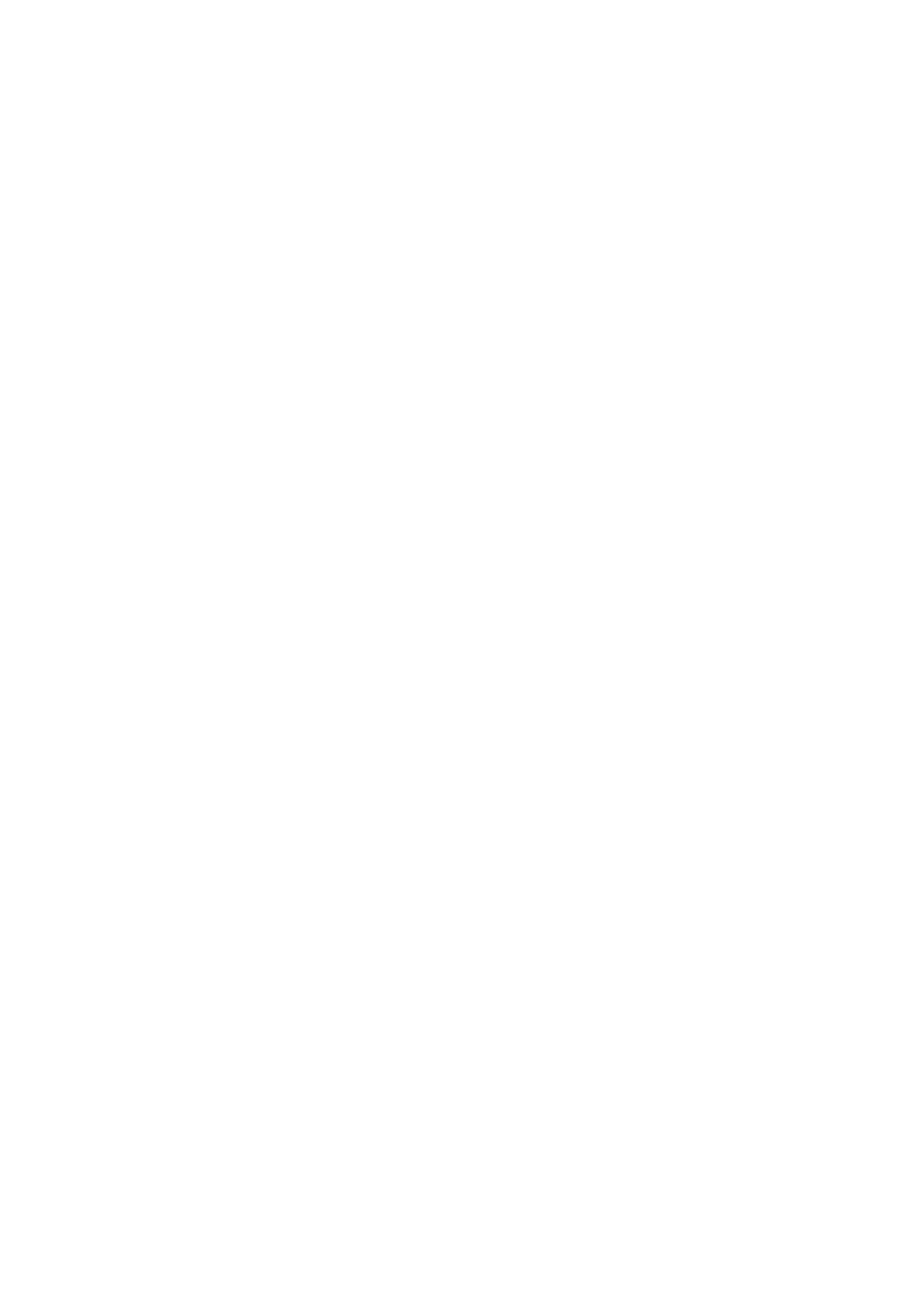## INDEX

| Introduction                                                           | p. 7   |
|------------------------------------------------------------------------|--------|
| Research Papers: Statistics and Comments                               | p. 9   |
| DAFNAE Research and Technical staff                                    | p. 13  |
| Agronomy and soil science                                              | p. 19  |
| Animal science                                                         | p. 33  |
| Ecology and environmental sciences                                     | p. 69  |
| Entomology                                                             | p. 93  |
| Food science and technology                                            | p. 109 |
| Genetics and genomics                                                  | p. 135 |
| Microbiology                                                           | p. 163 |
| Plant science                                                          | p. 175 |
| Contributions of the National Research Council (CNR) center in DAFNAE: |        |
| <b>IBAF-CNR</b>                                                        | p. 201 |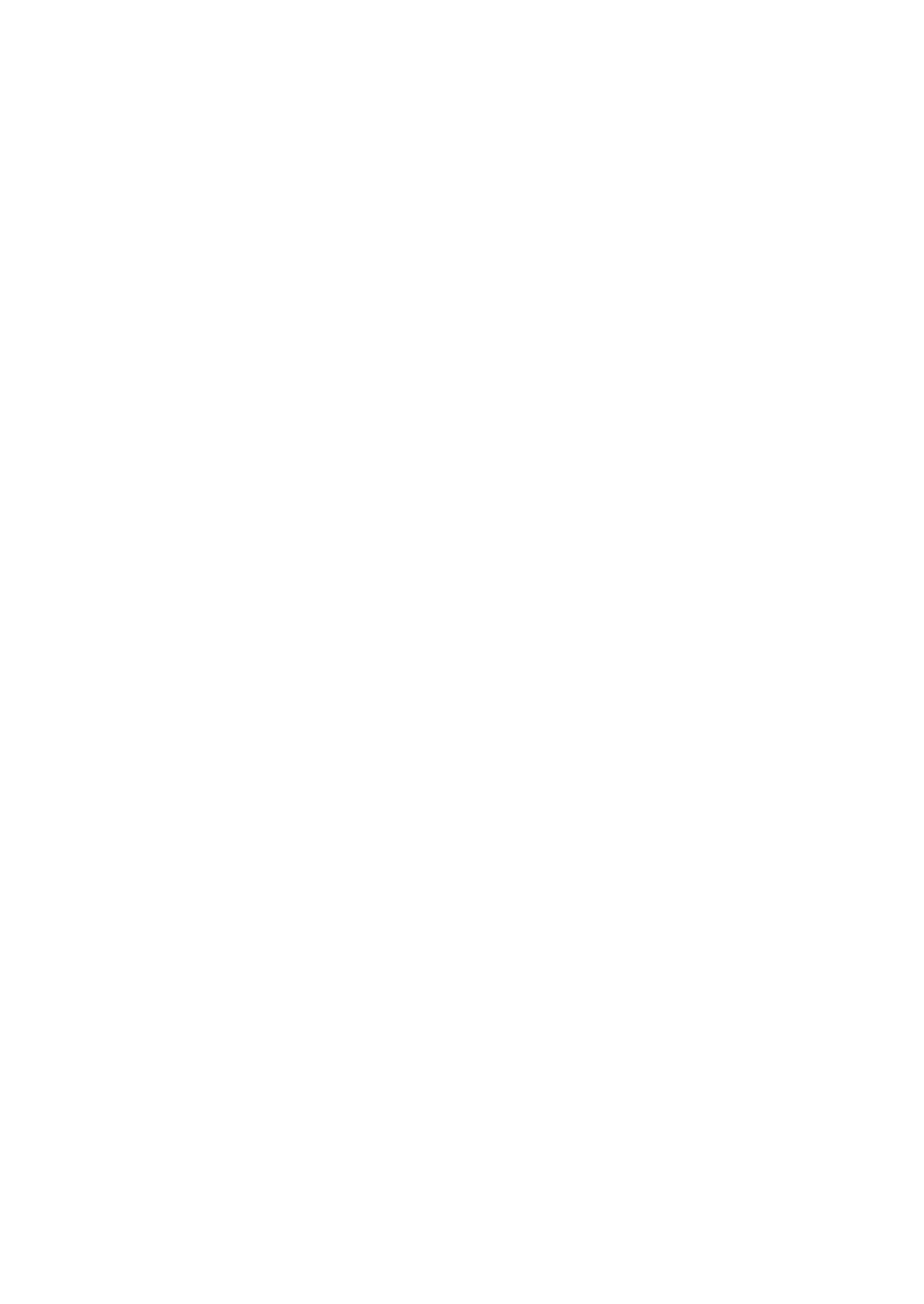## INTRODUCTION

It is a great pleasure for me to introduce the 2015 edition of the Research Yearbook of the Department of Agronomy, Food, Natural resources, Animals and Environment (DAFNAE) of the University of Padova. Following the two previous editions, it focuses on the top level scientific products of the Department and presents the abstracts of the peer-reviewed papers as retrieved from the ISI and Scopus databases.

These publications represent only a part of the relevant deliverables of the wide research activity carried out within the Department. Indeed, an incredible number of other documents, such as book chapters, conference contributions, abstracts, reports, and fact sheets were also released.

This great effort involved all the wide expertise present in the Department and was facilitated by the contribution of the technical staff and the enthusiastic participation of PhD students, postdocs, and grant holders that represent the freshest energy of the Department.

The research activity developed by DAFNAE has been accompanied by an impressive offer of undergraduate, MS and PhD courses, in which the DAFNAE members can promptly transmit to the students the knowledges derived from their research activities, carried out both in field and lab.

I am very proud for the enthusiasm and the vitality of the Department and I am sure that this booklet will be a remarkable instrument to disseminate the research and innovation produced by DAFNAE.

I deeply thank all the colleagues who contributed with their papers, with a special acknowledgement to the group of editors who took care of this issue. We are ready for the 2016 edition!

Maurizio Borin Head Department of Agronomy, Food, Natural resources, Animals and Environment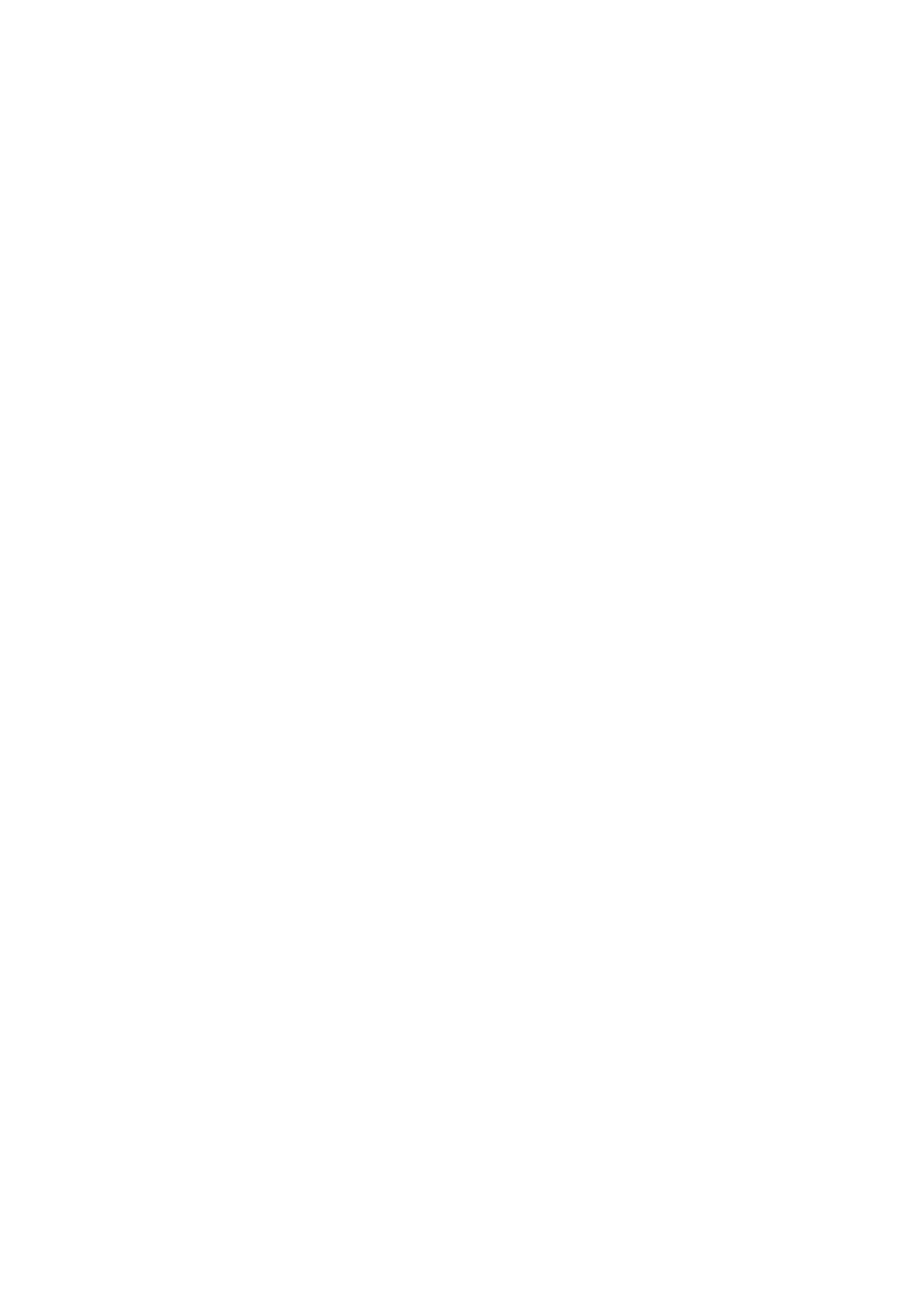## THE RESEARCH PAPERS: STATISTICS AND COMMENTS

The release of the DAFNAE research yearbook represents a very important annual event. It is the moment when the production and quality of the research activity and the degree of collaboration and internationalization of the department are summarized.

Although in the first edition of the yearbook we predicted for the decade 2011-2020 an average number of documents per year published in peer review journal equal to 119, the actual number of scientific documents published in 2012, 2013, 2014, and 2015 was higher, being equal to 151, 154, 123 and 150, respectively.

The 150 scientific documents published in 2015 (+22% compared with 2014) produced a total of 1,110 pages (+8% respect to 2014), on 88 (-6% respect to 2014) different scientific journals. The Journal of Dairy Science (Q1 in the subject categories of Scopus/WOS), with 14 documents, was the scientific journal most highly used by DAFNAE researchers in 2015, as in the previous year.

The average number of papers per researcher was 2.42 and the average number of authors per document was 5.6, ranging from 1 to 16 co-authors.

The documents collected in the present Research yearbook can be divided into 143 scientific articles, 3 reviews, 3 conference papers and 1 letter.

A relevant result obtained in the year 2015 was the high proportion of papers published in journals in the Q1 (first quartile) level of impact factor of the subject category. Table 1 shows the distribution of frequency of scientific documents for quartile of impact factor and for each scientific category. More than 75% of the published papers were categorized Q1.

The categories where all documents were published, are reported in Table 2. The most productive scientific categories were Animal science (19.4%), Genetics and genomics (15.3%), and Food science and technology (14.7%).

| Scientific category               | Q <sub>1</sub> | Q <sub>2</sub> | Q <sub>3</sub> | Q4 | $un-$<br>known |
|-----------------------------------|----------------|----------------|----------------|----|----------------|
| Animal science                    | 15             | 5              |                |    |                |
| Genetics and Genomics             | 19             | 3              |                |    |                |
| Food science and technology       | 17             | 2              |                | 2  |                |
| Plant science                     | 20             |                |                |    |                |
| Ecology and Environmental science | 18             |                |                |    |                |

Table 1. Distribution of frequency of scientific documents, for quartile of impact factor per each scientific category (Scopus database and Scimago Journal & Country Rank).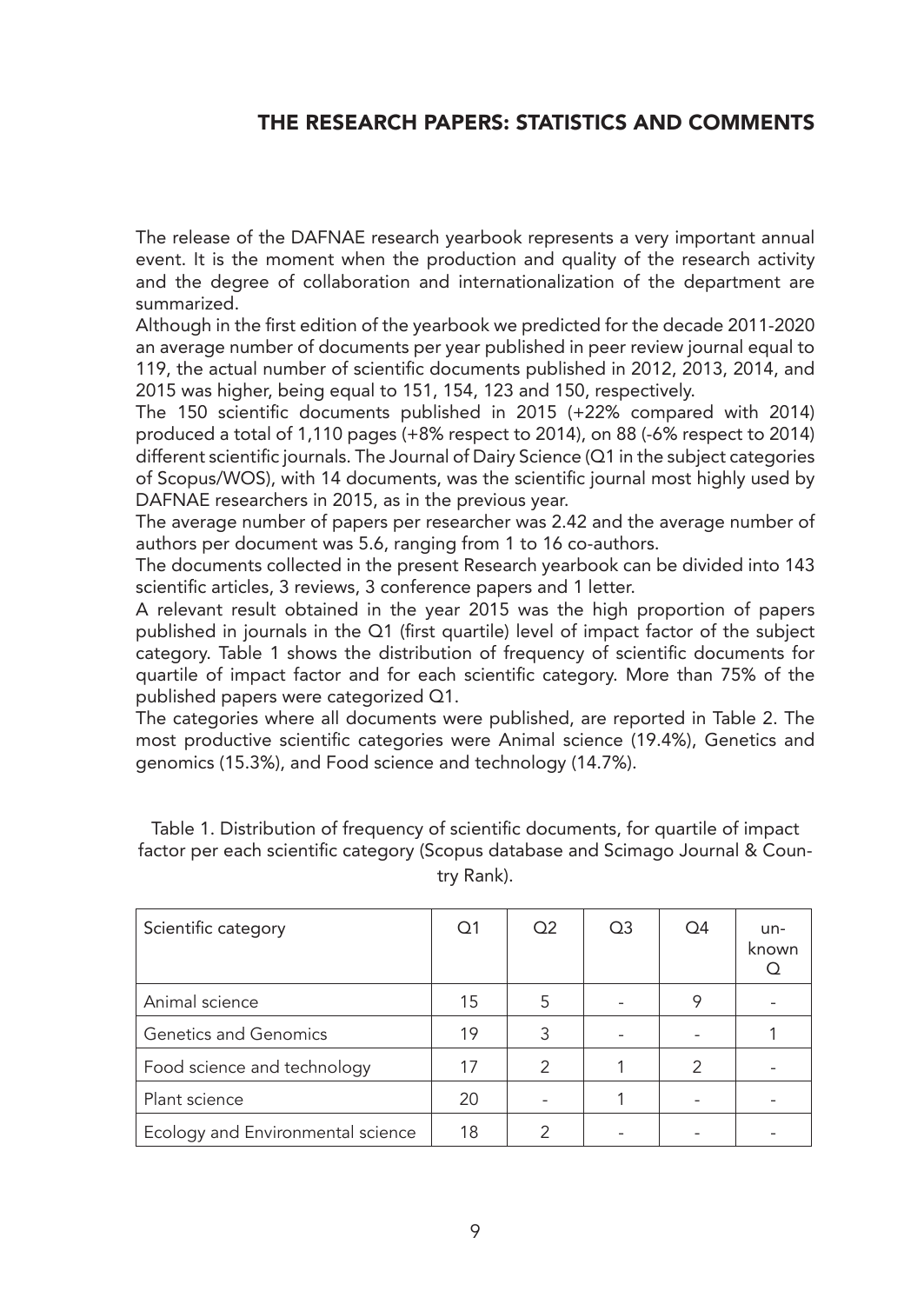| Entomology                |      |                          |     |                 | -   |
|---------------------------|------|--------------------------|-----|-----------------|-----|
| Agronomy and Soil science |      |                          |     |                 |     |
| Microbiology              |      | $\overline{\phantom{0}}$ |     | $\qquad \qquad$ |     |
| Total, n.                 | 113  | 18                       | 5   | 12              | 2   |
| Total, %                  | 75.4 | 12.0                     | 3.3 | 8.0             | 1.3 |

The quota of permanent research staff per document can be used as an indicator of the degree of self-sufficiency of the Department in the long period. Indeed, the total number of authors per documents is based on the permanent and temporary research staff of the department plus the external collaborations. In 2015, the average self-sufficiency degree of DAFNAE was 37%, ranging from 20 % in the Microbiology category to 49% in the Animal science category.

These results indicate the importance of the temporary research staff and external collaborations to guarantee both a high research quality and a high scientific productivity in the future.

Extensive and widespread international and national collaborations are guaranteed by 25 prestigious scientific research institutions in Italy, and by international research centers of high scientific level, located in more than 18 countries in 5 continents.

The internationalization process of DAFNAE is growing up fast with many initiatives, together with many new partnerships and collaborations with excellent research centers around the world, with particular attention to those located in countries such as Australia, Brazil and China, which are considered for the governance of the University of Padova among the priorities for scientific collaboration.

| Category                            | $#$ of<br>documents | % of total<br>documents | % of<br>docu-ments<br>with foreign<br>co-authors | Average #<br>of authors per<br>document * | Average %<br>of ownership<br>per docu-<br>ment ** |
|-------------------------------------|---------------------|-------------------------|--------------------------------------------------|-------------------------------------------|---------------------------------------------------|
| Animal science                      | 29                  | 19.4                    | 24.1                                             | 7.0<br>$(min.3 - max 16)$                 | 49<br>(min. 10-<br>max 100)                       |
| Genetics and<br>Genomics            | 23                  | 15.3                    | 56.5                                             | 5.6<br>$(min.3 - max 13)$                 | 37<br>$(min. 8 - max)$<br>75)                     |
| Food science<br>and technol-<br>ogy | 22                  | 14.7                    | 13.6                                             | 4.9<br>$(min. 2 - max 9)$                 | 45<br>(min. $11 -$<br>max 80                      |

Table 2. Distribution of frequency of scientific documents, number of authors and % of ownership per document, for scientific category (Scopus database).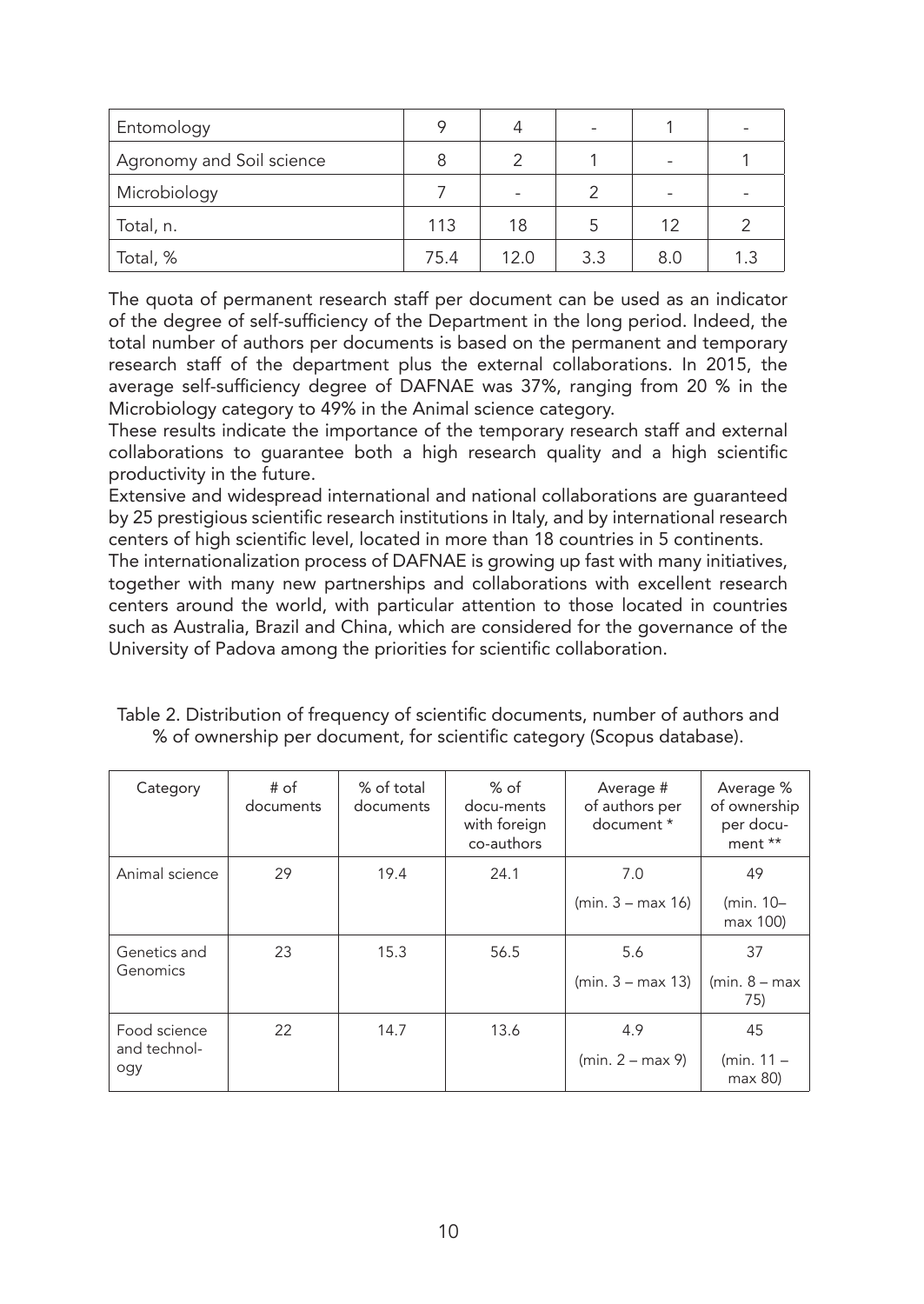| Plant science             | 21  | 14.0 | 52.4 | 7.2                 | 28                       |
|---------------------------|-----|------|------|---------------------|--------------------------|
|                           |     |      |      | $(min. 4 - max 16)$ | $(min. 9 - max)$<br>50)  |
| Ecology and               | 20  | 13.3 | 40.0 | 4.6                 | 28                       |
| Envi-ronmental<br>science |     |      |      | $(min. 2 - max 8)$  | (min. $13 -$<br>max 50   |
| Entomology                | 14  | 9.3  | 50.0 | 4.4                 | 45                       |
|                           |     |      |      | $(min. 3 - max 7)$  | (min. $20 -$<br>max 100) |
| Agronomy and              | 12  | 8.0  | 41.7 | 5.9                 | 27                       |
| Soil science              |     |      |      | $(min. 2 - max 11)$ | $(min. 9 - max)$<br>67)  |
| Microbiology              | 9   | 6.0  | 33.3 | 7.0                 | 20                       |
|                           |     |      |      | $(min. 3 - max 10)$ | $(min. 0 - max)$<br>40)  |
| <b>TOTAL</b>              | 150 | 100  | 38.0 | 5.6                 | 37                       |
|                           |     |      |      | $(min. 1 - max 16)$ | $(min. 0 - max)$<br>100) |

\* Total number of authors is based on permanent and temporary research staff of the department plus the external collaborations.

\*\* Ownership is considered by counting the permanent research staff of University of Padova (researchers, associated professors and full professors) over the total number of authors per document.

In conclusion, this edition of the DAFNAE research yearbook aims to give a snapshot of the main research activities carried out in 2015, with a special analysis on the trends realized in the last 4 years of activity of DAFNAE and with a special focus on the quality of the research documents, the role of the young collaborators and temporary staff on the total productivity, together with the external collaborations. This report would like to inspire the future DAFNAE research and its further improvement under a collaborative perspective. A special acknowledgment to all those who have worked at all levels to qualify the research activities of DAFNAE and a great thank to those who have allowed the realization of this volume.

Martino CASSANDRO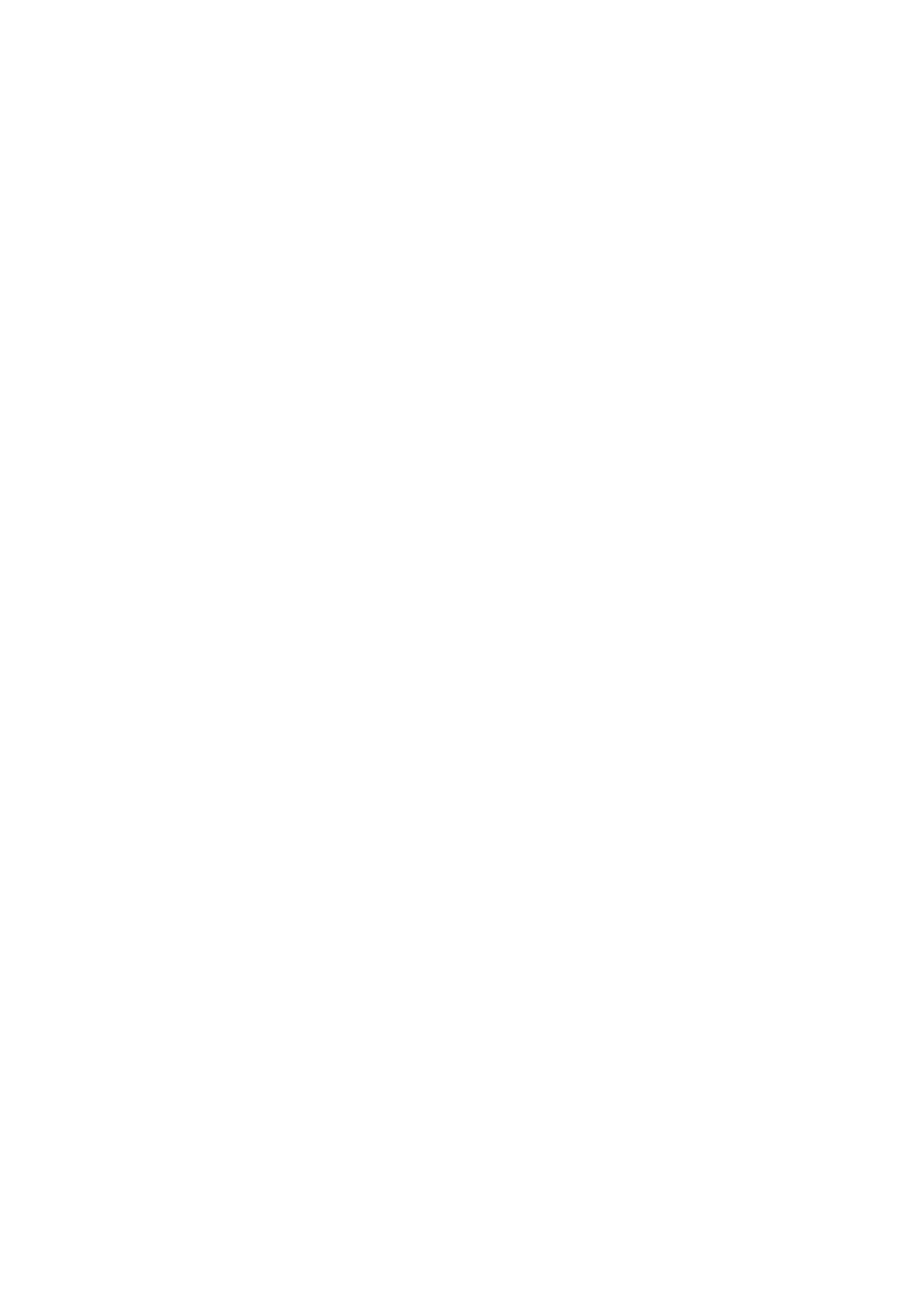## DAFNAE RESEARCH STAFF

## Full Professors

| <b>Name</b>       | Lastname         | <b>Phone</b> | <b>Email</b>                   |
|-------------------|------------------|--------------|--------------------------------|
| ANDREA            | <b>BATTISTI</b>  | 0498272804   | andrea.battisti@unipd.it       |
| <b>ANTONIO</b>    | <b>BERTI</b>     | 0498272828   | antonio.berti@unipd.it         |
| <b>GIOVANNI</b>   | <b>BITTANTE</b>  | 3204347297   | giovanni.bittante@unipd.it     |
| <b>MAURIZIO</b>   | <b>BORIN</b>     | 0498272838   | maurizio.borin@unipd.it        |
| <b>SERGIO</b>     | <b>CASELLA</b>   | 0498272922   | sergio.casella@unipd.it        |
| <b>MARTINO</b>    | <b>CASSANDRO</b> | 0498272666   | martino.cassandro@unipd.it     |
| <b>ANDREA</b>     | <b>CURIONI</b>   | 0498272624   | andrea.curioni@unipd.it        |
| CARLO             | <b>DUSO</b>      | 0498272805   | carlo.duso@unipd.it            |
| <b>LUIGI</b>      | <b>GALLO</b>     | 0498272657   | luigi.gallo@unipd.it           |
| MARGHERITA        | <b>LUCCHIN</b>   | 0498272816   | margherita.lucchin@unipd.it    |
| <b>ROBERTO</b>    | <b>MANTOVANI</b> | 0498272661   | roberto.mantovani@unipd.it     |
| <b>GIULIANO</b>   | <b>MOSCA</b>     | 0498272830   | giuliano.mosca@unipd.it        |
| SERENELLA         | <b>NARDI</b>     | 0498272911   | serenella.nardi@unipd.it       |
| <b>GIUSEPPINA</b> | PELLIZZARI       | 0498272806   | giuseppina.pellizzari@unipd.it |
| <b>MAURIZIO</b>   | <b>RAMANZIN</b>  | 0498272654   | maurizio.ramanzin@unipd.it     |
| <b>PAOLO</b>      | <b>SAMBO</b>     | 0498272860   | paolo.sambo@unipd.it           |
| <b>STEFANO</b>    | <b>SCHIAVON</b>  | 0498272644   | stefano.schiavon@unipd.it      |
| <b>GEROLAMO</b>   | <b>XICCATO</b>   | 0498272639   | gerolamo.xiccato@unipd.it      |
| <b>GIUSEPPE</b>   | <b>ZANIN</b>     | 0498272819   | giuseppe.zanin@unipd.it        |

## Associate Professors

| <b>Name</b>    | <b>Lastname</b>  | <b>Phone</b> | <b>Email</b>              |
|----------------|------------------|--------------|---------------------------|
| <b>GIANNI</b>  | <b>BARCACCIA</b> | 0498272814   | gianni.barcaccia@unipd.it |
| <b>MARINA</b>  | <b>BASAGLIA</b>  | 0498272921   | marina.basaglia@unipd.it  |
| <b>STEFANO</b> | <b>BONA</b>      | 0498272831   | stefano.bona@unipd.it     |
| <b>CLAUDIO</b> | <b>BONGHI</b>    | 0498272844   | claudio.bonghi@unipd.it   |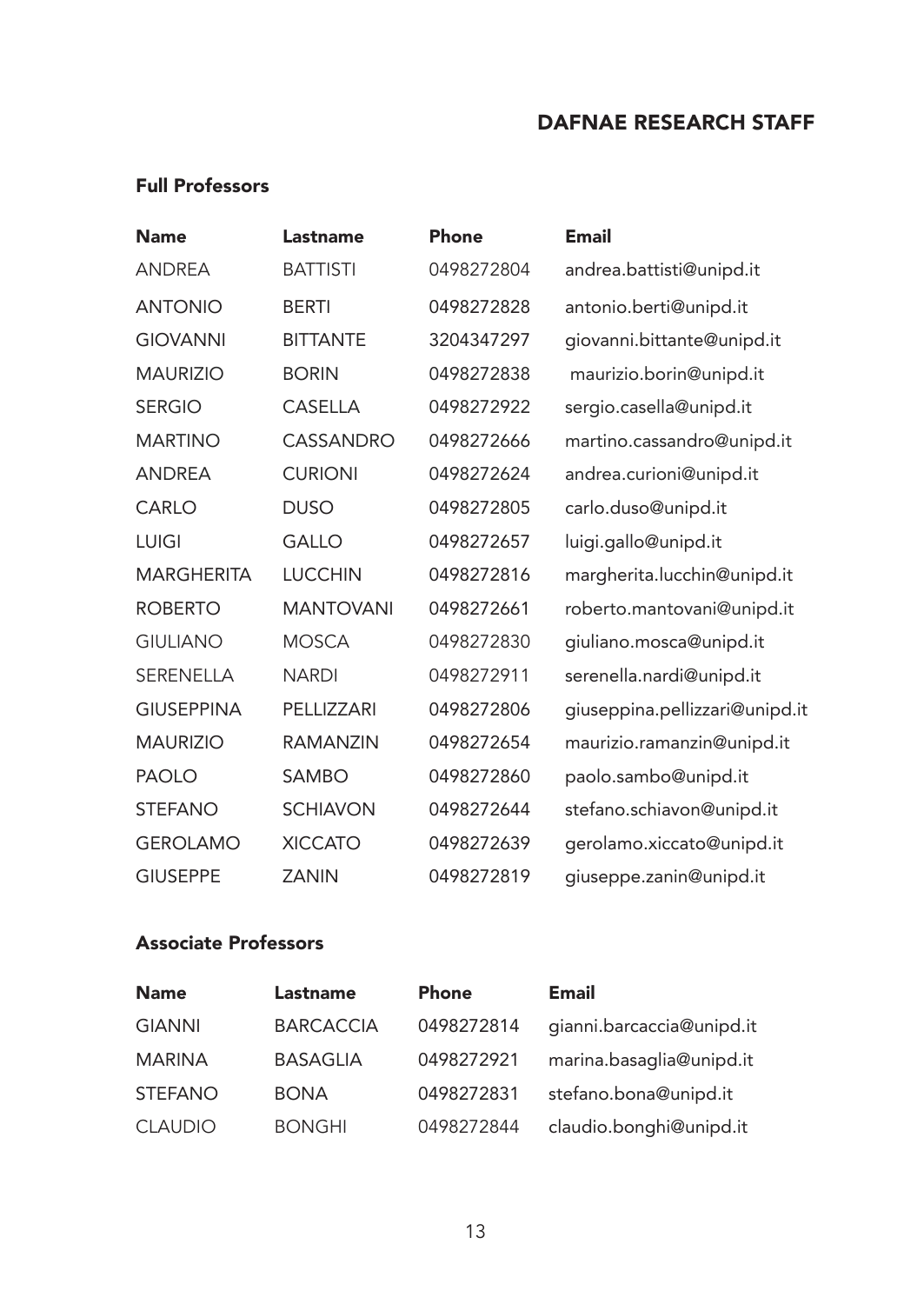| <b>ALESSIO</b>   | <b>CECCHINATO</b>   | 0498272646 | alessio.cecchinato@unipd.it  |
|------------------|---------------------|------------|------------------------------|
| <b>GIUSEPPE</b>  | <b>CONCHERI</b>     | 3351012466 | giuseppe.concheri@unipd.it   |
| <b>VIVIANA</b>   | <b>CORICH</b>       | 0498272925 | viviana.corich@unipd.it      |
| <b>MASSIMO</b>   | <b>DE MARCHI</b>    | 0498272627 | massimo.demarchi@unipd.it    |
| <b>MASSIMO</b>   | <b>FACCOLI</b>      | 0498272891 | massimo.faccoli@unipd.it     |
| <b>ROSSELLA</b>  | <b>GHISI</b>        | 0498272910 | rossella.ghisi@unipd.it      |
| <b>ALESSIO</b>   | <b>GIACOMINI</b>    | 0498272924 | alessio.giacomini@unipd.it   |
| <b>ANNA</b>      | LANTE               | 0498272920 | anna.lante@unipd.it          |
| <b>MARIO</b>     | <b>MALAGOLI</b>     | 0498272908 | mario.malagoli@unipd.it      |
| <b>ANTONIO</b>   | <b>MASI</b>         | 0498272932 | antonio.masi@unipd.it        |
| <b>FRANCESCO</b> | <b>MORARI</b>       | 0498272857 | francesco.morari@unipd.it    |
| <b>GABRIELLA</b> | <b>PASINI</b>       | 0498272919 | gabriella.pasini@unipd.it    |
| <b>ANDREA</b>    | <b>PITACCO</b>      | 0498272848 | andrea.pitacco@unipd.it      |
| <b>BENEDETTO</b> | <b>RUPERTI</b>      | 0498272845 | benedetto.ruperti@unipd.it   |
| <b>MICHELE</b>   | <b>SCOTTON</b>      | 0498272833 | michele.scotton@unipd.it     |
| <b>ANDREA</b>    | <b>SQUARTINI</b>    | 0498272923 | squart@unipd.it              |
| <b>ENRICO</b>    | <b>STURARO</b>      | 0498272641 | enrico.sturaro@unipd.it      |
| <b>FRANCO</b>    | <b>TAGLIAPIETRA</b> | 0498272622 | franco.tagliapietra@unipd.it |
| <b>TEOFILO</b>   | <b>VAMERALI</b>     | 0498272861 | teofilo.vamerali@unipd.it    |
| <b>SERENA</b>    | <b>VAROTTO</b>      | 0498272858 | serena.varotto@unipd.it      |

## Researchers with permanent position

| <b>Name</b>       | Lastname                          | Phone      | <b>Email</b>               |
|-------------------|-----------------------------------|------------|----------------------------|
| <b>ALESSANDRO</b> | <b>BOTTON</b>                     | 0498272849 | alessandro.botton@unipd.it |
| <b>PAOLO</b>      | <b>CARLETTI</b>                   | 0498272934 | paolo.carletti@unipd.it    |
| <b>ANTONELLA</b>  | <b>CRAPISI</b>                    | 0498272918 | antonella.crapisi@unipd.it |
| <b>CHIARA</b>     | DE FASSI<br><b>NEGRELLI RIZZI</b> | 0498272625 | chiara.rizzi@unipd.it      |
| <b>GIOVANNA</b>   | <b>LOMOLINO</b>                   | 0498272917 | giovanna.lomolino@unipd.it |
| <b>STEFANO</b>    | <b>MACOLINO</b>                   | 0498272834 | stefano.macolino@unipd.it  |
| <b>LORENZO</b>    | <b>MARINI</b>                     | 0498272807 | lorenzo.marini@unipd.it    |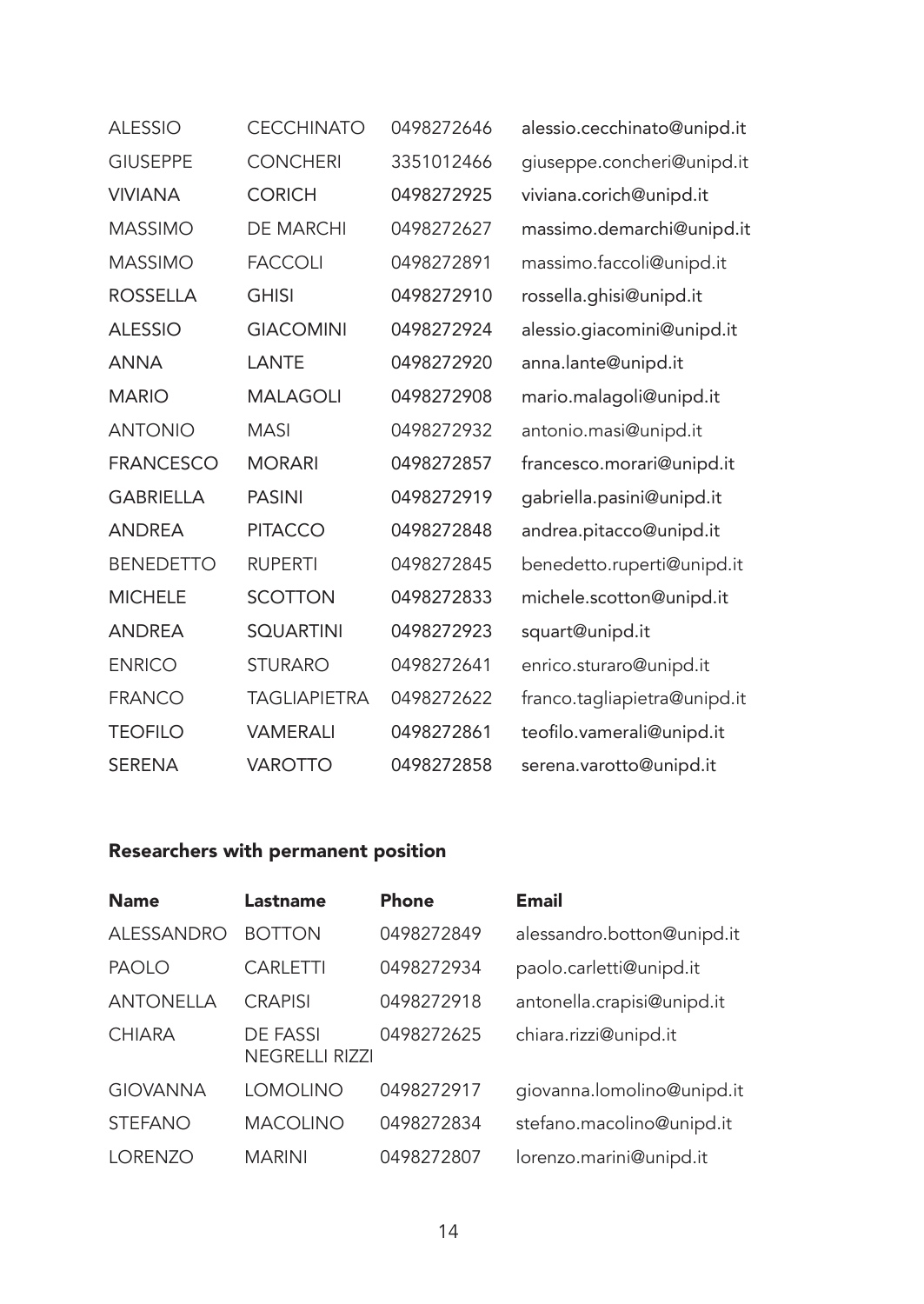| <b>ROBERTA</b>   | <b>MASIN</b>       | 0498272884 | roberta.masin@unipd.it     |
|------------------|--------------------|------------|----------------------------|
| LUCA             | <b>MAZZON</b>      | 0498272813 | Imazzon@unipd.it           |
| <b>NICOLA</b>    | <b>MORI</b>        | 0498272802 | nicola.mori@unipd.it       |
| <b>MAURO</b>     | <b>PENASA</b>      | 0498272629 | mauro.penasa@unipd.it      |
| <b>SILVIA</b>    | <b>QUAGGIOTTI</b>  | 0498272913 | silvia.quaggiotti@unipd.it |
| <b>RINA</b>      | <b>VERDIGLIONE</b> | 0498272635 | rina.verdiglione@unipd.it  |
| <b>SIMONE</b>    | <b>VINCENZI</b>    | 0438453052 | simone.vincenzi@unipd.it   |
| <b>GIAMPAOLO</b> | <b>ZANIN</b>       | 0498272902 | paolo.zanin@unipd.it       |

## Researchers with temporary position

| <b>Name</b>        | Lastname         | Phone      | <b>Email</b>                 |
|--------------------|------------------|------------|------------------------------|
| <b>NICOLA</b>      | <b>DAL FERRO</b> | 0498272818 | nicola.dalferro@unipd.it     |
| <b>LORENZO</b>     | <b>FAVARO</b>    | 0498272800 | lorenzo.favaro@unipd.it      |
| <b>GIULIO</b>      | <b>GALLA</b>     |            | giulio.galla@unipd.it        |
| <b>MATTEO</b>      | <b>MARANGON</b>  |            | matteo.marangon@unipd.it     |
| <b>FRANCO</b>      | <b>MEGGIO</b>    |            | franco.meggio@unipd.it       |
| CARLO              | <b>NICOLETTO</b> | 0498272826 | carlo.nicoletto@unipd.it     |
| <b>ALBERTO</b>     | <b>POZZEBON</b>  | 0498272798 | alberto.pozzebon@unipd.it    |
| <b>CRISTINA</b>    | <b>SARTORI</b>   |            | cristina.sartori@unipd.it    |
| <b>PIERGIORGIO</b> | <b>STEVANATO</b> | 0498272938 | stevanato@unipd.it           |
| ALESSANDRO         | <b>VANNOZZI</b>  |            | alessandro.vannozzi@unipd.it |

## DAFNAE technical and administrative staff

| <b>Name</b>    | Lastaname      | <b>Phone</b> | <b>Email</b>             |
|----------------|----------------|--------------|--------------------------|
| <b>SARA</b>    | <b>BACELLE</b> | 0498272881   | sara.bacelle@unipd.it    |
| LOREDANA       | <b>BALLIN</b>  | 0498272930   | loredana.ballin@unipd.it |
| <b>ELISA</b>   | <b>BARZON</b>  | 0498272631   | elisa.barzon@unipd.it    |
| <b>ALICE</b>   | <b>BELLUCO</b> | 0498272825   | alice.belluco@unipd.it   |
| <b>MASSIMO</b> | <b>CAGNIN</b>  | 0498272927   | massimo.cagnin@unipd.it  |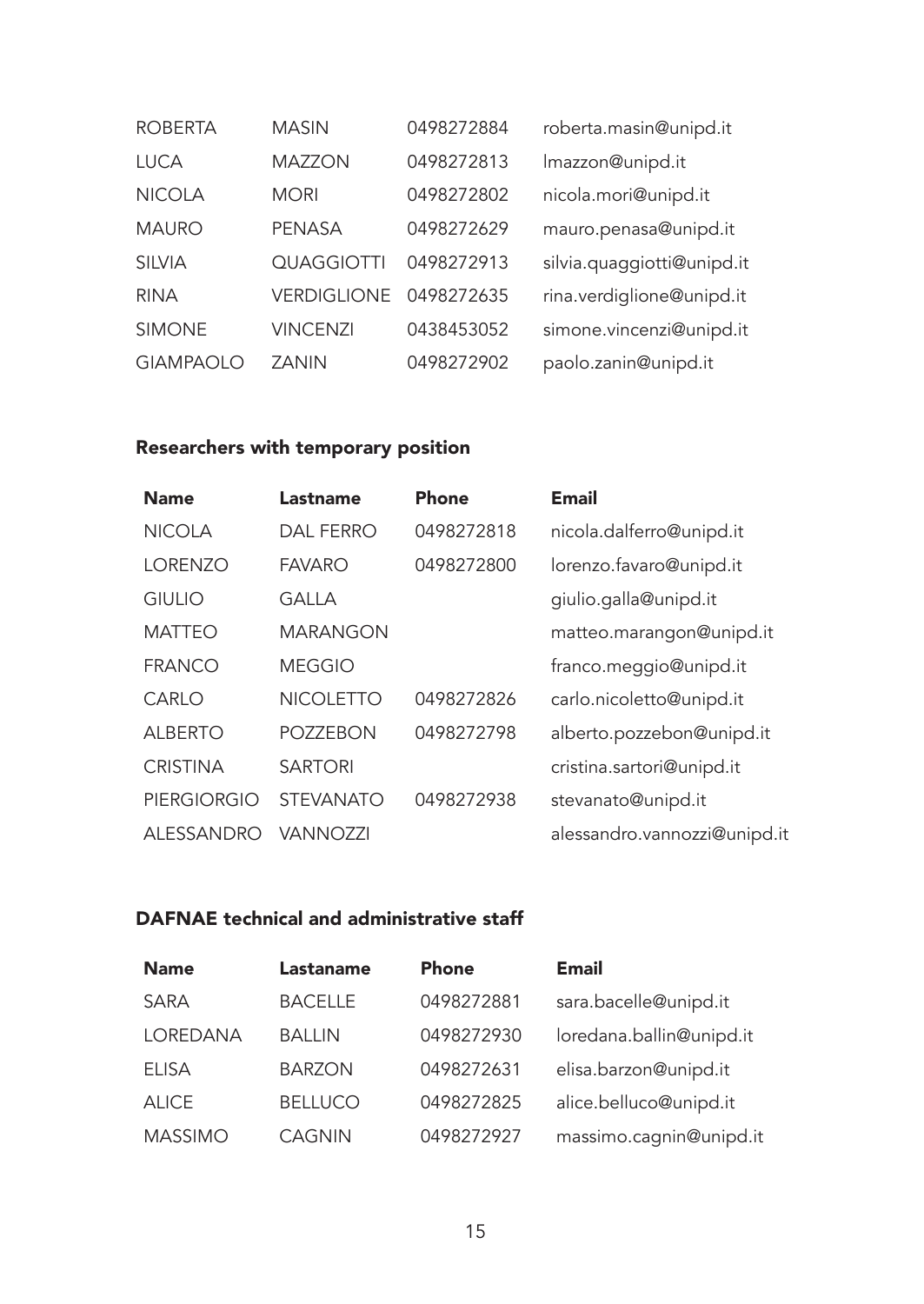| CARLO             | CAMAROTTO           | 0498272837 | carlo.camarotto@unipd.it        |
|-------------------|---------------------|------------|---------------------------------|
| <b>VALERIO</b>    | <b>CARDILLO</b>     | 0498272843 | valerio.cardillo@unipd.it       |
| <b>MILENA</b>     | CARLOT              | 0438453743 | milena.carlot@unipd.it          |
| <b>LORENZO</b>    | <b>CAROTTA</b>      | 0498272577 | lorenzo.carotta@unipd.it        |
| <b>ELISABETTA</b> | <b>CARRARO</b>      | 0498272840 | elisabetta.carraro@unipd.it     |
| <b>LUCA</b>       | CARRARO             |            | luca.carraro@unipd.it           |
| <b>RAFFAELLA</b>  | <b>CATTARINUSSI</b> | 0498272542 | raffaella.cattarinussi@unipd.it |
| <b>LAURA</b>      | <b>CECCHINATO</b>   | 0498272940 | laura.cecchinato@unipd.it       |
| <b>ROBERTO</b>    | <b>CHIMETTO</b>     | 0498272571 | roberto.chimetto@unipd.it       |
| <b>SANTA</b>      | <b>DA MOLIN</b>     | 0498272672 | viva.damolin@unipd.it           |
| <b>FLAVIO</b>     | <b>DA RONCH</b>     |            | flavio.daronch@unipd.it         |
| <b>CLAUDIA</b>    | <b>DAL BUONO</b>    | 0498272897 | claudia.dalbuono@unipd.it       |
| <b>PATRIZIA</b>   | <b>DALL'ARA</b>     | 0498272801 | patrizia.dallara@unipd.it       |
| <b>ROBERTO</b>    | <b>DEGAN</b>        | 0498272578 | roberto.degan@unipd.it          |
| <b>FLAVIO</b>     | <b>FACCHINELLI</b>  | 0498272842 | flavio.facchinelli@unipd.it     |
| <b>DONATELLA</b>  | <b>FAGOTTO</b>      | 0498272836 | donatella.fagotto@unipd.it      |
| <b>VITTORIO</b>   | <b>FERRARI</b>      | 0498272852 | vittorio.ferrari@unipd.it       |
| <b>DEBORAH</b>    | <b>FRANCESCHI</b>   | 0438453052 | deborah.franceschi@unipd.it     |
| <b>LORENZO</b>    | <b>GIORATO</b>      | 0498272568 | lorenzo.giorato@unipd.it        |
| <b>VALTER</b>     | <b>GIRALDO</b>      | 0498272568 | valter.giraldo@unipd.it         |
| <b>LUCA</b>       | <b>GRIGOLETTO</b>   | 0498272678 | luca.grigoletto@unipd.it        |
| <b>SIMONE</b>     | <b>GUZZON</b>       | 0498272815 | simone.guzzon@unipd.it          |
| <b>ROSARIO</b>    | LA BIUNDA           | 0498272866 | rosario.labiunda@unipd.it       |
| <b>LUCIANO</b>    | <b>MAGRO</b>        | 0498272672 | luciano.magro@unipd.it          |
| <b>ADRIANO</b>    | <b>MASSIGNAN</b>    | 0498272578 | adriano.massignan@unipd.it      |
| <b>LAMARIKA</b>   | <b>MOLINARI</b>     | 0498272939 | lamarika.molinari@unipd.it      |
| <b>STEFANO</b>    | <b>MONNI</b>        | 0498272586 | stefano.monni@unipd.it          |
| <b>ROSALBA</b>    | <b>MORO</b>         | 0498272617 | rosalba.moro@unipd.it           |
| LAURA             | <b>NICOLETTI</b>    | 0498272851 | laura.nicoletti@unipd.it        |
| <b>PAOLO</b>      | <b>PAOLUCCI</b>     | 0498272809 | paolo.paolucci@unipd.it         |
| <b>ALBERTO</b>    | <b>PASIMENI</b>     | 0498272649 | alberto.pasimeni@unipd.it       |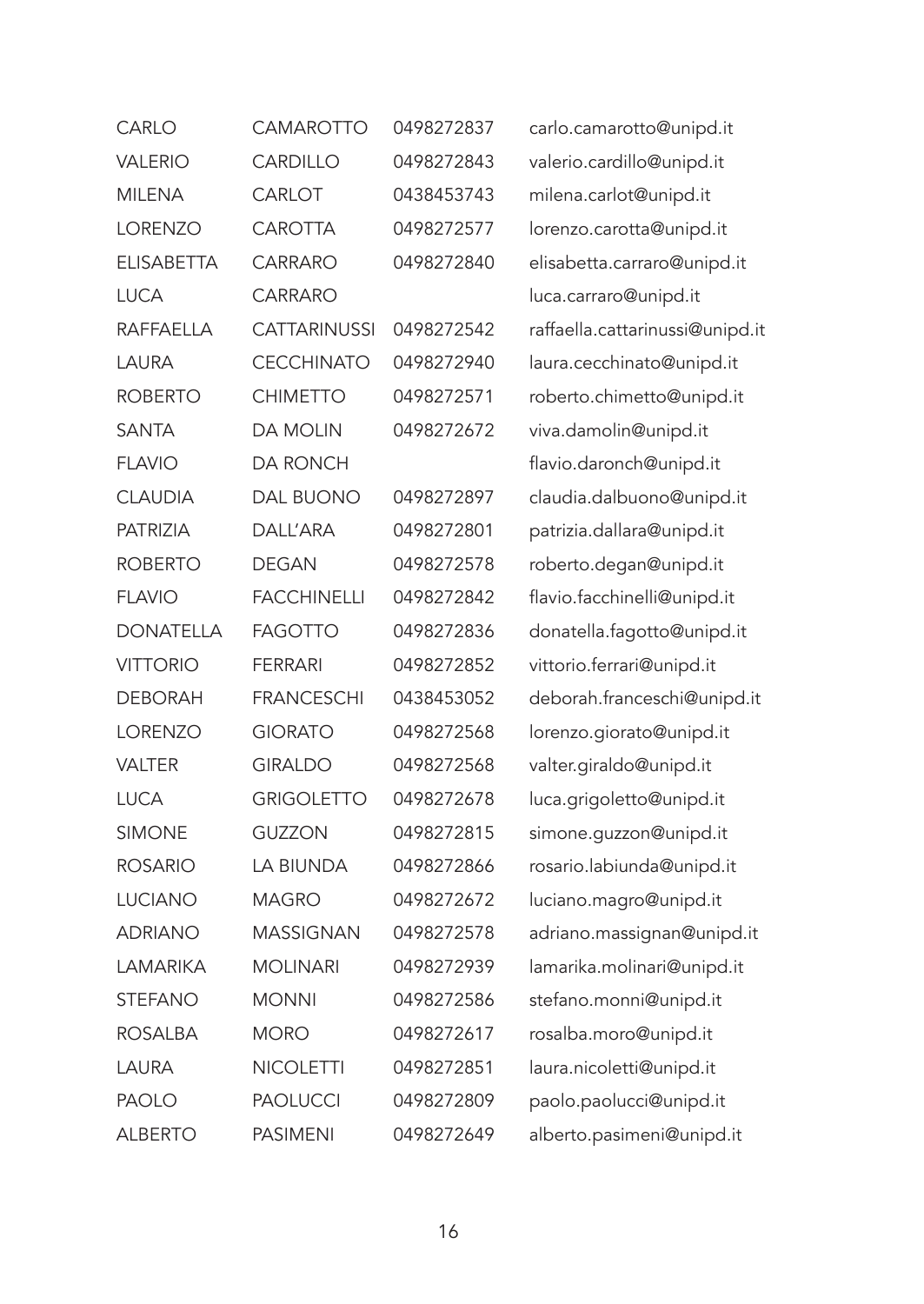| <b>DIEGO</b>     | PIZZEGHELLO        | 0498272915 | diego.pizzeghello@unipd.it     |
|------------------|--------------------|------------|--------------------------------|
| <b>VALENTINO</b> | <b>PIZZOCCHERO</b> | 0498272926 | valentino.pizzocchero@unipd.it |
| <b>RICCARDO</b>  | <b>POLESE</b>      |            | riccardo.polese@unipd.it       |
| ANGELA           | <b>RASORI</b>      | 0498272843 | angela.rasori@unipd.it         |
| <b>NICOLETTA</b> | <b>REDIGOLO</b>    | 0498272539 | nicoletta.redigolo@unipd.it    |
| <b>MARTINA</b>   | <b>SALMASO</b>     | 0498272664 | martina.salmaso@unipd.it       |
| <b>ALBERTO</b>   | <b>SIMONETTO</b>   | 0498272568 | alberto.simonetto@unipd.it     |
| <b>STEFANO</b>   | 'NETTI'<br>TIOZZO  | 0498272663 | stefano.tiozzo@unipd.it        |
| ARCANGELA        | <b>TONO</b>        | 0498272835 | arcangela.tono@unipd.it        |
| <b>ANNARITA</b>  | <b>TRENTIN</b>     | 0498272937 | annarita.trentin@unipd.it      |
| <b>TIZIANA</b>   | <b>TURRA</b>       | 0498272671 | tiziana.turra@unipd.it         |
| <b>MARA</b>      | <b>VEGRO</b>       | 0498272933 | mara.vegro@unipd.it            |
| <b>STEFANIA</b>  | <b>ZANNONI</b>     | 0498272928 | stefania.zannoni@unipd.it      |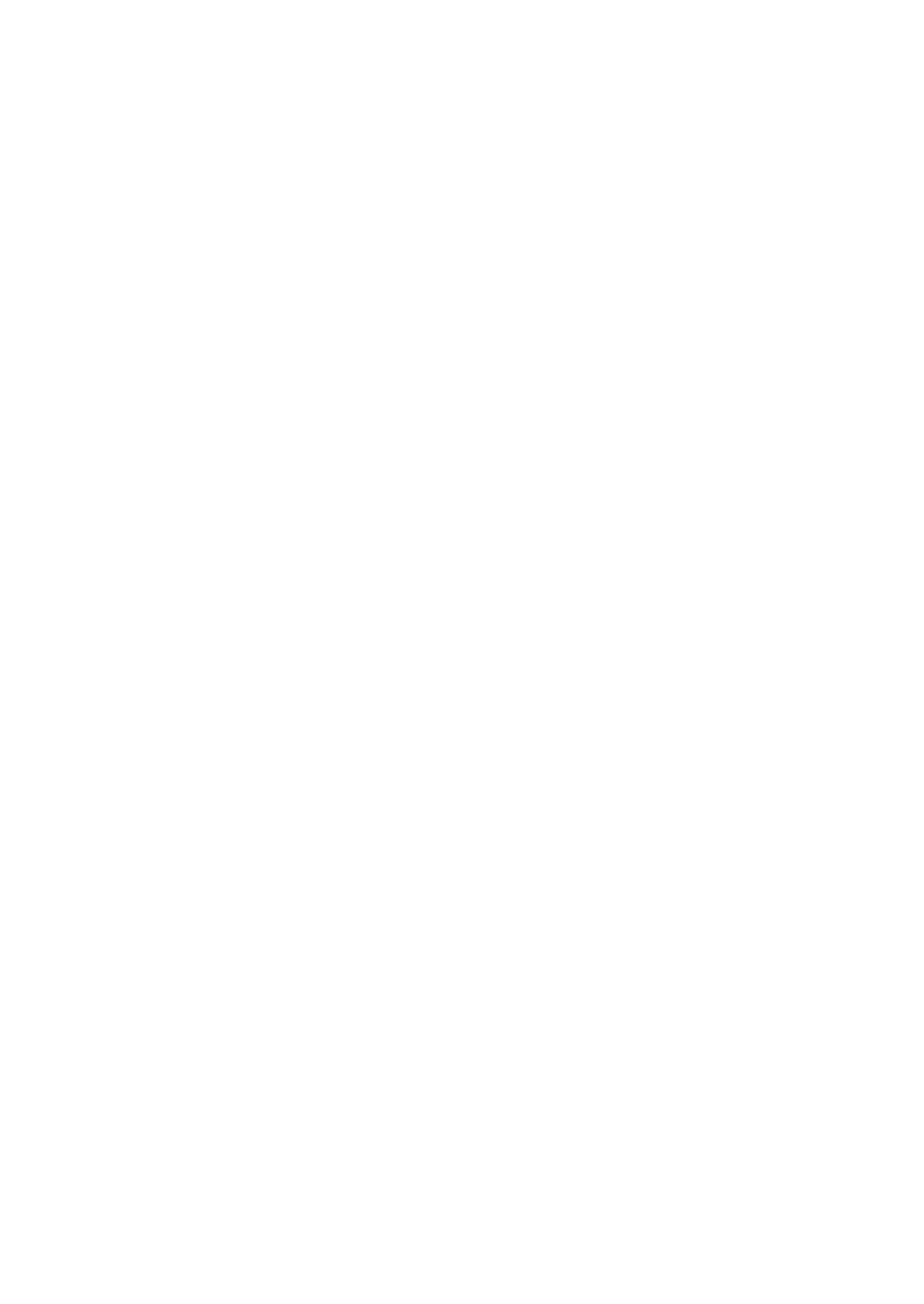## Agronomy and soil science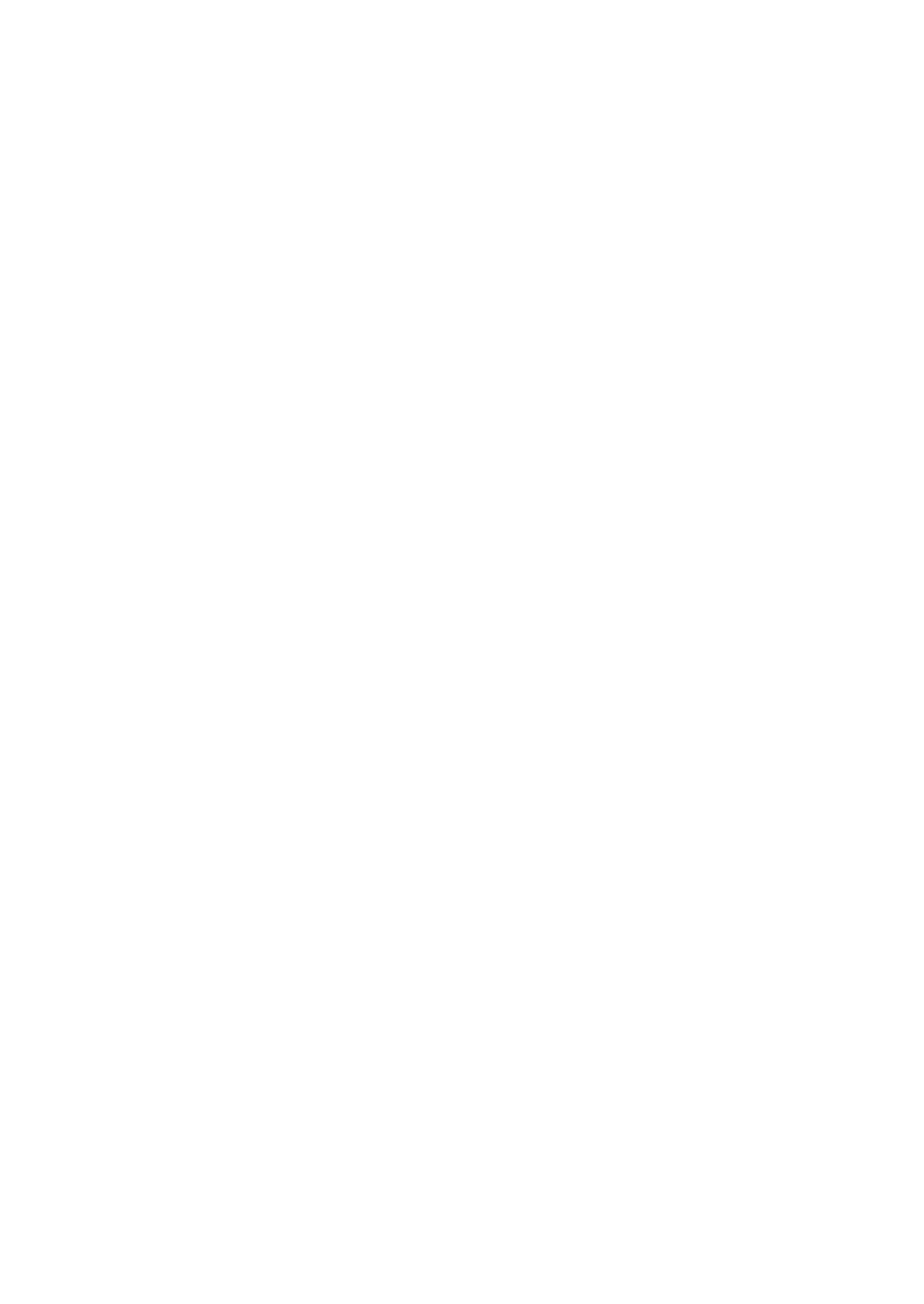## Application of smoothed particle hydrodynamics (SPH) and pore morphologic model to predict saturated water conductivity from X-ray CT imaging in a silty loam Cambisol

Dal Ferro, N.ª, Strozzi, A.G.<sup>ь</sup>, Duwig, C.<sup>c</sup>, Delmas, P.ª, Charrier, P.ª, Morari, F.ª

a Department of Agronomy, Food Natural resources, Animals and Environment, Agripolis University of Padova, Viale Dell'Università 16, Legnaro, Padova, Italy b UNAM, CCADET, Ciudad Universitaria, Mexico Cuidad, Mexico c IRD/UJF-Grenoble 1/CNRS/G-INP, LTHE, UMR 5564, BP 53, Grenoble Cedex 9, France <sup>d</sup> Department of Computer Science, The University of Auckland, Private Bag 92019, New Zealand e Laboratoire 3S-R, CNRS/UMR/UJF/INP BP 53, Grenoble Cedex 9, France

#### Abstract

This study aims to estimate saturated hydraulic conductivity in a silty loam soil and compare modelled data with experimental ones. The flow characteristics of twelve undisturbed soil cores (5 cm in diameter x 6 cm high) were measured in the laboratory after performing X-ray computed microtomography (microCT) analysis. MicroCT 3D imaging was integrated with an existing pore morphologic model and a numerical simulation based on mesh-free smoothed particle hydrodynamics (SPH) to calculate the water flow through the macropore network (pores > 40µm). Results showed that the proposed SPH method was able to predict hydraulic conductivity of large-sized samples as falling in the range of the experimental ones. By contrast the morphologic model generally underestimated the water flow and was slightly affected by the pore shape. Increasing microCT imaging resolution and expanding the variability with other soil types will improve the understanding of the role of micropore size and morphology on water conductivity.

Keywords: Pore size distribution; Saturated hydraulic conductivity; Soil structure; X-ray computed microtomography

#### Geoderma

Volume 255-256, Pages 27-34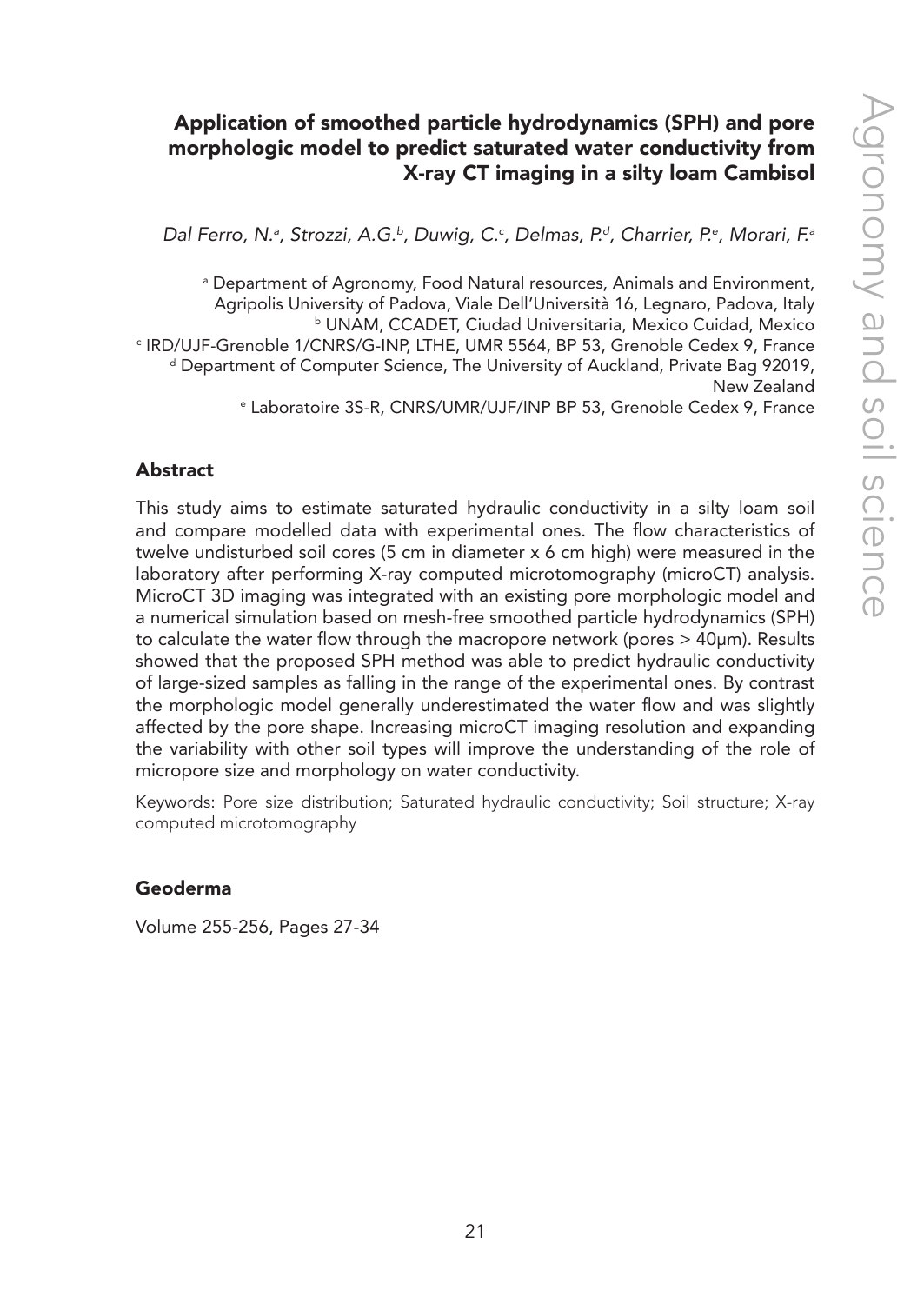## Assessing microclimate conditions of surface soil layers to improve weed emergence modelling

*Loddo, D. a, Masin, R.b, Gasparini, V.b, Meggio, F.b, Pitacco, A.b, Zanin, G.b*

a Istituto di Biologia Agro-ambientale e Forestale (IBAF), CNR, Legnaro, PD, Italy b Dipartimento di Agronomia Animali Alimenti Risorse Naturali e Ambiente, Università di Padova, Agripolis, Italy

#### Abstract

Thermal or hydrothermal models for weed emergence prediction are useful tools for Integrated Weed Management (IWM) and require an accumulation of Growing Degree Days (GDD) to be calculated through the comparison of base temperature for germination with daily average soil temperature. Consequently, the accuracy of measurements or estimations of soil temperature, which has a strong depthdependant variability, affects the predictive quality. Emergence models for arable conditions adopt soil temperature measured at a depth of 3-5 cm, but this may not be adequate for no-till conditions. Daily and hourly soil temperatures were measured at depths of 2, 5, 10, 20 and 50 cm during the period of weed emergence and the respective means (T<sub>d</sub> and T<sub>h</sub>) were calculated. Accumulations of GDD were computed for *Abutilon theophrasti*, *Chenopodium album* and *Sorghum halepense* with values of  $T_{\rm d}$  and  $T_{\rm h}$  measured at depths of 2, 5 and 10 cm. The emergence curves calculated for each species with the AlertInf model were compared to identify estimation variability due to the adoption of values of soil temperature measured at different depths. Despite the great depth-dependent differences observed for  $T_d$ and  $T_{h'}$  differences among the emergence curves estimated for each species were not significant from the point of view of weed control. The adoption of  $\mathsf{T}_{\mathsf{h}}$  measured at a depth of 5 cm could be the best compromise to guarantee model accuracy without complicating measurements. However, further studies are required to adjust and calibrate models developed for arable fields to no-till conditions.

Keywords: Integrated weed management; Soil temperature profile; Thermal time; Weed emergence modelling

#### Italian Journal of Agrometeorology

Volume 20, Issue 2, Pages 19-26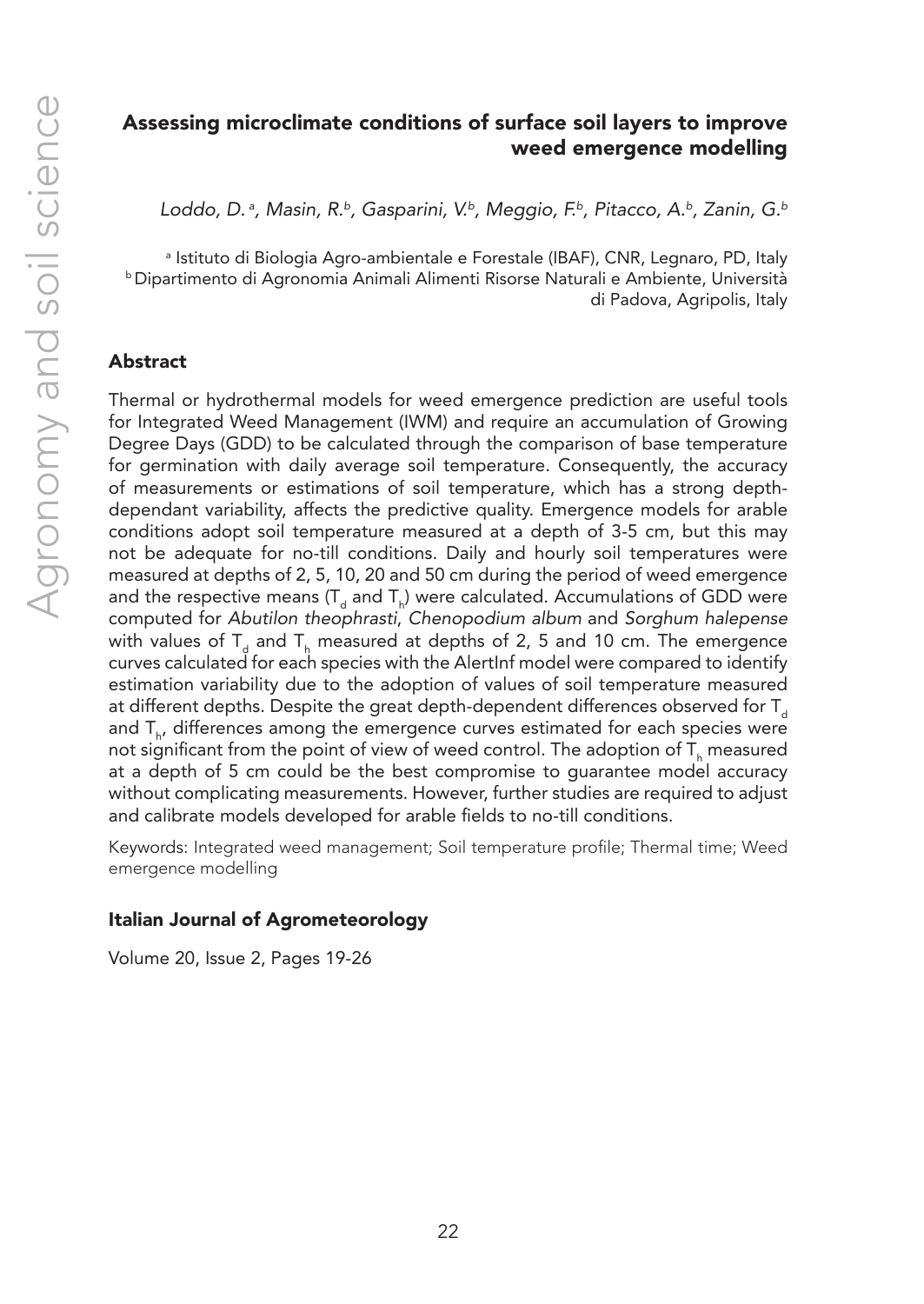## Characterization of chemical–physical, structural and morphological properties of biochars from biowastes produced at different temperatures

Pituello, C.ª, Francioso, O.ʰ, Simonetti, G.ª, Pisi, A.ʰ, Torreggiani, A.º, Berti, A.ª, *Morari, F.a*

a Dipartimento di Agronomia Animali Alimenti Risorse Naturali e Ambiente, Università di Padova, Viale dell'Università 16, Padova, Italy <sup>b</sup> Dipartimento di Scienze Agrarie, Università di Bologna, V.le Fanin 40, Bologna, Italy c ISOF, Consiglio Nazionale delle Ricerche, Via Gobetti 101, Bologna, Italy

#### Abstract

Purpose: Biochar production from biowastes (e.g. digestate) is currently one of the more innovative and unexplored fields of research. A complete characterization of these materials, also according to the production temperature, would be a key tool to assess their potential use as soil amendments. Material and methods: For this purpose, five feedstocks (sewage sludge, municipal organic waste, cattle manure and silage digestates, poultry litter and vineyard pruning residues) were pyrolyzed at different temperatures. Structural and morphological transformations of biomasses during heating were followed by using FT-IR, scanning electron microscopy (SEM) and hyperspectral enhanced dark-field microscopy, a novel technique that provides both spectral and spatial information in one measurement. In addition, biochar microstructure (i.e. surface area and pore size distribution) using  $\mathsf{CO}_{2}$  and  $\mathsf{N}_\mathsf{2}$  adsorption isotherms was investigated. Specific density was also analysed by a helium pycnometer. Results and discussion: Biochars exhibited considerable chemical, structural and morphological differences depending on temperature and feedstock type. Moreover, specific density and surface area increased with the temperature. In particular, heating was able to produce a sharp increase of mesopore and micropore volume especially at 450 and 550 °C, but with different intensities for each feedstock. Thanks to the hyperspectral analysis, distinctive spectral patterns depending on the biochar chemical composition as well as the spatial distribution of the components were found. Conclusions: The results demonstrated that, from a physical–chemical point of view, it is not possible to identify an "ideal" biochar able to improve both soil nutrient content and structure. On the contrary, depending on feedstocks and temperature, each biochar exhibits specific features that would make it suitable for a specific purpose.

Keywords: Biochar; Chemical–physical properties; Feedstocks; Temperature pyrolysis

#### Journal of Soils and Sediments

Volume 15, Issue 4, Pages 792-804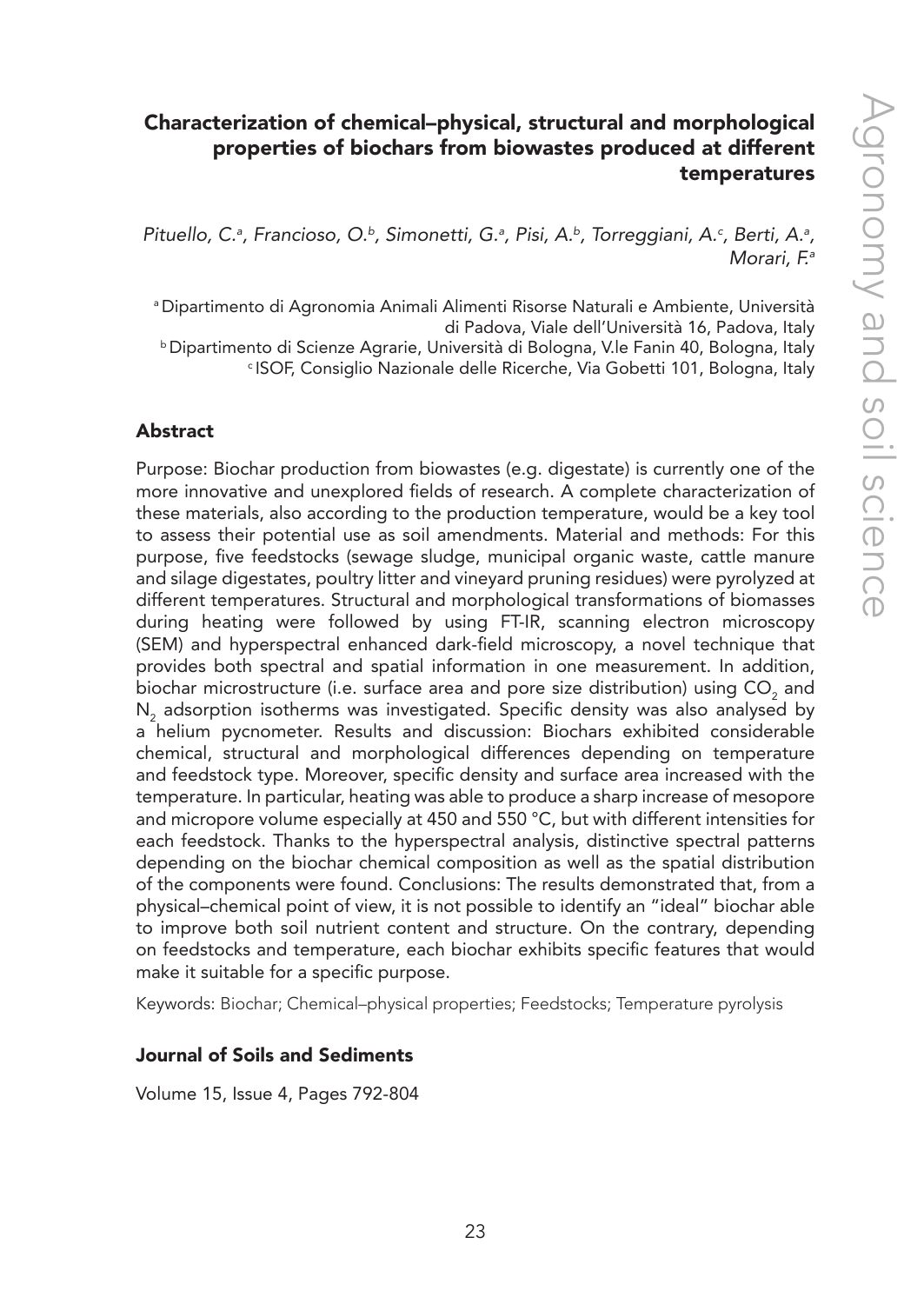#### Combining crop sensing and simulation modeling to assess withinfield corn nitrogen stress

Zanella, V.ª, Ortiz, B.V.ʰ, Thorp, K.<sup>c</sup>, Morari, F.ª, Mosca, G.ª, Hoogenboom, G.ª

a Dipartimento di Agronomia Animali Alimenti Risorse Naturali e Ambiente, Università di Padova, Padova, Italy

**b Crop, Soil and Environmental Sciences, Auburn University, Auburn, AL, United States** c Arid Land Agricultural Research Center, USDA ARS, Maricopa, AZ, United States d Biological Systems Engineering, Washington State University, Prosser, DC, United **States** 

#### Abstract

Increasing nitrogen (N) use efficiency could be possible by better in-season N fertilization management. The goal of this study was to test and develop a methodology for combining normalized difference vegetation index data and simulation modeling to assess spatial variability of corn N stress and in-season N rate. Using 2008-2009 data from five corn fields located in north Italy, spatial modeling calibration and simulation were conducted in the CERES-Maize model in DSSAT using the interface with the Geospatial Simulation (GeoSim) tool in the Quantum GIS software. Spatial simulation of yield variability and N stress were possible.

Keywords: Canopy sensing; Corn; Nitrogen management; Spatial simulation modeling

#### Precision Agriculture 2015 - Papers Presented at the 10th European Conference on Precision Agriculture, ECPA 2015

Pages 391-398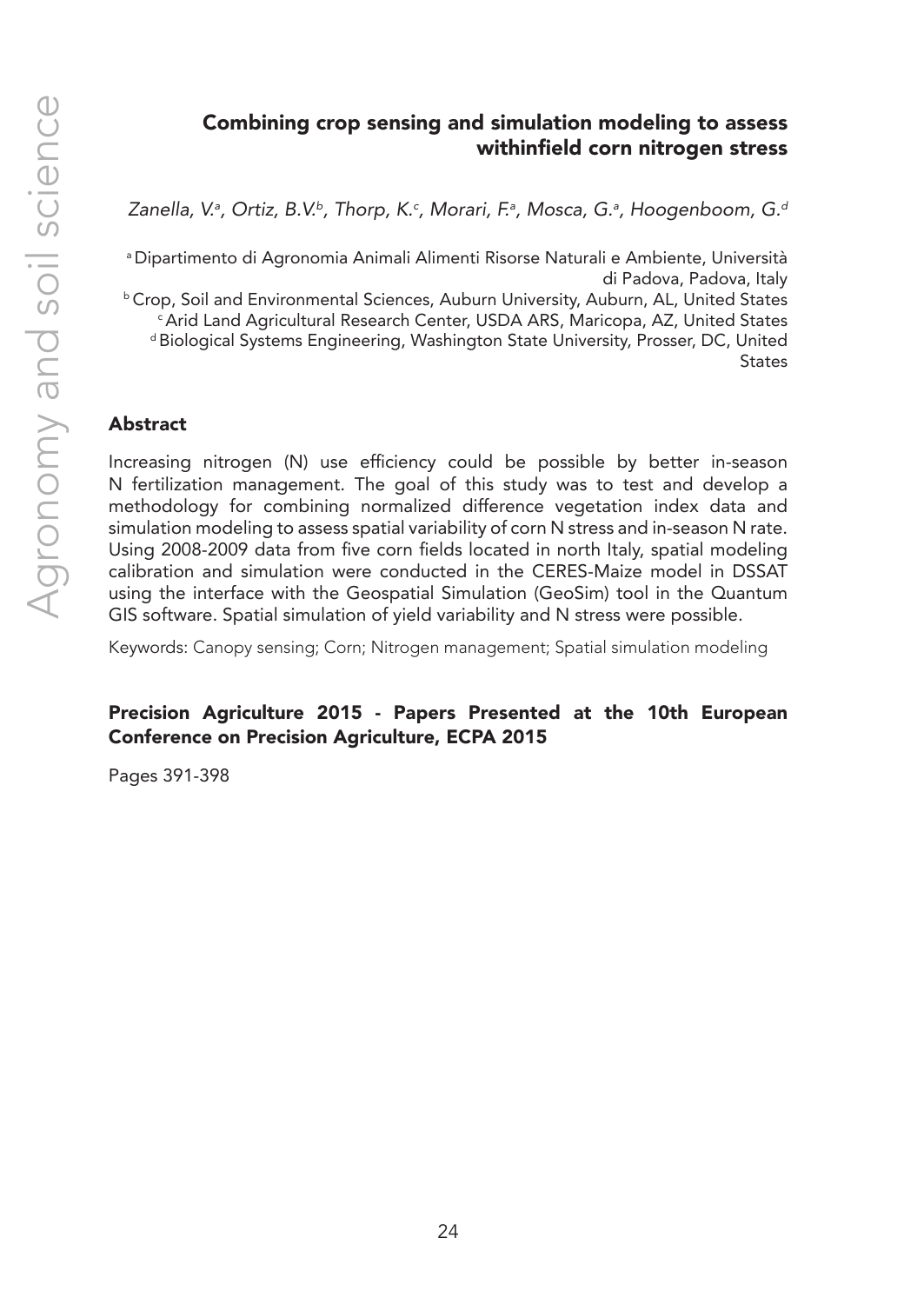## Effect of incident rainfall redistribution by maize canopy on soil moisture at the crop row scale

*Martello, M.a , Dal Ferro, N.a , Bortolini, L.b, Morari, F.a*

a Department of Agronomy, Food, Natural resources, Animals and Environment, Agripolis - University of Padova, Viale Dell'Università 16, Legnaro (Padova), Italy b Department of Land, Environment, Agriculture and Forestry, Agripolis - University of Padova, Viale Dell'Università 16, Legnaro (Padova), Italy

#### Abstract

The optimization of irrigation use in agriculture is a key challenge to increase farm profitability and reduce its ecological footprint. To this context, an understanding of more efficient irrigation systems includes the assessment of water redistribution at the microscale. This study aimed to investigate rainfall interception by maize canopy and to model the soil water dynamics at row scale as a result of rain and sprinkler irrigation with HYDRUS 2D/3D. On average, 78% of rainfall below the maize canopy was intercepted by the leaves and transferred along the stem (stemflow), while only 22% reached the ground directly (throughfall). In addition, redistribution of the water with respect to the amount (both rain and irrigation) showed that the stemflow/ throughfall ratio decreased logarithmically at increasing values of incident rainfall, suggesting the plant capacity to confine the water close to the roots and diminish water stress conditions. This was also underlined by higher soil moisture values observed in the row than in the inter-row at decreasing rainfall events. Modelled data highlighted different behavior in terms of soil water dynamics between simulated irrigation water distributions, although they did not show significant changes in terms of crop water use efficiency. These results were most likely affected by the soil type (silty-loam) where the experiment was conducted, as it had unfavorable physical conditions for the rapid vertical water movement that would have increased infiltration and drainage.

Keywords: Hydrus 2D/3D; Irrigation; Maize; Soil water content; Stemflow

#### Water (Switzerland)

Volume 7, Issue 5, Pages 2254-2271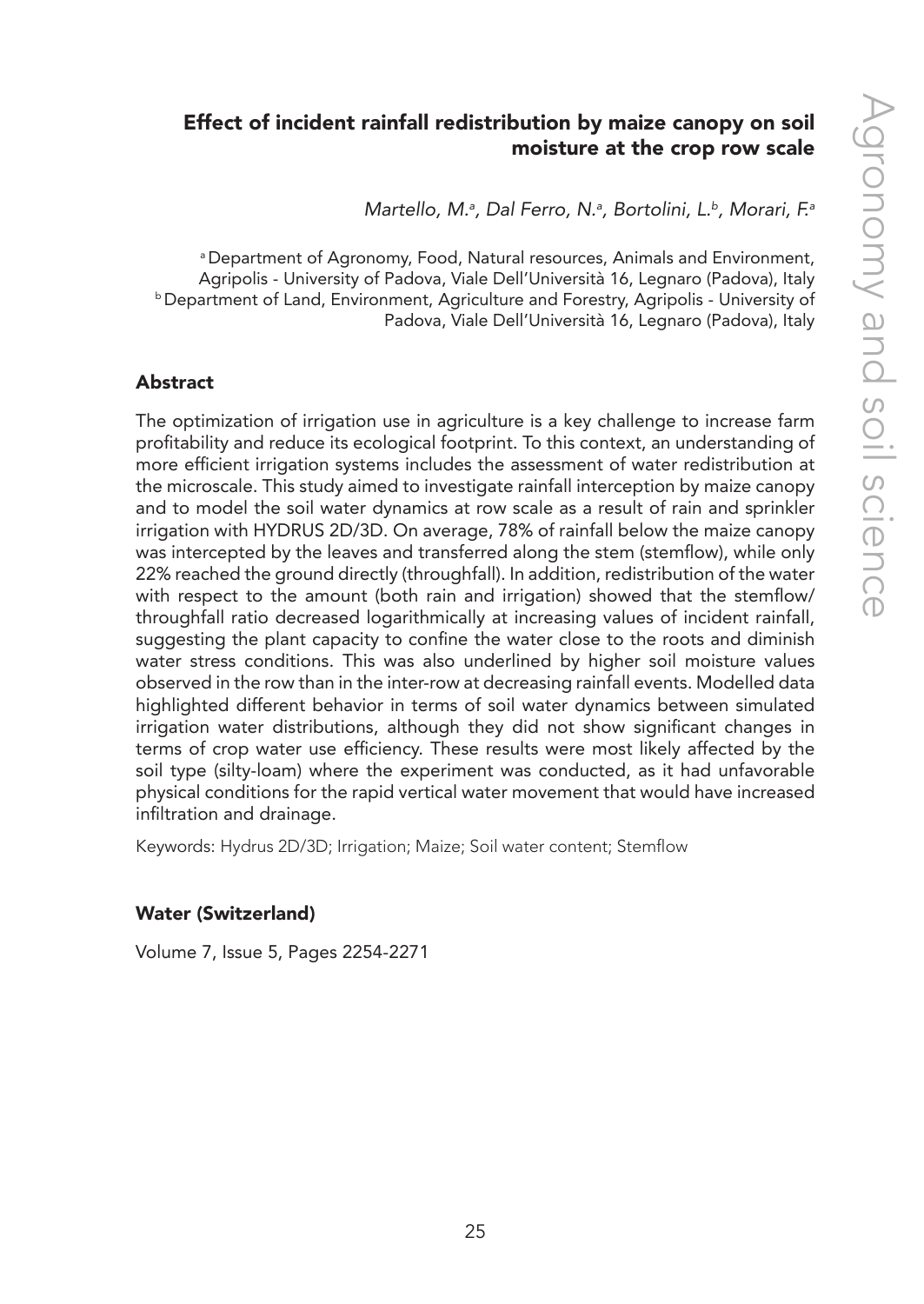#### Fatty acid methyl ester (FAME) succession in different substrates as affected by the co-application of three pesticides

*Cardinali, A., Pizzeghello, D., Zanin, G.*

Department of Agronomy, Food, Natural Resources, Animals and Environment, DAFNAE, University of Padua, Viale dell'Università, Legnaro, PD, Italy

#### Abstract

Introduction: In intensive agriculture areas the use of pesticides can alter soil properties and microbial community structure with the risk of reducing soil quality. Materials and Methods: In this study the fatty acid methyl esters (FAMEs) evolution has been studied in a factorial lab experiment combining five substrates (a soil, two aged composts and their mixtures) treated with a co-application of three pesticides (azoxystrobin, chlorotoluron and epoxiconazole), with two extraction methods, and two incubation times (0 and 58 days). FAMEs extraction followed the microbial identification system (MIDI) and ester-linked method (EL). Results and Discussion: The pesticides showed high persistence, as revealed by half-life ( $t_{1/2}$ ) values ranging from 168 to 298 days, which confirms their recalcitrance to degradation. However,  $t_{1/2}$  values were affected by substrate and compost age down to 8 days for chlorotoluron in S and up to 453 days for epoxiconazole in 12M. Fifty-six FAMEs were detected. A nalysis of variance (ANOVA) showed that the EL method detected a higher number of FAMEs and unique FAMEs than the MIDI one, whereas principal component analysis (PCA) highlighted that the monosaturated 18:1ω9c and cyclopropane 19:0ω10c/19ω6 were the most significant FAMEs grouping by extraction method. The cyclopropyl to monoenoic acids ratio evidenced higher stress conditions when pesticides were applied to compost and compost+soil than solely soil, as well as with final time. Conclusion: Overall, FAMEs profiles showed the importance of the extraction method for both substrate and incubation time, the  $t_{1/2}$  values highlighted the effectiveness of solely soil and the less mature compost in reducing the persistence of pesticides.

#### PLoS ONE

Volume 10, Issue 12, e0145501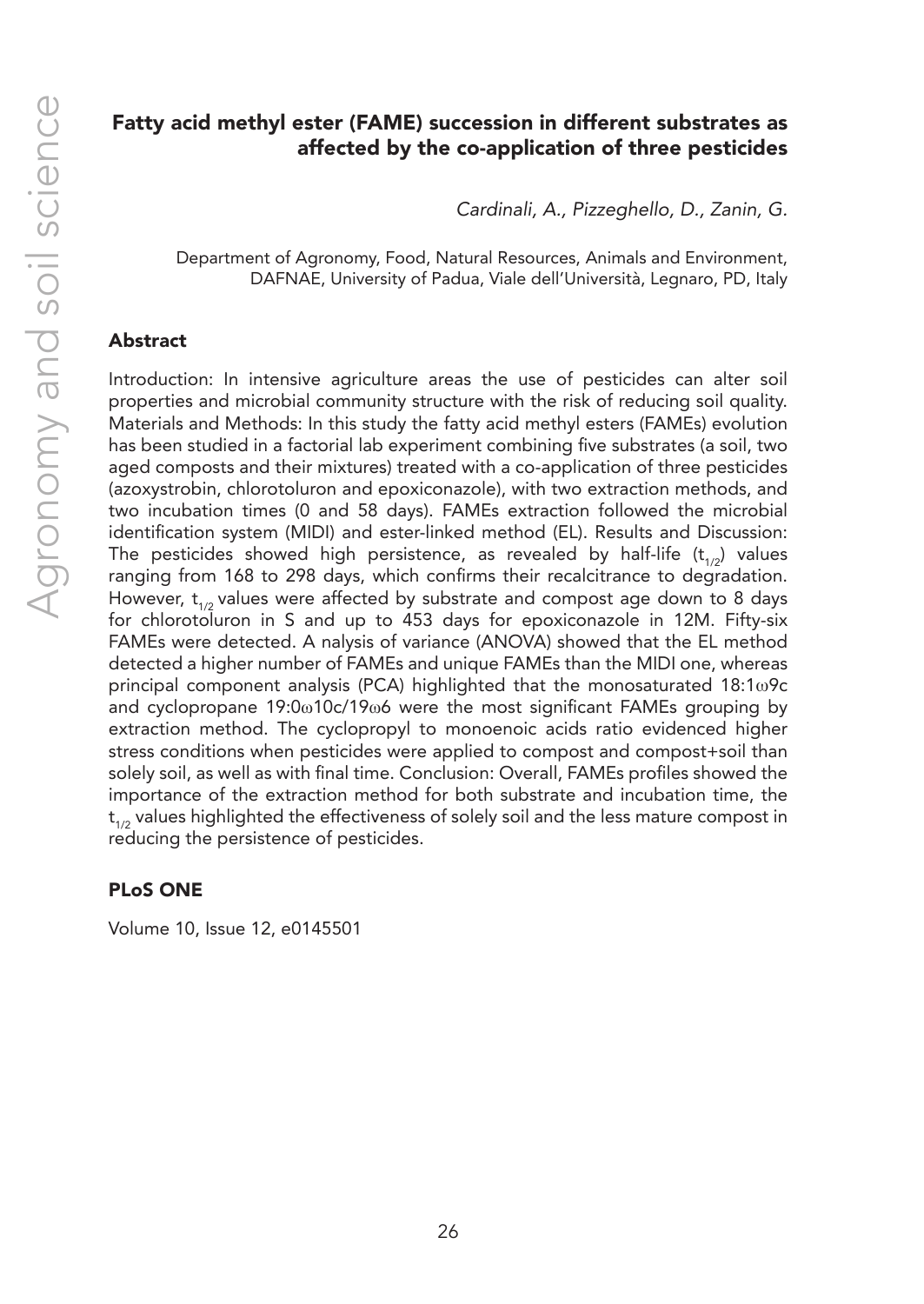## From real soils to 3D-printed soils: reproduction of complex pore network at the real size in a silty-loam soil

*Dal Ferro, N., Morari, F.*

Dep. of Agronomy, Food, Natural Resources, Animals and Environment, Agripolis, Univ. of Padova, Viale Dell'Università 16, Legnaro (Padova), Italy

#### Abstract

Pore complexity and micro-heterogeneity are pivotal in characterizing biogeochemical processes in soils. Recent advances in X-ray computed microtomography (microCT) allow the 3D soil morphology characterization of undisturbed samples, although its geometrical reproduction at very small spatial scales is still challenging. Here, by combining X-ray microCT with 3D multijet printing technology, we aimed to evaluate the reproducibility of 3D-printing soil structures at the original scale with a resolution of 80 mm and compare the hydraulic properties of original soil samples with those obtained from the soil-like prototypes. Results showed that soil-like prototypes were similar to the original samples in terms of total porosity and pore shape. By contrast the pore connectivity was reduced by incomplete wax removal from pore cavities after the 3D printing procedure. Encouraging results were also obtained in terms of hydraulic conductivity since measurements were successfully conducted on five out of six samples, showing positive correlation with experimental data. We are confident that future developments of 3D-printing technologies and of their combination with microCT will help to further the understanding of soil microheterogeneity and its effects on soil-water dynamics.

Keywords: 3D printers; Complex networks; Computerized tomography; Printing; Soil moisture

#### Soil Science Society of America Journal

Volume 79, Issue 4, Pages 1008-1017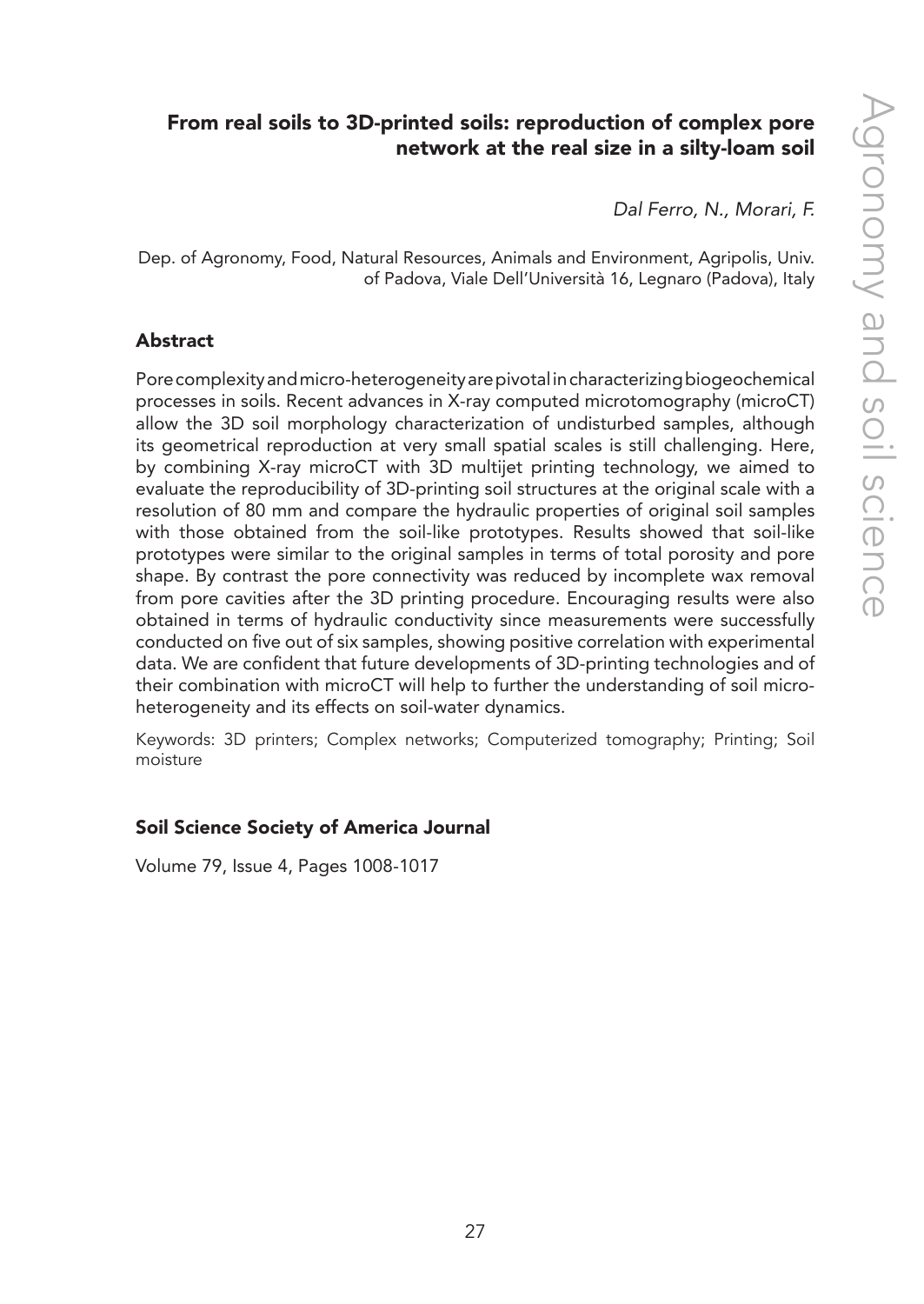#### Low stabilization of aboveground crop residue carbon in sandy soils of Swedish long-term experiments

*Poeplau, C.ab, Kätterer, T.a , Bolinder, M.A.a , Börjesson, G.c , Berti, A.d, Lugato, E.e*

<sup>a</sup> Swedish University of Agricultural Sciences (SLU), Department of Ecology, Box 7044, Uppsala, Sweden

b Thuenen Institute of Climate-Smart Agriculture, Bundesallee 50, Braunschweig, Germany

c Swedish University of Agricultural Sciences (SLU), Department of Soil and Environment, Box 7014, Uppsala, Sweden

d Dipartimento di Agronomia Animali Alimenti Risorse Naturali e Ambiente, Università di Padova, viale dell'Università 16, Legnaro, Padova, Italy

e European Commission, Joint Research Centre, Institute for Environment and

Sustainability, via E. Fermi 2749, Ispra, VA, Italy

#### Abstract

Soil organic carbon (SOC) storage can be increased by incorporating crop residues such as straw. However, the use of straw as a bioenergy source is an alternative option. There is currently great uncertainty concerning the effects of residue incorporation/removal, but estimates can be improved by using well-documented, frequently sampled long-term experiments (LTEs). This study examined the effect of straw incorporation on SOC stocks in six Swedish LTEs (duration of 27-56 years), using data from 5 to 28 sampling occasions. A total of 16 pairs of straw incorporation (SI) and straw removal (SR) treatments were compared and modelled with the ICBM/2 model (two young pools with distinct humification coefficients, h), which enabled us to clearly isolate the effect of straw carbon input. The model results were compared to the Ultuna frame trial, as the first and only parameterization site of ICBM. At five out of six sites, the humification coefficient for straw ( $h_{\text{litter}}$ ) was much smaller (0-0.09) than the ICBM default h value for plant material (0.125). The derived  $h_{\text{inter}}$  values and thus the stabilization of straw derived carbon increased significantly with clay content. An Italian site with five pairs of SI and SR treatments was used to test the performance of ICBM/2 under contrasting pedoclimatic conditions. Similar to the Swedish sites, the best model fits were found with hlitter values ranging from 0 to 0.05 increasing with nitrogen fertilization (range of 0-240 kg N ha<sup>-1</sup> yr<sup>-1</sup>), which was attributed to changes in substrate use efficiency of microbes. However, this trend was not consistent for all sites. For future applications of ICBM/2, we suggest using the validated clay function to derive  $h_{\text{inter}}$  for common levels of nitrogen fertilization. The efficiency of incorporating straw to increase SOC stocks depends on soil texture and using it for bioenergy production could be a more sustainable and climatesmart option.

Keywords: Arable soil; Carbon sequestration; Crop residue management; Humification coefficient; ICBM; Soil carbon modelling

#### Geoderma

Volume 237, Pages 246-255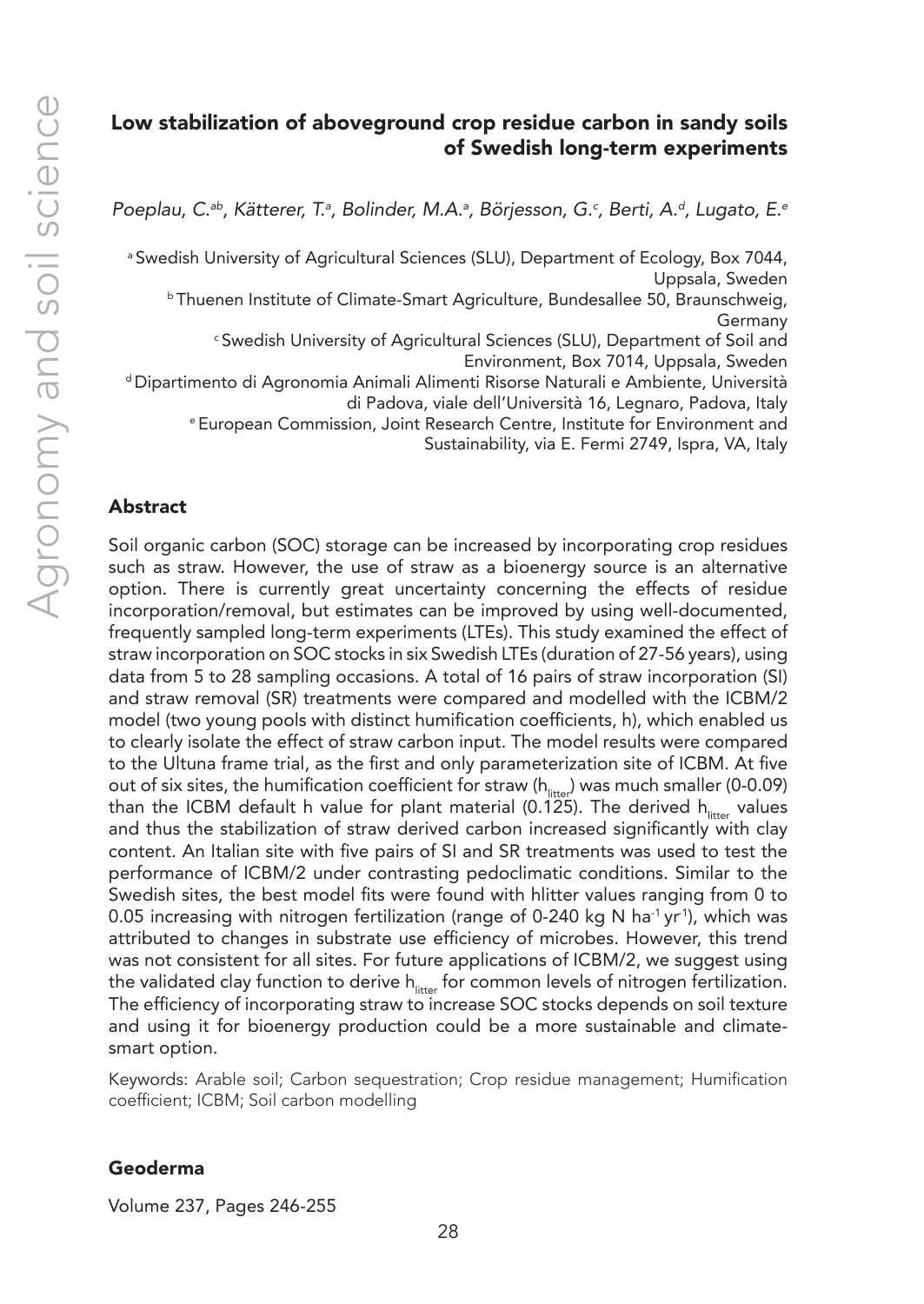#### Magnetic purification of curcumin from *Curcuma longa* rhizome by novel naked maghemite nanoparticles

Magro, M.<sup>ab</sup>, Campos, R.<sup>c</sup>, Baratella, D.ª, Ferreira, M.I.<sup>c</sup>, Bonaiuto, E.ª, *Corraducci, V.a , Uliana, M.R.c , Lima, G.P.P.c , Santagata, S.d, Sambo, P.d, Vianello, F.ab*

a Department of Comparative Biomedicine and Food Safety, University of Padua, Agripolis, Viale dell'Università 16, Legnaro, (PD), Italy b Regional Centre of Advanced Technologies and Materials, Department of Physical Chemistry, Palacky University in Olomouc, Olomouc, Czech Republic c Department of Chemistry and Biochemistry, Universidade Estadual Paulista (UNESP), Botucatu, São Paulo, Brazil d Department of Agronomy, Food, Natural Resources, Animals and Environment, University of Padua, Legnaro, PD, Italy

#### Abstract

Naked maghemite nanoparticles, namely, surface active maghemite nanoparticles (SAMNs), characterized by a diameter of about 10 nm, possessing peculiar colloidal stability, surface chemistry, and superparamagnetism, present fundamental requisites for the development of effective magnetic purification processes for biomolecules in complex matrices. Polyphenolic molecules presenting functionalities with different proclivities toward iron chelation were studied as probes for testing SAMN suitability for magnetic purification. Thus, the binding efficiency and reversibility on SAMNs of phenolic compounds of interest in the pharmaceutical and food industries, namely, catechin, tyrosine, hydroxytyrosine, ferulic acid, coumaric acid, rosmarinic acid, naringenin, curcumin, and cyanidin-3-glucoside, were evaluated. Curcumin emerged as an elective compound, suitable for magnetic purification by SAMNs from complex matrices. A combination of curcumin, demethoxycurcumin, and bisdemethoxycurcumin was recovered by a single magnetic purification step from extracts of *Curcuma longa* rhizomes, with a purity >98% and a purification yield of 45%, curcumin being >80% of the total purified curcuminoids.

Keywords: *Curcuma longa*; Curcumin; Curcuminoids; Magnetic nanoparticles; Magnetic purification; Polyphenols

#### Journal of Agricultural and Food Chemistry

Volume 63, Issue 3, Pages 912-920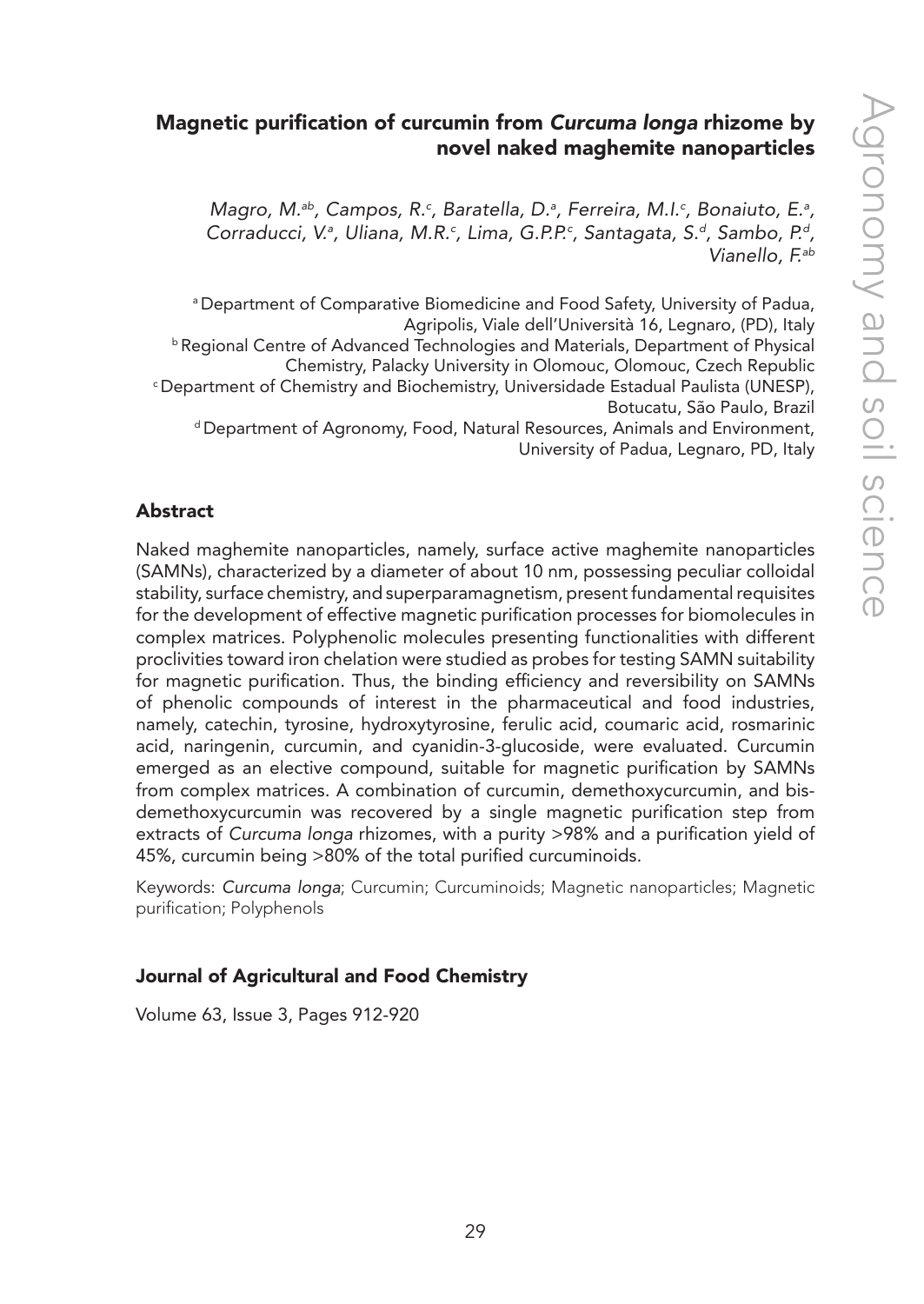## Modeling soil–plant dynamics: Assessing simulation accuracy by comparison with spatially distributed crop yield measurements

Manoli, G.ª, Bonetti, S.ʰ, Scudiero, E.¢, Morari, F.ª, Putti, M.ª, Teatini, P.ª

a Nicholas School of the Environment, Duke Univ, Durham, NC, United States b Pratt School of Engineering, Duke Univ, Durham, NC, United States c USDA–ARS, US Salinity Lab, Riverside, CA, United States d Dep. of Agronomy, Food, Natural Resources, Animals and Environment, Univ. of Padova, Padova, Italy e Dep. of Mathematics, Univ. of Padova, Padova, Italy f Dep. of Civil, Architectural and Environmental Engineering, Univ. of Padova, Padova, Italy

#### Abstract

Coupling hydrological models with plant physiology is crucial to capture the feedback mechanisms occurring within the soil–plant–atmosphere continuum. However, the ability of such models to describe the spatial variability of plant responses to different environmental factors remains to be proven, especially at large scales (field or watershed). We used an innovative threedimensional soil–plant model to quantify temporal and spatial variability of crop productivity at the field scale, and we assessed simulation accuracy by comparison with spatially distributed crop yield measurements. A 25-ha field located in the Venice coastland, Italy, cultivated with a maize (*Zea mays* L.) crop and characterized by a highly heterogeneous soil subject to salt contamination, has been extensively studied by soil sampling, geophysical surveys, and hydrological monitoring. Based on these observations, field-scale simulations of soil moisture dynamics coupled with plant transpiration, photosynthesis, and growth were run and compared with crop yield maps of different growing seasons. The model captured the observed crop productivity (grain yield varying between 2 and 15 Mg ha-1), but the accuracy of the predicted spatial patterns was limited by the available information on soil heterogeneities. Further model uncertainties are related to the characterization of the rooting systems and their responses to environmental factors (soil characteristics, precipitation) that were shown to be crucial to describe the effect of drought conditions on growth processes. These results demonstrate that large-scale mechanistic simulations of soil–plant systems require a trade-off between site characterization, model processes, and computational efficiency, offering an open challenge for future ecohydrological research.

#### Vadose Zone Journal

Volume 14, Issue 12, 13p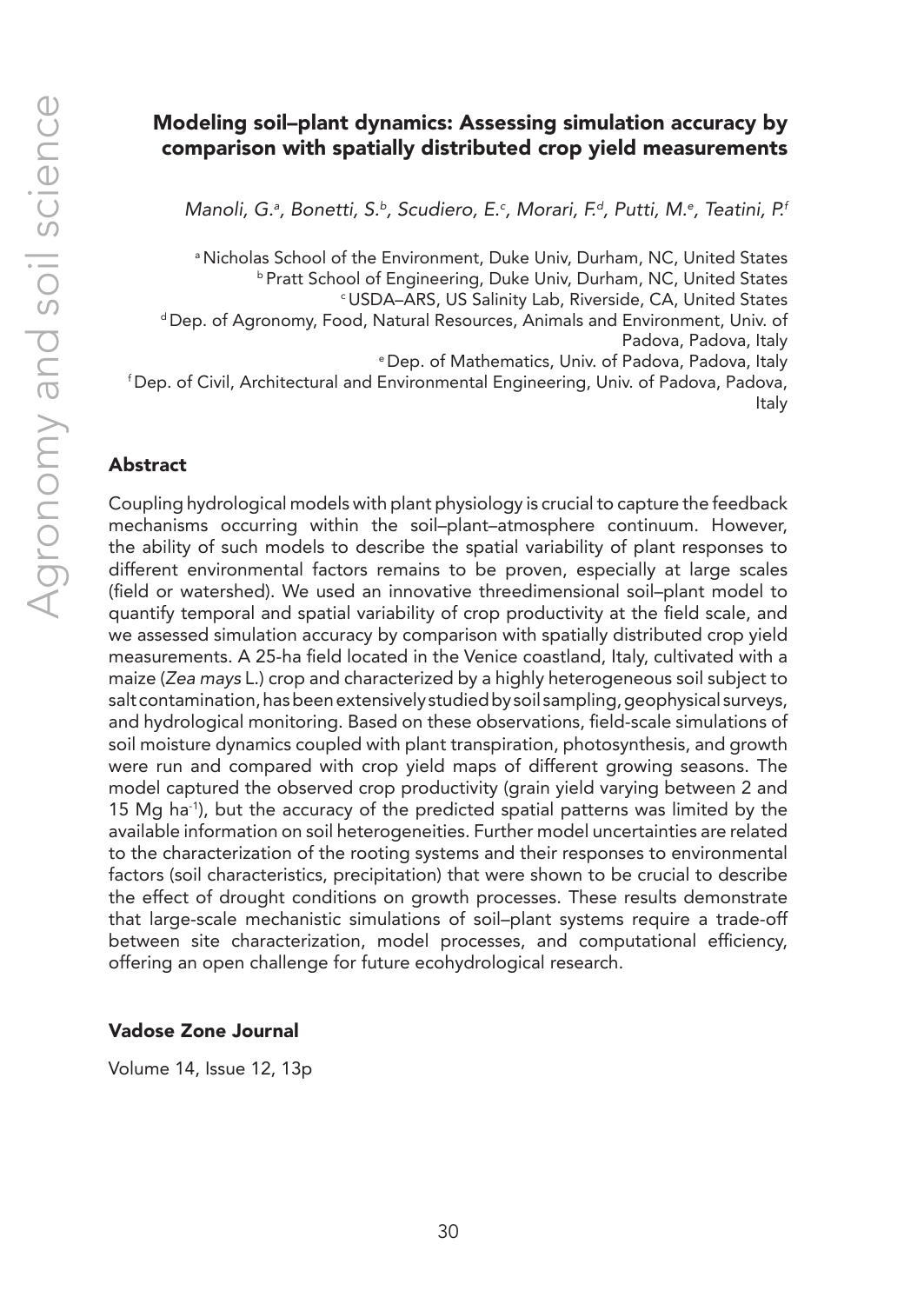#### Protein hydrolysates as biostimulants in horticulture

Colla, G.<sup>a</sup>, Nardi, S.<sup>b</sup>, Cardarelli, M.<sup>c</sup>, Ertani, A.<sup>b</sup>, Lucini, L.<sup>d</sup>, Canaguier, R.<sup>e</sup>, *Rouphael, Y.f*

a Department of Agriculture, Forestry, Nature and Energy, University of Tuscia, via San Camillo De Lellis snc, Viterbo, Italy

b Department of Agronomy, Food, Natural Resources, Animals and Environment. University of Padova, Agripolis, Legnaro, Italy

c Consiglio per la Ricerca in Agricoltura e l'analisi dell'economia agraria, Centro di ricerca per lo studio delle Relazioni tra Pianta e Suolo, Via della Navicella 2-4, Roma, Italy

d Institute of Environmental and Agricultural Chemistry, Università Cattolica del Sacro Cuore, Piacenza, Italy

e Nixe Laboratory, Sophia Antipolis Cedex, France

f Department of Agricultural Sciences, University of Naples Federico II, V

#### Abstract

In recent years, new strategies have been proposed in order to improve the sustainability of production systems for horticultural crops. A promising tool would be the use of substances and/or microorganisms defined also as 'biostimulants' able to enhance crop quality parameters, nutrient efficiency and abiotic stress tolerance. Protein hydrolysates (PHs) are an important group of plant biostimulants based on a mixture of peptides and amino acids that have received increasing attention in the recent years due to their positive effects on crop performances. PHs are mainly produced by enzymatic and/or chemical hydrolysis of proteins from animal- or plantderived raw materials. The current review gives an overview of the biostimulant properties of PHs on productivity and product quality of horticultural crops, in particular fruit trees, vegetables, flower crops and ornamentals. After a brief introduction on PHs as plant biostimulants, this review focuses on the classification and chemical composition of PHs according to the source of proteins and method of protein hydrolysis. The plant uptake and transport of amino acids and peptides and the effects of PHs on primary and secondary metabolism as well as the biochemical and physiological processes conferring tolerance to abiotic stress are also covered. The review concludes by proposing several perspectives for future research aiming to understand the mode of action of PHs based on their composition and also to define the suitable time and dose of application.

Keywords: Amino acids; Biostimulants; Enzymatic hydrolysis; Horticultural crops; Peptides; Product quality

#### Scientia Horticulturae

Volume 196, Pages 28-38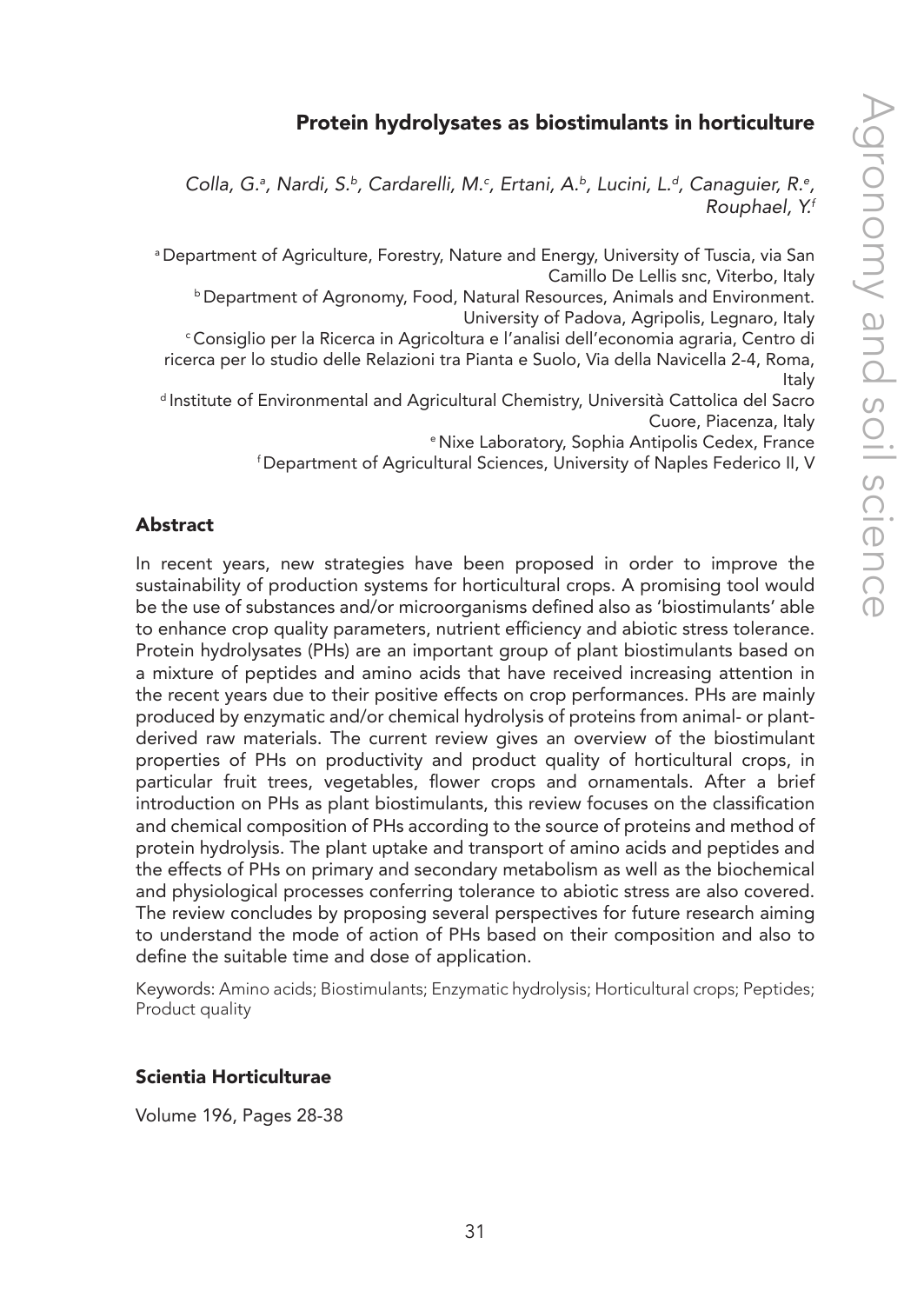## Spontaneous aggregation of humic acid observed with AFM at different pH

Colombo, C.ª, Palumbo, G.ª, Angelico, R.ª, Cho, H.G.<sup>b</sup>, Francioso, O.<sup>c</sup>, *Ertani, A.d, Nardi, S.d*

a Dipartimento Agricoltura Ambiente Alimenti (DAAA), Università del Molise, Via De Sanctis 86100, Campobasso (CB), Italy

b Department of Geology and Research Institute of Natural Science, Gyeongsang National University, Jinju, South Korea <sup>c</sup>Dipartimento di Scienze Agrarie (DipSA), Università di Bologna, V.le Fanin 40,

Bologna, Italy

d Dipartimento di Agronomia Animali Alimenti Risorse Naturali e Ambiente - DAFNAE, Viale dell'Università 16, Agripolis, Legnaro, Italy

#### Abstract

Atomic force microscopy in contact (AFM-C) mode was used to investigate the molecular dynamics of leonardite humic acid (HA) aggregate formed at different pH values. HA nanoparticles dispersed at pH values ranging from 2 to 12 were observed on a mica surface under dry conditions. The most clearly resolved and wellresulted AFM images of single particle were obtained at pH 5, where HA appeared as supramolecular particles with a conic shape and a hole in the centre. Those observations suggested that HA formed under these conditions exhibited a pseudoamphiphilic nature, with secluded hydrophobic domains and polar subunits in direct contact with hydrophilic mica surface. Based on molecular simulation methods, a lignin-carbohydrate complex (LCC) model was proposed to explain the HA ring-like morphology. The LCC model optimized the parameters of -O-4 linkages between 14 units of 1-4 phenyl propanoid, and resulted in an optimized structure comprising 45-50 linear helical molecules looped spirally around a central cavity. Those results added new insights on the adsorption mechanism of HA on polar surfaces as a function of pH, which was relevant from the point of view of natural aggregation in soil environment.

Keywords: Atomic force microscopy (AFM); Humic acid; Leonardite; Lignin-carbohydrate complex (LCC) model; Molecular conformation; Particle size

#### Chemosphere

Volume 138, Pages 821-828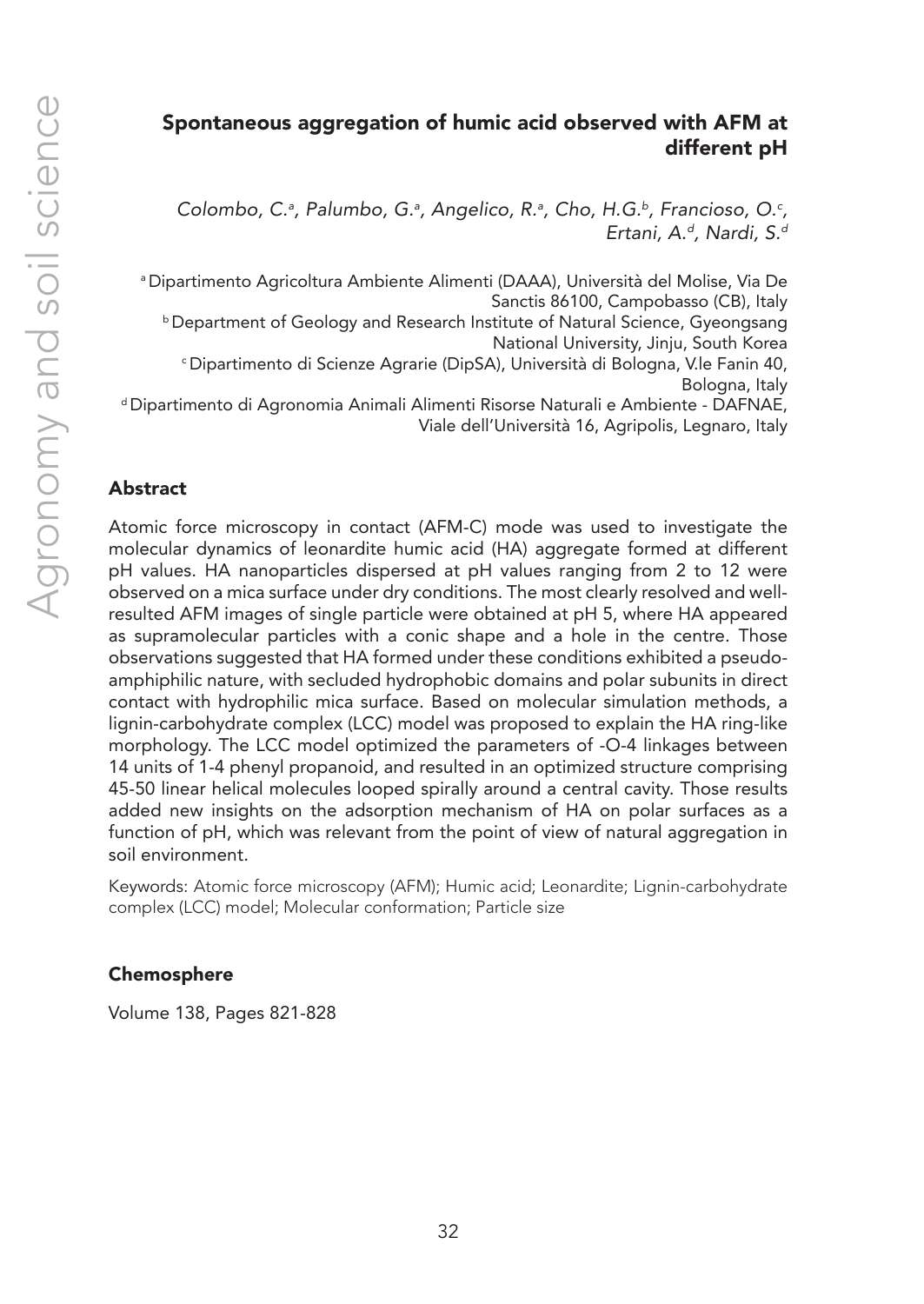## Animal science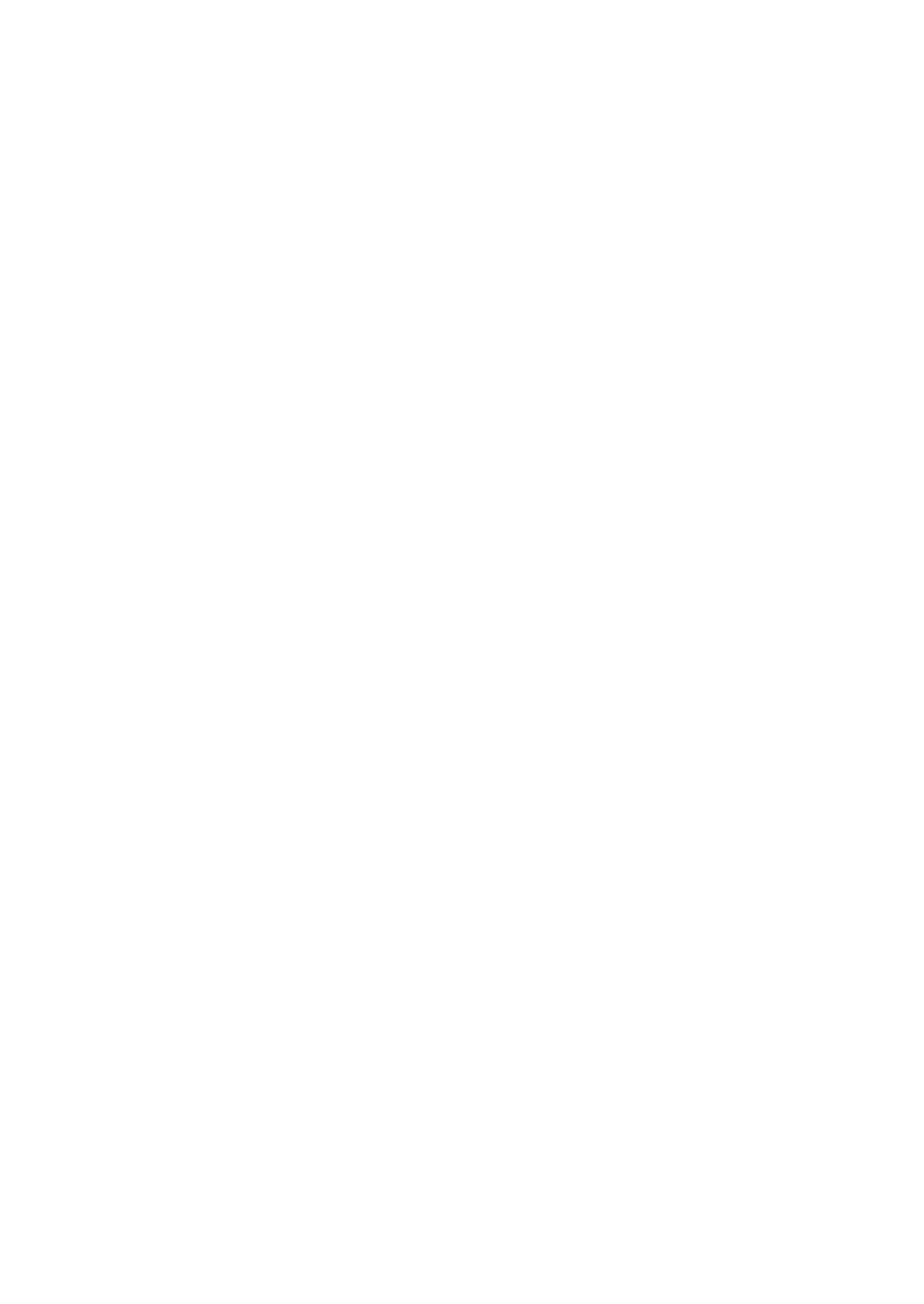## Associative effects of poor-quality forages combined with food industry byproducts determined *in vitro* with an automated gasproduction system

Tagliapietra, F.ª, Cattani, M.b, Guadagnin, M.b, Haddi, M.L.<sup>c</sup>, Sulas, L.<sup>d</sup>, *Muresu, R.d, Squartini, A.a , Schiavon, S.a , Bailoni, L.b*

a Department of Agronomy, Food, Natural Resources, Animals and Environment (DAFNAE), University of Padova, Viale dell'Università 16, 35020, Legnaro, PD, Italy b Department of Comparative Biomedicine and Food Science (BCA), University of Padova, Viale dell'Università 16, 35020, Legnaro, PD, Italy c Département de Biochimie et Microbiologie, Université de Constantine, Route Ain El Bey, 25000, Constantine, Algeria d CNR, Istituto per Il Sistema Produzione Animale in Ambiente Mediterraneo (ISPAAM), Traversa la Crucca 3, Località Baldinca 07100 Li Punti, Sassari, Italy

#### Abstract

This experiment aimed to investigate the associative effects among two low-quality forages (crown daisy, milk thistle) and three agro-industrial byproducts (apple pomace, citrus pulp, tomato peel), by means of an automated gas production (GP) system. All feeds were incubated alone or as 50:50 mixtures of each forage with each byproduct. Samples (0.500  $\pm$  0.0010 g) of single feeds or mixtures were incubated for 96 h, in three replicates in individual bottles (310 mL), with 75 mL of buffered rumen fluid. Bottles were vented by an open-close valve when the internal pressure reached 3.4 kPa. The metabolisable energy content of single feeds and mixtures was computed from GP at 24 h and feed chemical composition. Feed substrates were ranked for GP in the following way: byproducts, mixtures, and forages. The two forages did not differ for GP and metabolisable energy content, although differences were observed among byproducts and among mixtures. Both forages interacted positively with apple pomace from 6 h ( $P < 0.001$ ) to 24 h ( $P = 0.029$ ) of incubation and with citrus pulp at 12 h ( $P = 0.005$ ) and 24 h ( $P = 0.012$ ), whereas no associative effects were detected when forages were incubated with tomato peels. Results suggest that *in vitro* fermentability of low-quality forages could be efficiently improved by combining these two forages with apple pomace or citrus pulp. These findings are relevant, because the use of low-quality forages and byproducts in ruminant feeding is considered important for improving the environmental and economic sustainability of forage systems in arid and semi-arid areas.

Keywords: Feed combination; Food byproducts; *In vitro* gas production; Low-quality forages.

#### Animal Production Science

Volume 55, Issue 9, Pages 1117-1122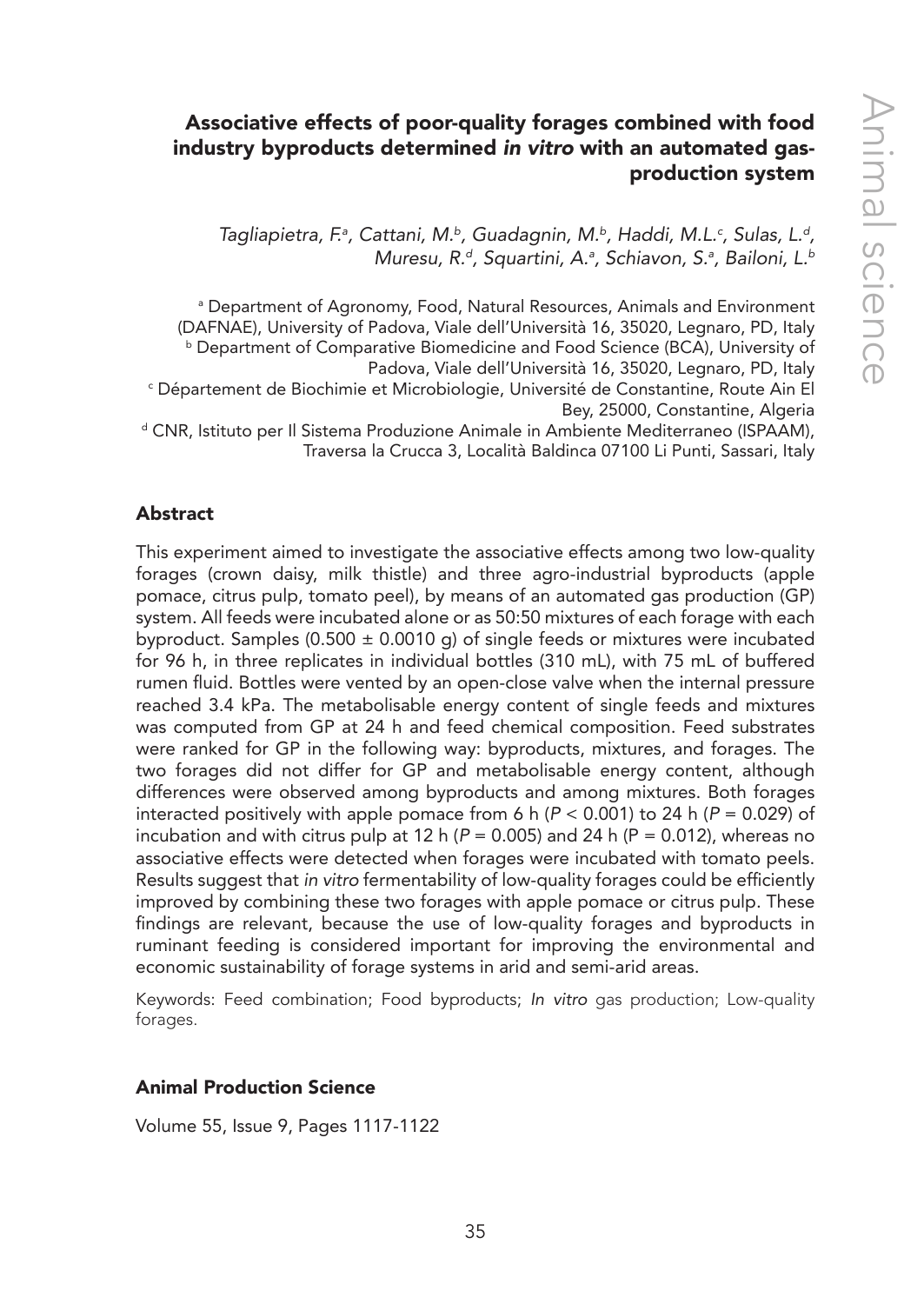## A comparison of milk clotting characteristics and quality traits of Rendena and Holstein-Friesian cows

*Varotto, A., De Marchi, M., Penasa, M., Cassandro, M.*

Dipartimento di Agronomia, Animali, Alimenti, Risorse naturali e Ambiente, Università di Padova, Italy

#### Abstract

Milk coagulation properties (MCP) and composition, as predicted by mid-infrared spectroscopy (MIRS), were compared between Rendena (RE) local breed and Holstein- Friesian (HF) cows using 4614 individual milk samples from 28 singlebreed herds. Records of rennet coagulation time (RCT, min), curd firmness ( $a_{30}$ , mm), daily milk yield and quality traits were analysed using a linear mixed model which included fixed effects of breed, herd-test-date nested within breed, lactation stage, parity, and two-way interactions between the main effects. Random effects were cow nested within breed and residual. Milk from RE coagulated 2.1 min earlier and showed a firmer curd by 4.8 mm than that of HF cows (P<0.05). Milk yield (+9.7  $kq/d$ ) and fat content (+0.22  $q/100 q$ ) were greater for HF than RE (P<0.05), while protein (+0.05 g/100 g) and casein (+0.06 g/100 g) contents were greater in milk from RE cows (P<0.05). Rennet coagulation time was shortest at the beginning of lactation, and  $a_{30}$  was firmest at the beginning and end of lactation. Results from this study suggest that milk of RE is more suitable for cheese processing than that of HF cows. Milk clotting characteristics of the local breed should be taken into account when developing strategies useful for its valorisation.

Keywords: Local cattle breed; Mid-infrared spectroscopy; Milk coagulation

#### Italian Journal of Animal Science

Volume 14, Issue 2, Pages 202-206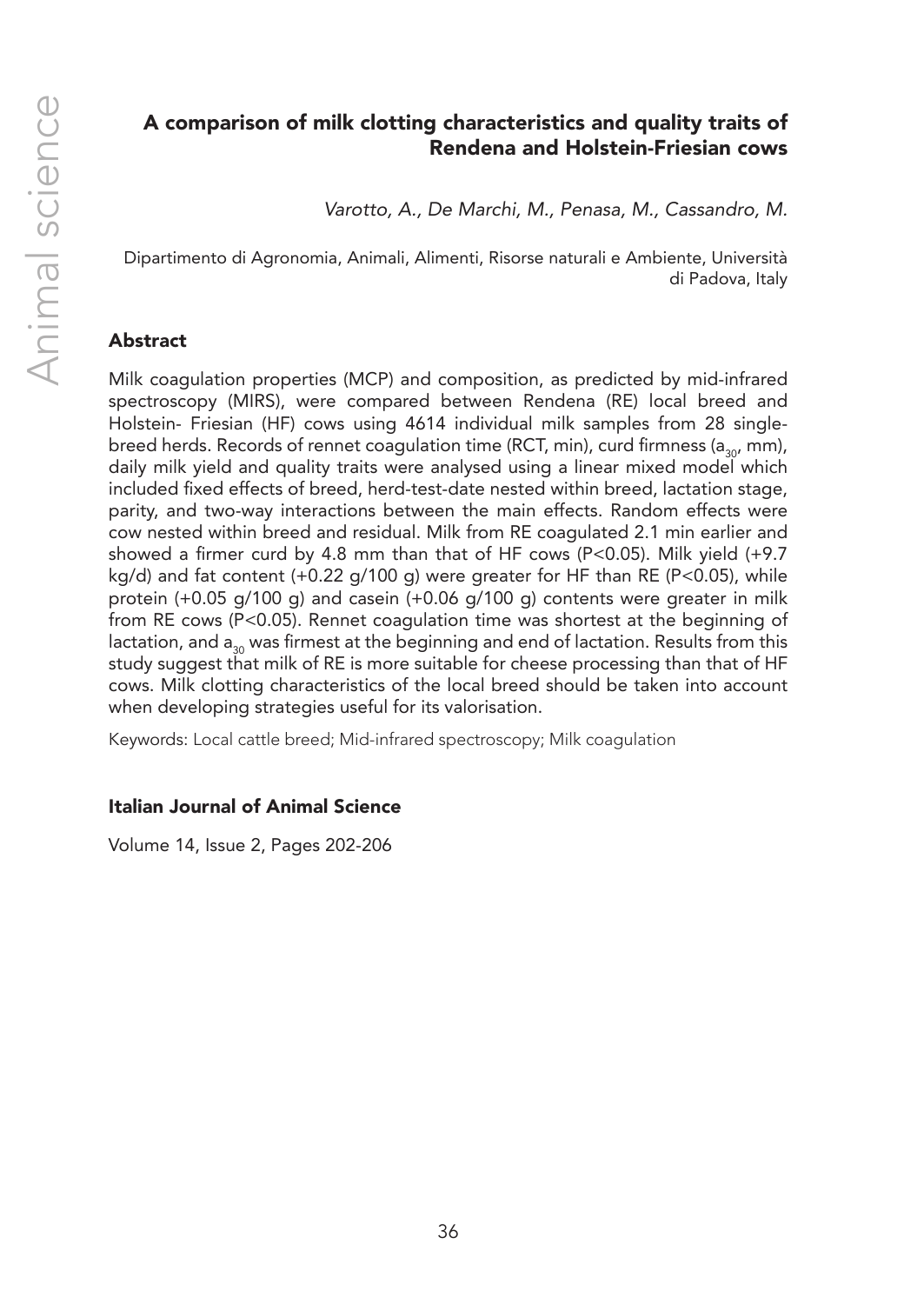# Bayesian regression models outperform partial least squares methods for predicting milk components and technological properties using infrared spectral data

*Ferragina, A.ª, de los Campos, G.<sup>bc</sup>, Vazquez, A.I.<sup>b</sup>, Cecchinato, A.ª, Bittante, G.a*

a Department of Agronomy, Food, Natural Resources, Animals and Environment (DAFNAE), University of Padova, Viale dell'Università 16, 35020 Legnaro, Italy **b Epidemiology and Biostatistics Department, Michigan State University, East Lansing** 48824

 $\mathop{\varepsilon}\nolimits$  Department of Statistics and Probability, Michigan State University, East Lansing 48824

## Abstract

The aim of this study was to assess the performance of Bayesian models commonly used for genomic selection to predict "difficult-to-predict" dairy traits, such as milk fatty acid (FA) expressed as percentage of total fatty acids, and technological properties, such as fresh cheese yield and protein recovery, using Fourier-transform infrared (FTIR) spectral data. Our main hypothesis was that Bayesian models that can estimate shrinkage and perform variable selection may improve our ability to predict FA traits and technological traits above and beyond what can be achieved using the current calibration models (e.g., partial least squares, PLS). To this end, we assessed a series of Bayesian methods and compared their prediction performance with that of PLS. The comparison between models was done using the same sets of data (i.e., same samples, same variability, same spectral treatment) for each trait. Data consisted of 1,264 individual milk samples collected from Brown Swiss cows for which gas chromatographic FA composition, milk coagulation properties, and cheese-yield traits were available. For each sample, 2 spectra in the infrared region from 5,011 to 925 cm<sup>-1</sup> were available and averaged before data analysis. Three Bayesian models: Bayesian ridge regression (Bayes RR), Bayes A, and Bayes B, and 2 reference models: PLS and modified PLS (MPLS) procedures, were used to calibrate equations for each of the traits. The Bayesian models used were implemented in the R package BGLR (http://cran.r-project.org/web/packages/BGLR/index.html), whereas the PLS and MPLS were those implemented in the WinISI II software (Infrasoft International LLC, State College, PA). Prediction accuracy was estimated for each trait and model using 25 replicates of a training-testing validation procedure. Compared with PLS, which is currently the most widely used calibration method, MPLS and the 3 Bayesian methods showed significantly greater prediction accuracy. Accuracy increased in moving from calibration to external validation methods, and in moving from PLS and MPLS to Bayesian methods, particularly Bayes A and Bayes B. The maximum  $\mathsf{R}^2$  value of validation was obtained with Bayes B and Bayes A. For the FA, C10:0 (% of each FA on total FA basis) had the highest R² (0.75, achieved with Bayes A and Bayes B), and among the technological traits, fresh cheese yield  $\mathsf{R}^{\scriptscriptstyle 2}$  of 0.82 (achieved with Bayes B). These 2 methods have proven to be useful instruments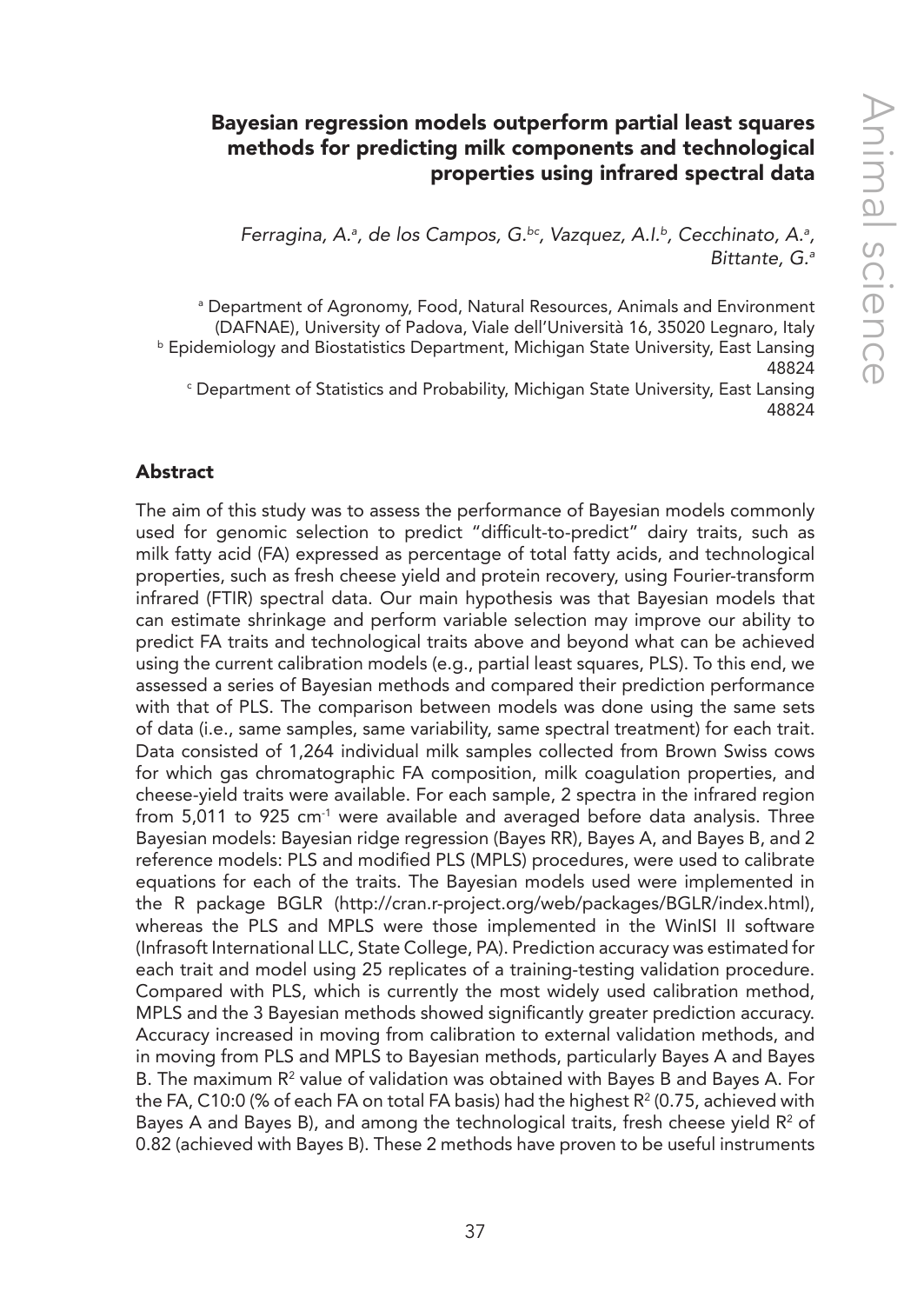in shrinking and selecting very informative wavelengths and inferring the structure and functions of the analyzed traits. We conclude that Bayesian models are powerful tools for deriving calibration equations, and, importantly, these equations can be easily developed using existing open-source software. As part of our study, we provide scripts based on the open source R software BGLR, which can be used to train customized prediction equations for other traits or populations.

Keywords: Bayesian method; Cheese yield; Fatty acid; Infrared spectroscopy; Milk trait

#### Journal of Dairy Science

Volume 98, Issue 11, Pages 8133-8151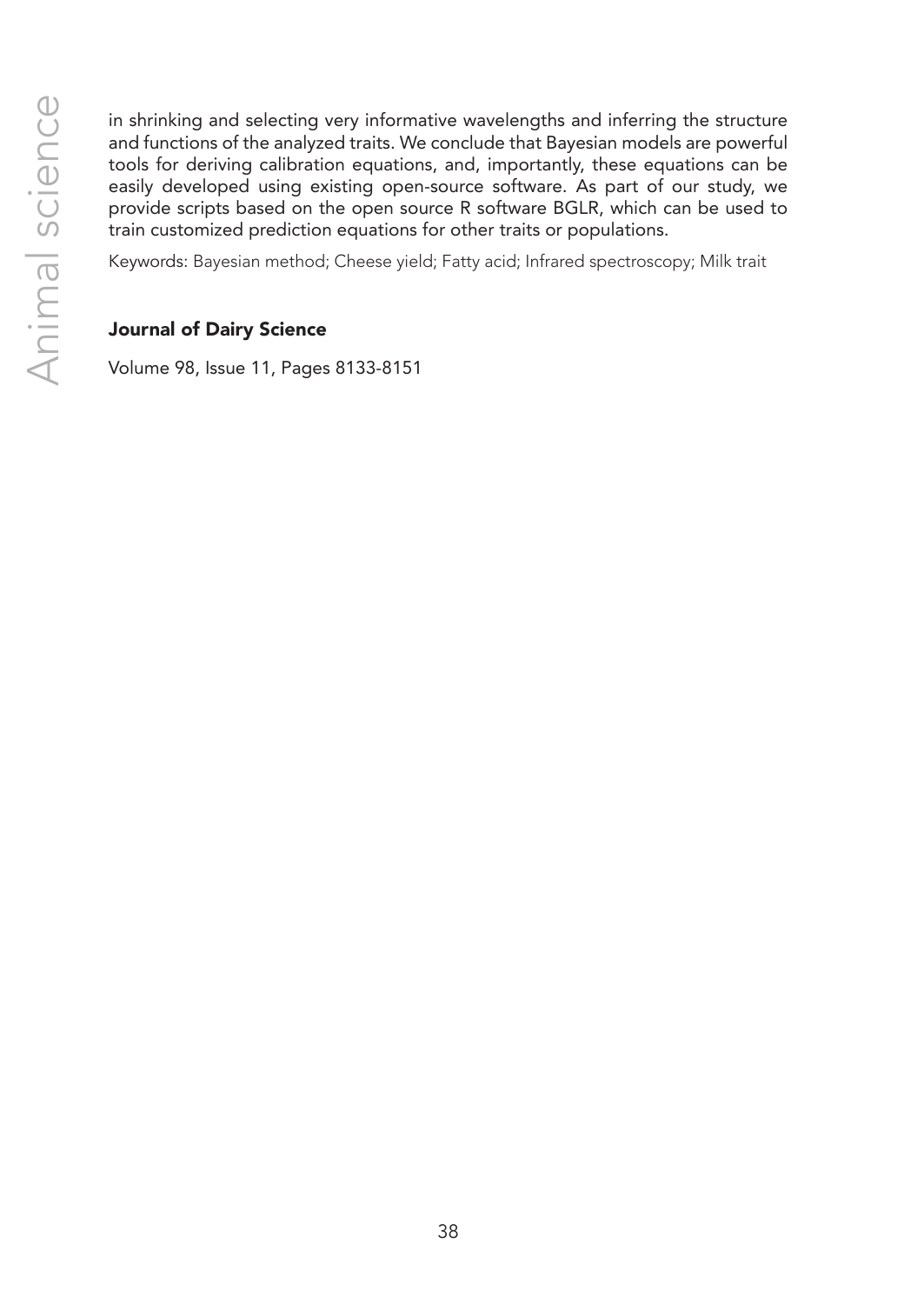# Canine indolent and aggressive lymphoma: clinical spectrum with histologic correlation

Aresu, L.ª, Martini, V.ʰ, Rossi, F.ª, Vignoli, M.ª, Sampaolo, M.ª, Aricò, A.ª, Laganga, P.<sup>c</sup>, Pierini, A.<sup>c</sup>, Frayssinet, P.ª, Mantovani, R.<sup>t</sup>, Marconato, L.<sup>c</sup>

a Department of Comparative Biomedicine and Food Science, University of Padova, Legnaro, Italy

**b Department of Veterinary Sciences and Public Health, University of Milan, Milan, Italy** c Centro Oncologico Veterinario, Sasso Marconi, Italy d Clinica Veterinaria dell'Orologio, Sasso Marconi, Italy

e Urodelia, St Lys, France

f Department of Agronomy Food Natural Resources Animals & Environment, University of Padova, Legnaro, Italy

## Abstract

Sixty-three dogs with newly diagnosed lymphoma underwent complete staging and received the same chemotherapy. Diffuse large B-cell lymphoma was the leading histotype (44.4%), followed by peripheral T-cell lymphoma (20.6%). Indolent lymphomas accounted for 30.2% of cases. Most dogs with aggressive B-cell lymphoma had stage IV disease. Dogs with indolent and aggressive T-cell lymphoma had more often stage V disease and were symptomatic. Liver and bone marrow were predominantly involved in B-cell and T-cell lymphoma, respectively. The clinical stage was significantly related to substage, sex and total lactic dehydrogenase (LDH) levels. Aggressive B-cell lymphomas were more likely to achieve remission. Median survival was 55 days for aggressive and indolent T-cell lymphoma, 200 and 256 days for indolent and aggressive B-cell lymphoma, respectively. The prognosis of advanced indolent lymphoma does not appear to be appreciably different from that of aggressive disease. Familiarity with the various histotypes is critical to make the correct diagnosis and drive therapy.

Keywords: Clinical stage; Dog; Histological subtype; Lymphoma

## Veterinary and Comparative Oncology

Volume 13, Issue 4, Pages 348-362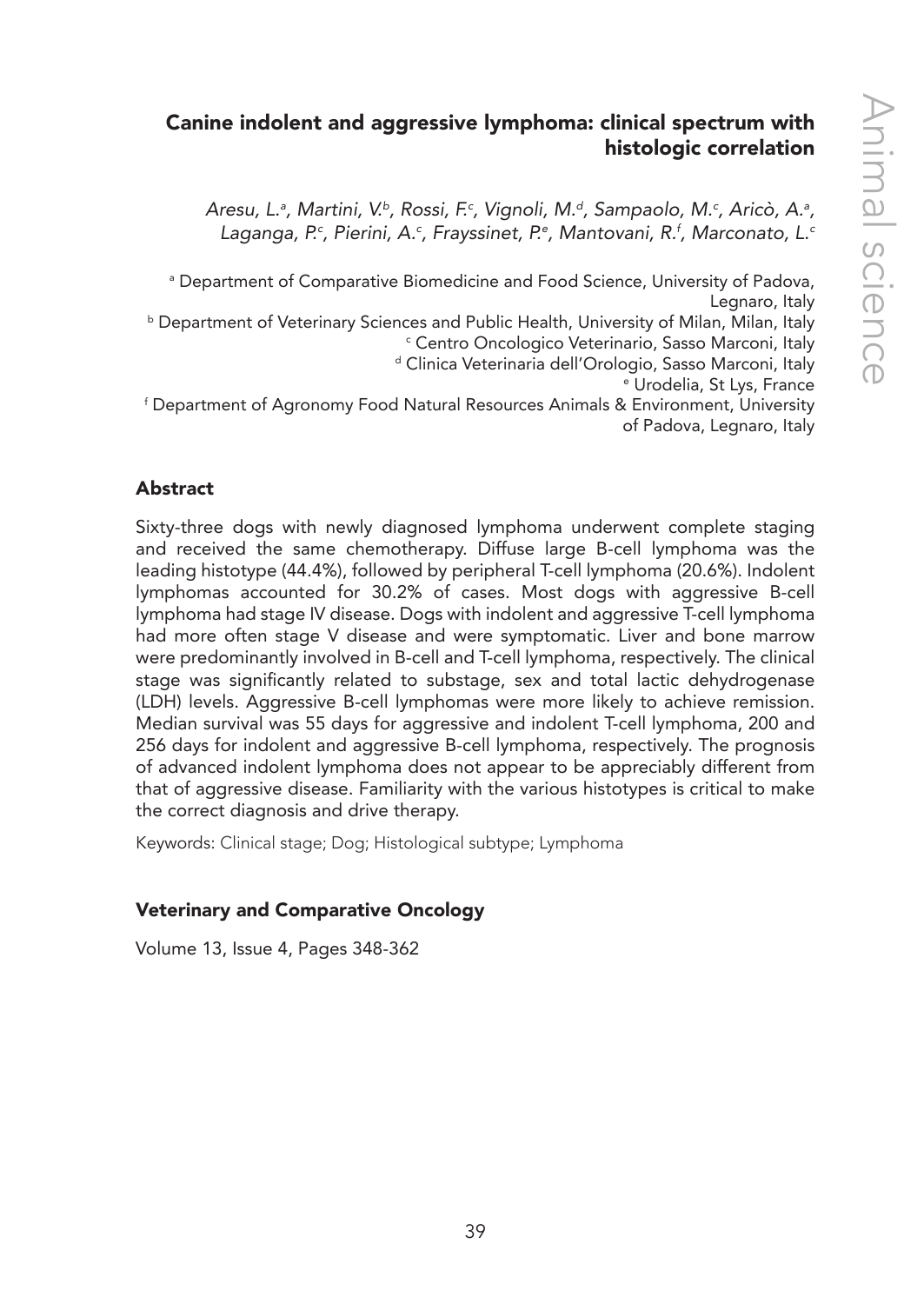## Carcass characteristics and meat quality traits of the Padovana chicken breed, a commercial line, and their cross

*Cassandro, M., De Marchi, M., Penasa, M., Rizzi, C.*

Dipartimento di Agronomia, Animali, Alimenti, Risorse naturali e Ambiente, University of Padua, Italy

## Abstract

The objective of this study was to compare the Padovana Camosciata local chicken breed (PC; n=59), the slow-growing line Berlanda-Gaina (BG; n=62), and their cross (BGxPC; n=57) for carcass and meat quality features. Animals were reared under the same experimental conditions and slaughtered at 3 different ages. An analysis of variance was performed on carcass and meat traits using a linear model that included fixed effects of genotype, sex, age at slaughter, and interactions between them. The PC local breed was approximately 1 kg lighter (P<0.001) at slaughter and exhibited greater dressing percentage (+1.50%; P<0.05) than BG. Breast skin of PC was bluer (-2.74; P<0.001), and breast muscle was darker (-2.65; P<0.001) and redder (+0.48; P<0.001) than that of BG. The pH (+0.16; P<0.001), thawing (+0.90%; P<0.01) and cooking (+2.28%; P<0.001) losses determined on breast muscle were higher for PC than BG. Crossbred animals performed better than the average of BG and PC chickens for breast weight (+22.81 g; P<0.01) and dressing percentage (+1.38%; P<0.05). Breast skin of BGxPC was darker (-1.74; P<0.05), less red (-0.23; P<0.05), and bluer (-1.54; P<0.01) than the average of BG and PC, and breast muscle was more yellow (+0.64; P<0.05) for BGxPC. Cooking losses were lower (-0.99%; P<0.05) for crossbred than the average of BG and PC chickens. Results confirmed the specificity of meat characteristics of PC local breed and demonstrated the potential benefit of crossbreeding to improve production traits of PC breed without compromising the peculiar quality of its meat.

Keywords: Chicken; Crossbreeding; Local breed; Meat quality

## Italian Journal of Animal Science

Volume 14, Issue 3, Pages 304-309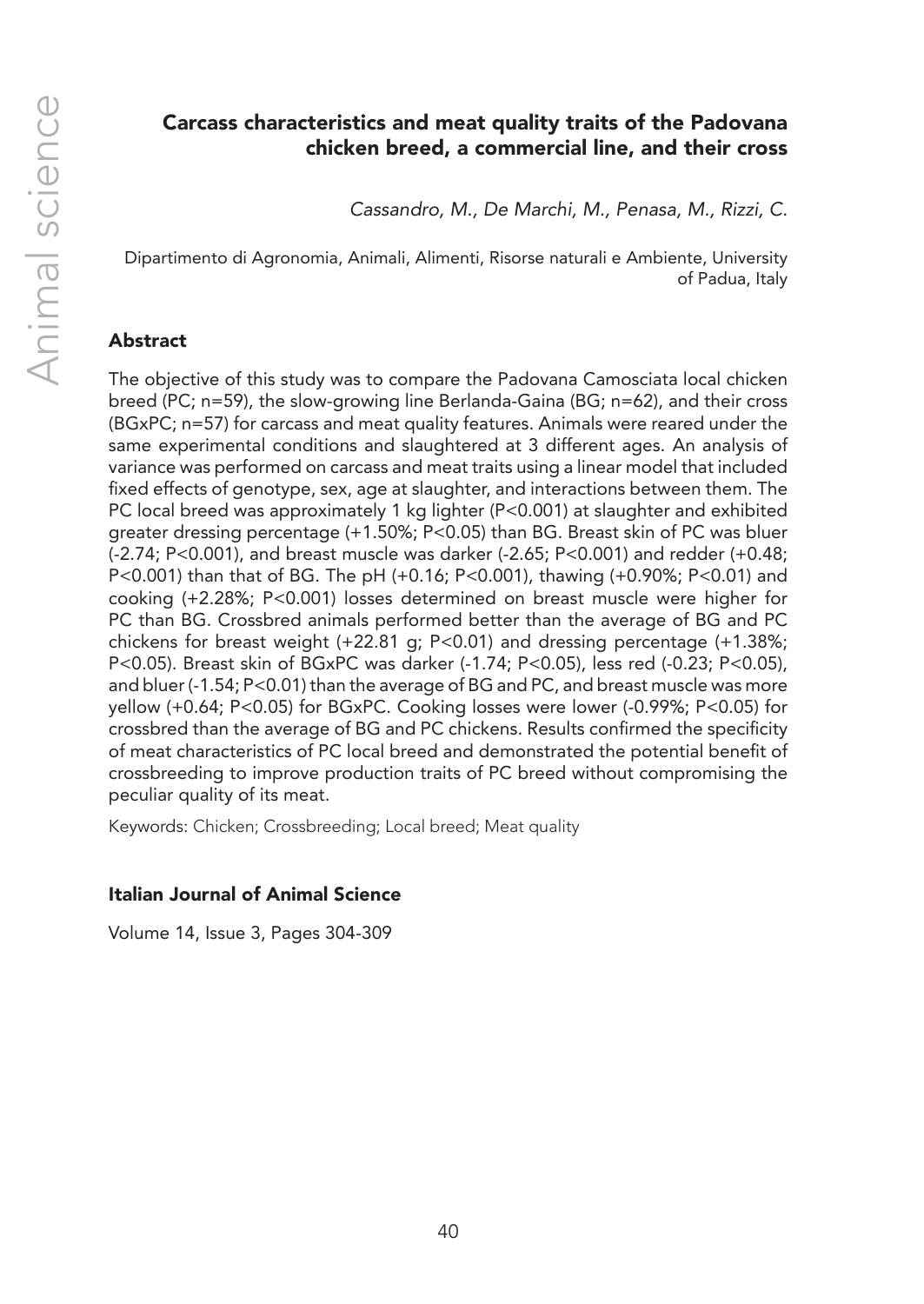## Carcass quality and uniformity of heavy pigs fed restrictive diets with progressive reductions in crude protein and indispensable amino acids

Gallo, L.<sup>a</sup>, Dalla Montà, G.<sup>a</sup>, Carraro, L.<sup>a</sup>, Cecchinato, A.<sup>a</sup>, Carnier, P.<sup>b</sup>, *Schiavon, S.a*

a Department of Agronomy Food Natural Resources Animals and Environment, University of Padova, Viale Università 16, 35020 Legnaro, PD, Italy **b Department of Comparative Biomedicine and Food Science, University of Padova,** Viale Università 16, 35020 Legnaro, PD, Italy

## Abstract

This study investigated the effects of four dietary treatments characterized by 0 to 20% progressive reduction of the dietary crude protein (CP) and indispensable amino acid (AA) contents on carcass quality and uniformity of pigs fed restrictively and slaughtered around 165 kg body weight (BW). Carcass data from 233 pigs from a feeding study that involved 3 batches of 80 crossbred pigs each were used. Pigs, offspring of 12 boars, were assigned to 1 of 4 dietary treatments (10 pigs per pen, gilts and barrows, and 2 pens per treatment in each batch) with diets formulated to contain 146 to 117 and 133 to 108 g/kg of CP and 7.3 to 5.8 and 5.7 to 4.7 g/ kg of total Lys in early (90 to 130 kg BW) and late (130 to 165 kg BW) finishing, respectively. After slaughter, the carcasses were processed and the weight of the commercial lean (neck, loin, shoulder, and ham) and fat cuts (backfat, belly, and jowl) was recorded. The coefficient of variation was used to describe uniformity of the most important carcass traits, and the corresponding confidence intervals were computed to make comparisons across dietary treatments. Carcass weight and midline backfat thickness averaged 137 kg and 31 mm, respectively, and were not affected by diets. Diets did not influence the weight of commercial cuts and their proportion on carcass weight, with the sole exception of loins. Pigs fed diets containing the 2 lowest CP content had a slight lower proportion of loins in the carcass compared with pigs fed the conventional CP diet (*P* < 0.05). Most carcass traits were affected by sex and by sire effects, but interactions between diet and sex or sire was only episodic. Uniformity of carcass weight, backfat thickness, and weight of loins and dressed hams was not influenced by the dietary treatments. In conclusion, the content of CP, Lys, and other indispensable AA of conventional diets for finishing heavy pigs may be reduced by 20% without impairing the weight of carcass and primal cuts and the yields of dressed hams. This feeding strategy will contribute to the heavy pig industry by reducing feed costs (i.e., decreasing the dietary provision of soybean meal and crystalline AA) and minimizing the nitrogen excretion, without affecting carcass quality.

Keywords: Amino acid content; Carcass quality; Crude protein content; Heavy pigs; Nutrition

## Livestock Science

Volume 172, Pages 50-58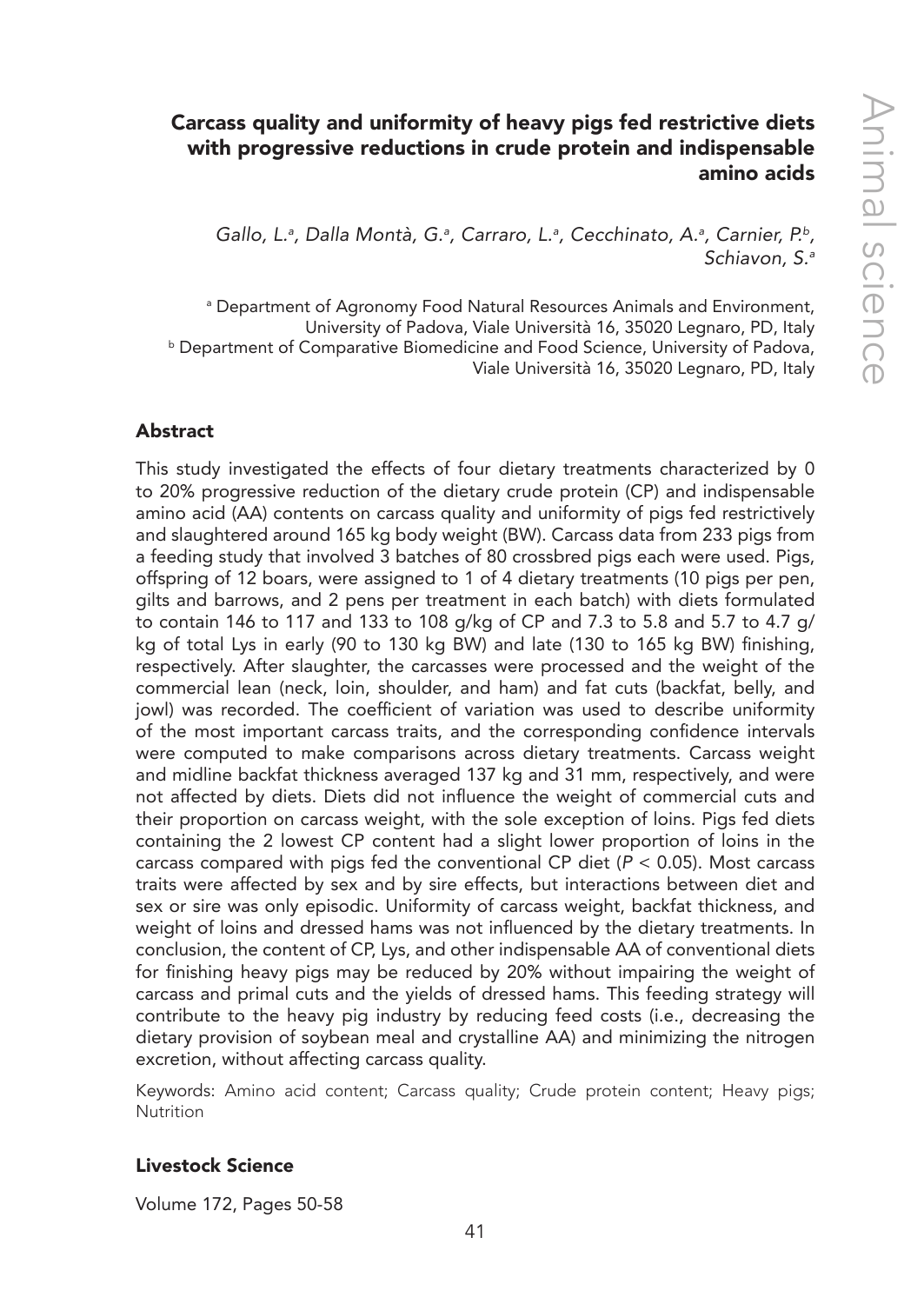## Comparison of rumen fluid inoculum vs. faecal inoculum on predicted methane production using a fully automated *in vitro* gas production system

*Ramin, M.a , Lerose, D.b, Tagliapietra, F.b, Huhtanen, P.a*

a Department of Agricultural Research for Northern Sweden, Swedish University of Agricultural Sciences, SE-901 83 Umeå, Sweden b Università degli studi di Padova, DAFNAE, viale dell'università 16, 35020 Padova, Italy

## Abstract

The aim of the present study was to compare *in vitro* methane (CH<sub>4</sub>) production and other fermentation parameters from different substrates incubated either in rumen or faecal inoculum. Five different substrates were incubated in two different inocula and gas recordings were made using an automated *in vitro* gas production system. The substrates were: particulate matter obtained from reticulo-rumen (RR) digesta and faeces (FC) by wet sieving, timothy hay (H), first cut grass silage (S) and a mixture of grass silage and barley (50:50; SB). One gram of each substrate was incubated either in 60 ml buffered rumen or faecal inoculum taken from Swedish lactating dairy cows for 48 h. The results indicated that *in vitro* total gas production, predicted *in*  vivo CH<sub>4</sub> production and the ratio of CH<sub>4</sub> production to total gas production were greater (*P* < 0.01) for substrates incubated in rumen inoculum as compared to faecal inoculum. Mean of predicted *in vivo* CH<sub>4</sub> production was greater for substrates incubated in rumen inoculum (23.5 ml/g DM, 29.0 ml/g OM) as compared to faecal inoculum (11.2 ml/g DM, 14.3 ml/g OM). Predicted CH $_4$  production based on volatile fatty acids (VFA) stoichiometry equations (CH $_{\textrm{\tiny{4}}}$ VFA) showed no difference in CH $_{\textrm{\tiny{4}}}$  per mol VFA ( $P = 0.44$ ) between the two sources of inoculum used for all substrates. Molar proportions of propionate were higher and that of butyrate were lower (*P* < 0.01) for all substrates incubated in faecal inoculum compared to rumen inoculum. No difference  $(P = 0.13)$  in molar proportions of acetate was observed. Digestibility of neutral detergent fibre (aNDFomD) and true organic matter digestibility (TOMD) were lower ( $P < 0.01$ ) for all substrates incubated in faecal inoculum compared to rumen inoculum. It can be concluded that using faecal inoculum tended to give lower values of predicted *in vivo* CH<sub>4</sub> production as compared to rumen inoculum. The discrepancy between observed and stoichiometric  $\mathsf{CH}_4$  production suggests an existence of acetogenesis in the hindgut.

Keywords: Faeces; Hindgut fermentation; Methane; Ruminants; VFA

#### Livestock Science

Volume 181, Pages 65-71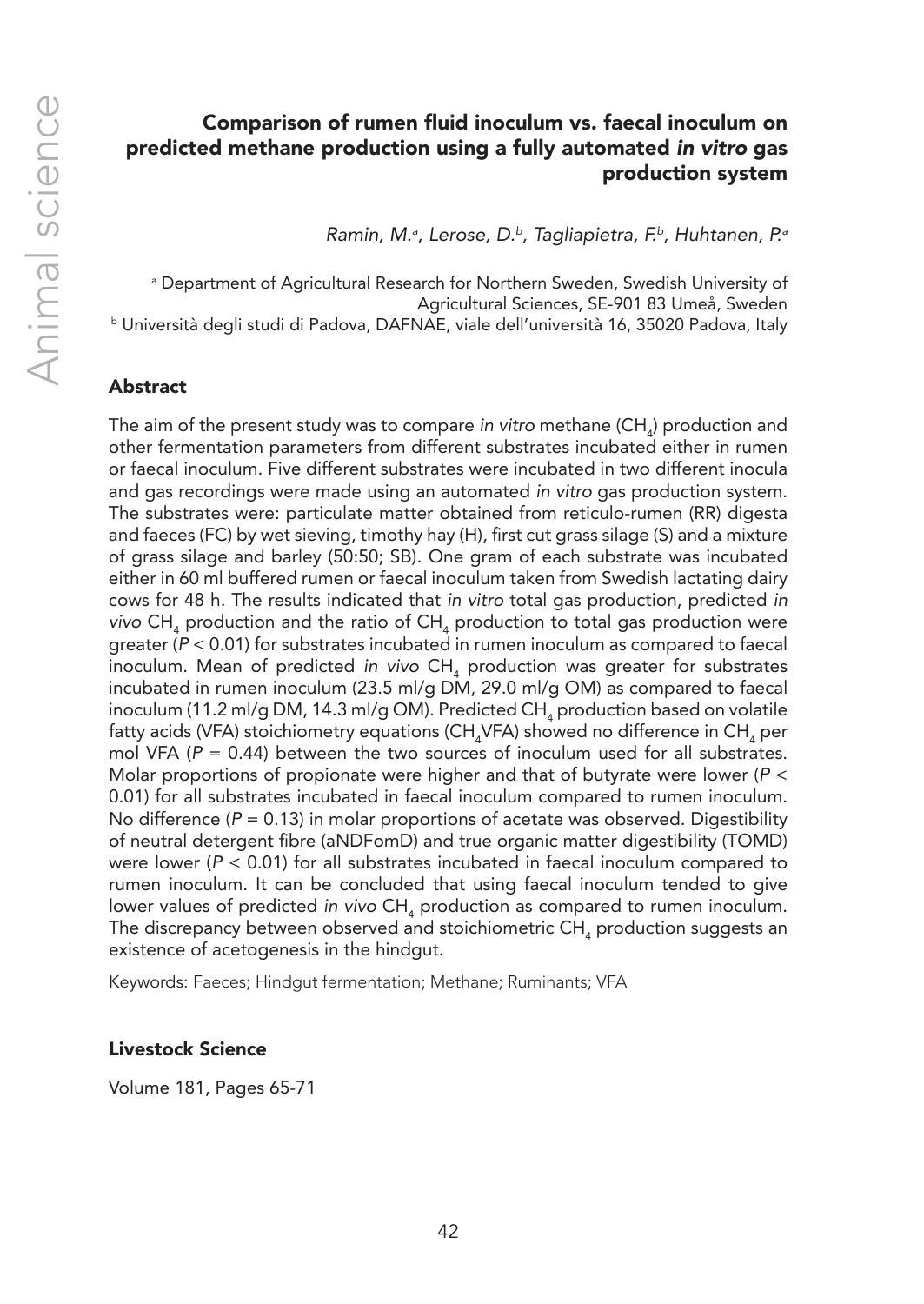## Determination by GCxGC of fatty acid and conjugated linoleic acid (CLA) isomer profiles in six selected tissues of lambs fed on pasture or on indoor diets with and without rumen-protected CLA

*Pellattiero, E., Cecchinato, A., Tagliapietra, F., Schiavon, S., Bittante, G.*

Department of Agronomy, Food, Natural Resources, Animals and Environment (DAFNAE), University of Padova, Viale dell'Università 16, 35020 Legnaro (PD), Italy

#### Abstract

In this study GCxGC was used to study the effects of pasture, hay, concentrate (indoor), and indoor plus 8 g/day of a rumen-protected conjugated linoleic acid (indoor-CLA) diets on the detailed fatty acid (FA) profiles of six tissues (muscles, fatty tissues, and liver) collected from 36 lambs. This powerful technique allowed the quantification of 128 FAs, of which 21 SFAs, 16 MUFAs, 19 PUFAs were identified by reference standards. The diets had similar, but not identical, effects on FA profiles (g/100 g FA) in the various tissues, as both indoor diets reduced total PUFAs (from 8.91 ± 6.27 to 8.06 ± 5.97; *p* < 0.05) and n-3 PUFAs (from 2.70 ± 2.37 to 1.50 ± 1.69; *p* < 0.01) and increased n-6 PUFA (from 3.76 ± 2.46 to 4.58 ± 3.42; *p* < 0.01), branched (from 2.37 ± 2.05 to 3.23 ± 0.54; *p* < 0.01), odd-chain FAs (from 5.88  $\pm$  5.33 to 7.07  $\pm$  1.51;  $p < 0.01$ ) compared to pasture. Indoor-CLA increased CLA*c*9,*t*11 (from 0.42  $\pm$  0.13 to 0.53  $\pm$  0.19; *p* < 0.01), CLA*t*10,*c*12 (from 0.07  $\pm$  0.06 to 0.12 ± 0.22; *p* < 0.05), and CLA*c*11,*t*13 (from 0.02 ± 0.04 to 0.05 ± 0.04; *p* < 0.05) compared to indoor.

Keywords: Fatty acids; Lambs; Rumen-protected conjugated linoleic acid; Tissues; Twodimensional gas chromatography

## Journal of Agricultural and Food Chemistry

Volume 63, Issue 3, Pages 963-974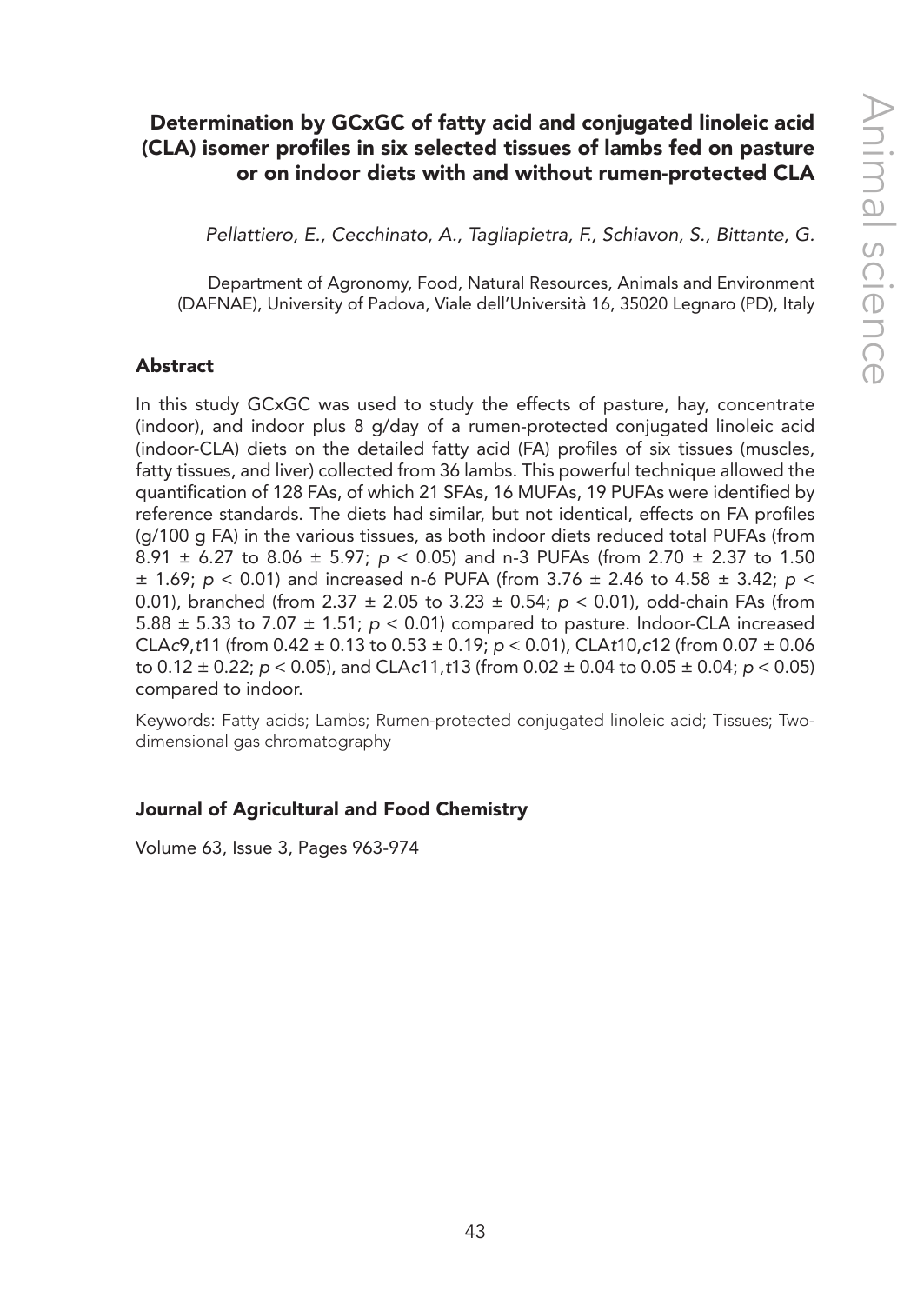## Effect of dairy farming system, herd, season, parity, and days in milk on modeling of the coagulation, curd firming, and syneresis of bovine milk

*Bittante, G., Cipolat-Gotet, C., Malchiodi, F., Sturaro, E., Tagliapietra, F., Schiavon, S., Cecchinato, A.*

Department of Agronomy, Food, Natural Resources, Animals and Environment (DAFNAE), University of Padova, Viale dell'Università 16, 35020 Legnaro, Italy

## Abstract

The objectives of this study were to characterize the variation in curd firmness model parameters obtained from coagulating bovine milk samples, and to investigate the effects of the dairy system, season, individual farm, and factors related to individual cows (days in milk and parity). Individual milk samples ( $n = 1,264$ ) were collected during the evening milking of 85 farms representing different environments and farming systems in the northeastern Italian Alps. The dairy herds were classified into 4 farming system categories: traditional system with tied animals (29 herds), modern dairy systems with traditional feeding based on hay and compound feed (30 herds), modern dairy system with total mixed ration (TMR) that included silage as a large proportion of the diet (9 herds), and modern dairy system with silage-free TMR (17 herds). Milk samples were analyzed for milk composition and coagulation properties, and parameters were modeled using curd firmness measures (CF<sub>t</sub>) collected every 15 s from a lacto-dynamographic analysis of 90 min. When compared with traditional milk coagulation properties (MCP), the curd firming measures showed greater variability and yielded a more accurate description of the milk coagulation process: the model converged for 93.1% of the milk samples, allowing estimation of 4 CF<sub>t</sub> parameters and 2 derived traits [maximum CF (CF $_{\mathtt{max}}$ ) and time from rennet addition to  $\mathsf{CF}_{\max}$  (t<sub>max</sub>)] for each sample. The milk samples whose  $\mathsf{CF}_{\mathsf{t}}$  equations did not converge showed longer rennet coagulation times obtained from the model (RCT<sub>eq</sub>) and higher somatic cell score, and came from less-productive cows. Among the sources of variation tested for the  $\mathsf{CF}_\mathsf{t}$  parameters, dairy herd system yielded the greatest differences for the contrast between the traditional farm and the 3 modern farms, with the latter showing earlier coagulation and greater instant syneresis rate constant ( $k_{SR}$ ). The use of TMR yielded a greater  $t_{max}$  because of a higher instant curd-firming rate constant ( $k_{CF}$ ). Season of sampling was found to be very important, yielding higher values during winter for all traits except  $\mathsf{k}_{\textup{CF}}$  and  $\mathsf{k}_{\textup{SR}}$  All CF, traits were affected by individual cow factors. For parity, milk produced by first-lactation cows showed higher  $k_{CF}$  and  $k_{SR}$ , but delays in achieving CF<sub>max</sub>. With respect to stage of lactation, RCT<sub>eq</sub> and potential asymptotic CF increased during the middle of lactation and stabilized thereafter, whereas the 2 instant rate constants presented the opposite pattern, with the lowest ( $k_{CF}$ ) and highest ( $k_{SP}$ ) values occurring in mid lactation. The new challenge offered by prolonging the test interval and individual modeling of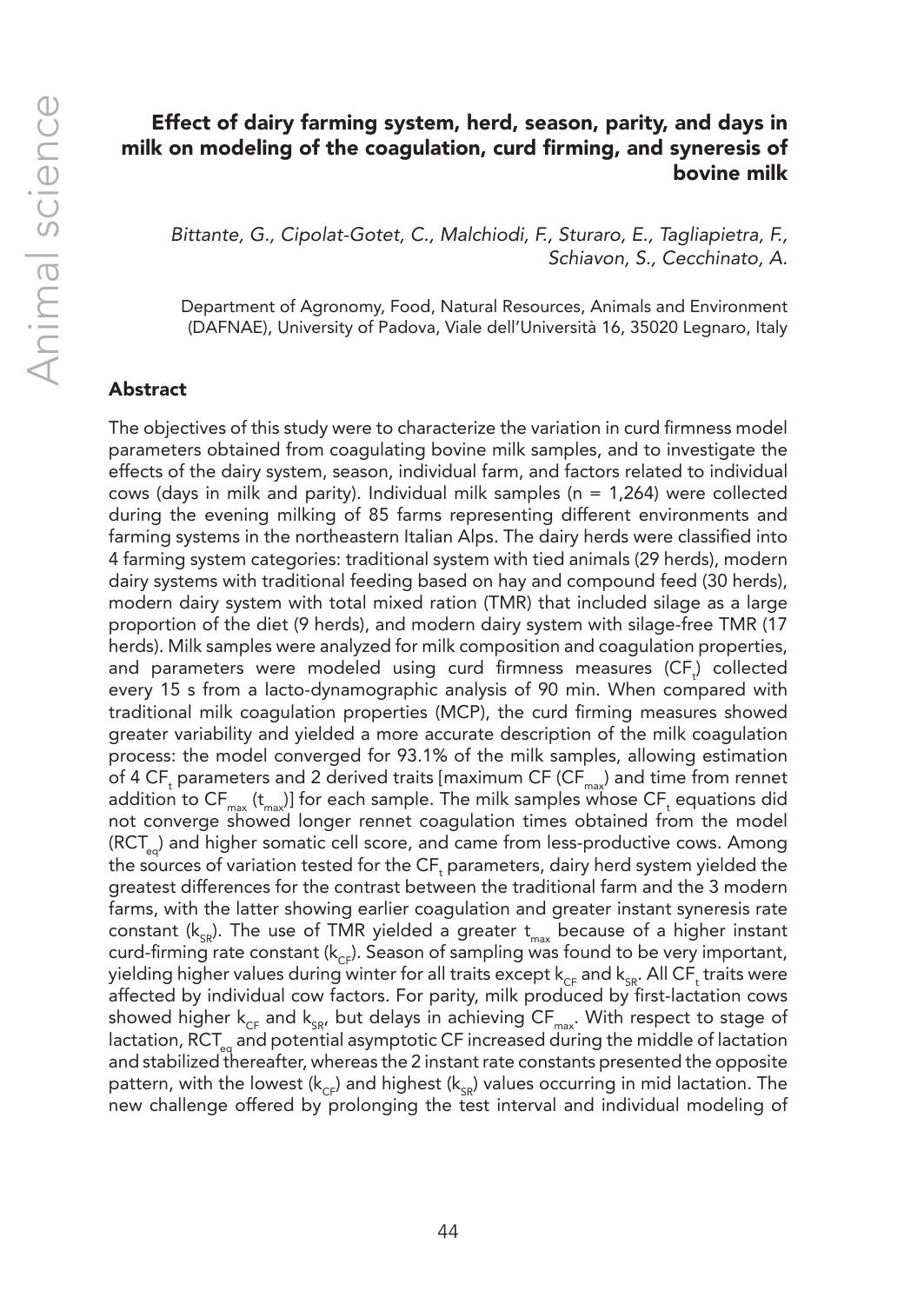milk technological properties allowed us to study the effects of parameters related to the environment and to individual cows. This novel strategy may be useful for investigating the genetic variability of these new coagulation traits.

Keywords: Curd firming; Dairy system; Milk coagulation; Modeling; Syneresis

## Journal of Dairy Science

Volume 98, Issue 4, Pages 2759-2774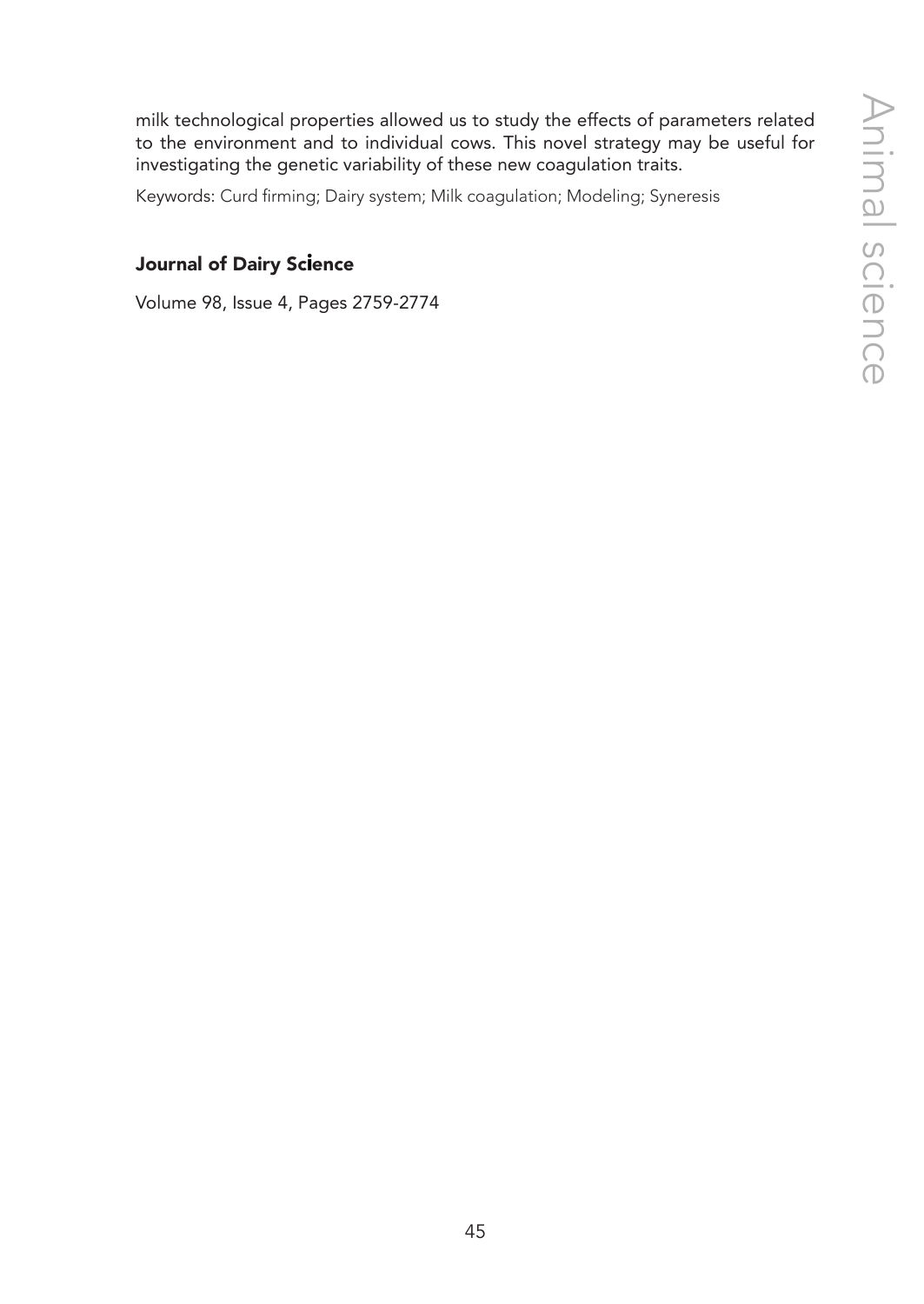## Effect of genotype, gender and feed restriction on growth, meat quality and the occurrence of white striping and wooden breast in broiler chickens

*Trocino, A.a , Piccirillo, A.a , Birolo, M.b, Radaelli, G.a , Bertotto, D.a , Filiou, E.b, Petracci, M.c , Xiccato, G.b*

a Department of Comparative Biomedicine and Food Science (BCA), University of Padova, Viale dell'Università 16, I-35020 Legnaro, Padova, Italy **b Department of Agronomy Food Natural Resources Animals and Environment** (DAFNAE), University of Padova, Viale dell'Università 16, I-35020 Legnaro, Padova, Italy c Department of Agricultural and Food Sciences, Alma Mater Studiorum, University of Bologna, I-47521 Cesena, Forlì Cesena, Italy

## Abstract

Due to their importance for the control of meat quality in broiler chickens, the present study aimed at identifying the factors associated with the occurrence of myopathies and characterizing the meat properties when affected by myopathies. To this aim, a total of 768 broiler chickens were reared until slaughter (46 d) to evaluate the effect of genotype, gender, and feeding regime (ad libitum vs. restricted rate, 80% from 13 to 21 d of age) on performance and meat quality. Standard broilers were heavier (3,270 vs. 3,139 g; *P* < 0.001) and showed lower feed conversion (1.56 vs. 1.61; *P* < 0.001) than the high-yield broilers. Males showed higher final live weight (3,492 vs. 2,845 g) and lower feed conversion (1.54 vs. 1.63) than females ( $P < 0.001$ ). Feed restriction decreased final live weight (3,194 vs. 3,142 g; *P* < 0.01) and feed conversion (1.60 vs. 1.57; *P* < 0.01) compared to ad libitum feeding. At gross examination, feed restriction tended to increase whitestriped breasts (69.5 vs. 79.5%; *P* < 0.10), whereas females showed less wooden breasts than males (8.0 vs. 16.3%; *P* < 0.05). White-striped fillets had higher pHu (5.87 vs. 5.83), and lower a\* (-0.81 vs. -0.59) and b\* color indexes (13.7 vs. 14.5) (*P* < 0.05), whereas wooden breast fillets exhibited higher cooking losses (25.6 vs. 22.1%) and AK-shear force  $(4.23 \text{ vs. } 2.84 \text{ kg/q})$  compared with normal fillets  $(P < 0.001)$ . At histological examination, 3.1% of pectoralis major were normal, 26.6% mildly degenerated, 45.3% moderately degenerated, and 25.0% severely degenerated. In conclusion, genotype had a moderate effect on growth without modifying myopathy occurrence. In contrast, gender and feed restriction affected performance, meat quality, and breast abnormalities.

Keywords: Growth; Histology; Meat quality; Myopathies

#### Poultry Science

Volume 94, Issue 12, Pages 2996-3004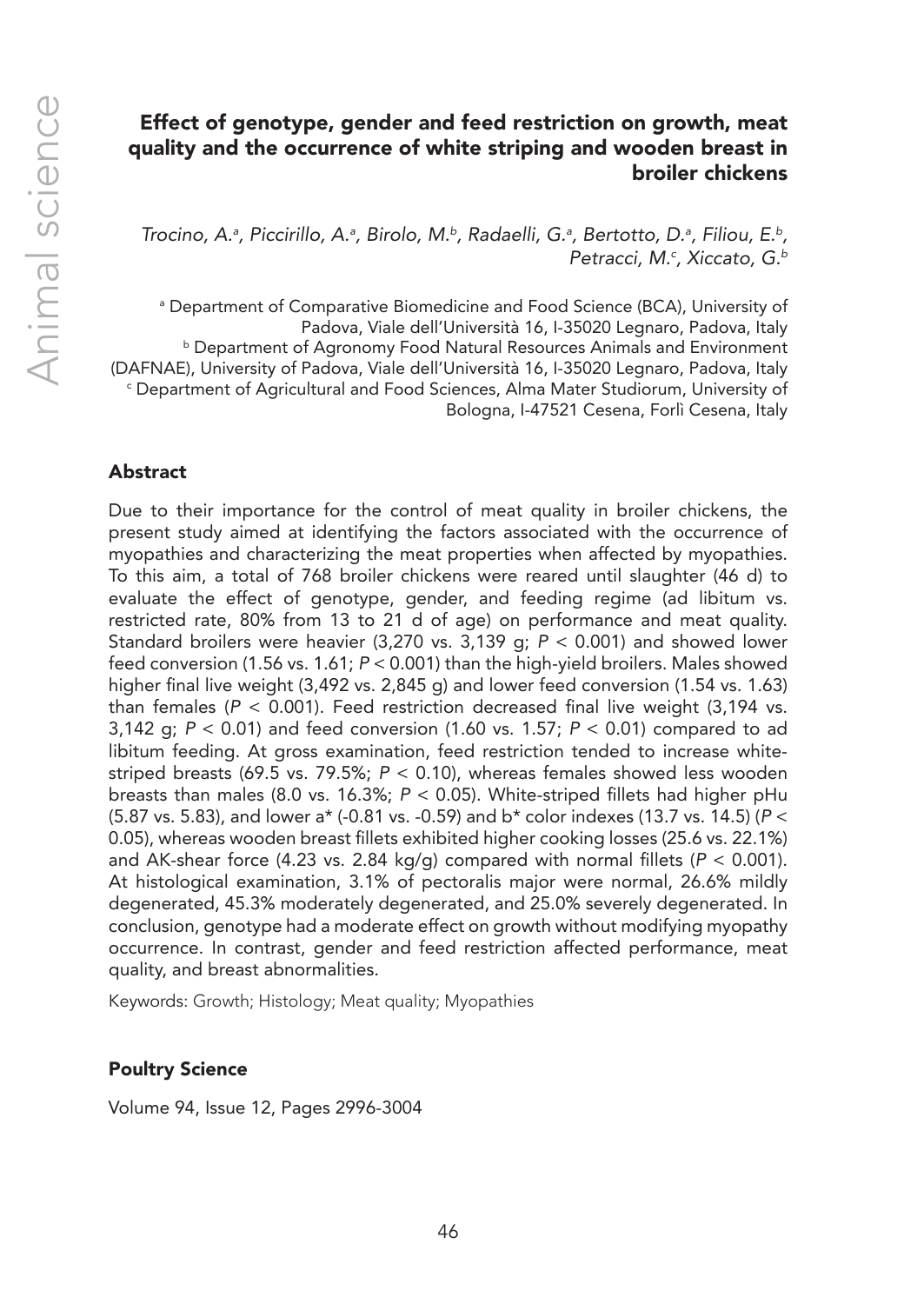## Effect of protein shortage and conjugated linoleic acid supplementation on quality traits and modelling of coagulation, curd firming and syneresis of Holstein-Friesian milk

*Cesaro, G., Schiavon, S.*

University of Padova, Department of Agronomy, Food, Natural resources, Animals and Environment (DAFNAE), Viale dell'Università 16, Legnaro (PD), Italy

#### Abstract

Aim of the present study was to evaluate the effect of diets with optimal (CP 15% DM) or suboptimal (CP 12.3% DM) protein content, supplemented (CLA+) or not (CLA-) with rumen-protected conjugated linoleic acid (rpCLA) on some cheesemaking properties. Twenty Holstein-Fresian mid lactating dairy cows have been reared following a 4x4 Latin square experimental design of 4 periods, 3 weeks each. Individual milk samples, collected during the third week of each period, were analysed for chemical composition, traditional milk coagulation properties (MCP: RCT,  $k_{20}$  and  $a_{30}$ ) and for recording curd firmness (CF) every 15 s over a 90 min period. Data acquired from each sample were used to model CF over time calculating the following parameters: rennet coagulation time (RCT<sub>eq</sub>), asymptotic potential CF (CF<sub>P</sub>), CF rate constant (k<sub>CF</sub>), syneresis rate constant ( $\vec{k}_{CF}$ ), maximum CF achieved within 90 min (CF<sub>max</sub>) and time to CF<sub>max</sub> ( $t_{max}$ ). Data were analysed using period, diet and group (random) as sources of variation. Cows evidenced a strong individual variability within groups and were classified as early (RCT<20 min) or late (RCT>20 min) coagulating cows. Dietary protein shortage reduced milk protein and lactose content, while rpCLA supplementation depressed milk fat synthesis. Results showed that traditional MCP parameters were worsened by reduction of dietary protein in the case of milk produced by early coagulating cows, while rpCLA supplementation affected negatively all three traits on all cows. The study of CF model parameters evidenced that CP12 diets have improved CF (CF<sub>P</sub> and CF<sub>max</sub>) respect to CP15 when fed to late coagulating cows while worsened CF (CF<sub>P</sub> and CF<sub>max</sub>) and reduced k<sub>CF</sub> when fed to early coagulating cows. The results of the present study underline the complex relationship between dietary fat and protein and their consequences on milk technological properties highlighting the need for further investigations.

Keywords: Bovine milk; Curd firming modelling; Dietary protein; Milk coagulation properties; Rumen-protected conjugated linoleic acid

#### Poljoprivreda

Volume 21, Issue 1 (Supplement), Pages 78-85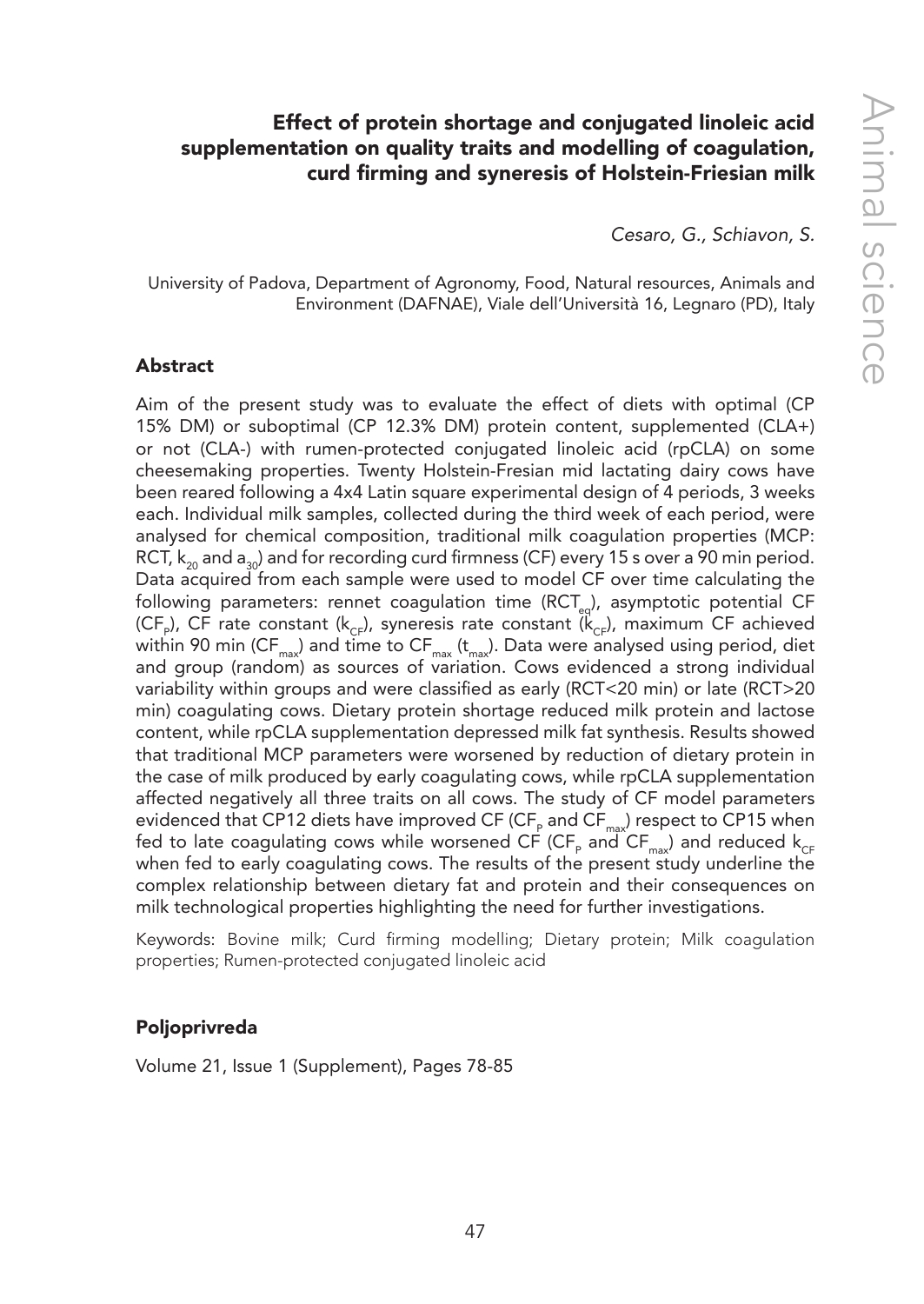## Effects of dairy system, herd within dairy system, and individual cow characteristics on the volatile organic compound profile of ripened model cheeses

Bergamaschi, M.<sup>ab</sup>, Aprea, E.ª, Betta, E.ª, Biasioli, F.ª, Cipolat-Gotet, C.<sup>b</sup>, *Cecchinato, A.b, Bittante, G.b, Gasperi, F.a*

a Department of Food Quality and Nutrition, Research and Innovation Centre, Fondazione Edmund Mach (FEM), Via E. Mach 1, 38010 San Michele all'Adige (TN), Italy

b Department of Agronomy, Food, Natural Resources, Animals and Environment (DAFNAE), University of Padova, Viale dell'Università 16, 35020 Legnaro (PD), Italy

#### Abstract

The objective of this work was to study the effect of dairy system, herd within dairy system, and characteristics of individual cows (parity, days in milk, and daily milk yield) on the volatile organic compound profile of model cheeses produced under controlled conditions from the milk of individual cows of the Brown Swiss breed. One hundred fifty model cheeses were selected from 1,272 produced for a wider study of the phenotypic and genetic variability of Brown Swiss cows. In our study, we selected 30 herds representing 5 different dairy systems. The cows sampled presented different milk yields (12.3-43.2 kg/d), stages of lactation (10-412 d in milk), and parity (1-7). In total, 55 volatile compounds were detected by solidphase microextraction and gas chromatography-mass spectrometry, including 14 alcohols, 13 esters, 11 free fatty acids, 8 ketones, 4 aldehydes, 3 lactones, 1 terpene, and 1 pyrazine. The most important sources of variation in the volatile organic profiles of model cheeses were dairy system (18 compounds) and days in milk (10 compounds), followed by parity (3 compounds) and milk yield (5 compounds). The model cheeses produced from the milk of tied cows reared on traditional farms had lower quantities of 3-methyl-butan-1-ol, 6-pentyloxan-2-one, 2-phenylethanol, and dihydrofuran-2(3H)-one compared with those reared in freestalls on modern farms. Of these, milk from farms using total mixed rations had higher contents of alcohols (hexan-1-ol, octan-1-ol) and esters (ethyl butanoate, ethyl pentanoate, ethyl hexanoate, and ethyl octanoate) and lower contents of acetic acid compared with those using separate feeds. Moreover, dairy systems that added silage to the total mixed ration produced cheeses with lower levels of volatile organic compounds, in particular alcohols (butan-1-ol, pentan-1-ol, heptan-1-ol), compared with those that did not. The amounts of butan-2-ol, butanoic acid, ethyl-2-methylpropanoate, ethyl-3-methylbutanoate, and 6-propyloxan-2-one increased linearly during lactation, whereas octan-1-ol, 3-methyl-3-buten-1-ol, 2-butoxyethanol, 6-pentyloxan-2-one, and 2,6-dimethylpyrazine showed a more complex pattern during lactation. The effect of the number of lactations (parity) was significant for octan-1-ol, butanoic acid, and heptanoic acid. Finally, concentrations of octan-1-ol, 2-phenylethanol, pentanoic acid, and heptanoic acid increased with increasing daily milk yield, whereas dihydrofuran-2(3H)-one decreased. In conclusion, the volatile organic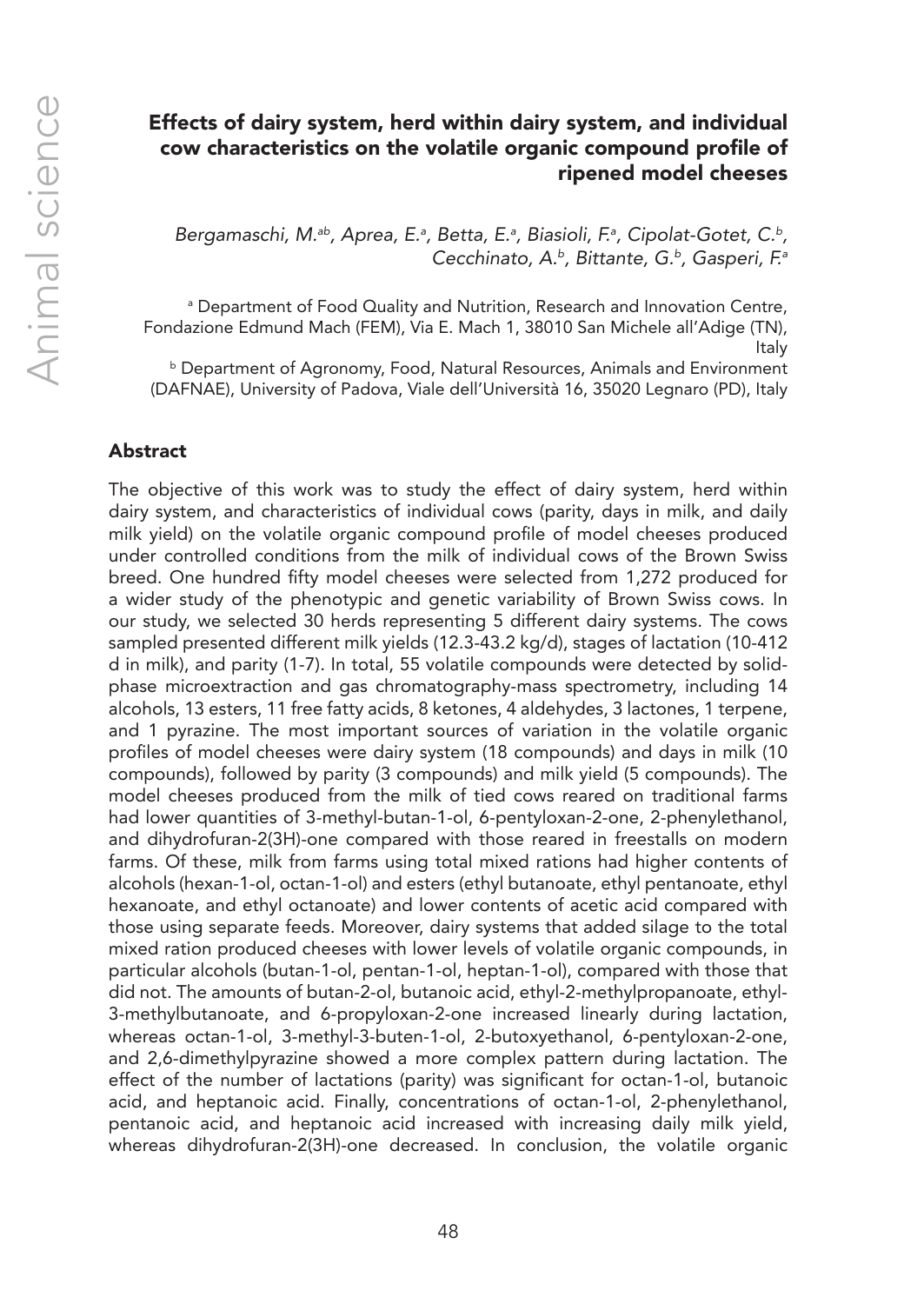compound profile of model cheeses from the milk of individual cows was affected by dairy farming system and stage of lactation and, to lesser extent, by parity and daily milk yield.

Keywords: Aroma; Cheese quality; Lactation stage; Milk yield; Solid-phase microextraction/ gas chromatography-mass spectrometry (SPME/GC-MS)

## Journal of Dairy Science

Volume 98, Issue 4, Pages 2183-2196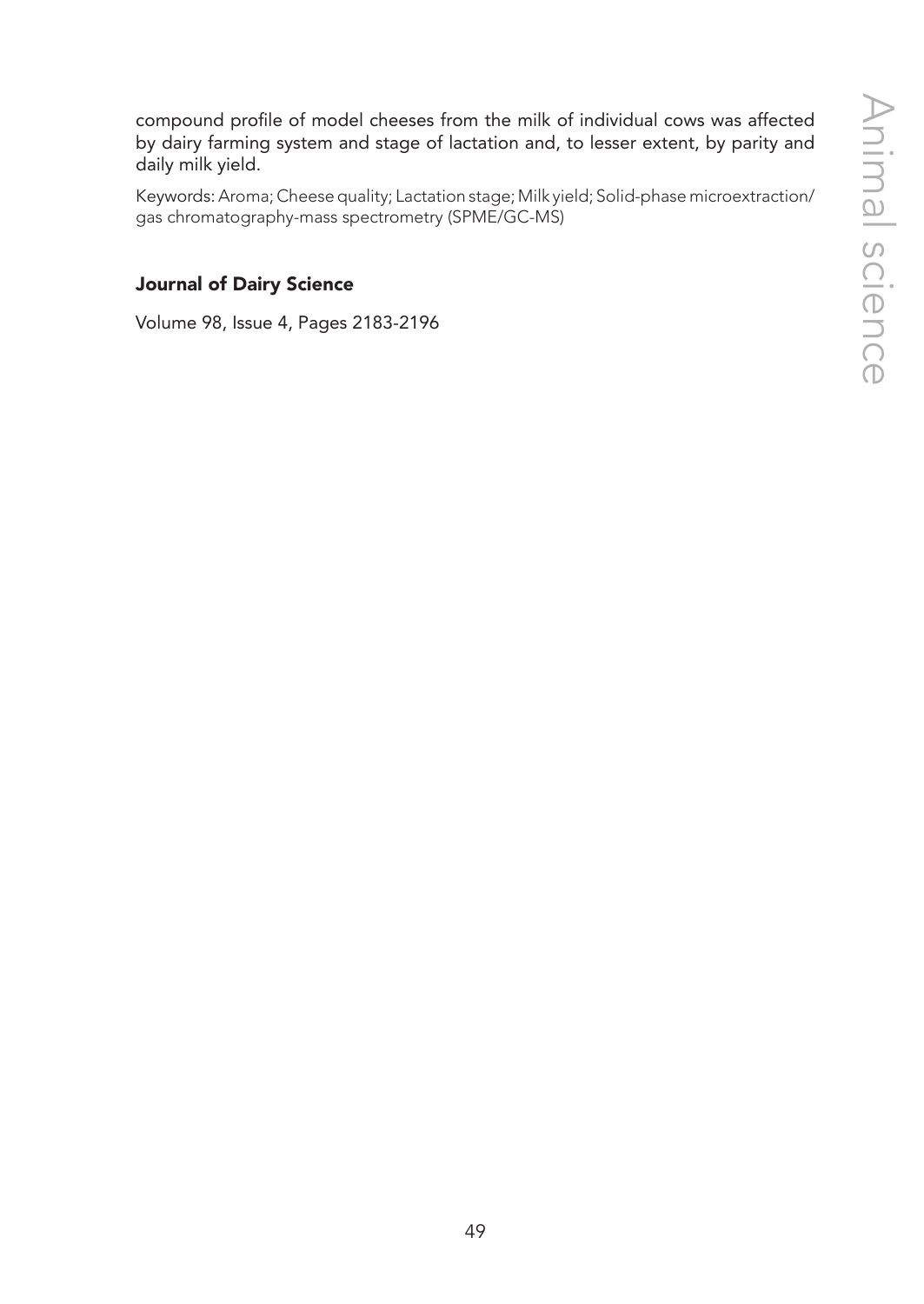## Effects of floor type, stocking density, slaughter age and gender on productive and qualitative traits of rabbits reared in collective pens

Trocino, A.ª, Filiou, E.b, Tazzoli, M.b, Birolo, M.b, Zuffellato, A.<sup>c</sup>, Xiccato, G.b

a Department of Comparative Biomedicine and Food Science (BCA), University of Padova, Viale dell'Università 16, I-35020 Legnaro, Padova, Italy **b Department of Agronomy Food Natural Resources Animals and Environment** (DAFNAE), University of Padova, Viale dell'Università 16, I-35020 Legnaro, Padova, Italy c Veronesi Verona S.p.A., Via Valpantena 18/G, I-37142 Quinto di Valpantena, Verona, Italy

#### Abstract

At 34 days of age, 376 crossbred rabbits of both sexes were housed in 16 open-top collective pens (1.68 m²) according to a 2x2x2 factorial arrangement with two types of pen floor (plastic v. wooden slatted), two stocking densities (12 v. 16 animals/ m2 ) and two slaughter ages (76 v. 83 days). The rabbits were examined for growth performance, slaughter results and meat quality. The effect of gender was also examined. The percentage of rabbits with wounds due to aggression varied with stocking density (8.2% v. 26.2% for 12 v. 16 animals/m<sup>2</sup>; P  $\leq$  0.001), slaughter age (15.0% v. 22.0% at 76 v. 83 days;  $P \le 0.10$ ) and gender (11.3% v. 25.8% for females v. males;  $P \le 0.001$ ). Rearing rabbits on a plastic rather than a wooden slatted floor promoted slaughter weight (2795 v. 2567 g; P ≤ 0.001), dressing percentage (61.4% v. 60.9%; P ≤ 0.01), dissectible fat (2.4% v. 2.0%; P ≤ 0.01) and hind leg muscle-tobone ratio (5.81 v. 5.35;  $P \le 0.001$ ). Increased stocking density impaired daily growth (38.5 v. 35.9 g/day;  $P \le 0.05$ ) and feed intake (140 v. 134 g/day;  $P \le 0.01$ ) during the second period (55 days to slaughter) and decreased slaughter weight (2725 v. 2637  $g: P \leq 0.01$ ). At the older slaughter age, the feed conversion ratio was impaired (2.98 v. 3.18; P ≤ 0.001); the slaughter weight (2574 g v. 2788 g; P ≤ 0.001), dissectible fat (2.0% v. 2.4%;  $P \le 0.01$ ) and hind leg muscle-to-bone ratio (5.41 v. 5.75;  $P \le 0.01$ ) increased; meat thawing losses, cooking losses and shear force decreased ( $P \le 0.05$ ). The main differences between the females and males were found in the slaughter for transport losses (2.6% v. 2.2%;  $P \le 0.01$ ) and longissimus lumborum proportions (13.0% v. 12.4%;  $P \le 0.01$ ). In conclusion, the growth performance of pen-housed rabbits was largely determined by the type of floor and less affected by stocking density. The meat quality depended on ontogenetic factors, such as slaughter age and gender, and not on housing conditions. The differences in the percentages of wounded animals owing to experimental factors deserve further investigation from the perspective of animal welfare issues.

Keywords: Gender; Growth performance; Meat quality; Pen housing; Stocking density

#### Animal

Volume 9, Issue 5, Pages 855-861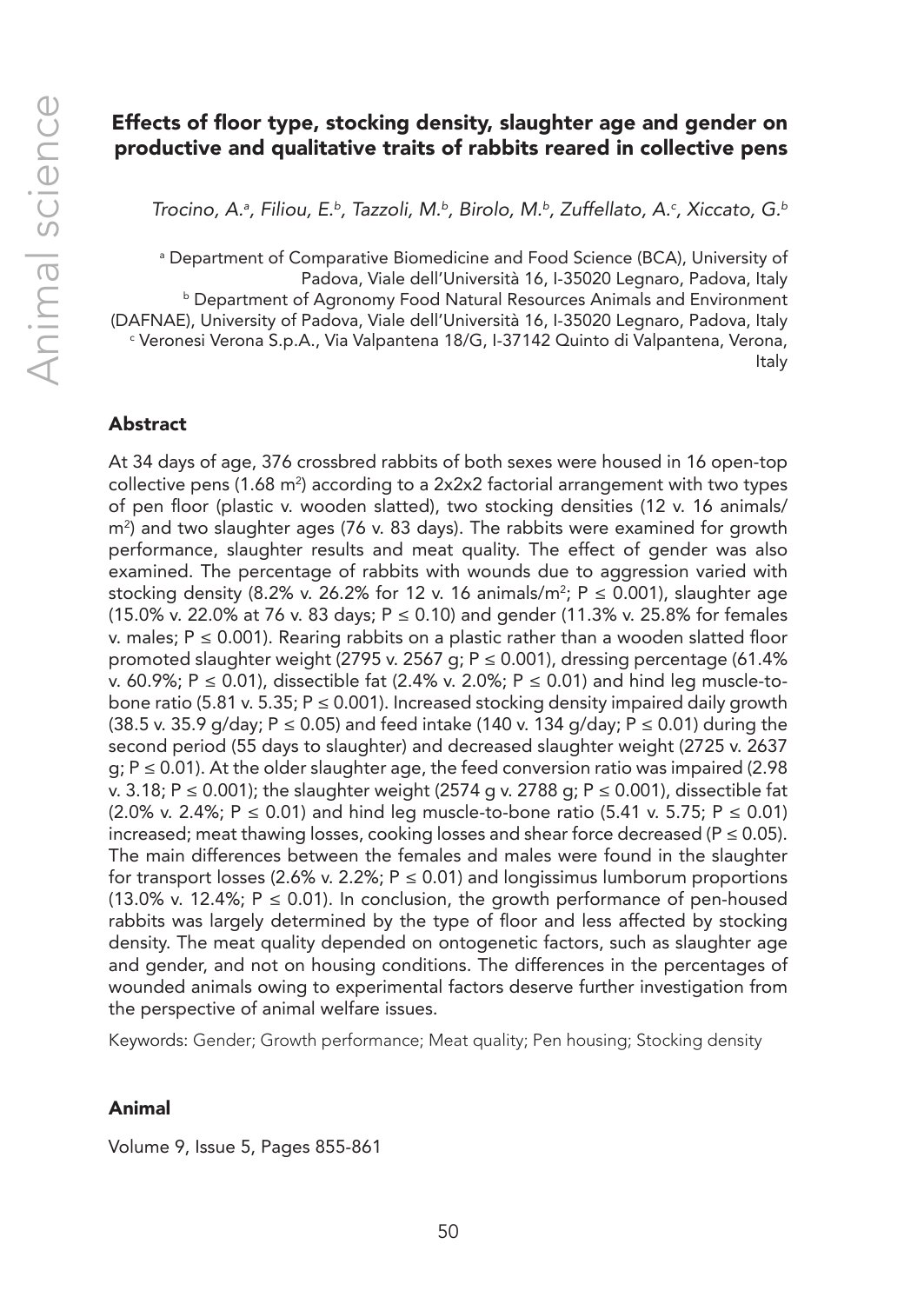# Growth performance, and carcass and raw ham quality of crossbred heavy pigs from four genetic groups fed low protein diets for drycured ham production

Schiavon, S.ª, Carraro, L.ª, Dalla Bona, M.ª, Cesaro, G.ª, Carnier, P.<sup>b</sup>, Tagliapietra, F.ª, Sturaro, E.ª, Galassi, G.<sup>c</sup>, Malagutti, L.<sup>c</sup>, Trevisi, E.<sup>d</sup>, *Crovetto, G.M.c , Cecchinato, A.a , Gallo, L.a*

a Department of Agronomy, Food, Natural Resources, Animals and Environment, University of Padua, 35020 Legnaro, PD, Italy

**b Department of Comparative Biomedicine and Food Science (BCA), University of** Padua, 35020 Legnaro, PD, Italy

c Department of Agricultural and Environmental Sciences, University of Milan, 20133 Milan, Italy

d Institute of Zootechnics, Faculty of Agriculture, Food and Environmental Science, Università Cattolica del Sacro Cuore, via Emilia Parmense 84, 29122 Piacenza, Italy

## Abstract

This study investigated growth performance, and carcass and raw ham quality of pigs from 4 genetic groups (GG), ANAS (A), DanBred (D), Goland (G) and Topig (T), fed conventional (CONV) or low-protein (LP) diets. In each of 3 trials, 96 pigs were housed in 8 pens in groups of 12 on the basis of their GG, sex (gilts and barrows), and BW. Each pen was assigned a CONV or LP diet. The CONV diets in early (89-120 kg BW) and late (121-165 kg BW) finishing contained 13.1 and 13.2. MJ/kg of ME, 147 and 132 g CP/kg, and 6.0 and 4.4 g/kg of standardized ileal digestible (SID) lysine, respectively. The LP diets in early and late finishing contained only 119 and 103 g/kg of CP, and 4.8 and 3.5 g/kg of SID lysine, respectively. Restricted feed allowance was increased on a weekly basis from 2.3 to 3.2 kg/d during the experiment. Automated feeding stations measured individual feed intake, and pigs were weighed at 3-weeks intervals until slaughter. Hot carcass was weighed and dissected into lean and fat primal cuts. After 24 h of chilling, hams were dressed, weighed, and scored for roundness ( $0 = low to 4 = high$ ), fat cover thickness ( $-4 = thin to 4 = thick$ ), marbling  $(0 =$  absent to  $4 =$  evident), lean color  $(-4 =$  pale to  $4 =$  dark), bicolor and veining (0  $=$  absent to  $4 =$  evident). In addition, ham backfat thickness was measured with a ruler. Dietary CP reduction did not influence final BW (166 kg), daily gain (0.67 kg/d), carcass weight (136 kg) or yield (0.82), but reduced feed efficiency by 5.2% (*P* < 0.001). Irrespective of GG, the reduction in protein supply increased fat cover depth (*P* < 0.001) and marbling (*P* = 0.009) of hams, but did not influence other traits. Compared to A, hams from D were heavier (+6.4%; *P* < 0.001), and had a thinner cover fat (19.4 vs 24.8 mm, *P* = 0.001), a greater marbling score (2.05 vs 1.44 points; *P* < 0.001) and a paler lean color (-0.61 vs 0.34 points; *P* < 0.001). Ham quality of A, G and T was comparable, but the marbling score of T was higher and similar to that of D. The use of low-protein diets would reduce the environmental impact of heavy pig production with some improvement in ham quality (> subcutaneous fat depth),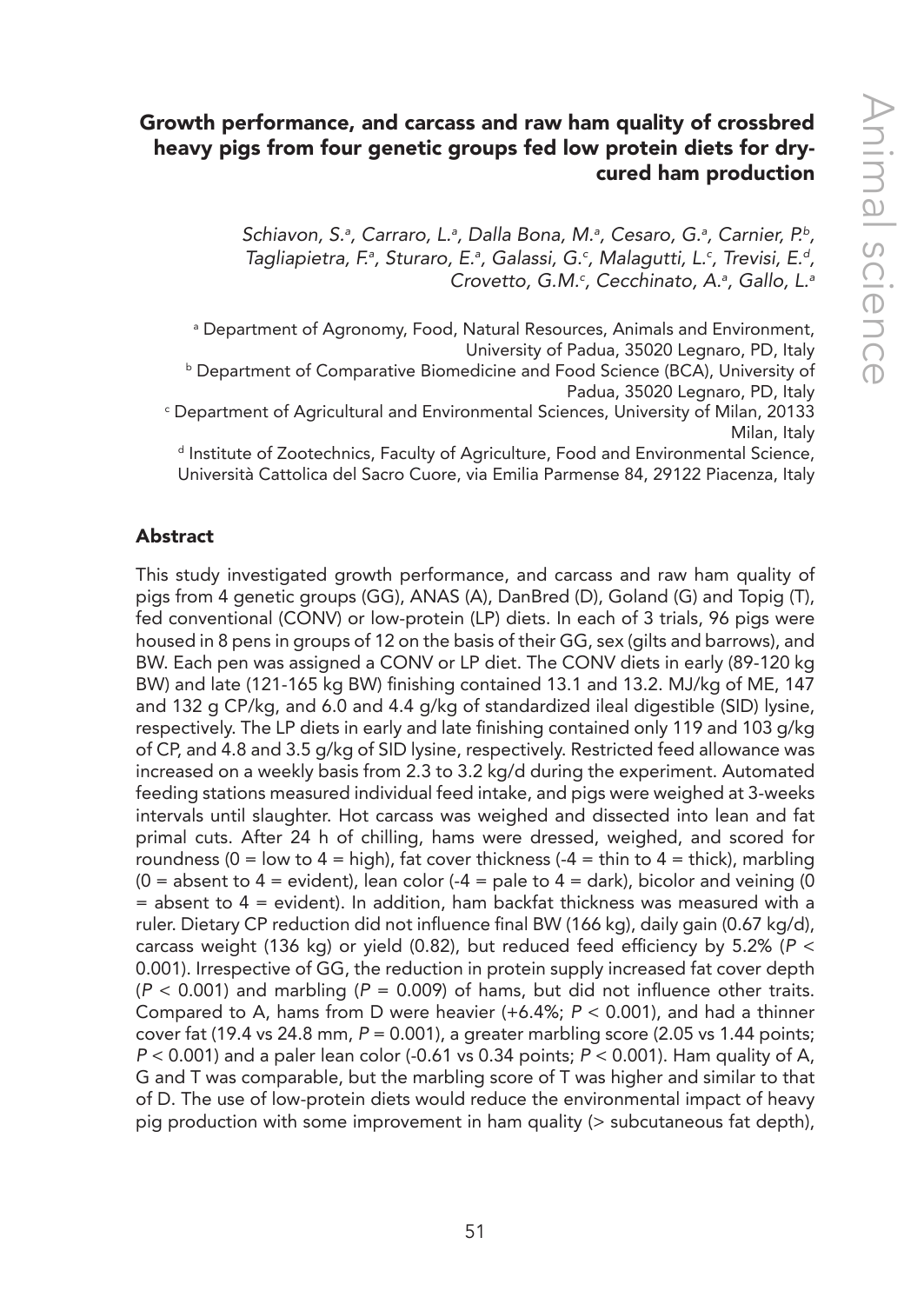although increased marbling is expected. They should preferably be used with GGs that have low marbling scores under conventional conditions.

Keywords: Carcass; Dry-cured ham; Growth; Low-protein diets; Pig

## Animal Feed Science and Technology

Volume 208, Pages 170-181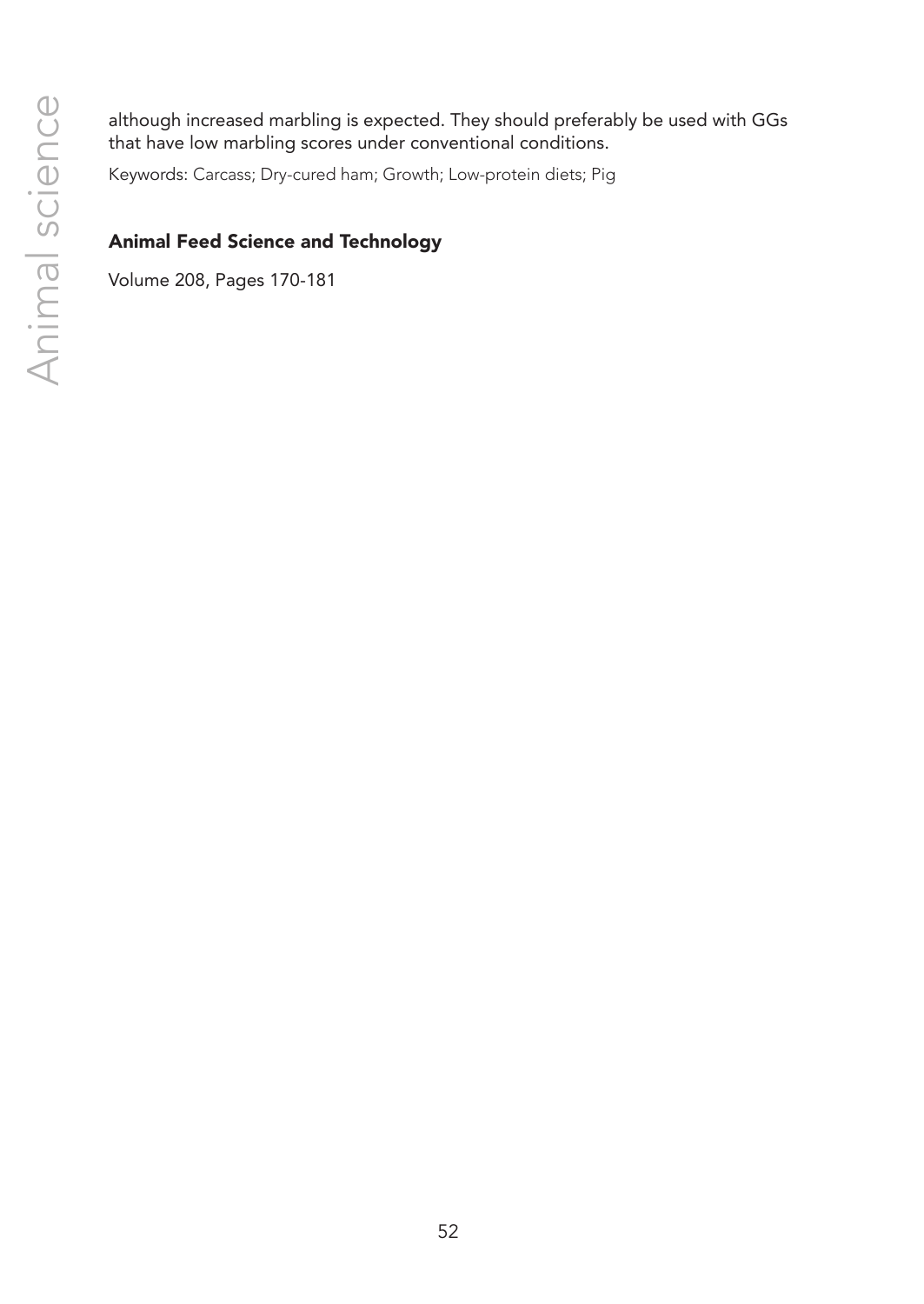## Influence of N shortage and conjugated linoleic acid supplementation on some productive, digestive, and metabolic parameters of lactating cows

*Schiavon, S., Cesaro, G., Tagliapietra, F., Gallo, L., Bittante, G.*

Department of Agronomy, Food, Natural Resources, Animals and Environment (DAFNAE), University of Padova, Viale dell'Università 16, Legnaro (PD), Italy

#### Abstract

The effects of a shortage of dietary N and of a rumen protected CLA (rpCLA) supplement on DMI, rumination, rumen fluid characteristics, milk yield (MY), and milk N/N intake ratio (ENU) were studied in mid-late lactating cows. Twenty cows housed in 4 pens in groups of 5, homogeneous for parity, days in milk (DIM) and MY, were fed on 4 different diets: with 150 g (CP15) or 123 g (CP12) of CP/kg DM, with or without an rpCLA supplement (containing 6.34 g/d of C18:2*c*9,*t*11 and 6.14 g/d of C18:2*t*10,*c*12). A 4 x 4 Latin Square experimental design was used with periods of 3 wks, although the sequence of the 4 treatments (CP15 or CP12, with or without rpCLA) was such that each group received CP15 or CP12 for 6 consecutive wks. The CP12 diet was formulated from CP15 by replacing soybean meal with barley grain to maintain similar energy, fiber content and feed particle size. Rumination activity, DMI, and MY were recorded daily. Rumen fluid was analyzed for VFA and ammonia N content, and milk for quality traits. Nutrient digestibility was estimated using Lignin(sa) as a marker. Period, treatment and group (random) were included as sources of variation in the statistical analysis. Dietary CP restriction tended to reduce DMI (-7.7%;  $P = 0.09$ ) and digestibility, but increased time spent in rumination (+10%; *P* = 0.009), decreased rumen fluid ammonia N (-36%; *P* < 0.001), and reduced MY (-4.8%; *P* = 0.047) and milk protein content (-4.7%, *P* = 0.026); it had no influence on the ratio between energy-corrected milk yield and DMI. CP restriction reduced N intake by 122 g/d and N in milk by 14 g/d, did not influence N in feces, but increased ENU from 0.31 to 0.36 (*P* < 0.01). A low marginal response of 115 g milk N/kg to the increased N intake from soybean meal was found. The addition of rpCLA tended to reduce DMI (-8.1%; *P* = 0.07) and decreased milk fat content (-15%; *P* = 0.002), but decreased N in milk only when added to CP12 (CP x rpCLA interaction, *P* = 0.016). A shortage of N supply increases ENU without apparent alteration of BW, BCS and blood metabolites. Long-term investigations to clarify the role of body N reserves and of a shortage of CP supplies on N partitioning are needed.

Keywords: Conjugated linoleic acid; Dairy cows; Low-protein diet; Milk yield; Nitrogen partition; Rumination

#### Animal Feed Science and Technology

Volume 208, Pages 86-97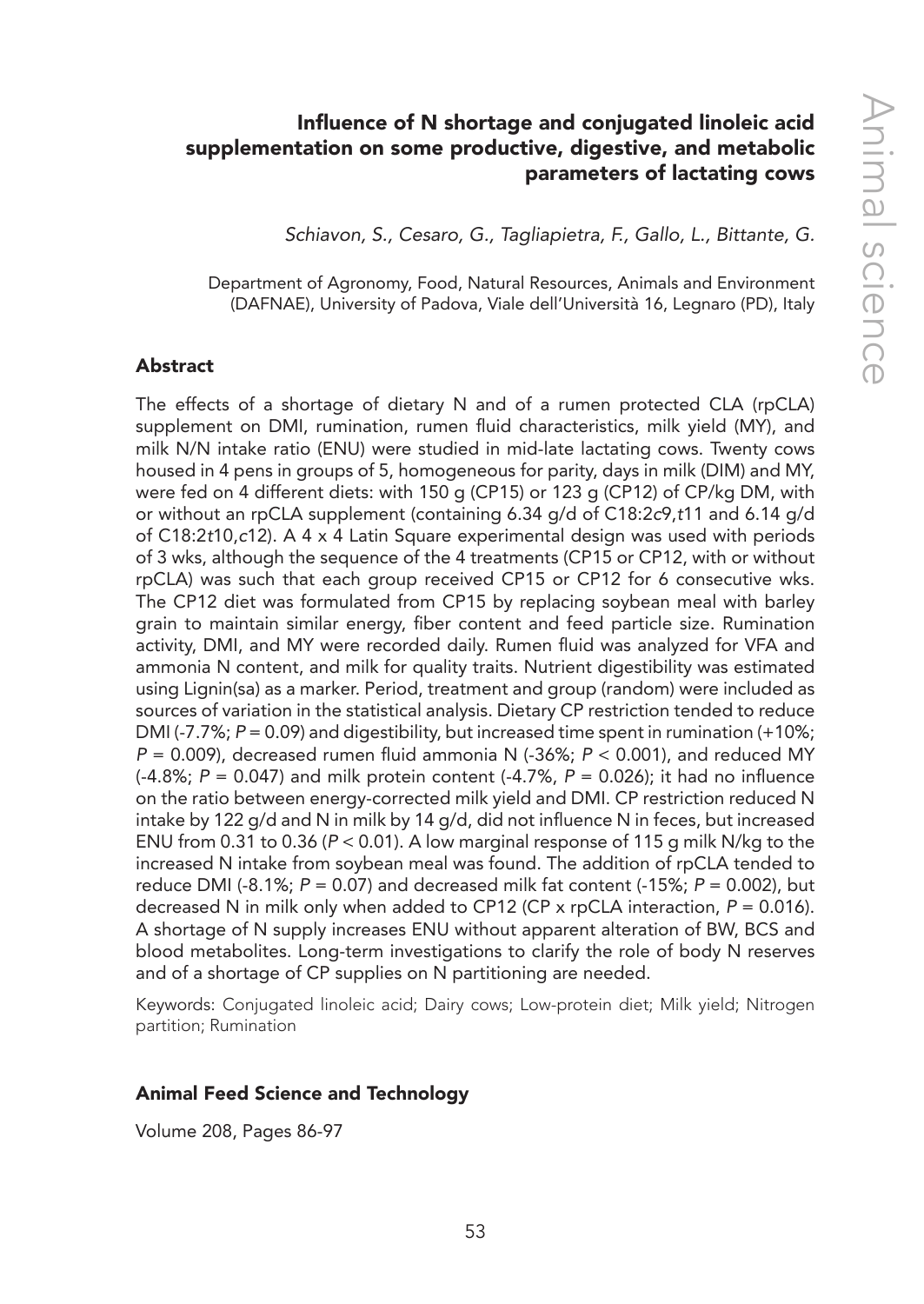## Lungworms in Alpine ibex (*Capra ibex*) in the eastern Alps, Italy: An ecological approach

Cassini, R.ª, Párraga, M.A.ʰ, Signorini, M.ª, Frangipane di Regalbono, A.ª, *Sturaro, E.b, Rossi, L.c , Ramanzin, M.b*

a Department of Animal Medicine, Production and Health, University of Padova, Viale dell'Università, 16, 35020 Legnaro, PD, Italy b Department of Agronomy, Food, Natural Resources, Animals and Environment, University of Padova, Viale dell'Università, 16, 35020 Legnaro, PD, Italy c Department of Veterinary Sciences, University of Torino, L.go Braccini, 2, 10095 Grugliasco, TO, Italy

## Abstract

Host-parasite relationships have been frequently investigated in mountain dwelling ungulates, though mostly focusing on gastrointestinal nematodes. On the contrary, very few studies were conducted on broncopulmonary nematodes, which may result in severe parenchymal lesions and act as predisposing factor for multifactorial pneumonia. The epidemiological and ecological features of lungworms infecting an Alpine ibex population in the Eastern Alps, Italy, were non-invasively investigated by means of a modified Baermann technique with an original quantitative methodology. Out of a total of 269 samples collected monthly from July to November 2013 and from July to October 2014, 212 (78.8%) were positive for *Muellerius* and 26 (9.7%) for *Protostrongylus*, whereas *Neostrongylus* and *Cystocaulus* were less prevalent (4.1% and 0.7%, respectively). None of the investigated samples tested positive for dictyocaulids. The genus *Muellerius* showed the highest larval output intensity (134.2 L1/g), followed by *Protostrongylus* with 33.8 L1/g. A contrasting age-related pattern of *Muellerius* and *Protostrongylus* was revealed, with the former significantly more prevalent and abundant in adult animals, while the latter in kids. Due to the limited accessibility of the study area during winter and spring, it was difficult to describe clear seasonal trends in larval output, although *Muellerius* showed a minimum in the late summer and a rise in the autumn. The newly developed diagnostic method showed a fair repeatability, thus representing an interesting tool to investigate the ecology of lungworms in protected species, such as the A. ibex. Based on results, ibex in the Marmolada massif seem to have an ecologically stable relationship with their lungworm community.

Keywords: Alpine ibex; Ecology; Italy; Lungworm; Protostrongylidae

## Veterinary Parasitology

Volume 214, Issue 1-2, Pages 132-138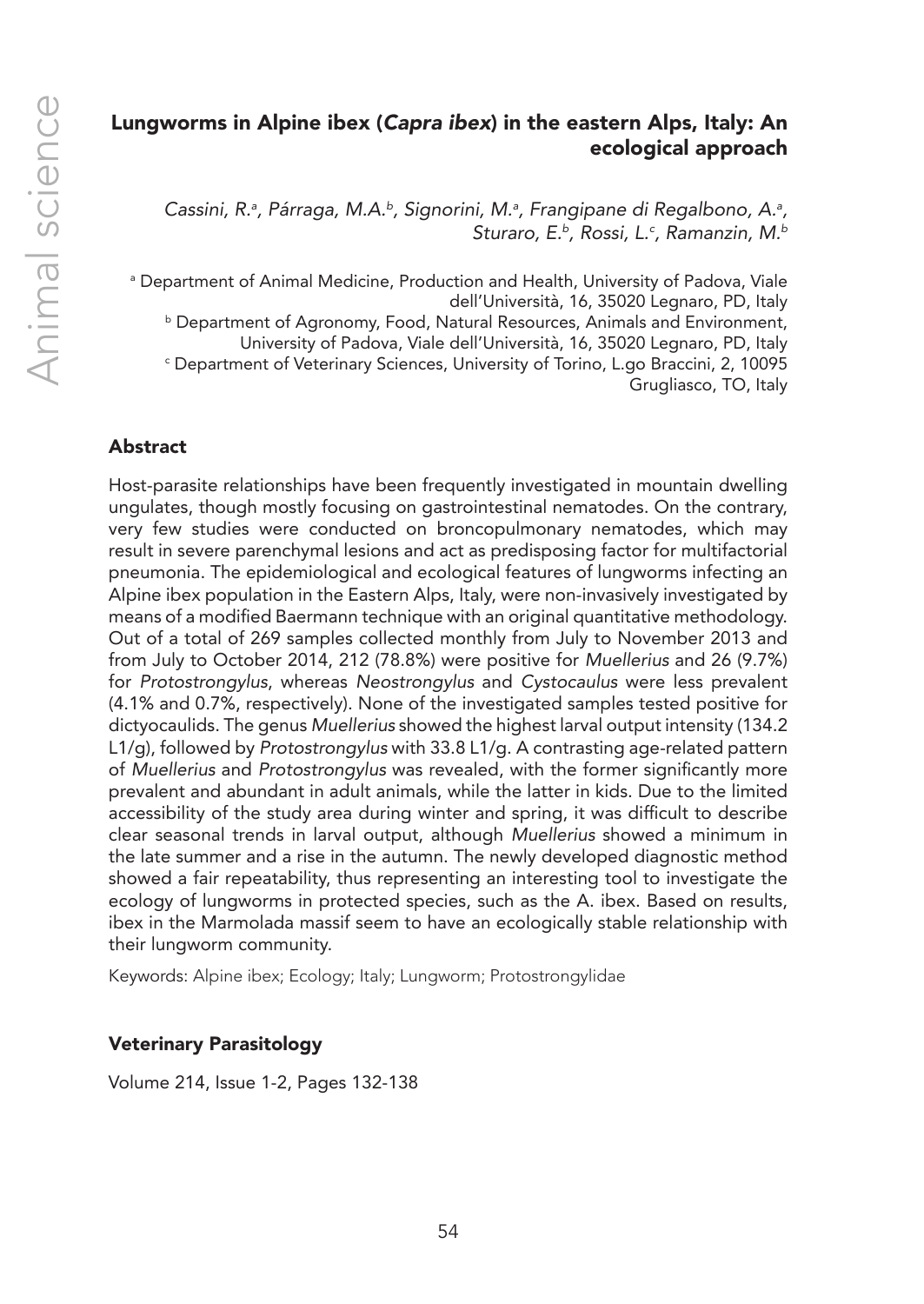# Milk coagulation properties of cattle breeds reared in Alpine area

*Visentin, G., Penasa, M., Gottardo, P., Niero, G., Isaia, M., Cassandro, M., De Marchi, M.*

University of Padova, Department of Agronomy, Food, Natural Resources, Animals and Environment, Viale dell'Universitá 16, 35020 Legnaro (PD), Italy

## Abstract

The aim of the present study was to apply mid-infrared spectroscopy prediction models developed for milk coagulation properties (MCP) to a spectral dataset of 123,240 records collected over a 2-year period in the Alpine area, and to investigate sources of variation of the predicted MCP. Mixed linear models included fixed effects of breed, month and year of sampling, days in milk, parity, and the interactions between the main effects. Random effects were herd nested within breed, cow nested within breed, and the residual. All fixed effects were significant (P<0.01) in explaining the variation of MCP. In particular, milk clotting characteristics varied significantly among breeds, and local Alpine Grey breed exhibited the most favourable processing characteristics. Milk coagulation properties varied across lactation and were at their worst after the peak.

Keywords: Local breeds; Mid-infrared spectroscopy; Milk quality

## Poljoprivreda

Volume 21, Issue 1 (Supplement), Pages 237-240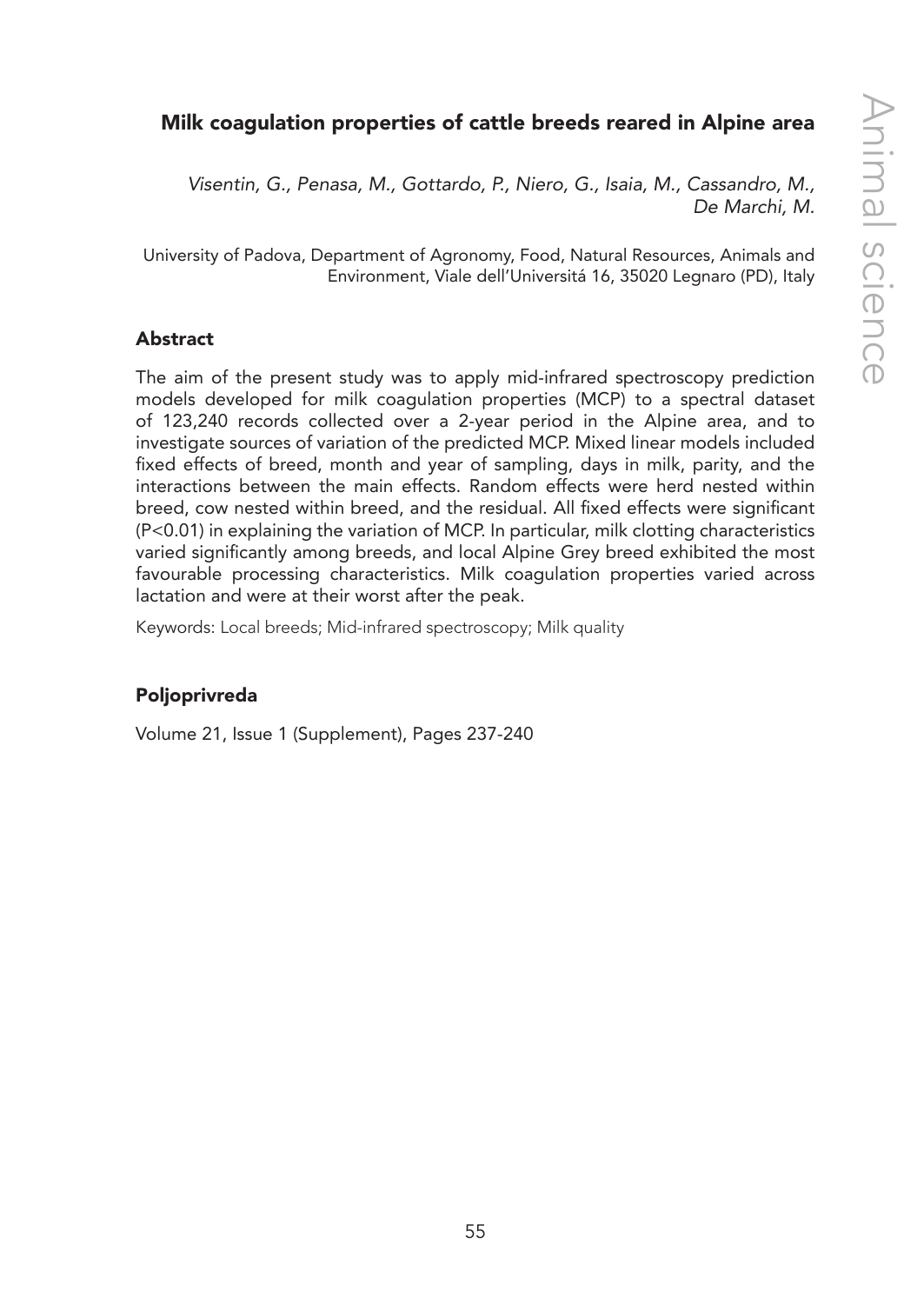## Modeling of coagulation, curd firming, and syneresis of milk from Sarda ewes

Vacca, G.M.ª, Pazzola, M.ª, Dettori, M.L.ª, Pira, E.ª, Malchiodi, F.ʰ, Cipolat-*Gotet, C.b, Cecchinato, A.b, Bittante, G.b*

a Department of Veterinary Medicine, University of Sassari, Via Vienna 2, 07100 Sassari, Italy

b Department of Agronomy, Food, Natural Resources, Animals and Environment (DAFNAE), University of Padova, viale dell'Università 16, 35020 Legnaro (PD), Italy

#### Abstract

This study investigated the modeling of curd-firming (CF) over time (CF<sub>t</sub>) of sheep milk. Milk samples from 1,121 Sarda ewes from 23 flocks were analyzed for coagulation properties. Lactodynamographic analyses were conducted for up to 60 min, and 240 CF individual observations from each sample were recorded. Individual sample CF, equation parameters (RCT $_{\!_{\rm eq}}$ , rennet coagulation time; CF $_{\rm p}$ asymptotic potential value of curd firmness;  $k_{CF}$  curd-firming instant rate constant; and  $k_{\rm{c}}$ , curd syneresis instant rate constant) were estimated, and the derived traits (CF $_{\sf max}$ , the point at which CF $_{\sf t}$  attained its maximum level, and  ${\sf t}_{\sf max}$ , the time at which  $CF<sub>max</sub>$  was attained) were calculated. The incidence of noncoagulating milk samples was 0.4%. The iterative estimation procedure applied to the individual coagulation data showed a small number of not-converged samples (4.4%), which had late coagulation and an almost linear pattern of the ascending part of the  $\mathsf{CF}_{\mathsf{t}}$  curve that caused a high value of CF<sub>P</sub> a low value of k<sub>CP</sub> and a high value of k<sub>sR</sub>. Converged samples were classified on the basis of their CF<sub>t</sub> curves into no-k<sub>sR</sub> (18.0%), low-k<sub>sR</sub> (72.6%), and high-k $_{\rm SR}$  (4.5%). A CF<sub>t</sub> that was growing continuously because of the lack of the syneresis process characterized the no- $k_{SR}$  samples. The high- $k_{SR}$  samples had a much larger CF<sub>P</sub> a smaller k<sub>cP</sub> and an anticipation of  ${\rm t_{max}}$ , whereas the low- ${\sf k}_{_{\sf SR}}$  samples had a fast  ${\sf k}_{_{\sf CF}}$  and a slower  ${\sf k}_{_{\sf SR}}$ . The part of the average CF<sub>t</sub> curves that showed an increase was similar among the 3 different syneretic groups, whereas the part that decreased was different because of the expulsion of whey from the curd. The traditional milk coagulation properties recorded within 30 min were not able to detect any appreciable differences among the 4 groups of coagulating samples, which could lead to a large underestimation of the maximum CF of all samples (if predicted by  $a_{30}$ , with the exception of the no- $k_{SB}$  samples. Large individual variability was found and was likely caused by the effects of the dairy system, such as flock size (on CF<sub>max</sub>,  $t_{max}$  and % ewes with no-k<sub>SR</sub> milk), flock within flock size (representing 11 to 43% of total variance for % ewes with no- $k_{SR}$  milk and CF<sub>max</sub>, respectively), days in milk (on all model parameters and CF<sub>max</sub>), parity (on RCT<sub>eq</sub>,  $k_{\text{SFR}}^{T}$ , and CF<sub>max</sub>), daily milk yield (on  $\text{RCT}_{eq}$  and  $\text{CF}_{max}$ ), and position of the individual pendulum that significantly affected model parameters and derived traits. In conclusion, the results showed that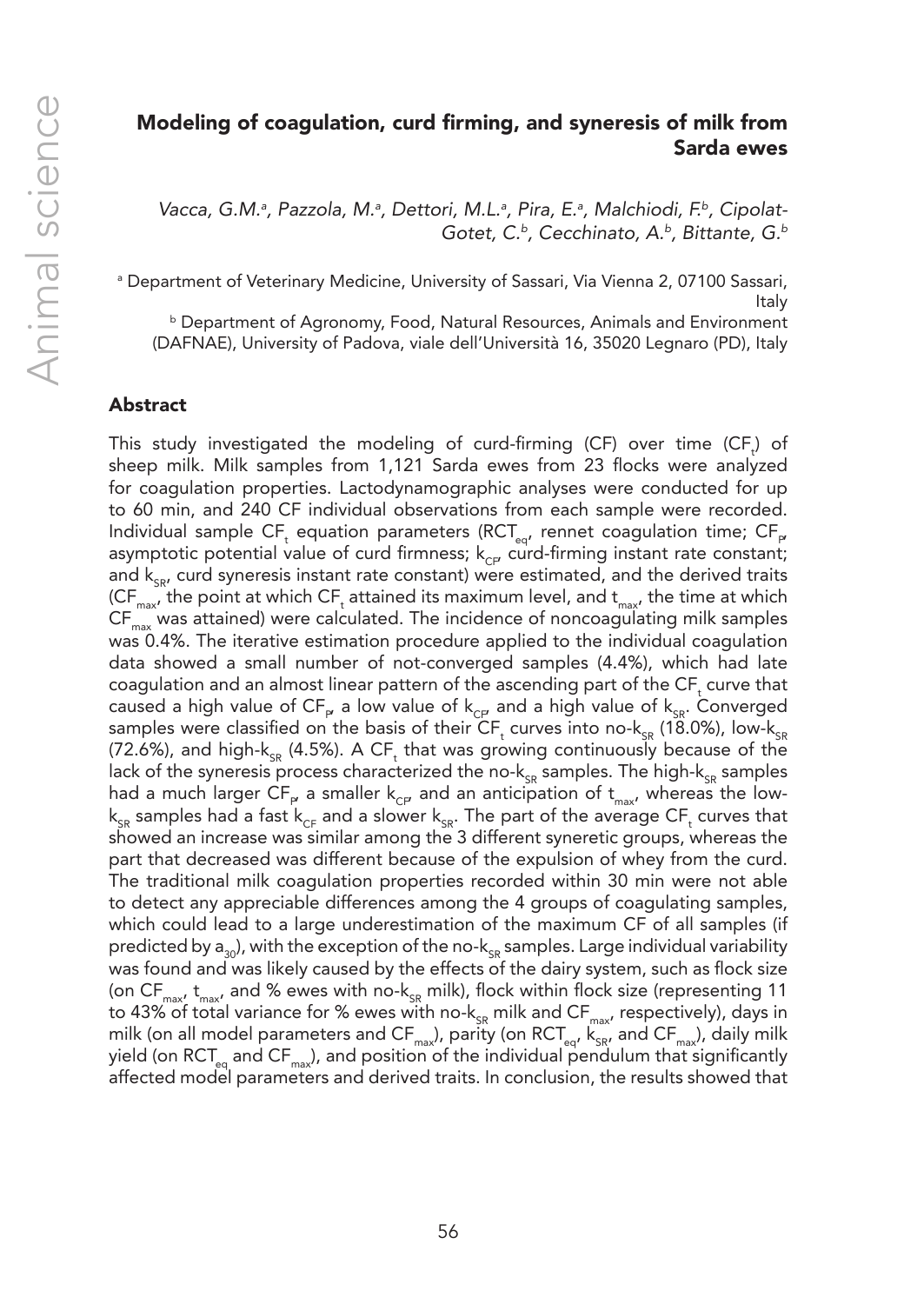the modeling of coagulation, curd-firming, and syneresis is a suitable tool to achieve a deeper interpretation of the coagulation and curd-firming processes of sheep milk and also to study curd syneresis.

Keywords: Cheese-making property; Curd-firming modeling; Milk coagulation property; Ovine milk; Syneresis

## Journal of Dairy Science

Volume 98, Issue 4, Pages 2245-2259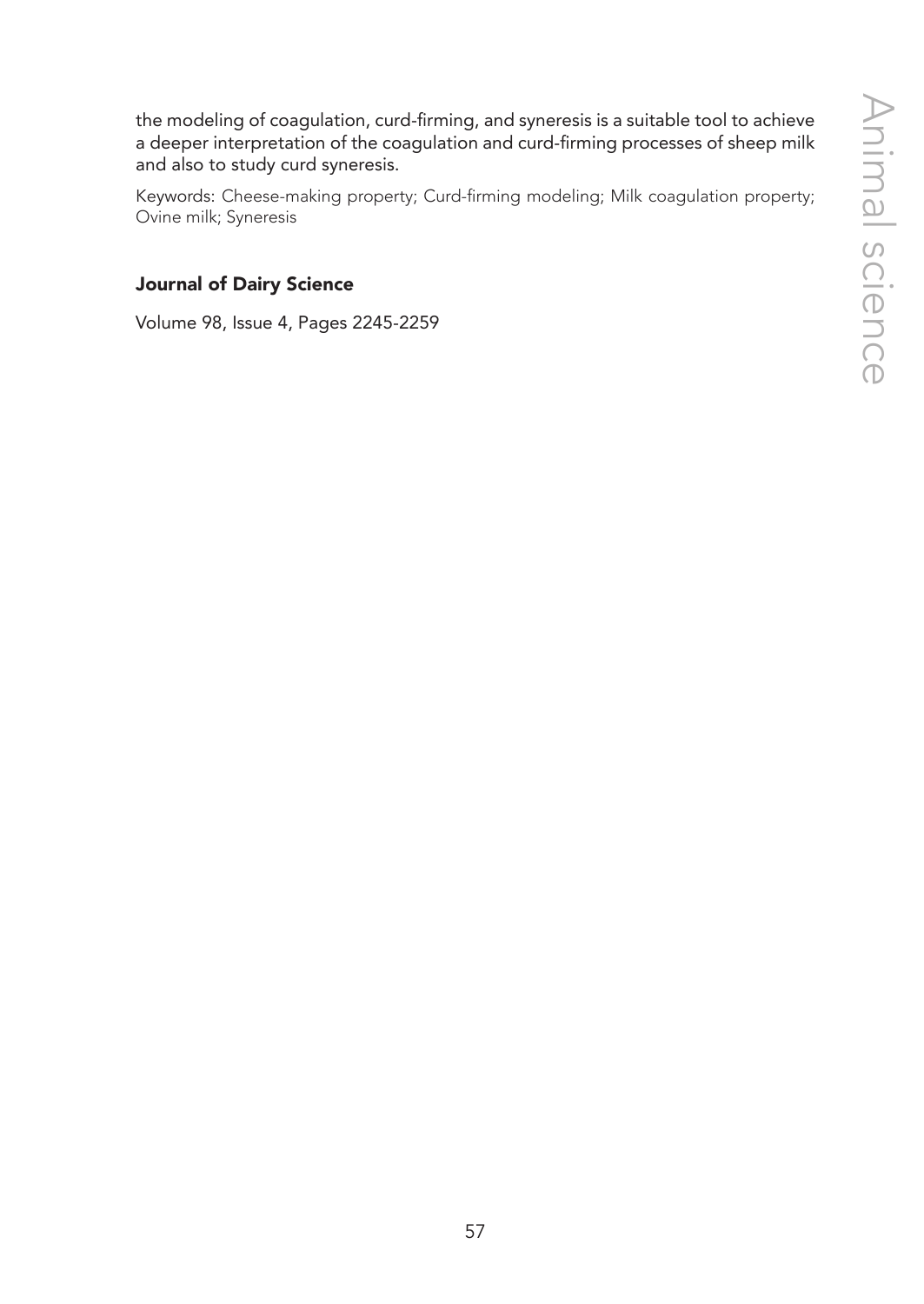## Nitrogen and energy partitioning in two genetic groups of pigs fed low-protein diets at 130 kg body weight

Galassi, G.ª, Malagutti, L.ª, Colombini, S.ª, Rapetti, L.ª, Gallo, L.ʰ, Schiavon, S.ʰ, *Tagliapietra, F.b, Crovetto G.M.a*

a Dipartimento di Scienze Agrarie e Ambientali, University of Milan, Italy b Dipartimento di Agronomia Animali Alimenti Risorse Naturali e Ambiente, University of Padua, Italy

## Abstract

The aim was to evaluate the effect of lowprotein (LP) or low-amino acid diets on digestibility, energy and nitrogen (N) utilization in 2 genetic groups (GG) of pigs (129±11 kg BW). Duroc Large White (A) pigs were chosen to represent a traditional GG for ham production, and Danbred Duroc (D) pigs to represent a GG with fast growing rate and high carcass lean yield. Dietary treatments: a conventional diet (CONV) containing 13.2% CP, and two LP diets, one with LP (10.4%) and low essential AA (LP1), the second with LP (9.7%) and high essential AA (LP2). Compared to CONV, LP2 had the same essential AA content per unit feed, while LP1 the same essential AA content per unit CP. Feed was restricted (DMI=6.8% BW<sup>0.75</sup>). Four consecutive digestibility/balances periods were conducted with 24 barrows, 12 A and 12 D. Metabolic cages and respiration chambers were used. No significant difference between diets was registered for digestibility. Nitrogen excreted: 41.3, 33.4 and 29.0 g/d (P=0.009), for CONV, LP1 and LP2 diets, respectively. Nitrogen retention was similar between the diets. Heat production (HP) was the lowest for LP diets. There was a tendency (P=0.079) for a lower energy digestibility in D group. The D pigs also had a higher HP and hence a lower retained energy in comparison with the A pigs. In conclusion: it is possible to reduce N excretion using very LP diets and LP low AA diets; Danbred GG have a higher heat production and a lower energy retention than A pigs.

Keywords: Digestibility; Energy; Genotypes; Nitrogen; Pig

## Italian Journal of Animal Science

Volume 14, Issue 3, Pages 293-298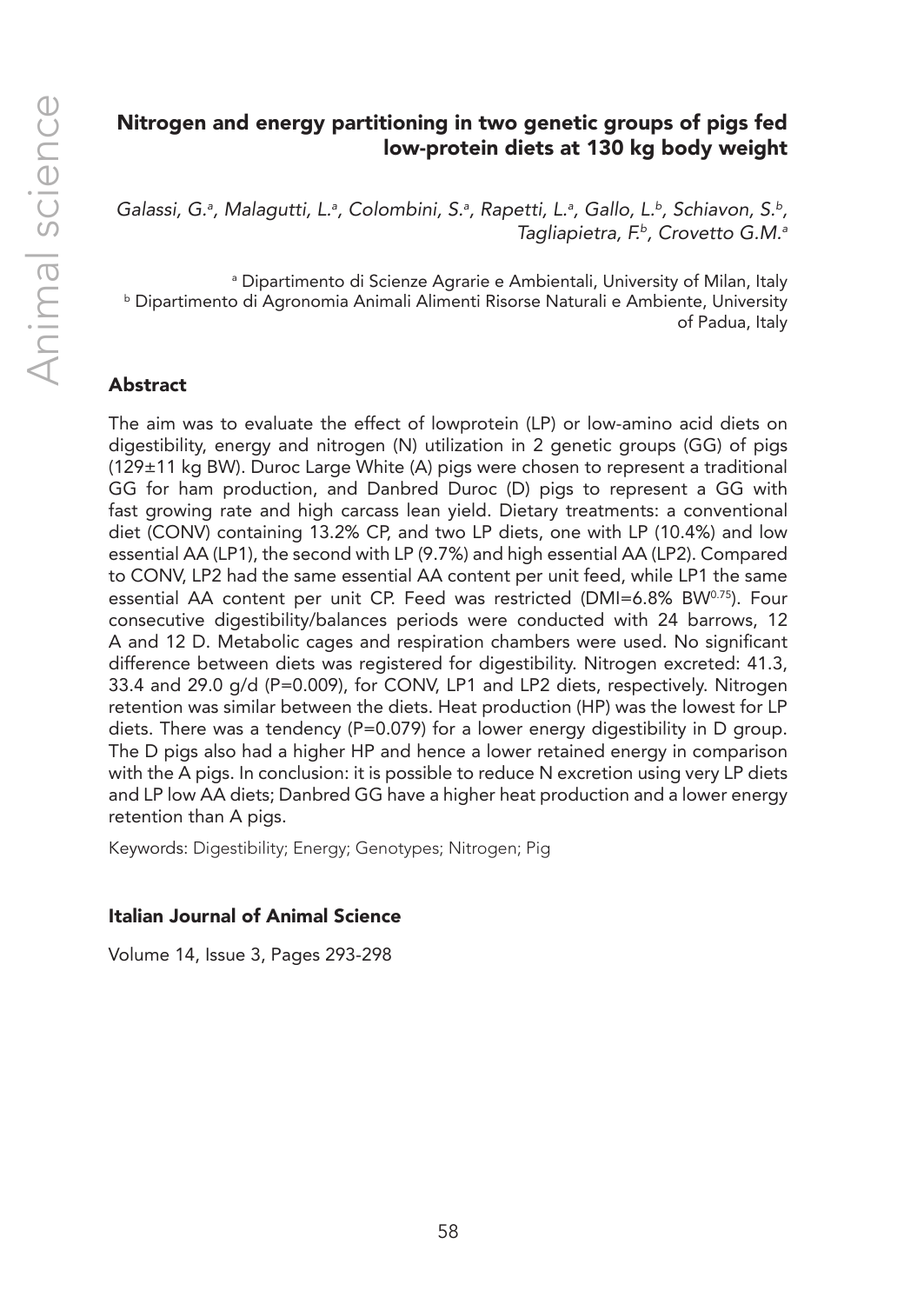## Optimizing feed efficiency and nitrogen excretion in growing rabbits by increasing dietary energy with high-starch, high-soluble fibre, low-insoluble fibre supply at low protein levels

*Tazzoli, M.a , Trocino, A.b, Birolo, M.a , Radaelli, G.b, Xiccato, G.a*

a Department of Agronomy, Food, Natural Resources, Animals and Environment (DAFNAE), University of Padova, Viale dell'Università 16, I-35020 Legnaro, Padova, Italy b Department of Comparative Biomedicine and Food Science (BCA), University of Padova, Viale dell'Università 16, I-35020 Legnaro, Padova, Italy

#### Abstract

A total of 282 crossbred rabbits of both genders were divided into six experimental groups and fed *ad libitum* six diets formulated in a 2 x 3 factorial arrangement based on three dietary energy levels (low, approximately 8.45 MJ/kg; medium, 9.9 MJ/kg: and high, 11.5 MJ/kg) and two crude protein levels (15% and 17%). The increase of dietary energy was obtained by a simultaneous increase of dietary starch (9.1%, 13.7%, and 17.9%) and soluble fibre (4.8%, 7.1%, and 9.4%) at the expense of acid detergent fibre (23.0%, 18.0%, and 13.5%). Growth performance and nitrogen excretion from weaning until slaughter, and digestive traits were monitored. The increase of dietary energy enhanced the apparent digestibility of dry matter (50.8%, 60.5%, and 71.5%; *P* < 0.001), gross energy (50.3%, 59.7%, and 70.7%; *P* < 0.001), soluble fibre (73.1%, 77.8%, and 82.9%; *P* < 0.10), and neutral detergent fibre (16.1%, 29.0%, and 48.1%; *P* < 0.001). In the caecum, the total volatile fatty acid (VFA) content increased (63.0, 79.2, and 78.5. mmol/L; *P* < 0.05), and the propionate rate decreased (4.0%, 4.2%, and 3.5% mol VFA; *P* < 0.05); in the jejunum, the villi-to-crypt ratio tended to decrease (4.18, 3.89, and 3.57; *P* < 0.10). The increase of dietary energy supply decreased feed intake (181 g/d, 157 g/d, and 135 g/d; *P* < 0.001), which improved feed conversion ratios (3.98, 3.40, and 2.87; *P* < 0.001), and decreased nitrogen excretion (3.15 g/d, 2.56 g/d, and 1.93 g/d; *P* < 0.001). The increase of dietary energy significantly decreased mortality (15.8%, 4.9%, and 4.9%; *P* < 0.05). When dietary crude protein increased from 15% to 17%, apparent digestibility increased for dry matter, crude protein, total dietary fibre, and gross energy (*P* < 0.01). Growth performance during the trial was not affected, but nitrogen excretion decreased significantly (2.73 g/d vs. 2.37 g/d; *P* < 0.001). In conclusion, the increase of dietary energy by the simultaneous increase of dietary starch and soluble fibre to replace insoluble fibre optimized feed efficiency and controlled nitrogen excretion in growing rabbits with positive effects on digestive traits and health. The reduction in dietary protein level was determined to be an useful strategy to reduce farm nitrogen excretion.

Keywords: Caecal fermentation; Digestive physiology; Growth performance; Health

#### Livestock Science

Volume 172, Pages 59-68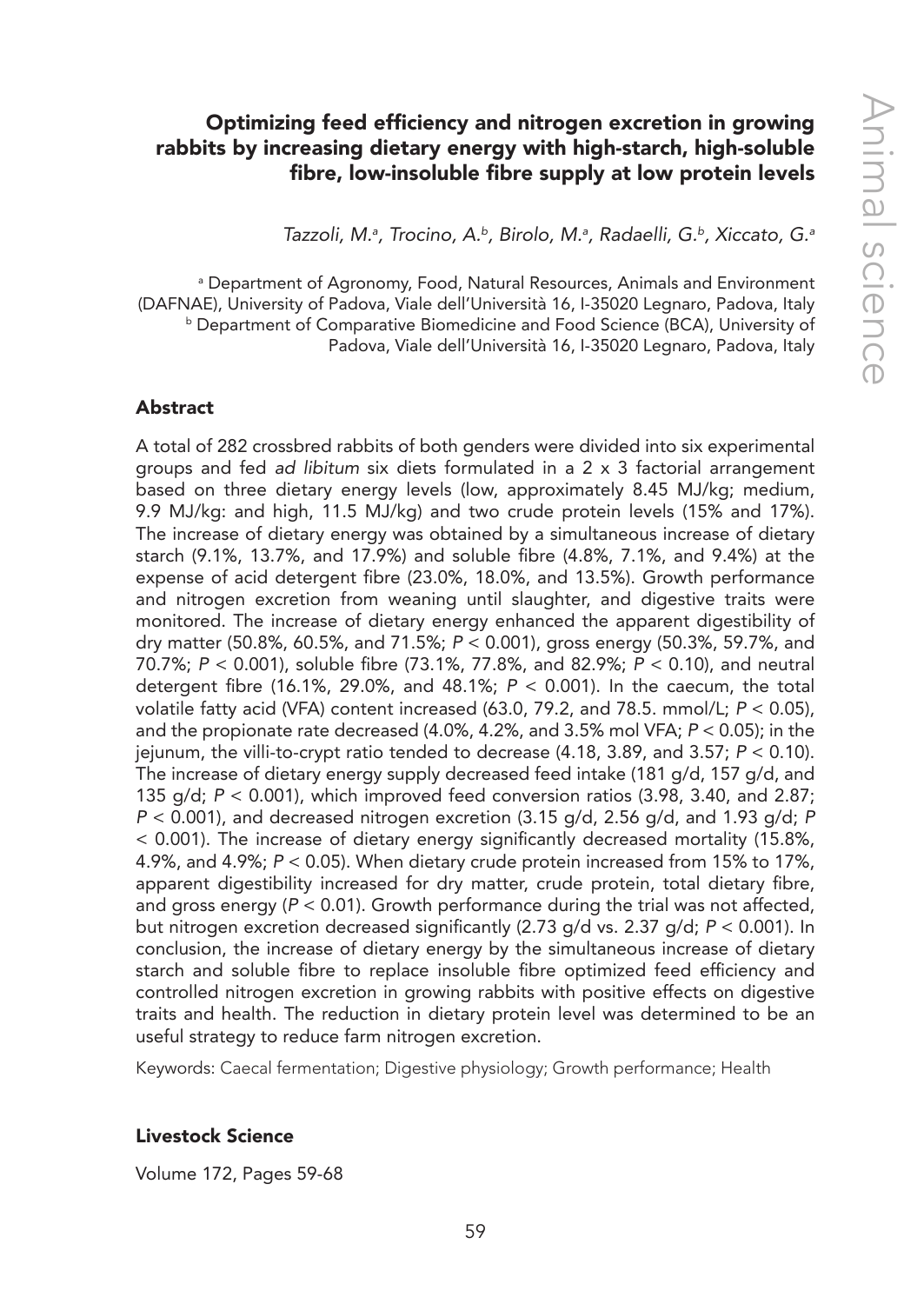# Prediction of gross feed efficiency in Italian Holstein Friesian bulls

*Finocchiaro, R.a , Penasa, M.b, Marusi, M.a , De Marchi, M.b, Cassandro, M.b*

a Italian Holstein Friesian Cattle Breeders Association (ANAFI), Via Bergamo 262, loc. Migliaro, Cremona, Italy b University of Padova, Department of Agronomy, Food, Natural resources, Animals and Environment, Viale dell'Università 16, 35020 Legnaro (PD), Italy

## Abstract

The aim of this study was to predict gross feed efficiency of Italian Holstein Friesian bulls selected for production, functional and type traits. A total of 12,238 bulls, from the April 2015 genetic evaluation, were used. Predicted daily gross feed efficiency (pFE) was obtained as ratio between milk yield (MY) and predicted dry matter intake (pDMI). Phenotypic trend for MY, predicted body weight (pBW) and pFE were calculated by the bull birth year. The results suggest that pFE can be successfully selected to increase profitability of dairy cattle using the current milk recording system. Direct measurements on DMI should be considered to confirm results of pFE obtained in the present study.

Keywords: Correlation; Genetic trend; Gross feed efficiency; Holstein Friesian bulls

## Poljoprivreda

Volume 21, Issue 1 (Supplement), Pages 83-85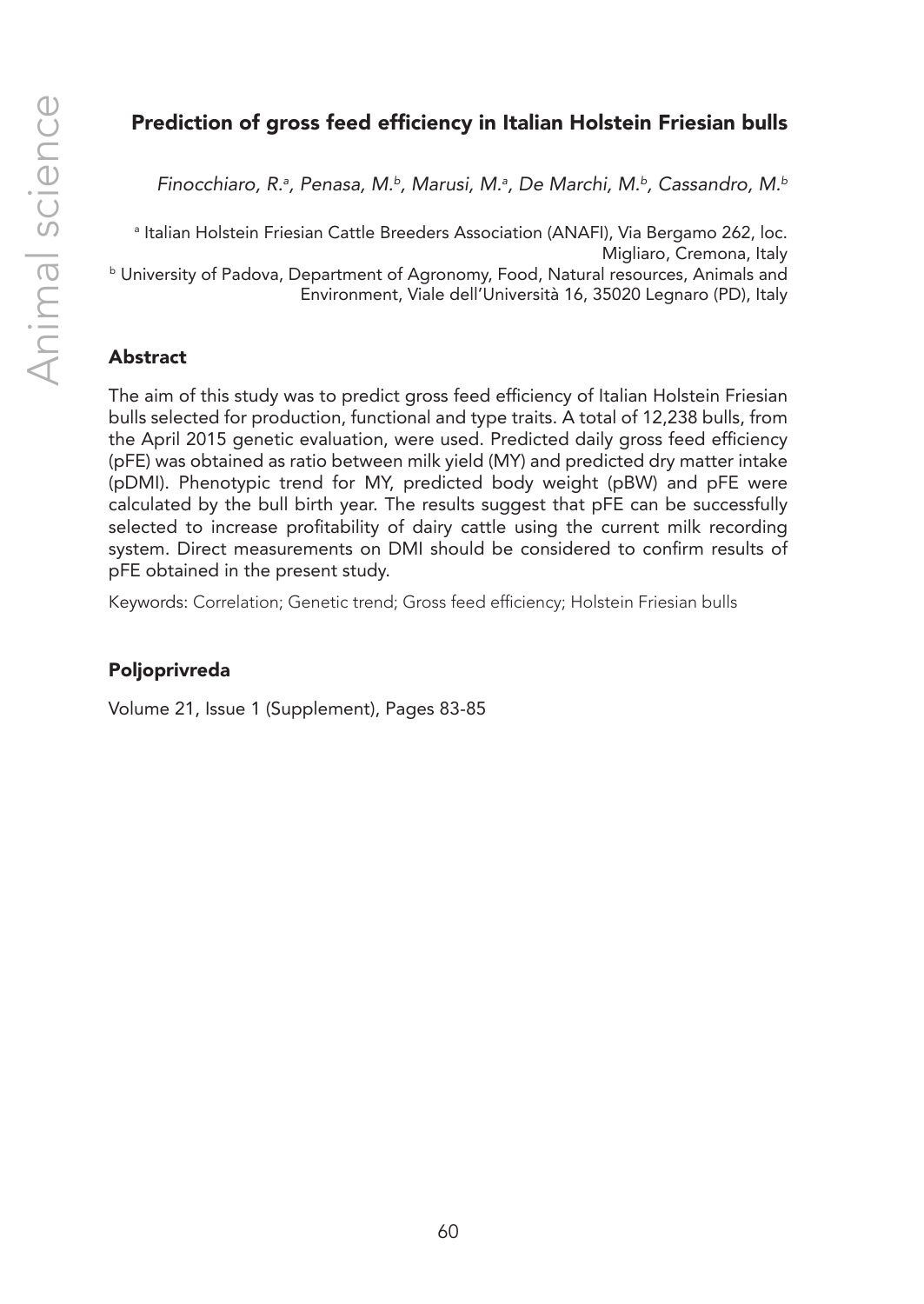# Study of milk protein composition and coagulation properties of Burlina local cattle breed

*Niero, G., Penasa, M., De Marchi, M., Visentin, G., Cassandro, M.*

University of Padova, Department of Agronomy, Food, Natural Resources, Animals and Environment, Viale dell'Università 16, 35020 Legnaro (PD), Italy

## Abstract

Burlina is a dual-purpose cattle breed, mainly reared in mountain areas of Veneto Region (Italy). The aim of this study was to investigate milk protein composition and milk coagulation properties (MCP) of Burlina breed. A total of 80 individual milk samples were collected and milk casein fractions were detected and quantified with reversed-phase high-performance liquid chromatographic analysis whereas MCP were determined with Formagraph. Sources of casein fractions variation and MCP were investigated using a linear model including herd, parity, and days in milk as fixed effects. Casein fractions showed increasing concentrations across days in milk, but not specific trends across parities. Milk coagulation properties exhibited better values in early than late lactation stages. Also, they deteriorated across parities.

Keywords: Casein fraction; Local breed; Milk coagulation property

## Poljoprivreda

Volume 21, Issue 1 (Supplement), Pages 101-104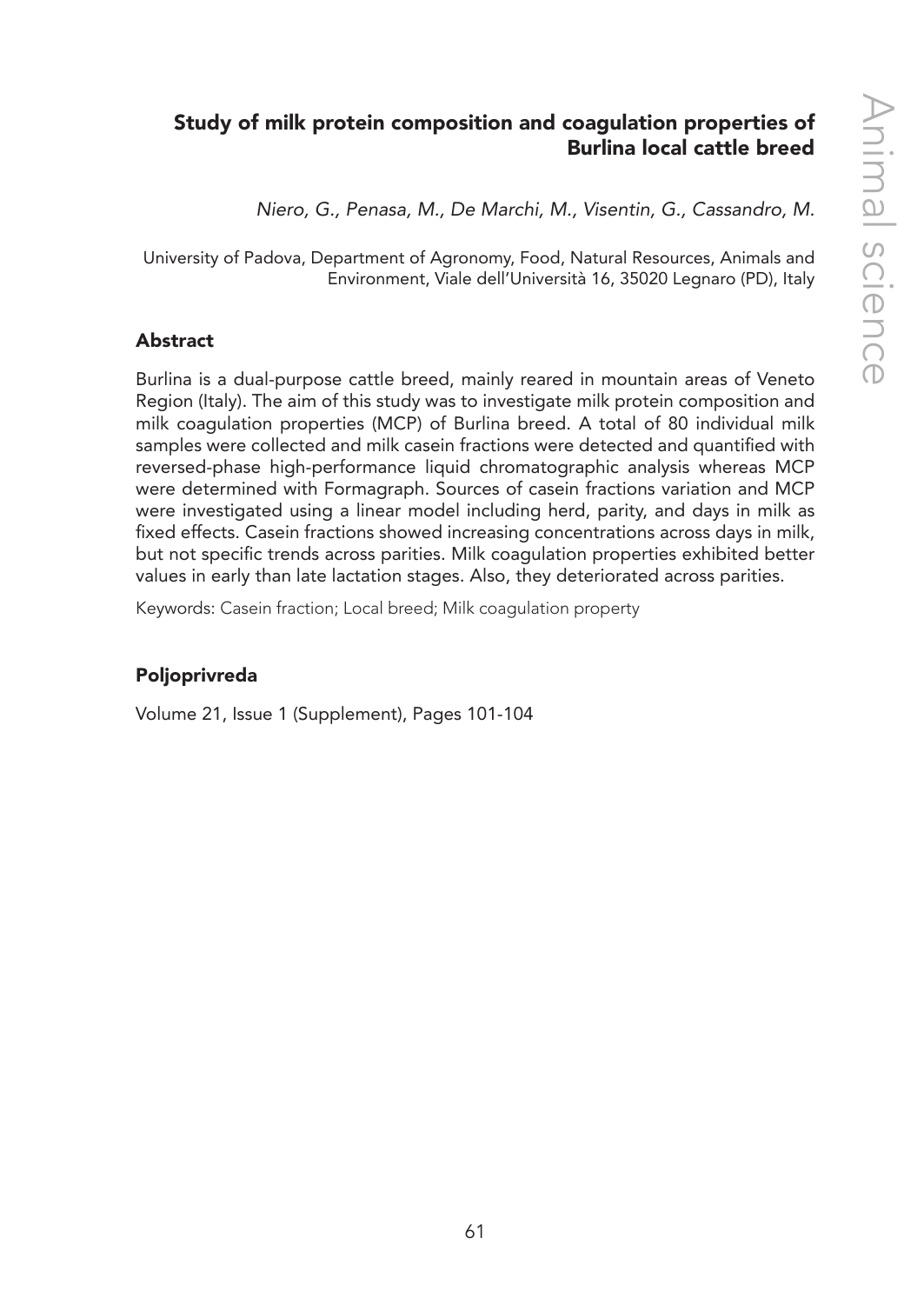## Sustainable milk production in different dairy cattle systems and valorisation of environmental chain on the basis of added value

*Cassandro, M.*

University of Padova, Department of Agronomy, Food, Natural Resources, Animals and Environment, Viale dell'Università 16, 35020 Legnaro (PD), Italy

#### Abstract

Aim of this review is to estimate milk yield and predicted methane emissions added values in local and cosmopolitan cow breeds reared in Italian circumstances. Nowadays it is well known that over the next 50 years, the world's farmers will be asked to produce more food than has been produced in the past thousand years, and in this concern it will be in environmentally sustainable way. The review will higlight the differences between intensive and extensive agricultural systems and this will be discussed and evaluated in dairy cattle production system context. In conclusion, animal genetic resources need to be evaluated not only per unit of output but for other direct and indirect output units related to social and human returns supporting different animal production systems, intensive or extensive ones. The intensive and extensive farming systems are not replaceable to each other, but they should be combined in order to respond to different social and environmental needs, so, to define the best sustainable production system. Moreover, both systems should also consider the modern demands that nowadays agriculture requires as, guarantee for food security. Therefore each system, intensive or extensive, should improve the animal products technological characteristics and at the same time reduce the carbon footprint.

Keywords: Added values; Animal production; Cattle breeds; Production and environmental chains; Sustainable systems

#### Poljoprivreda

Volume 21, Issue 1 (Supplement), Pages 22-27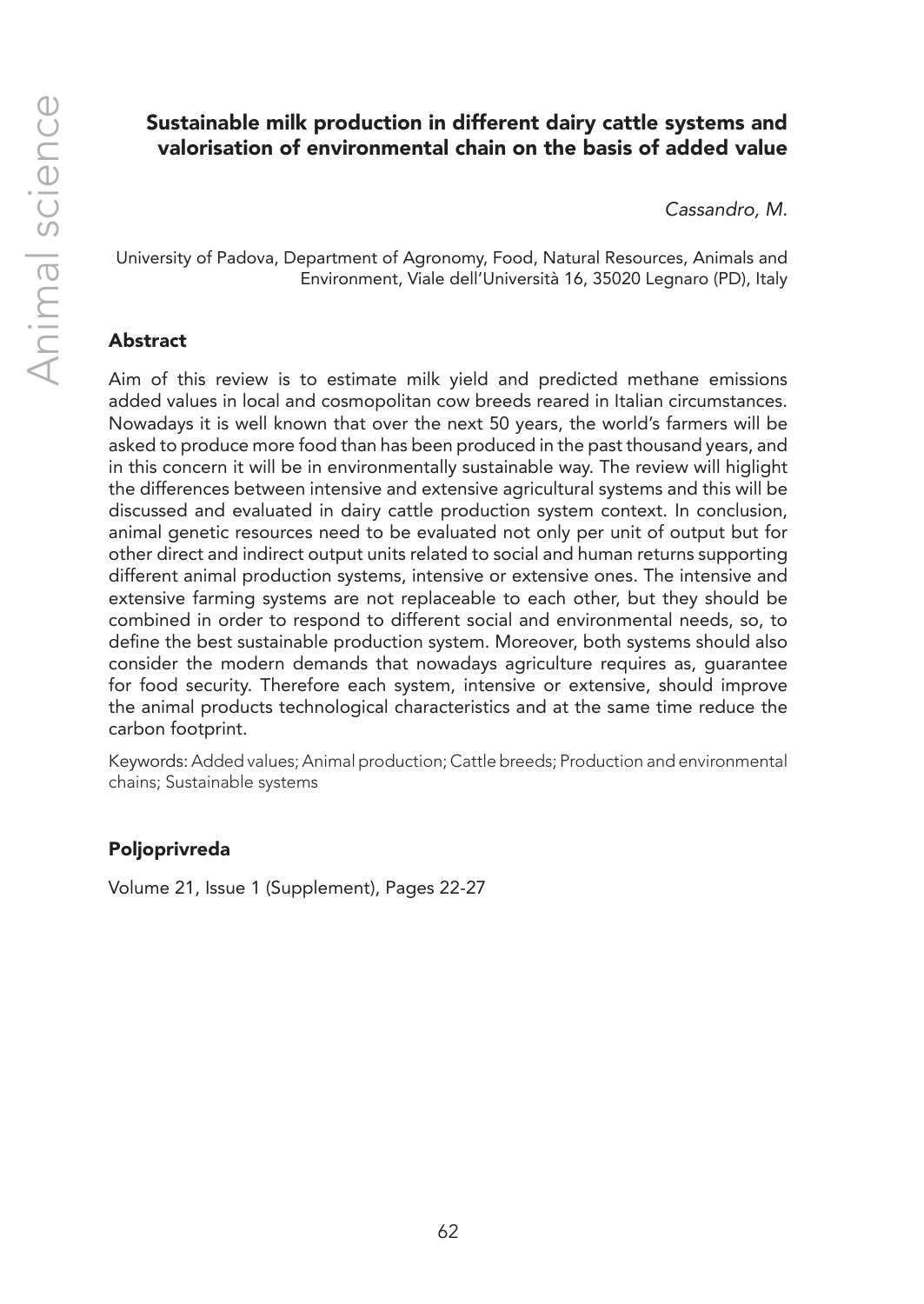# Testicular growth and comb and wattles development in three Italian chicken genotypes reared under freerange conditions

*Rizzi, C., Verdiglione, R.*

Dipartimento di Agronomia, Animali, Alimenti, Risorse naturali e Ambiente, Università di Padova, Italy

#### Abstract

Male chickens belonging to three Italian purebreds – *Ermellinata di Rovigo* (ER), *Robusta lionata* (RL) and *Robusta maculata* (RM) – were studied. All the birds were reared under the same rearing conditions (from May until autumn). Chickens were reared under infra-red lamps from birth until 4 weeks of age with a 24L:0D photoperiod. Then they were kept outdoor: the photoperiod changed according to the season (from 16L:8D to 12L:12D). At 138 and 168 days of age 20 birds/ breed were weighed and then slaughtered. Testicular samples were collected, after evisceration, processed and embedded in paraffine wax. Sections were stained for morphological observations, observed with light microscope, and then classified according to the testis maturation stage. *Ermellinata di Rovigo* chickens showed the lowest (P<0.01) body weight and the highest (P<0.01) testes weight; testes maturity was higher (P<0.01) in ER than in RL, whereas RM was intermediate. For each genotype testes weight and testes maturity did not significantly differ with aging. Correlations between testes weight and body, comb, and wattles weight, according to the breed, were calculated at 168 days of age. For ER no significant correlation was found, whereas RL showed a significant (P<0.01) positive relationship between testes weight and body weight, and sexual secondary characters. *Robusta maculata* showed a significant correlation between testes weight and comb (P<0.01) and wattles weight (P<0.10). Our results suggest that under the studied environmental conditions ER showed the highest testes development according to its more precocious achievement of adult body weight, whereas RL was the least precocious purebred.

Keywords: Chicken; Local breed; Seasonality; Sexual maturity; Testis

#### Italian Journal of Animal Science

Volume 14, Issue 2, Pages 266-271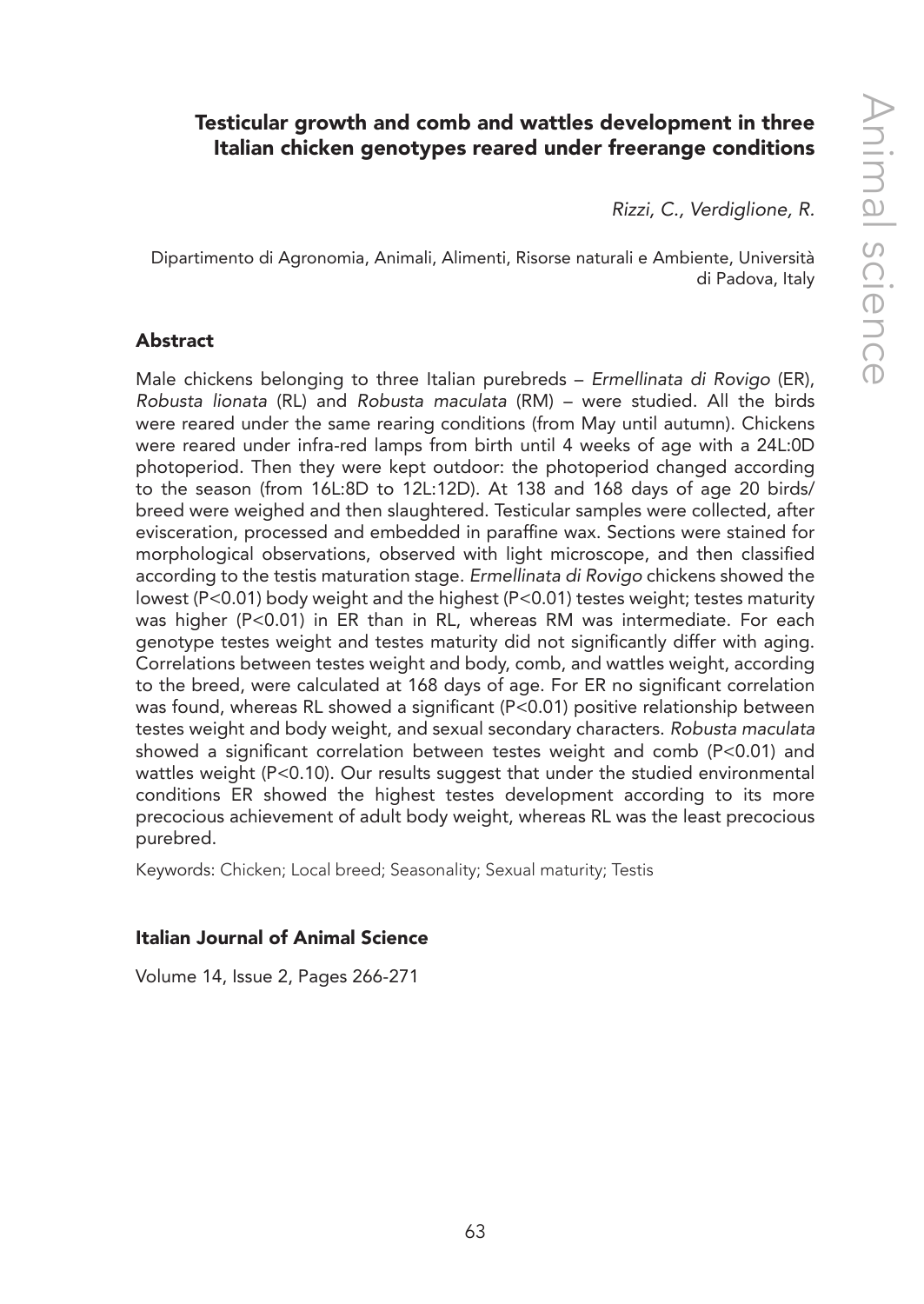## The environmental impact of cow milk in the northeast of Italy

*Dalla Riva, A.a , Burek, J.b, Kim, D.b, Thoma, G.b, Cassandro, M.a , De Marchi, M.a*

a University of Padova, Department of Agronomy, Food, Natural resources, Animals and Environment, Viale dell'Università 16, 35020 Legnaro (PD), Italy b University of Arkansas, Ralph E. Martin Department of Chemical Engineering, 3202 Bell Engineering Center, Fayetteville, AR 72701-1201, United States

#### Abstract

This study presents a "from cradle to farm gate" Life Cycle Assessment on cow milk produced in Northeast Italy. System boundaries consider milk and meat delivered at farm gate, including all upstream emissions. All farm activities were considered. Inputs and outputs required in one year are counted and information about 34 dairy farms are used to represent the production area. Different allocation approaches were used to share resources and emissions between milk and meat. Functional unit was one kg of raw milk. The Ecoinvent v3.1 and Agri-footprint v1.0 database were used for secondary data, and SimaPro© 8 was the main software in the analysis. The following impact categories were investigated: Climate Change (CC), Terrestrial Acidification (TA), Freshwater Eutrophication (FE), Land Occupation (LO), Water Depletion (WD) and Cumulative Fossil Energy Demand (CFED). Purchased feed production was the first emitter, followed by on-farm crop production, animals and manure management emissions. Considering the most debated impact categories, 1.80-2.19 kg  $\textsf{CO}_2$ eq and 8.84-10.78 MJ represent, respectively, CC and CFED per kg of raw milk. This research could be applied in regional studies on environmental impact of Italian dairy production.

Keywords: Dairy farm; Environmental impact; LCA; Milk

#### Poljoprivreda

Volume 21, Issue 1 (Supplement), Pages 105-108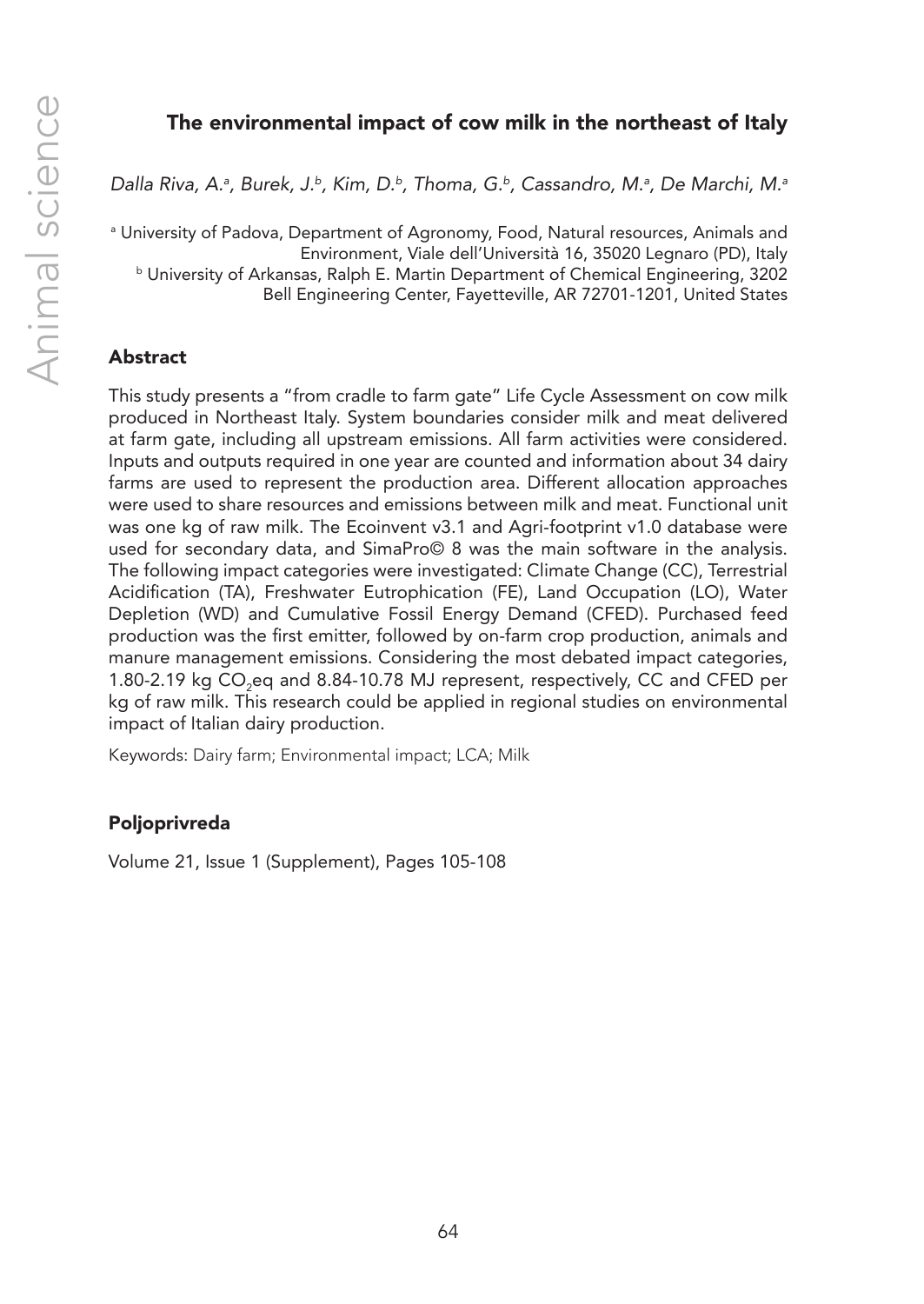## The physical form of corn influences the rumen bacterial biodiversity – preliminary results

Rossi, G.ª, Tagliapietra, F.ª, Pinloche, E.ʰ, De La Fuente, G.ª, Schiavon, S.ª, *Maccarana, L.d, Bittante, G.a , Newbold, C.J.b*

a Department of Agronomy, Food, Natural Resources, Animals and Environment (DAFNAE), University of Padova, Legnaro (PD), Italy

b Institute of Biological, Environmental and Rural Sciences, Aberystwyth University, SY23 3AL, United Kingdom

c Department of Animal Production, University of Lleida, Alcalde Rovira Roure 191, 25198 Lleida, Spain

d Department of Comparative Biomedicine and Food Science (BCA), University of Padova, Legnaro (PD), Italy

## Abstract

The aim of this study was to investigate the rumen bacteria in terms of genetic biodiversity and variation due to different physical form of corn in cow diet. A total of twenty dry cows were fed for 3 months with the same diet, only differed for corn physical form, ten received corn grains, while the other ones received corn flour. To investigate the biodiversity of the bacterial 16S rRNA gene clone library analysis has been conducted and then the sequencing has been carried out using Ion Torrent PGM™ System. Bacterial population was tested using R statistical software. The Kruskal-Wallis one-way analysis of variance (Kruskal-Wallis, 1952) confirmed that the bacterial populations were different when the animals were fed grain compared with flour corn. Both the OTU's abundance (Operational Taxonomic Unit) and the biodiversity indexes presented a significant difference among the two sample groups, underlining the large changes that take place even with small diet modifications in ruminal environment. There is still the need to deepen how exactly the diet changes the rumen phylogenetic structure and the consequences on bacteria's activity.

Keywords: Diet composition; OTUs; Physical form; Rumen bacterial biodiversity

## Poljoprivreda

Volume 21, Issue 1 (Supplement), Pages 93-96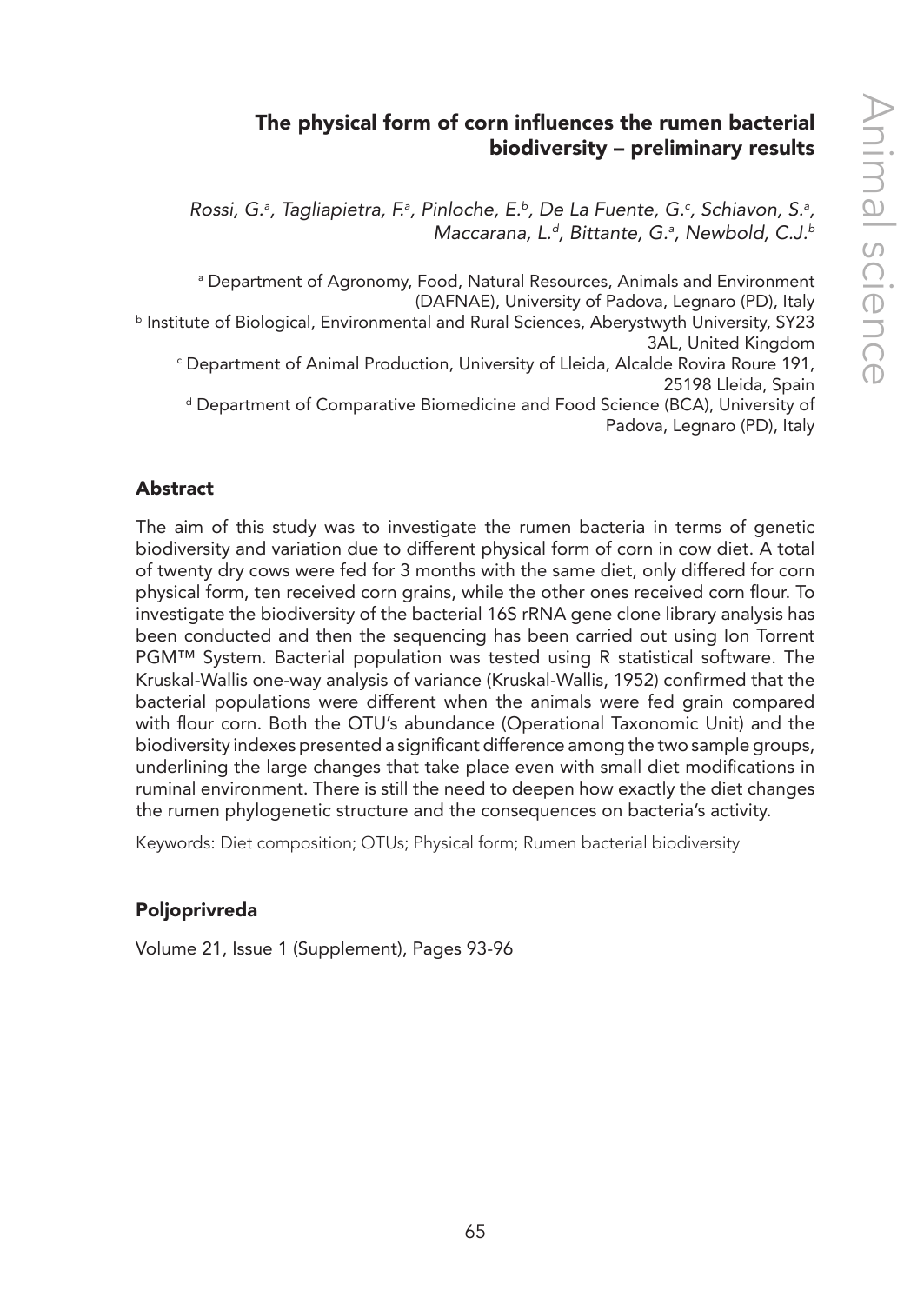## The use of 2-dimensional gas chromatography to investigate the effect of rumen-protected conjugated linoleic acid, breed, and lactation stage on the fatty acid profile of sheep milk

*Pellattiero, E., Cecchinato, A., Tagliapietra, F., Schiavon, S., Bittante, G.*

Department of Agronomy, Food, Natural Resources, Animals and Environment (DAFNAE), University of Padova, Viale dell'Università 16, 35020 Legnaro (PD), Italy

#### Abstract

In this study, 2-dimensional gas chromatography (GC x GC) was used to obtain a detailed fatty acid (FA) profile of sheep milk and to evaluate the effects of a rumenprotected conjugated linoleic acid (rpCLA) supply, breed, days in milk (DIM), sampling period, and number of lambs suckling on the FA profile. Twenty-four ewes, from 3 autochthonous breeds of the Veneto Alps (Brogna, Foza, and Lamon), were housed in 6 pens (2 pens/breed), according to DIM (38  $\pm$  23 d) and body weight (61  $\pm$  13 kg). The ewes and their offspring of 3 pens (1 pen/breed) were fed ad libitum a total mixed ration (control), and the other animals received the same diet supplemented with 12 g/d per ewe, plus 4 g/d for each lamb older than 30 d, of an rpCLA mixture. The study lasted 63 d. Two composite milk samples for each ewe were prepared during the first and second months of the trial. The pooled milk samples were analyzed in duplicate for FA profile by 2-dimensional gas chromatography, which allowed us to obtain a detailed FA profile of sheep milk, with 170 different FA detected, including many that were present in small concentrations. The milk relative proportions of individual FA, groups of FA, or FA indices were analyzed by PROC MIXED of SAS (SAS Institute Inc., Cary, NC), considering diet, breed, DIM, and sampling period as sources of variation. The random effect of animal was used to test diet, breed, and DIM, whereas the effects of period were tested on the residual. Breed had a small influence on milk FA profile, mainly on branched- and odd-chain FA. Within breed, animal repeatability for the relative proportions of milk FA was notable for almost all monounsaturated FA and for saturated FA with 14 to 19 carbon atoms, except C16:0, and less so for polyunsaturated FA. The inclusion of rpCLA (CLA *cis*-9,*trans*-11 and CLA *trans*-10,*cis*-12) increased the presence of the same CLA isomers in the milk as well as that of CLA *trans*-9,*trans*-11, and decreased the proportions of de novosynthesized short-chain FA. From a cluster analysis based on the matrix of correlation coefficients among all FA relative proportions, 3 main FA groups were observed: the first included mainly odd- or branched-chain saturated FA, C18:0, C16:0 and CLA *trans*-10,*cis*-12; the second included monounsaturated FA or polyunsaturated FA with 16 to 20 carbons, CLA *cis*-9,*trans*-11, and CLA *trans*-9,*trans*-11; and the third included short- to medium-chain saturated FA, polyunsaturated FA with 2 to 5 double bonds, and 3 CLA isomers not affected by rpCLA addition (CLA *trans*-11,*cis*-13, CLA *cis*-9,*cis*-11, and CLA *cis*-10,*cis*-12).

Keywords: 2-dimensional gas chromatography; Conjugated linoleic acid (CLA); Fatty acid; Ovine milk; Sheep breed

## Journal of Dairy Science

Volume 98, Issue 4, Pages 2088-2102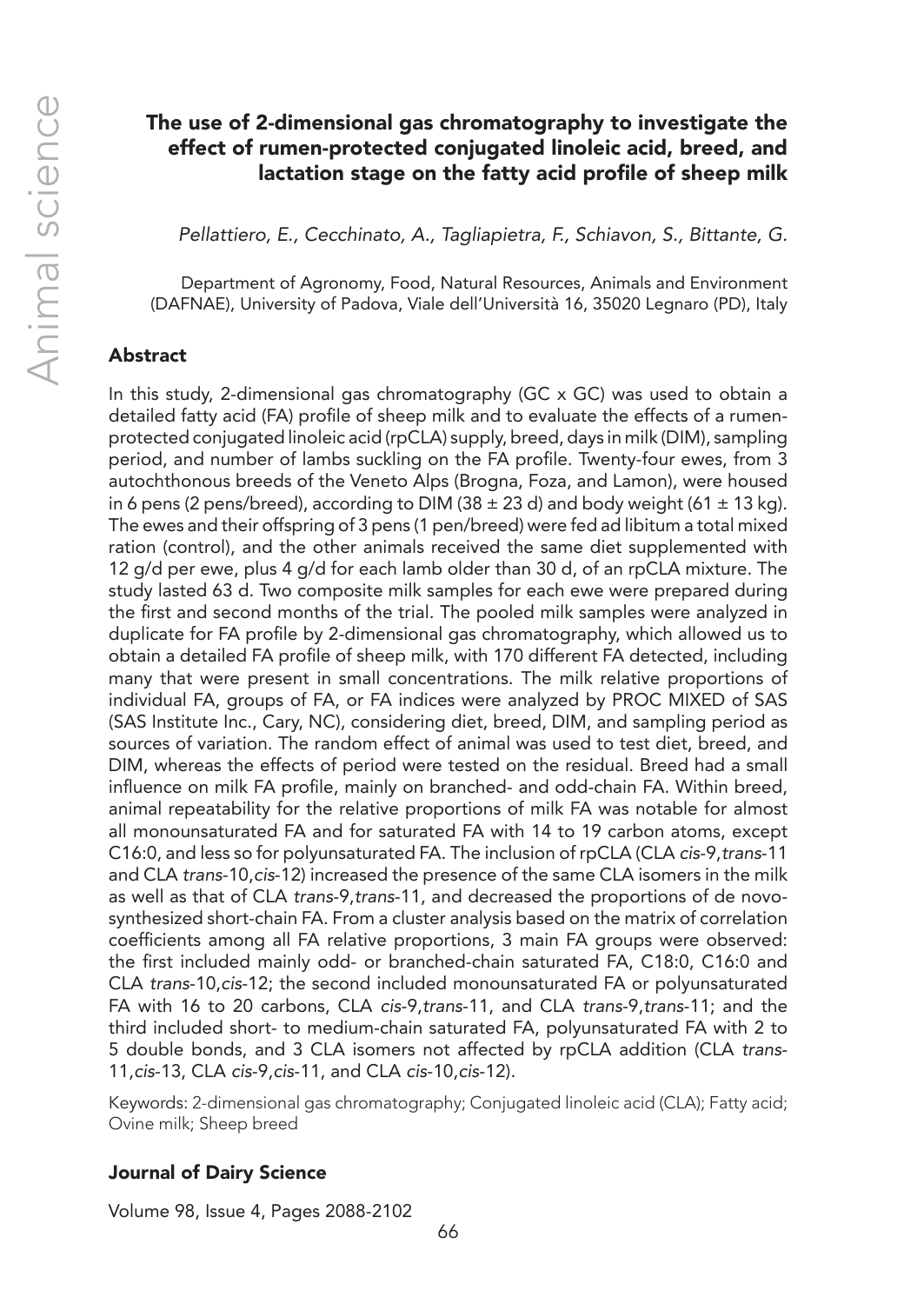# Use of Fourier transform infrared (FTIR) spectroscopy to predict VFA and ammonia from *in vitro* rumen fermentation

*Tagliapietra, F., Rossi, G., Schiavon, S., Ferragina, A., Cipolat-Gotet, C., Bittante, G.*

University of Padova, DAFNAE Department, Viale dell'Università 16, 35020 Legnaro (PD), Italy

## Abstract

The aim of the present study was to develop a FTIR method to quantify amounts and proportions of volatile fatty acids (VFA) and ammonia nitrogen (N-NH $_{\tiny 3}$ ) in fermentation fluids collected *in vitro* using innovative Bayesian models as chemometric technique. A set of 170 fluids, collected before and after 4 *in vitro* incubations of 8 diets in 5 replication plus 5 blanks, were analysed for VFA, N-NH<sub>3</sub> and scanned using the MilcoScan FT2 (Foss Electric, Hillerød, Denmark) in the spectral range between 5000 and 900 cm-1. A Bayes B model was used to calibrate equations for each fermentative trait. The calibration equation predicts well VFA and  $N-NH<sub>3</sub>$  amounts in calibration and also in validation ( $R^2_{\text{VAL}}$  ranged from 0.93 to 0.83 for isovaleric and n-butyric acid, respectively). However, the prediction of VFA expressed as proportions of total amount was much less accurate ( $R^2_{\text{VAL}}$  ranged from 0.81 to 0.52 for iso-valeric and n-butyric acid, respectively). In conclusion, FTIR and Bayesian models can be used as tools to accurately predict VFA amounts *in vitro*.

Keywords: Bayesian regression model; *In vitro* rumen fermentation; Mid infrared spectroscopy

## Poljoprivreda

Volume 21, Issue 1 (Supplement), Pages 130-134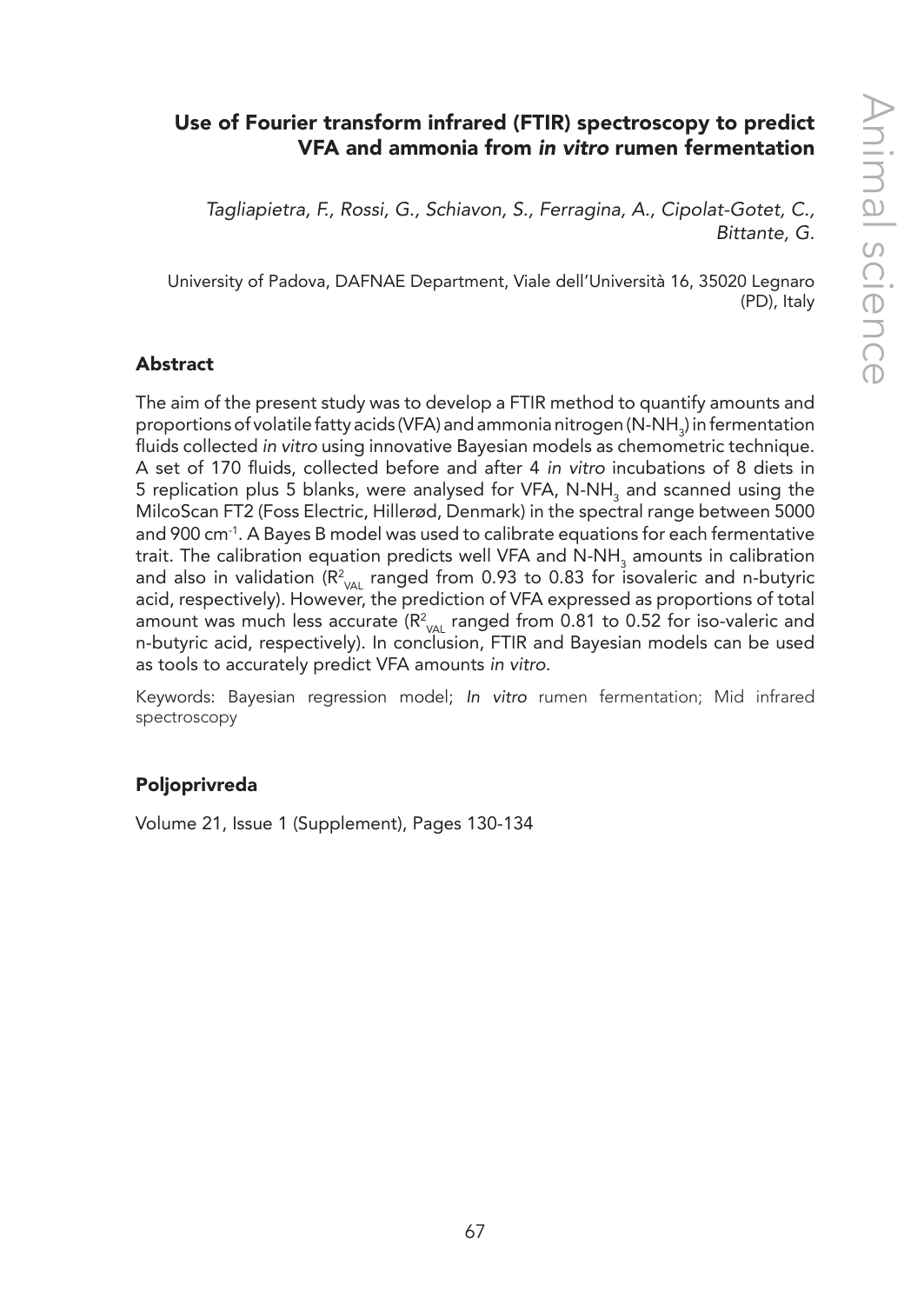## Wolf (*Canis lupus*) predation on dairy cattle in eastern Italian Alps

*Faccioni, G.a , Sturaro, E.a , Calderola, S.b, Ramanzin, M.a*

a DAFNAE - Università di Padova, Via dell'Università 16, 35020 Legnaro (PD), Italy <sup>b</sup> Regione del Veneto - Sezione Caccia e Pesca, via Torino 110, 30172 Mestre (VE), Italy

## Abstract

Natural wolf recolonization of the Alps brings the challenge to reduce livestock losses and social conflicts. The uncommon impact of a wolf pack on the cattle farming systems of the "Lessinia", in the eastern Italian Alps was examined in this study. Dairy cattle farming predominates there using summer pastures (June-September) and grazing on lowland meadows out of summer. Grazing is organized with aim to minimize labour and costs. Animals are usually left unattended during the day and night in unprotected pastures. Since the return of the wolf in 2012, which formed a pack in 2013, attacks to livestock increased rapidly. Predations peaked during the summer, and they also were extended into the preceding and following months, especially during 2014. Cattle were the predominant species predated (79% of events and 71% of individual losses), with a strong selection towards young age classes. To prevent attacks, livestock should be grouped and kept protected by electric fences or in stables during the night, but this is in contrast with the freegrazing management that farmers have adopted for reducing costs. We suggest that management costs and introduction of protection measures changes should be taken into account for a future economic valorisation of the cattle farming sector.

Keywords: Dairy cattle; Depredation; Livestock systems; Mountain; Wolf

## Poljoprivreda

Volume 21, Issue 1 (Supplement), Pages 138-141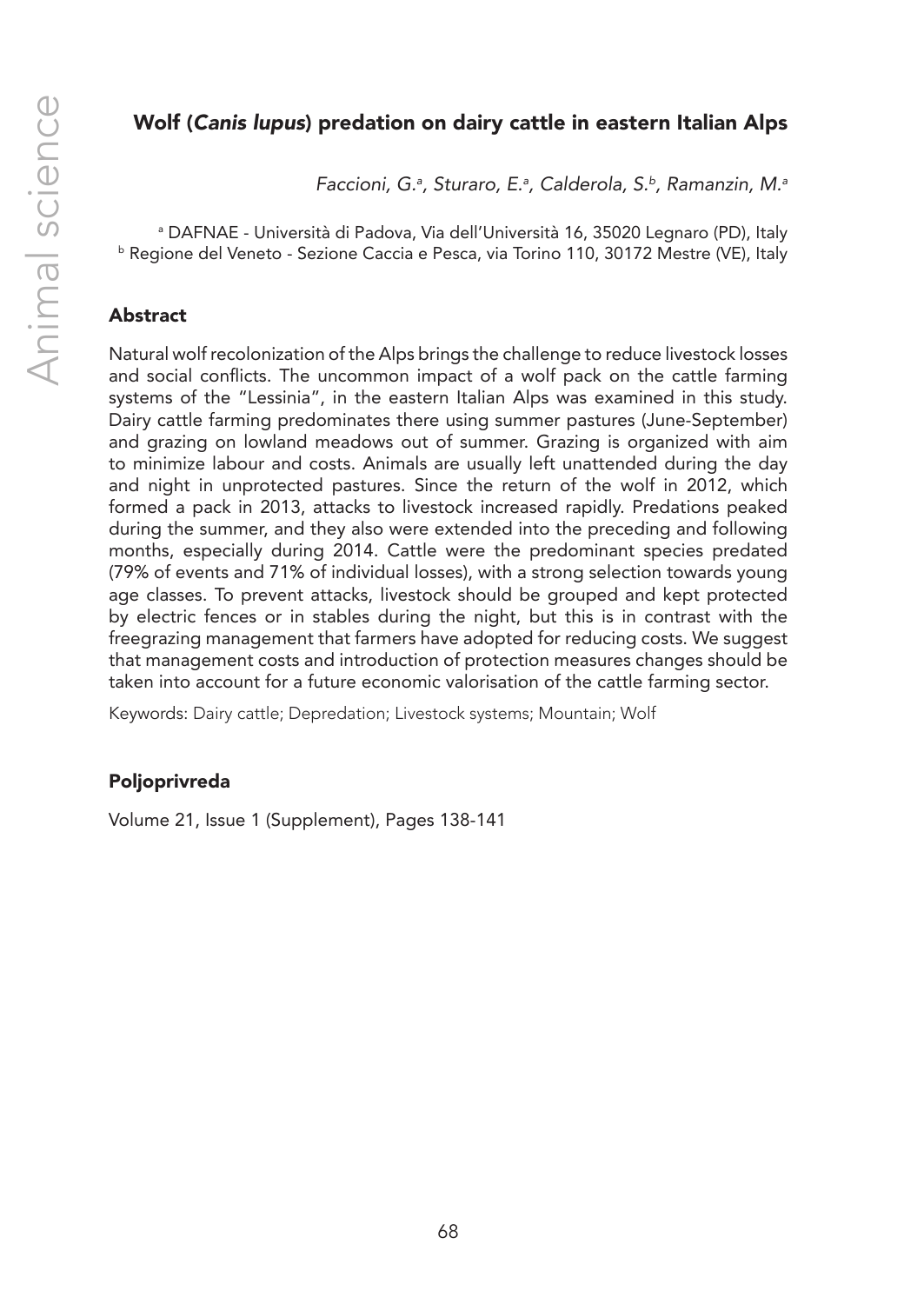# Ecology and environmental sciences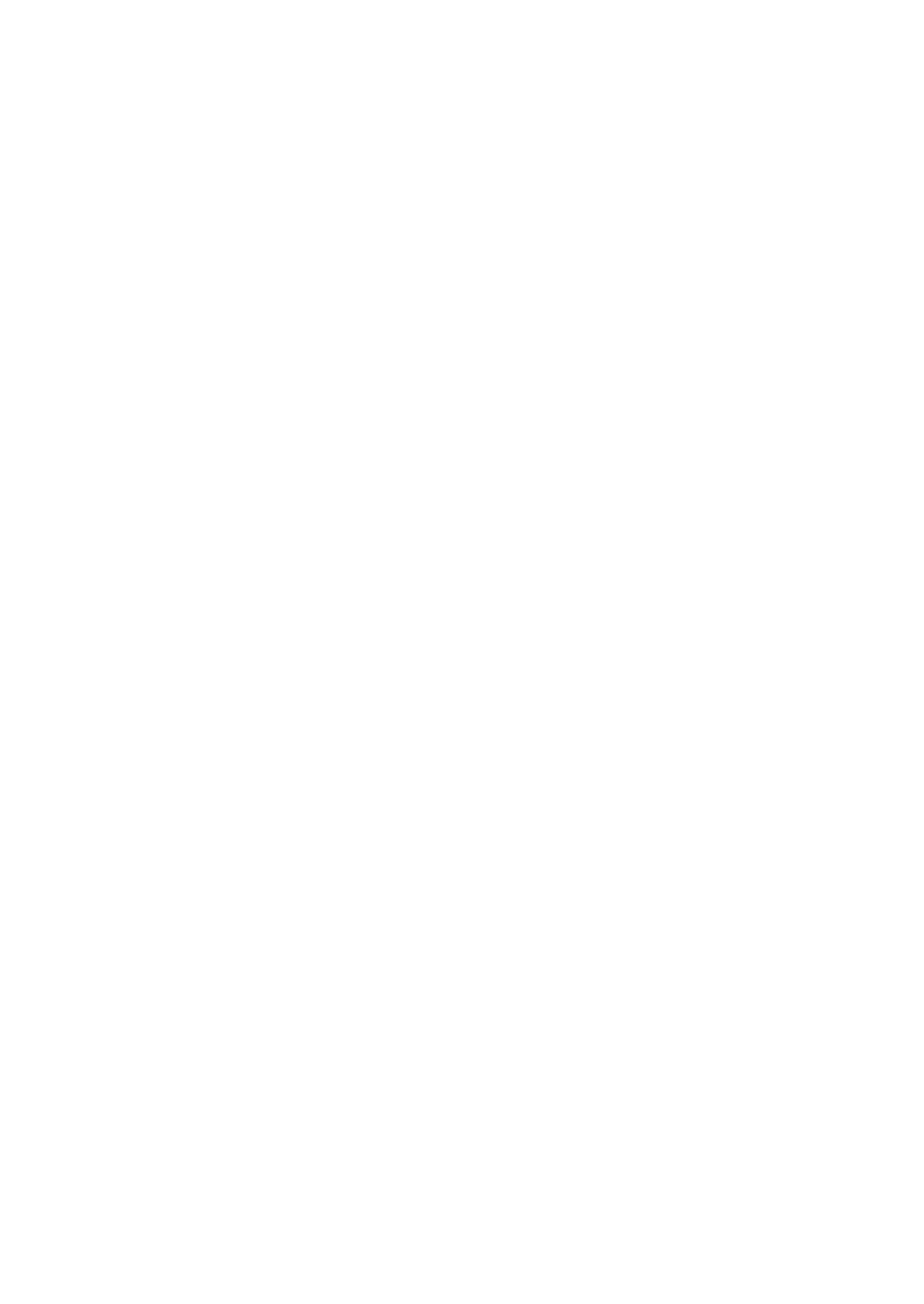## Assessment of energy potential from wetland plants along the minor channel network on an agricultural floodplain

*Pappalardo, S.E.a , Prosdocimi, M. b, Tarolli, P. b, Borin, M. a*

a Department of Agronomy, Food, Natural Resources, Animals and Environment (DAFNAE), University of Padua-Agripolis Campus, Viale dell'Università, Legnaro, PD, Italy

**b Department of Land, Environment, Agriculture and Forestry (T.e.S.A.F.), University of** Padua-Agripolis Campus, Viale dell'Università, Legnaro, PD, Italy

#### Abstract

Renewable energy sources such as biomasses can play a pivotal role to ensure security of energy supply and reduce greenhouse gases through the substitution of fossil fuels. At present, bioenergy is mainly derived from cultivated crops that mirror the environmental impacts from the intensification of agricultural systems for food production. Instead, biomass from perennial herbaceous species growing in wetland ecosystems and marginal lands has recently aroused interest as bioenergy for electricity and heat, methane and 2nd-generation bioethanol. The aim of this paper is to assess, at local scale, the energy potential of wetland vegetation growing along the minor hydrographic network of a reclamation area in Northeast Italy, by performing energy scenarios for combustion, methane and 2nd-generation ethanol. The research is based on a cross-methodology that combines survey analyses in the field with a GIS-based approach: the former consists of direct measurements and biomass sampling, the latter of spatial analyses and scaling up simulations at the minor channel network level. Results highlight that biomass from riparian zones could represent a significant source of bioenergy for combustion transformation, turning the disposal problem to cut and store in situ wetland vegetation into an opportunity to produce sustainable renewable energy at local scale.

Keywords: Bioenergy; Biomass; Energy security; GIS; Renewable resources; Wetland

#### Environmental Science and Pollution Research

Volume 22, Issue 4, Pages 2479-2490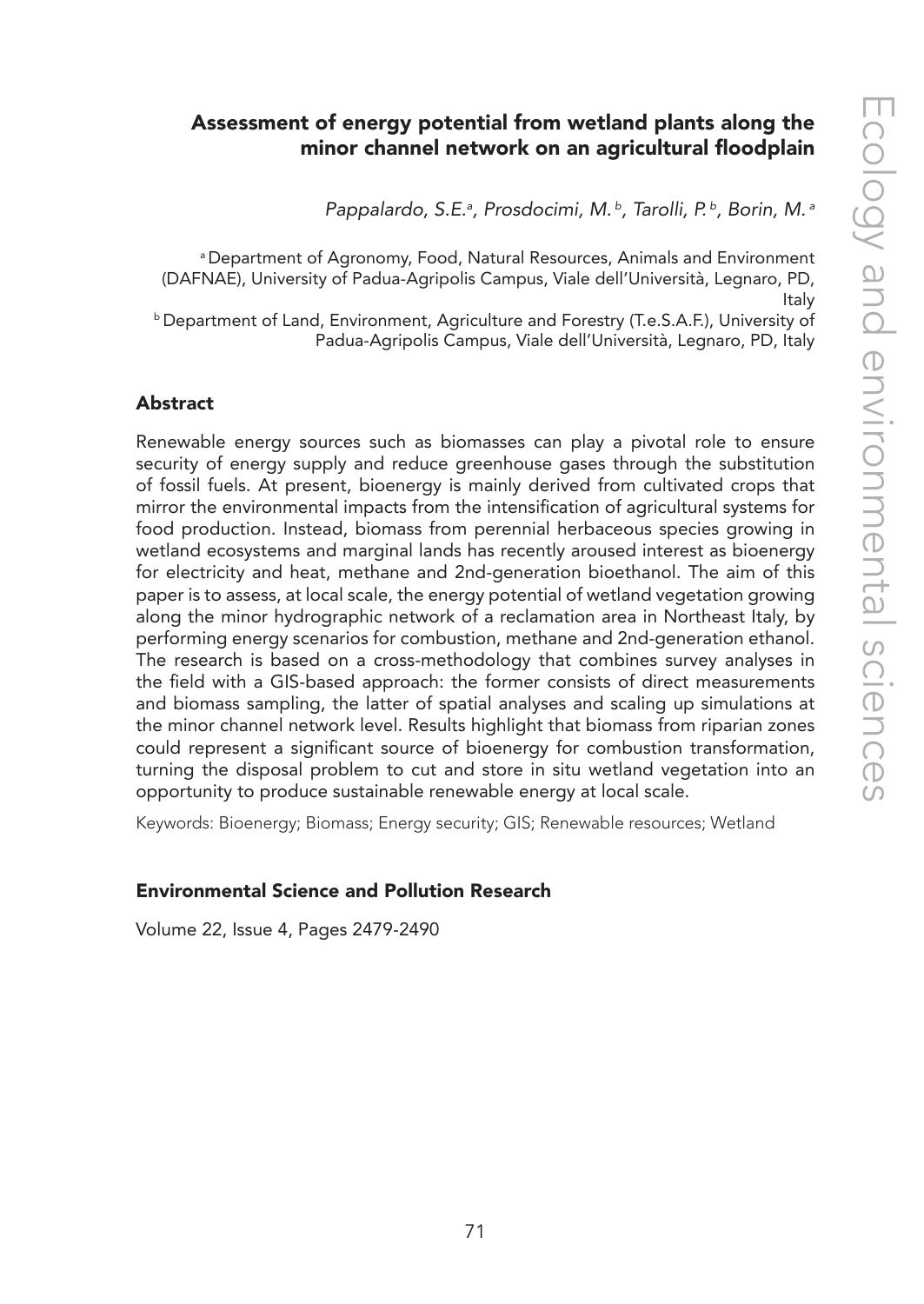## Comparison of carbon balance in Mediterranean pilot constructed wetlands vegetated with different C4 plant species

Barbera, A.C.<sup>a</sup>, Borin, M.<sup>b</sup>, Cirelli, G.L.<sup>c</sup>, Toscano, A.<sup>c</sup>, Maucieri, C.<sup>ab</sup>

<sup>a</sup> Department of Agriculture and Food Science, DISPA, University of Catania, Via Valdisavoia, Catania, Italy

b Department of Agronomy, Food, Natural Resources, Animals and Environment, DAFNAE, University of Padua, Agripolis Campus, Viale dell'Università, Legnaro, PD,

Italy c Department of Agri-food and Environmental Systems Management, DiGeSA, University of Catania, Via S. Sofia, Catania, Italy

#### Abstract

This study investigates carbon dioxide  $(CO_2)$  and methane  $(CH_4)$  emissions and carbon (C) budgets in a horizontal subsurface flow pilot-plant constructed wetland (CW) with beds vegetated with *Cyperus papyrus* L., *Chrysopogon zizanioides* (L.) Roberty, and *Mischantus* x *giganteus* Greef et Deu in the Mediterranean basin (Sicily) during the 1st year of plant growing season. At the end of the vegetative season, *M. giganteus* showed the higher biomass accumulation (7.4 kg m-2) followed by *C. zizanioides* (5.3 kg m-2) and *C. papyrus* (1.8 kg m-2). Significantly higher emissions of CO<sub>2</sub> were detected in the summer, while CH<sub>4</sub> emissions were maximum during spring. Cumulative CO<sub>2</sub> emissions by *C. papyrus* and *C. zizanioides* during the monitoring period showed similar trends with final values of about 775 and 1,074 g m-2, respectively, whereas *M. giganteus* emitted 3,395 g m-2. Cumulative  $CH<sub>4</sub>$  bed emission showed different trends for the three C4 plant species in which total gas release during the study period was for C. papyrus 12.0 g  $m^2$  and ten times higher for *M. giganteus*, while *C. zizanioides* bed showed the greatest CH, cumulative emission with 240.3 g m<sup>-2</sup>. The wastewater organic carbon abatement determined different C flux in the atmosphere. Gas fluxes were influenced both by plant species and monitored months with an average C-emitted-to-C-removed ratio for *C. zizanioides*, *C. papyrus*, and *M. giganteus* of 0.3, 0.5, and 0.9, respectively. The growing season C balances were positive for all vegetated beds with the highest C sequestered in the bed with M. giganteus (4.26 kg m-2) followed by *C. zizanioides* (3.78 kg m-2) and *C. papyrus* (1.89 kg m-2). To our knowledge, this is the first paper that presents preliminary results on CO<sub>2</sub> and CH<sub>4</sub> emissions from CWs vegetated with C4 plant species in Mediterranean basin during vegetative growth.

Keywords: Biomass production; *Chrysopogon zizanioides* (L.) Roberty; *Cyperus papyrus* L; Greenhouse gases; Horizontal subsurface flow constructed wetland; *Mischantus* × *giganteus* Greef et Deu

#### Environmental Science and Pollution Research

Volume 22, Issue 4, Pages 2372-2383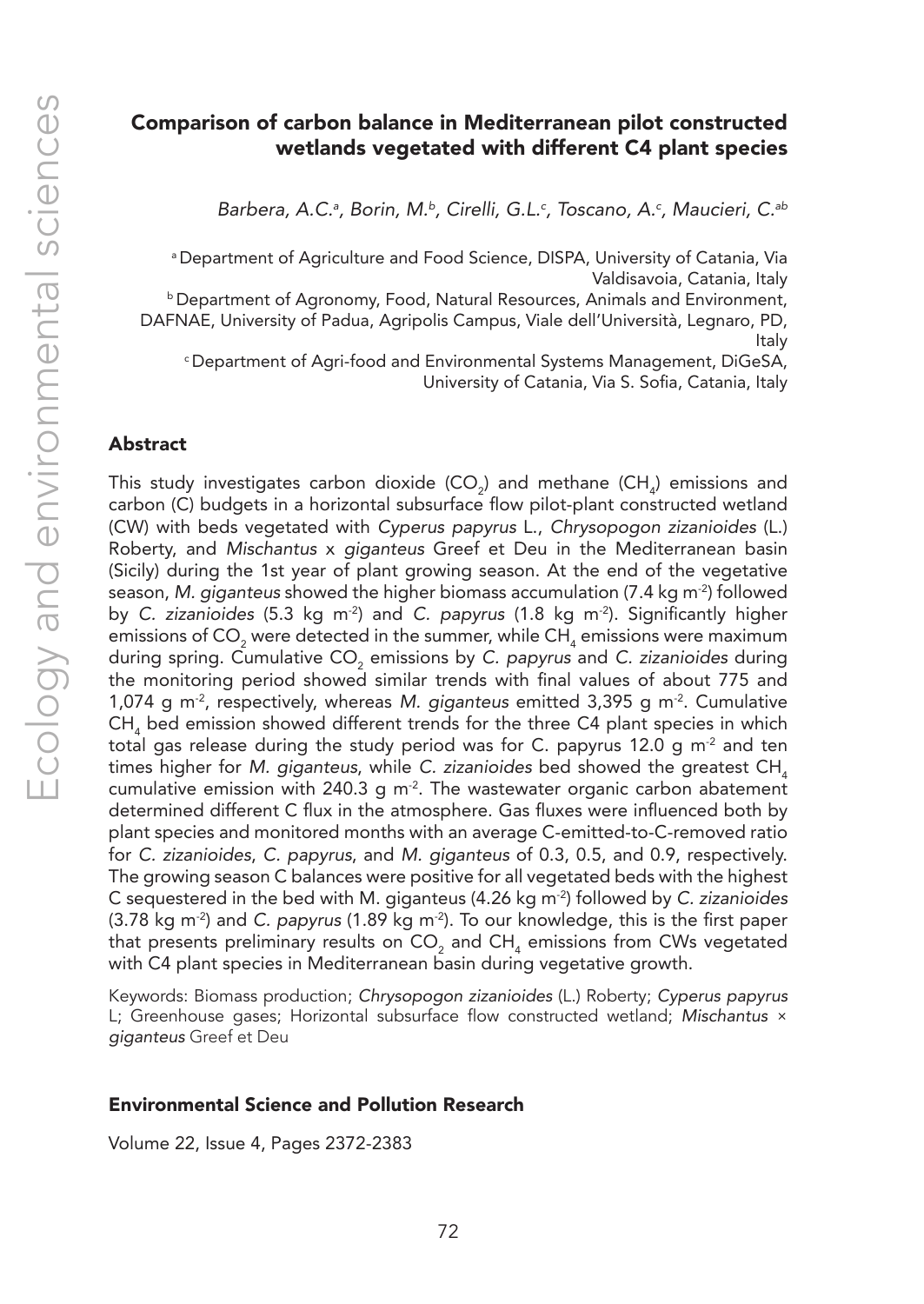# Crop management modifies the benefits of insect pollination in oilseed rape

Marini, L.ª, Tamburini, G.ª, Petrucco-Toffolo, E.ª, Lindström, S.A.M.<sup>bc</sup>, *Zanetti, F.d, Mosca, G.a , Bommarco, R.b*

a DAFNAE-Entomology, University of Padova, Viale dell'Università 16, Legnaro, Padova, Italy<br>Swedish University of Agricultural Sciences, Department of Ecology, P.O. Box 7044,

Uppsala, Sweden c Rural Economy and Agricultural Societies/Hushallningssallskapet Kristianstad, P.O. Box

9084, Kristianstad, Sweden <sup>d</sup> DIPSA, University of Bologna, Viale Fanin 44, Bologna, Italy

## Abstract

In a factorial field plot experiment, high and low levels of inorganic nitrogen and of insect pollinators visiting the crop were manipulated and their combined effects on oilseed rape yield were quantified. A third factor was also included, testing whether different cultivars responded differently to the tested factors. Insect pollination was required to reach high yield and seed quality (oil content). Final benefits of pollination service were, however, greatly modified by cultivar, where the seed yield of the openpollinated cultivar largely depended on insect pollination whereas the two hybrid cultivars did not. A near significant interaction between nitrogen input and insect pollination was also found, i.e. benefits to crop yield from insect pollination seemed to increase with decreased nitrogen levels. The differential response of the three cultivars suggested opportunities to use cultivars that are less dependent on insect pollination in landscapes where this service has been deteriorated. Increased access of nitrogen seems to partly compensate yield losses from poor insect pollination. Integrating conservation, environmental and agronomic sciences is therefore crucial to sustain agriculture productions through optimized management of agronomic inputs and biodiversity-based ecosystem services.

Keywords: Cultivar; Ecological intensification; Ecosystem service; Fertilization; Honey bee; Interaction

## Agriculture, Ecosystems and Environment

Volume 207, Pages 61-66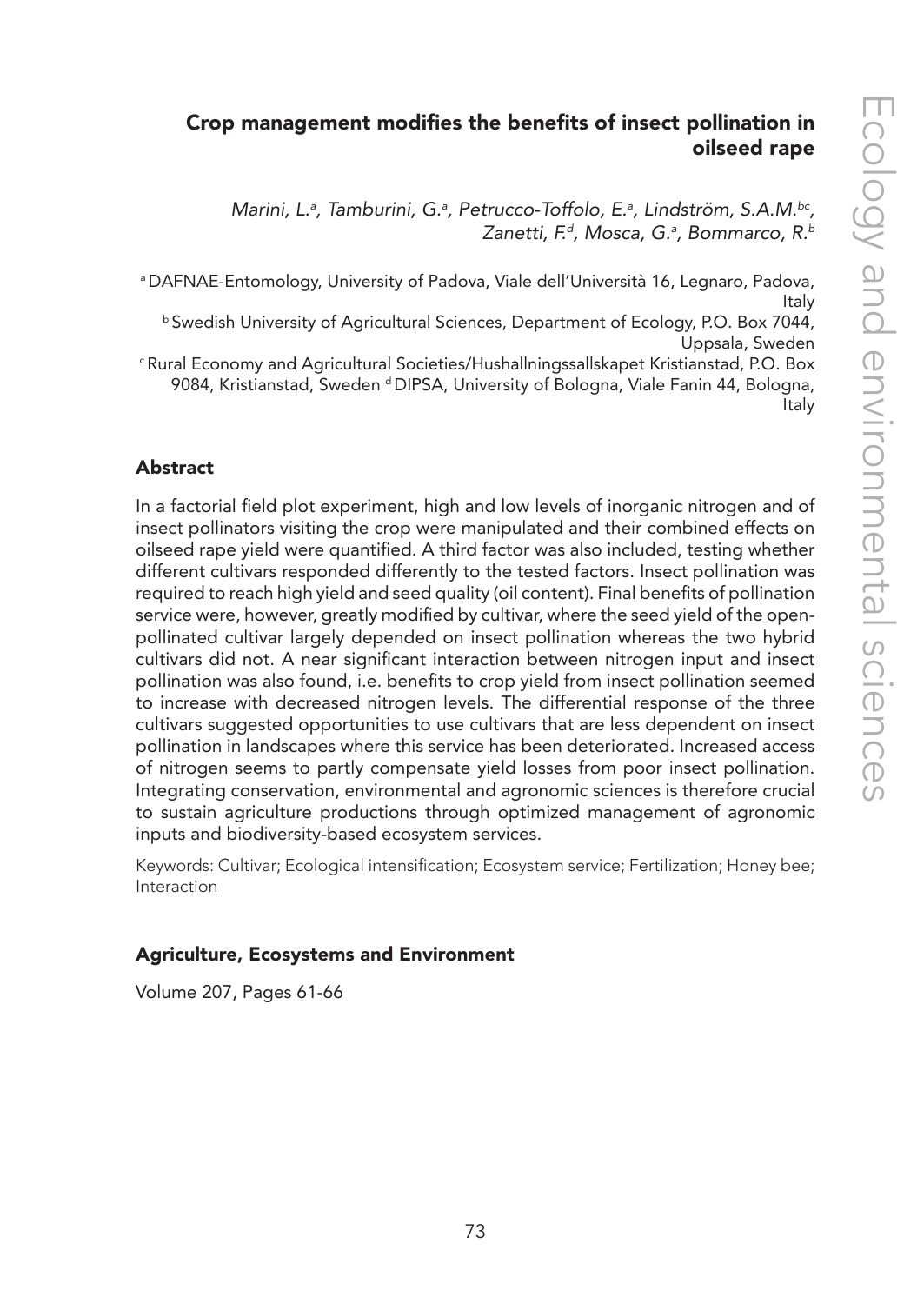## Epiphytic lichen diversity along elevational gradients: Biological traits reveal a complex response to water and energy

*Nascimbene, J.a , Marini, L.b*

<sup>a</sup> Natural Sciences Museum of South Tyrol, Bolzano, Italy; Department of Life Sciences, University of Trieste, Trieste, Italy; b Department of Agronomy, Food, Natural Resources, Animals and the Environment (DAFNAE), University of Padova, Legnaro, Padova, Italy

#### Abstract

Aim: Patterns of epiphytic lichen diversity along elevational gradients covering the range of Norway spruce forests were analysed. The roles of water and energy variables in shaping the observed species-elevation relationship were tested, as well as how growth form and photobiont type distribution varied along the gradient. Location: South Tyrol, northern Italy. Methods: Eight sites were selected spanning the elevational range of spruce forests (900-1900 m a.s.l.) and the regional rainfall gradient. At each site, a pair of forest stands (one mature even-aged and one multilayered) was selected at three elevation steps. Epiphytic lichens were surveyed according to European guidelines for lichen diversity monitoring. Explanatory variables indicative of both forest structure and climate were included in the models. Results: A positive relationship was found between number of species and elevation. This reflected the physiological response of epiphytic lichens to the main climatic factors, trait selection being the mechanism that determined the response at community level. Nonlinear species-temperature and trait-temperature relationships predicted that major changes may be expected in the intermediate part of the gradient. Lichens with a *Trentepohlia* algal partner were more frequent at lower elevations and proved to be sensitive to environmental factors indicative of forest structure. Lichen growth forms had contrasting patterns related to temperature, crustose species richness being enhanced by increasing values, and alectorioid and foliose lichens by decreasing values. Alectorioid lichens were also negatively influenced by rainfall. Main conclusions: In a climate change scenario, lichen diversity in alpine regions will probably not benefit from an increase in air temperature in the same way as flowering plants. Monitoring variations in the proportions of growth form and photobiont type may represent a tool for detecting the effects of climate change on lichen species.

Keywords: Alpine spruce forests; Climate change; Elevational diversity gradient; Energy; Forest structure; Italy; Lichen growth form; Photobiont type; Species richness; Trait selection

#### Journal of Biogeography

Volume 42, Issue 7, Pages 1222-1232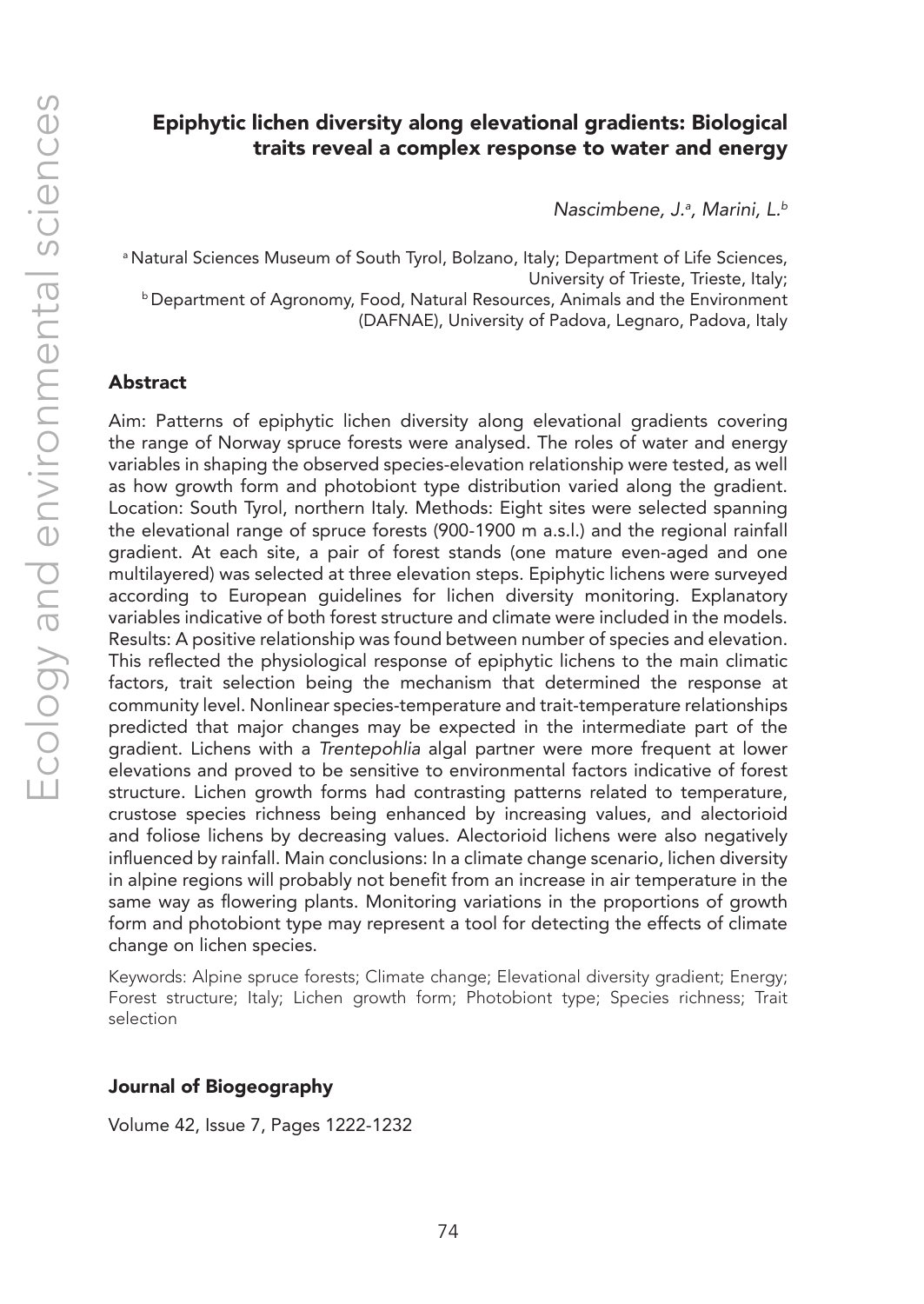# Investigation on 'bois noir' epidemiology in north-eastern Italian vineyards through a multidisciplinary approach

Mori, N.ª, Quaglino, F.ª, Tessari, F.ª, Pozzebon, A.ª, Bulgari, D.ʰ, Casati, P.ʰ, *Bianco, P.A.b*

a Dipartimento di Agronomia Animali Alimenti Risorse Naturali e Ambiente, Università degli Studi di Padova, Legnaro, Italy<br>Dipartimento di Scienze Agrarie e Ambientali - Produzione, Territorio e Agroenergia, Università degli Studi di Milano, Via Celoria 2, Milan, Italy<br><sup>c</sup> AGREA Centro Studi, San Giovanni Lupatoto, Italy

#### Abstract

A multidisciplinary approach, based on field surveys, molecular biology techniques, and spatial data analyses, was utilised to investigate the Bois noir (BN) epidemiology in north-eastern Italian vineyards during the years 2010-12. Symptomatic grapevines, weeds and specimens of the insect vector *Hyalesthes obsoletus* were monitored and mapped. Leaf samples from symptomatic grapevines and weeds, and captured insect specimens were analyzed by real-time PCR to identify BN phytoplasma (BNp; '*Candidatus* Phytoplasma solani' species), the etiological agent of BN. Data spatial distribution was analyzed using SADIE (Spatial Analysis by Distance IndicEs). Bois noir phytoplasma strains identified in weed candidates for an epidemiological role were characterised by RFLP-based analyses of tuf gene amplicons. Results highlighted that, in the examined areas, the host systems *Convolvulus arvensis* - *H. obsoletus* and *Urtica dioica* - *H. obsoletus* play the main role in BN diffusion. It was also evidenced that other weeds (i.e. *Chenopodium album* and *Malva sylvestris*) spatially associated with symptomatic grapevines and/or insect vectors and infected by the same tuf type identified in grapevines and insects, could play a role in BN diffusion. On the other hand, some weeds (i.e. *Trifolium repens*) were uninfected and not associated with symptomatic grapevines and/or insect vectors. The synergic application of our multidisciplinary approach improved the knowledge of BN epidemiology, and provided helpful indication for designing experimental plans to contain BN spreading in vineyards through weed management. The approach described in the present work could be used to investigate the complex epidemiology of other phytoplasma diseases.

Keywords: *Candidatus* Phytoplasma solani; Grapevine yellows; Host plants; *Hyalesthes obsoletus*; Real-time PCR; Spatial analysis

#### Annals of Applied Biology

Volume 166, Issue 1, Pages 75-89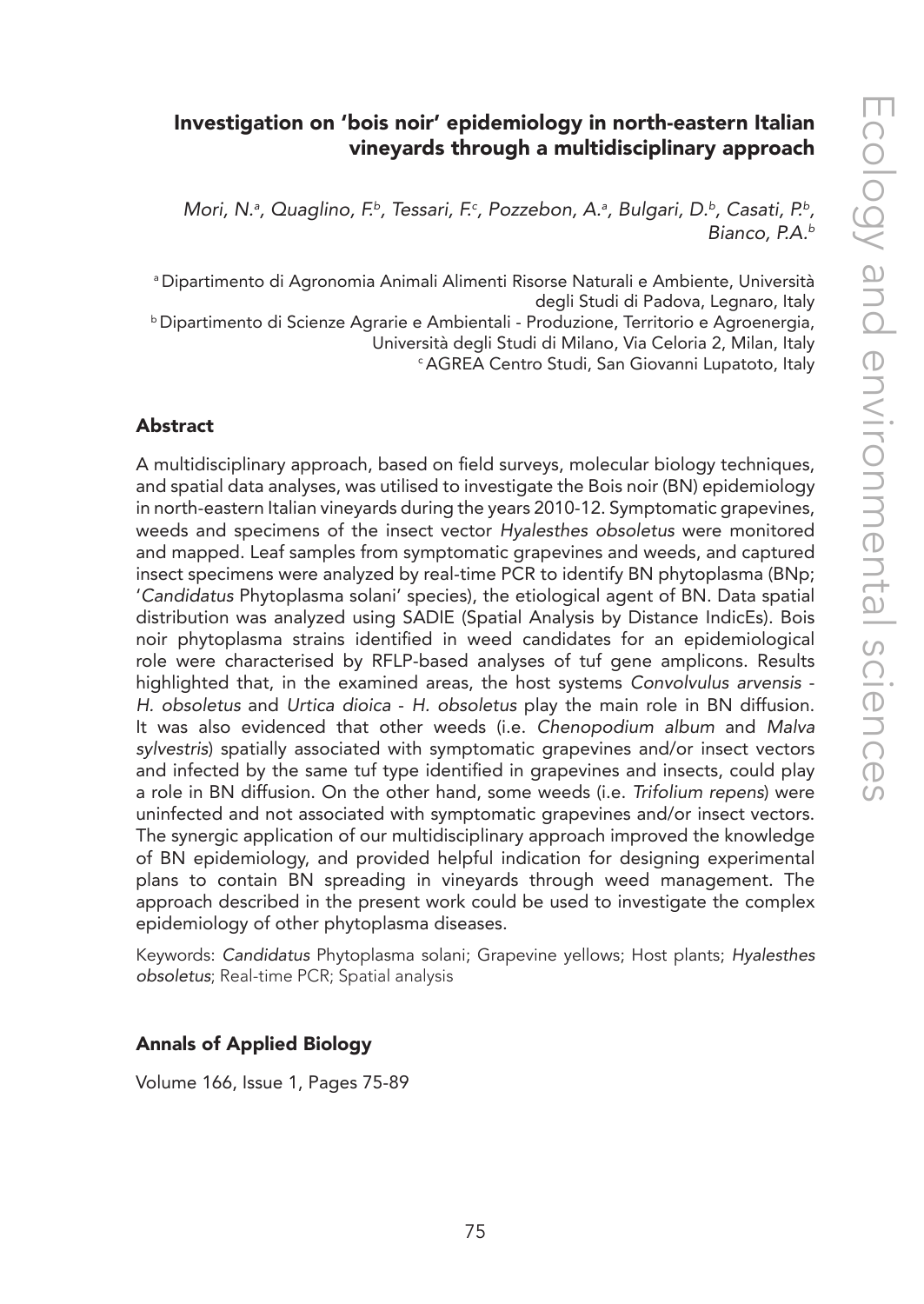## Landscape composition affects parasitoid spillover

*Inclán, D.J.a , Cerretti, P.ab, Marini, L.a*

a DAFNAE-Entomology, University of Padova, Viale dell'Università 16, Legnaro, Padova, Italy<br>Department of Biology and Biotechnology 'Charles Darwin', Sapienza University of Rome, Piazzale A. Moro 5, Rome, Italy

#### Abstract

The intensification of agriculture has led to a severe simplification of agricultural landscapes, resulting in a marked reduction in the diversity of insect natural enemies. However, how this simplification shapes the movement of insect parasitoids between crop and non-crop habitats (i.e., spillover) is still unclear. We examined the potential spillover of tachinid parasitoids from semi-natural habitats into apple orchards across different landscapes. We sampled commercial apple orchards localized in three landscape types (forest-, grassland- or apple-dominated landscapes) to first evaluate if landscape composition affects the local species richness in apple orchards. Second, we tested whether the contribution of forest and grassland habitats to the local tachinid community composition of apple orchards changes according to landscape composition. We found that landscape composition did not affect local tachinid species richness in apple orchards, while it affected the species spillover. Independently of the landscape, we found highly nested communities of tachinids between apple orchards and forest habitats suggesting a strong spillover of tachinids between these habitats. In contrast, tachinids in apple orchards were nested with grassland habitats only in landscapes dominated by apple orchards. Our results have important implications for the conservation of insect parasitoids in agricultural landscapes, as the spillover of species in the crop can be affected by the type and the area of semi-natural habitats in the surrounding landscape.

Keywords: Agricultural intensification; Habitat fragmentation; Nestedness; Species movement; *Tachinidae*

#### Agriculture, Ecosystems and Environment

Volume 208, Pages 48-54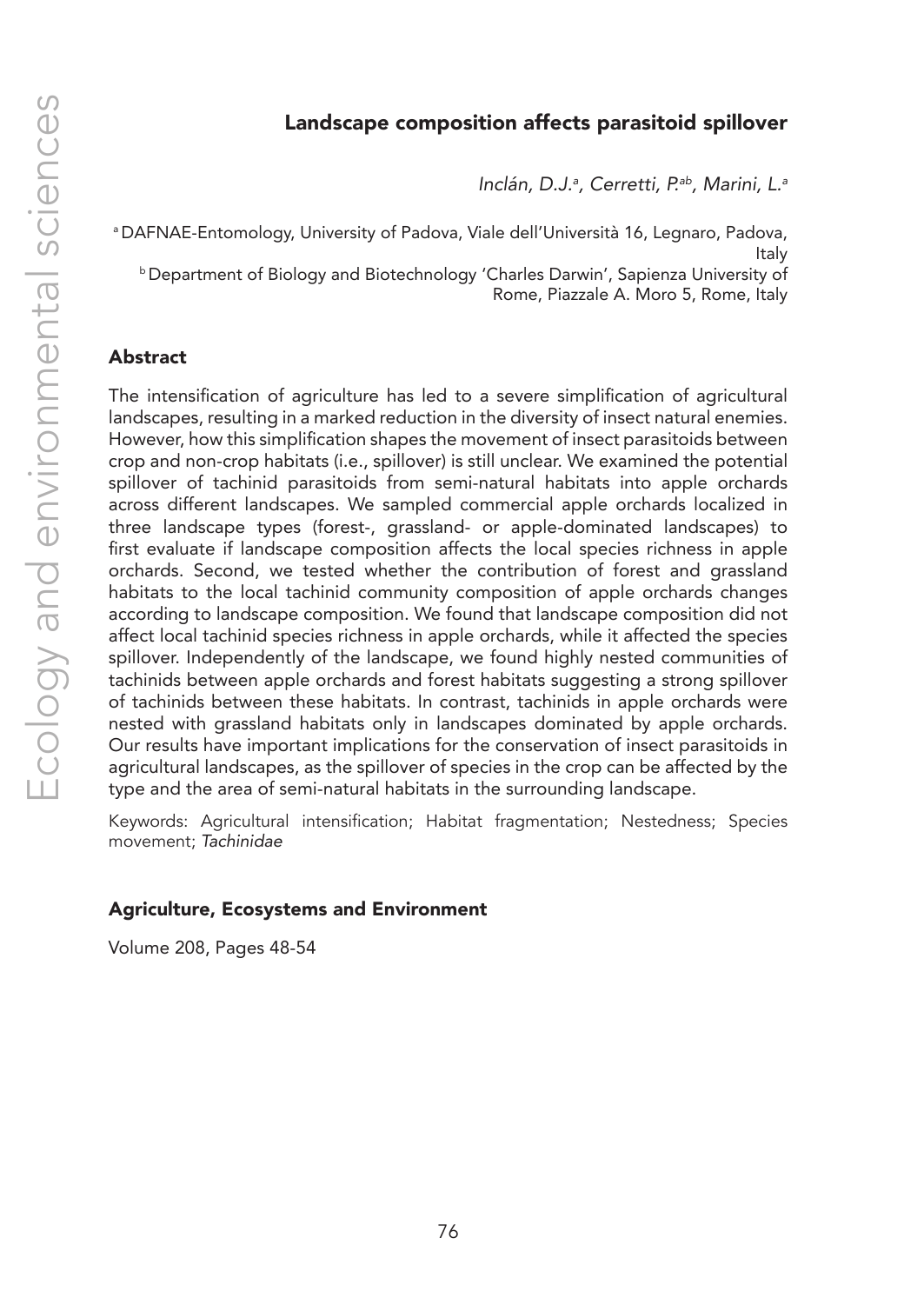# Municipal wastewater treatment with *Phragmites australis* L. and *Typha latifolia* L. for irrigation reuse. Boron and heavy metals

*Morari, F., Dal Ferro, N., Cocco, E.*

Department of Agronomy, Food, Natural Resources, Animals and Environment, Agripolis, University of Padova, Viale Dell'Università 16, Legnaro, Padova, Italy

#### Abstract

In this work, we compared the performance of *Phragmites australis* and *Typha latifolia* for depurating primary-treated urban wastewater and evaluated their suitability for irrigation reuse. Macrophytes were planted in two pilot-scale constructed wetland systems (CWs) and monitored during a 2-year experiment (2002-2003). CW efficiency was evaluated in terms of both mass removal and water quality considering boron (B) and the following heavy metals: aluminium (Al), arsenic (As), beryllium (Be) manganese (Mn), iron (Fe), cobalt (Co), nickel (Ni), copper (Cu), zinc (Zn), cadmium (Cd), lead (Pb), selenium (Se) and vanadium (V). The accumulation of the elements, both in plant tissues and sandy substrate layer, and their offtake with the macrophyte harvest were also measured. In quantitative terms, the established CW systems showed high removal efficiency for Al (96 %), Cu (91 %), Pb (88 %) and Zn (85 %), while lower efficiencies were observed for Fe (44 %), Co (31 %) and B (40 %). The sediment played a strategic role in the adsorption and accumulation of wastewater pollutants, while plants acted as phytostabilizers since element root concentrations were generally from one to two orders of magnitude higher than those observed in the other parts. The results were less favourable in terms of water quality because the high evapotranspiration counteracted the depuration process by concentrating the elements in the outflow water. Outflow water contained more B (68 %), Mn (196 %) and, in the case of CW managed with *Phragmites*, also Fe (73 %) than inflow water, breaking the Italian guidelines for irrigation reuse. Integrating solutions to reduce the high evapotranspiration of CWs with more efficient precleaning systems are necessary to obtain better removal efficiencies that reduce the effect of ET on water quality.

Keywords: Boron; Constructed wetland; Evapotranspiration; Heavy metals; Irrigation; Wastewater reuse

#### Water, Air, and Soil Pollution

Volume 226, Issue 3, Article number 56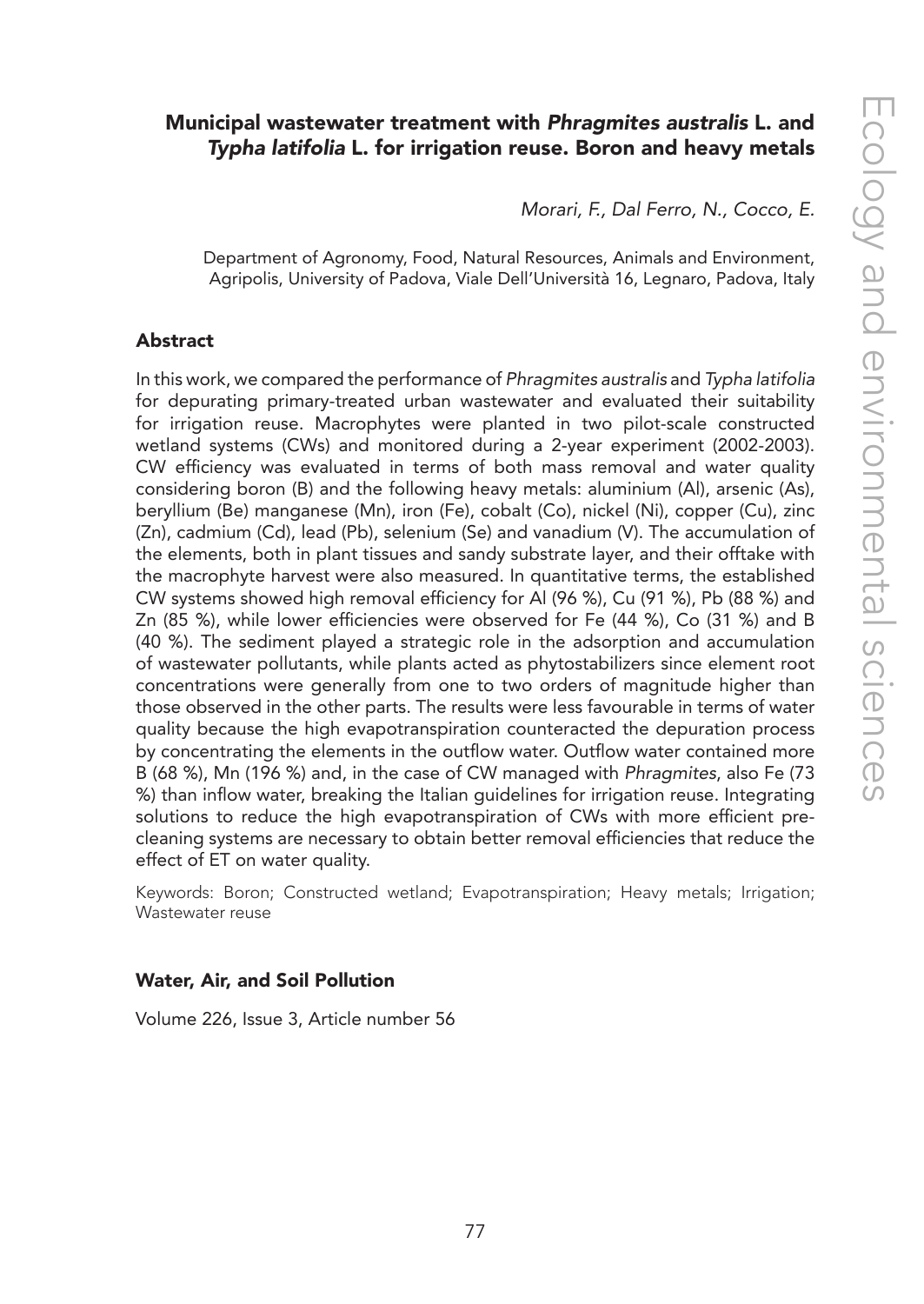## Organic farming enhances parasitoid diversity at the local and landscape scales

Inclán, D.J.<sup>ab</sup>, Cerretti, P.<sup>ac</sup>, Gabriel, D.<sup>d</sup>, Benton, T.G.<sup>e</sup>, Sait, S.M.<sup>e</sup>, Kunin, W.E.<sup>e</sup>, *Gillespie, M.A.K.e , Marini, L.a*

a DAFNAE-Entomology, University of Padova, Viale dell'Università 16, Legnaro, Padova, Italy

b Research Associate, Museo Ecuatoriano de Ciencias Naturales, Sección Invertebrados, Rumipamba 341 y Av. de los Shyris, Quito, Ecuador

<sup>c</sup>Department of Biology and Biotechnology 'Charles Darwin', Sapienza University of Rome, Piazzale A. Moro 5, Rome, Italy<br>Institute of Crop and Soil Science, Julius Kühn-Institut (JKI), Federal Research Centre

for Cultivated Plants, Bundesallee 50, Braunschweig, Germany e School of Biology, Faculty of Biological Sciences, University of Leeds, Leeds, United

Kingdom

#### Abstract

Summary: The magnitude of the benefits derived from organic farming within contrasting managed landscapes remains unclear and, in particular, the potential scale-dependent response of insect parasitoids is relatively unexplored. Identifying the scale at which parasitoids are affected by organic farming will be an important step to enhance their conservation. We sampled tachinid parasitoids at the centre and margin of arable and grassland fields on paired organic and conventional farms located in landscapes with different proportions of organic land. A total of 192 fields were sampled in two biogeographical regions of the UK. We found that the positive effect of organic farming on tachinid parasitoid diversity can be observed at multiple spatial scales. At the local scale, we found higher abundance and species richness of tachinid parasitoids on organic than on conventional farms and on field margins than on field centres. At the landscape scale, the diversity of tachinids was higher in landscapes with higher proportions of organic land. At both scales, the positive effect of organic farming was clear for arable fields, while it was almost neutral for grasslands. Synthesis and applications. Any attempt to enhance parasitoid diversity in agricultural landscapes needs to consider the local management in relation to the habitat type, location within the field and agricultural management in the surrounding landscape. To restore parasitoid diversity, the promotion of organic agriculture should aim to increase both the total extent of organic farming and the connectivity of individual farms. As the benefits of organic farming to biodiversity clearly spread beyond individual farm boundaries, any assessment of organic farming should consider these positive externalities. Any attempt to enhance parasitoid diversity in agricultural landscapes needs to consider the local management in relation to the habitat type, location within the field and agricultural management in the surrounding landscape. To restore parasitoid diversity, the promotion of organic agriculture should aim to increase both the total extent of organic farming and the connectivity of individual farms. As the benefits of organic farming to biodiversity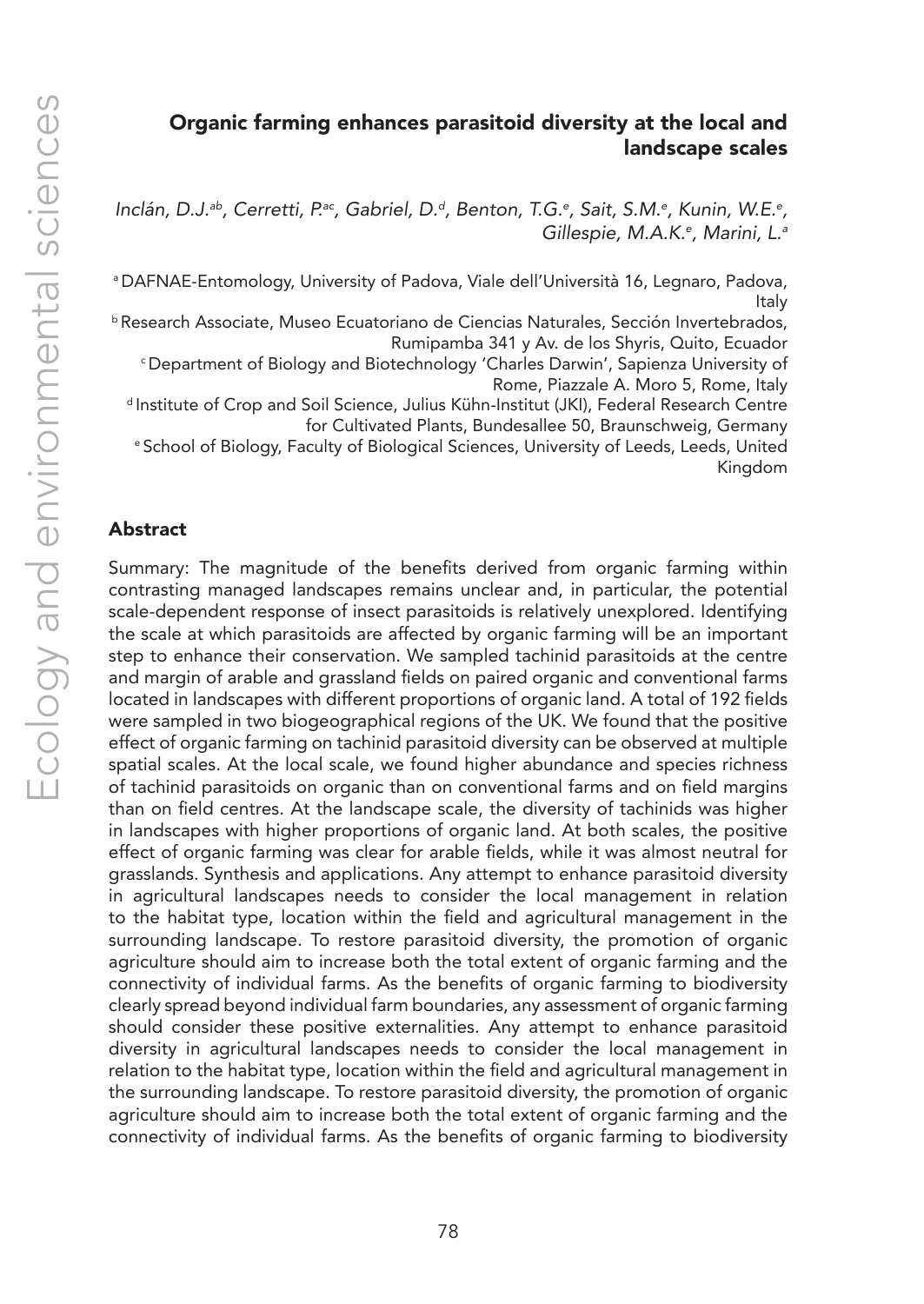clearly spread beyond individual farm boundaries, any assessment of organic farming should consider these positive externalities.

Keywords: Agri-environment schemes; Agricultural intensification; Biocontrol; Conventional farming; Management; Natural enemies; Scale dependence; Tachinida

## Journal of Applied Ecology

Volume 52, Issue 4, Pages 1102-1109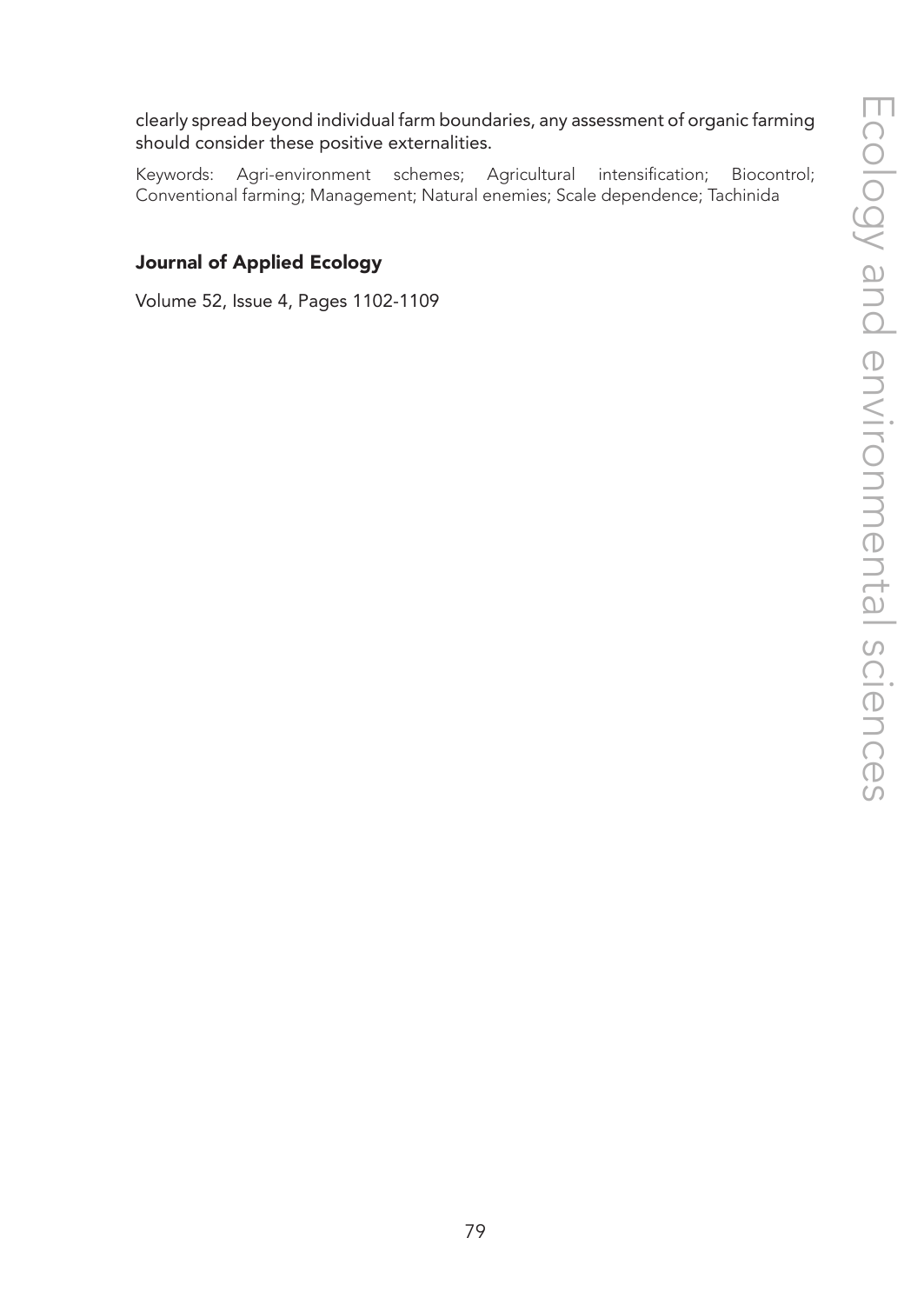## Performance of a wall cascade constructed wetland treating surfactant-polluted water

*Tamiazzo, J.a , Breschigliaro, S.b, Salvato, M.c , Borin, M.ac*

a Department of Agronomy, Food, Natural Resources, Animals and Environment-DAFNAE, University of Padua, Agripolis Campus, Viale dell'Università 16, Legnaro, PD, Italy b LANDLAB Studio associato, Via Quintarello 12/A, Quinto Vicentino, VI, Italy c PAN srl, Via della Croce Rossa 112, Padua, Italy

## Abstract

Carwashes are highly water-consuming processes that require wastewater treatment before discharge into a sewer system due to the complex composition of leachate. Anionic surfactants (AS) are the main constituents of this wastewater because of their cleaning and solubilization properties; they can be potentially dangerous for the environment if not adequately treated. Constructed wetlands (CWs) are lowcost systems increasingly used to treat different types of wastewater; however, there are few studies on their use for the treatment of carwash wastewater. In this study, an innovative constructed wetland arranged in a "cascade" to simulate a wall system (WCCW) was experimented in 2010 and 2011 to treat AS. Three plant species were tested at different AS inlet concentrations (10, 50, and 100 mg L-1) with two hydraulic retention times (HRTs; 3 and 6 days): ribbon grass (*Typhoides arundinacea* (L.) Moench (syn. *Phalaris arundinacea* L.) var. picta; Ta), water mint (*Mentha aquatica* L.; Ma), and divided sedge (*Carex divisa* Hudson; Cd). All plant species grew constantly over the experimental period, showing a capacity to tolerate even the highest AS concentration. Using the HRT of 6 days, raising the inlet concentration increased the AS outlet concentration, with similar values for the treatments (median values of 0.13- 0.15, 0.47-0.78, and 1.19-1.46 mg  $L<sup>1</sup>$  at inlet concentrations in the order 10, 50, and 100 mg  $L^{-1}$ ). The shorter HRT led to significant differences among treatments in the reduction of outlet concentration, the best result being given by the tanks vegetated with Ma (A=97.7 % with outlet concentration 0.35 mg L<sup>-1</sup>). After treatments of the WCCW, the AS content was reduced almost completely, with removal in the ranges 0.07-10.2 g m<sup>-2</sup> day<sup>-1</sup> for tanks planted with Ta, 0.10-9.1 g m<sup>-2</sup> day<sup>-1</sup> for Ma tanks, and 0.11-9.5 g  $m<sup>2</sup>$  day<sup>-1</sup> for Cd tanks depending on the inlet concentration.

Keywords: Anionic surfactants; Carwash wastewater; Constructed wetlands; Treatment wetlands; Wastewater treatment; Wetland plant species

#### Environmental Science and Pollution Research

Volume 22, Issue 17, Pages 12816-12828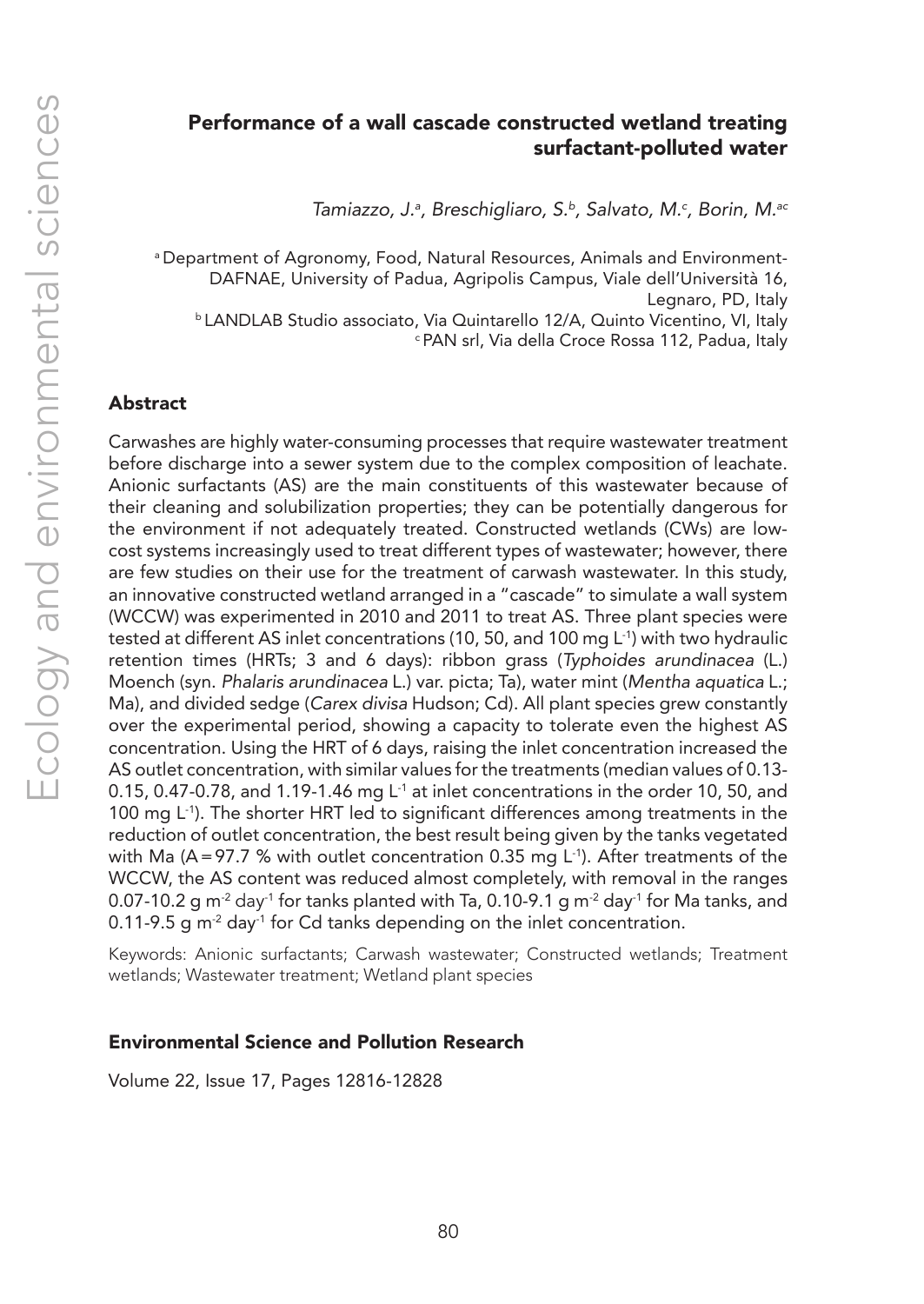## Recovery of plant diversity in restored semi-natural pastures depends on adjacent land use

Winsa, M.ª, Bommarco, R.ª, Lindborg, R.<sup>b</sup>, Marini, L.º, Ockinger, E.ª

a Department of Ecology, Swedish University of Agricultural Sciences, Uppsala, Sweden;<br>b Department of Physical Geography and Quaternary Geology, Stockholm University, Stockholm, Sweden;<br>DAFNAE - Department of Agronomy, Food, Natural Resources, Animals and the

Environment, University of Padova, Legnaro (Padova), Italy

#### Abstract

Questions: Does restoration success of formerly abandoned semi-natural pastures depend on adjacent land use? Is species richness higher in restored pastures adjacent to an intact semi-natural pasture than in restored pastures adjacent to arable land? Does community similarity between a restored and an adjacent intact pasture decrease with distance from the border between the two pastures? Do differences in species richness and community similarity decrease over time? Location: Agricultural landscapes in south-central Sweden. Methods: The plant community in previously abandoned but now restored semi-natural pastures was surveyed along a distance gradient from the border between the restored pastures and adjacent fields towards the centre of the pastures. The restored pastures were located adjacent to either a crop field ( $N = 8$ ) or a continuously grazed pasture ( $N = 6$ ), and differed in time since restoration (1-13 yr). Results: The total species richness was higher in pastures adjoining continuously grazed pastures compared to crop fields. Richness of both total and specialist species increased with time since restoration. Irrespective of adjacent land use, richness of specialist species decreased with increasing distance from the edge, an effect that became weaker with increasing time since restoration. The similarity in species composition compared to that in adjacent continuously grazed pasture also decreased towards the centre of the restored pasture. Conclusions: Our results suggest that restoration of biodiversity in semi-natural pastures benefits from adjacent pastures that can act as source habitats. The most likely mechanism is step-wise short-distance dispersal, but also other processes, such as more longdistance dispersal, seed bank dynamics and historical legacies are probably involved. To best succeed in habitat restoration in fragmented landscapes, the spatial location of source populations must be considered. We assessed how adjacent land use influences restoration success in previously abandoned semi-natural pastures. Our results indicate that restoration success, in terms of plant community recovery, is higher in pastures situated adjacent to an intact grassland that can act as a population source than in pastures surrounded by crop fields.

Keywords: Abandonment; Colonization; Community composition; Habitat fragmentation; Habitat restoration; Isolation; Semi-natural grassland

#### Applied Vegetation Science

Volume 18, Issue 3, Pages 413-422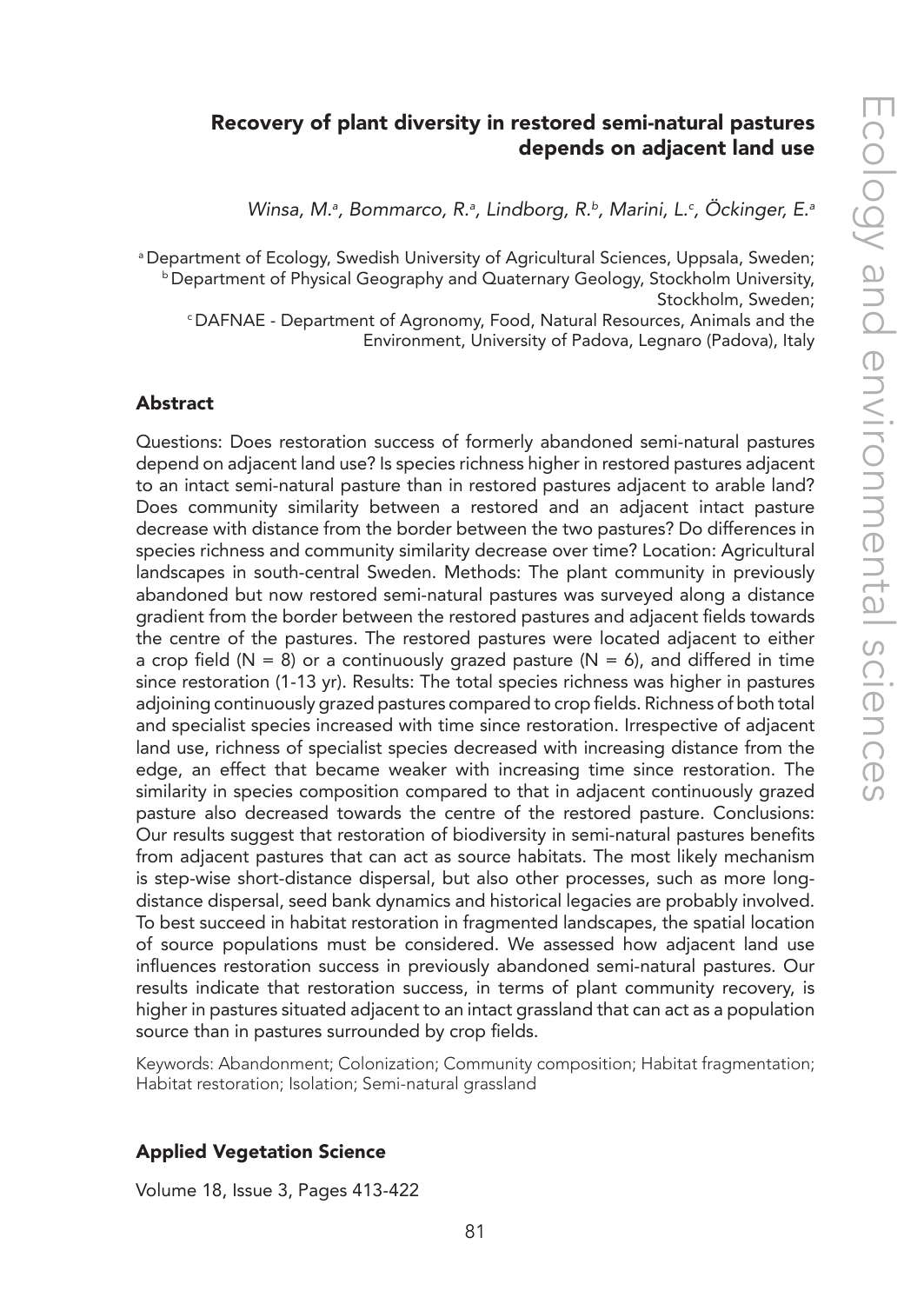## Screening of 18 species for digestate phytodepuration

*Pavan, F., Breschigliaro, S., Borin, M.*

Department of Agronomy, Food, Natural Resources, Animals and Environment (DAFNAE), University of Padua, Agripolis Campus, Viale dell'Università 16, Legnaro, PD, Italy

#### Abstract

This experiment assesses the aptitude of 18 species in treating the digestate liquid fraction (DLF) in a floating wetland treatment system. The pilot system was created in NE Italy in 2010 and consists of a surface-flow system with 180 floating elements (Tech-IA®) vegetated with ten halophytes and eight other wetland species. The species were transplanted in July 2011 in basins filled with different proportions of DLF/water (DLF/w); periodic increasing of the DLF/w ratio was imposed after transplanting, reaching the worst conditions for plants in summer 2012 (highest EC value 7.3 mS cm/L and NH<sub>4</sub>-N content 225 mg/L). It emerged that only *Cynodon dactylon*, *Typha latifolia*, *Elytrigia atherica*, *Halimione portulacoides*, *Salicornia fruticosa*, *Artemisia caerulescens*, *Spartina maritima* and *Puccinellia palustris* were able to survive under the system conditions. Halophytes showed higher dry matter production than other plants. The best root development (up to 40-cm depth) was recorded for *Calamagrostis epigejos*, *Phragmites australis*, *T. latifolia* and *Juncus*  maritimus. The highest nitrogen (10–15 g/m<sup>2</sup>) and phosphorus (1–4 g/m<sup>2</sup>) uptakes were obtained with *P. palustris*, *Iris pseudacorus* and *Aster tripolium*. In conclusion, two halophytes, *P. palustris* and *E. atherica*, present the highest potential to be used to treat DLF in floating wetlands.

Keywords: Anaerobic digestion wastewater; ECw; Floating wetlands; Nutrient removal; Salt tolerance halophytes

#### Environmental Science and Pollution Research

Volume 22, Issue 4, Pages 2455-2466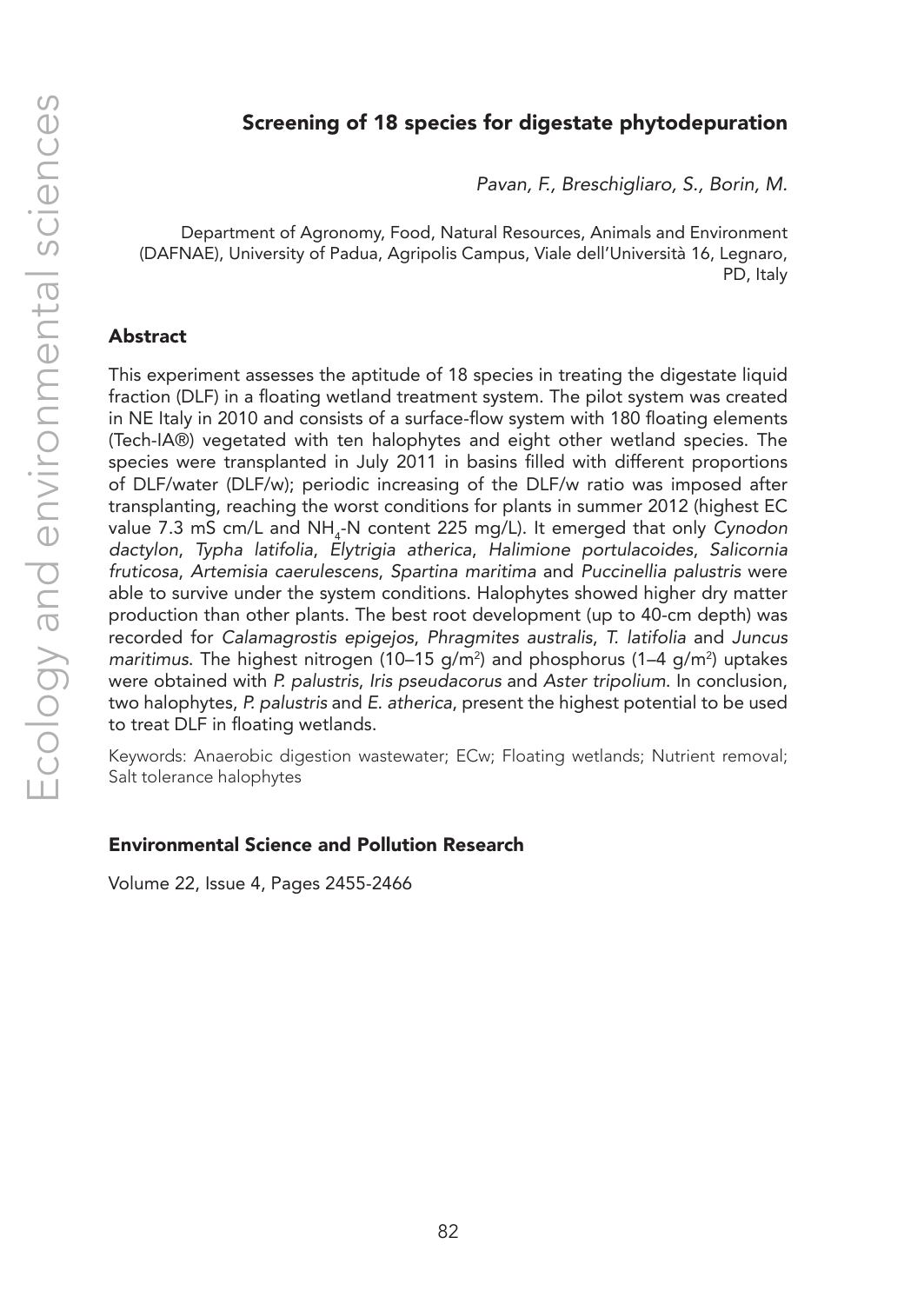# Seed production of a subalpine *Festuca nigrescens*–*Agrostis capillaris* semi-natural grassland in the eastern Italian Alps

*Scotton, M., Piccinin, L., Coraiola, M.*

Department of Agronomy Food Natural Resources Animals and Environment, University of Padova, Agripolis, Viale dell'Università 16, Legnaro (PD), Italy

#### Abstract

Studying the seed production of semi-natural grasslands helps to understand their regeneration processes and to evaluate the possibility of collecting seed useful for ecological restoration. In a subalpine *Festuca nigrescens*–*Agrostis capillaris* meadow, the development of the main grasses' seed production and the standing seed yield at meadow maturity were studied. The inflorescence size was in the lower part of the variation range reported in previous studies. The seed viability was average to high and durable. The biological floret site utilization was mostly above 50%. With 458 fertile stems  $m<sup>2</sup>$ , the seeds produced (all seeds produced up to the time of the meadow maturity) by the main grasses were 21,000 m<sup>2</sup>, of which 77% were of A. *capillaris* and 81% were viable. On a 3-year average, the standing seed yield (seeds present on the plants, i.e. produced minus shed seeds) at meadow maturity was 6953 seeds m<sup>-2</sup>. Amount and composition of the produced seeds were affected mainly by the variability among years of the fertile stems density of the perennial grasses and the annual hemiparasite *Rhinanthus freynii*. The percentage of produced seeds which formed the standing seed yield was affected mainly by the collecting date.

Keywords: Fertile stem density; floret site utilization; germinability; seed production; standing seed yield; viability

#### Plant Biosystems

Volume 149, Issue 2, Pages 404-414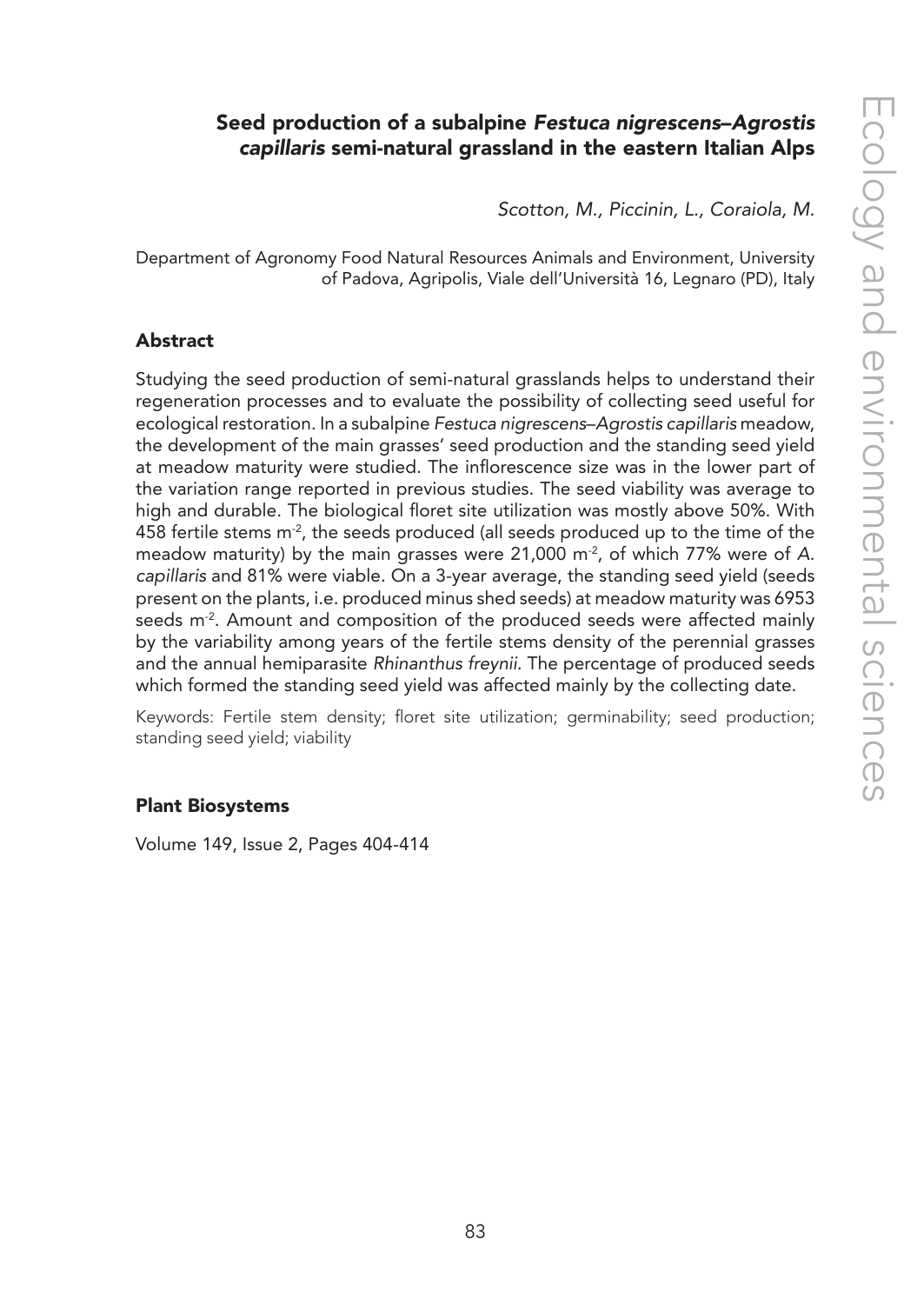*Favaro, R.a , Wichmann, L.b, Ravn, H.P.c , Faccoli, M.a*

a Department of Agronomy, Food, Natural resources, Anial and Environment, University of Padova, Legnaro, Italy b Stensebyvejen 28, Nexø, Denmark c Department of Forest and Landscape, University of Copenhagen, Copenhagen, Denmark

## Abstract

The Asian longhorned beetle (ALB), *Anoplophora glabripennis* (Motschulsky) (Coleoptera: *Cerambycidae*), is recognised as potentially one of the most damaging invasive insects in Europe and North America. International trade has increased the risk of accidental introduction of ALB. An eradication programme was initiated in Northeast Italy in June 2009, when an ALB infestation was discovered. The infestation was monitored by annual surveys of all host-tree species growing in the eradication area. Infested trees were cut down and chipped. This study analyses the spatiotemporal distribution of infested trees for a 5-year period from 2008 to 2012 using a generalised linear model approach. The results show that spread and infestation risk were significantly affected by (1) distance of suitable hosts from the nearest infested trees, (2) number of infested trees in the surroundings, and (3) annual variation. The significant differences in beetle dispersal between years reflect to some extent the onset of the eradication programme. The model allowed the estimation of arbitrary probability-based management boundaries surrounding ALB-infested trees. For example, the model estimated a 0.1% probability of attack on a suitable host tree 1 910 m from an existing attack.

Keywords: Binomial; *Cerambycidae*; Coleoptera; Distance-dependent attack index; Generalised linear model; Probability of attack; Probit link function; Spatial distribution

## Entomologia Experimentalis et Applicata

Volume 155, Issue 2, Pages 95-101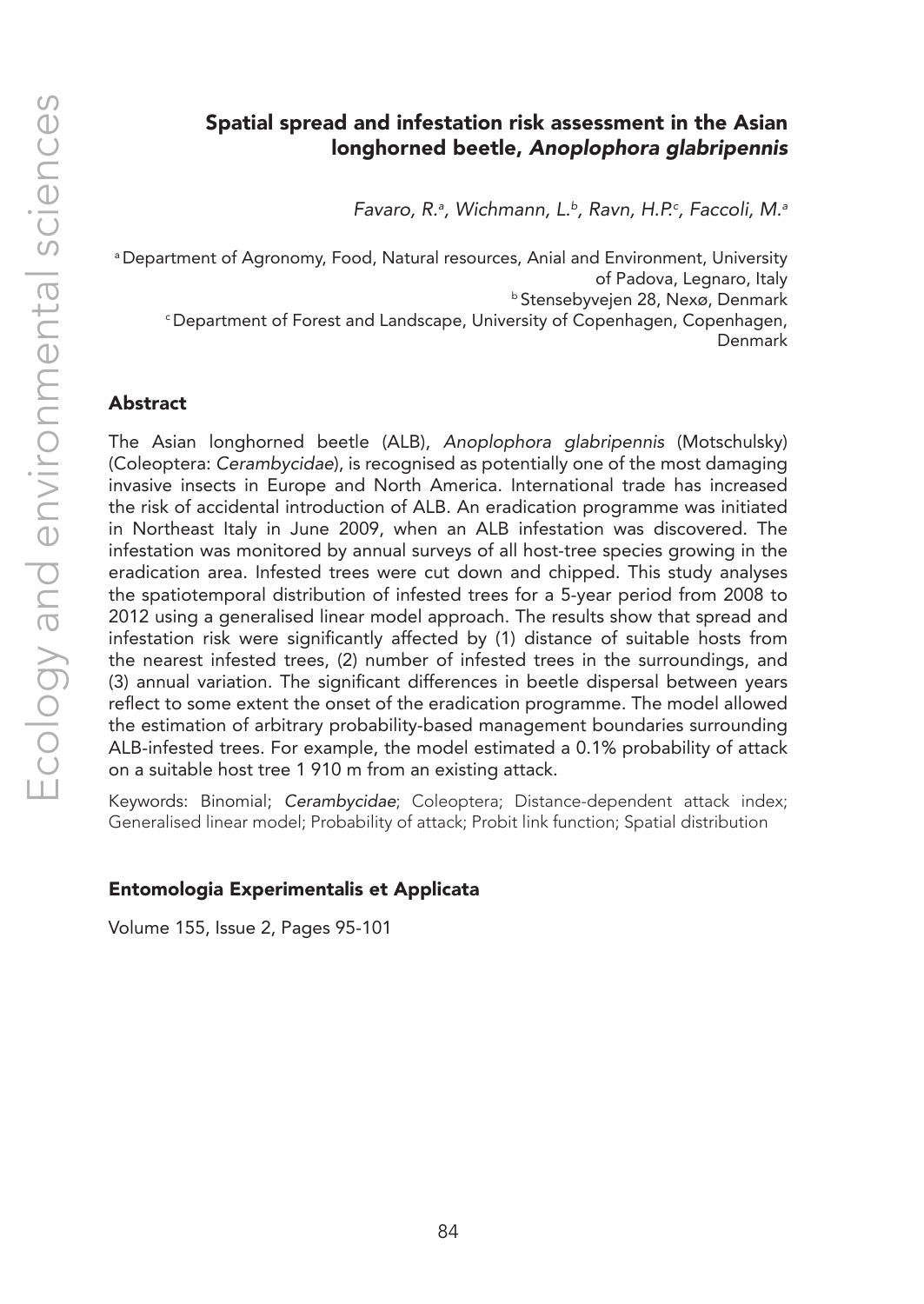# Spray drift reduction techniques for vineyards in fragmented landscapes

*Otto, S.a , Loddo, D.a , Baldoin, C.b, Zanin, G.c*

a Institute of Agro-environmental and Forest Biology - CNR, Agripolis, Viale dell'Università 16, 35020 Legnaro, PD, Italy b Department of Land, Environment, Agriculture and Forestry (TESAF), University of Padova, Agripolis, Viale dell'Università 16, 35020 Legnaro, PD, Italy c Department of Agronomy, Food, Natural Resources, Animals and Environment (DAFNAE), University of Padova, Agripolis, Viale dell'Università 16, 35020 Legnaro, PD, Italy

#### Abstract

In intensive agricultural systems spray drift is one of the major potential diffuse pollution pathways for pesticides and poses a risk to the environment. There is also increasing concern about potential exposure to bystanders and passers-by, especially in fragmented landscapes like the Italian pre-Alps, where orchards and vineyards are surrounded by residential houses. There is thus an urgent need to do field measurements of drift generated by air-blast sprayer in vineyards, and to develop measures for its reduction (mitigation). A field experiment with an "event method" was conducted in north-eastern Italy in no-wind conditions, in the hilly area famed for Prosecco wine production, using an air-blast sprayer in order to evaluate the potential spray drift from equipment and the effectiveness of some practical mitigation measures, either single or in combination. A definition of mitigation is proposed, and a method for the calculation of total effectiveness of a series of mitigation measures is applied to some what-if scenarios of interest. Results show that low-drift equipment reduced potential spray drift by 38% and that a fully developed vine curtain mitigated it by about 70%; when the last row was treated without air-assistance mitigation was about 74%; hedgerows were always very effective in providing mitigation of up to 98%. In conclusion, spray drift is not inevitable and can be markedly reduced using a few mitigation measures, most already available to farmers, that can be strongly recommended for environmental regulatory schemes and community-based participatory research.

Keywords: Hedgerow; Low-drift add-on equipment; Mitigation calculation; Mitigation measures; Prosecco wine; Spray drift

#### Journal of Environmental Management

Volume 162, Pages 290-298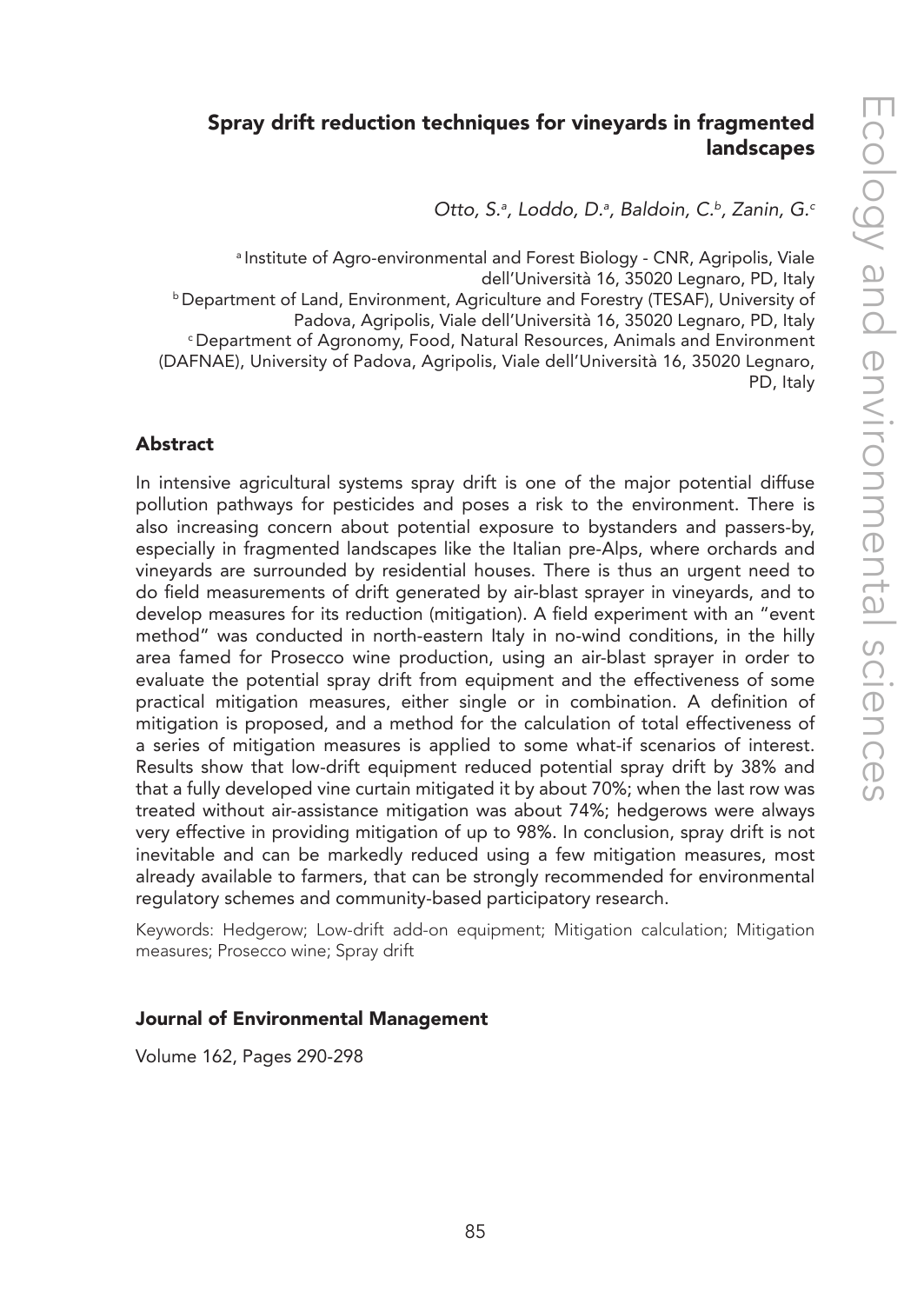## Temperature influence on nitrogen removal in a hybrid constructed wetland system in Northern Italy

*Mietto, A., Politeo, M., Breschigliaro, S., Borin, M.*

Department of Agronomy, Food, Natural Resources, Animals, Environment-DAFNAE Agripolis, University of Padova, Viale Dell'Università 16, Legnaro, Padova, Italy

#### Abstract

The objective of this research was to investigate the efficiency and seasonal performance of a full-scale hybrid constructed wetland system (HCW) in reducing total nitrogen (TN), ammonia nitrogen (NH<sub>4</sub>-N) and nitrate nitrogen (NO<sub>3</sub>-N). HCW with a total area of about 130 m² and hydraulic load of 2 m $^3$ /day was composed of three subsurface flow vertical systems (VF), working in parallel and one horizontal (HF) connected in series. The system was loaded daily with synthetic wastewater having an average concentration of TN of 250 mg/L (about 125 mg/L of  $\text{NH}_{\text{4}}\text{-N}$ and 125 mg/L of  $NO_3$ -N). Water samples were collected and analyzed from May to July 2011 and from January 2012 to July 2012. Variations were observed in nutrient removal performance related to temperature. During the whole monitoring period median reduction efficiency (RE) in the HCW was TN 95%, NH<sub>4</sub>-N 95% and NO<sub>3</sub>-N 93%, although three sub-periods characterized by different performances have been observed. During the first period (from May to July 2011) the RE was positive for the three nitrogen forms considered, whereas from January to the end of March 2012 the RE was lower, particularly for TN and  $\mathsf{NO}_3\text{-}\mathsf{N}.$  From April 2012, when the temperature rose above 14.8 °C, there was an increase in the performance that reached the 2011 values. Internal production of NO<sub>3</sub>-N was observed, mainly in the VF systems between January and March 2012. The median removals of mass pollutants per m² of HCW per day were TN 3.1 g/m²/d, NH<sub>4</sub>-N 1.5 g/m²/d, NO<sub>3</sub>-N 1.5g/m2 /d. Segmented regression analysis identified a breakpoint at 14.2 °C for wastewater temperature that caused variations in TN and  $\mathsf{NO}_{3}$ -N concentration reduction performances. According to this approach the abatement was always positively correlated with temperature, but different regression slopes were obtained below and above the breakpoint. In particular, with lower temperature the abatement of NO<sub>3</sub>-N and TN increased by 1.7 and 2.0% per °C of temperature increase; with temperature higher than 14.2 °C the increase in abatement due to increased temperature was sharper, especially for NO<sub>3</sub>-N.

Keywords: *Canna indica*; Horizontal flow (HF); *Phragmites australis*; Temperature; Vertical flow (VF); VF operation mode

#### Ecological Engineering

Volume 75, Pages 291-302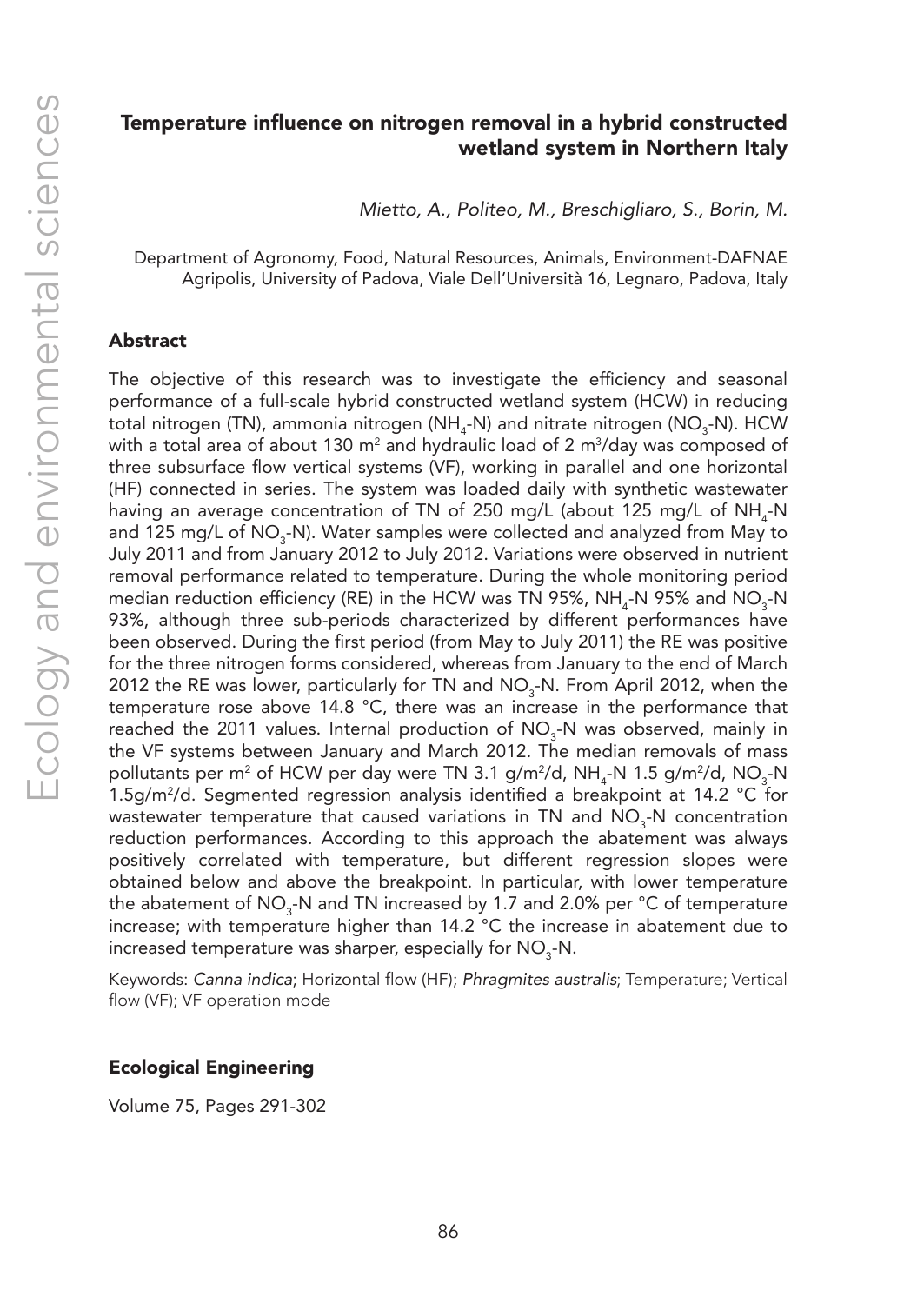# Vertical stratification of ichneumonid wasp communities: The effects of forest structure and life-history traits

*Di Giovanni, F.abc, Cerretti, P.abc, Mason, F.b, Minari, E.b, Marini, L.c*

a Dipartimento di Biologia e Biotecnologie Charles Darwin, Università di Roma La Sapienza, Piazzale A. Moro 5, Rome, Italy<br>Centro Nazionale per lo Studio e la Conservazione della Biodiversità Forestale, Corpo<br>Forestale dello Stato, via Carlo Ederle 16/A, Verona, Italy <sup>c</sup> DAFNAE, Università di Padova, viale dell'Università 16, Legnaro, Padua, Italy

#### Abstract

Parasitoid wasp communities of the canopy of temperate forests are still largely unexplored. Very little is known about the community composition of parasitoids between canopy and understory and how much of this difference is related to forest structure or parasitoid biological strategies. In this study we investigated upon the difference in the community composition of the parasitic wasps *Ichneumonidae* between canopy and understory in a lowland temperate forest in northern Italy. We used general linear models to test whether parasitic strategy modifies species vertical stratification and the effect of forest structure. We also tested differences in β-diversity between canopy and understory traps and over time within single forest layers. We found that stand basal area was positively related to species richness, suggesting that the presence of mature trees can influence local wasp diversity, providing a higher number of microhabitats and hosts. The ichneumonid community of the canopy was different from that of the understory, and the  $\beta$ -diversity analysis showed higher values for the canopy, due to a higher degree of species turnover between traps. In our analyses, the vertical stratification was different between groups of ichneumonids sharing different parasitic strategies. Idiobiont parasitoids of weakly or deeply concealed hosts were more diverse in the understory than in the canopy while parasitoids of spiders were equally distributed between the two layers. Even though the ichneumonid community was not particularly species-rich in the canopy of the temperate forests, the extension of sampling to that habitat significantly increased the number of species recorded.

Keywords: Biological traits; Canopy; Forest structure; *Ichneumonidae*; Vertical stratification; β-diversity

#### Insect Science

Volume 22, Issue 5, Pages 688-699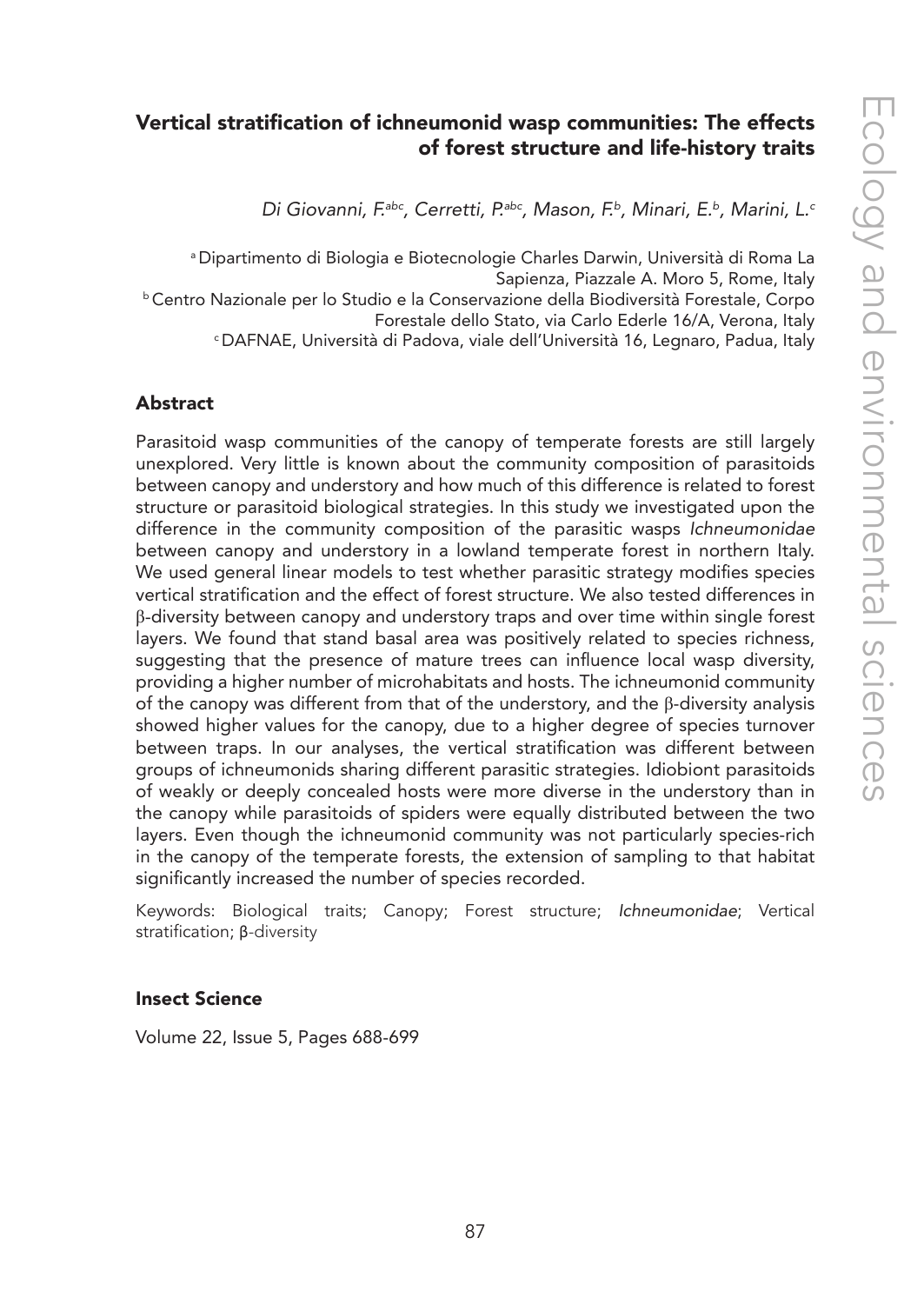## Development, assessment and evaluation of a biopile for hydrocarbons soil remediation

*Baldan, E.ac, Basaglia, M.a , Fontana, F.a , Shapleigh, J.P.b, Casella, S.a*

a Department of Agronomy Food Natural Resources Animals and Environment, University of Padova, Viale dell'Università 16, Legnaro PD, Italy<br>Department of Microbiology Cornell University, Wing Hall 123 Wing Drive, Ithaca, NY, United States c Department of Biology, University of Padova, via U Bassi 58/B, Padova, Italy

#### Abstract

Soil at a site located in North-Eastern Italy has been impacted by a persistent, long term exposure to diesel fuel. The concentration of organic contaminants in soil exceeded the acceptable limits indicated by the present regulations concerning the specific use-destination of the sites and its reclamation. The contamination involved several thousands square meters of soil surface resulting in some thousand cubic meters of soil. Approximately 650 cubic meter of the most contaminated soil was moved to a nearby site where a biopile was assessed with the aim to enhance the activities of the soil community to reduce the oil concentration. In order to verify the correct operation of the system it was continuously monitored in terms of chemical concentration, biological activity and community structure. The main remediation occurred within the first 300 days of treatment allowing the soil to be back within the threshold defined by current laws for industrial and commercial activities. An additional 200 days treatment was needed to further reduce the oil content to the limits required for public parks and residential areas. Lab scale biopiles were also assessed to evaluate the role of commercial inoculants in the remediation process.

Keywords: ARDRA community; Bioaugmentation; Biodegradation; Biopile; DGGE; Hydrocarbons; Inoculation

#### International Biodeterioration and Biodegradation

Volume 98, Pages 66-72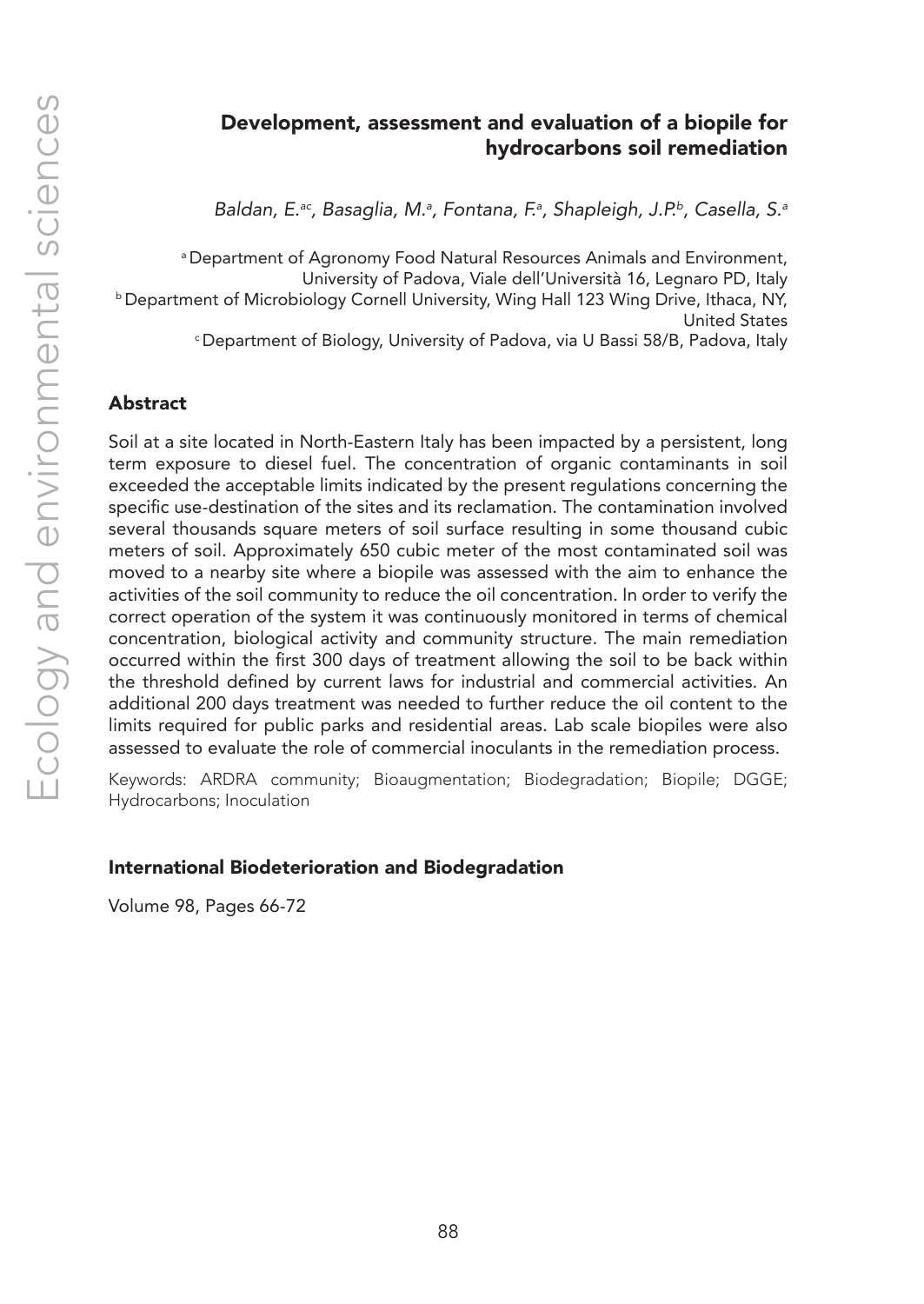# Potential spread of forest soil-borne fungi through earthworm consumption and casting

*Montecchio, L.a , Scattolin, L.a , Squartini, A.b, Butt, K.R.c*

a TeSAF Department, University of Padova, v.le dell'Università 16, Legnaro, PD, Italy b DAFNAE Department, University of Padova, v.le dell'Università 16, Legnaro, PD, Italy c School of Built and Natural Environment, University of Central Lancashire, Preston, United Kingdom

#### Abstract

To test if forest soil-borne fungi concerned with plant health can be selectively dispersed by earthworms, 10 fungal species isolated from 5 forests were presented at 2 concentrations to 3 ecologically distinct earthworm species in laboratory trials. Between 5 and 13 days after introduction, casts were collected (where possible) from each earthworm species fed with a different fungus. These casts were analysed using molecular methods for the presence of the given fungus and its vitality verified through traditional plating techniques. The research confirmed that earthworms have an important role in dispersal of soil fungi in forests, and that such activity can depend on the taxonomical position of the fungus, ecological category of the earthworm species involved and the fungal concentration. In certain instances there is a suggestion that some fungi may be toxic to some earthworms at the given concentrations, which equated to those within and outside of the rhizosphere.

Keywords: Dispersal; Earthworms; Ecology; Fungal inoculum; Soil-borne fungi

#### **IForest**

Volume 8, Pages 295-301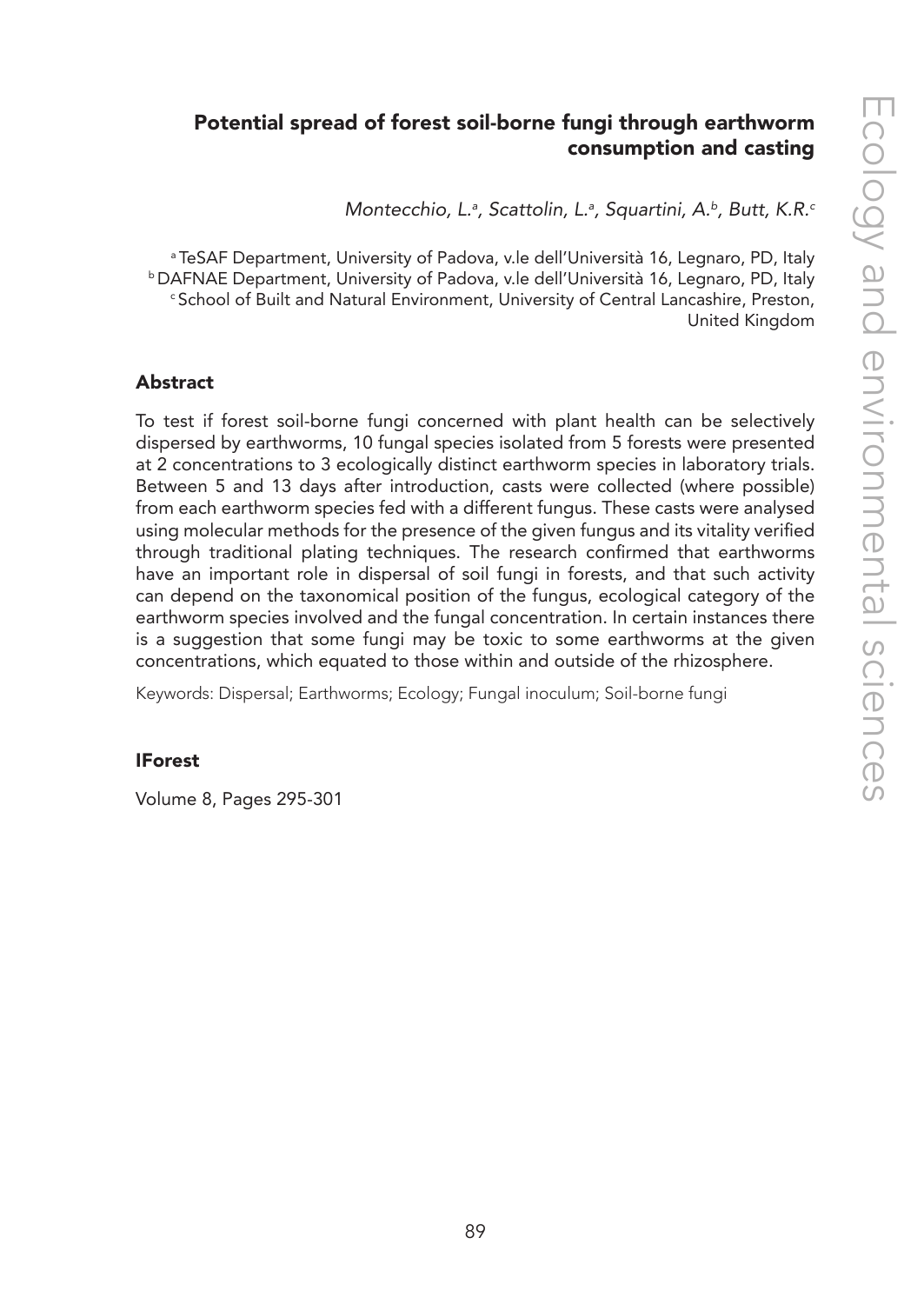## Snow vole (*Chionomys nivalis* Martins) affects the redistribution of soil organic matter and hormone-like activity in the alpine ecosystem: Ecological implications

*Pizzeghello, D.ª, Cocco, S.ʰ, Francioso, O.ª, Ferrari, E.ª, Cardinali, A.ª, Nardi, S.a , Agnelli, A.e , Corti, G.b*

a Dipartimento di Agronomia, Animali, Alimenti, Risorse Naturali e Ambiente (DAFNAE), Università di Padova, Legnaro, Padova, Italy b Dipartimento di Scienze Agrarie, Alimentari e Ambientali, Università Politecnica delle Marche, Ancona, Italy<br>Dipartimento di Scienze Agrarie, Università di Bologna, Bologna, Italy <sup>d</sup> Dipartimento di Scienze Chimiche e Geologiche, Università di Modena e Reggio Emilia, Modena, Italy e Dipartimento di Scienze Agrarie, Alimentari ed Ambientali, Università di Perugia,

Perugia, Italy

#### Abstract

In alpine environments, colonies of snow vole (*Chionomys nivalis* Martins) cause strong pedoturbation, which may affect humification process and soil organic matter (SOM) cycling, with repercussions on the hormone-like activity of organics. We investigated the effect of snow vole pedoturbation on the chemical and spectroscopic features of soil organic fractions, and the potential hormone-like activity of humic and fulvic acids (HA, FA). The study site was located on the high-mountain environment of the Majella massif (central Italy). Pedoturbated and regular soils were morphologically described and characterized for pH and content of total organic carbon, total extractable carbon, HA, and FA. Both HA and FA were extracted and investigated using attenuated total reflectance/Fourier transform infrared (ATR/FTIR), nuclear magnetic resonance with high-resolution magic angle spinning (HRMAS-NMR), and 1H-13C heteronuclear single quantum coherence (HSQC). HA and FA were also tested for their auxin-like and gibberellin-like activities. Results provide evidences that bioturbated and regular soils contain a poorly decomposed SOM, but HA and FA with a well-defined molecular structure. The HA and FA from both bioturbated and regular soils show a hormone-like activity with a different allocation along the soil profile. In the regular soil, the highest auxin-like activity was shown by HA and FA from Oe1 horizon, while gibberellin-like activity was expressed by FA from Oe2 horizon. Burrowing activity determines a redistribution of organics throughout the profile with a relatively high auxin-like activity in the FA from straw tunnel wall (STW) and gibberellin-like activity in the HA from vole feces (VF). The relative high presence of carboxylic acids, amides, proteins, and amino acids in the FA from STW and the aromatic moieties in the HA from VF put evidences for their different behavior. The fact that snow vole activity has modified the chemical and biological properties of SOM in these soils otherwise considered governed only by low temperature has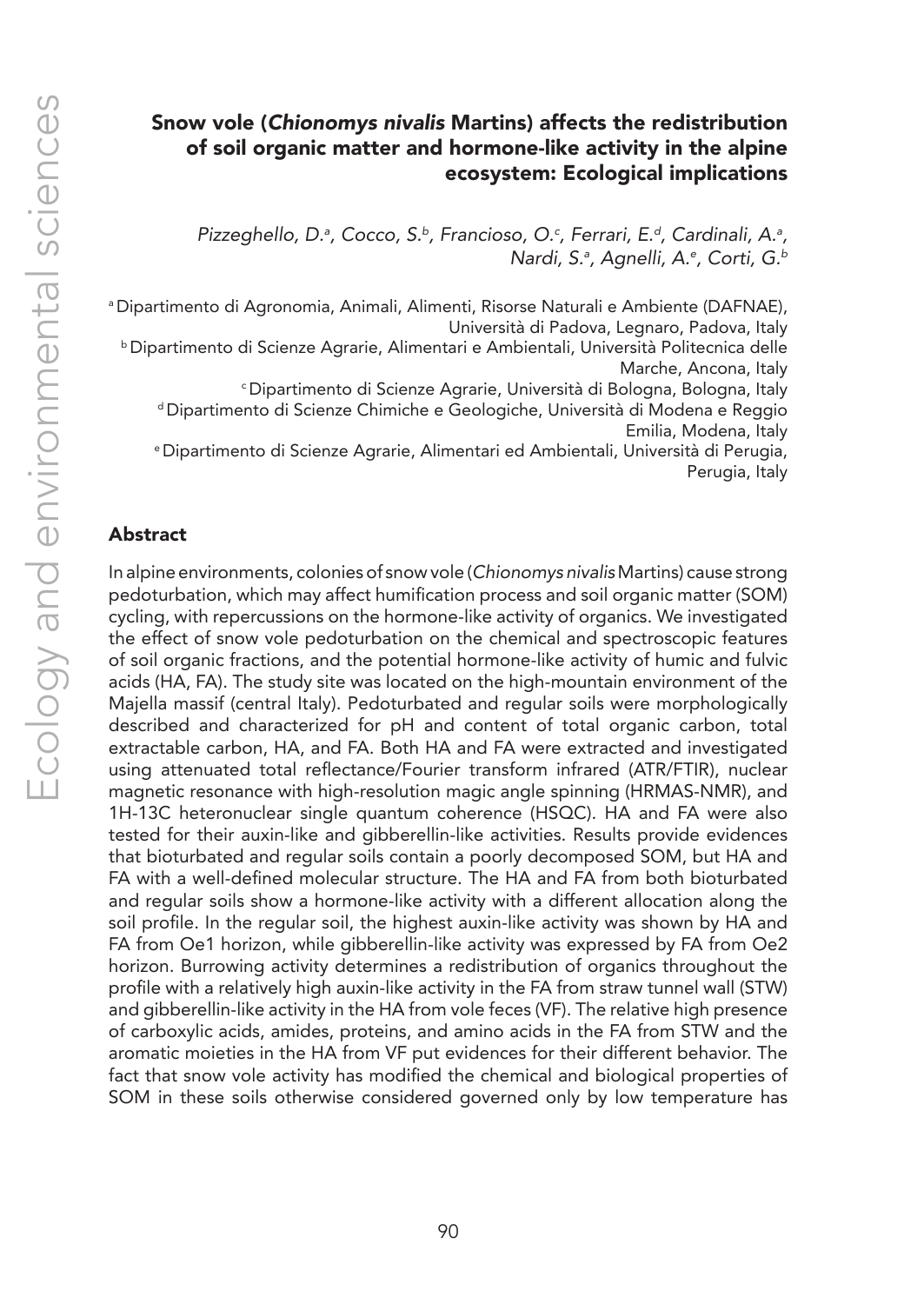important ecological implications such as the preservation of soil fertility and vegetal biodiversity.

Keywords: ATR/FTIR; Fulvic and humic acids; Functional ecology; HRMAS-NMR; Italian Long-Term Ecological Research site; Pedoturbation

## Ecology and Evolution

Volume 5, Issue 20, Pages 4542-4554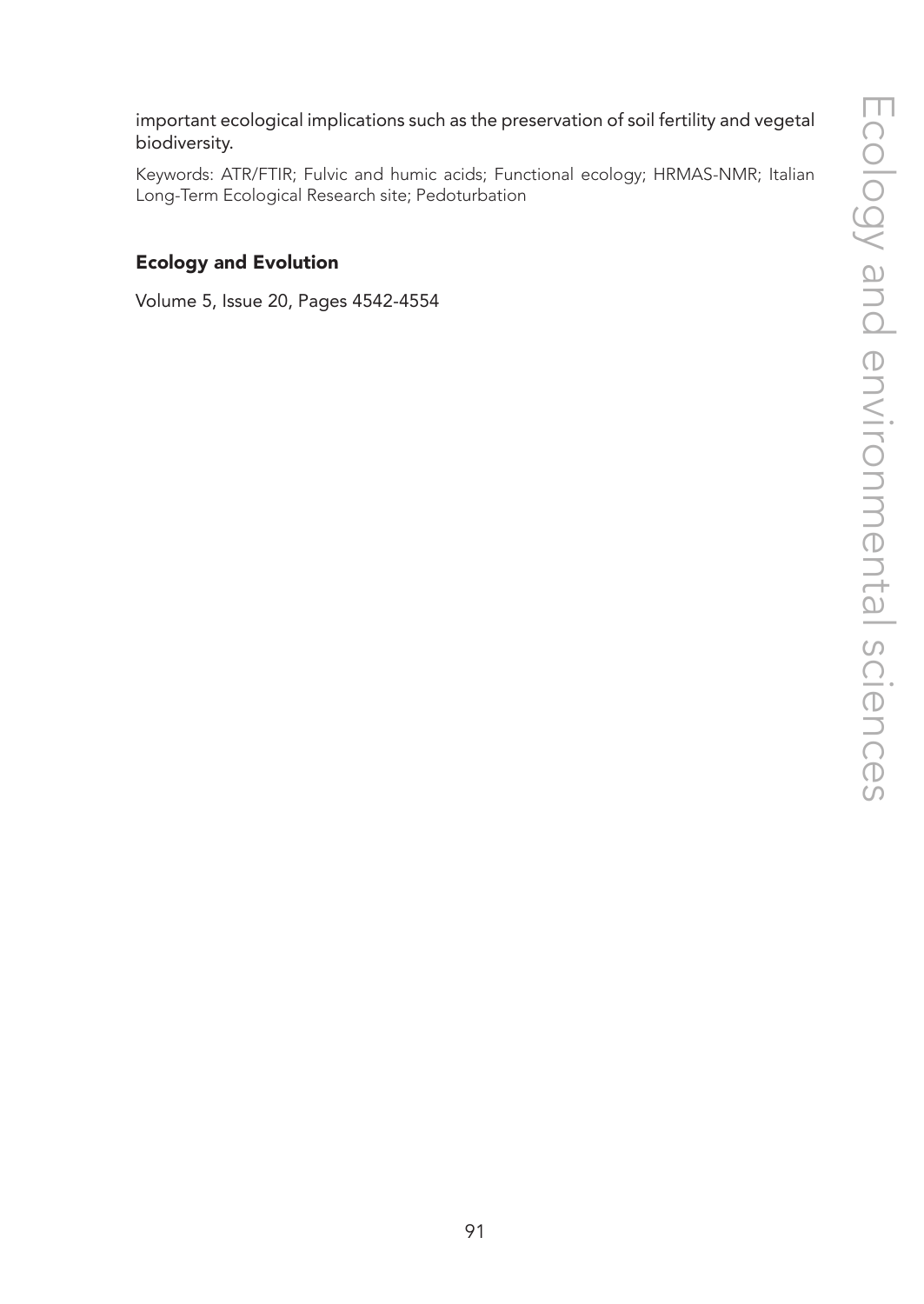#### Soil bacterial community response to sulfadiazine in the soil-root zone

*Reichel, R.a , Michelini, L.b, Ghisi, R.b, Thiele-Bruhn, S.a*

a Soil Science, Faculty of Regional and Environmental Sciences, University of Trier, Behringstraße 21, Trier, Germany b D.A.F.N.A.E. Department, University of Padova, Agripolis, Viale dell'Università 16, Legnaro (PD), Italy

#### Abstract

Sulfonamide antibiotics reach soil via manure and adversely affect microbial diversity. Cleareffects of these bacteriostatic, growth-inhibiting antibiotics occur in the presence of a parallel input of microbial activity stimulating manure. Natural hot spots with already increased soil microbial activity are located in the rhizosphere, comprising microorganism such as Pseudomonas with plant growth promoting and pathogenic strains. The hypothesis was therefore that the antibiotic activity of sulfonamides is promoted in the rhizosphere even in the absence of manure, followed by shifts of the natural plant-specific microbial community structure. This was evaluated by a laboratory experiment with *Salix fragilis* L. and *Zea mays* L. After 40 d of incubation, sub-areas such as non-rhizosphere soil, rhizosphere soil and plant roots were sampled. Effects on microbial community structure were analyzed using 16S rRNA gene fragment patterns of total bacteria community and Pseudomonas. Selected exoenzymes of N-, P-, and C-cycling were used to test effects on microbial functions. Compared to the factors soil sub-area and sulfadiazine (SDZ) content, plant species had the largest influence on the bacterial community structure and soil exoenzyme activity pattern. This was also reflected by an up to 1.5-fold higher acid phosphatase activity in samples from maize- compared to willow-planted soil. We conclude that antibiotic effects on the bacterial community structures are influenced by the antibiotic concentration and root influence.

Keywords: Exoenzymes; Pseudomonas; *Salix fragilis* L.; Sulfadiazine; *Zea mays* L

#### Journal of Plant Nutrition and Soil Science

Volume 178, Issue 3, Pages 499-506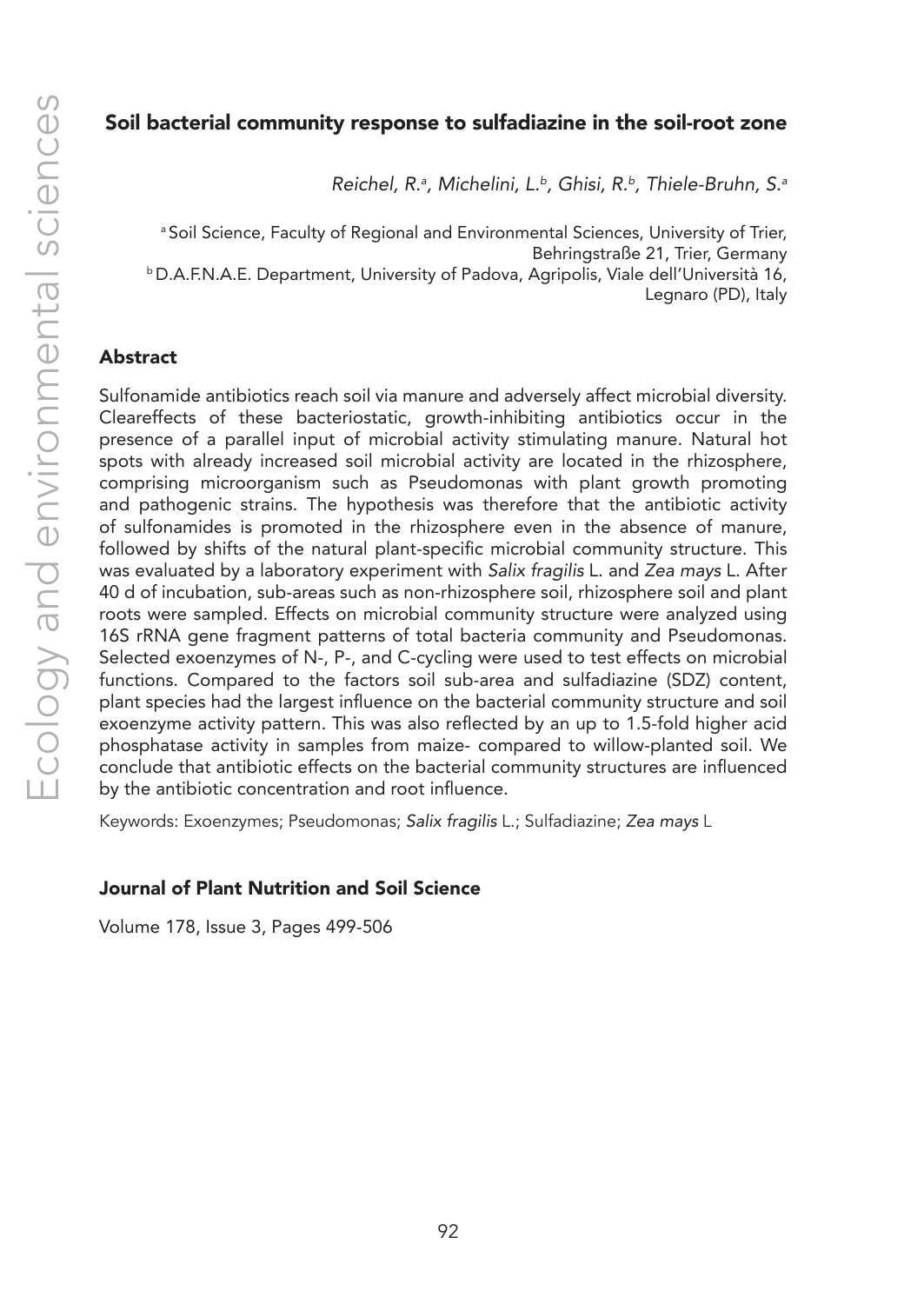# Entomology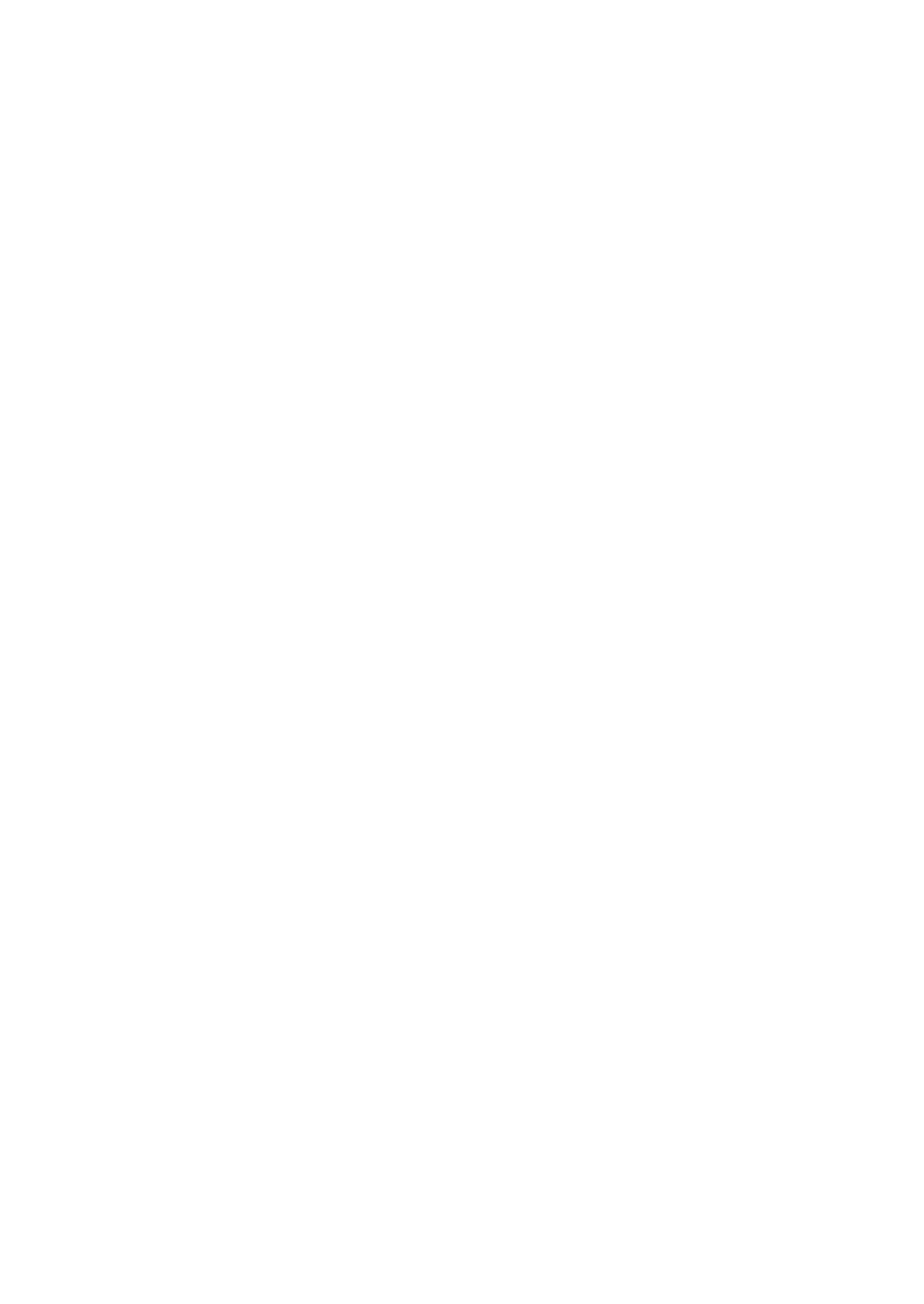# A fundamental step in IPM on grapevine: Evaluating the side effects of pesticides on predatory mites

*Pozzebon, A., Tirello, P., Moret, R., Pederiva, M., Duso, C.*

Department of Agronomy, Food, Natural Resources, Animals and Environment (DAFNAE), University of Padova, Viale dell'Università 16, Legnaro, Padova, Italy

## Abstract

Knowledge on side effects of pesticides on non-target beneficial arthropods is a key point in Integrated Pest Management (IPM). Here we present the results of four experiments conducted in vineyards where the effects of chlorpyrifos, thiamethoxam, indoxacarb, flufenoxuron, and tebufenozide were evaluated on the generalist predatory mites *Typhlodromus pyri* Scheuten and *Amblyseius andersoni* (Chant), key biocontrol agents of herbivorous mites on grapevines. Results show that indoxacarb and tebufenozide had a low impact on the predatory mites considered here, while a significant impact was observed for chlorpyrifos, flufenoxuron, and thiamethoxam. The information obtained here should be considered in the design of IPM strategies on grapevine.

Keywords: *Amblyseius andersoni*; Chemical treatments; Phytoseiidae; Side-effects; *Typhlodromus pyri*; *Vitis vinifera*

## Insects

Volume 6, Issue 4, Pages 847-857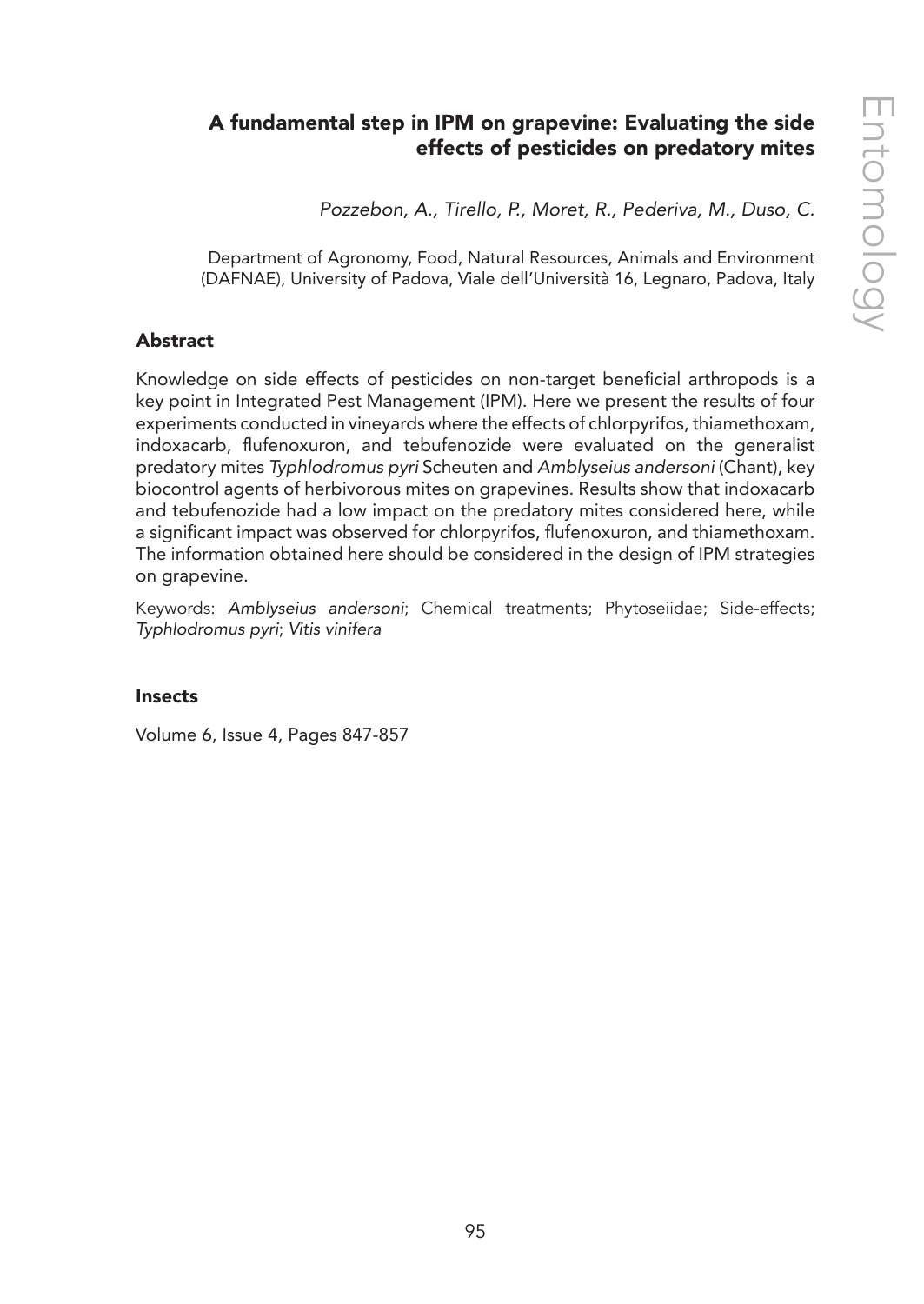# A single nucleotide polymorphism in the acetylcholinesterase gene of the predatory mite *Kampimodromus aberrans* (Acari: Phytoseiidae) is associated with chlorpyrifos resistance

*Cassanelli, S.a , Ahmad, S.b, Duso, C.b, Tirello, P.b, Pozzebon, A.b*

a Department of Life Sciences, University of Modena and Reggio Emilia, Via A. Amendola 2, Reggio Emilia, Italy **b Department of Agronomy, Food, Natural Resources, Animals and Environment** (DAFNAE), University of Padova, Viale dell'Università 16, Legnaro, Padova, Italy

## Abstract

The predatory mite *Kampimodromus aberrans* (Oudemans) (Acari: Phytoseiidae) is one of the most important biocontrol agents of herbivorous mites in European perennial crops. The use of pesticides, such as organophosphate insecticides (OPs), is a major threat to the success of biocontrol strategies based on predatory mites in these cropping systems. However, resistance to OPs in K. aberrans has recently been reported. The present study investigated the target site resistance mechanisms that are potentially involved in OP insensitivity. In the herbivorous mite *Tetranychus urticae* Koch (Acari: Tetranychidae). , resistance to OPs is due to a modified and insensitive acetylcholinesterase (AChE; EC: 3.1.1.7) that bears amino acid substitution F331W (AChE Torpedo numbering). To determine whether the predators and prey have evolved analogous molecular mechanisms to withstand the same selective pressure, the AChE cDNA from a putative orthologous gene was cloned and sequenced from susceptible and resistant strains of *K. aberrans*. No synonymous mutation coding for a G119S substitution was determined to be strongly associated with the resistant phenotype instead of the alternative F331W. Because the same mutation in *T. urticae* AChE was not associated with comparable levels of chlorpyrifos resistance, the role of the G119S substitution in defining insensitive AChE in *K. aberrans* remains unclear. G119S AChE genotyping can be useful in ecological studies that trace the fate of resistant strains after field release or in marker-assisted selection of improved populations of *K. aberrans* to achieve multiple resistance phenotypes through gene pyramiding. The latent complexity of the target site resistance in *K. aberrans* vs. that of *T. urticae* is also discussed in the context of data from the genome project of the predatory mite *Metaseiulus occidentalis* (Nesbitt) (Acari: Phytoseiidae).

Keywords: Insecticide resistance; Molecular marker; Mutated acetylcholinesterase

## Biological Control

Volume 90, Pages 75-82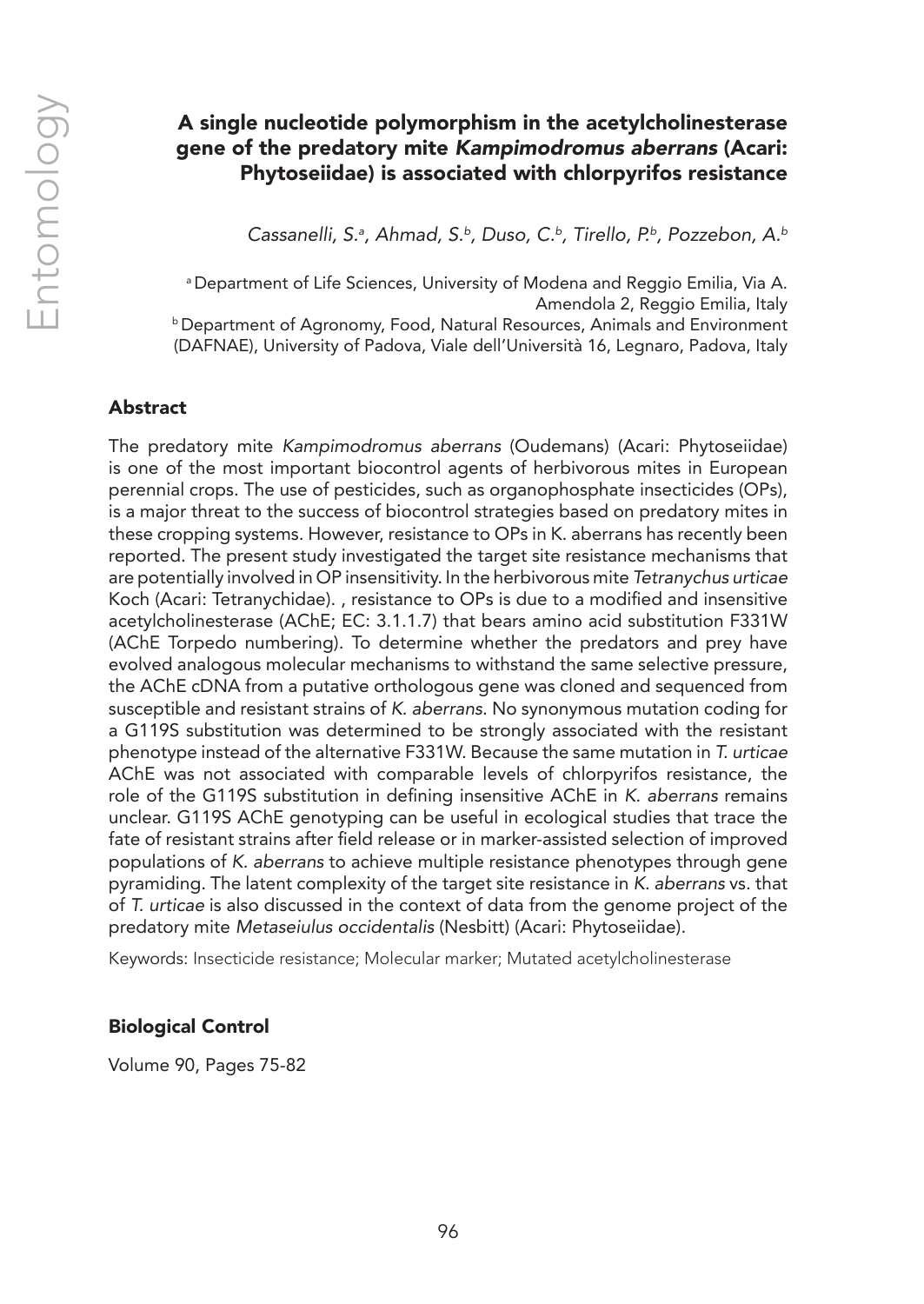# Check list and zoogeographic analysis of the scale insect fauna (Hemiptera: Coccomorpha) of Greece

*Pellizzari, G.a , Chadzidimitriou, E.a , Milonas, P.b, Stathas, G.J.c , Kozár, F.d*

a University of Padova, Department of Agronomy, Food, Natural Resources, Animals and Environment DAFNAE, viale dell'Università 16, Legnaro, Italy b Laboratory of Biological Control, Department of Entomology and Agricultural Zoology, Benaki Phytopathological Institute, Athens, Greece c Technological Educational Institute of Peloponnese, Department of Agricultural Technology, Laboratory of Agricultural Entomology and Zoology, Antikalamos, Greece d Department of Zoology, Plant Protection Institute, Centre for Agricultural Research, Hungarian Academy of Sciences, Herman Otto 15, Budapest, Hungary

## Abstract

This paper presents an updated checklist of the Greek scale insect fauna and the results of the first zoogeographic analysis of the Greek scale insect fauna. According to the latest data, the scale insect fauna of the whole Greek territory includes 207 species; of which 187 species are recorded from mainland Greece and the minor islands, whereas only 87 species are known from Crete. The most rich families are the Diaspididae (with 86 species), followed by Coccidae (with 35 species) and Pseudococcidae (with 34 species). In this study the results of a zoogeographic analysis of scale insect fauna from mainland Greece and Crete are also presented. Five species, four from mainland Greece and one from Crete are considered to be endemic. Comparison with the scale insect fauna of other countries is provided.

Keywords: Biogeography; Chorotypes; Crete; Mainland Greece

## Zootaxa

Volume 4012, Issue 1, Pages 57-77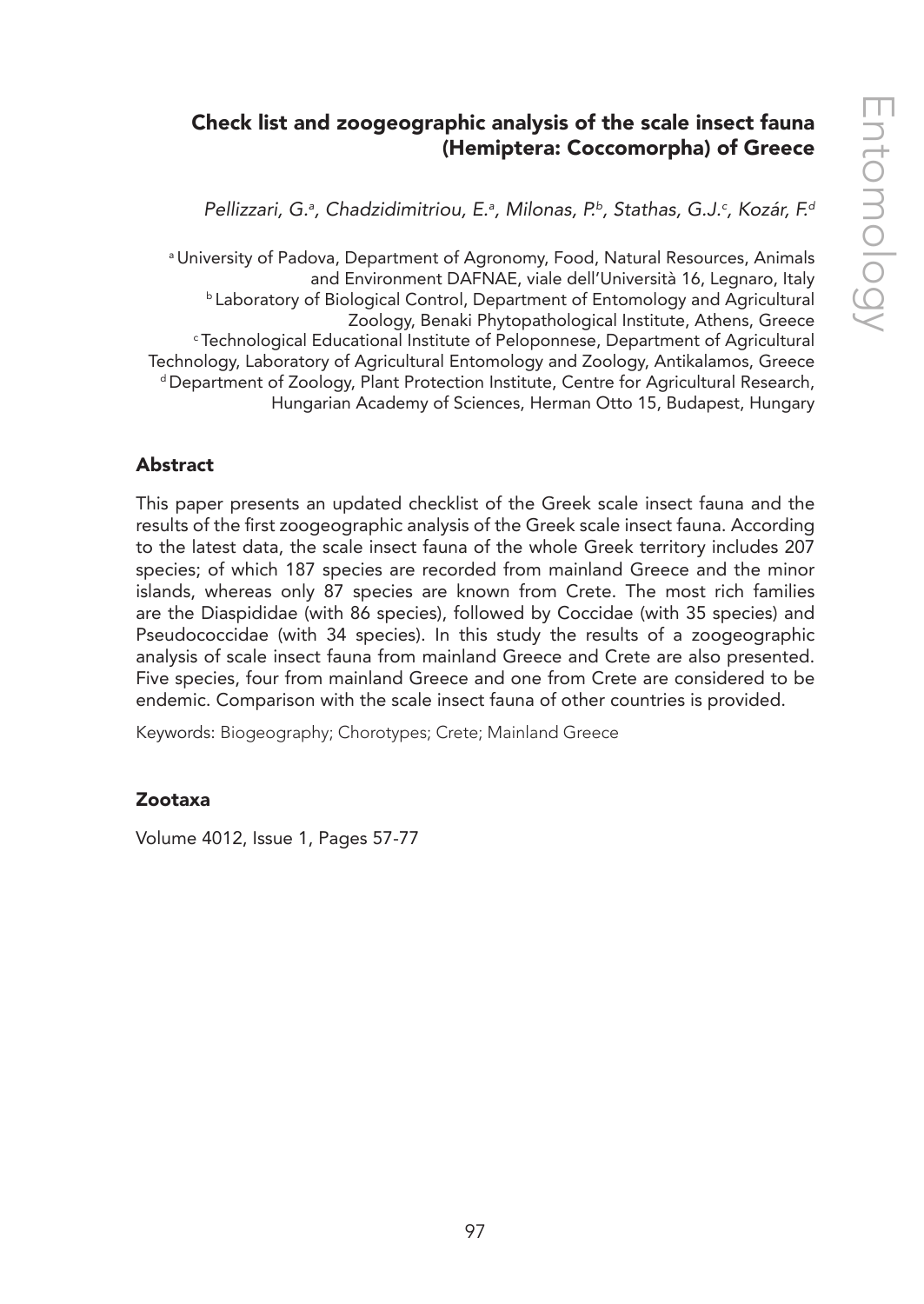# Contrasting patterns of host adaptation in two egg parasitoids of the pine processionary moth (Lepidoptera: Thaumetopoeidae)

Ruschioni, S.ª, Riolo, P.ª, Isidoro, N.ª, Romani, R.♭, Petrucco-Toffolo, E.<sup>c</sup>, *Zovi, D.c , Battisti, A.c*

a Dipartimento di Scienze Agrarie, Alimentari Ed Ambientali, Università Politecnica Delle Marche, Via Brecce Bianche, Ancona, Italy b Dipartimento di Scienze Agrarie, Alimentari, Università Degli Studi di Perugia, Borgo XX Giugno, 74, Perugia, Italy c DAFNAE - Entomologia, Università Degli Studi di Padova, Via dell'Università 16, Legnaro (PD), Italy

# Abstract

Adaptation of parasitoids to their phytophagous host is often mediated by environmental conditions and by the food plant of the phytophagous host. Therefore, the host food plant can indirectly affect the survival and fitness of parasitoids that also attack quiescent host stages, such as eggs, in which the resources available to the immature parasitoid stages are limited. Our aim was to investigate how two egg parasitoid species of the pine processionary moth, *Thaumetopoea pityocampa* (Denis & Schiffermü ller), respond to variations in egg traits at the extremes of a west-to-east geographic gradient in northern Italy. We considered one specialist [*Baryscapus servadeii* (Domenichini)] and one generalist [*Ooencyrtus pityocampae* (Mercet)] parasitoid, which reproduce mainly by thelytokous parthenogenesis and are common throughout the whole range of this pest. The size and shell structure of the pine processionary moth eggs were studied under light microscopy and tested experimentally under controlled conditions. We can conclude that 1) the pine processionary moth egg shell thickness is inversely proportional to the parasitism performance; 2) the larger eggs from the pine processionary moth eastern population produce parasitoid females of a larger size, which have greater realized fecundity; 3) the generalist parasitoid performs successfully with either the "home" or "away" (i.e., from both extremes of the geographic gradient) pine processionary moth eggs, which is not the case for the specialist parasitoid. The implications of these responses in the regulation of phytophagous populations are numerous and should be considered in population dynamics studies and pest management programs.

Keywords: *Baryscapus servadeii*; host adaptation; *Ooencyrtus pityocampae*; *Thaumetopoea pityocampae*

## Environmental Entomology

Volume 44, Issue 3, Pages 480-487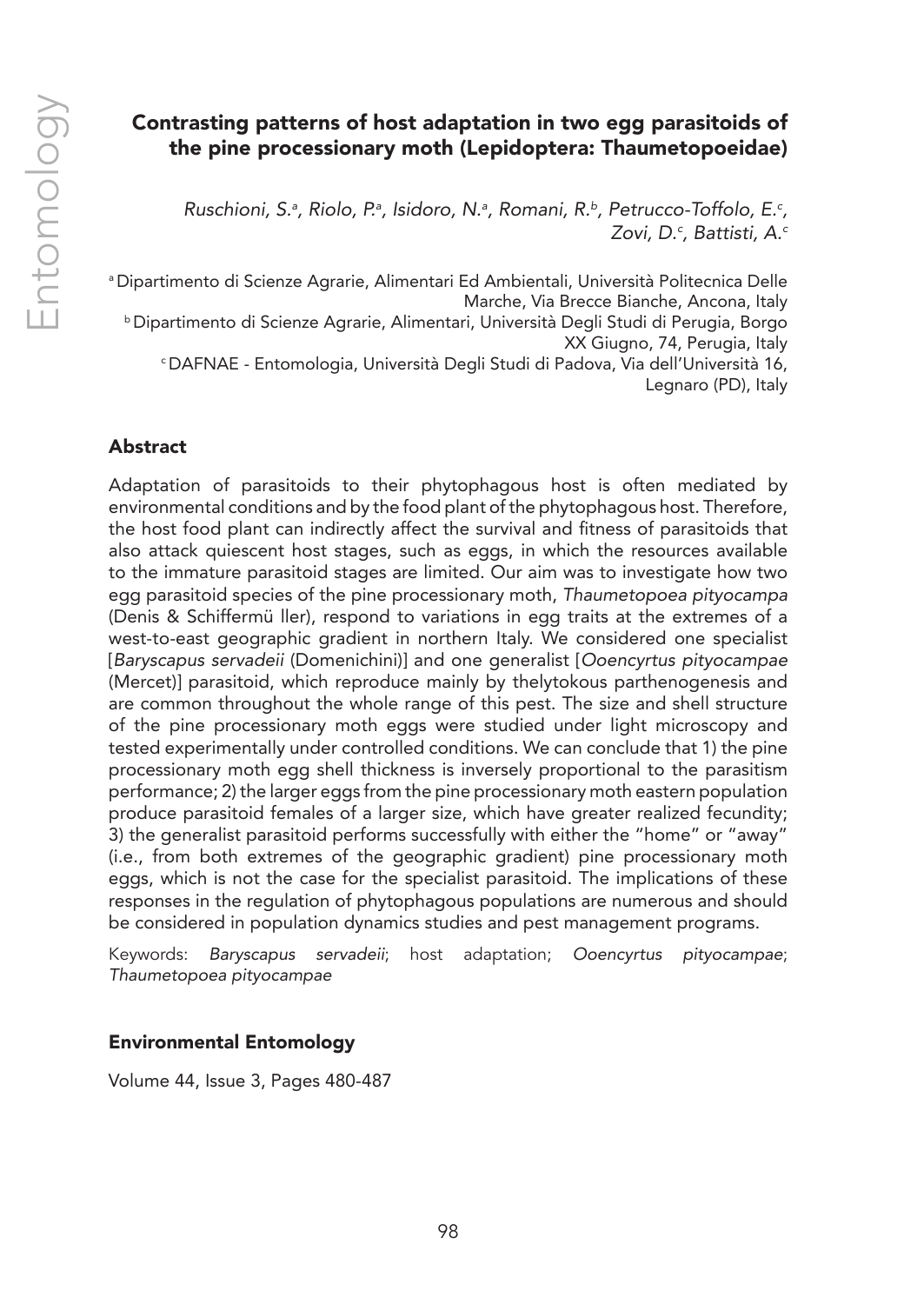# Efficacy of two common methods of application of residual insecticide for controlling the Asian tiger mosquito, *Aedes albopictus* (Skuse), in urban areas

Marini, L.ª, Baseggio, A.ʰ, Drago, A.ˤ, Martini, S.ˤ, Manella, P.ª, Romi, R.º, *Mazzon, L.a*

a Department of Agronomy, Food, Natural Resources, Animals, and Environment (DAFNAE), University of Padua, Legnaro (PD), Italy b India Srl, Arre (PD), Italy c Entostudio Snc, Brugine (PD), Italy d ACTIVA Srl, Milano, Italy

e Department of Infectious, Parasitic and Immuno-mediated Diseases, Vector-Borne Diseases and International Health Unit, Istituto Superiore di Sanitaà (ISS), Roma, Italy

## Abstract

After its first introduction in the 1980's the Asian tiger mosquito, *Aedes albopictus* (Skuse), has spread throughout Southern Europe. Ae. albopictus is considered an epidemiologically important vector for the transmission of many viral pathogens such as the yellow fever virus, dengue fever and Chikungunya fever, as well as several filarial nematodes such as Dirofilaria immitis or *D. repens*. It is therefore crucial to develop measures to reduce the risks of disease transmission by controlling the vector populations. The aim of the study was to compare the efficacy of two application techniques (mist vs. stretcher sprayer) and two insecticides (Etox based on the nonester pyrethroid Etofenprox vs. Microsin based on the pyrethroid type II Cypermetrin) in controlling adult tiger mosquito populations in highly populated areas. To test the effect of the two treatments pre- and post-treatment human landing rate counts were conducted for two years. After one day from the treatment we observed a 100% population decrease in mosquito abundance with both application methods and both insecticides. However, seven and 14 days after the application the stretcher sprayer showed larger population reductions than the mist sprayer. No effect of insecticide type after one day and 14 days was found, while Etox caused slightly higher population reduction than Microsin after seven days. Emergency measures to locally reduce the vector populations should adopt adulticide treatments using stretcher sprayers. However, more research is still needed to evaluate the potential negative effects of adulticide applications on nontarget organisms.

## PLoS ONE

Volume 10, Issue 8, e0134831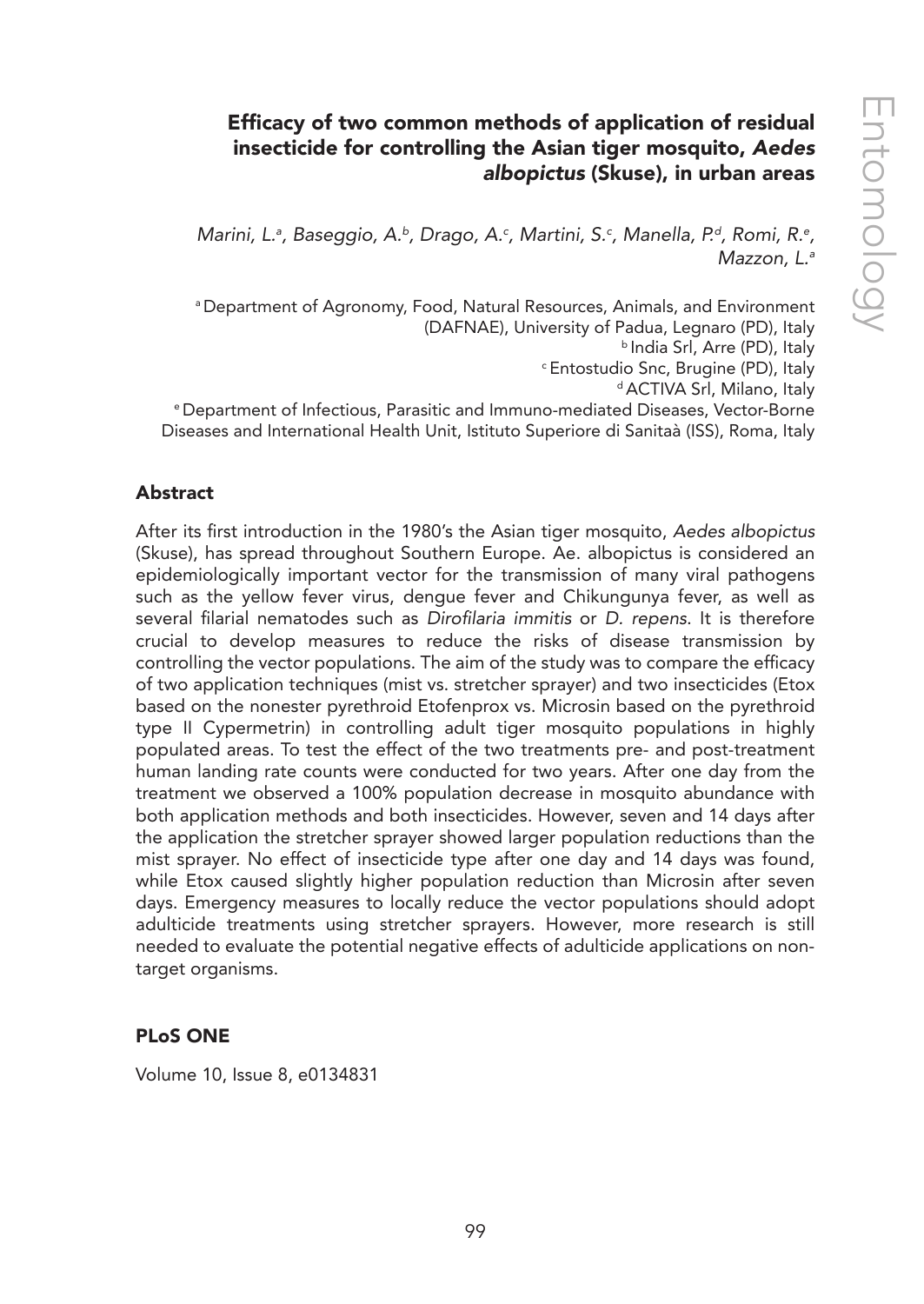# Feeding habits of overwintered predatory mites inhabiting European vineyards

*Lorenzon, M., Pozzebon, A., Duso, C.*

Department of Agronomy, Food, Natural Resources, Animals and Environment (DAFNAE), University of Padua, Viale dell'Università 16, Padua, Legnaro, Italy

# Abstract

Biological parameters, prey consumption and prey conversion into egg biomass of overwintered females of the phytoseiids *Kampimodromus aberrans*, *Amblyseius andersoni* and *Typhlodromus pyri* fed with varying numbers of *Eotetranychus carpini* females or pollen were studied in the laboratory. We found that pollen and *E. carpini* females proved to be optimal foods for overwintered phytoseiids. In most comparisons pollen induced performances comparable to those recorded when predatory mites were supplied with 4–8 prey per day. *Typhlodromus pyri* and *A. andersoni* females survived longer when fed on pollen and the percentage of *K. aberrans* ovipositing females was higher with pollen than with spider mite prey. For *K. aberrans* and *T. pyri*, periods to diapause termination were comparable when pollen or eight prey per predator per day were provided. Oviposition times were long for *T. pyri* and *A. andersoni* fed with pollen. Low numbers (1–2) of *E. carpini* drastically reduced predatory mite oviposition, particularly in *A. andersoni* that showed high requirements in terms of food biomass. Results highlighted the importance of pollen for overwintered predatory mites. The results obtained can help in understanding some aspects of the biology and behaviour of the three predatory mites in vineyards.

Keywords: Biological control; Phytoseiidae; Pollen; Spider mites; Tetranychidae; *Vitis vinifera* L

## **BioControl**

Volume 60, Issue 5, Pages 605-615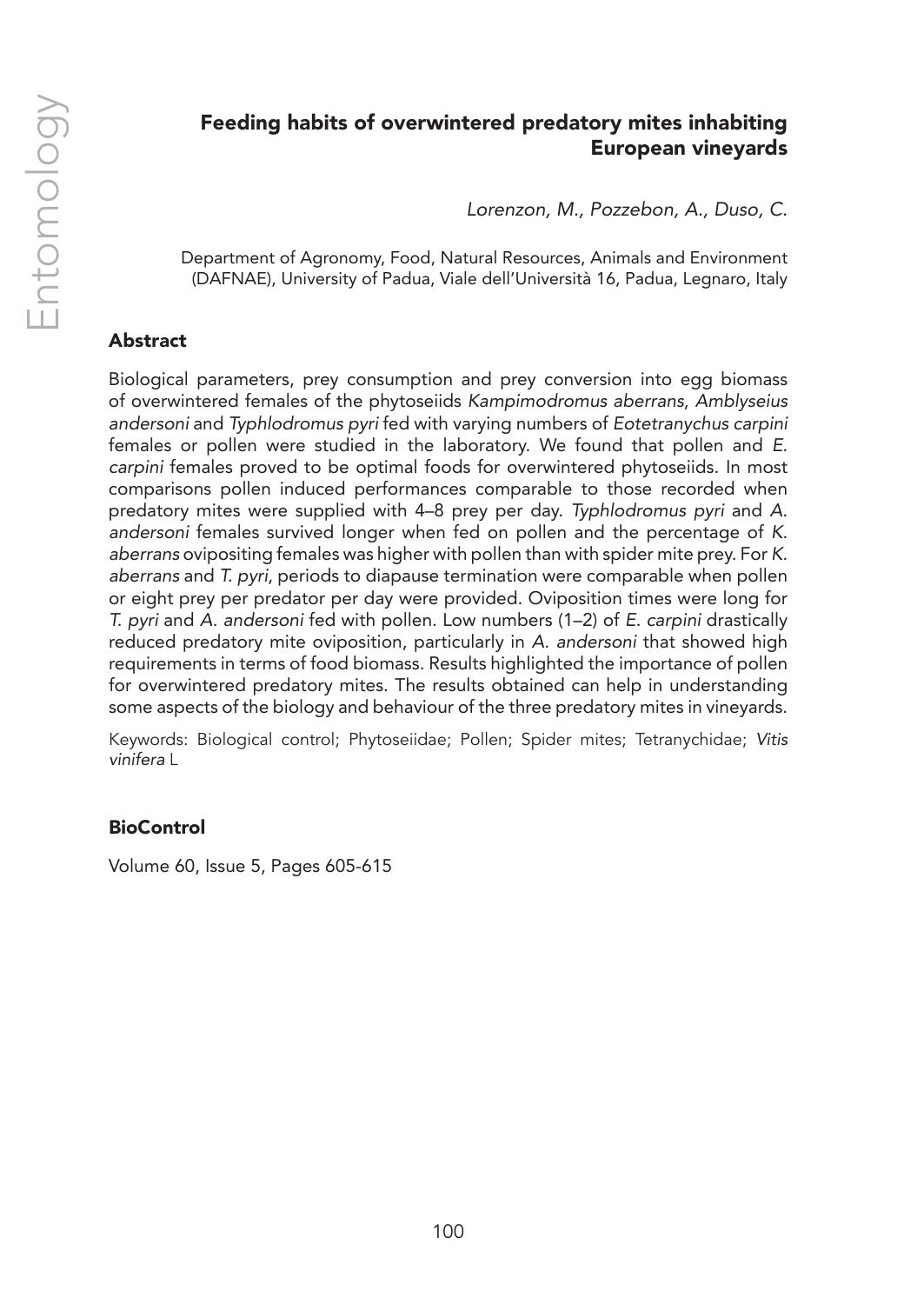# Improving the early detection of alien wood-boring beetles in ports and surrounding forests

*Rassati, D., Faccoli, M., Petrucco Toffolo, E., Battisti, A., Marini, L.*

Department of Agronomy, Food, Natural Resources, Animals and Environment (DAFNAE), University of Padova, Viale dell' Università, Legnaro Padova, Italy

## Abstract

International ports are generally considered the most likely points of entry for alien wood-boring beetles. A better understanding of the factors affecting their arrival and establishment at ports and their surrounding areas is of utmost importance to improve the efficacy and the cost-effectiveness of early detection programmes. Our work aimed at understanding how port size and the characteristics of the landscape surrounding the port, in terms of forest cover and forest composition, influence the occurrence of alien wood-boring beetles. From May to September 2012, 15 Italian international ports and the surrounding forests were monitored with multi-funnel traps baited with a multi-lure blend (-pinene, ethanol, ipsdienol, ipsenol, methyl-butenol), three in each port and three in forests located 3-5 km away from the port. We identified both alien and native Scolytinae, Cerambycidae and Buprestidae beetles. Fourteen alien species, among which four are new to Italy, were trapped. Alien species richness was positively related to the amount of imported commodities at the port scale. Broadleaf forests surrounding ports received larger number of alien species than conifer forests. By contrast, total forest cover in the landscape surrounding ports was positively related to the occurrence of native but not alien species. The alien and native species richness was higher in the surrounding forests than in the ports. Synthesis and applications. The simultaneous use of traps in ports with large volume of imported commodities and in their surrounding broadleaf forests can strongly increase the probability of alien wood-boring beetle interceptions. The identification of sites where the arrival and establishment of alien species is more probable, combined with an efficient trapping protocol, can substantially improve the efficacy of early detection. Similar approaches may be used in other countries as early warning systems to implement timely measures to eradicate or contain alien invasions at the European scale. The simultaneous use of traps in ports with large volume of imported commodities and in their surrounding broadleaf forests can strongly increase the probability of alien wood-boring beetle interceptions. The identification of sites where the arrival and establishment of alien species is more probable, combined with an efficient trapping protocol, can substantially improve the efficacy of early detection. Similar approaches may be used in other countries as early warning systems to implement timely measures to eradicate or contain alien invasions at the European scale.

Keywords: Bark beetles; Exotic species; Forest pests; Invasion; Jewel beetles; Landscape; Longhorn beetles; Monitoring; Species interception; Surveillance

## Journal of Applied Ecology

Volume 52, Issue 1, Pages 50-58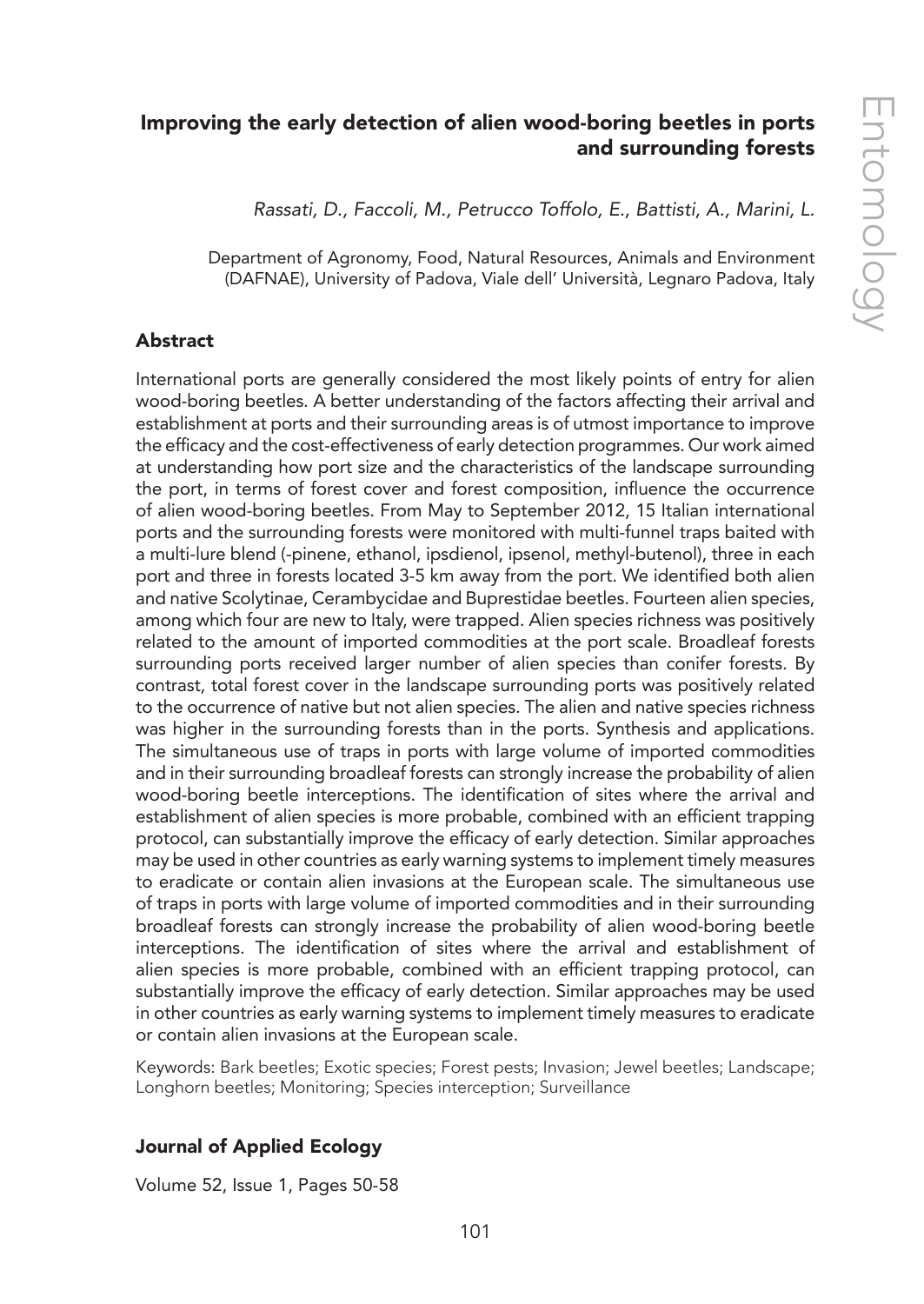# Life history of the asian longhorn beetle *Anoplophora glabripennis* (Coleoptera Cerambycidae) in southern Europe

*Faccoli, M.a , Favaro, R.a , Smith, M.T.b, Wu, J.c*

a Department of Agronomy, Food, Natural Resources, Animals and Environment, University of Padova, viale dell'Università 16, Legnaro (PD), Italy **b** Beneficial Insects Introduction Research Unit, United States Department of Agriculture, Agricultural Research Service, 501 South Chapel Street, Newark, United **States** c Department of Entomology and Wildlife Ecology, University of Delaware, 250 Townsend Hall, Newark, DE, United States

# Abstract

The Asian longhorn beetle Anoplophora glabripennis is highly polyphagous and widely spread over regions with different climates. Determining the key life-history traits is important for understanding how local conditions affect its successful establishment and to develop adaptive management strategies. Field and laboratory studies were conducted from 2010 to 2012 on an A. glabripennis infestation in Northern Italy, aiming to determine its seasonal phenology, adult beetle longevity, density of successful emergence, infestation age and overwintering life history. Adult beetle emerged from infested trees from 22 May to 28 June. Ninety percent of emergence was reached around 20 July. The first 1% of emergence was accurately predicted by an accumulated degree-day model. In the laboratory, the mean longevity of males and females developed under natural conditions was 27.8±1.7 and 24.9±1.8days, respectively. In northern Italy, A. glabripennis largely overwinter as mature larvae in the xylem. The mean density of exit holes was 24.0±2.7 holes/ m2 of bark, with successful emergence from branches as small as 3.2cm in diameter. Although the infestation was discovered in June 2009, the oldest exit hole found in infested trees dated from 2005.

Keywords: Asian longhorn beetle; Biology; Invasive species; Life history; Phenology; Survival

## Agricultural and Forest Entomology

Volume 17, Issue 2, Pages 188-196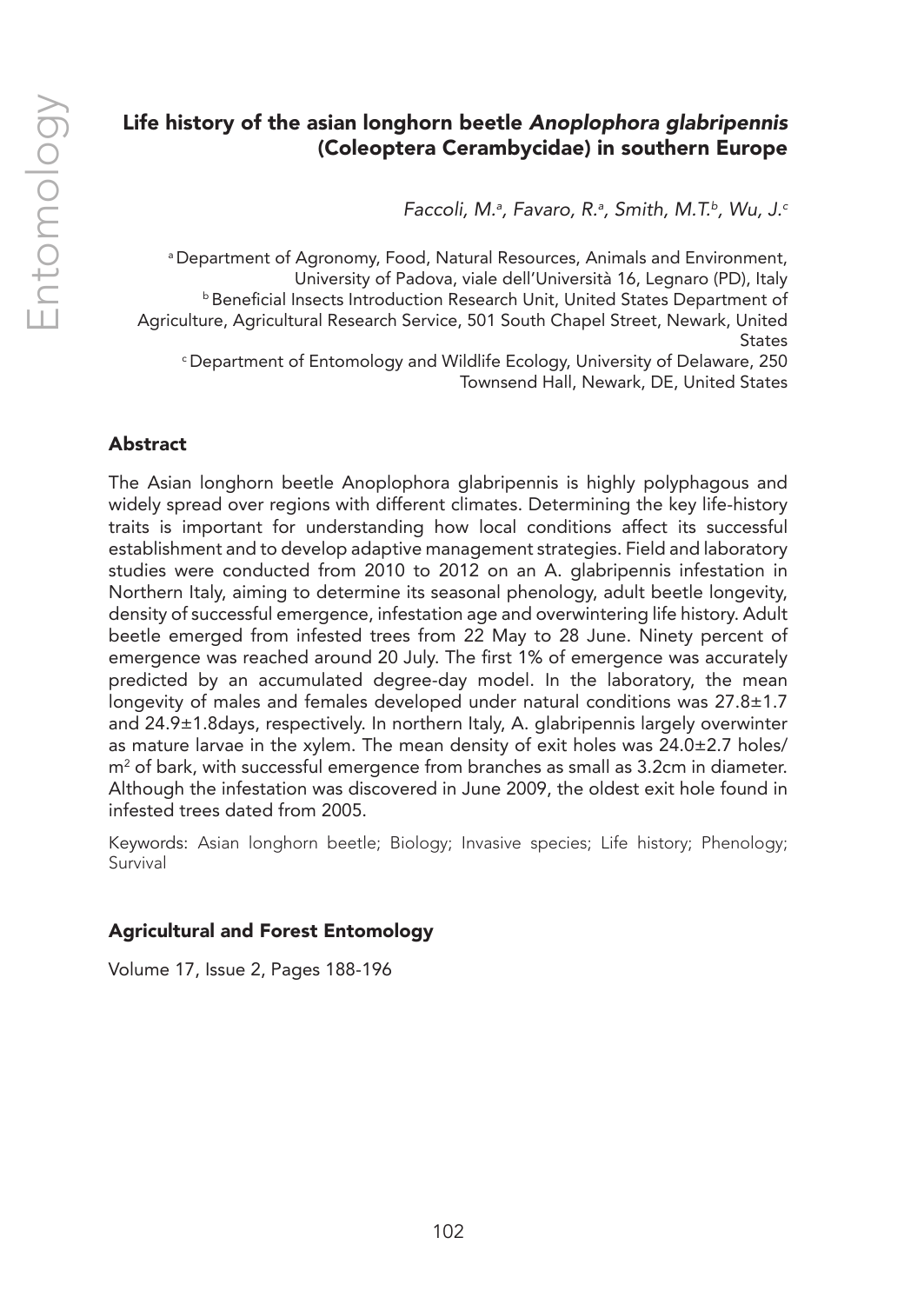# Predation on heterospecific larvae by adult females of *Kampimodromus aberrans*, *Amblyseius andersoni*, *Typhlodromus pyri* and Phytoseius finitimus (Acari: Phytoseiidae)

*Ahmad, S.ab, Pozzebon, A.a , Duso, C.a*

a Department of Agronomy, Food, Natural Resources, Animals and Environment (DAFNAE), University of Padova, Viale dell'Università 16, Legnaro, Padova, Italy b CABI Central and West Asia, Opposite 1-A Data Gunj Bakhsh Road, Satellite Town, Rawalpindi, Pakistan

## Abstract

The predatory mites *Kampimodromus aberrans* (Oudemans), *Amblyseius andersoni* (Chant), *Typhlodromus pyri* Scheuten and Phytoseius finitimus Ribaga are important biological control agents in orchards and vineyards in Europe and elsewhere. They can coexist in the same habitat and engage in intraguild predation (IGP). In the laboratory we evaluated the longevity, fecundity and prey consumption of females of these predatory mites fed with heterospecific larvae considered as intraguild prey (IG-prey). The survival and age-specific oviposition curves of predatory mites fed with pollen were compared with those obtained on different IG-prey. We assessed the prey conversion rate into eggs expressed by the different IG-predator as an indicator of their capacity to persist when prey is diminishing. Results suggest that *A. andersoni* should be considered the superior intraguild predator but the least efficient in food conversion. Phytoseius finitimus appeared to suffer from intraguild predation, and its efficiency in food conversion was not superior to that of *K. aberrans* and *T. pyri*. The profiles of *K. aberrans* and *T. pyri* were less definite. The comparison between pollen and IG-prey diets confirmed the positive effect of pollen on the fecundity of all four predatory mite species. Fecundity was higher on pollen than on IG-prey. We can suggest that *A. andersoni* have the potential to exclude the other predatory mites only at high food resource availability, whereas low levels of food availability can favor the other species in IGP.

Keywords: Generalist predatory mites; Interspecific predation; Intraguild predation; Phytoseiidae; Predatory mites

## Experimental and Applied Acarology

Volume 67, Issue 1, 20p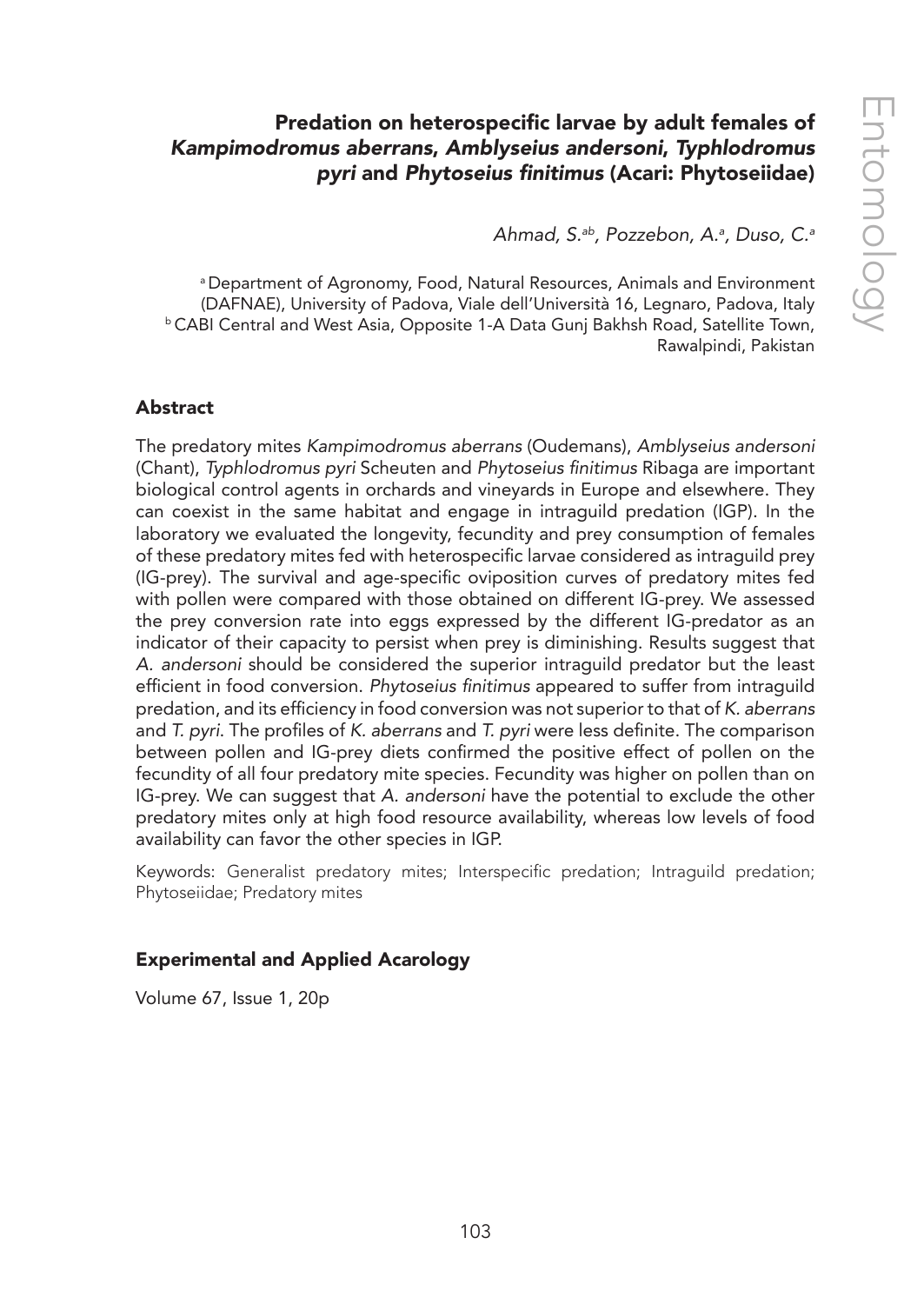# Role of supplemental foods and habitat structural complexity in persistence and coexistence of generalist predatory mites

*Pozzebon, A.a , Loeb, G.M.b, Duso, C.a*

a Department of Agronomy, Food, Natural Resources, Animals and Environment, University of Padova, Italy b Department of Entomology, New York State Agricultural Experiment Station, Cornell University, Geneva, NY, United States

## Abstract

Plant traits can influence the interactions between herbivore arthropods and their natural enemies. In these interactions generalist predators are often present, preying on herbivores and also on other arthropods in the same trophic guild. Variation in the strength of intraguild predation (IGP) may be related to habitat structural complexity and to additional resources outside the narrow predator-prey relationship. In this paper we study the food web interactions on grape, which involves two generalist predatory mites. We evaluated the effects of grape powdery mildew (GPM) as supplemental food, and habitat structural complexity provided by domatia. The inoculation of GPM resulted in higher predatory mite densities and reduced the negative impact of unfavorable leaf structure for one species. Access to domatia was the main factor in promoting population abundance and persistence of predatory mites. Access to domatia and GPM availability favored the coexistence of predatory mites at a low density of the intraguild prey. Our findings suggest that structural and nutritional diversity/complexity promote predatory mite abundance and can help to maintain the beneficial mites - plants association. The effect of these factors on coexistence between predators is influenced by the supplemental food quality and relative differences in body size of interacting species.

## Scientific Reports

Volume 5, Article number 14997.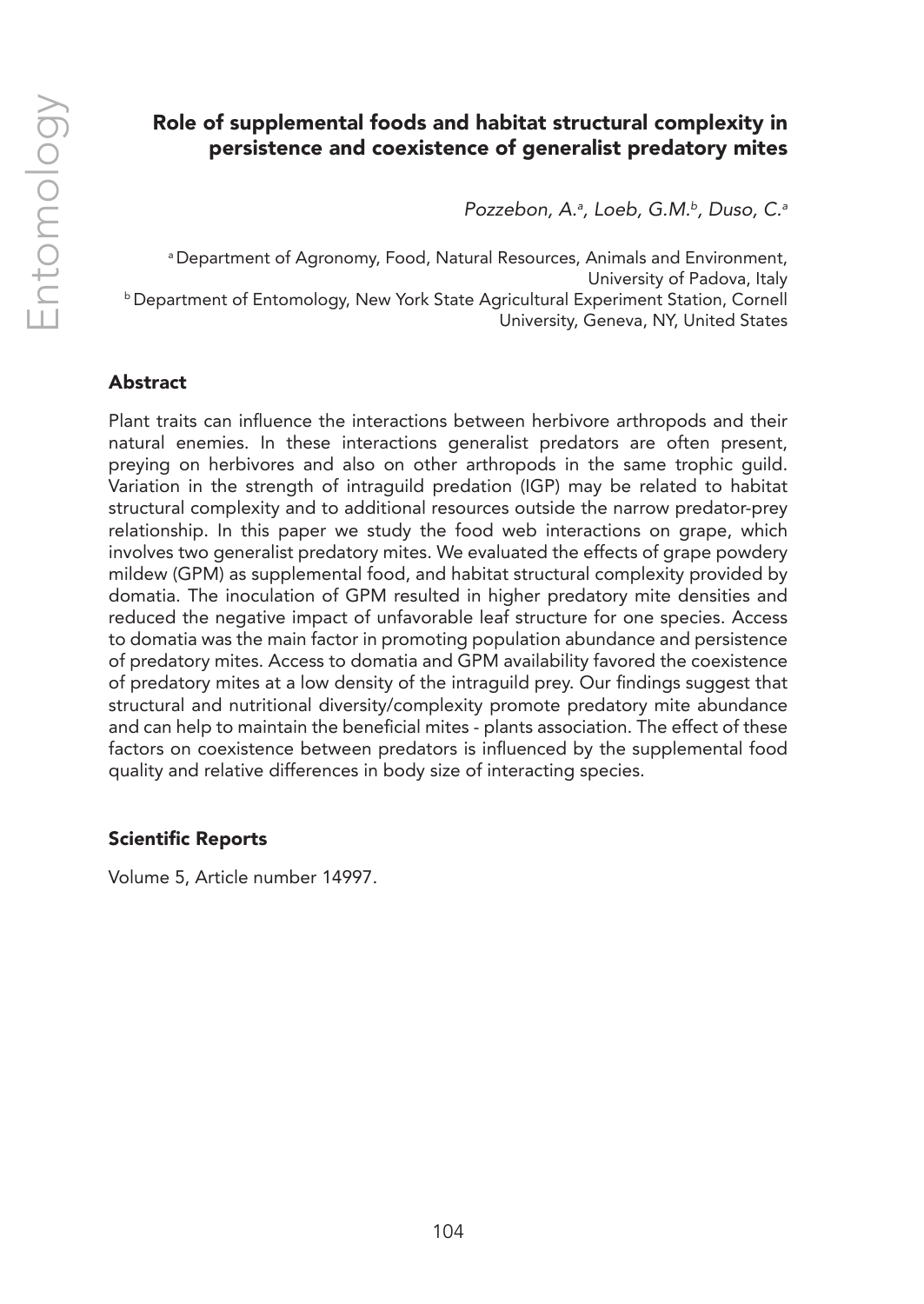# Seasonal and daily activity patterns of mosquito (Diptera: Culicidae) vectors of pathogens in Northeastern Italy

*Montarsi, F.a , Mazzon, L.b, Cazzin, S.a , Ciocchetta, S.a , Capelli, G.a*

<sup>a</sup> Istituto Zooprofilattico Sperimentale delle Venezie, Viale dell'Università, 10, Legnaro (Padua), Italy

b Department of Agronomy, Food, Natural Resources, Animals and Environment (DAFNAE), University of Padua, Viale dell'Università 16, Legnaro, Padua, Italy

## Abstract

The seasonal and daily activity of mosquito vectors of pathogens affecting animals and humans were studied in northeastern Italy at a site within the Po River Delta Park. A CDC-CO<sub>2</sub> trap and a gravid trap were operated at 2-h intervals for 24 h every 15 d from May to October 2010. Overall, 5,788 mosquitoes comprising six species were collected, namely *Culex pipiens* L. (75.1% of total), *Aedes caspius* (Pallas) (15.2%), *Aedes vexans* (Meigen) (6.9%), *Anopheles maculipennis* s.l. Meigen (2.6%), *Culiseta annulata* (Schrank) (0.2%), and *Culex modestus* Ficalbi (<0.1%). The relative abundance of these species increased from May until the beginning of July and then decreased, disappearing at the beginning of October. The diel hostseeking patterns and oviposition site-seeking patterns were species specific and were differentially affected by the ecological variables recorded at the day and hour of mosquito collection or two weeks before collection. Knowledge of the seasonal and daily host-seeking patterns of mosquitoes highlights the time periods of the day and the seasons of potential exposure for animals and humans to mosquito-borne pathogens, therefore delineating the best time for the application of preventive measures. Furthermore, knowledge of the oviposition site-seeking activity of the mosquitoes optimizes the capture of gravid females, thereby enhancing the likelihood of detecting pathogens.

Keywords: Daily activity; Host-seeking activity; Mosquito-borne pathogen; Northeastern Italy; Oviposition activity

## Journal of Medical Entomology

Volume 52, Issue 1, Pages 56-62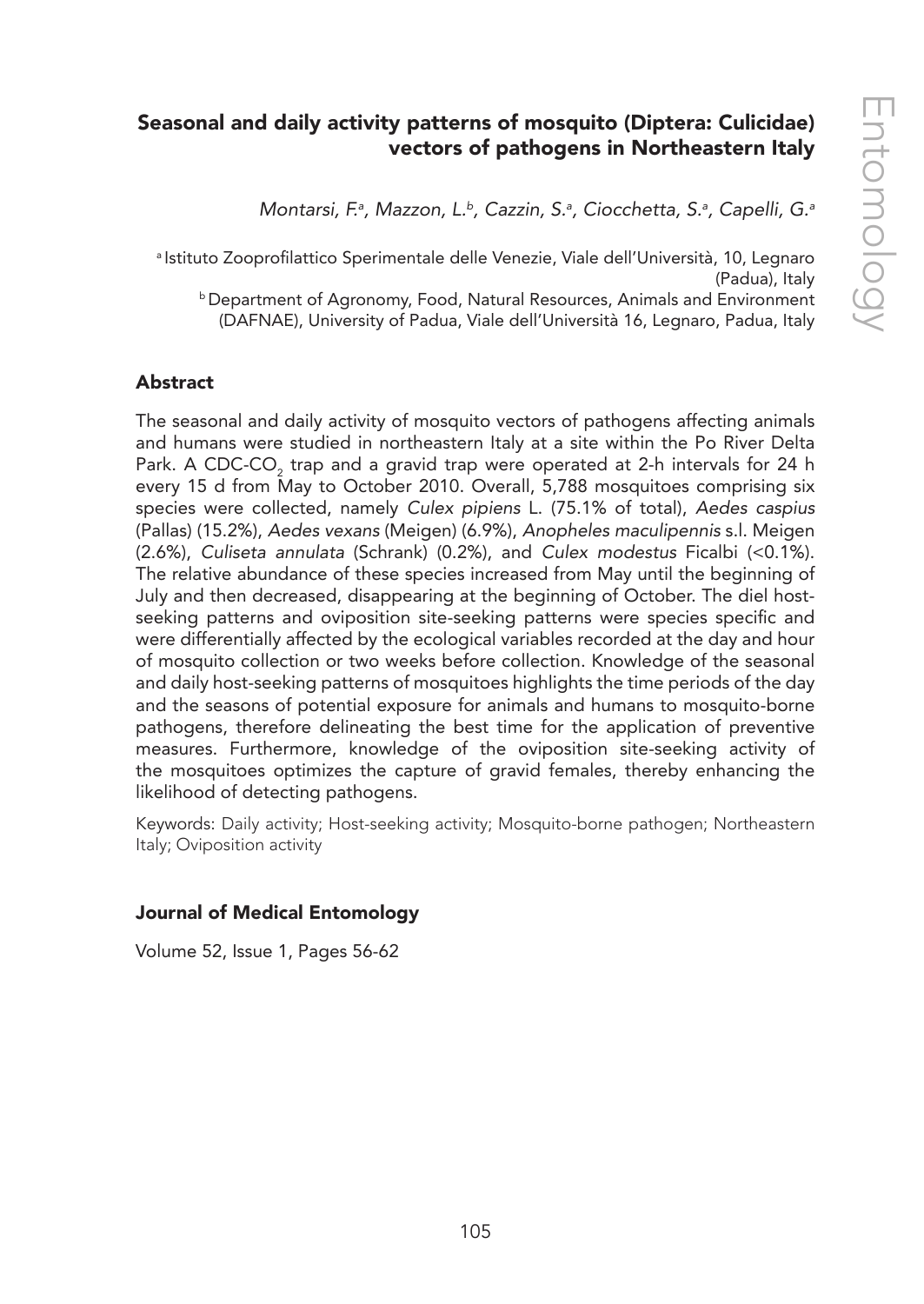# Single and combined releases of biological control agents against canopy- and soil-dwelling stages of *Frankliniella occidentalis* in cyclamen

*Pozzebon, A., Boaria, A., Duso, C.*

Department of Agronomy, Food, Natural Resources, Animals and Environment (DAFNAE), University of Padua, Viale dell'Università 16, Legnaro, Padua, Italy

## Abstract

*Frankliniella occidentalis* is a major pest in agriculture. Problems with its control are mainly due to pupation in the soil and resistance to insecticides. Biological control agents (BCA) can be used against thrips pests as an alternative to conventional insecticides. We evaluated the effectiveness of a number of BCA for control of *F. occidentalis* in cyclamen under greenhouse conditions. Three BCA (*Amblyseius swirskii*, *Neoseiulus californicus* and *Orius laevigatus*) were applied to the canopy and two (*Macrocheles robustulus* and *Steinernema feltiae*) to the soil in single and combined releases. Results showed that applications of predatory mites and nematodes achieved good control of *F. occidentalis*. Unsatisfactory control was obtained using *O. laevigatus*. The use of nematodes determined the extinction of thrips, but with a delay. The combination of nematodes in the soil and predatory mites in the canopy caused a more prompt reduction of thrips in flowers.

Keywords: *Amblyseius swirskii*; Biological control; *Frankliniella occidentalis*; *Macrocheles robustulus*; *Neoseiulus californicus*; *Steinernema feltiae*

## **BioControl**

Volume 60, Issue 3, Pages 341-350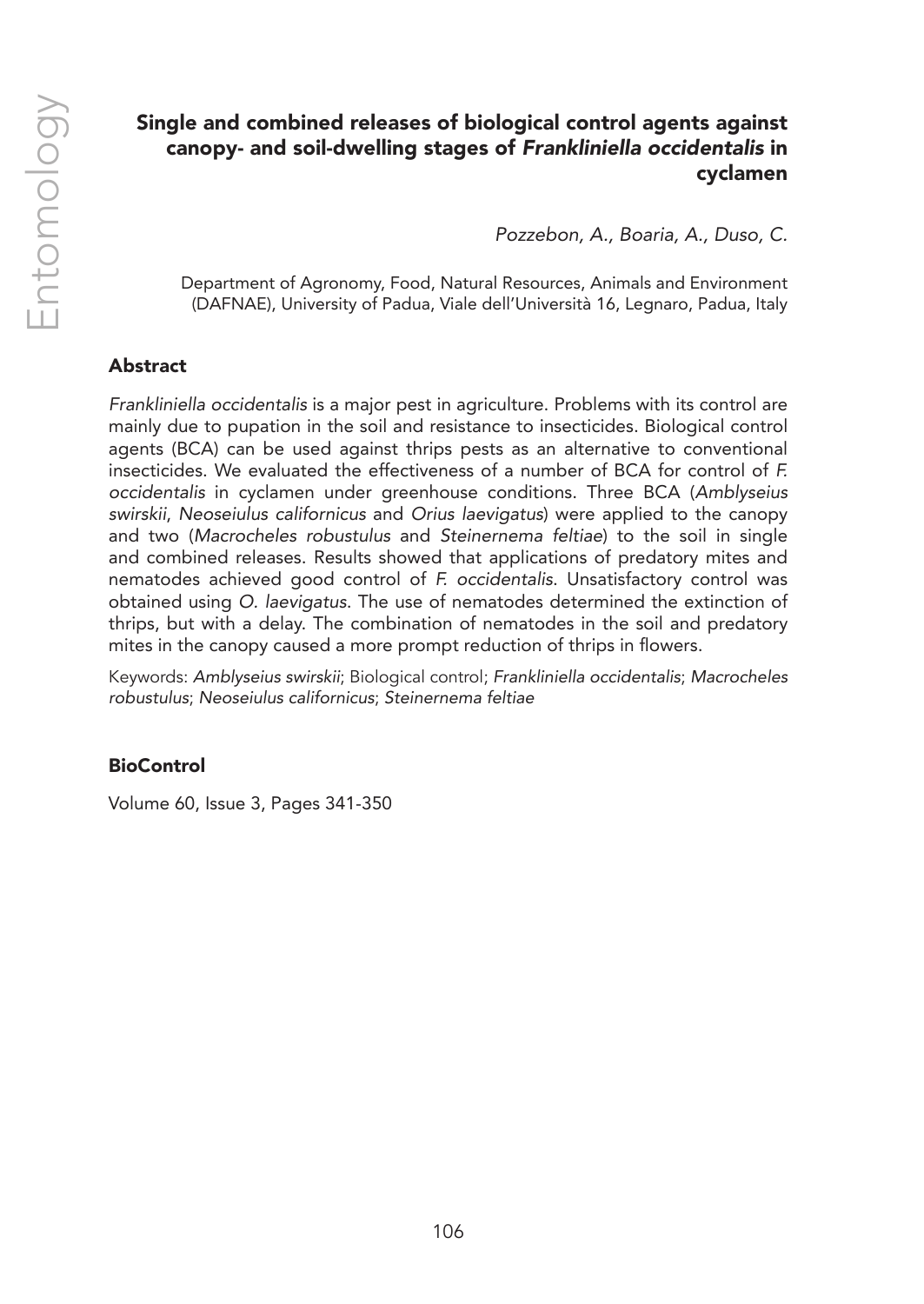# The allergenic protein Tha p 2 of processionary moths of the genus *Thaumetopoea* (Thaumetopoeinae, Notodontidae, Lepidoptera): Characterization and evolution

*Berardi, L.a , Battisti, A.a , Negrisolo, E.b*

a Department of Agronomy Food Natural Resources Animals and Environment (DAFNAE), University of Padova, Agripolis, Legnaro, PD, Italy b Department of Comparative Biomedicine and Food Science (BCA), University of Padova, Agripolis, Legnaro, PD, Italy

#### Abstract

The allergenic Tha p 2 protein has been extracted recently from the urticating setae of the pine processionary moth *Thaumetopoea pityocampa*. In the present paper, we test for the occurrence of this protein in other Thaumetopoeinae, with a particular focus on members of the genus *Thaumetopoea*, as well as unrelated moth species, to better understand the physicochemical properties of the protein, the nature of encoding genes and their evolutionary history. Tha p 2 is encoded by the intronless gene *Tha p 2* that is restricted to the processionary moths (Thaumetopoeinae, Notodontidae, Lepidoptera). Most of the species present two isoforms of Tha p 2 that can be interpreted as the result of heterozygosity in the single gene. The only exception is represented by *Thaumetopoea wilkinsoni*, in which 20 different isoforms occur in a single specimen, leading to the conclusion that, at least in this species, multiple copies of *Tha p 2* exist. Serine, glycine, cysteine and leucine are abundant in Tha p 2, a protein well conserved among processionary moths. The predicted secondary structures of Tha p 2 indicate the presence of 3 -helices and six -barrels. Finally, the evolution of the gene and the protein was characterized by a combination of positive and negative selection, with the latter being more evident.

Keywords: Allergenic protein Tha p 2; Molecular evolution; Processionary moths; Secondary structure prediction; Thaumeotopoeinae; *Thaumetopoea*

#### Gene

Volume 574, Issue 2, Pages 317-324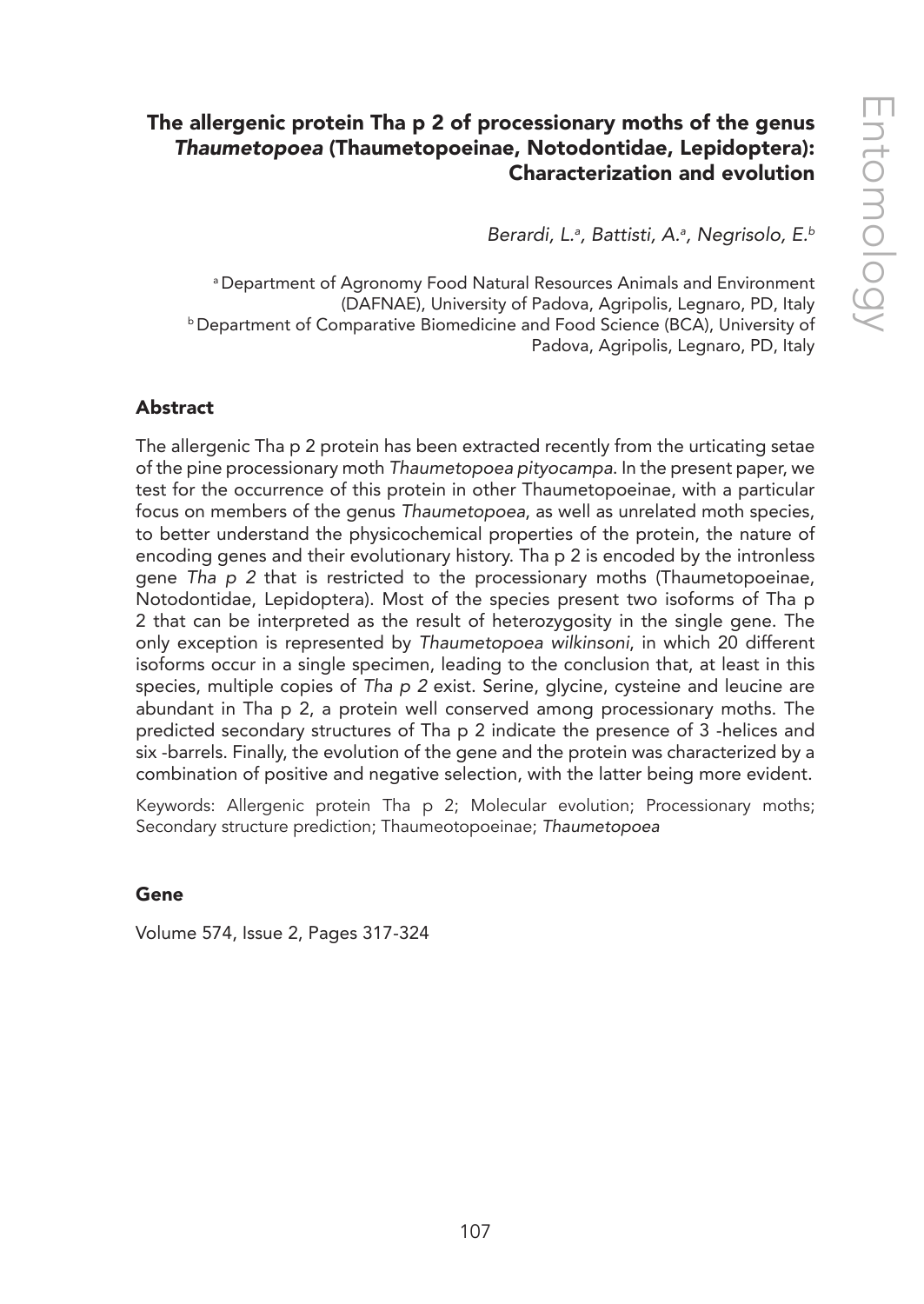# Two new species of *Coccidohystrix lindinger* (Hemiptera: Coccomorpha: Pseudococcidae) with notes on the related genus *Artemicoccus* Balachowsky

*Kaydan, M.B.a , Pellizzari, G.b, Szita, É.c*

a Imamoglu Vocational School, ÇUkurova University, Adana, Turkey **b Department of Agronomy, Food, Natural Resources, Animals and Environment** DAFNAE, University of Padova, Italy c Centre for Agricultural Research, Plant Protection Institute, Hungarian Academy of Sciences, Herman Ottó út 15, Budapest, Hungary

## Abstract

Scale insect (Hemiptera: Coccomorpha: Pseudococcidae) samples were collected in Turkey (Hakkari- Yüksekova) and Bulgaria (Kresna Gorge) between 2007 and 2012. Two new *Coccidohystrix Lindinger* species, are described and illustrated. An identification key including the new species is also provided. Additionaly, the type material of *C. zangherii* was studied and the species is transferred into the genus *Artemicoccus* Balachowsky. A new identification key for species in the genus *Artemicoccus* is also provided.

Keywords: Eriococcidae; Lacking ostiole; Phenacoccinae

# Turkiye Entomoloji Dergisi

Volume 39, Issue 4, Pages 355-366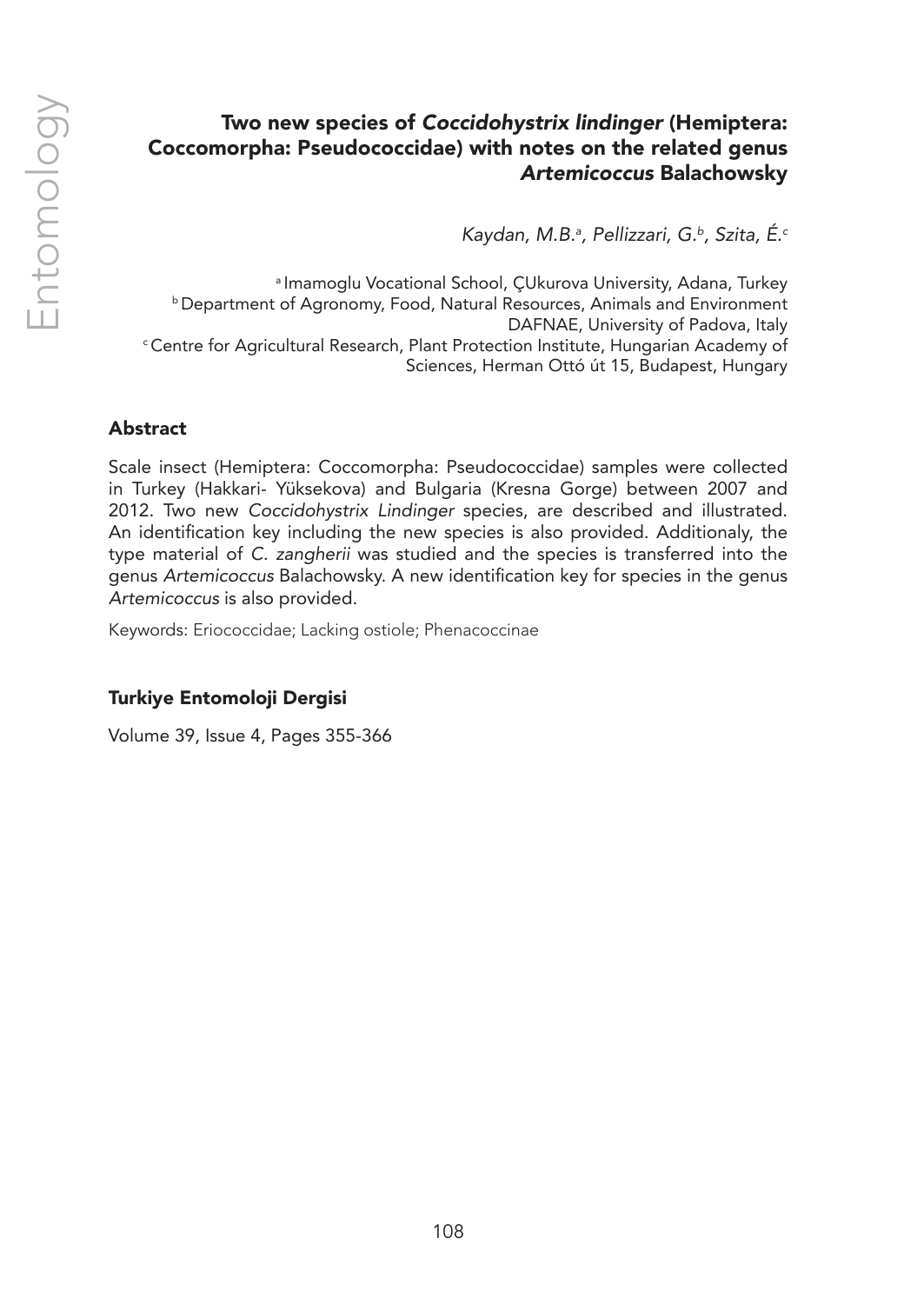# Food science and technology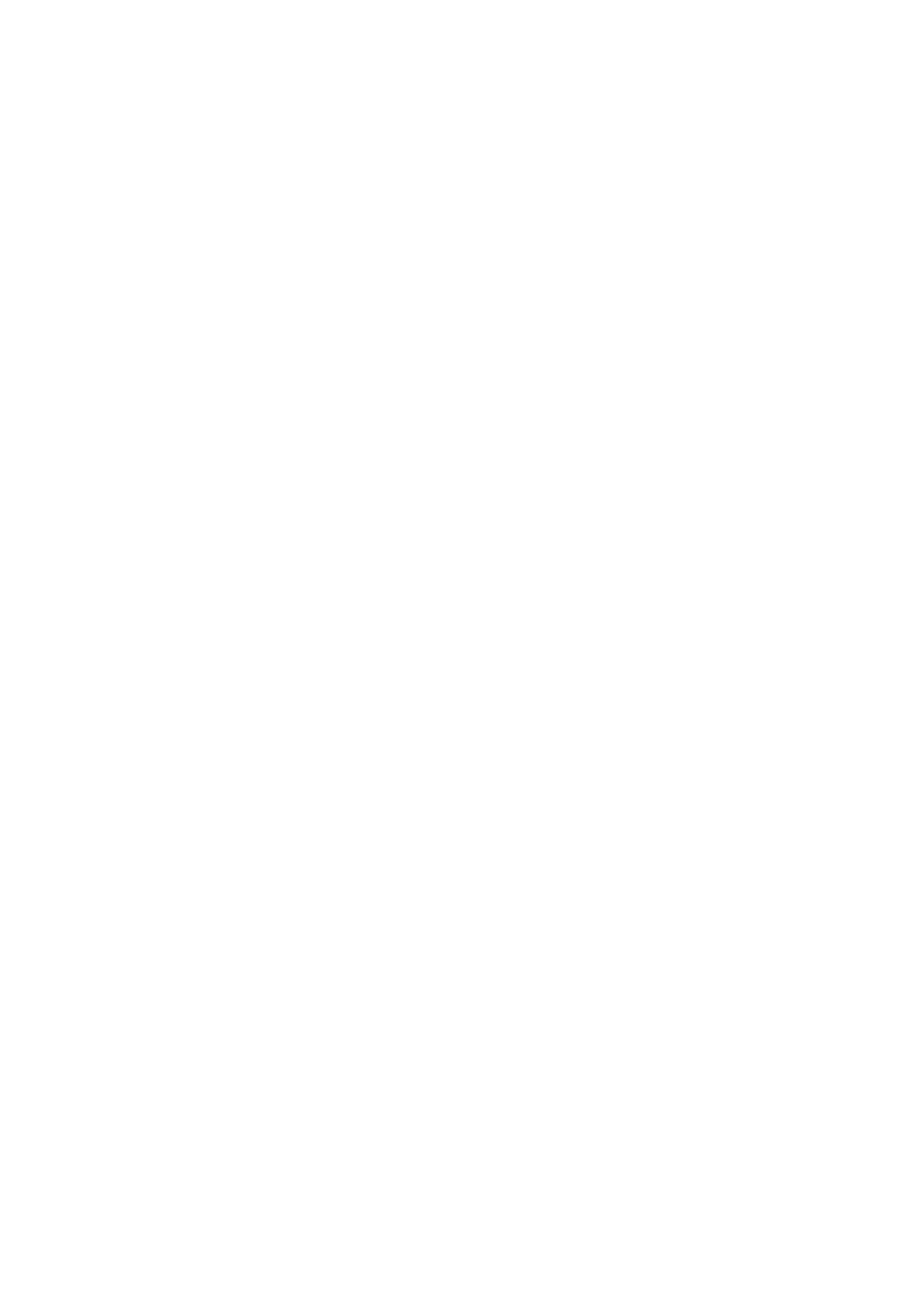# Profiling chicory sesquiterpene lactones by high resolution mass spectrometry

Graziani, G.<sup>a</sup>, Ferracane, R.<sup>a</sup>, Sambo, P.<sup>b</sup>, Santagata, S.<sup>b</sup>, Nicoletto, C.<sup>b</sup>, *Fogliano, V.c*

a Department of Agricultural and Food Science, University of Napoli Federico II, Parco Gussone, Portici, Napoli, Italy

**b Department of Agronomy, Food, Natural resources, Animals and Environment** (DAFNAE), Agripolis - University of Padova, Viale dell'Università 16, Legnaro, PD, Italy c Food Quality and Design Group, Wageningen University, PO Box 8129, Wageningen, **Netherlands** 

## Abstract

Sesquiterpene lactones (SLs) are the main determinants of radicchio bitterness and the control of their concentrations is a key point for the market value of this product. An innovative analytical approach based on two complementary mass spectrometers, Orbitrap-HRMS and MS/MS, was used for quantitative analysis of SLs in aerial part of four different varieties of chicory. Data highlighted the presence of eight SLs: 11β,13-dihydrolactucin, lactucin, 8-deoxy-lactucin, dihydro-8 deoxylactucin, dihydrolactucopicrin, lactucopicrin, lactuside C (jaquinellin glucoside) and dihydro-lactucopicrin oxalate. Significant varietal differences were found. The highest amount of SLs was found in the radicchio "Treviso Precoce" variety (189.71 µg/g), the lowest amount in "Treviso Tardivo" variety (45.78 µg/g). Lactucopicrin was the most abundant compound with concentration ranged between 99.36 in "Treviso Precoce" and 13.50 µg/g in "Treviso Tardivo" while dihydro-lactucopicrin oxalate was the less abundant in all analyzed varieties with an average concentration of about 1% on the total amount of SLs.

Keywords: Bitterness; Chicory; High resolution mass spectrometry; Radicchio; Sesquiterpene lactones; Tandem mass spectrometry

## Food Research International

Volume 67, Pages 193-198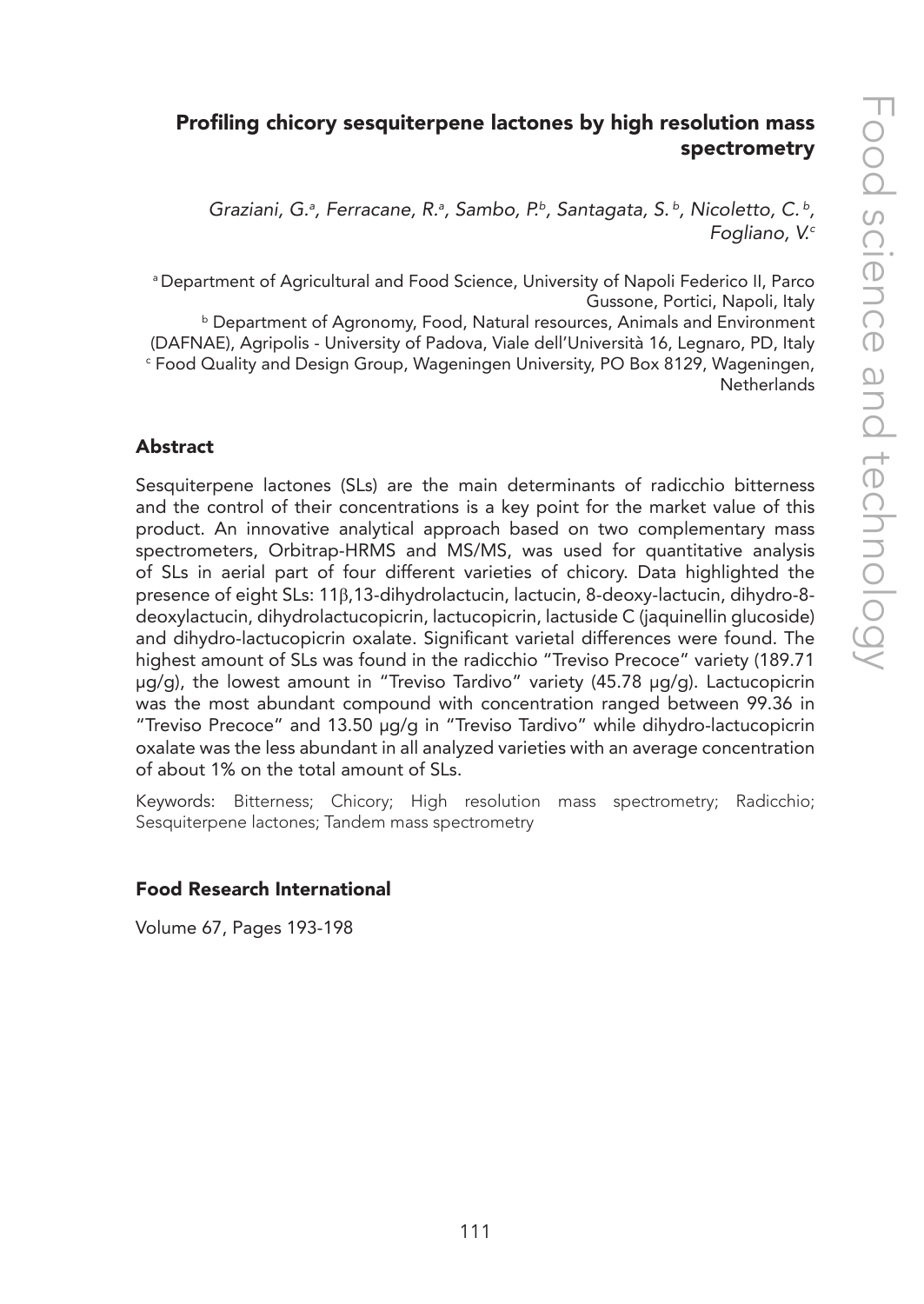# Advantages of the KDS/BCA assay over the bradford assay for protein quantification in white wine and grape juice

*Gazzola, D.ab, Vincenzi, S. ab, Pasini, G. ab, Lomolino, G. ab, Curioni, A. ab*

a Department of Agronomy, Food, Natural Resources, Animals and Environment (DAFNAE)

<sup>b</sup> Centro Interdipartimentale per la Ricerca in Viticoltura ed Enologia (CIRVE), Università di Padova, via dell'Università 16, Legnaro, PD, Italy

#### Abstract

The present study compared the performance of two colorimetric protein assays, the Bradford and the potassium dodecyl sulfate/bicinchoninic acid (KDS/BCA) assays, for use in wine and grape juice analysis. The Bradford assay was affected by protein type, whereas the KDS/BCA assay had lower protein-to-protein variation. Bovine serum albumin and lysozyme yielded an absorbance (562 nm) vs. protein concentration slope (dose–response curve) similar to that of wine proteins. In the Bradford assay, the presence of 12% ethanol and 200 mg/L of wine polyphenols decreased the protein absorbance by 28 and 16%, respectively, whereas in the KDS/BCA assay such interference was not significant. Among 64 white wines, the correlation between protein haze potential, determined by a heat test, and protein content was better for the KDS/BCA assay. This study confirmed the superiority of the KDS/BCA assay over the Bradford assay for quantifying protein in white grape juice and wine, and it yielded better predictive value with respect to the risk of white wine protein instability.

Keywords: Colorimetric assays; Protein quantification; White wine; Wine haze

#### American Journal of Enology and Viticulture

Volume 66, Issue 2, Pages 227-233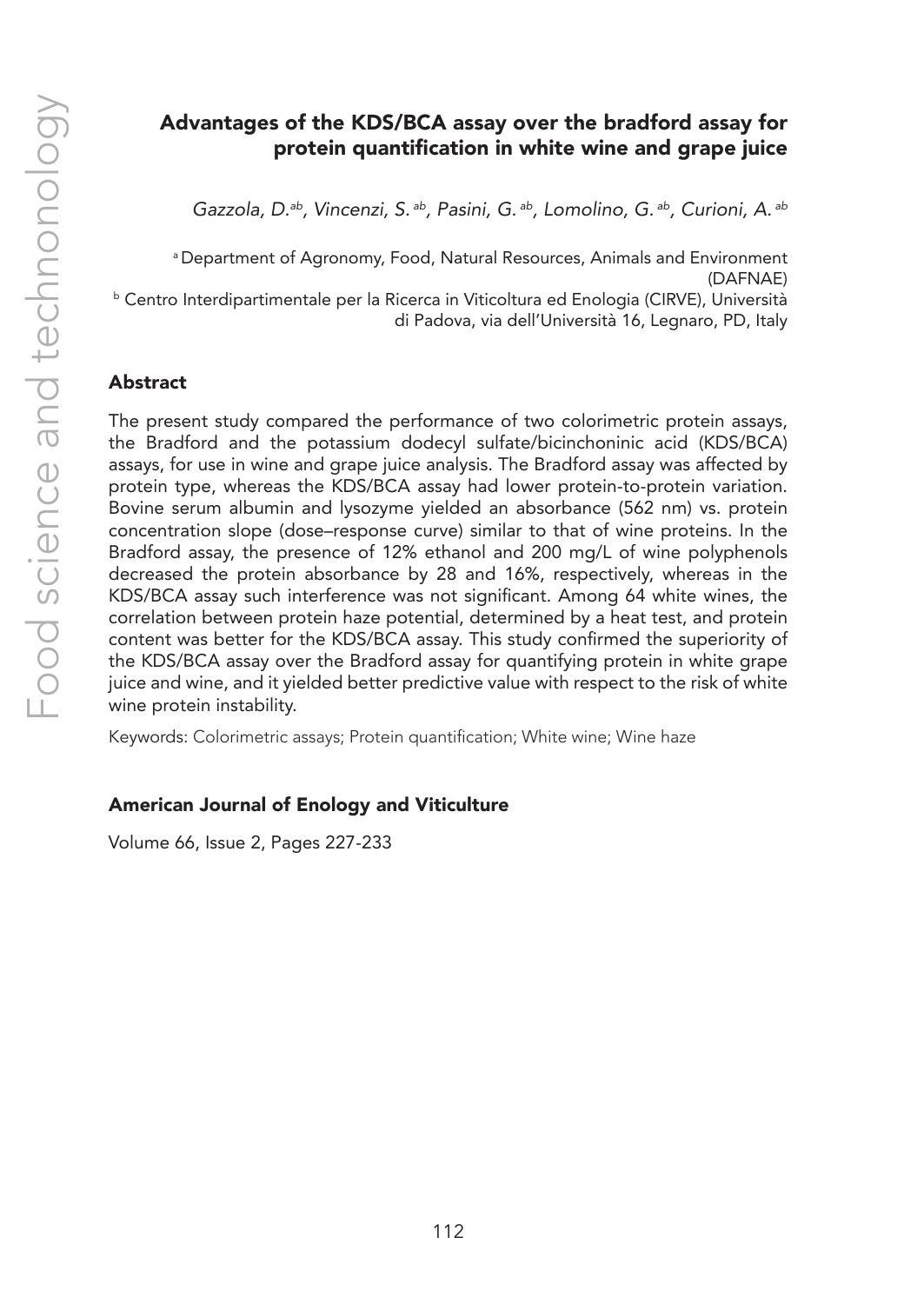# 'Artificial sensory analysis' for sensory classification of Prosecco sparkling wines

*Franceschi, D.a , Tiranno, M. a, Vincenzi, S. a, Boatto, V. a, Bravi, M. ab*

a Centro Interdipartimentale per la Ricerca in Viticoltura Ed Enologia, Università di Padova, Padova, Italy b Dipartimento Ingegneria Chimica Materiali Ambiente, Sapienza Università di Roma,

Rome, Italy

## Abstract

Real-time in-process reference to a consolidated standard during sparkling wine production would be beneficial for reducing product loss and/or allowing a timely diagnosis of intervention needs (correction etc). Instead, end-point control by assaying by the oenologist supervising batch production is the only form of (sensory) control normally carried out in wineries. Afterwards, samples from production batches must pass the evaluation step at the Commission's desk. The present experimental study was carried out to assess whether the responses of an "electronic nose", i.e. a non-specific, gas-phase analytical instrument, is capable to draw an outline of the sensory profile of Conegliano Valdobbiadene Prosecco Superiore DOCG and Prosecco DOC in a way that is objective, repeatible and that can be simply related to the verdict of a group of expert judges.

Keywords: Electronic Noses; Fermentations

## Chemical Engineering Transactions

Volume 43, Pages 181-186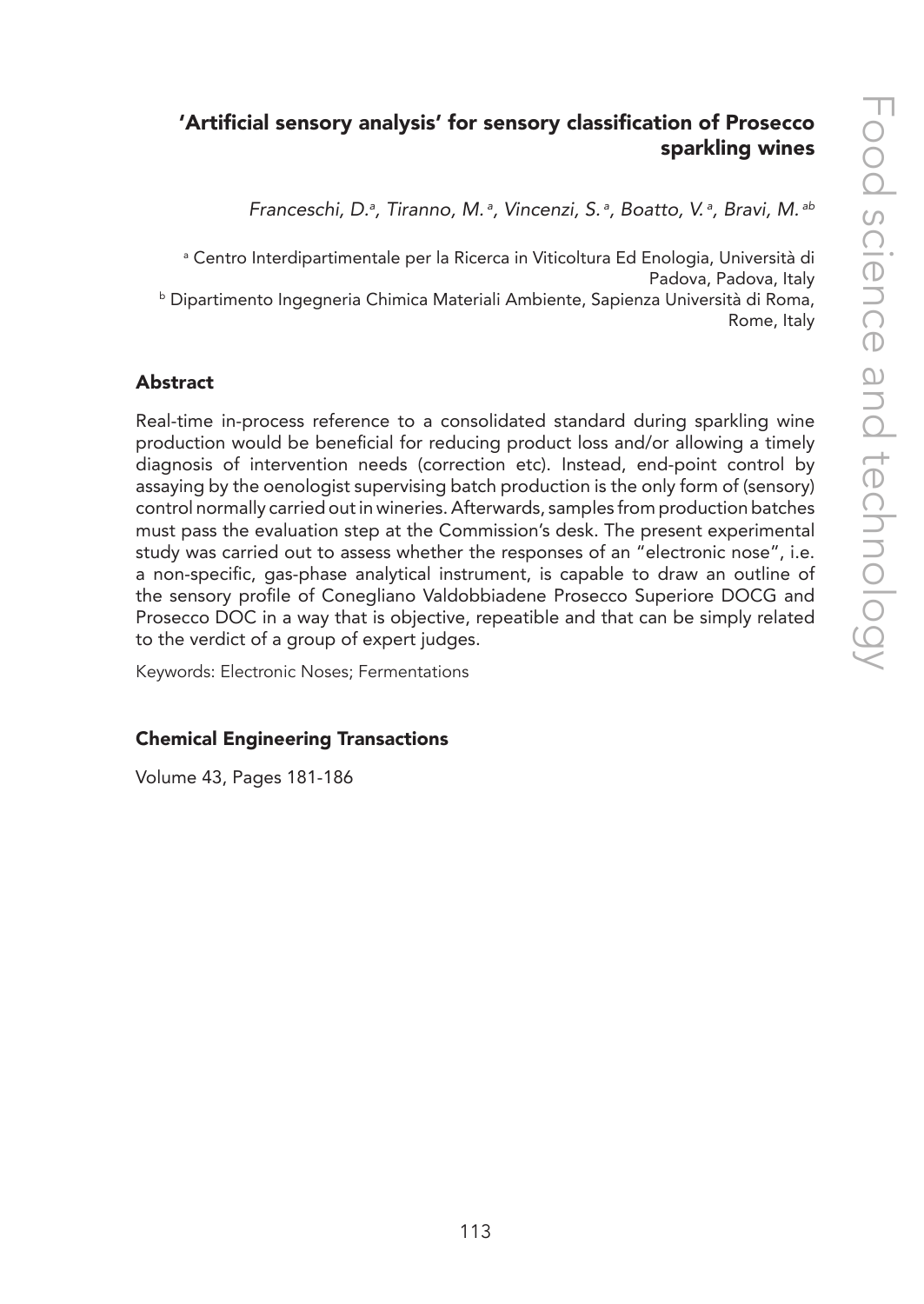# Characterization of crude esterase activity from two plants used in cheese making: *Cynara cardunculus* L. and *Ficus carica* L.

*Lomolino, G., Zannoni, S., Di Pierro, G.*

Department of Agronomy, Food, Natural Resources, Animals, and Environment-DAFNAE, Università degli Studi di Padova, Padova, Italy

## Abstract

For centuries, extracts of *Cynara cardunculus* and the latex of *Ficus carica* have been used in cheesemaking, thanks to their proteases that clot milk casein. Since esterase activity is important to release odorous compounds in cheese, in this study we characterized the esterase activity of an extract of *Cynara cardunculus* and the latex of *Ficus carica*. The results, obtained by titration, spectrophotometric techniques, zymograms, and tests on agar plates, show the presence of esterase activity in the samples tested, with affinity towards the esters of short chain fatty acids, such as acetic, propionic, and butyric acid. In conclusion, this study provides a background information on esterases of two plants used in cheesemaking and represents a starting point for further investigations of their applications, not only in dairying but also in other industries involved in the processing and transformation of lipids.

Keywords: *Cynara cardunculus*; Esterase; *Ficus carica*; Latex; Plant coagulants; Zymogram

## Food Biotechnology

Volume 29, Issue 4, Pages 297-316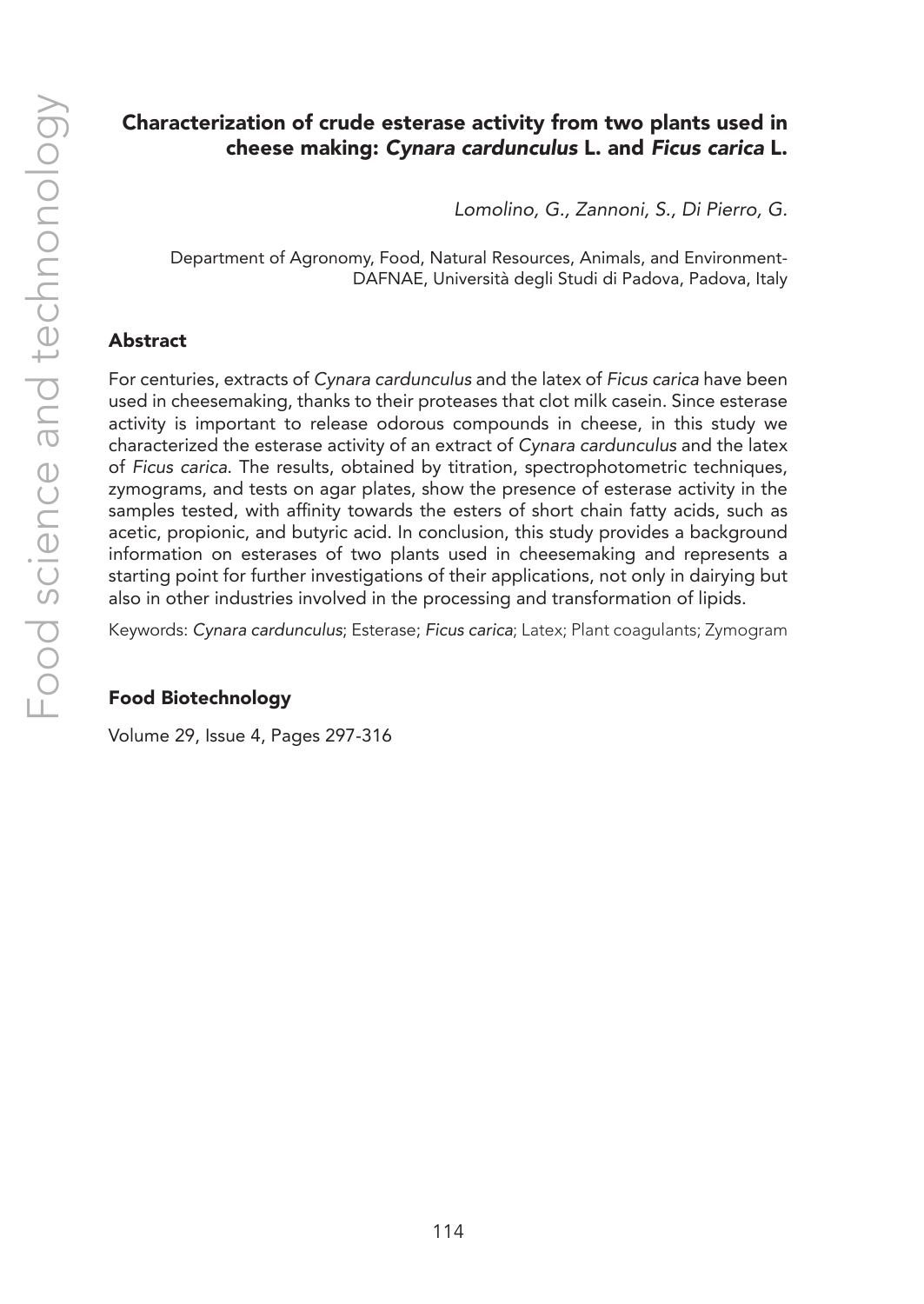# Citrus hydrosols as useful by-products for tyrosinase inhibition

*Lante, A., Tinello, F.*

Department of Agronomy, Food, Natural Resources, Animals and Environment, DAFNAE Agripolis, University of Padova, Viale Universitá, 16, Legnaro, PD, Italy

## Abstract

Hydrosols are coproduced during water or steam distillation of plant material. Three kinds of citrus hydrosols (CIHSs) were assessed for anti-tyrosinase (TYR) activity using spectrophotometric assays and terpene content as quantified by gas chromatography (GC). All of the distillate waters were found to inhibit commercial mushroom tyrosinase at varying levels (21.8-68.9%) depending on substrate type and concentration. The GC analysis indicated that a number of known tyrosinase inhibitors including myrcene, sabinene, geraniol and citral were present in CIHS, which behave as mixed-type inhibitors towards tyrosinase. *Industrial relevance*: Citrus hydrosols have great potential to meet the demands of the food and cosmetic industries, since they are not only easy and inexpensive to produce but also without any perceivable hazard for humans. In addition, since citrus hydrosols can be extracted from the discarded peels of citrus fruits, their use as anti-browning agents would allow the repurposing of what has typically been considered a biological waste product.

Keywords: Citrus; Gas chromatography; Hydrosols; Inhibitors; Tyrosinase

## Innovative Food Science and Emerging Technologies

Volume 27, Issue , Pages 154-159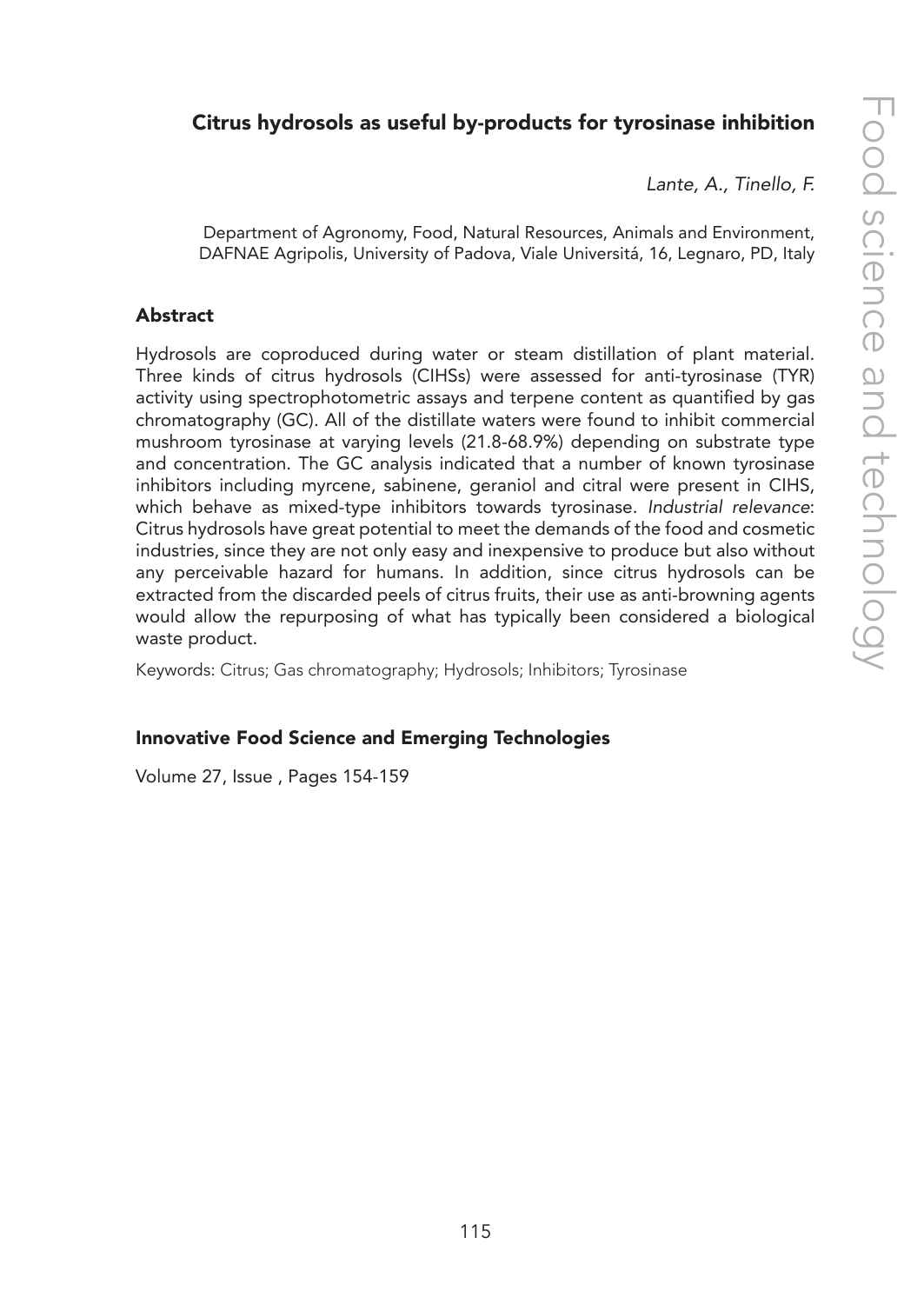# Digestibility of pasta made with three wheat types: A preliminary study

*Simonato, B.a , Curioni, A.b, Pasini, G.b*

a Department of Biotechnology, University of Verona, Strada Le Grazie 15, Verona, Italy b DAFNAE (Department of Agronomy, Natural Resource, Animals and Environment), University of Padova, Legnaro, PD, Italy

### Abstract

The aim of this study was to assess the digestibility of the protein and starch in pasta made with different cereals, i.e. *Triticum durum*, *Triticum polonicum* and *Triticum dicoccum*, and to measure the glycemic index (GI) of the different types of pasta. The digestibility of the starch in *T. polonicum* pasta differed significantly from the others. It seemed to be less digested than *dicoccum* and *durum* wheat pasta. *T. polonicum* pasta also had a lower glycemic index, while there were no significant differences in the protein digestibility of the three types of pasta.

Keywords: Glycemic index; Protein digestibility; Starch digestibility; Wheat pasta

## Food Chemistry

Volume 174, Issue , Pages 219-225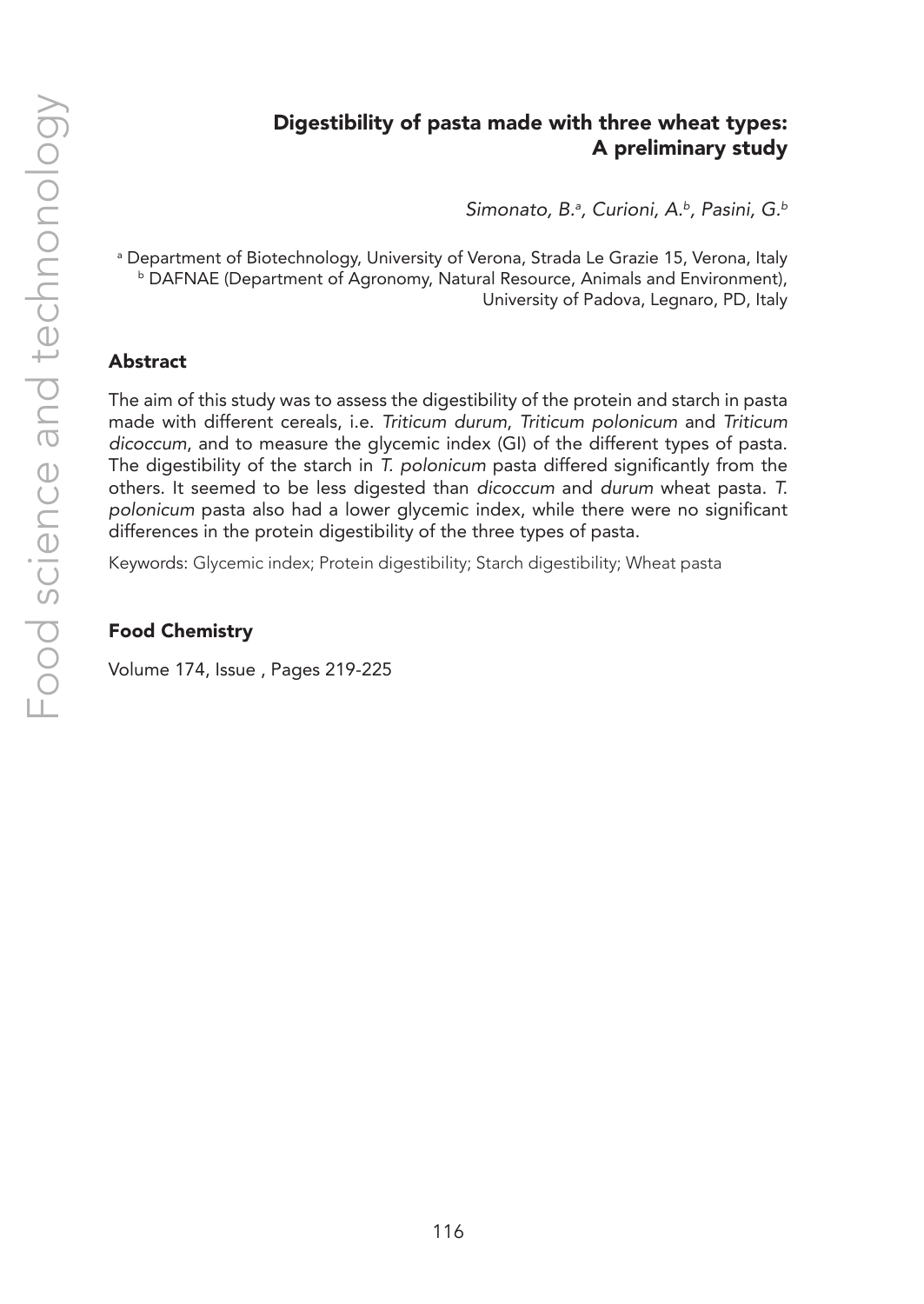# Foaming properties of potato (*Solanum tuberosum*) proteins: A study by the gas sparging method

*Lomolino, G., Vincenzi, S., Gazzola, D., Crapisi, A., Curioni, A.*

Department of Agronomy, Food Natural Resources, Animal and Enviroment DAFNAE, University of Padua, Viale dell'Università 16, Legnaro, Padova, Italy

#### Abstract

The proteins used in food industry to make foams are mostly of animal origin, thus arising ethical and health concerns. For this reasons, protein of plant origin, such as those of potato, may represent an interesting alternative.In this research, the foaming behavior of potato proteins has been studied, using a commercial sample of potato proteins enriched in patatin (Laffort), intended for use as a fining agent in wine.The potato proteins, solubilized in buffers at different pH (3-7), were subjected to foaming by sparging  $N_{2}$ , air and  $CO_{2}$ , in the same conditions of pressure and time.The results showed a significant foam expansion (400%) in samples in which  $\mathsf{N}_2$  and  $\mathsf{CO}_2$  were sparged. However, some differences were observed in foam stability. In particular, foam was very stable when produced with  $N_{2}$  (40%), less stable with air (30%) and very unstable with  $\mathsf{CO}_2$  (10%). Image analysis carried out on foams by a stereomicroscope and  $d_{32}$  (Sauter mean diameter) measurements showed significant differences related to the nature of the sparged gas and the pH. In particular, the foam obtained with  $\mathsf{N}_2$  produced very small bubbles, with low polydispersity. Electrophoretic analyses of the proteins migrating into the foam revealed differences in protein patterns, especially in relation to the sparged gas, indicating that the nature of the dissolved gas affects the behavior of the different protein components.In conclusion, the patatin preparation here tested produces foams with stability and expansion which depend not only on the pH but also on the type of gas sparged in the liquid.

Keywords: Foam; Foam expansion; Foam stability; Gas sparging; Image analysis; Patatin

#### Colloids and Surfaces A: Physicochemical and Engineering Aspects

Volume 475, Issue 1, Pages 75-83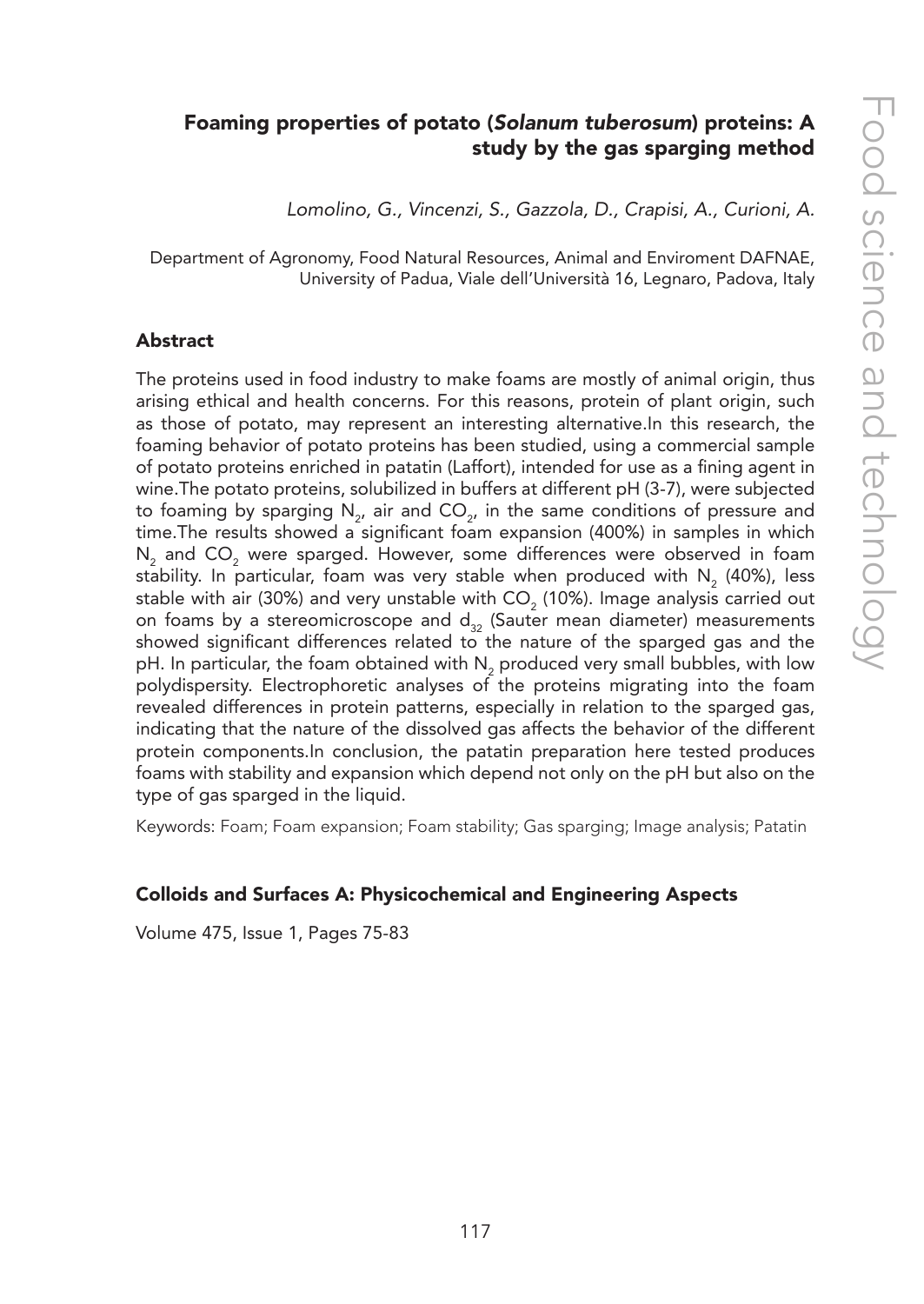# Investigating the use of gradient boosting machine, random forest and their ensemble to predict skin flavonoid content from berry physical-mechanical characteristics

Brillante, L.<sup>a</sup>, Gaiotti, F.<sup>a</sup>, Lovat, L.<sup>a</sup>, Vincenzi, S.<sup>b</sup>, Giacosa, S.<sup>c</sup>, Torchio, F.<sup>c</sup>, *Segade, S.R.c , Rolle, L.c , Tomasi, D. a*

a CRA-VIT Council for Agricultural Research and Economics, Viticulture Research Center, Conegliano, TV, Italy **b University of Padova, Centro Interdipartimentale per la Ricerca in Viticoltura ed** Enologia, Legnaro, PD, Italy c University of Turin, Dipartimento di Scienze Agrarie, Forestali e Alimentari, Grugliasco, TO, Italy

#### Abstract

Flavonoids are a class of bioactive compounds largely represented in grapevine and wine. They also affect the sensory quality of fruits and vegetables, and derived products. Methods available for flavonoid measurement are time-consuming, thus a rapid and cost-effective determination of these compounds is an important research objective. This work tests if applying machine learning techniques to texture analysis data allows to reach good performances for flavonoid estimation in grape berries. Whole berry and skin texture analysis was applied to berries from 22 red wine grape cultivars and linked to the total flavonoid content. Three machine-learning techniques (regression tree, random forest and gradient boosting machine) were then applied. Models reached a high accuracy both in the external and internal validation. The R<sup>2</sup> ranged from 0.75 to 0.85 for the external validation and from 0.65 to 0.75 for the internal validation, while RMSE (Root Mean Square Error) went from 0.95 mg g<sup>-1</sup> to 0.7 mg g<sup>-1</sup> in the external validation and from 1.3 mg g<sup>-1</sup> to 1.1mg g<sup>-1</sup> in the internal validation.

Keywords: Flavonoids; Gradient Boosting Machine (GBM); Random forest; Texture analysis; Wine-grape

#### Computers and Electronics in Agriculture

Volume 117, Issue , Pages 186-193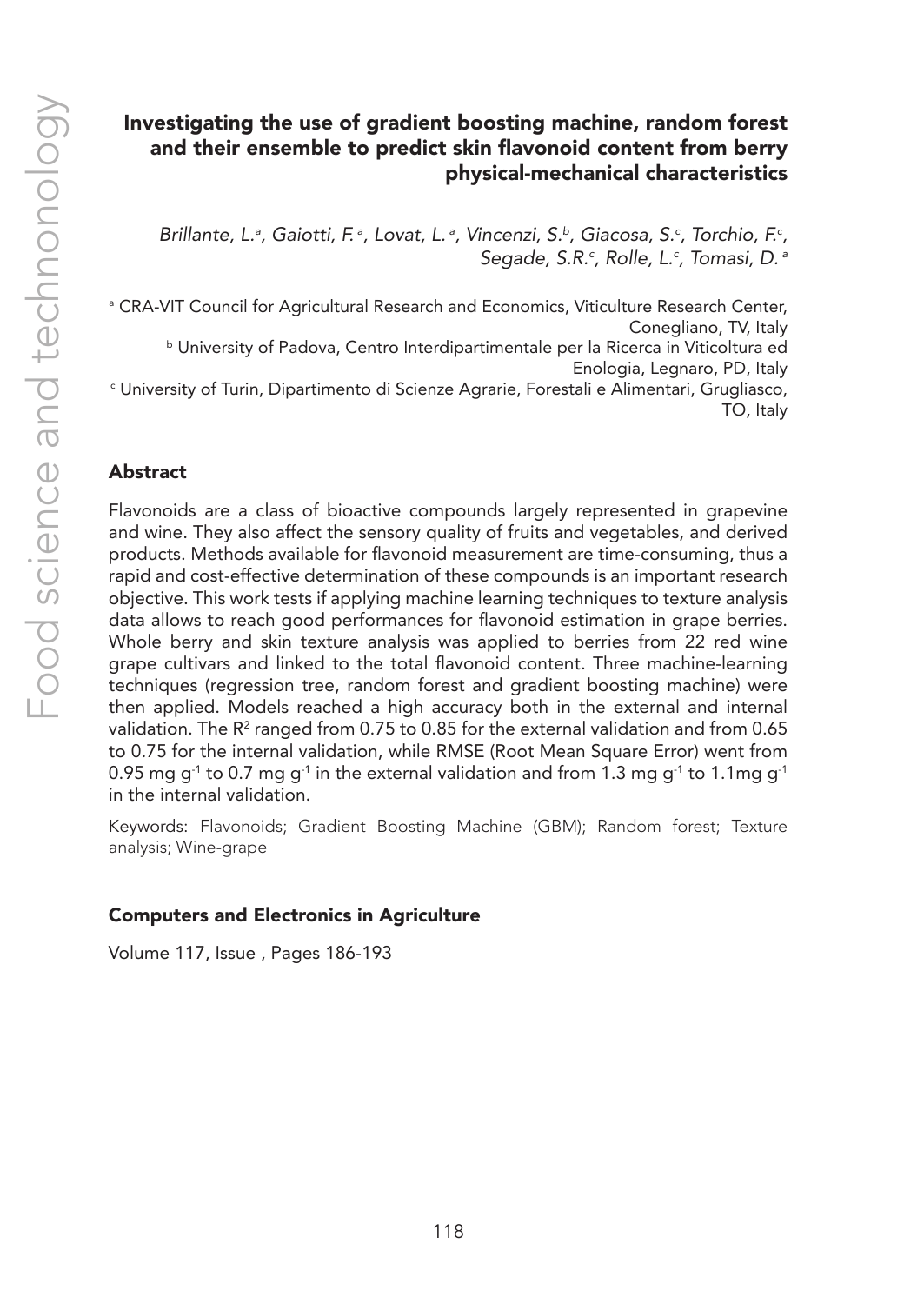# Short communication: Characterization of soluble thiols in bovine milk

*Niero, G., De Marchi, M., Masi, A., Penasa, M., Cassandro, M.*

Department of Agronomy, Food, Natural resources, Animals and Environment, University of Padova, Viale dell'Università 16, Legnaro (PD), Italy

#### Abstract

Antioxidants are molecules essential for the maintenance of cell homeostasis and their intake through the diet has positive effects on human health. Among antioxidants, low-molecular-weight (LMW) thiols represent an important class of compounds. The aim of this study was to identify LMW thiols in bovine milk. A total of 96 individual milk samples from Brown Swiss, Holstein-Friesian, Alpine Grey, and Simmental cattle breeds were collected in 8 herds. The LMW thiols were extracted from the soluble fraction of milk and, following a derivatization protocol, they were separated by reverse phase HPLC and detected fluorimetrically. Six thiol species were detected and 2, glutathione (GSH) and cysteine-glycine (Cys-Gly), were identified and quantified. Regardless of the breed, the average concentration of Cys-Gly in milk was greater than that of GSH. Overall, milk from dual-purpose breeds (Simmental and Alpine Grey) was richer in LMW thiols than milk from dairy cows (Holstein-Friesian and Brown Swiss). Glutathione and Cys-Gly, closely linked metabolically, were strongly correlated. Pearson correlations of Cys-Gly with protein and casein contents were moderately low, and no relationship was found between GSH and milk chemical composition. Future research should focus on the identification of all detected LMW thiol species.

Keywords: Antioxidant; Cattle breed; Milk; Thiol

#### Journal of Dairy Science

Volume 98, Issue 9, Pages 6014-6017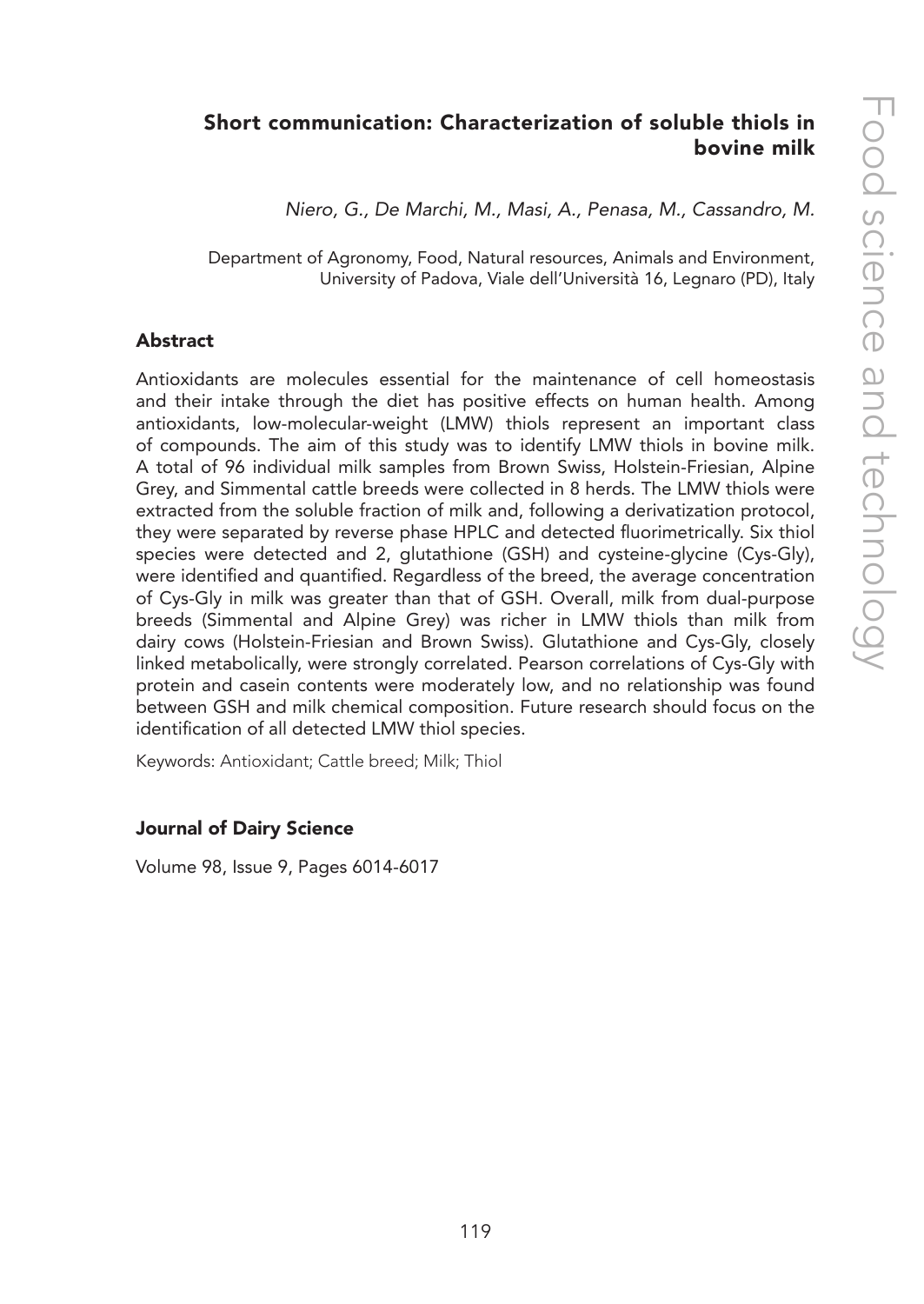# Structural and Nutritional Properties of Pasta from *Triticum monococcum* and *Triticum durum* Species. A Combined 1H NMR, MRI, and Digestibility Study

Pasini, G.ª, Greco, F.ª, Cremonini, M.A.<sup>c</sup>, Brandolini, A.ª, Consonni, R.<sup>b</sup>, *Gussoni, M.be*

a DAFNAE, Dipartimento di Agronomia, Animali, Alimenti, Risorse Naturali Ed Ambiente, Università Degli Studi di Padova, Legnaro (PD), Italy b Laboratorio NMR, Istituto per Lo Studio Delle Macromolecole, Consiglio Nazionale Delle Ricerche, Milano, Italy c Dipartimento di Scienze Degli Alimenti, Università di Bologna, Cesena, Italy d Unità per la Selezione Dei Cereali e la Valorizzazione Delle Varietà Vegetali, Consiglio per la Ricerca e la Sperimentazione in Agricoltura (CRA-SCV), Via Forlani 3, S. Angelo Lodigiano (LO), Italy e Dipartimento di Fisiopatologia Medico Chirurgica e Dei Trapianti, Università Degli Studi di Milano, Via F.lli Cervi, 93, Segrate (MI), Italy

### Abstract

The aim of the present study was to characterize the structure of two different types of pasta, namely *Triticum turgidum* ssp. *durum* (cv. Saragolla) and *Triticum monococcum* ssp. *monococcum* (cv. Monlis), under different processing conditions. MRI analysis and NMR spectroscopy (i.e.,  $T_1$  and  $T_2$  NMR relaxation times and diffusion parameters) were conducted on pasta, and 1 H NMR spectroscopic analysis of the chemical compounds released by pasta samples during the cooking process was performed. In addition, starch digestibility (enzimatically determined) was also investigated. The NMR results indicated that Saragolla pasta has a more compact structure, ascribed to pasta network and in particular to different technological gluten properties, that mainly determine the lower ability of Monlis pasta in binding water. These results correlate well with the lower rate of starch hydrolysis measured for Monlis pasta compared to Saragolla when both are dried at high temperature.

Keywords: 1 H NMR spectroscopy; diffusion; in vitro starch digestibility; MRI; pasta microstructure;  ${\sf T_1}\!/{\sf T_2}$  relaxation times

#### Journal of Agricultural and Food Chemistry

Volume 63, Issue 20, Pages 5072-5082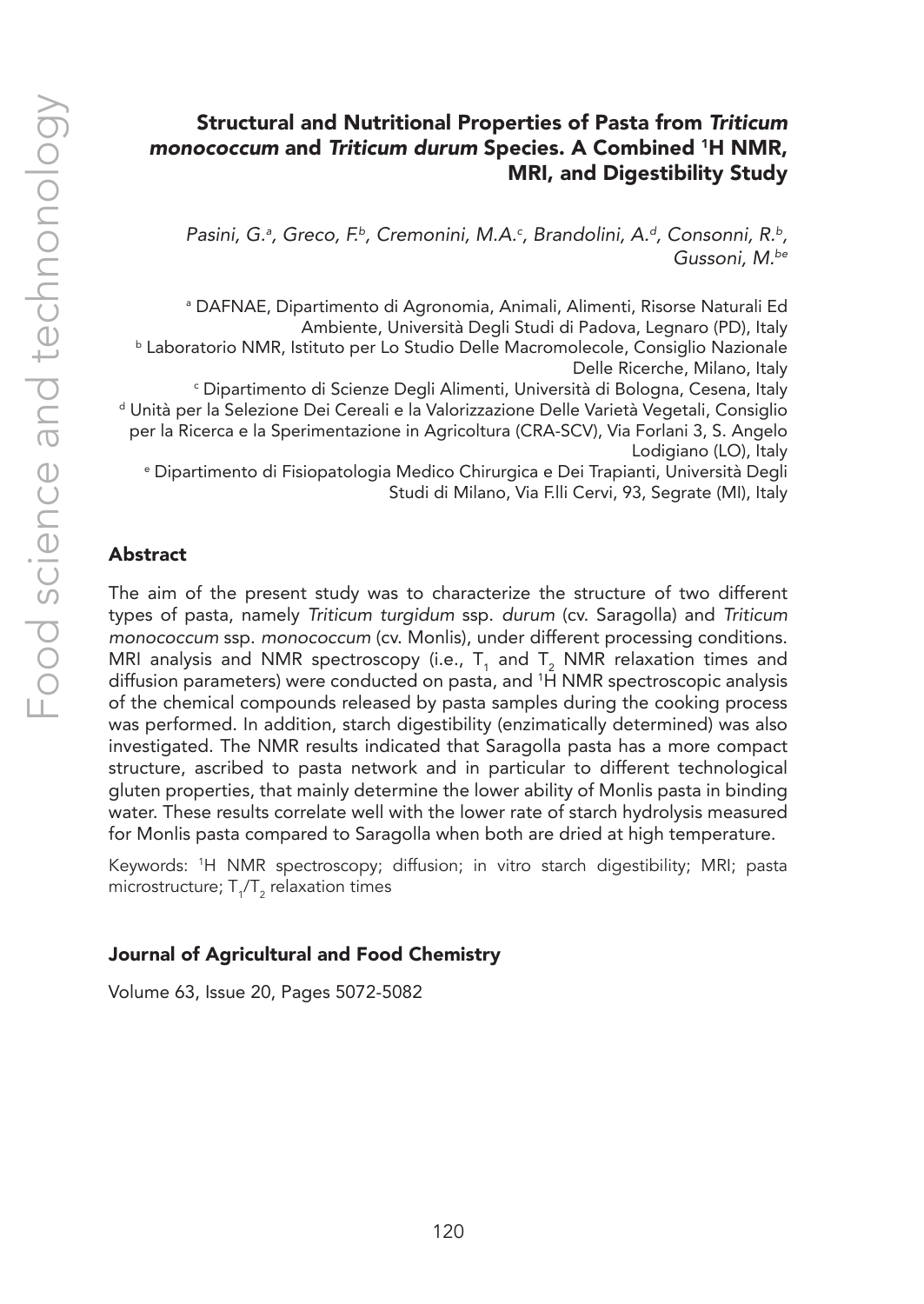# Study of combined effect of proteins and bentonite fining on the wine aroma loss

Vincenzi, S.ª, Panighel, A.<sup>b</sup>, Gazzola, D.ª, Flamini, R.b, Curioni, A.ª

a Department of Agronomy, Food, Natural Resources, Animals and Environment (DAFNAE), University of Padova, Viale XXVIII Aprile 14, Conegliano, TV, Italy b Cons. per la Ric. in Agricoltura e l'Analisi dell'Economia Agraria-Ctro. di Ric. per la Viticoltura, Viale XXVIII Aprile 26, Conegliano, TV, Italy

#### Abstract

The wine aroma loss as a consequence of treatments with bentonite is due to the occurrence of multiple interaction mechanisms. In addition to a direct effect of bentonite, the removal of aroma compounds bound to protein components adsorbed by the clay has been hypothesized but never demonstrated. We studied the effect of bentonite addition on total wine aroma compounds (extracted from Moscato wine) in a model solution in the absence and presence of total and purified (thaumatin-like proteins and chitinase) wine proteins. The results showed that in general bentonite alone has a low effect on the loss of terpenes but removed ethyl esters and fatty acids. The presence of wine proteins in the solution treated with bentonite tended to increase the loss of esters with the longest carbon chains (from ethyl octanoate to ethyl decanoate), and this was significant when the purified proteins were used. The results here reported suggest that hydrophobicity can be one of the driving forces involved in the interaction of aromas with both bentonite and proteins.

Keywords: bentonite; ethyl esters; terpenes; wine aroma; wine proteins

## Journal of Agricultural and Food Chemistry

Volume 63, Issue 8, Pages 2314-2320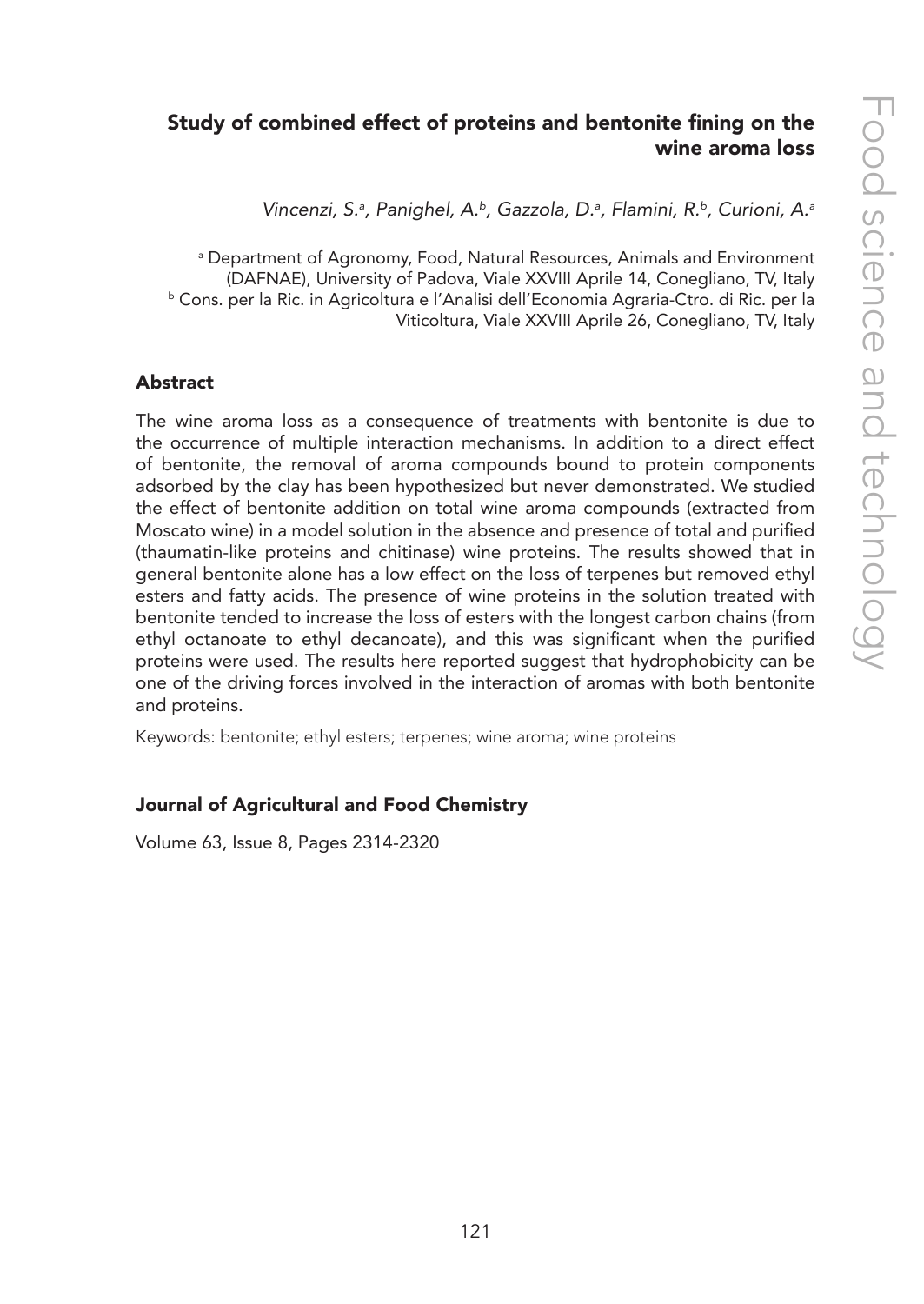# Total phenolic content, antioxidant and antimicrobial activity of *Haberlea rhodopensis* extracts obtained by pressurized liquid extraction

*Mihaylova, D.a , Lante, A.b, Krastanov, A.a*

a Department of Biotechnology, University of Food Technologies, 26 Maritza Blvd., Plovdiv, Bulgaria

b Department of Agronomy Food, Natural Resources, Animals and Environment, Università di Padova, Viale dell'Universitá 16, Agripolis, Legnaro, Padova, Italy

## Abstract

The present study was designed to investigate the antioxidant and antimicrobial activities of pressurized liquid extracts from *Haberlea rhodopensis* Friv. The total phenolic content was performed using the Folin-Ciocalteu phenol reagent. To determine the antioxidant activities of the extracts, several complementary tests were used: ABTS and DPPH radical scavenging activities, oxygen radical absorbance capacity, and ferric-reducing antioxidant power assay. The phenolic concentration was 15.98 $\pm$ 0.09 and 9.42 $\pm$ 0.06 mg GAE g<sup>-1</sup> DW for 70 and 85% ethanol extracts, respectively. Of all the performed methods, the highest antioxidant activity values were measured by the ORAC assay -  $224.6\pm6.6$  and  $154.0\pm9.9$  M TE g<sup>-1</sup> DW for 70 and 85% ethanol extracts, respectively. Results also showed that both extracts exhibited very weak antimicrobial activity against the examined microorganisms. However, the 70% ethanol extract possessed higher inhibition ability, which correlated with higher total phenolic content and antioxidant activity.

Keywords: Antimicrobial activity; Antioxidant activity; *Haberlea rhodopensis*; Pressurized liquid extract

#### Acta Alimentaria

Volume 44, Issue 3, Pages 326-332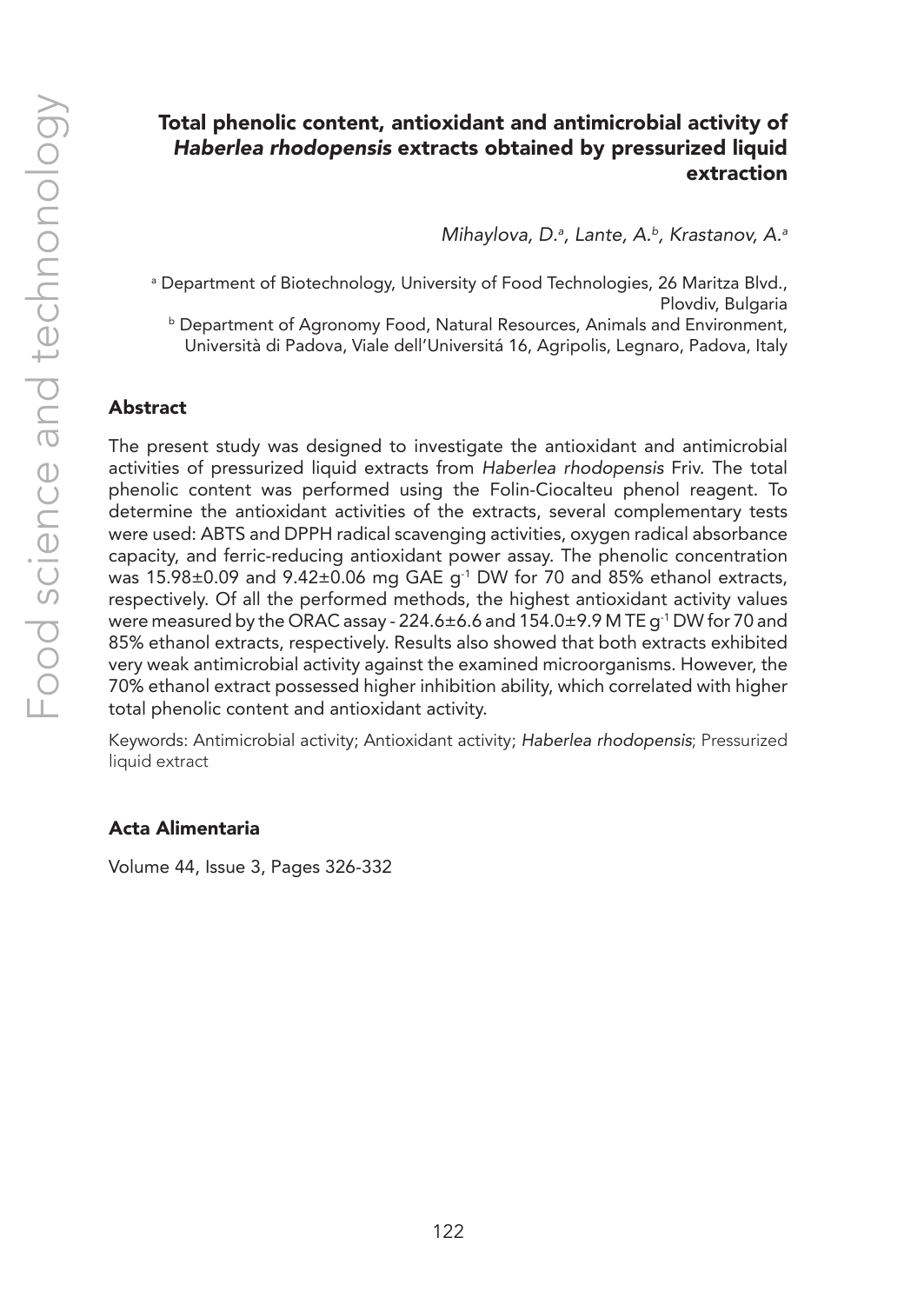# Effect of microparticulated whey protein concentration and proteinto-fat ratio on Caciotta cheese yield and composition

*Sturaro, A.a , De Marchi, M.a , Zorzi, E.b, Cassandro, M.a*

a Department of Agronomy, Food, Natural Resources, Animals and Environment (DAFNAE), University of Padova, Viale dell'Università 16, Legnaro, PD, Italy b Dairy Cooperative Latteria di Soligo, Via 1 Settembre 32, Soligo, TV, Italy

#### Abstract

The dairy industry exploits different processes to increase the value of whey protein (WP). Microparticulated whey proteins (MWP), which are colloidal particles formed by controlled aggregation of WP, are widely used in low-fat products. The aim of the present study was to evaluate the effects of MWP concentration (0.0-4.0%, v/v) and different protein-to-fat ratios (PFRs) on milk coagulation process, cheese yield and composition of Caciotta cheese. Samples of cheese were analysed after 10d of ripening. The increment of PFR affected rennet coagulation time. Moreover, cheese yield decreased as the level of fat decreased, and it was greater in low-fat cheese (high PFR) with 4.0% MWP than in low-fat cheese with 3.0% MWP. No differences were detected for cheese yield in standard and high-fat cheese (standard and low PFR) across MWP concentrations. The stable composition of low-fat Caciotta suggests the possibility to include MWP as fat replacer.

#### International Dairy Journal

Volume 48, Pages 46-52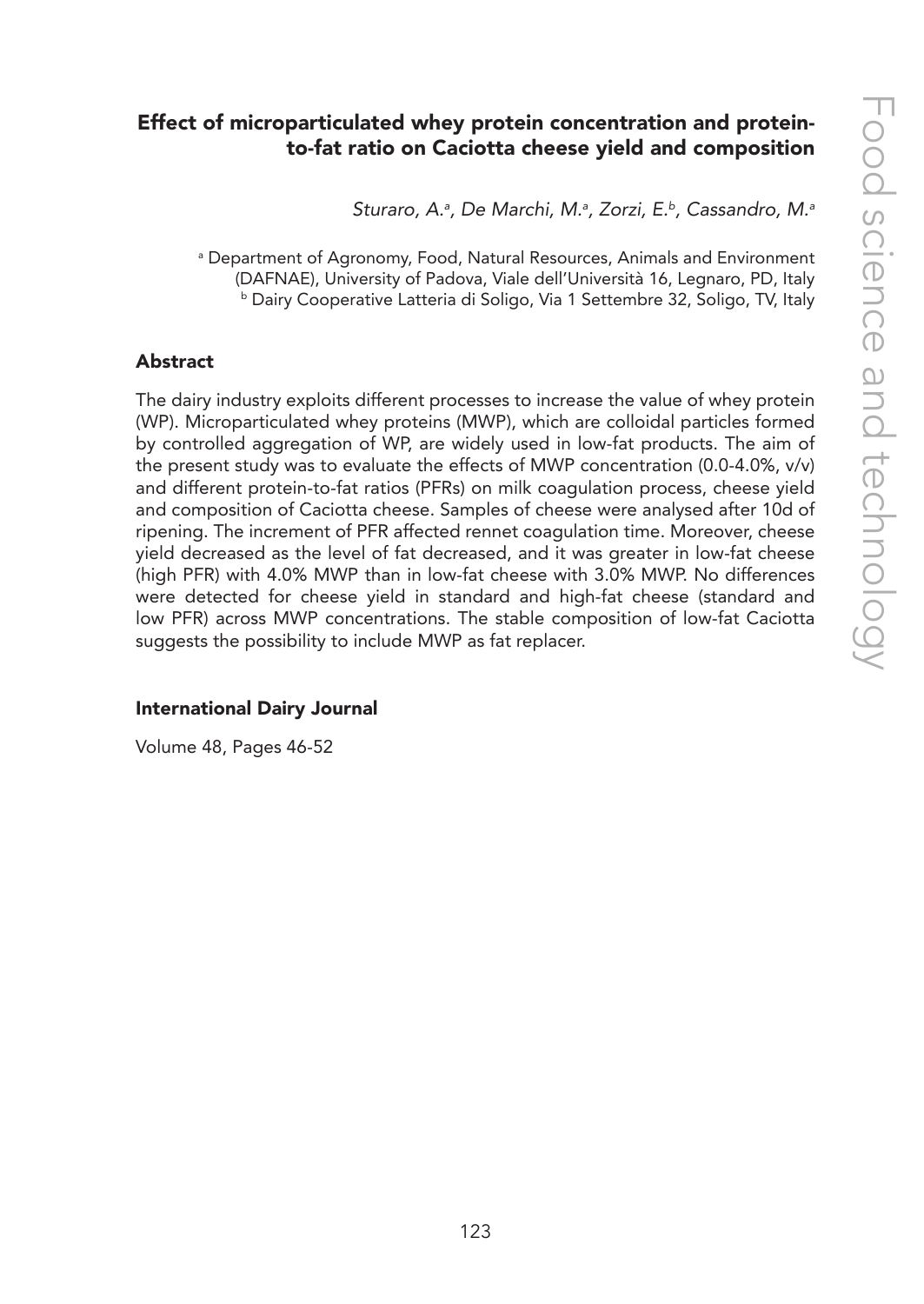# Effectiveness of mid-infrared spectroscopy for prediction of the contents of calcium and phosphorus, and titratable acidity of milk and their relationship with milk quality and coagulation properties

*Toffanin, V.a , De Marchi, M.a , Lopez-Villalobos, N.b, Cassandro, M.a*

a Department of Agronomy, Food, Natural Resources, Animals and Environment, University of Padova, Viale dell'Università16, Legnaro, PD, Italy **b Institute of Veterinary, Animal and Biomedical Sciences, Massey University, Private Bag** 11-222, Palmerston North, New Zealand

## Abstract

Individual milk samples from Holstein Friesian cows were collected and analysed by inductively coupled plasma optical emission spectrometry (ICP-OES) and titration for the determination of calcium (Ca), phosphorus (P) and titratable acidity (TA) contents, respectively. Prediction models were obtained using partial least squares (PLS) regression analyses using two statistical packages. The average Ca, P and TA were 1156 mg kg-1, 934 mg kg<sup>-1</sup> and 3.42 °SH 50 mL<sup>-1</sup>, respectively. Pearson's correlations between Ca and P and other milk traits were significant (*P* <0.05) and ranged from 0.16 to 0.53 for chemical composition traits and from 0.17 to-0.35 for milk coagulation properties (MCP). Results from the two statistical packages were comparable. Prediction models using MIR spectroscopy were satisfactory for Ca, P and TA, with coefficients of correlation of cross-validation greater than 0.73. Moreover, the study highlighted favourable relationships of these traits with milk coagulation properties.

#### International Dairy Journal

Volume 41, Pages 68-73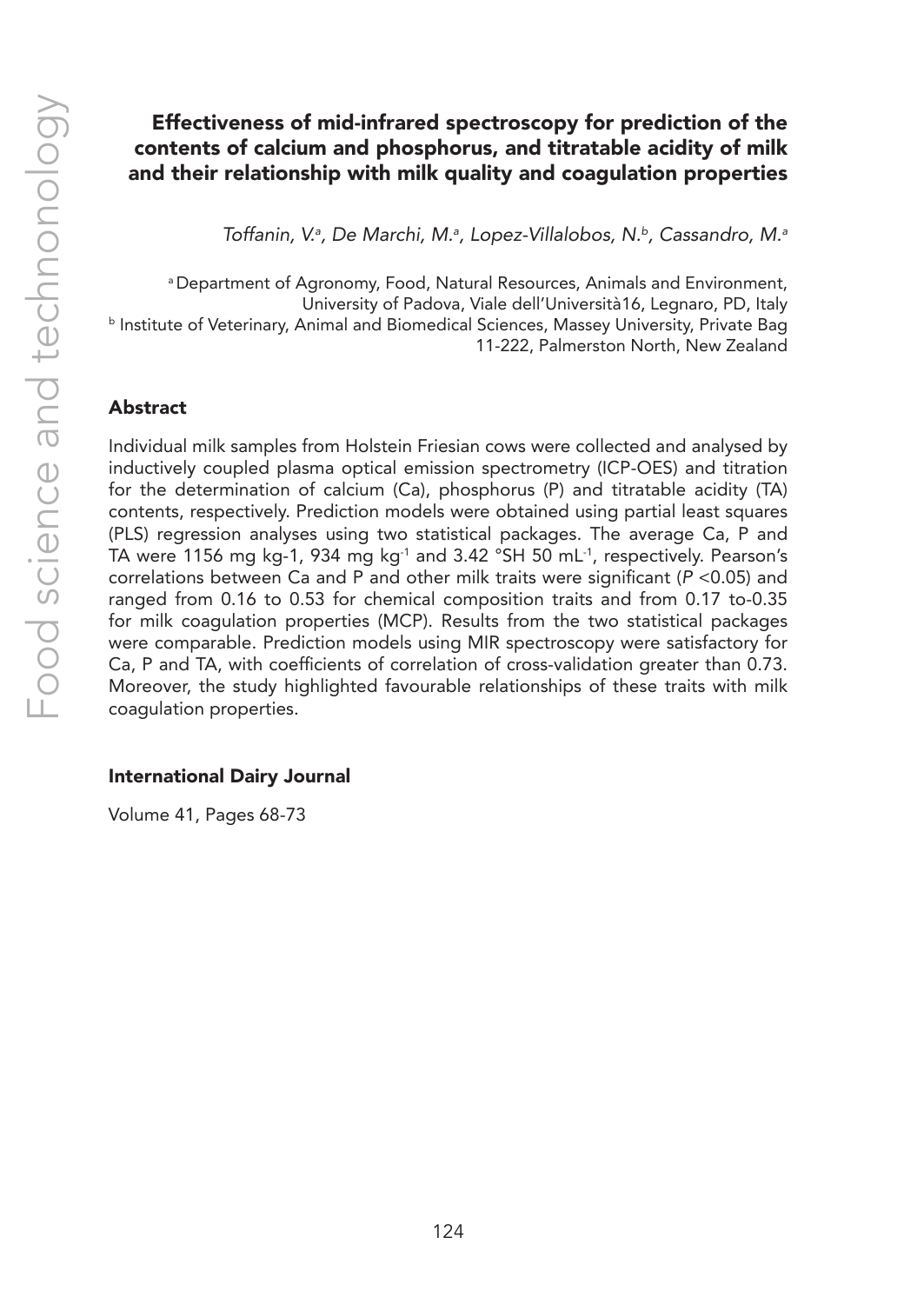# Milk skimming, heating, acidification, lysozyme, and rennet affect the pattern, repeatability, and predictability of milk coagulation properties and of curd-firming model parameters: A case study of Grana Padano

*Stocco, G.a , Cipolat-Gotet, C.a , Cecchinato, A.a , Calamari, L.b, Bittante, G.a*

a Department of Agronomy, Food, Natural resources, Animals and Environment (DAFNAE), University of Padova, Legnaro, Italy b Istituto di Zootecnica, Università Cattolica del sacro Cuore, Piacenza, Italy

#### Abstract

Milk coagulation properties are used to evaluate the cheesemaking aptitude of milk samples. No international standard procedure exists, although laboratories often mimic the production of a full-fat fresh cheese for milk coagulation properties. Questions have arisen about the predictability of such a procedure for different types of cheese production. The aim of this study was to establish a procedure mimicking the production conditions of a long-ripened hard cheese, taking Protected Designation of Origin Grana Padano as a case study. With respect to the traditional conditions (standard procedure; SP), the Grana Padano procedure (GP) modifications were the use of standardized milk, coagulation lower temperature, previous milk acidification, lysozyme addition, and rennet type. Each modification was tested in turn versus the SP and also all together in the GP. Another 3 tests were carried out: SP on naturally creamed milk, SP with double the quantity of rennet, and a simplified GP on a full-fat milk sample. The 10 procedures were tested on 2 subsamples with 2 replicates each and were repeated using individual milk samples from 15 dual-purpose Simmental cows in 4 sessions for a total of 600 tests. Two Formagraph instruments (Foss Electric A/S, Hillerød, Denmark) measuring curd firmness every 15 s were used, prolonging test duration to 60. min to obtain 5 traditional single-point milk coagulation properties and 3 parameters of the curd firming model using all 240 points recorded for each replicate. The 8 traits of each replicate were analyzed according to a mixed model with fixed effects of 4 sessions, 10 treatments, 2 instruments, and 16. microvats, and random effects of 15 animals and 300 subsamples. Compared with the SP, the coagulation and curd firming was slowed by low temperature and was accelerated by acidification and by adding a double amount of rennet; natural creaming, fat standardization, and rennet with 5% pepsin affected only some traits, whereas lysozyme addition affected none. Combination of all modifications tended to compensate for each of their effects, resulting in similar average patterns between GP and SP. Modifications to repeatability were found for all traits with the exception of 2. The ability of the SP to predict GP, tested through correlations between procedures, was not very high. Whereas SP is used for both research and in the dairy industry, better results for Grana Padano cheesemaking can only be achieved by adopting specific, more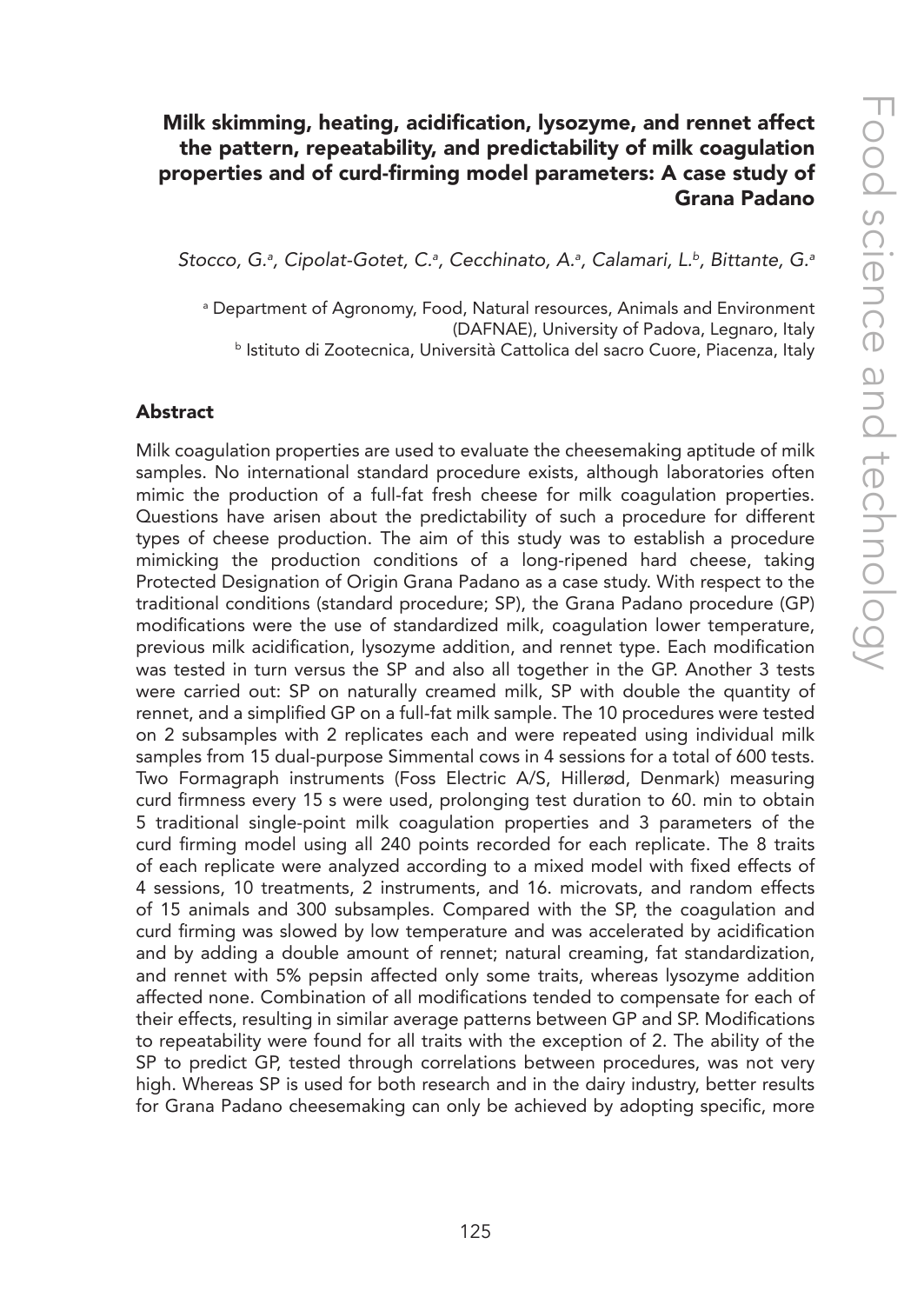complex, and labor-intensive procedures at the research level or, possibly, by specific calibrations through Fourier-transform infrared spectroscopy at the industry level.

Keywords: Cheese-making; Curd firming modeling; Grana Padano; Milk coagulation properties

## Journal of Dairy Science

Volume 98, Issue 8, Pages 5052-5067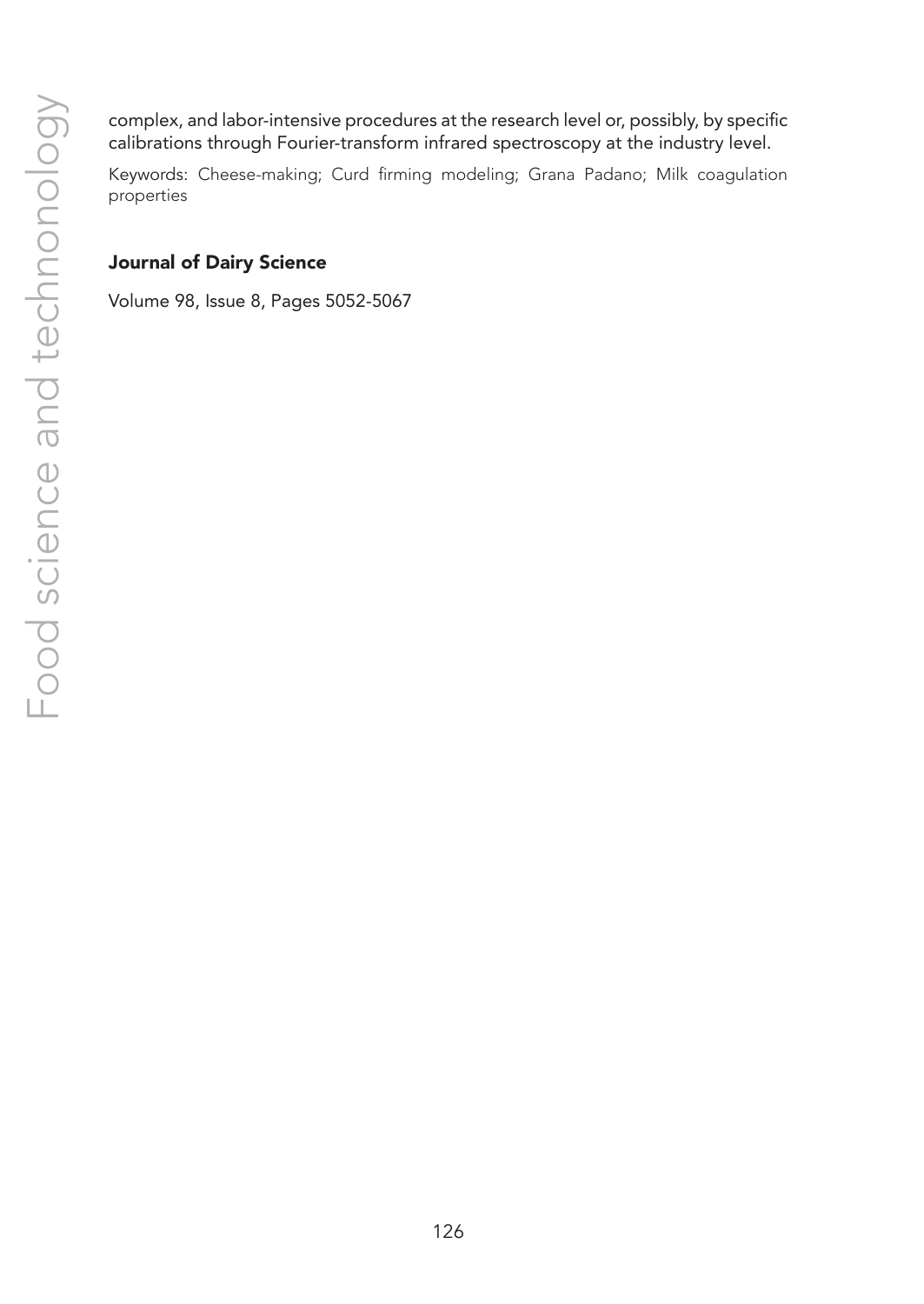# Phenotypic analysis of cheese yields and nutrient recoveries in the curd of buffalo milk, as measured with an individual model cheesemanufacturing process

*Cipolat-Gotet, C., Bittante, G., Cecchinato, A.*

Department of Agronomy, Food Natural Resources, Animals and Environment (DAFNAE), University of Padova, Viale dell'Università, Legnaro (PD), Italy

#### Abstract

Traits associated with cheese yield and milk nutrient recovery in curd are used to describe the efficiency of the cheese-making process. This is fundamental for all dairy species, including the Italian Mediterranean buffalo, which is largely used for milk production aimed at the dairy industry. To assess cheese-making traits among buffalo, a model cheese-manufacturing process was tested; it was capable of processing 24 samples per run, using 0.5-L samples of milk from individual buffalo. In total, 180 buffalo reared in 7 herds located in Northeast Italy were sampled once. Briefly, each sample was weighed and heated (35°C for 30min), inoculated with starter culture (90min), and mixed with rennet (51.2 international milk-clotting units/L of milk). After 10min of gelation, the curd was cut; 5min after the cut, the curd was separated from the whey, and the curd was subjected to draining (for 30min) and pressing (18h). The curd and whey were weighed, analyzed for pH and the total solid, fat, lactose, and protein contents, and subjected to estimation of the energy content. Three measures of cheese yield (%CY), %CY<sub>CURD</sub>, %CY<sub>SOUDS</sub>, and %CY<sub>WATER</sub>, were computed as the ratios between the weight of the curd, the curd dry matter, and the water retained in the curd, respectively, and the weight of the milk processed. These traits were multiplied by the daily milk yield to define the 3 corresponding measures of daily cheese yield (dCY, kg/d). The milk component recoveries (REC) in the curd,  $REC_{FAT}$ , REC<sub>PROTEIN</sub>, and REC<sub>SOLIDS</sub>, represented the ratios between the weights of the fat, protein, and total solids in the curd, respectively, and the corresponding components in the milk. Finally, energy recovery (REC<sub>ENERGY</sub>) was estimated. The values for %CY<sub>cuRD</sub>, %CY<sub>soliDs</sub>, %CY<sub>wATER</sub>, REC<sub>PROTEIN</sub>, REC<sub>FAT</sub>, REC<sub>soliDs</sub>, and REC<sub>ENERGY</sub> averaged 25.6, 12.7, 12.9, 80.4, 95.1, 66.7, and 79.3%, respectively, indicating that buffalo milk has a higher aptitude to cheese-making than bovine milk. The effect of days in milk was the most important source of variation for %CY,  $REC_{PROTENV}$  and the overall recoveries (which showed higher values toward the end of lactation), whereas parity did not appear to influence any of the investigated traits. The cheese-making procedure tested allowed us to assess the variability of and relationships among different cheese yield traits, recovery traits, daily milk production traits, and milk components at the individual level.

Keywords: Buffalo milk; Cheese-making trait; Individual cheese yield; Whey loss

#### Journal of Dairy Science

Volume 98, Issue 1, Pages 633-645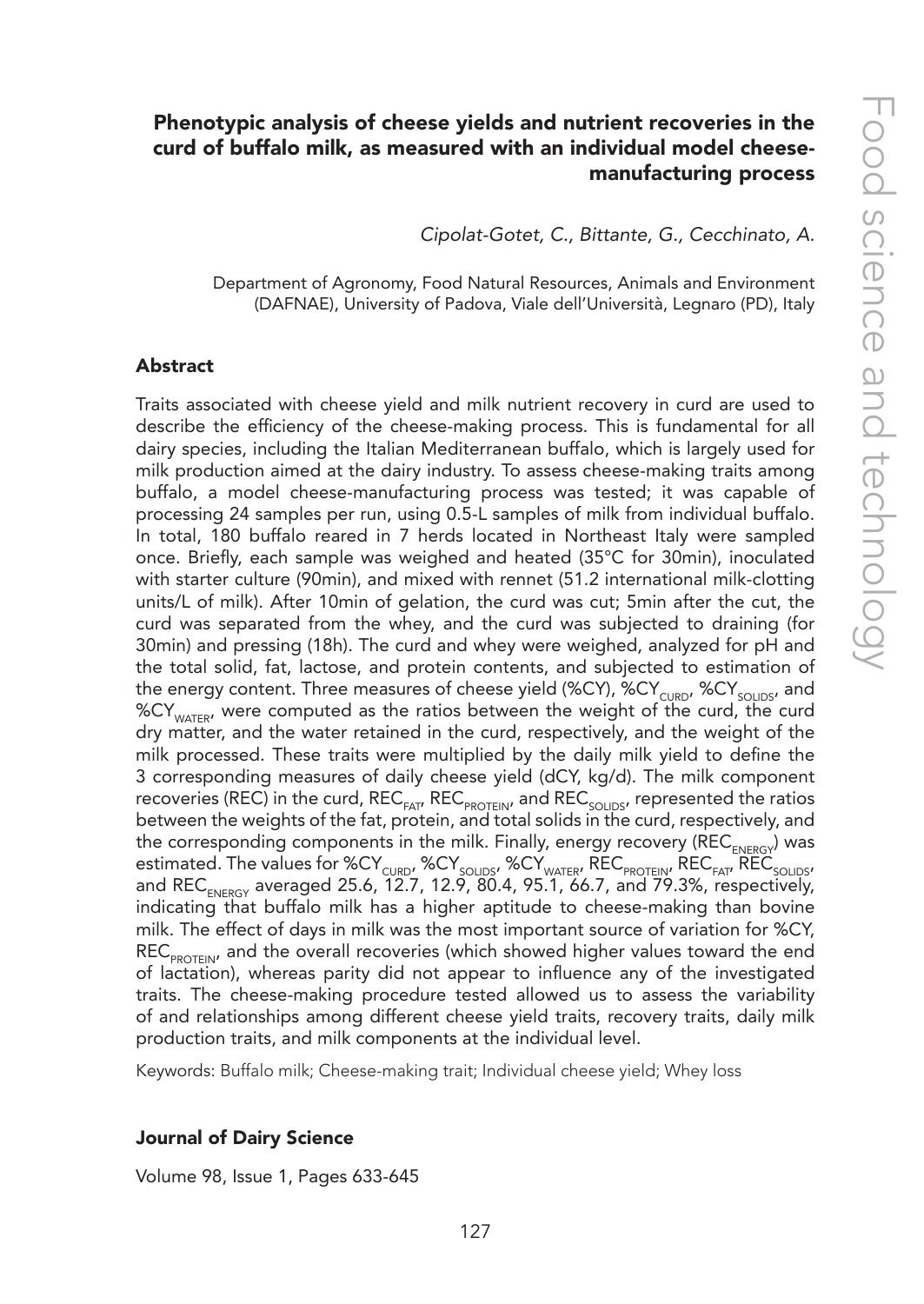# Prediction of bovine milk technological traits from mid-infrared spectroscopy analysis in dairy cows

Visentin, G.<sup>ab</sup>, McDermott, A.<sup>ab</sup>, McParland, S.<sup>a</sup>, Berry, D.P.<sup>a</sup>, Kenny, O.A.<sup>c</sup>, *Brodkorb, A.c , Fenelon, M.A.c , De Marchi, M.a*

a Animal and Grassland Research and Innovation Center, Teagasc, Moorepark, Fermoy, Co. Cork, Ireland b Department of Agronomy, Food, Natural Resources, Animals and Environment (DAFNAE), University of Padova, Viale dell'Università 16, Legnaro (PD), Italy c Teagasc Food Research Center, Moorepark, Fermoy, Co. Cork, Ireland

#### Abstract

Rapid, cost-effective monitoring of milk technological traits is a significant challenge for dairy industries specialized in cheese manufacturing. The objective of the present study was to investigate the ability of mid-infrared spectroscopy to predict rennet coagulation time, curd-firming time, curd firmness at 30 and 60min after rennet addition, heat coagulation time, casein micelle size, and pH in cow milk samples, and to quantify associations between these milk technological traits and conventional milk quality traits. Samples (n=713) were collected from 605 cows from multiple herds; the samples represented multiple breeds, stages of lactation, parities, and milking times. Reference analyses were undertaken in accordance with standardized methods, and mid-infrared spectra in the range of 900 to 5,000cm<sup>-1</sup> were available for all samples. Prediction models were developed using partial least squares regression, and prediction accuracy was based on both cross and external validation. The proportion of variance explained by the prediction models in external validation was greatest for pH (71%), followed by rennet coagulation time (55%) and milk heat coagulation time (46%). Models to predict curd firmness 60min from rennet addition and casein micelle size, however, were poor, explaining only 25 and 13%, respectively, of the total variance in each trait within external validation. On average, all prediction models tended to be unbiased. The linear regression coefficient of the reference value on the predicted value varied from 0.17 (casein micelle size regression model) to 0.83 (pH regression model) but all differed from 1. The ratio performance deviation of 1.07 (casein micelle size prediction model) to 1.79 (pH prediction model) for all prediction models in the external validation was <2, suggesting that none of the prediction models could be used for analytical purposes. With the exception of casein micelle size and curd firmness at 60min after rennet addition, the developed prediction models may be useful as a screening method, because the concordance correlation coefficient ranged from 0.63 (heat coagulation time prediction model) to 0.84 (pH prediction model) in the external validation.

Keywords: Casein micelle size; Grass; Milk acidity; Milk coagulation properties; Milk heat stability

#### Journal of Dairy Science

Volume 98, Issue 9, Pages 6620-6629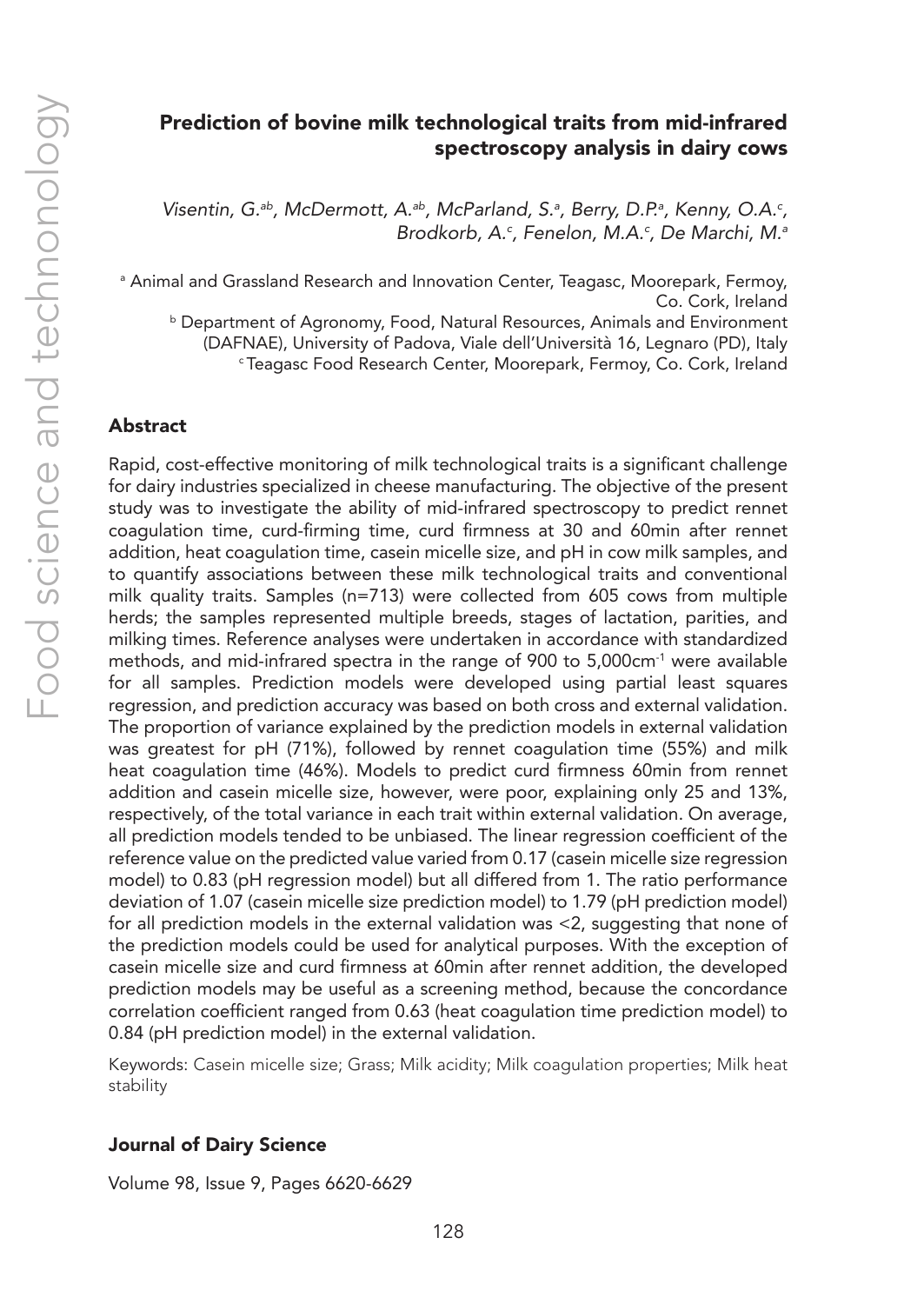# Proton transfer reaction time-of-flight mass spectrometry: A high throughput and innovative method to study the influence of dairy system and cow characteristics on the volatile compound fingerprint of cheeses

Bergamaschi, M.<sup>ab</sup>, Biasioli, F.<sup>b</sup>, Cappellin, L.<sup>b</sup>, Cecchinato, A.<sup>a</sup>, *Cipolat-Gotet, C.a , Cornu, A.c , Gasperi, F.b, Martin, B.c , Bittante, G.a*

a Department of Agronomy, Food, Natural Resources, Animals and Environment (DAFNAE), University of Padova, Viale dell'Università 16, Legnaro (PD), Italy **b** Department of Food Quality and Nutrition, Research and Innovation Centre, Fondazione Edmund Mach (FEM), Via E. Mach 1, San Michele all'Adige (TN), Italy c INRA, UMR 1213 Herbivores, Saint-Genès Champanelle, France; Clermont Université, VetAgro Sup, BP 10448, Clermont-Ferrand, France

#### Abstract

The aim of this work was to study the effect of dairy system and individual cowrelated factors on the volatile fingerprint of a large number of individual model cheeses analyzed by proton transfer reaction time-offlight mass spectrometry (PTR-ToF-MS). A total of 1,075 model cheeses were produced using milk samples collected from individual Brown Swiss cows reared in 72 herds located in mountainous areas of Trento province (Italy). The herds belonged to 5 main dairy systems ranging from traditional to modern and the cows presented different daily milk yields (24.6  $\pm$  7.9 kg x d<sup>-1</sup>), stages of lactation (199  $\pm$  138 d in milk), and parities (2.7  $\pm$  1.8). The PTR-ToF-MS revealed 619 peaks, of which the 240 most intense were analyzed, and 61 of these were tentatively attributed to relevant volatile organic compounds on the basis of their fragmentation patterns and data from the literature. Principal component analysis was used to convert the multiple responses characterizing the PTR-ToF-MS spectra into 5 synthetic variables representing 62% of the total information. These principal components were related to groups of volatile compounds tentatively attributed to different peaks and used to investigate the relationship of the volatile compound profile obtained by PTR-ToF-MS to animal and farm characteristics. Lactation stage is related to 4 principal components which brought together 52.9% of the total variance and 57.9% of the area of analyzed peaks. In particular, 2 principal components were positively related to peaks tentatively attributed to aldehydes and ketones and negatively related to alcohols, esters, and acids, which displayed a linear increase during lactation. The second principal component was affected by dairy system; it was higher in the modern system in which cows received total mixed rations. The third principal component was positively related to daily milk production. In summary, we report the first application of this innovative, highthroughput technique to study the effects of dairy system and individual animal factors on volatile organic compounds of model cheeses. Individual cheesemaking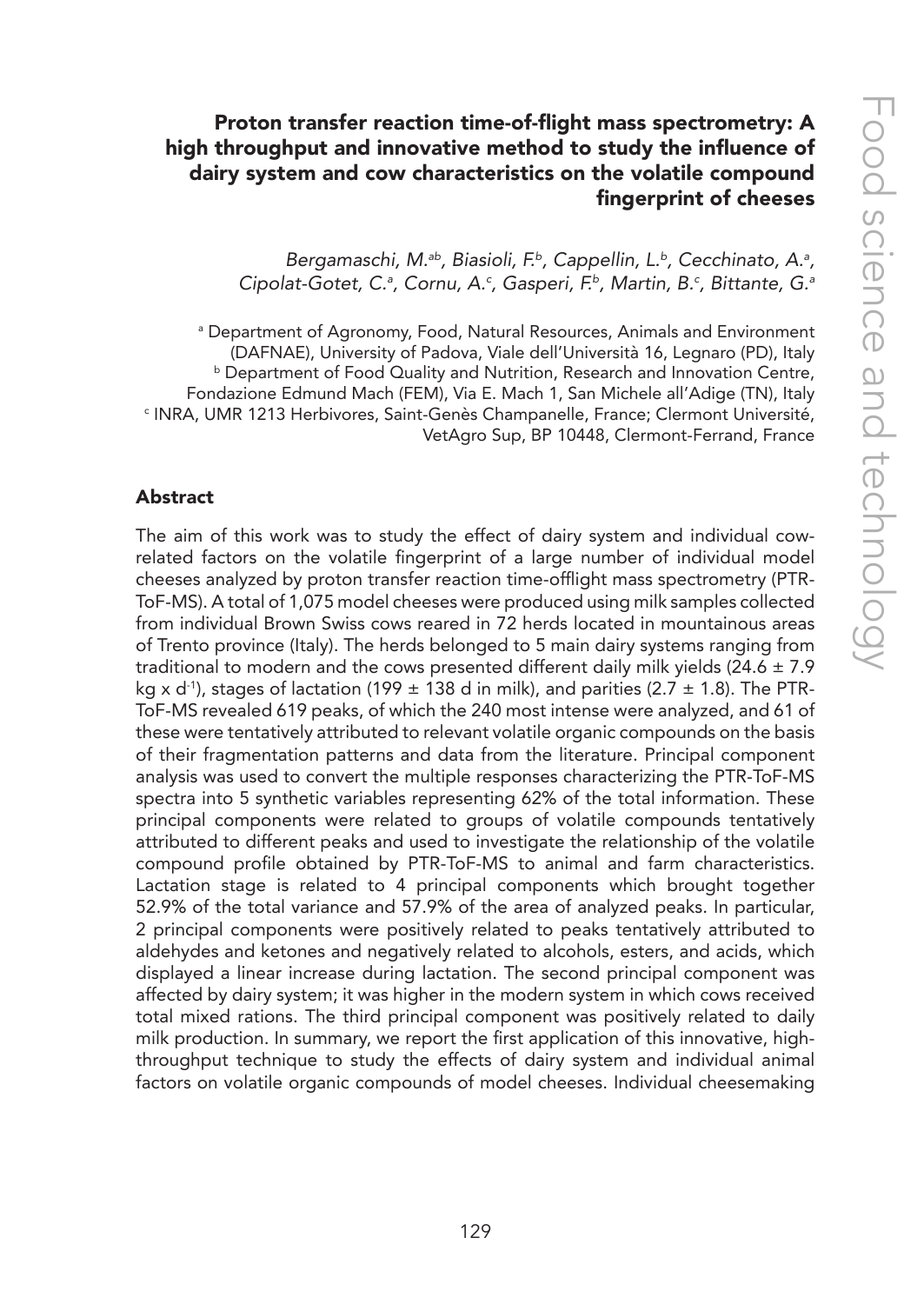procedures together with this spectrometric technique open new avenues for genetic selection of dairy species with respect to both milk and cheese quality.

Keywords: Cheese smell; Dairy system; New phenotypes; Proton transfer reaction time of flight mass spectrometry (PTR-ToF-MS); Volatile compound fingerprint

## Journal of Dairy Science

Volume 98, Issue 12, Pages 8414-8427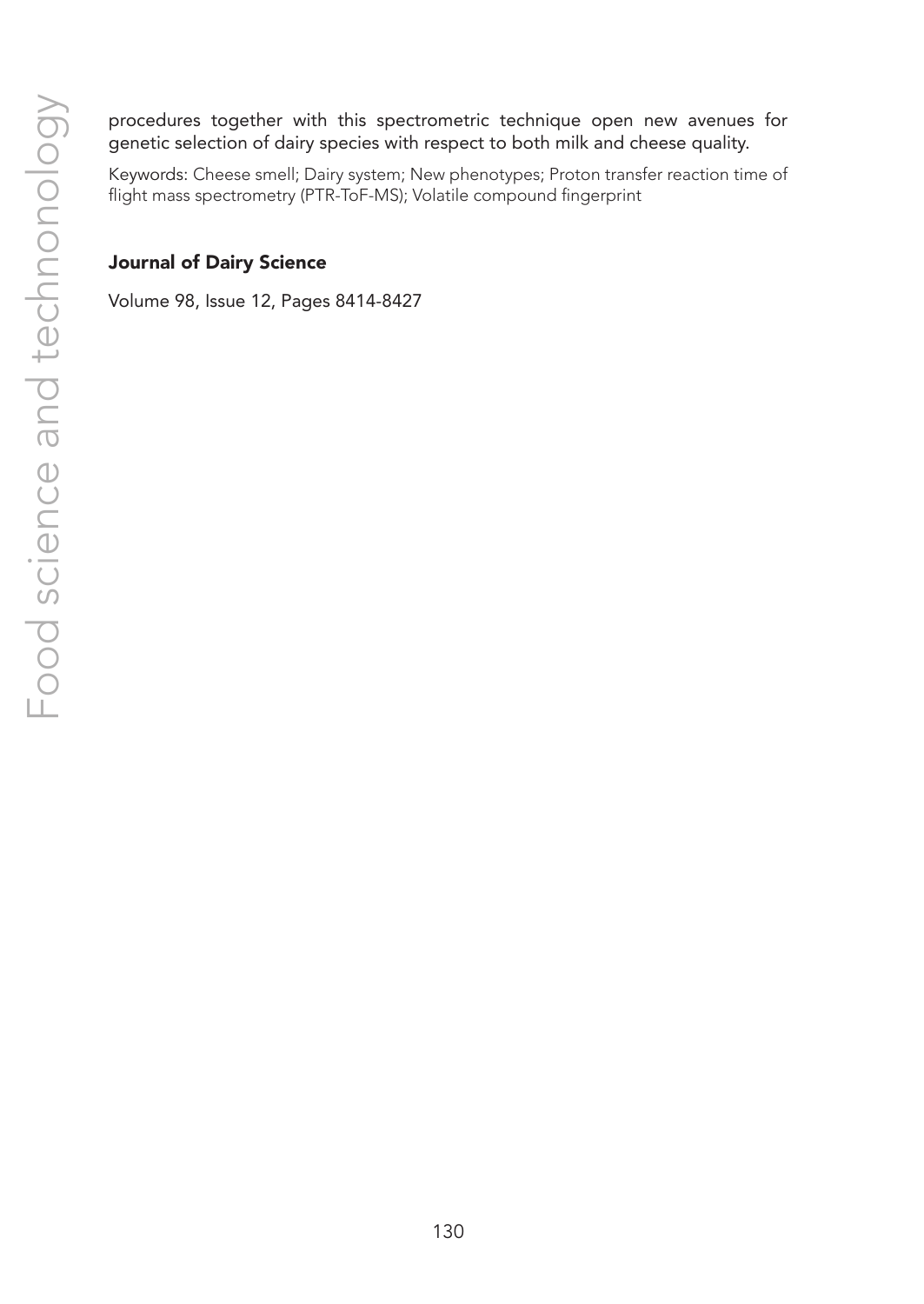# Reproducibility and repeatability of milk coagulation properties predicted by mid-infrared spectroscopy

*Penasa, M., De Marchi, M., Ton, S., Ancilotto, L., Cassandro, M.*

Department of Agronomy, Food, Natural Resources, Animals and Environment, University of Padova, Viale dell'Università 16, Legnaro, PD, Italy

#### Abstract

The objective of this study was to assess reproducibility and repeatability of milk coagulation properties (MCP) predicted by mid-infrared spectroscopy (MIRS). Individual milk samples from a single dairy herd were collected during 8 sampling dates, added with preservative (Bronopol) and analysed in two laboratories. Ten cows were randomly selected within each sampling date. Rennet coagulation time (RCT, min) and curd firmness ( $a_{30}$ , mm) were predicted in the two laboratories using MIRS. Besides predicting MCP through MIRS, RCT and  $a_{30}$  were measured by Formagraph. Reproducibilities of RCT and  $a_{30}$  predicted by MIRS were 67.3 and 71.9%, respectively. Repeatabilities of RCT and  $a_{30}$  predicted by MIRS and determined by Formagraph were 92.8 and 95.8%, and 98.6 and 95.8%, respectively. Results indicated that MIRS predictions of MCP are repeatable, but not highly reproducible. Further efforts are needed to improve the standardisation among laboratories to enhance reproducibility.

#### International Dairy Journal

Volume 47, Pages 1-5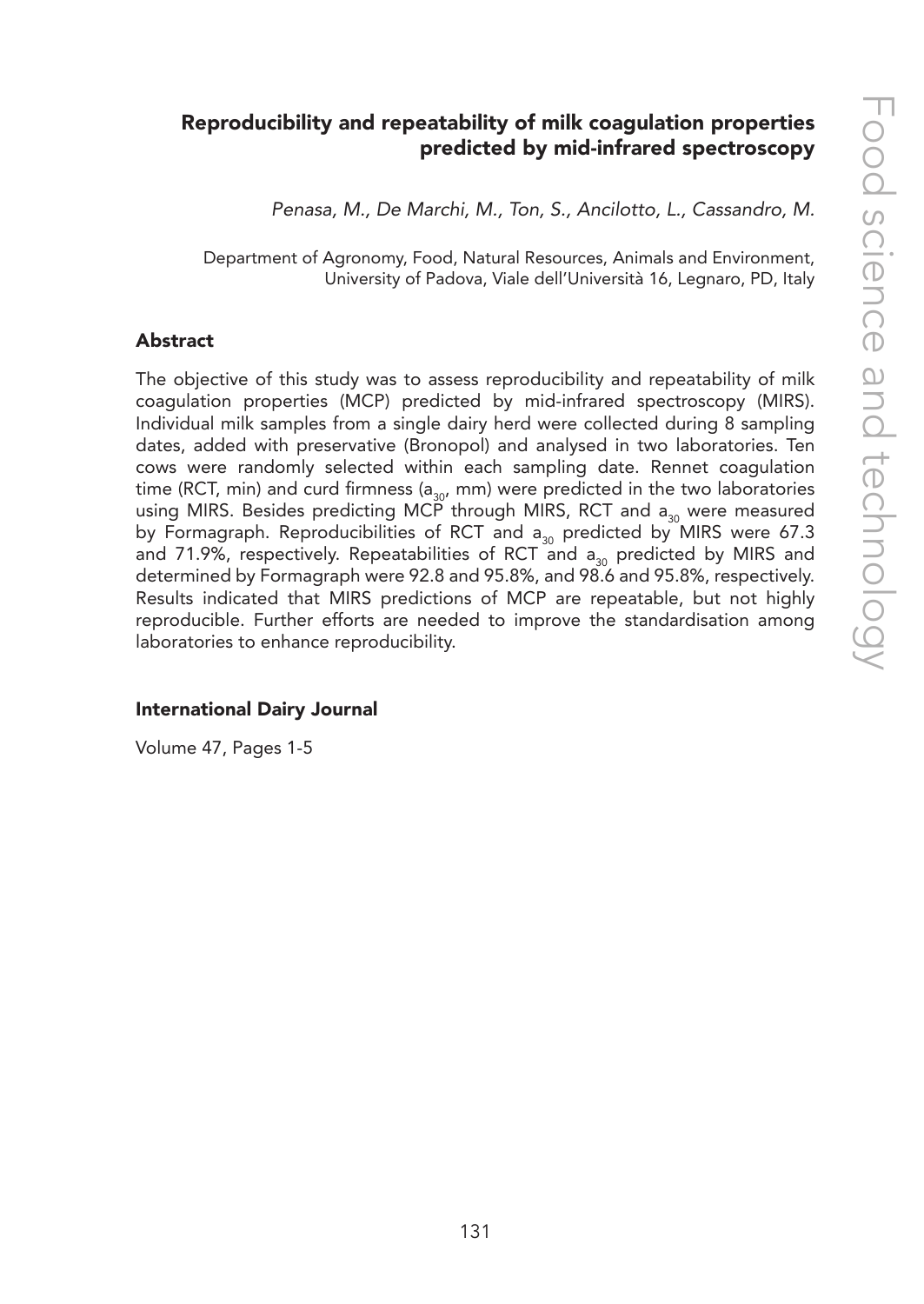# Short communication: Predictive ability of Fourier-transform midinfrared spectroscopy to assess CSN genotypes and detailed protein composition of buffalo milk

*Bonfatti, V.a , Cecchinato, A.b, Carnier, P.a*

a Department of Comparative Biomedicine and Food Science (BCA), University of Padova, Legnaro, Padova, Italy **b Department of Agronomy, Food, Natural resources, Animals and Environment** (DAFNAE), University of Padova, Legnaro, Padova, Italy

## Abstract

The aim of this work was to test the applicability of Fourier-transform mid-infrared spectroscopy (FT-MIR) for the prediction of the contents of casein (CN) and whey protein fractions in buffalo milk. Buffalo milk samples spectra were collected using a MilkoScan FT2 (Foss, Hillerød, Denmark) over the spectral range from 5,000 to 900 wavenumber x cm-1. Contents of protein fractions, as well as CSN1S1 and CSN3 genotypes, were assessed by reversed phase HPLC. The highest coefficients of determination in cross-validation (1 - VR) were obtained for the contents (g/L of milk) of total protein and CN (1 - VR=0.92), followed by the content of β-CN, total whey protein, and αS2-CN (1 - VR of 0.87, 0.77, and 0.63, respectively). Conversely, contents of αS1-CN, γ-CN, glycosylated-κ-CN, total κ-CN, and whey protein fractions were predicted with poor accuracy (1 - VR <0.51). When protein fractions were expressed as percentages to total protein, 1 - VR values were never greater than 0.61 (β-CN). Only 56 and 70% of the observations were correctly classified by discriminant analysis in each of 2 groups of CSN1S1 and CSN3 genotypes, respectively. Results showed that FT-MIR spectroscopy is not applicable when prediction of detailed milk protein composition with high accuracy is required. Predictions may play a role as indicator traits in selective breeding, if the genetic correlation between FT-MIR predictions and measures of milk protein composition are high enough and predictions of protein fraction contents are sufficiently independent from the predicted total protein content. © 2015 American Dairy Science Association.

Keywords: Buffalo milk; Casein fractions; Protein composition; Spectroscopy

#### Journal of Dairy Science

Volume 98, Issue 9, Pages 6583-6587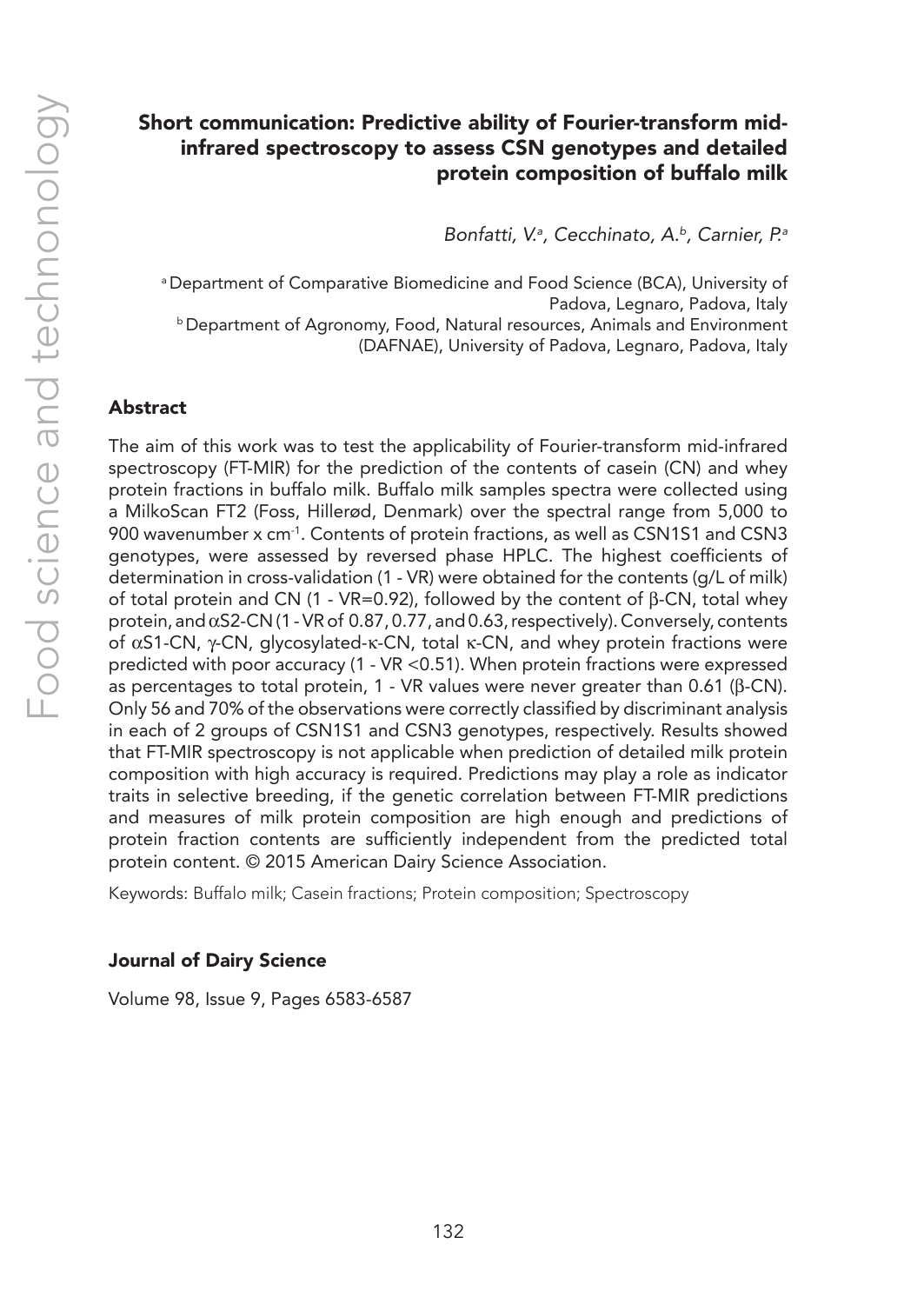# Technical note: Improving the accuracy of mid-infrared prediction models by selecting the most informative wavelengths

*Gottardo, P., De Marchi, M., Cassandro, M., Penasa, M.*

Department of Agronomy, Food, Natural Resources, Animals and Environment, University of Padova, Viale dell'Università 16, Legnaro, (PD), Italy

#### Abstract

Mid-infrared spectroscopy (MIRS) is widely used to collect milk phenotypes at the population level. The aim of this study was to test the ability of the uninformative variable elimination (UVE) method to select and remove uninformative wavelength variables before partial least squares (PLS) analysis. Milk titratable acidity (TA) and Ca content were used as examples to illustrate the procedure. Reference values and MIRS spectra (n. = 208) of TA and Ca were retrieved from an existing database. The data set was randomly divided into calibration (70% of data) and validation (30% of data) sets, and PLS analysis was carried out before and after the UVE procedure. The UVE procedure selected 244 and 113 informative wavelengths for TA and Ca, respectively, from a total of 1,060. The elimination of uninformative variables before PLS regression increased the accuracy of MIRS prediction models, and it substantially reduced the computation time. Dealing with fewer variables is expected to enhance the efficiency of MIRS models to predict phenotypes at population level.

Keywords: Calcium content; Mid-infrared spectroscopy (MIRS); Partial least squares regression; Titratable acidity; Uninformative variable selection

#### Journal of Dairy Science

Volume 98, Issue 6, Pages 4168-4173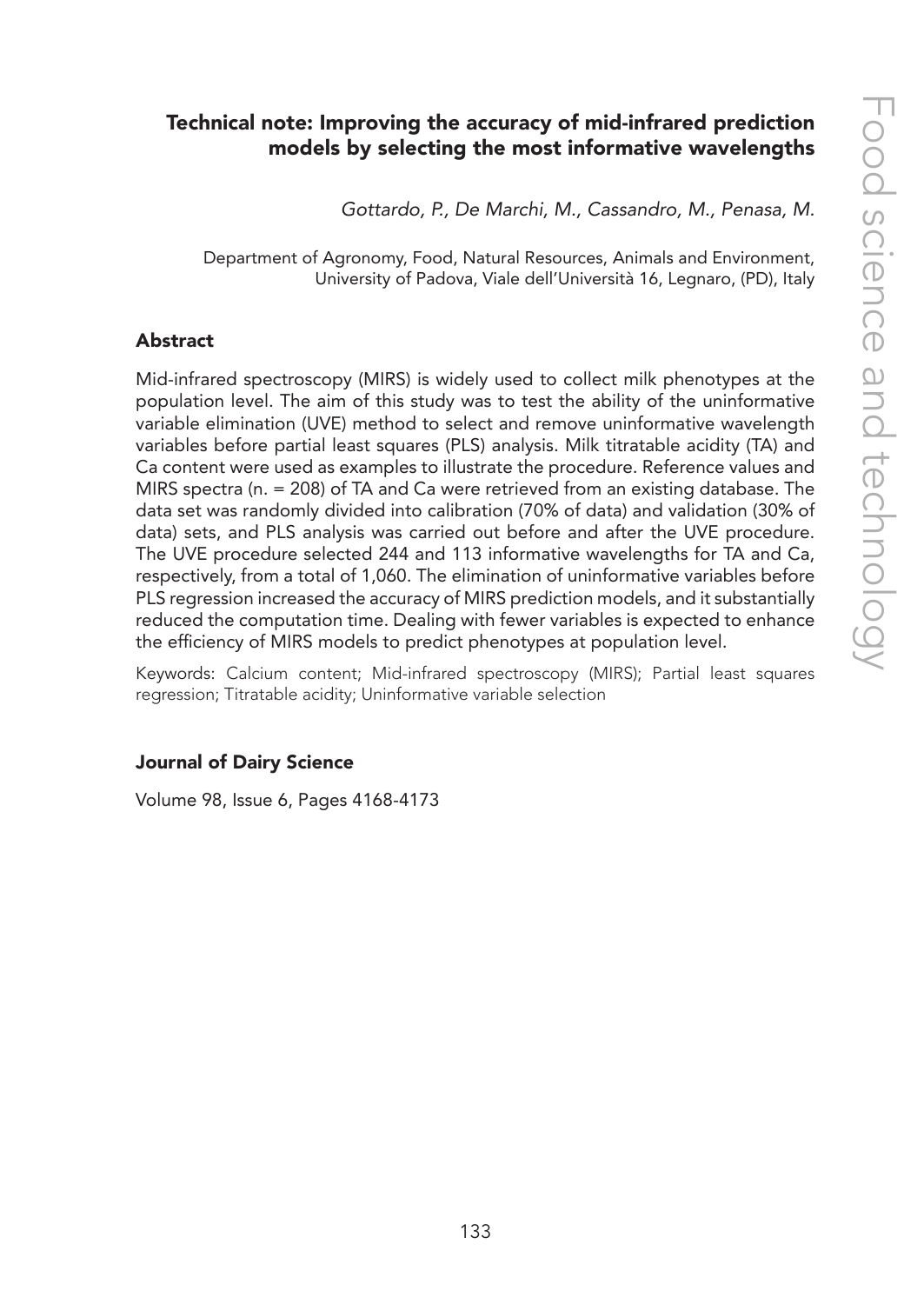## Use of near infrared technology to predict fatty acid groups in commercial ground meat products

Ton, S.ª, De Marchi, M.ª, Manfrin, D.<sup>b</sup>, Meneghesso, M.<sup>b</sup>, Cassandro, M.ª, *Penasa, M. a*

a Department of Agronomy, Food, Natural resources, Animals and Environment (DAFNAE), University of Padova, Viale dell'Universitá16, Legnaro, PD, Italy b FOSS Italia, Corso Stati Uniti 1/77, Padova, Italy

#### Abstract

Near infrared transmittance (NIT, 850 to 1048 nm) spectroscopy was used to predict groups of fatty acids (FA), namely saturated FA (SFA), monounsaturated FA (MUFA) and polyunsaturated FA (PUFA), in commercial ground meat samples aiming to develope a fast and reliable method for their determination in support of label declaration by the new EC Regulation 1169/2011. Dataset was built using 81 samples of commercial ground meat from different species: beef, pork, chicken and turkey. In some samples, meat was mixtured with different ingredients such as bread, cheese, spices and additives. Samples were first analysed by NIT instrument for spectral information and reference FA values were obtained by gas chromatographic analysis. Prediction models for SFA, MUFA and PUFA expressed on total FA exhibited coefficients of determination of calibration of 0.822, 0.367 and 0.780 on intact samples, and 0.879, 0.726 and 0.908 on minced samples, respectively. Good results were also obtained when FA groups were expressed as g/100g of fresh meat: the coefficient of determination of calibration increased to values larger than 0.915. Moreover, comparing the slightly lower coefficient of determination in cross validation of intact compared with minced meat suggested that equations developed for minced samples were more accurate than those built for intact products. Results highlighted the effectiveness of NIT spectroscopy to predict the major FA groups in commercial meat products.

Keywords: Fatty acid; Ground meat; Infrared spectroscopy

#### Poljoprivreda

Volume 21, Issue 1, Pages 232-236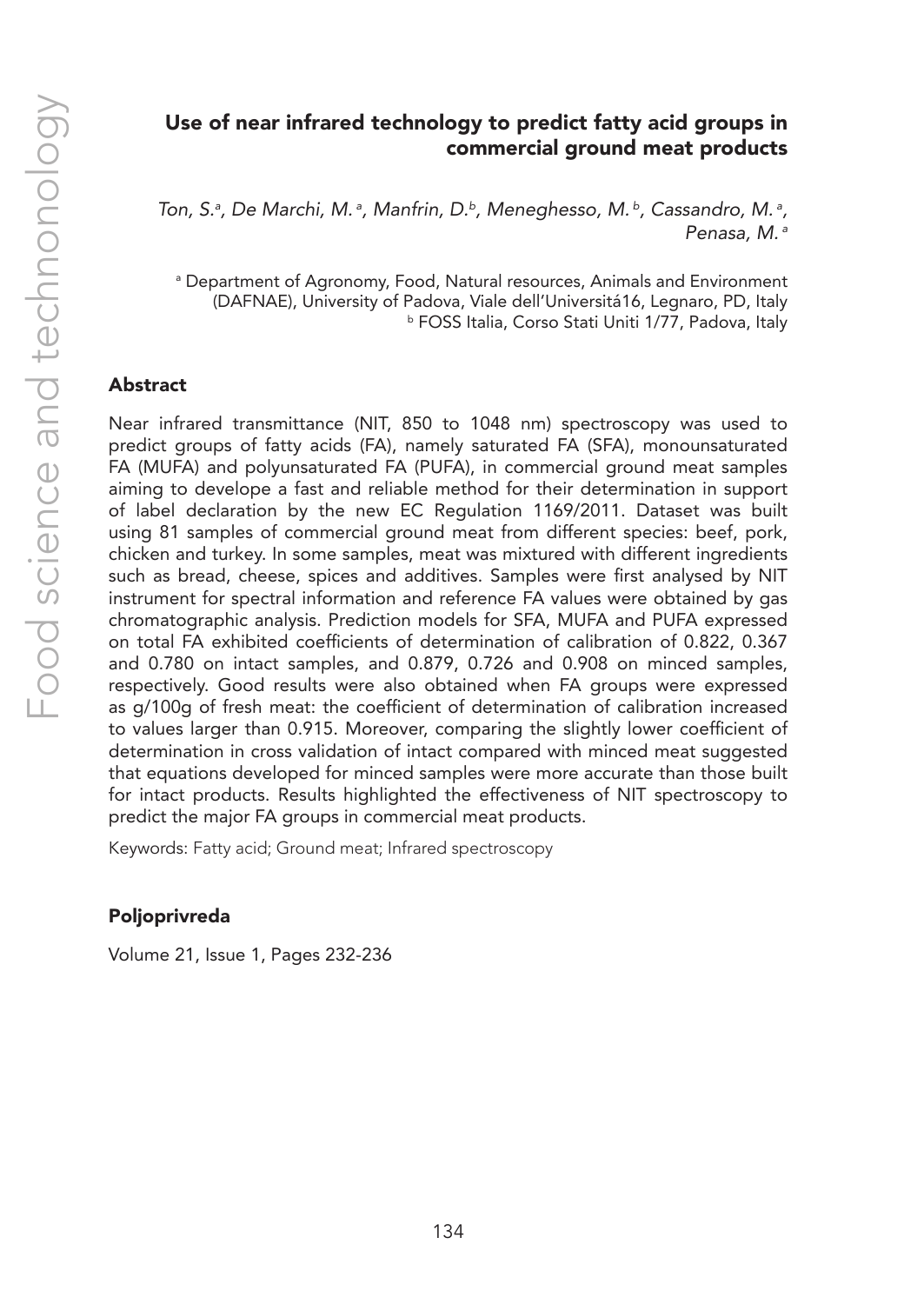# Genetics and genomics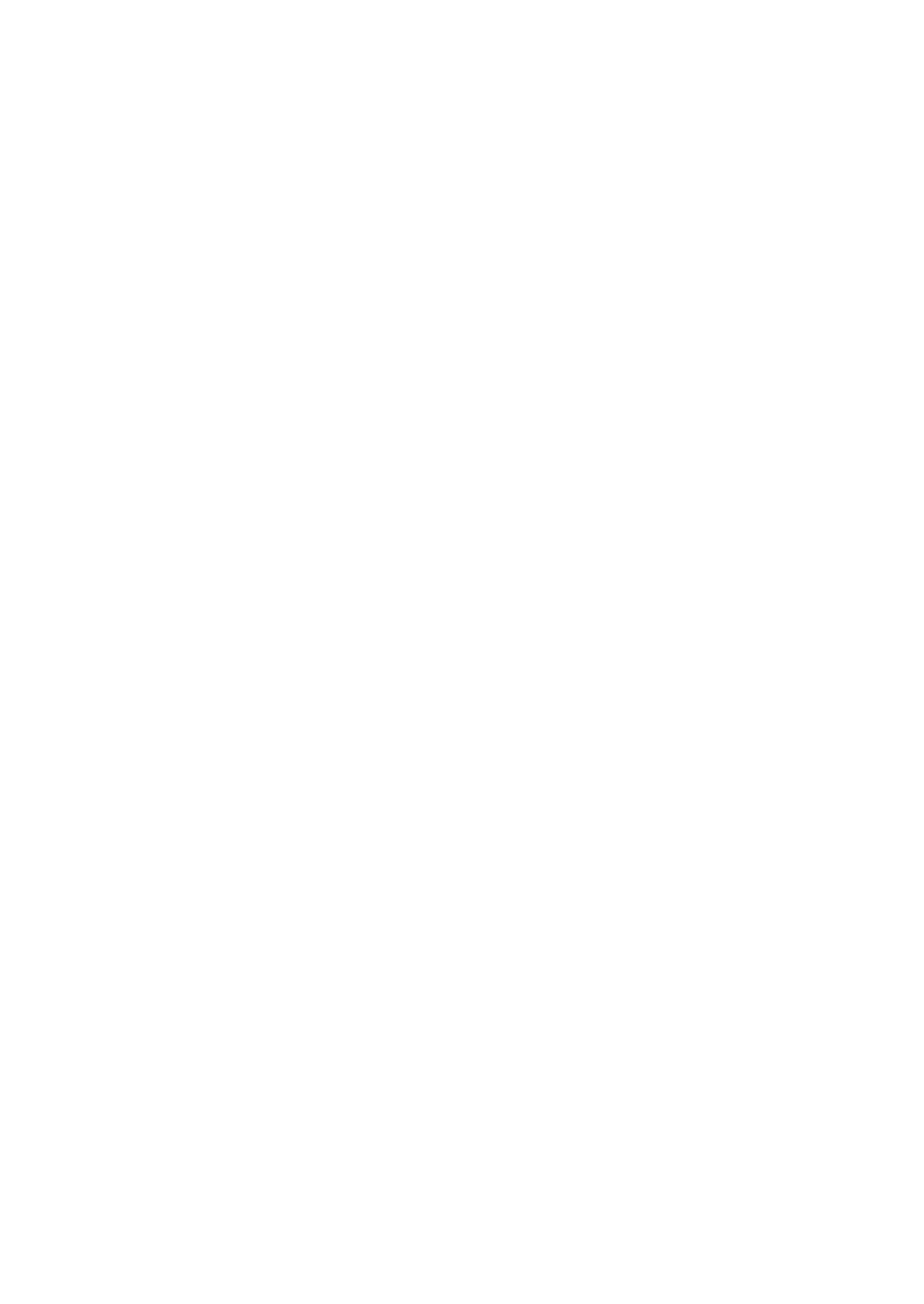# A method for genotyping elite breeding stocks of leaf chicory (*Cichorium intybus* L.) by assaying mapped microsatellite marker loci

Ghedina, A.ª, Galla, G.ª, Cadalen, T.ʰ, Hilbert, J.-L.ʰ, Tiozzo Caenazzo, S.<sup>c</sup>, *Barcaccia, G.a*

a DAFNAE, Laboratory of Plant Genetics and Breeding, University of Padua, Campus of Agripolis, 35020 Legnaro, PD, Italy **b Agro-food and Biotechnology Laboratory, Charles Viollette Research Institute,** Université Lille1 Sciences et Technologies, GIS CARTOCHIC, Cité Scientifique, 59655 Villeneuve d'Ascq, France c T&T Produce, S.S. Romea 77/bc, 30015 Sant'Anna Di Chioggia, VE, Italy

## Abstract

Background: Leaf chicory (*Cichorium intybus* subsp. *intybus* var. *foliosum* L.) is a diploid plant species (2*n* = 18) of the Asteraceae family. The term "chicory" specifies at least two types of cultivated plants: a leafy vegetable, which is highly differentiated with respect to several cultural types, and a root crop, whose current industrial utilization primarily addresses the extraction of inulin or the production of a coffee substitute. The populations grown are generally represented by local varieties (*i.e.*, landraces) with high variation and adaptation to the natural and anthropological environment where they originated, and have been yearly selected and multiplied by farmers. Currently, molecular genetics and biotechnology are widely utilized in marker-assisted breeding programs in this species. In particular, molecular markers are becoming essential tools for developing parental lines with traits of interest and for assessing the specific combining ability of these lines to breed F1 hybrids.

**Results:** The present research deals with the implementation of an efficient method for genotyping elite breeding stocks developed from old landraces of leaf chicory, Radicchio of Chioggia, which are locally dominant in the Veneto region, using 27 microsatellite (SSR) marker loci scattered throughout the linkage groups. Information on the genetic diversity across molecular markers and plant accessions was successfully assessed along with descriptive statistics over all marker loci and inbred lines. Our overall data support an efficient method for assessing a multi-locus genotype of plant individuals and lineages that is useful for the selection of new varieties and the certification of local products derived from Radicchio of Chioggia.

**Conclusions:** This method proved to be useful for assessing the observed degree of homozygosity of the inbred lines as a measure of their genetic stability; plus it allowed an estimate of the specific combining ability (SCA) between maternal and paternal inbred lines on the basis of their genetic diversity and the predicted degree of heterozygosity of their F1 hybrids. This information could be exploited for planning crosses and predicting plant vigor traits (*i.e.*, heterosis) of experimental F1 hybrids on the basis of the genetic distance and allelic divergence between parental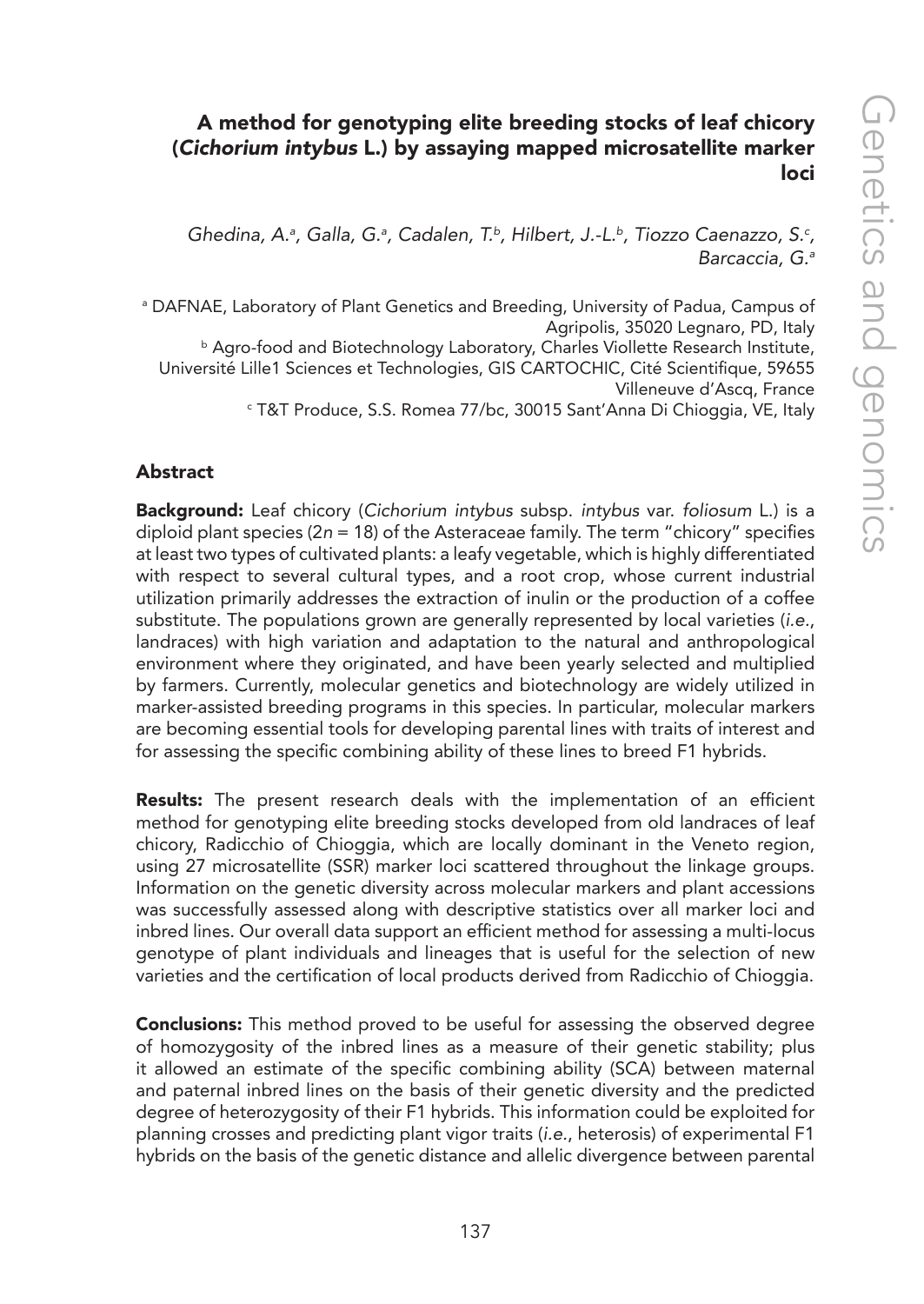inbred lines. Knowing the parental genotypes would allow us not only to protect newly registered varieties but also to assess the genetic purity and identity of the seed stocks of commercial F1 hybrids, and to certificate the origin of their food derivatives.

Keywords: Genotyping; Inbred lines; MAB; Radicchio; SSR markers

## BMC Research Notes

Volume 8, 831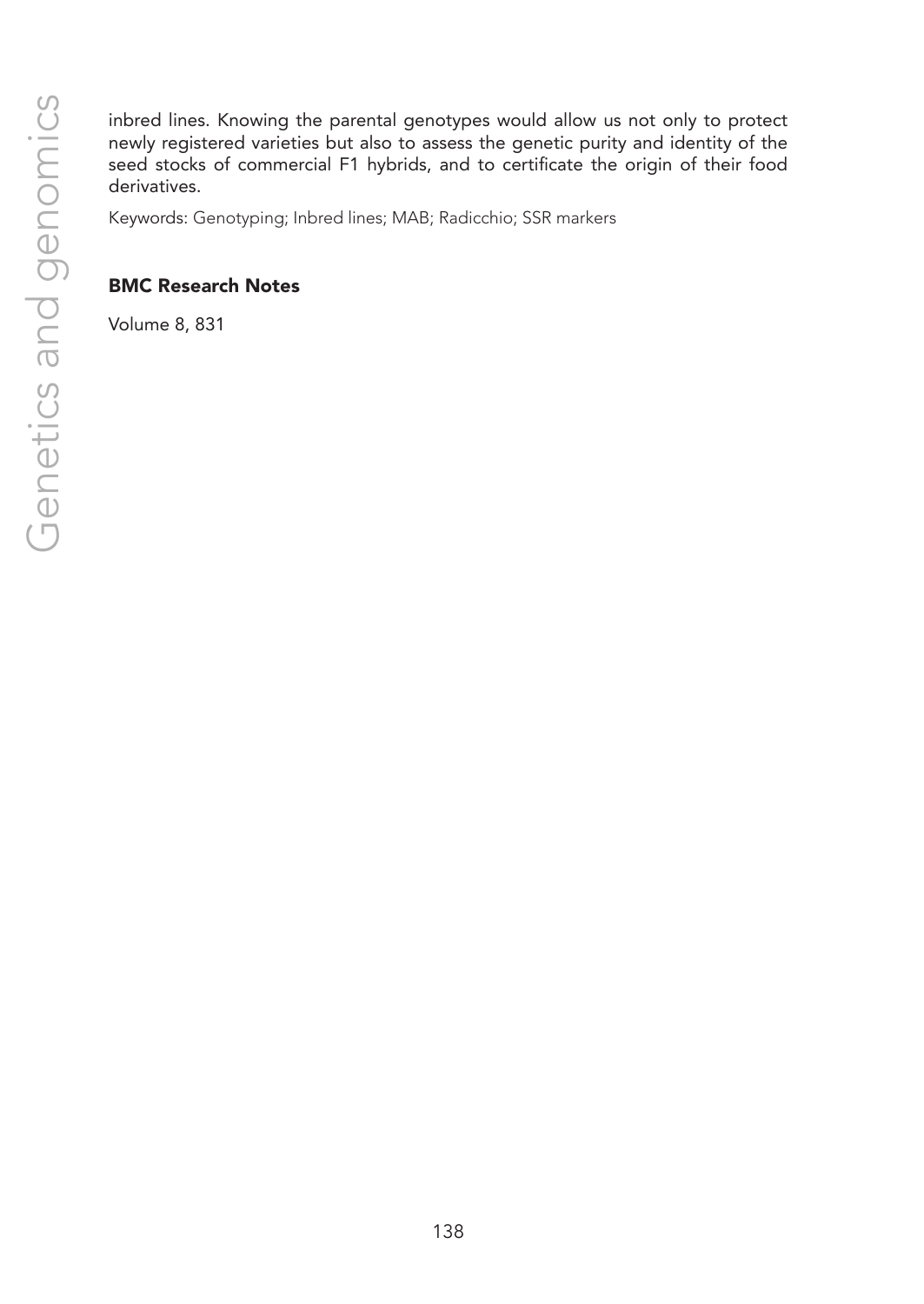# A novel set of microsatellite markers for the European Grapevine Moth *Lobesia botrana* isolated using next-generation sequencing and their utility for genetic characterization of populations from Europe and the Middle East

*Reineke, A.a , Assaf, H.A.ab, Kulanek, D.a , Mori, N.b, Pozzebon, A.b, Duso, C.b*

a Department of Phytomedicine, Geisenheim University, D-65366 Geisenheim, Germany b Department of Agronomy, Food, Natural Resources, Animals and the Environment, University of Padova, 35020 Legnaro (Padova), Italy

## Abstract

Using a high-throughput 454 pyrosequencing approach a novel set of microsatellite markers was developed for one of the key grapevine insect pests, the European grapevine moth *Lobesia botrana* (Lepidoptera: Tortricidae). 20 primer pairs flanking a microsatellite motif were designed based on the sequences obtained and were subsequently evaluated in a sample of 14 *L. botrana* populations from Europe and the Middle East. 11 markers showed stable and reproducible amplification patterns; however, one of the 11 markers was monomorphic in all *L. botrana* populations analysed. Estimated frequencies of null alleles of more than 20% were evident for two of the markers tested, but varied substantially depending on the respective *L. botrana* population. In 12 of the 14 *L. botrana* populations observed heterozygosities were lower to those expected under Hardy-Weinberg equilibrium, indicating a deficiency of heterozygotes in the respective populations. The overall F<sub>ST</sub> value of 0.075 suggested a moderate but significant genetic differentiation between the *L. botrana* populations included in this study. In addition, a clear geographic structure was detected in the set of samples, evident through a significant isolation by distance and through results from structure analysis. In structure analysis, *L. botrana* populations were grouped in two clearly separated clusters according to their European (Spain, Italy, Germany) or Middle Eastern (Israel, Syria, Turkey) origin. This novel set of microsatellite markers can now be applied to study the evolutionary ecology of this species including host shifts and host adaptation as well as spread of individuals across worldwide viticulture.

Keywords: 454 pyrosequencing; *Lobesia botrana*; Microsatellites; Population genetics; SSR markers

## Bulletin of Entomological Research

Volume 105, Issue 4, Pages 408-416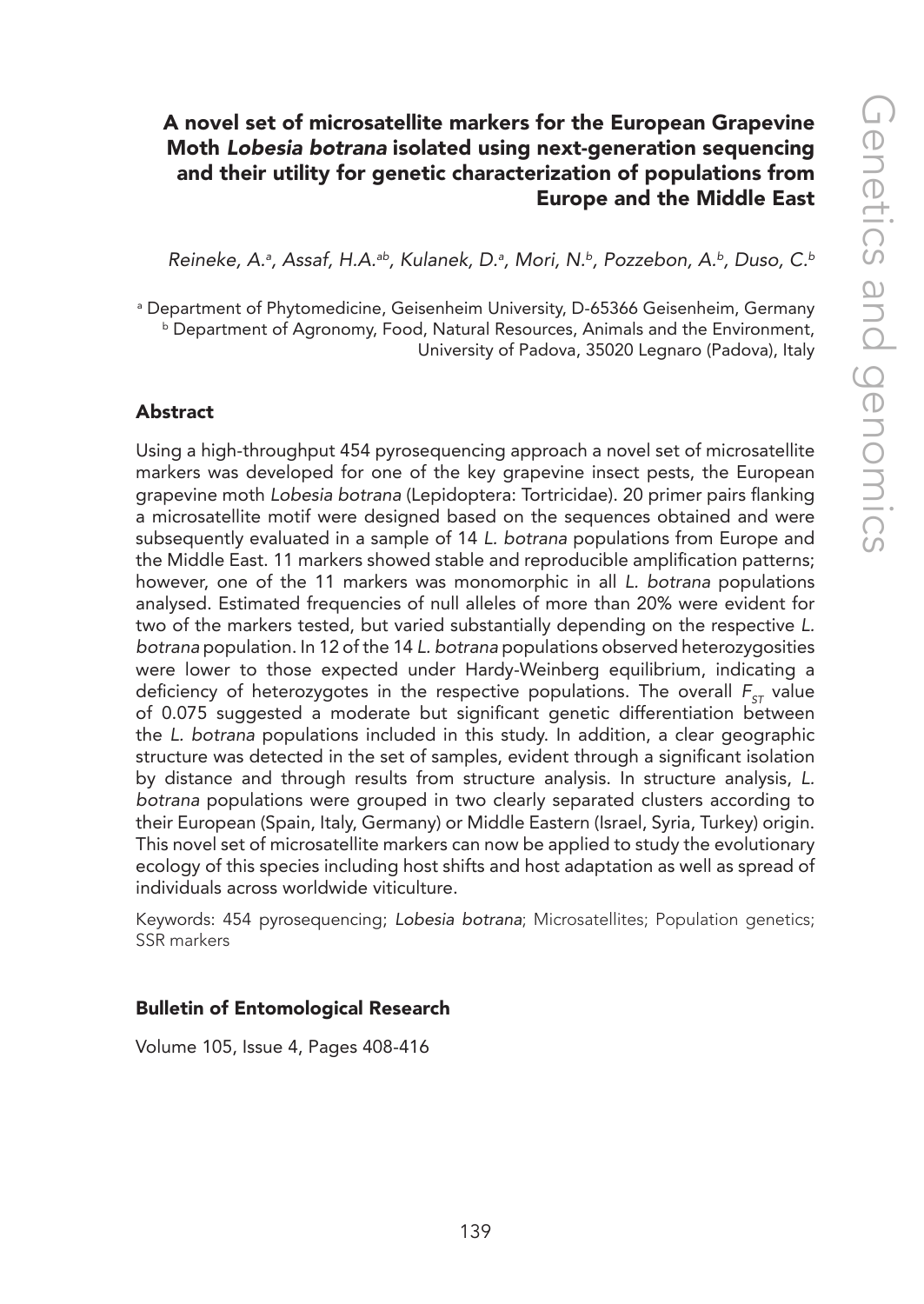# Analysis of gene expression changes in peach leaves in response to *Plum pox virus* infection using RNA-Seq

*Rubio, M.a , Rodríguez-Moreno, L.b, Ballester, A.R.c , de Moura, M.C.d, Bonghi, C.e , Candresse, T.fg, Martínez-Gómez, P.a*

a Department of Plant Breeding, Centro de Edafología y Biología Aplicada del Segura (CEBAS-CSIC), PO Box 164, E-30100 Espinardo-Murcia, Spain **b Department of Stress Biology and Plant Pathology, Centro de Edafología y Biología** Aplicada del Segura (CEBAS-CSIC), PO Box 164, E-30100 Espinardo-Murcia, Spain c Department of Food Science, Instituto de Agroquímica y Tecnología de Alimentos (IATA-CSIC), Avda. Agustín Escardino 7, 46980 Paterna (Valencia), Spain <sup>d</sup> aScidea Computational Biology Solutions, S.L. Parc de Reserca UAB, Edifici Eureka, 08193 Bellaterra (Cerdanyola del Vallés), Barcelona, Spain e Department of Agronomy, Food, Natural Resources, Animals and Environment (DAFNAE), University of Padua, I-35020 Padua, Italy f INRA, UMR 1332 BFP, CS20032, 33882 Villenave d'Ornon Cedex, France <sup>g</sup> UMR 1332 BFP, CS20032, Université de Bordeaux, 33882 Villenave d'Ornon Cedex, France

## Abstract

Differences in gene expression were studied after *Plum pox virus* (PPV, sharka disease) infection in peach GF305 leaves with and without sharka symptoms using RNA-Seq. For each sample, more than 80% of 100-nucleotide paired-end (PE) Illumina reads were aligned on the peach reference genome. In the symptomatic sample, a significant proportion of reads were mapped to PPV reference genomes (1.04% compared with 0.00002% in non-symptomatic leaves), allowing for the ultra-deep assembly of the complete genome of the PPV isolate used (9775 nucleotides, missing only 11 nucleotides at the 5' genome end). In addition, significant alternative splicing events were detected in 359 genes and 12 990 single nucleotide polymorphisms (SNPs) were identified, 425 of which could be annotated. Gene ontology annotation revealed that the high-ranking mRNA target genes associated with the expression of sharka symptoms are mainly related to the response to biotic stimuli, to lipid and carbohydrate metabolism and to the negative regulation of catalytic activity. A greater number of differentially expressed genes were observed in the early asymptomatic phase of PPV infection in comparison with the symptomatic phase. These early infection events were associated with the induction of genes related to pathogen resistance, such as jasmonic acid, chitinases, cytokinin glucosyl transferases and Lys-M proteins. Once the virus had accumulated, the overexpression of Dicer protein 2a genes suggested a gene silencing plant response that was suppressed by the virus HCPro and P1 proteins. These results illustrate the dynamic nature of the peach-PPV interaction at the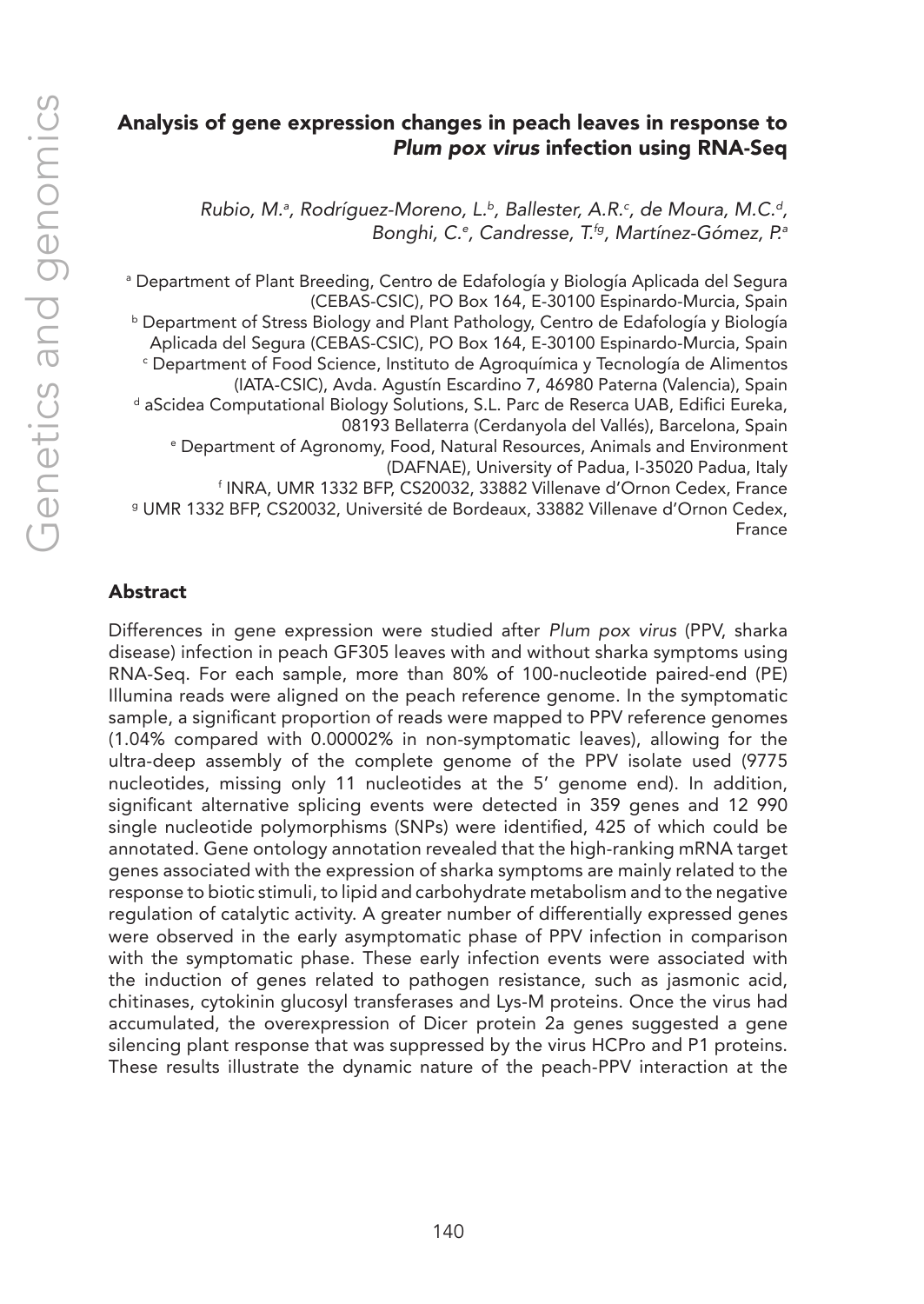transcriptome level and confirm that sharka symptom expression is a complex process that can be understood on the basis of changes in plant gene expression.

Keywords: Plant-virus interaction; PPV; *Prunus*; RNA-Seq; Sharka disease

## Molecular Plant Pathology

Volume 16, Issue 2, Pages 164-176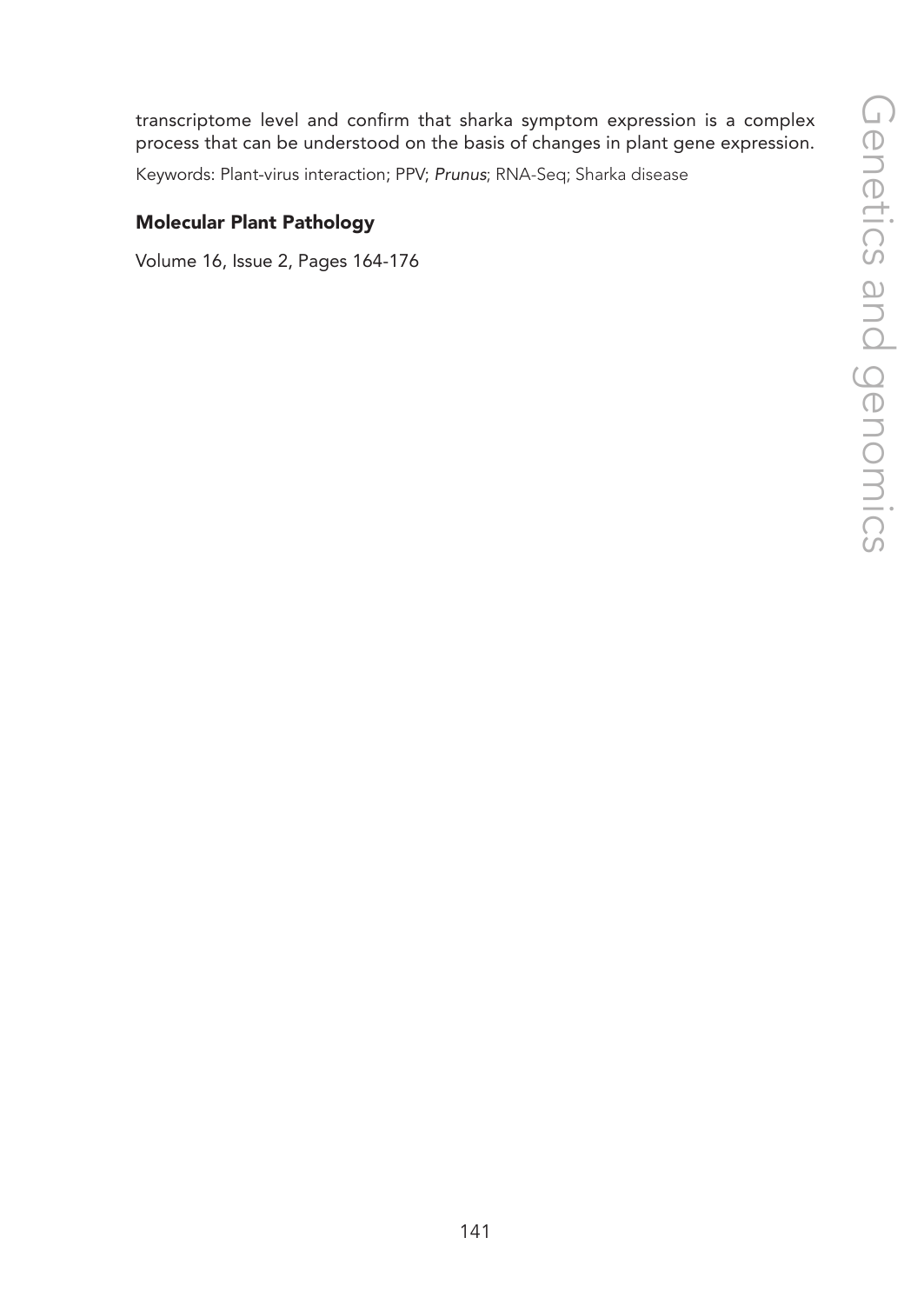# *De novo* sequencing of the *Hypericum perforatum* L. flower transcriptome to identify potential genes that are related to plant reproduction *sensu lato*

*Galla, G.a , Vogel, H.b, Sharbel, T.F.c , Barcaccia, G.a*

a Laboratory of Plant Genetics and Genomics, DAFNAE – University of Padova, Campus of Agripolis, Viale dell'Università 16, 35020 Legnaro, Italy <sup>b</sup> Max Planck Institute for Chemical Ecology, Hans-Knöll-Straße 8, 07745 Jena, Germany c Apomixis Research Group; Department of Cytogenetics and Genome Analysis, Leibniz Institute of Plant Genetics and Crop Plant Research (IPK), Corrensstraße 3, 06466 Gatersleben, Germany

## Abstract

Background: St. John's wort (*Hypericum perforatum* L.) is a medicinal plant that produces important metabolites with antidepressant and anticancer activities. Recently gained biological information has shown that this species is also an attractive model system for the study of a naturally occurring form of asexual reproduction called apomixis, which allows cloning plants through seeds. In aposporic gametogenesis, one or multiple somatic cells belonging to the ovule nucellus change their fate by dividing mitotically and developing functionally unreduced embryo sacs by mimicking sexual gametogenesis. Although the introduction of apomixis into agronomically important crops could have revolutionary implications for plant breeding, the genetic control of this mechanism of seed formation is still not well understood for most of the model species investigated so far. We used Roche 454 technology to sequence the entire *H. perforatum* flower transcriptome of whole flower buds and single flower verticils collected from obligately sexual and unrelated highly or facultatively apomictic genotypes, which enabled us to identify RNAs that are likely exclusive to flower organs (*i.e.*, sepals, petals, stamens and carpels) or reproductive strategies (*i.e.*, sexual *vs.* apomictic).

Results: Here we sequenced and annotated the flower transcriptome of *H. perforatum* with particular reference to reproductive organs and processes. In particular, in our study we characterized approximately 37,000 transcripts found expressed in male and/or female reproductive organs, including tissues or cells of sexual and apomictic flower buds. Ontological annotation was applied to identify major biological processes and molecular functions involved in flower development and plant reproduction. Starting from this dataset, we were able to recover and annotate a large number of transcripts related to meiosis, gametophyte/gamete formation, and embryogenesis, as well as genes that are exclusively or preferentially expressed in sexual or apomictic libraries. Real-Time RT-qPCR assays on pistils and anthers collected at different developmental stages from accessions showing alternative modes of reproduction were used to identify potential genes that are related to plant reproduction *sensu lato* in *H. perforatum*.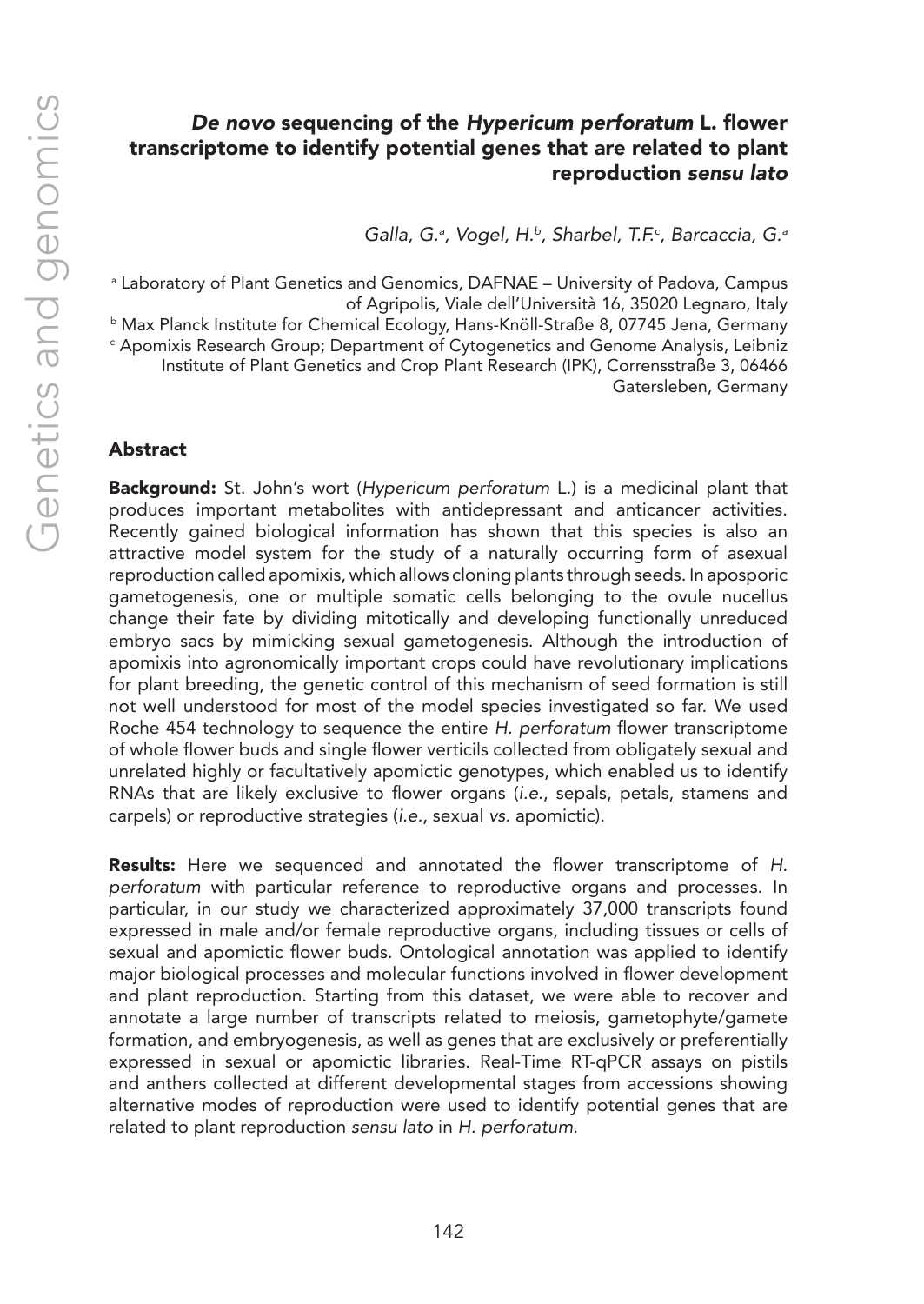**Conclusions:** Our approach of sequencing flowers from two fully obligate sexual genotypes and two unrelated highly apomictic genotypes, in addition to different flower parts dissected from a facultatively apomictic accession, enabled us to analyze the complexity of the flower transcriptome according to its main reproductive organs as well as for alternative reproductive behaviors. Both annotation and expression data provided original results supporting the hypothesis that apomixis in *H. perforatum* relies upon spatial or temporal mis-expression of genes acting during female sexual reproduction. The present analyses aim to pave the way toward a better understanding of the molecular basis of flower development and plant reproduction, by identifying genes or RNAs that may differentiate or regulate the sexual and apomictic reproductive pathways in *H. perforatum*.

Keywords: Apomixis; Apospory; Flower; Hypericum perforatum; Reproductive organs

## BMC Genomics

Volume 16, 254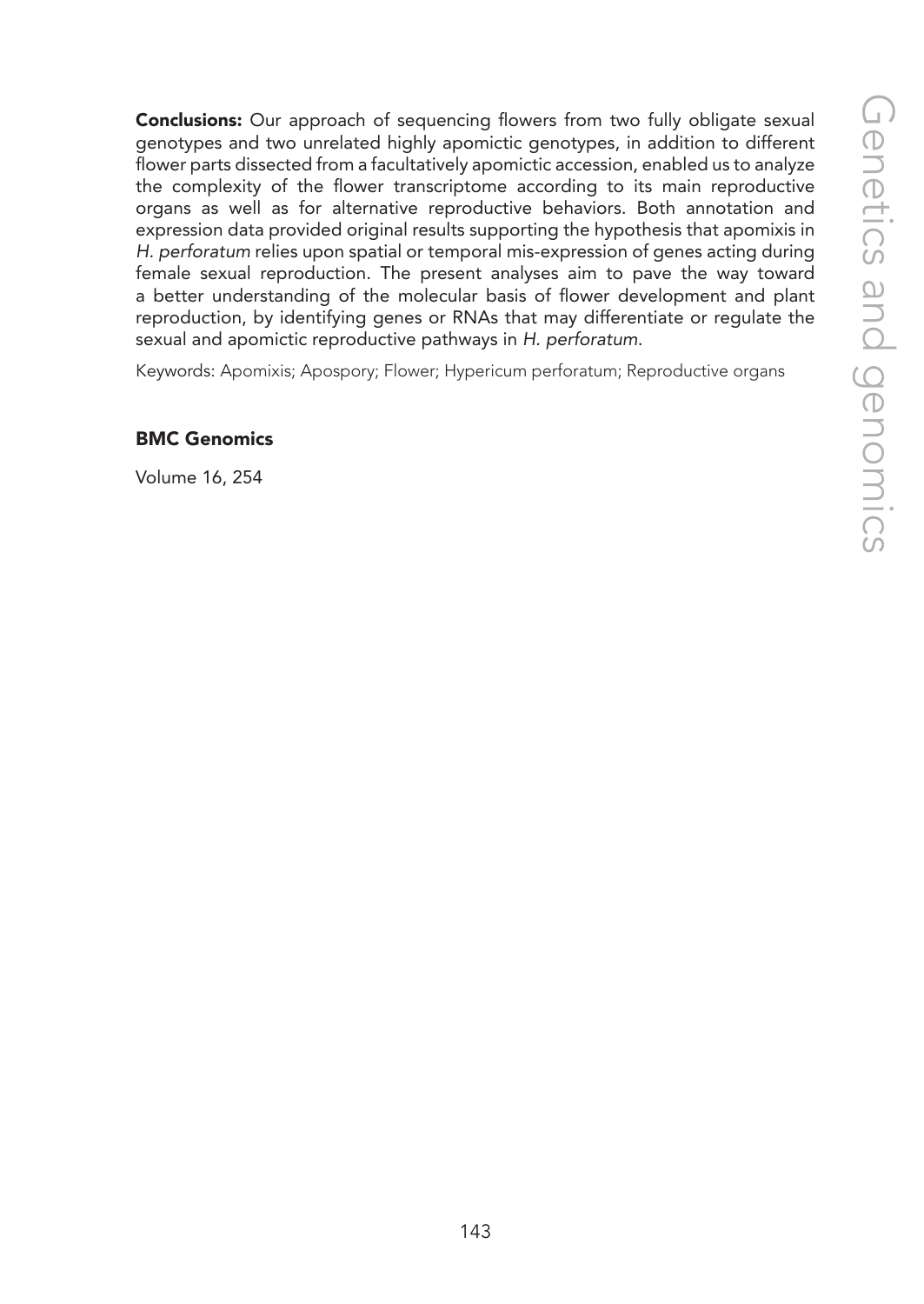# Development of microsatellite loci in *Pityophthorus juglandis*, a vector of thousand cankers disease in *Juglans* spp.

Hadziabdic, D.ª, Wadl, P.A.ª, Staton, M.E.ª, Klingeman, W.E.ʰ, Moulton, J.K.ª, Pscheidt, J.W.<sup>c</sup>, Wiggins, G.J.ª, Grant, J.F.ª, Lambdin, P.L.ª, Windham, M.T.ª, *Faccoli, M.d, Merten, P.R.e , Trigiano, R.N.a*

a Department of Entomology and Plant Pathology, The University of Tennessee, 370 Plant Biotechnology Building, 2505 E.J. Chapman Dr., Knoxville, TN 37996, USA

<sup>b</sup> Department of Plant Sciences, The University of Tennessee, 2431 Joe Johnson Dr., Knoxville, TN 37996, USA

c Department of Botany and Plant Pathology, Oregon State University, 1089 Cordley Hall, Corvallis, OR 97331, USA

<sup>d</sup> Department of Agronomy, Food, Natural Resources, Animals and Environment (DAFNAE), University of Padua, Viale dell'Università, 16, 35020 Legnaro, PD, Italy e USDA Forest Service, Forest Health Protection, 200 W.T. Weaver Boulevard, Asheville, NC 28804, USA

## Abstract

Using next-generation sequencing, 18 microsatellite loci were developed and characterized for walnut twig beetle, *Pityophthorus juglandis*, a vector of thousand cankers disease (TCD) affecting *Juglans* spp. Although all *Juglans* species are susceptible to TCD infection, native populations of *J. nigra* and *J. cinerea*, which is endangered in Canada, are most susceptible and threatened by habitat loss. Novel primers amplified di-, tri-, and tetra nucleotide repeats and detected 4–14 alleles per locus. Averaged observed and expected heterozygosity was 0.22 and 0.67, respectively. Our results indicate that *P. juglandis* microsatellite loci can be used to investigate genetic diversity and population structure of this vector across a widespread geography. These markers will be useful tools for evaluating genetic structure of *P. juglandis* population outbreaks and developing appropriate conservation strategies. Microsatellite loci obtained in this study can also be utilized to determine relationships of *P. juglandis* to other closelys related *Pityophthorus* spp.

Keywords: Genetic diversity; *Juglans cinerea*; *Juglans nigra*; Microsatellite loci; *Pityophthorus juglandis*; Thousand cankers disease; Walnut twig beetle

## Conservation Genetics Resources

Volume 7, Issue 2, Pages 431-433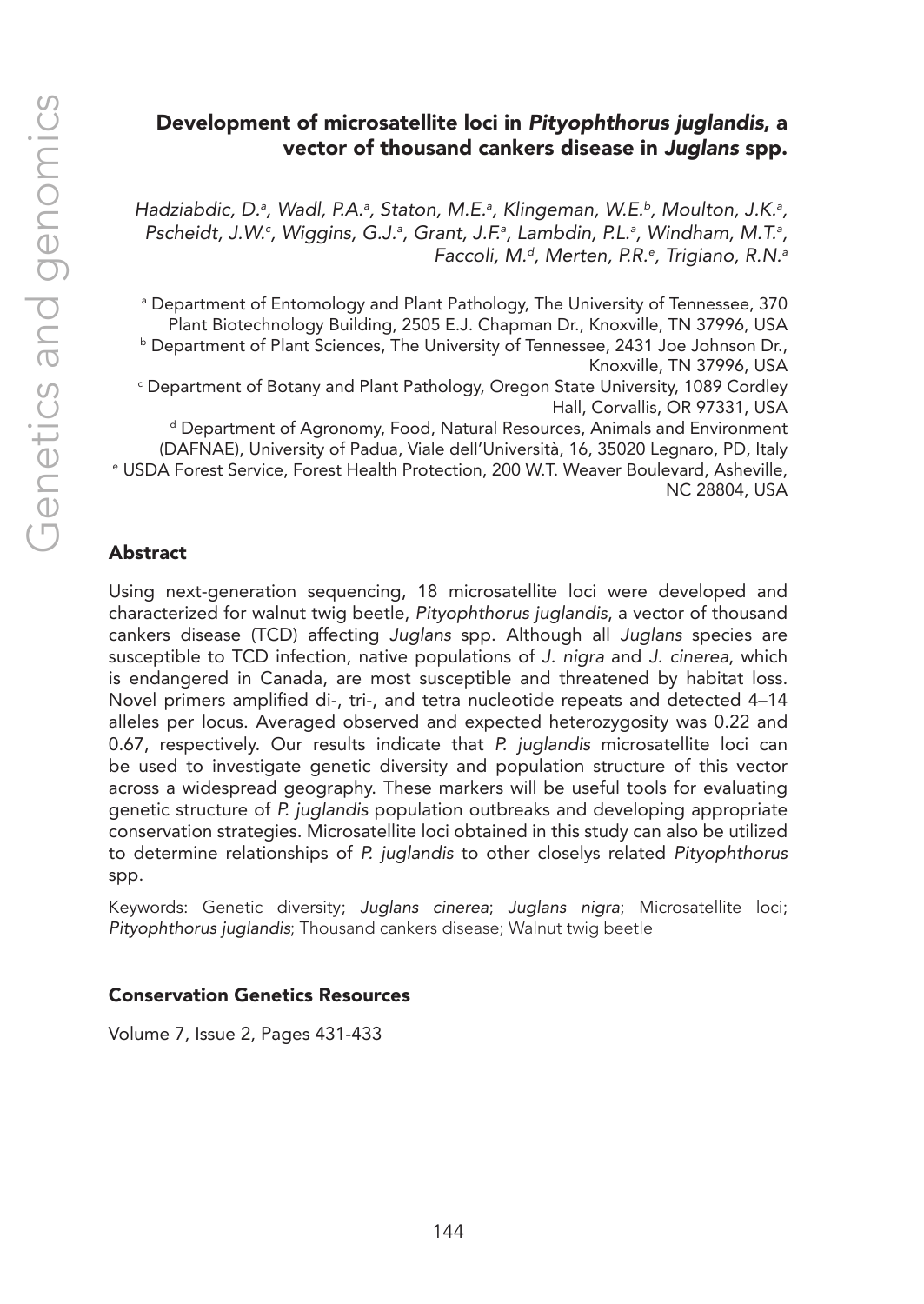# DNA analysis of dust particles sampled from the Turin Shroud

*Barcaccia, G.a , Galla, G.a , Achilli, A.b, Olivieri, A.c , Torroni, A.c*

a Laboratorio di Genetica e Genomica, DAFNAE - Università di Padova, Viale Università 16, 35020 Legnaro, Italy

b Dipartimento di Chimica, Biologia e Biotecnologie, Università di Perugia, Via Elce di Sotto 8, 06123 Perugia, Italy

c Dipartimento di Biologia e Biotecnologie "L. Spallanzani", Università di Pavia, Via Ferrata 9, 27100 Pavia, Italy

#### Abstract

The Turin Shroud is traditionally considered the burial cloth in which the body of Jesus Christ was enveloped after his dead about 2000 years ago. Here we report the main findings from the analysis of genomic DNA extracted from dust particles, which were vacuumed from the backside of Turin Shroud corresponding to internal parts of the body image and the lateral edge used for its radiocarbon dating. Specific plant chloroplast DNA (cpDNA) and human mitochondrial DNA (mtDNA) target regions were analyzed to identify plant taxonomic entities and human genetic lineages. Plant species native to the Mediterranean countries and widespread in the Middle East (Vavilov's centers of origin V and IV, respectively) were identified, in addition to others living in temperate and boreal regions of the northern hemisphere or having their primary center of origin and distribution in central and eastern Asia (mainly China, I) or native only to the Americas. Since many of these species were introduced into Europe after the Marco Polo travels and Christopher Columbus voyages, our findings suggest a geographic scenario for which only some of the detected plant cpDNAs are compatible with the supposed origin and trail of the relic, whereas others are likely from a historical interval later than the Medieval period. As for human mtDNAs, our analyses allowed the detection of sequences from multiple subjects, which clustered into a number of western Eurasian haplogroups, including some known to be typical of western Europe (H1 and H3), the Near East (H13 and H33), the Arabian Peninsula (R0a) and the Indian sub-continent (M56 and R8). Such mitogenome diversity could be due to contacts with subjects of different ethnic origins in recent centuries, but it is also compatible with the historic path followed by the Turin Shroud during its supposed 2000-year journey from the Near East. Furthermore it raises the possibility of an Indian manufacture of the linen cloth.

#### MATEC Web of Conferences

Volume 36, 03001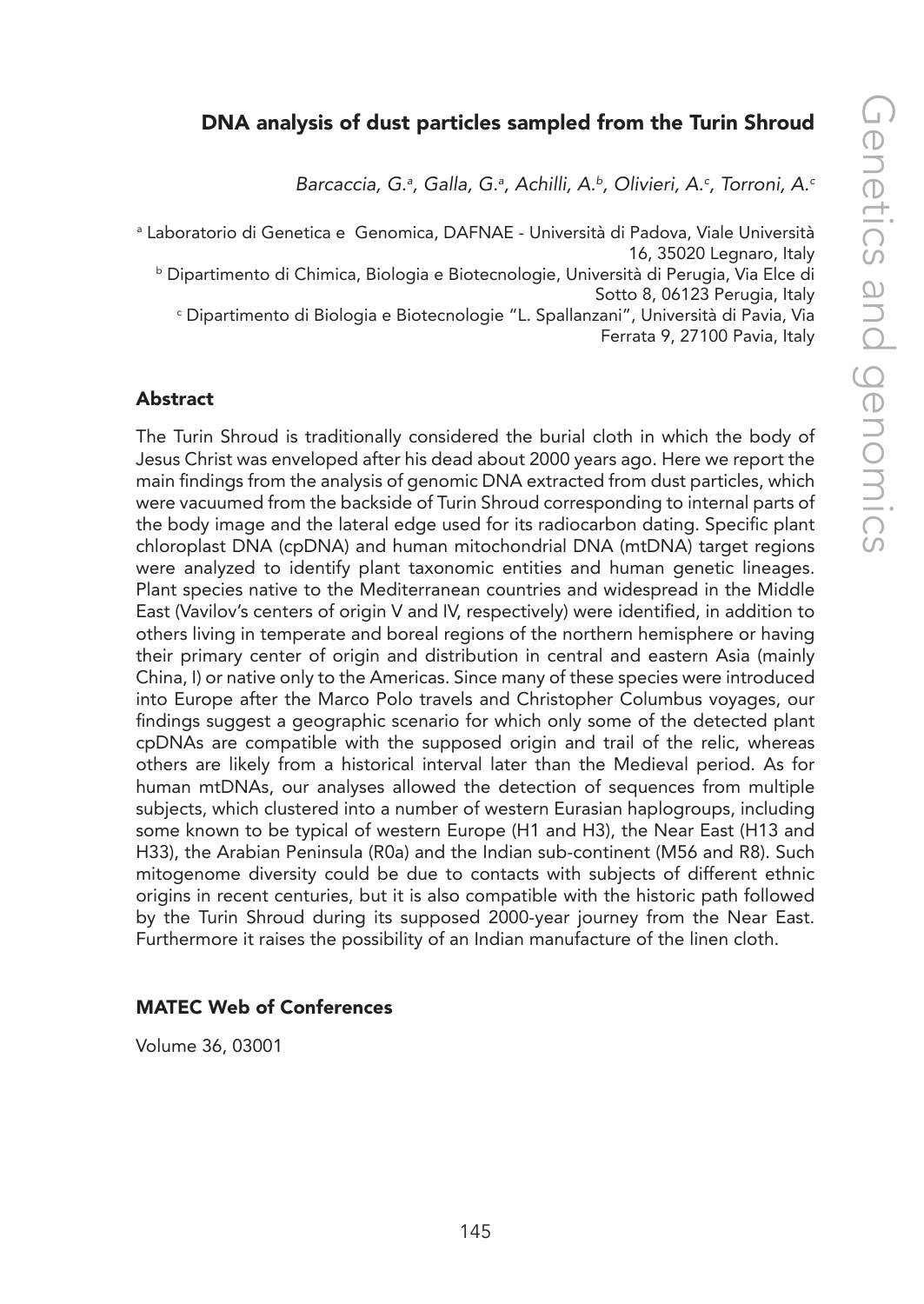# Pattern of association between endemic Hawaiian fruit flies (Diptera, Tephritidae) and their symbiotic bacteria: Evidence of cospeciation events and proposal of "*Candidatus* Stammerula trupaneae"

Viale, E.<sup>a</sup>, Martinez-Sañudo, I.<sup>a</sup>, Brown, J.M.<sup>b</sup>, Simonato, M.<sup>a</sup>, Girolami, V.<sup>a</sup>, *Squartini, A.a , Bressan, A.c , Faccoli, M.a , Mazzon, L.a*

a Department of Agronomy, Food, Natural Resources, Animals and Environment (DAFNAE), University of Padova - Agripolis, Viale dell'Università, 16, 35020 Legnaro, Padova, Italy

b Department of Biology, Grinnell College, Grinnell, IA 50012, USA

c Bayer Crop Science LP, R&D Trait Research, 3500 Paramount Parkway, Morrisville, NC 27560, USA

#### Abstract

Several insect lineages have evolved mutualistic association with symbiotic bacteria. This is the case of some species of mealybugs, whiteflies, weevils, tsetse flies, cockroaches, termites, carpenter ants, aphids and fruit flies. Some species of Tephritinae, the most specialized subfamily of fruit flies (Diptera: Tephritidae), harbour co-evolved vertically transmitted, bacterial symbionts in their midgut, known as "*Candidatus* Stammerula spp.". The 25 described endemic species of Hawaiian tephritids, plus at least three undescribed species, are taxonomically distributed among three genera: the cosmopolitan genus *Trupanea* (21 described spp.), the endemic genus *Phaeogramma* (2 spp.) and the Nearctic genus *Neotephritis* (2 spp.). We examined the presence of symbiotic bacteria in the endemic tephritids of the Hawaiian Islands, which represent a spectacular example of adaptive radiation, and tested the concordant evolution between host and symbiont phylogenies. We detected through PCR assays the presence of specific symbiotic bacteria, designated as "*Candidatus* Stammerula trupaneae", from 35 individuals of 15 species. The phylogeny of the insect host was reconstructed based on two regions of the mitochondrial DNA (16S rDNA and COI-tRNALeu-COII), while the bacterial 16S rRNA was used for the symbiont analysis. Host and symbiont phylogenies were then compared and evaluated for patterns of cophylogeny and strict cospeciation. Topological congruence between Hawaiian Tephritinae and their symbiotic bacteria phylogenies suggests a limited, but significant degree of host-symbiont cospeciation. We also explored the character reconstruction of three host traits, as island location, host lineage, and host tissue attacked, based on the symbiont phylogenies under the hypothesis of cospeciation.

Keywords: *Candidatus* Stammerula; Cospeciation; Endosymbiosis; Fruit fly; Hawaiian **Tephritinae** 

#### Molecular Phylogenetics and Evolution

Volume 90, Pages 67-79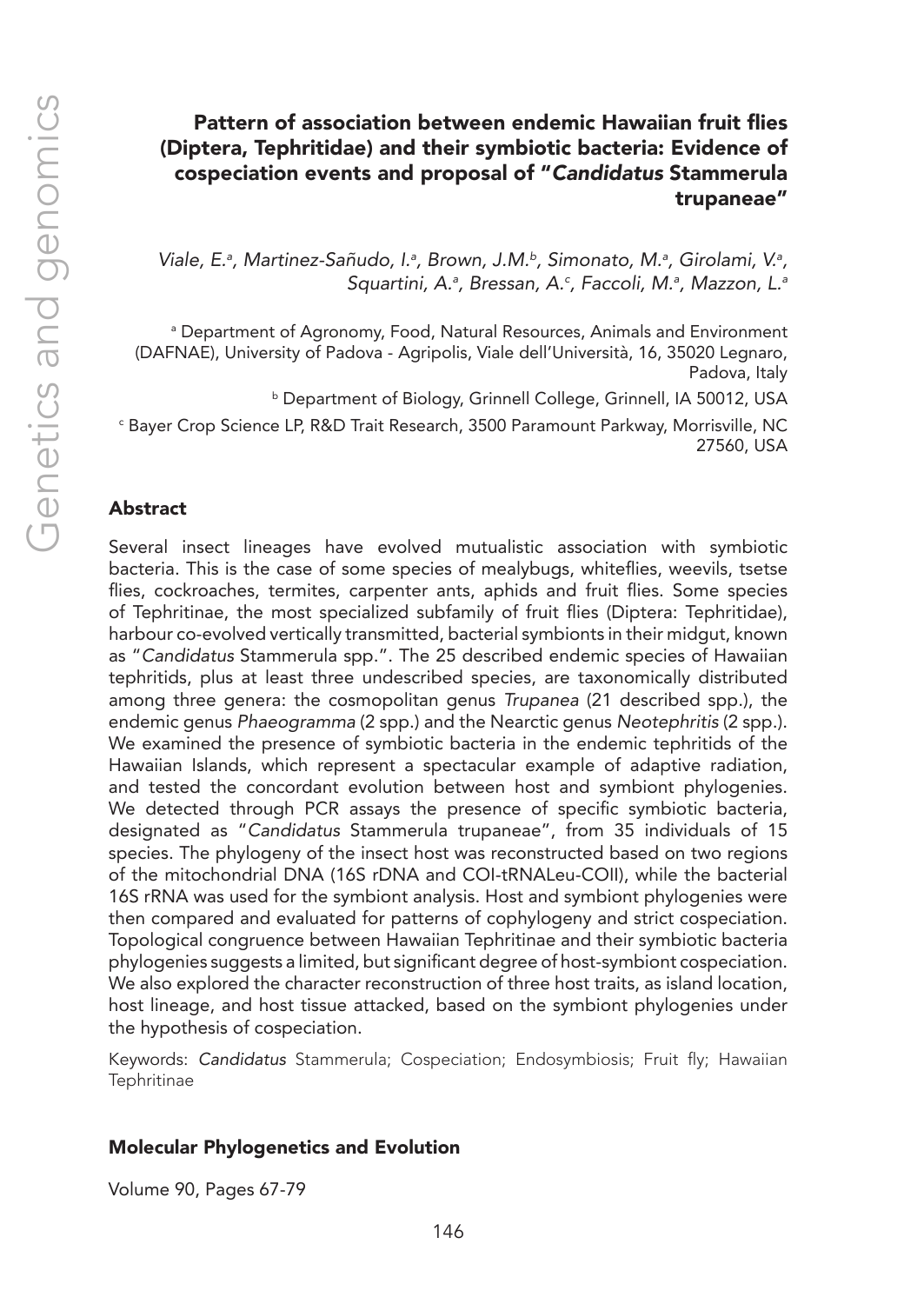# *Prunus* transcription factors: breeding perspectives

Bianchi, V.J.<sup>a</sup>, Rubio, M.<sup>b</sup>, Trainotti, L.<sup>c</sup>, Verde, I.<sup>d</sup>, Bonghi, C.<sup>e</sup>, *Martínez-Gómez, P.b*

a Department of Plant Physiology, Instituto de Biologia, Universidade Federal de Pelotas, Pelotas-RS, Brazil

b Department of Plant Breeding, Centro de Edafología y Biología Aplicada del Segura, Consejo Superior de Investigaciones Científicas, Murcia, Spain

 $\mathop{\varepsilon}\nolimits$  Department of Biology, University of Padua, Padova, Italy

d Consiglio per la ricerca in agricoltura e l'analisi dell'economia agraria (CRA) - Centro di ricerca per la frutticoltura, Roma, Italy

e Department of Agronomy, Food, Natural Resources, Animals and Environment

(DAFNAE), University of Padua, Padova, Italy

## Abstract

Many plant processes depend on differential gene expression, which is generally controlled by complex proteins called transcription factors (TFs). In peach, 1533 TFs have been identified, accounting for about 5.5% of the 27,852 protein-coding genes. These TFs are the reference for the rest of the *Prunus* species. TF studies in *Prunus* have been performed on the gene expression analysis of different agronomic traits, including control of the flowering process, fruit quality, and biotic and abiotic stress resistance. These studies, using quantitative RT-PCR, have mainly been performed in peach, and to a lesser extent in other species, including almond, apricot, black cherry, Fuji cherry, Japanese apricot, plum, and sour and sweet cherry. Other tools have also been used in TF studies, including cDNA-AFLP, LC-ESI-MS, RNA, and DNA blotting or mapping. More recently, new tools assayed include microarray and high-throughput DNA sequencing (DNA-Seq) and RNA sequencing (RNA-Seq). New functional genomics opportunities include genome resequencing and the wellknown synteny among *Prunus* genomes and transcriptomes. These new functional studies should be applied in breeding programs in the development of molecular markers. With the genome sequences available, some strategies that have been used in model systems (such as SNP genotyping assays and genotyping-by-sequencing) may be applicable in the functional analysis of *Prunus* TFs as well. In addition, the knowledge of the gene functions and position in the peach reference genome of the TFs represents an additional advantage. These facts could greatly facilitate the isolation of genes via QTL (quantitative trait loci) map-based cloning in the different *Prunus* species, following the association of these TFs with the identified QTLs using the peach reference genome.

Keywords: Abiotic stress; Biotic stress; Breeding; Flowering time; Fruit quality; Gene regulation; *Prunus* spp; Transcription factors

#### Frontiers in Plant Science

Volume 6, 443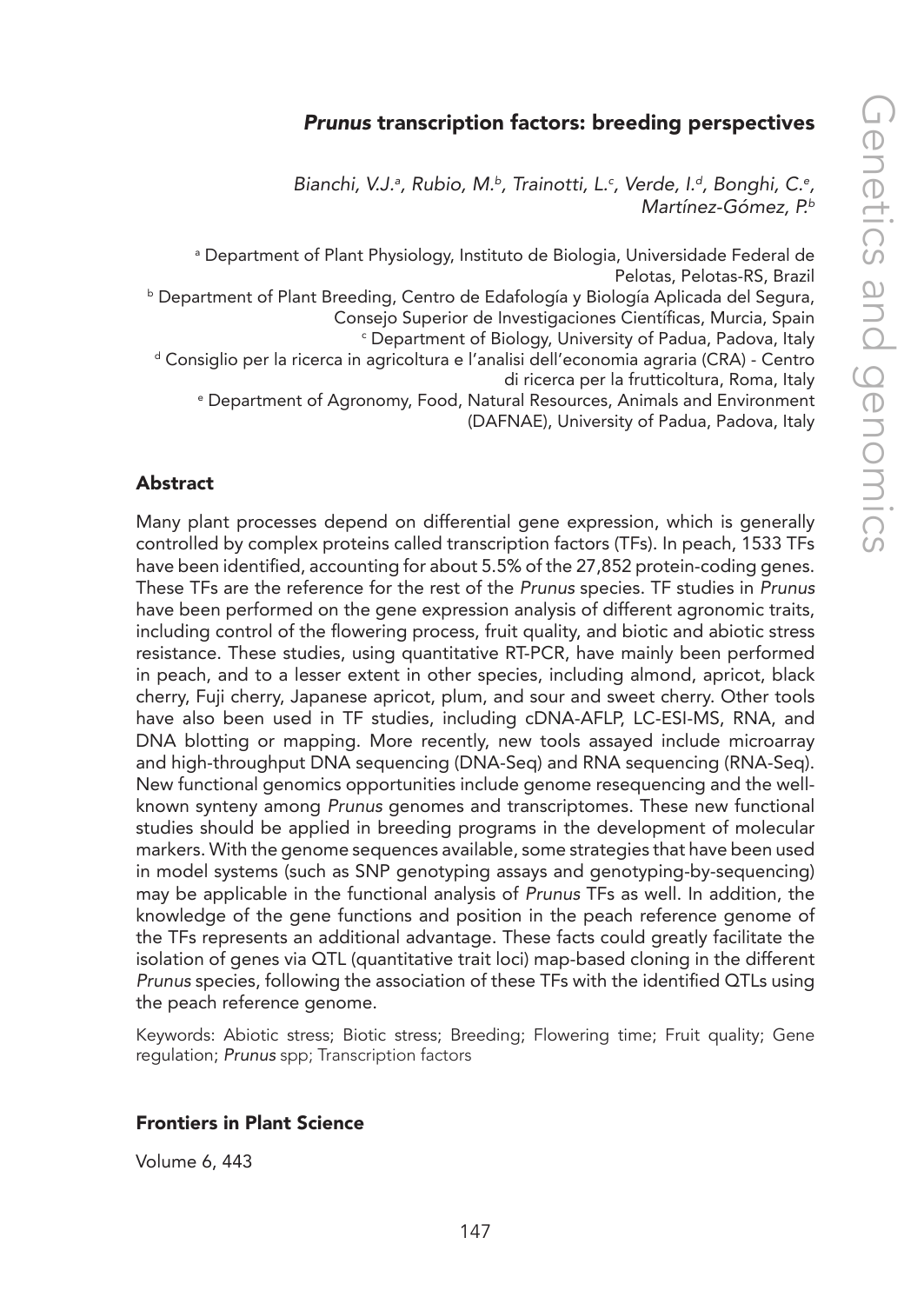# Transcriptomic signatures in seeds of apple (*Malus domestica* L. Borkh) during fruitlet abscission

*Ferrero, S.ª, Carretero-Paulet, L.<sup>b</sup>, Mendes, M.A.ª, Botton, A.<sup>c</sup>, Eccher, G.<sup>c</sup>, Masiero, S.a , Colombo, L.a*

a Dipartimento di BioScienze, Università degli Studi di Milano, Milan, Italy b Department of Biological Sciences, University at Buffalo, Buffalo, New York, United States of America c Department of Agronomy, Food, Natural Resources, Animals, and Environment, University of Padova, Agripolis, Legnaro, Italy

#### Abstract

Abscission is the regulated process of detachment of an organ from a plant. In apple the abscission of fruits occurs during their early development to control the fruit load depending on the nutritional state of the plant. In order to control production and obtain fruits with optimal market qualities, the horticultural procedure of thinning is performed to further reduce the number of fruitlets. In this study we have conducted a transcriptomic profiling of seeds from two different types of fruitlets, according to size and position in the fruit cluster. Transcriptomic profiles of central and lateral fruit seeds were obtained by RNAseq. Comparative analysis was performed by the functional categorization of differentially expressed genes by means of Gene Ontology (GO) annotation of the apple genome. Our results revealed the overexpression of genes involved in responses to stress, hormone biosynthesis and also the response and/or transport of auxin and ethylene. A smaller set of genes, mainly related to ion transport and homeostasis, were found to be down-regulated. The transcriptome characterization described in this manuscript contributes to unravelling the molecular mechanisms and pathways involved in the physiological abscission of apple fruits and suggests a role for seeds in this process.

#### PLoS ONE

Volume 10, Issue 3, e0120503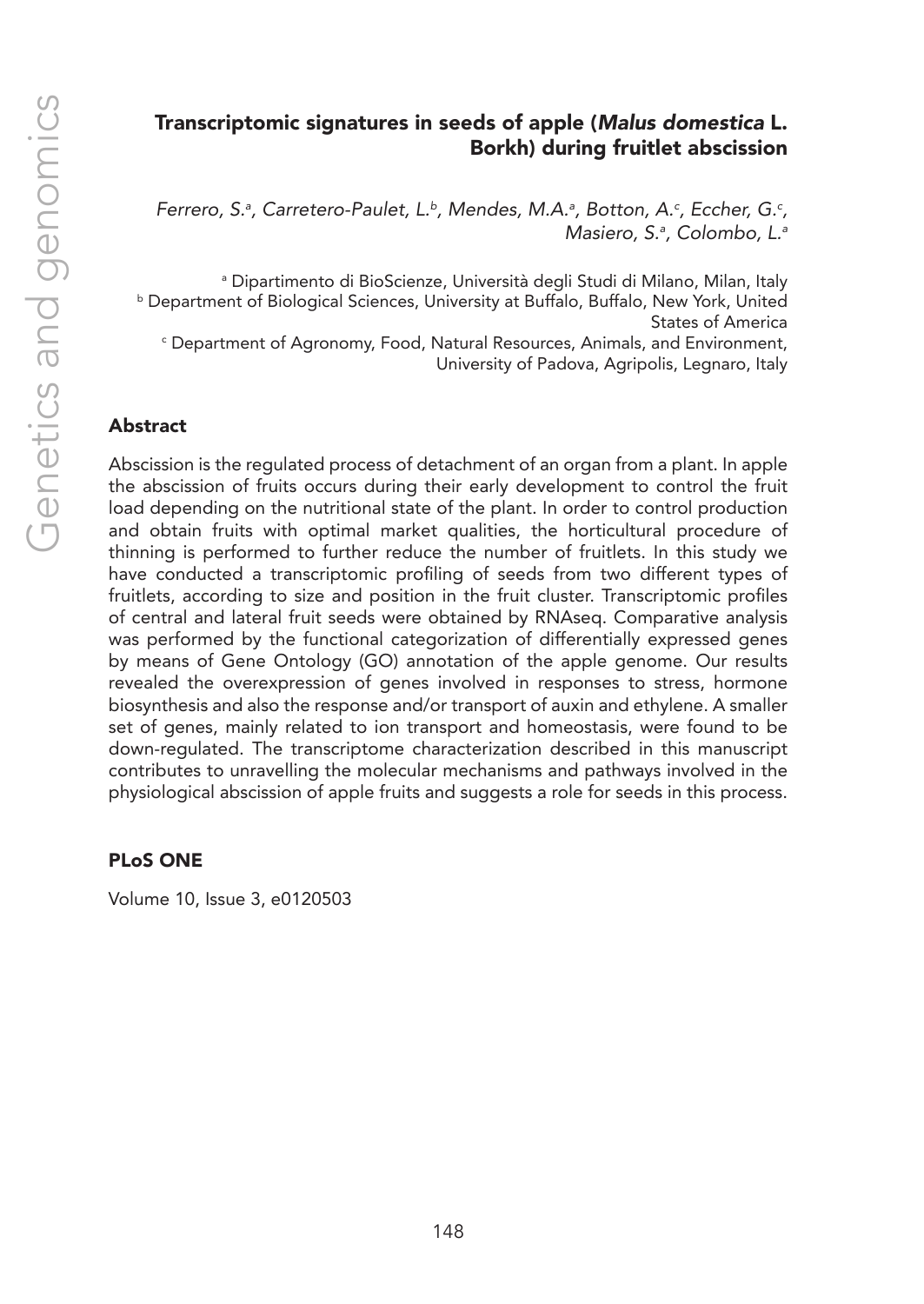# Uncovering the sources of DNA found on the Turin Shroud

*Barcaccia, G.a , Galla, G.a , Achilli, A.b, Olivieri, A.c , Torroni, A.c*

a Laboratorio di Genomica, DAFNAE - Università di Padova, Via Università 16, 35020 Legnaro, Italy

b Dipartimento di Chimica, Biologia e Biotecnologie, Università di Perugia, Via Elce di Sotto 8, 06123 Perugia, Italy

c Dipartimento di Biologia e Biotecnologie "L. Spallanzani", Università di Pavia, Via Ferrata 9, 27100 Pavia, Italy

#### Abstract

The Turin Shroud is traditionally considered to be the burial cloth in which the body of Jesus Christ was wrapped after his death approximately 2000 years ago. Here, we report the main findings from the analysis of genomic DNA extracted from dust particles vacuumed from parts of the body image and the lateral edge used for radiocarbon dating. Several plant taxa native to the Mediterranean area were identified as well as species with a primary center of origin in Asia, the Middle East or the Americas but introduced in a historical interval later than the Medieval period. Regarding human mitogenome lineages, our analyses detected sequences from multiple subjects of different ethnic origins, which clustered into a number of Western Eurasian haplogroups, including some known to be typical of Western Europe, the Near East, the Arabian Peninsula and the Indian sub-continent. Such diversity does not exclude a Medieval origin in Europe but it would be also compatible with the historic path followed by the Turin Shroud during its presumed journey from the Near East. Furthermore, the results raise the possibility of an Indian manufacture of the linen cloth.

#### Scientific Reports

Volume 5, 14484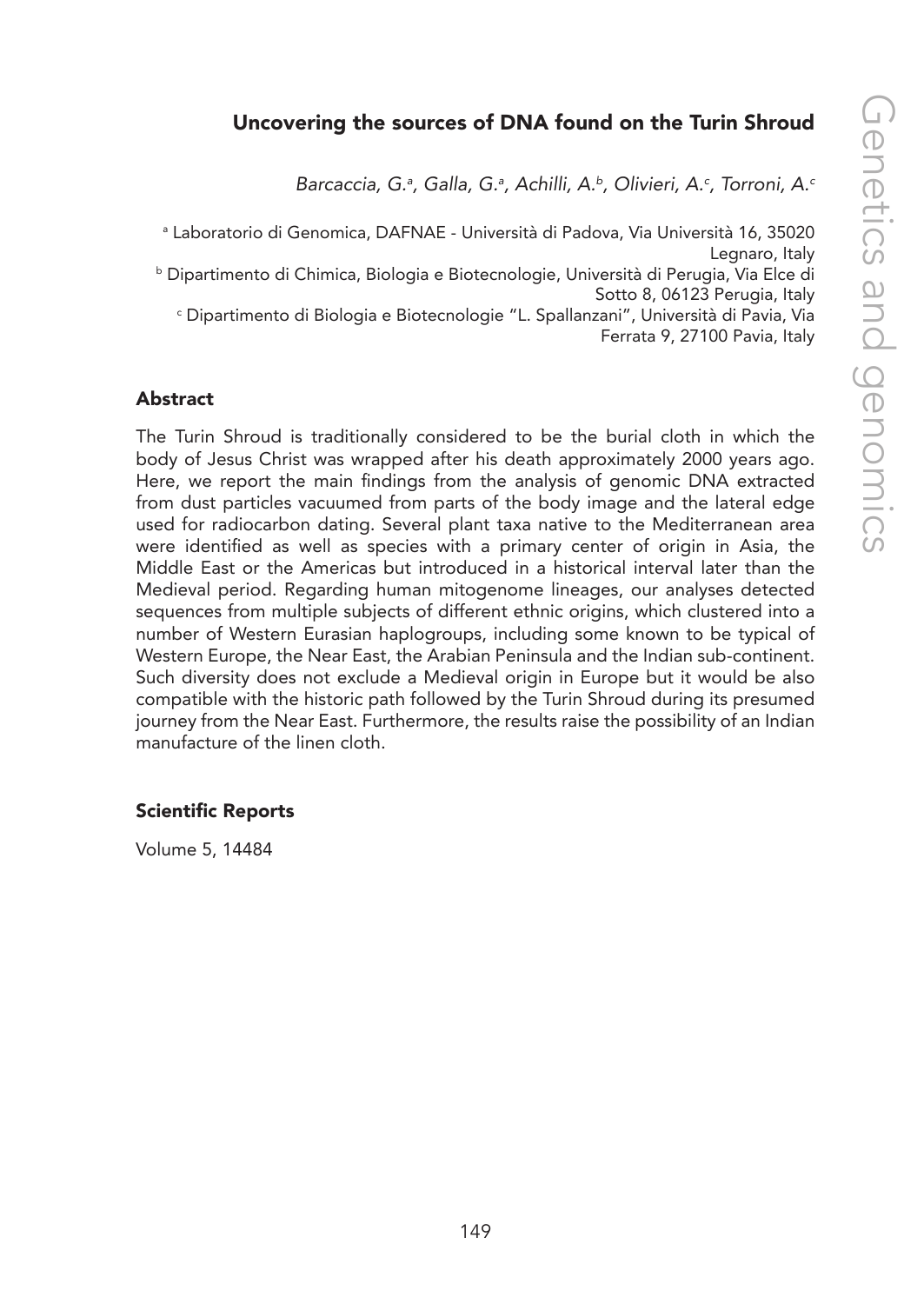# A new polymorphism on chromosome 6 associated with bolting tendency in sugar beet

*Broccanello, C.a , Stevanato, P.a , Biscarini, F.b, Cantu, D.c , Saccomani, M.a*

a DAFNAE, Dipartimento di Agronomia Animali Alimenti Risorse Naturali e Ambiente, Università degli Studi di Padova, viale dell'Università 16, 35020 Legnaro, PD, Italy b FPTP, Fondazione Parco Tecnologico Padano, viale Einstein, Loc. Cascina Codazza, 26900 Lodi, Italy  $\lq$  Department of Viticulture and Enology, University of California, Davis, 2146 RMI North Building Davis, Davis, CA 95616, USA

## Abstract

**Background:** Premature flowering or bolting is an undesirable characteristic that causes severe sugar yield losses and interferes with harvesting. Vernalization is a prerequisite for the floral induction, achieved by exposure to low temperatures for 10-14 weeks. This process is also controlled by other environmental factors, such as long daylight photoperiods and a combination of genetic factors. The objective of this study was the identification of new genetic polymorphisms linked to bolting tendency in sugar beet.

Results: Two pollinators characterized by low and high bolting tendency were subjected to RAD-sequencing in order to detect discriminating SNPs between lines. 6,324 putative SNPs were identified. Of these, 192 were genotyped in a set of 19 pollinators, each comprising bolted and non-bolted individuals, for a total of 987 samples. Among the 192 candidate SNPs, the strongest overall association was found for SNP183 on chromosome 6 (*p*-value = 1.246 10-13). The association between SNP183 and bolting tendency was then confirmed in an independent population of 730 plants from 11 breeding lines (*p*-value = 0.0061). SNP183 is located in the intron of *Bv\_22330\_orky*, a sugar beet homolog of a matrix metalloproteinase (MMP) gene that could be implied in flowering in *Arabidopsis thaliana*.

**Conclusion:** Our data support a significant association between an intronic SNP in the MMP gene located on chromosome 6 and the regulation of bolting tendency in sugar beet. The newly identified locus supports the polygenic nature of flowering control. The associated marker can be used to design SNP panels for the discrimination of bolters and non-bolters, to be used in sugar beet breeding programs for the development of improved germplasm with low bolting tendency.

Keywords: *Beta vulgaris*; Bolting tendency; Molecular breeding; RAD sequencing; SNP association

#### BMC Genetics

Volume 16, 142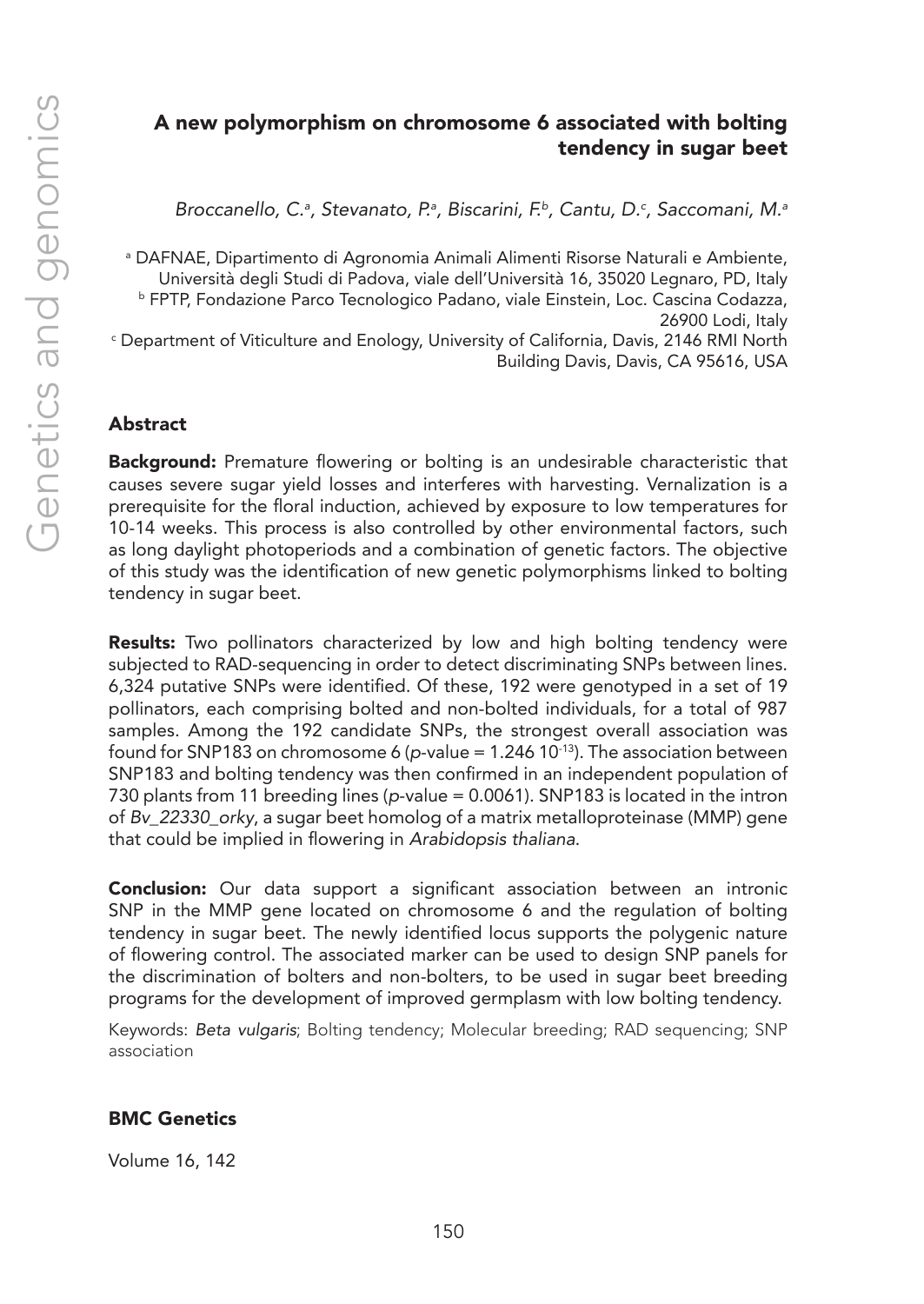# Selection and validation of reference genes for quantitative real-time PCR studies during *Saccharomyces cerevisiae* alcoholic fermentation in the presence of sulfite

*Nadai, C.a , Campanaro, S.b, Giacomini, A.ac, Corich, V.ac*

a Department of Agronomy Food Natural Resources Animals and Environment (DAFNAE), University of Padova, Viale dell'Università 16, Legnaro, PD 35020, Italy **b Department of Biology, University of Padova, Via Ugo Bassi 58/b, Padova 35121, Italy** c Interdepartmental Centre for Research in Viticulture and Enology (CIRVE), University of Padova, Via XXVIII Aprile 14, Conegliano, TV 31015, Italy

#### Abstract

Sulfur dioxide is extensively used during industrial fermentations and contributes to determine the harsh conditions of winemaking together with low pH, high sugar content and increasing ethanol concentration. Therefore the presence of sulfite has to be considered in yeast gene expression studies to properly understand yeast behavior in technological environments such as winemaking. A reliable expression pattern can be obtained only using an appropriate reference gene set that is constitutively expressed regardless of perturbations linked to the experimental conditions. In this work we tested 15 candidate reference genes suitable for analysis of gene expression during must fermentation in the presence of sulfite. New reference genes were selected from a genome-wide expression experiment, obtained by RNA sequencing of four *Saccharomyces cerevisiae* wine strains grown in enological conditions. Their performance was compared to that of the most common genes used in previous studies. The most popular software based on different statistical approaches (geNorm, NormFinder and BestKeeper) were chosen to evaluate expression stability of the candidate reference genes. Validation was obtained using other wine strains by comparing normalized gene expression data with transcriptome quantification both in the presence and absence of sulfite. Among 15 reference genes tested *ALG9*, *FBA1*, *UBC6* and *PFK1* appeared to be the most reliable while *ENO1*, *PMA1*, *DED1* and *FAS2* were the worst. The most popular reference gene *ACT1*, widely used for *S. cerevisiae* gene expression studies, showed a stability level markedly lower than those of our selected reference genes. Finally, as the expression of the new reference gene set remained constant over the entire fermentation process, irrespective of the perturbation due to sulfite addition, our results can be considered also when no sulfite is added to the must.

Keywords: Fermentation; Gene expression; RNA-seq; *Saccharomyces cerevisiae*; SO<sub>2</sub>; Wine yeasts

#### International Journal of Food Microbiology

Volume 215, Pages 49-56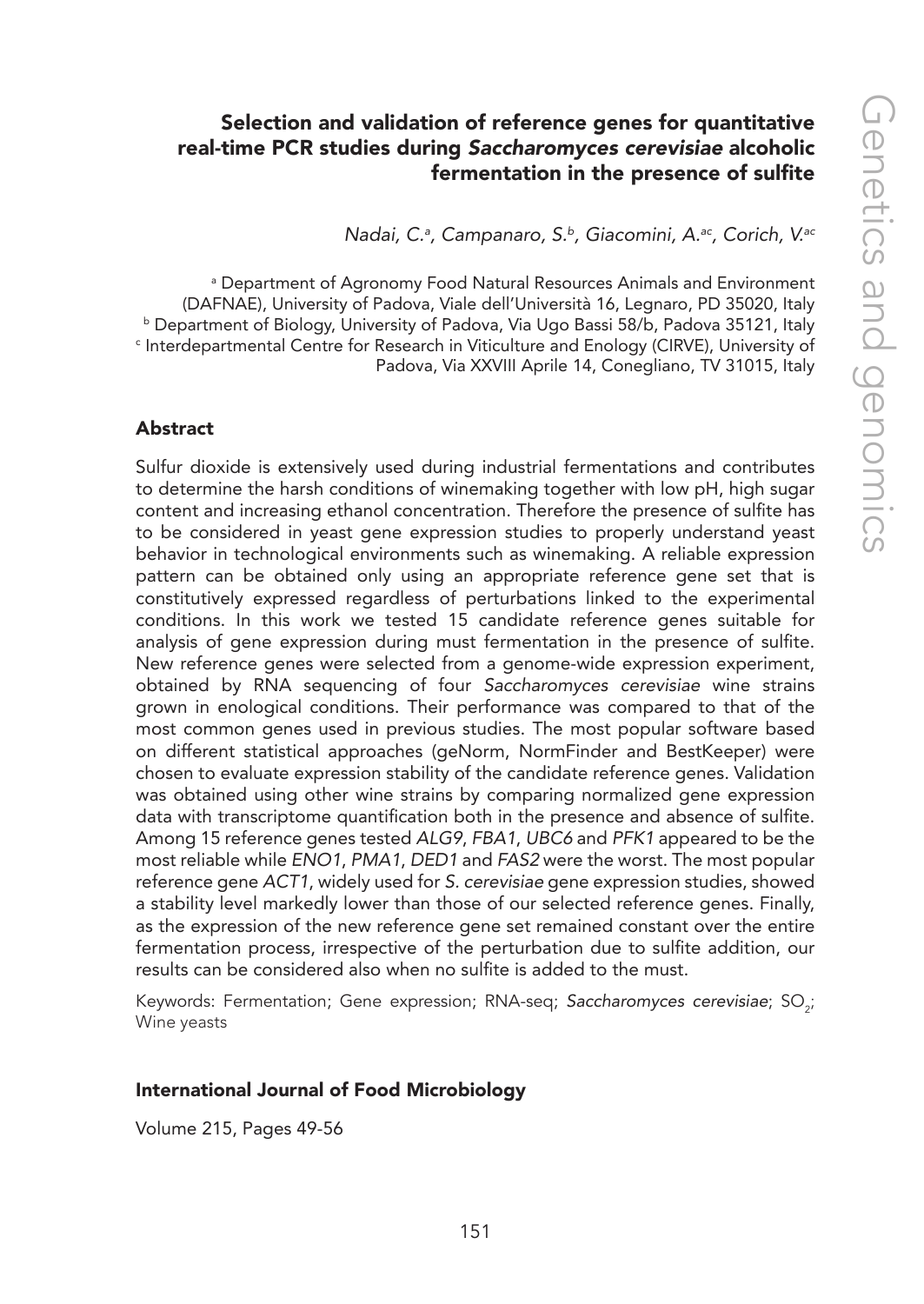# Causal relationships between milk quality and coagulation properties in Italian Holstein-Friesian dairy cattle

*Tiezzi, F.a , Valente, B.D.b, Cassandro, M.c , Maltecca, C.a*

a Department of Animal Science, North Carolina State University, Raleigh, NC 27695, USA b Department of Animal Science, University of Wisconsin, Madison, WI 53706, USA c Department of Agronomy, Food, Natural Resources, Animals and Environment, University of Padova, 35020 Legnaro, (PD), Italy

#### Abstract

**Background:** Recently, selection for milk technological traits was initiated in the Italian dairy cattle industry based on direct measures of milk coagulation properties (MCP) such as rennet coagulation time (RCT) and curd firmness 30 min after rennet addition ( $a_{30}$ ) and on some traditional milk quality traits that are used as predictors, such as somatic cell score (SCS) and casein percentage (CAS). The aim of this study was to shed light on the causal relationships between traditional milk quality traits and MCP. Different structural equation models that included causal effects of SCS and CAS on RCT and  $a_{30}$  and of RCT on  $a_{30}$  were implemented in a Bayesian framework.

Results: Our results indicate a non-zero magnitude of the causal relationships between the traits studied. Causal effects of SCS and CAS on RCT and  $a_{30}$  were observed, which suggests that the relationship between milk coagulation ability and traditional milk quality traits depends more on phenotypic causal pathways than directly on common genetic influence. While RCT does not seem to be largely controlled by SCS and CAS, some of the variation in  $a_{30}$  depends on the phenotypes of these traits. However,  $a_{30}$  depends heavily on coagulation time. Our results also indicate that, when direct effects of SCS, CAS and RCT are considered simultaneously, most of the overall genetic variability of  $a_{30}$  is mediated by other traits.

**Conclusions:** This study suggests that selection for RCT and  $a_{30}$  should not be performed on correlated traits such as SCS or CAS but on direct measures because the ability of milk to coagulate is improved through the causal effect that the former play on the latter, rather than from a common source of genetic variation. Breaking the causal link (e.g. standardizing SCS or CAS before the milk is processed into cheese) would reduce the impact of the improvement due to selective breeding. Since  $a_{20}$  depends heavily on RCT, the relative emphasis that is put on this trait should be reconsidered and weighted for the fact that the pure measure of  $a_{30}$ almost double-counts RCT.

#### Genetics Selection Evolution

Volume 47, 45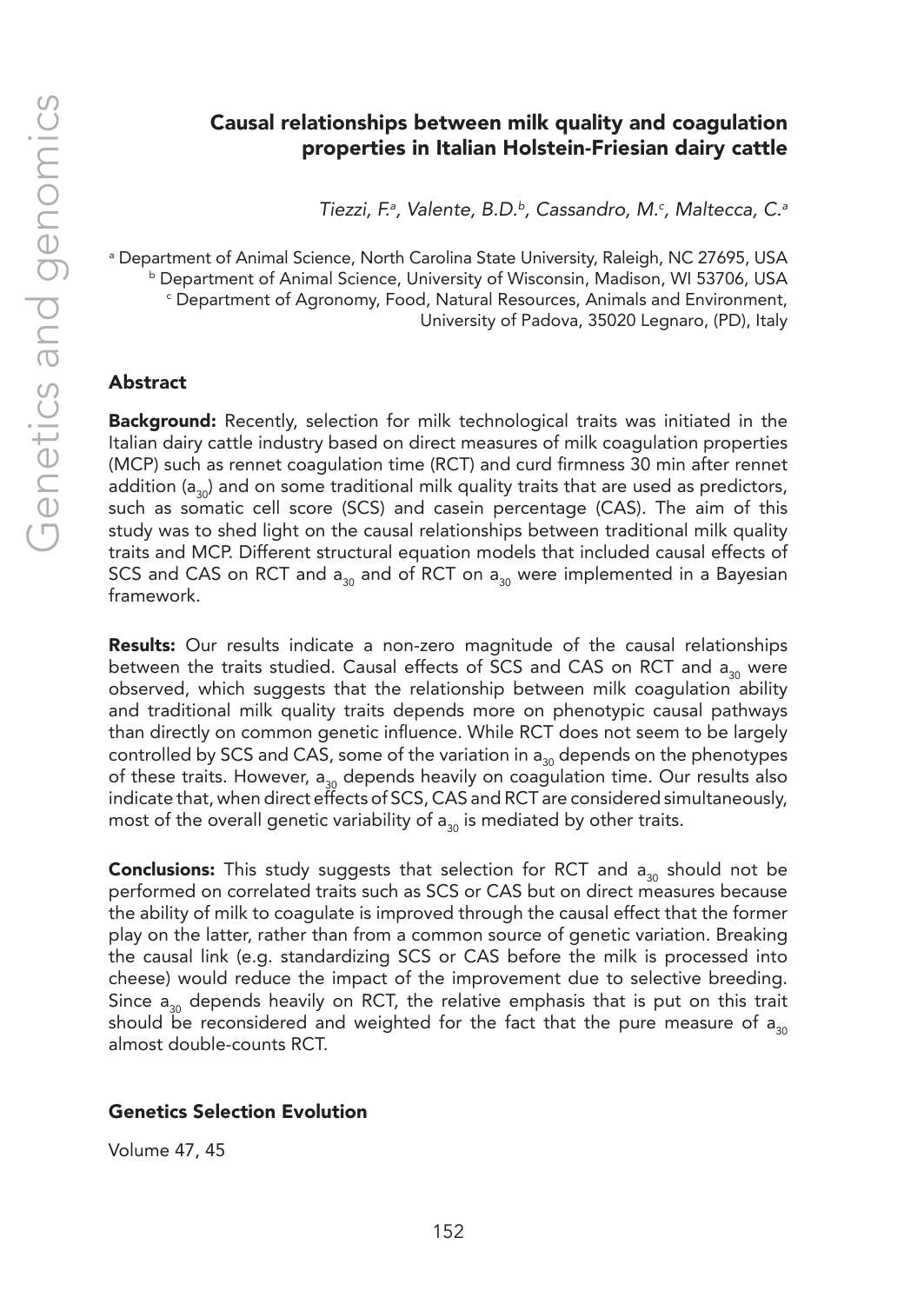# Comparison between different statistical models for the prediction of direct genetic component on embryo establishment and survival in Italian Brown Swiss dairy cattle

*Tiezzi, F.b, Maltecca, C.b, Cecchinato, A.a , Bittante, G.a*

a Department of Agronomy, Food, Natural resources, Animals and Environment, University of Padova, Viale dell'Università 16, 35020 Legnaro, PD, Italy **b Department of Animal Science, North Carolina State University, Raleigh 27695, NC,** USA

#### Abstract

The aims of this study were to infer variance components and heritability for the direct component on embryo establishment and survival related traits and to compare different statistical models in terms of goodness-of-fit and predictive ability. Embryo establishment and survival (EES) was defined as the outcome of an AI event, its direct effect was represented as the effect of the service sire from which semen was taken. Indicators of EES were calving per service (CS) and non-return at 56 d after service (NR56). Insemination records from the Italian Brown Swiss population reared in the Alps were used. Data included 124,206 inseminations performed by 86 technicians on 28,873 cows in 1400 herds. Services were recorded from 1999 to 2008. Linear-sire, linear-animal, threshold-sire, and threshold-animal models were used to estimate (co) variance components for CS and NR56. Four levels of complexity within each model were tested, so that 16 different models were compared for each of the two fertility traits. Comparison was assessed on the basis of the goodness-of-fit and predictive ability. Paternal half-sibs groups were created as average outcome of the inseminations from a given service sire. Goodness-of-fit was evaluated by regressing the service sire estimated breeding value from each model to paternal half-sibs average CS or NR56. Predictive ability was assessed through sums of chi-squared and percentage of wrong predictions. Predictors were the respective service sire's estimated breeding values constructed on a reduced (independent) training dataset, including years from 1999 to 2005, and predictands were the paternal half-sibs means for every bull in the remaining years (2006-2008). Prediction of EES was considered differently according to whether service sires had observations in the training dataset (prediction of proven bulls) or they had not (prediction of young bulls). Estimates of heritability ranged from 0.011 to 0.119 for CS, and from 0.005 to 0.054 for NR56. In general, threshold models explained a larger proportion of additive genetic variance than linear models, and animal models yielded higher heritabilities than sire models. Calving per service was much more predictable than NR56, but no significant differences were found among models. Although heritabilities were low, the prediction of future EES of a paternal half-sib group is feasible.

Keywords: Bull fertility; Heritability; Model comparison; Threshold model

#### Livestock Science

Volume 180, Pages 6-13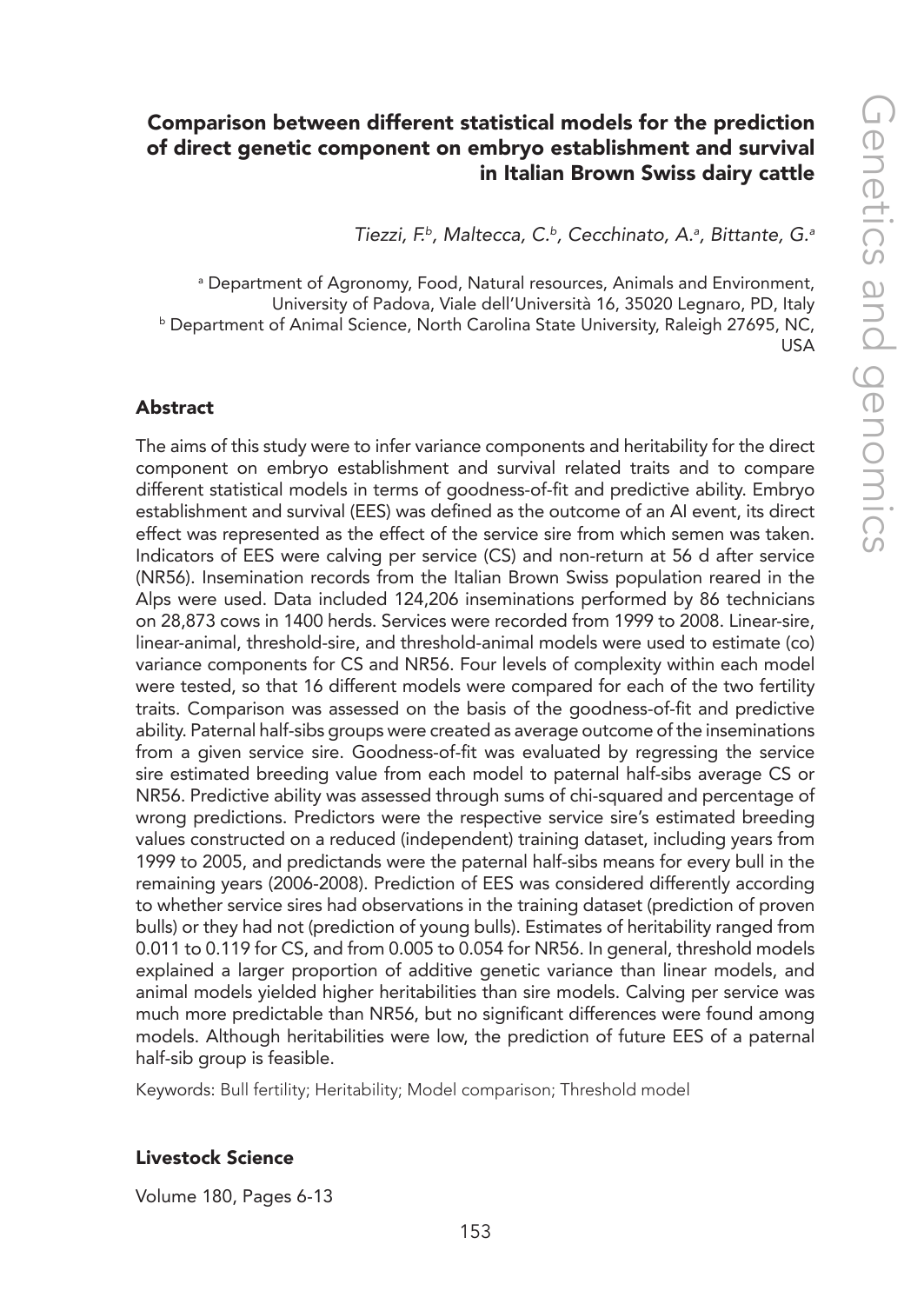# Evolution of increased competitiveness in cows trades off with reduced milk yield, fertility and more masculine morphology

*Sartori, C., Mazza, S., Guzzo, N., Mantovani, R.*

Department of Agronomy, Food, Natural Resources, Animals and Environment-DAFNAE, University of Padua, Viale dell'Università 16, 35020 Legnaro, PD, Italy

#### Abstract

In some species females compete for food, foraging territories, mating, and nesting sites. Competing females can exhibit morphological, physiological, and behavioral adaptations typical of males, which are commonly considered as secondary sexual traits. Competition and the development of traits increasing competitiveness require much energy and may exert adverse effects on fecundity and survival. From an evolutionary perspective, positive selection for increased competitiveness would then result in evolution of reduced values for traits related to fitness such as fecundity and survival. There is recent evidence for such evolutionary trade-offs involving male competition, but no study has considered competing females so far. Using data from competitions for dominance in cows (*Bos taurus*), we found negative genetic correlations between traits providing success in competition, that is, fighting ability and fitness traits related to milk production and with fertility (the inverse of parity-conception interval). Fighting ability also showed low but positive genetic correlations with "masculine" morphological traits, and negative correlations with "feminine" traits. A genetic change in traits over time has occurred due to selection on competitiveness, corresponding to an evolutionary process of "masculinization" counteracting the official selection for milk yield. Similar evolutionary trade-off between success in competition and fitness components may be present in various species experiencing female competition.

Keywords: Female contest; Fitness; Genetic correlations; Life-history evolution; Quantitative genetics; Secondary sexual traits

#### Evolution

Volume 69, Issue 8, Pages 2235-2245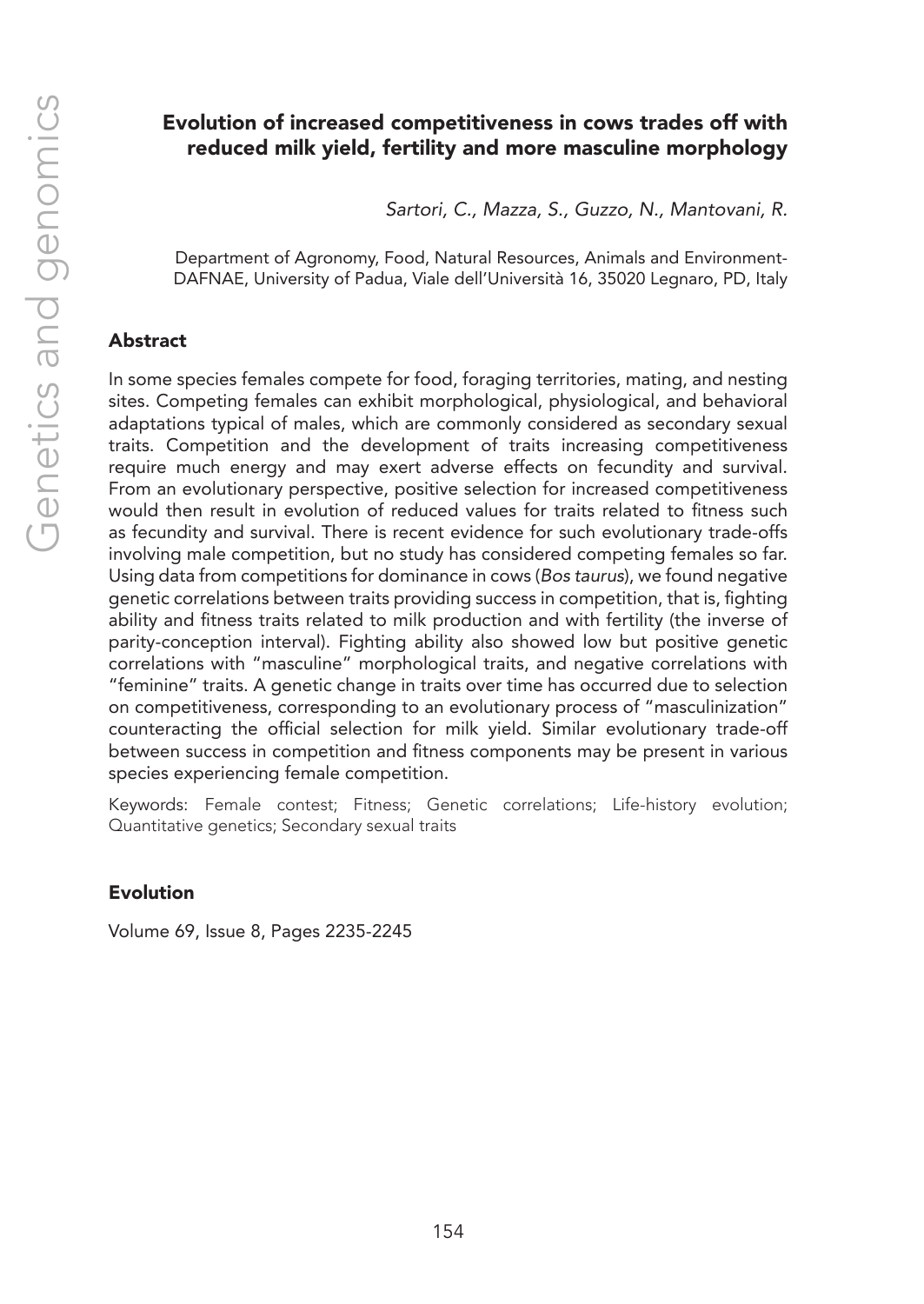# Factor analysis for genetic evaluation of linear type traits in dualpurpose autochthonous breeds

*Mazza, S., Guzzo, N., Sartori, C., Mantovani, R.*

Department of Agronomy Food Natural Resources Animals and Environment, University of Padua, Agripolis, 35020 Legnaro, Padova, Italy

#### Abstract

Factor analysis was applied to individual type traits (TT) scored in primiparous cows belonging to two dual purpose Italian breeds, Rendena (REN; 20 individual type traits evaluated on 11 399 first parity cows), and Aosta Red Pied (ARP; 22 individual type traits evaluated on 36 168 primiparous cows). Six common latent factors (F1 to F6; eigenvalues  $\geq$  1) which explained 63% (REN) and 58% (ARP) of the total variance were obtained. F1 included TT mainly related to muscularity, and F2 to body size. The F3 and F4 accounted for udder size and conformation, respectively. F5 included rear legs and feet. Biological significance for F6 was not readily obtained. Moderate to low heritability were estimated through REML single-trait analysis from factor scores (from 0.22 to 0.52 in REN, and from 0.08 to 0.37 in ARP). The greatest heritability values were estimated for body size and muscularity (0.52 and 0.37 for body size; and 0.40 and 0.32 for muscularity in REN and ARP, respectively). As expected, rank correlations, obtained considering estimated breeding values derived from best linear unbiased prediction analysis on the individual TT and factor score, showed similar coefficients to those observed in the factor analysis following loading of TT within each latent factor. These results suggest the possibility to implement the factor analysis in the morphological evaluation, simplifying the information given by the type traits into new variables useful for the genetic improvement of dual purpose cattle.

Keywords: Autochthonous breed; Dual purpose; Factor analysis; Type traits

#### Animal

Volume 10, Issue 3, Pages 372-380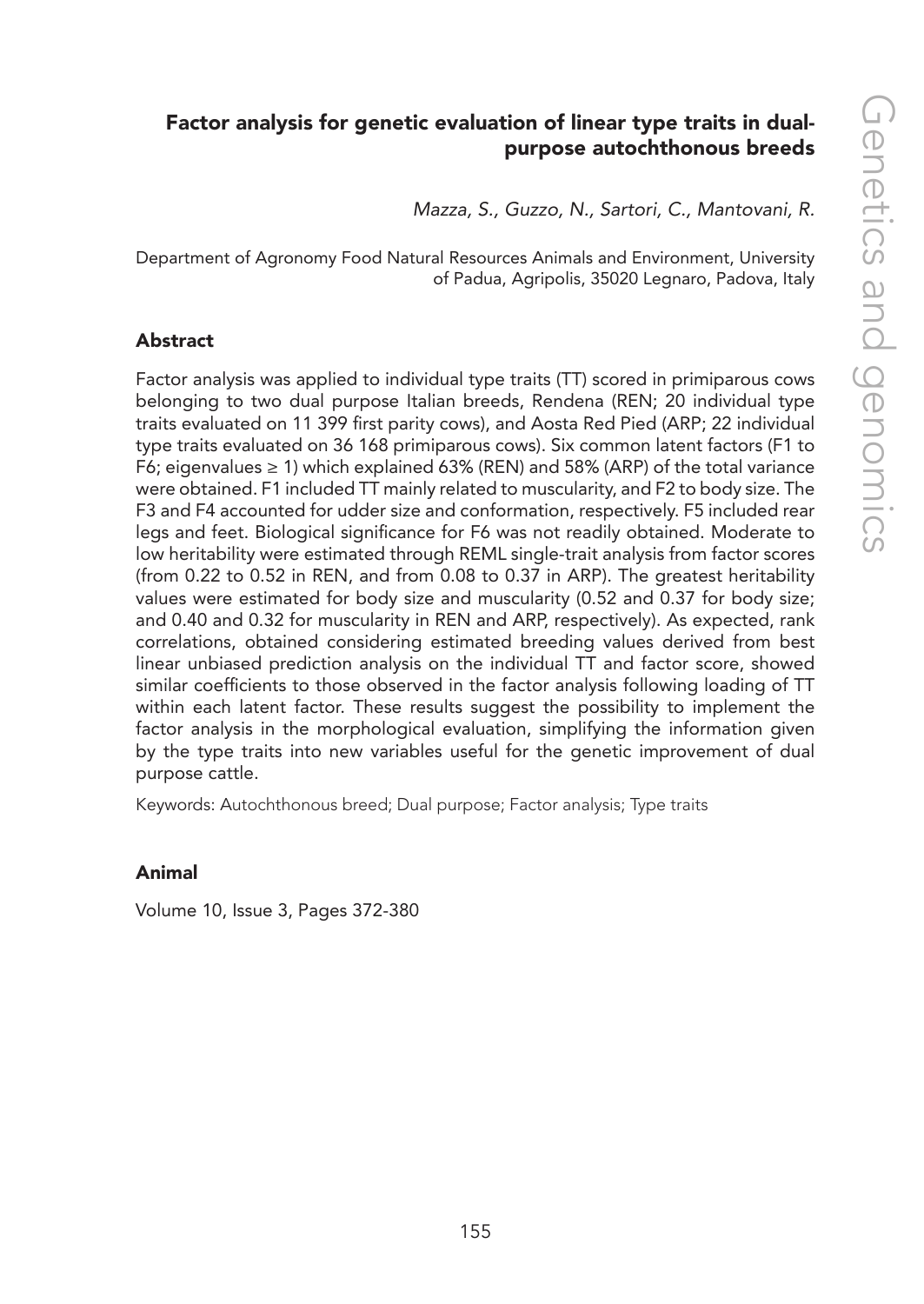## Genetic parameters for milk mineral content and acidity predicted by mid-infrared spectroscopy in Holstein-Friesian cows

Toffanin, V.ª, Penasa, M.ª, McParland, S.b, Berry, D.P.<sup>c</sup>, Cassandro, M.ª, *De Marchi, M.a*

a Department of Agronomy, Food, Natural Resources, Animals and Environment (DAFNAE), University of Padova, Viale dell'Università 16, 35020 Legnaro, PD, Italy **b Livestock Systems Research Department, Animal and Grassland Research and** Innovation Centre, Teagasc, Moorepark, Fermoy, Co. Cork, Ireland c Animal and Bioscience Research Department, Animal and Grassland Research and Innovation Centre, Teagasc, Moorepark, Fermoy, Co. Cork, Ireland

#### Abstract

The aim of the present study was to estimate genetic parameters for calcium (Ca), phosphorus (P) and titratable acidity (TA) in bovine milk predicted by mid-IR spectroscopy (MIRS). Data consisted of 2458 Italian Holstein-Friesian cows sampled once in 220 farms. Information per sample on protein and fat percentage, pH and somatic cell count, as well as test-day milk yield, was also available. (Co)variance components were estimated using univariate and bivariate animal linear mixed models. Fixed effects considered in the analyses were herd of sampling, parity, lactation stage and a two-way interaction between parity and lactation stage; an additive genetic and residual term were included in the models as random effects. Estimates of heritability for Ca, P and TA were 0.10, 0.12 and 0.26, respectively. Positive moderate to strong phenotypic correlations (0.33 to 0.82) existed between Ca, P and TA, whereas phenotypic weak to moderate correlations (0.00 to 0.45) existed between these traits with both milk quality and yield. Moderate to strong genetic correlations (0.28 to 0.92) existed between Ca, P and TA, and between these predicted traits with both fat and protein percentage (0.35 to 0.91). The existence of heritable genetic variation for Ca, P and TA, coupled with the potential to predict these components for routine cow milk testing, imply that genetic gain in these traits is indeed possible.

Keywords: Genetic parameter; Holstein-Friesian cow; Mid-IR spectroscopy; Milk acidity; Milk mineral

#### Animal

Volume 9, Issue 5, Pages 775-780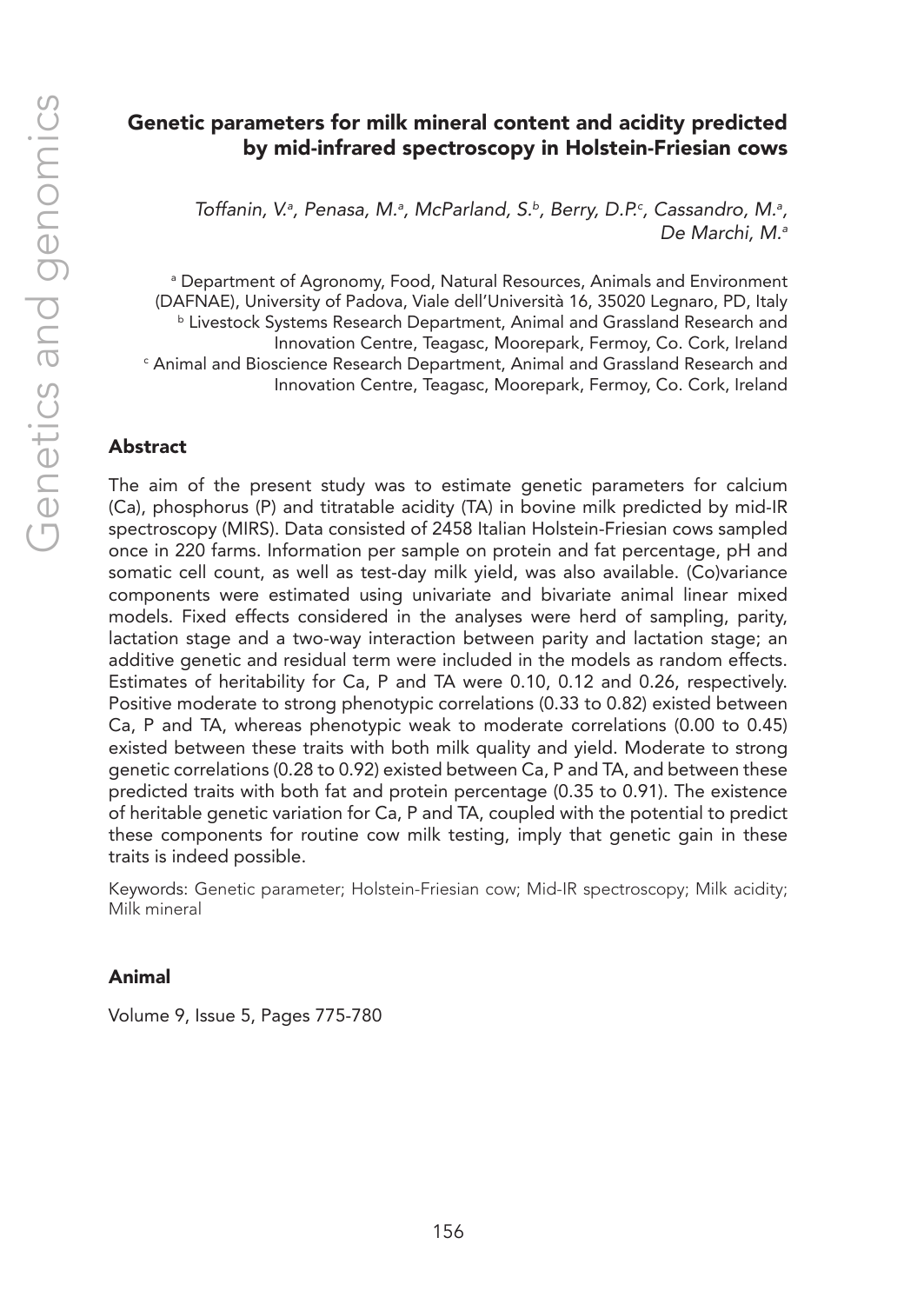# Genetic parameters of cheese yield and curd nutrient recovery or whey loss traits predicted using Fourier-transform infrared spectroscopy of samples collected during milk recording on Holstein, Brown Swiss, and Simmental dairy cows

*Cecchinato, A., Albera, A., Cipolat-Gotet, C., Ferragina, A., Bittante, G.*

Department of Agronomy, Food, Natural Resources, Animals and Environment (DAFNAE), University of Padova, Viale dell'Università 16, 35020 Legnaro, Italy

#### Abstract

Cheese yield is the most important technological parameter in the dairy industry in many countries. The aim of this study was to infer (co)variance components for cheese yields (CY) and nutrient recoveries in curd (REC) predicted using Fourier-transform infrared (FTIR) spectroscopy of samples collected during milk recording on Holstein, Brown Swiss, and Simmental dairy cows. A total of 311,354 FTIR spectra representing the test-day records of 29,208 dairy cows (Holstein, Brown Swiss, and Simmental) from 654 herds, collected over a 3-yr period, were available for the study. The traits of interest for each cow consisted of 3 cheese yield traits (%CY: fresh curd, curd total solids, and curd water as a percent of the weight of the processed milk), 4 curd nutrient recovery traits (REC: fat, protein, total solids, and the energy of the curd as a percent of the same nutrient in the processed milk), and 3 daily cheese production traits (daily fresh curd, total solids, and the water of the curd per cow). Calibration equations (freely available upon request to the corresponding author) were used to predict individual test-day observations for these traits. The (co)variance components were estimated for the CY, REC, milk production, and milk composition traits via a set of 4-trait analyses within each breed. All analyses were performed using REML and linear animal models. The heritabilities of the %CY were always higher for Holstein and Brown Swiss cows (0.22 to 0.33) compared with Simmental cows (0.14 to 0.18). In general, the fresh cheese yield (%CY<sub>CURD</sub>) showed genetic variation and heritability estimates that were slightly higher than those of its components,  $\%CY_{\text{cous}}$  and %CY<sub>WATER</sub>. The parameter REC<sub>PROTEIN</sub> was the most heritable trait in all the 3 breeds, with values ranging from 0.32 to 0.41. Our estimation of the genetic relationships of the CY and REC with milk production and composition revealed that the current selection strategies used in dairy cattle are expected to exert only limited effects on the REC traits. Instead, breeders may be able to exploit genetic variations in the %CY, particularly REC<sub>FAT</sub> and REC<sub>PROTEIN</sub>. This last component is not explained by the milk protein content, suggesting that its direct selection could be beneficial for cheese production aptitude. Collectively, our findings indicate that breeding strategies aimed at enhancing CY and REC could be easily and rapidly implemented for dairy cattle populations in which FTIR spectra are routinely acquired from individual milk samples.

Keywords: Cheese yield; Dairy breed; Genetic parameter; Mid-infrared spectroscopy; Whey loss

#### Journal of Dairy Science

157 Volume 98, Issue 7, Pages 4914-4927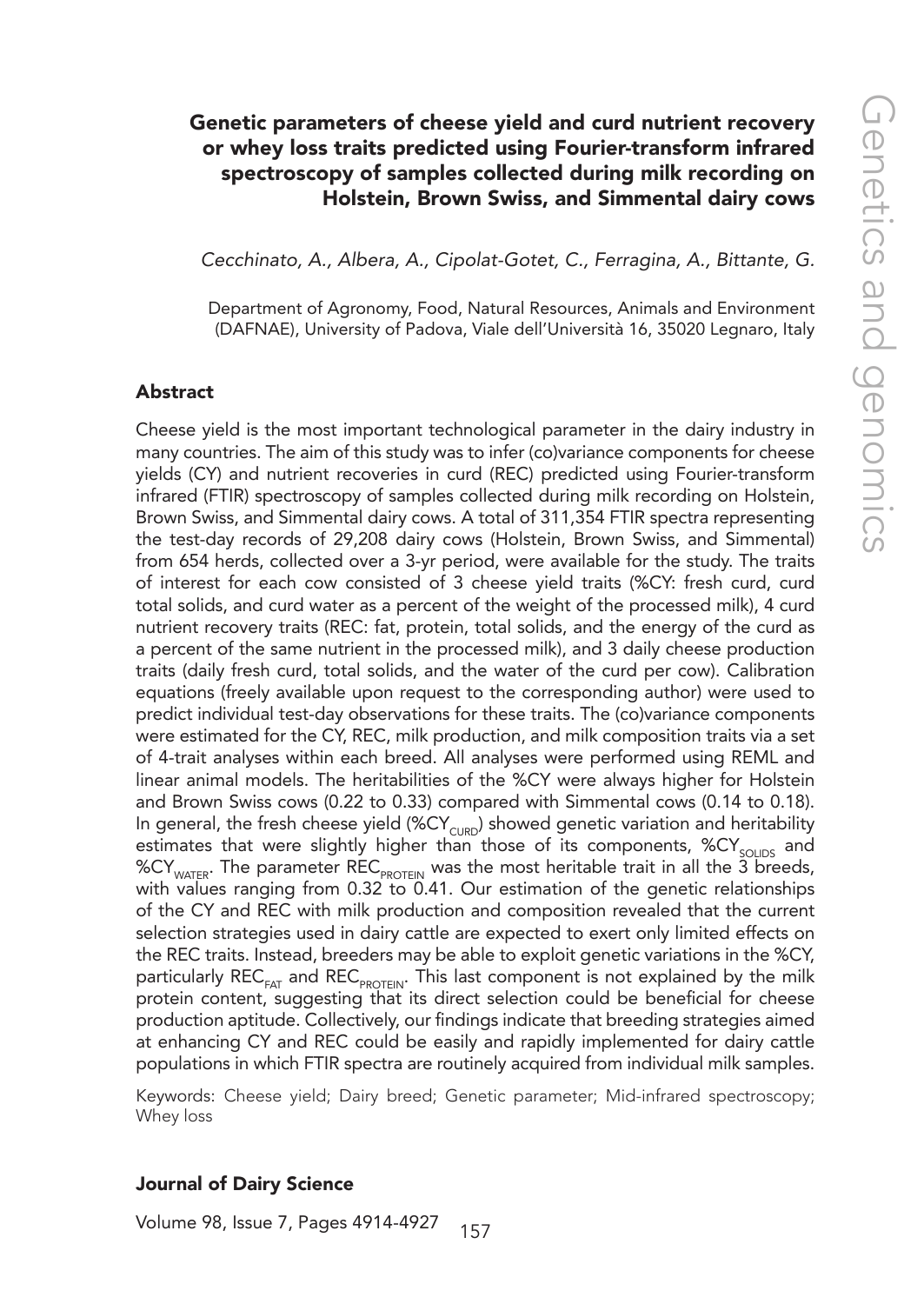# Genetic parameters of type traits in two strains of dual purpose autochthonous Valdostana cattle

*Mazza, S., Sartori, C., Mantovani, R.*

Department of Agronomy, Food, Natural resources, Animals and Environment, University of Padua, Agripolis, Viale Università, 16, 35020 Legnaro, PD, Italy

#### Abstract

The main objectives of this study were (i) to investigate the best fitting model for the genetic analysis of type traits and (ii) to estimate the genetic parameters of 4 composite (body size, muscularity, body shape, and udder) and 22 individual type traits between and within the two strains of the Valdostana dual purpose breed: the Aosta Red Pied (ARP; n=25,183 records) and the Aosta Black Pied and Chestnut (ABP-CHES; n=14,701 records). All type traits were scored from 2000 to 2012 on primiparous cows using a 1 to 5-point scale system. A model comparison was undertaken by considering the Akaike Information Criterion values obtained from the analysis, producing a final model that took into account the effects of herd-yearclassifier, days in milk, age at calving as fixed and the animal additive genetic effect as random. Heritability estimates obtained through single trait animal model analysis varied from 0.03 for thinness (in both strains) to 0.32 (ARP) and 0.29 (ABP-CHES) for stature. Medium-low heritability estimates were obtained for individual muscularity traits (0.22 for ARP and 0.13 for ABP-CHES), and for individual udder type traits (0.12 on average in both Valdostana strains). The highest genetic correlations between composite traits were for muscularity with body shape in both Valdostana strains (0.55 for ARP and 0.52 for ABP-CHES). Different and opposite values of genetic correlations were found for the composite body shape and the composite udder traits (0.13 for ARP and -0.25 for ABP-CHES; *P* < 0.01), probably due to the different breeding purposes set up for the two Valdostana strains. Regarding the individual type traits, for the ARP strain the highest genetic correlation was 0.97 (between thigh, buttocks side and rear view), whereas for the ABP-CHES strain it was 0.98 (between stature and body length), meaning that improving one trait of each pair led to a positive variation in the other. Most of the genetic correlations between the individual muscularity traits and the individual udder traits were negative, especially those involving udder volume (from -0.19 to -0.42 in ARP, and from -0.17 to -0.41 in ABP-CHES; *P* < 0.01), indicating a substantial antagonistic situation of type traits related to dairy and beef traits. In conclusion, the selection for the dual purpose in local breeds such as in Valdostana cattle implies a thorough consideration of opposite morphological traits.

Keywords: Dual purpose; Genetic parameters; Type traits; Valdostana cattle

#### Livestock Science

Volume 178, Pages 35-42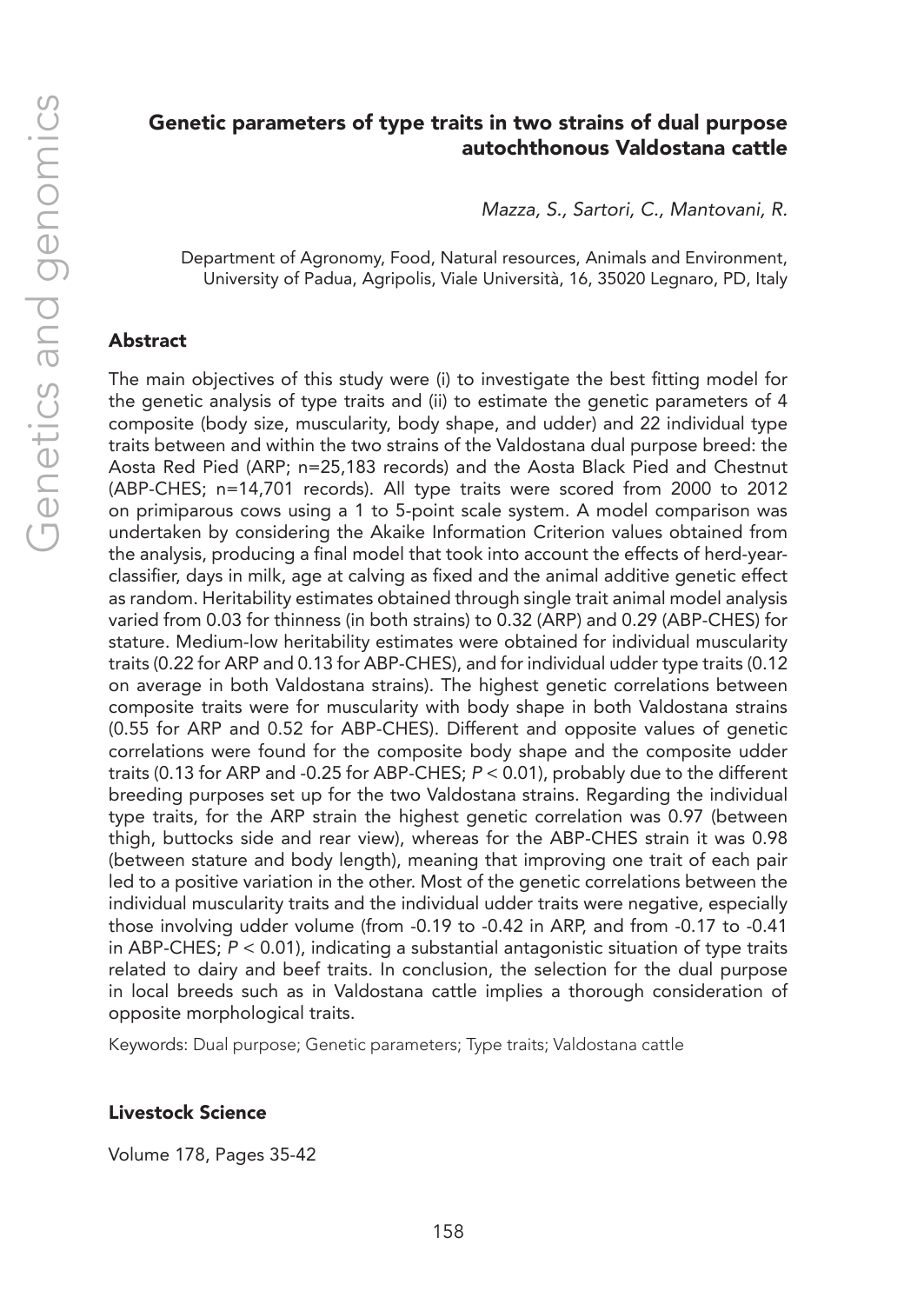# Genetic variation and effects of candidate-gene polymorphisms on coagulation properties, curd firmness modeling and acidity in milk from Brown Swiss cows

Cecchinato, A.<sup>a</sup>, Chessa, S.<sup>b</sup>, Ribeca, C.<sup>a</sup>, Cipolat-Gotet, C.<sup>a</sup>, Bobbo, T.<sup>a</sup>, *Casellas, J.c , Bittante, G.a*

a Department of Agronomy, Food, Natural Resources, Animals and Environment (DAFNAE), University of Padova, Viale dell'Università 16, 35020 Legnaro, Italy b Istituto di Biologia e Biotecnologia Agraria, Consiglio Nazionale delle Ricerche (CNR), via Einstein, 26900 Lodi, Italy

c Departament de Ciència Animal i dels Aliments, Grup de Recerca en Remugants, Universitat Autònoma de Barcelona, 08193 Bellaterra, Spain

#### Abstract

The aims of this study were to estimate the genetic variation of traditional milk coagulation properties (MCPs), milk acidity, curd firmness (CF) modeled on time t (CF<sub>t</sub>; comprising: RCT<sub>eq</sub>, rennet coagulation time estimated from the equation; CF<sub>P</sub> the asymptotic potential curd firmness;  $k_{CF}$  the curd firming instant rate constant; and  $k_{c,p}$ , the syneresis instant rate constant) and maximum CF traits (MCF; comprising  $CF_{\text{max}}$ , the maximum CF value; and  $t_{\text{max}}$ , the time of attainment). Furthermore, we investigated 96 single nucleotide polymorphisms (SNPs) from 54 candidate genes, testing their associations with the above-listed traits. Milk and blood samples were collected from 1271 cows (each sampled once) from 85 herds. Genotyping was performed using a custom Illumina VeraCode GoldenGate approach. A Bayesian linear animal model (including the effects of herd, days in milk, parity and additive polygenic effects) was used to estimate the genetic parameters of the studied traits. The same model with the addition of the SNP genotype effect was used for our association analysis. The heritability estimates of CF<sub>t</sub> and the MCF traits (RCT<sub>eq</sub> = 0.258;  $k_{CF} = 0.230$ ; CF<sub>max</sub> = 0.191;  $t_{max} = 0.278$ ) were similar to those obtained using traditional MCPs (0.187 to 0.267), except for the lower estimates for  $CF_{p}$  (0.064) and  $k_{sp}$  (0.077). A total of 13 of the 51 tested SNPs had relevant additive effects on at least one trait. We observed associations between MCPs and SNPs in the genes encoding ATP-binding cassette sub-family G member 2 (*ABCG2*), chemokine ligand 2 (*CCL2*), growth hormone 1 (*GH1*), prolactin (*PRL*) and toll-like receptor 2 (*TLR2*). Whereas,  $\textsf{CF}_\textsf{t}$  and the MCF traits were associated with polymorphisms in the  $\alpha$ -s1casein (*CSN1S1*), β-casein (*CSN2*), *GH1*, oxidized low-density lipoprotein receptor 1 (*OLR1*), phospholipase C β1 (*PLCB1*), *PRL* and signal transducer and activator of transcription 5A (*STAT5A*) genes.

Keywords: Candidate gene; Dairy cow; Heritability; Milk acidity; Milk coagulation properties

#### Animal

Volume 9, Issue 7, Pages 1104-1112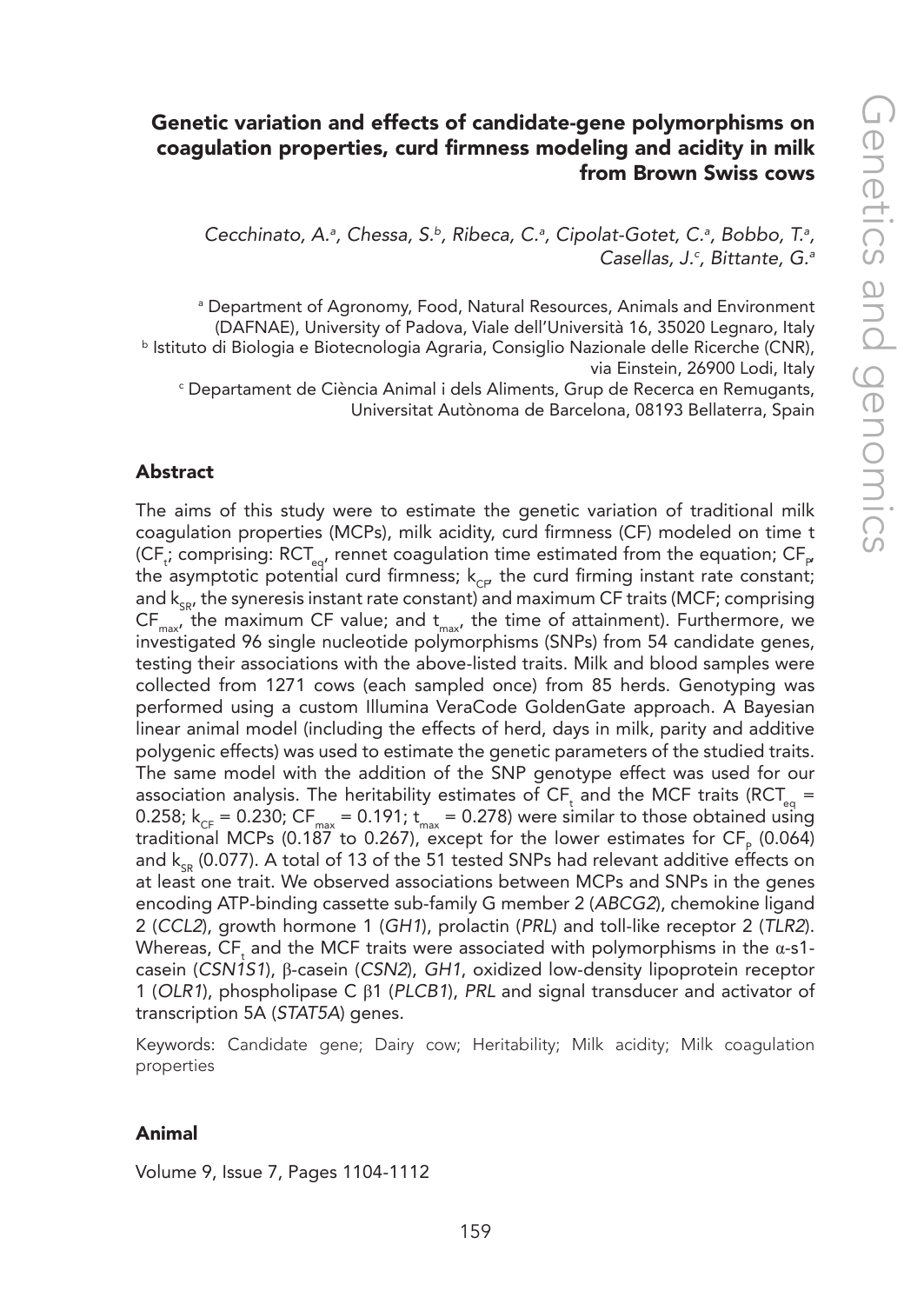# Genetics of milk fatty acid groups predicted during routine data recording in Holstein dairy cattle

*Penasa, M.a , Tiezzi, F.b, Gottardo, P.a , Cassandro, M.a , De Marchi, M.a*

a Department of Agronomy, Food, Natural resources, Animals and Environment, University of Padova, Viale dell'Università 16, 35020 Legnaro, PD, Italy b Department of Animal Science, North Carolina State University, Raleigh 27695, USA

#### Abstract

The aim of this paper was to estimate genetic parameters for groups of milk fatty acids (FA), namely saturated (SFA), unsaturated (UFA), monounsaturated (MUFA) and polyunsaturated (PUFA), in Holstein cows. Mid-infrared spectroscopy (MIRS) was used to predict FA groups (g/100 g of milk) of 72,848 samples recorded on 17,873 cows between September 2011 and November 2012. Univariate and multivariate models were implemented in a Bayesian framework to estimate (co) variance components for SFA, UFA, MUFA, PUFA, daily milk yield, milk fat and milk protein. Statistical models included fixed effect of parity by stage of lactation, and random effects of herd-test-date, cow permanent environmental, animal additive genetic and residual. Posterior means of heritability estimates for SFA, UFA, MUFA and PUFA were 0.246, 0.069, 0.082 and 0.078, respectively. Estimates of genetic correlations between FA groups ranged from 0.405 (SFA and PUFA) to 0.952 (MUFA and UFA). The increase of fat content led to an increase of all groups of FA, in particular SFA, with undesirable effects on the healthy quality of the product. The study highlighted the existence of exploitable additive genetic variation for groups of FA routinely predicted by MIRS and thus there is potential to address the selection to healthy milk FA composition.

Keywords: Genetic correlation; Heritability; Holstein; Milk fatty acid

#### Livestock Science

Volume 173, Pages 9-13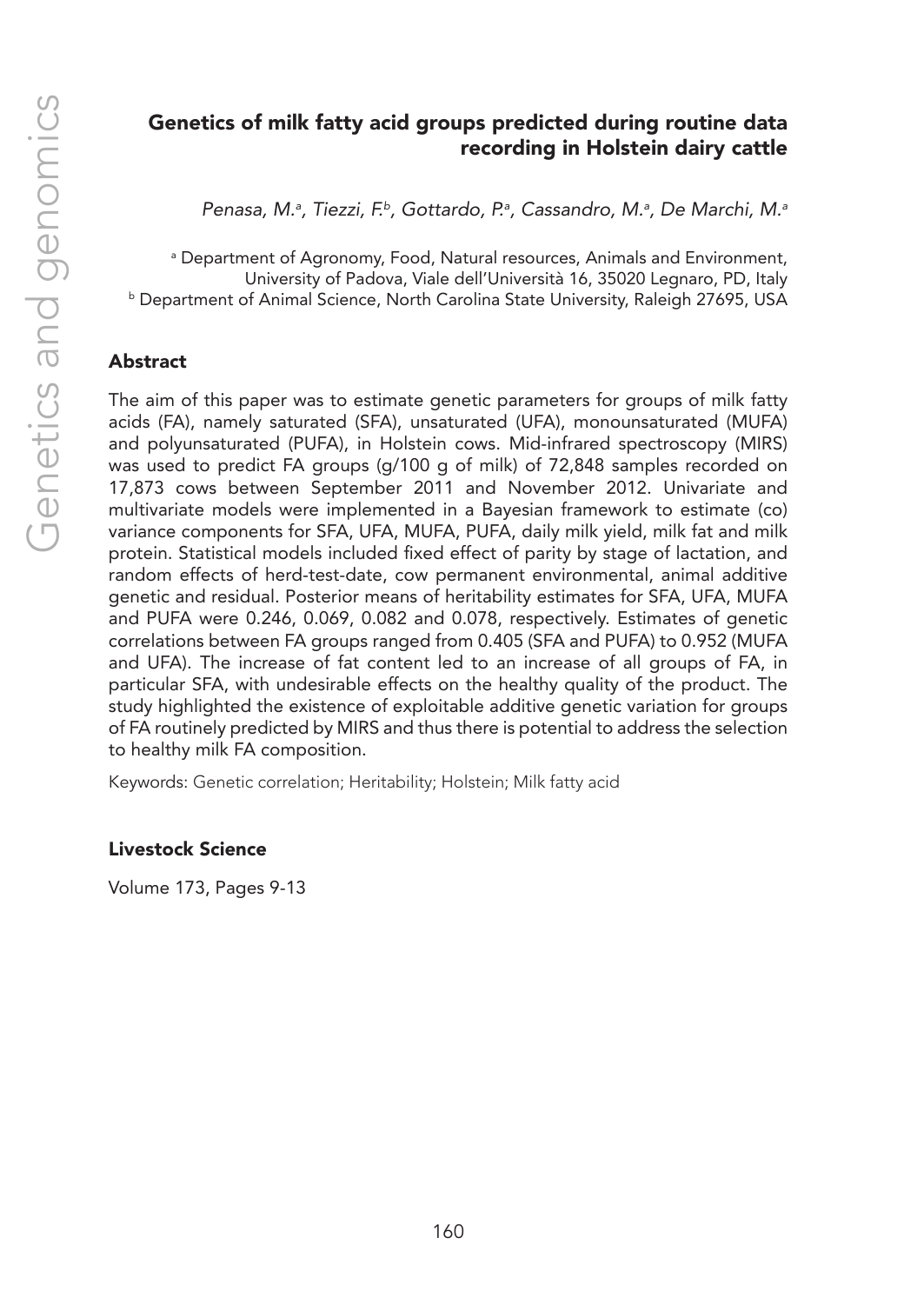# *Short communication:* Genetic relationships of milk coagulation properties with body condition score and linear type traits in Holstein-Friesian cows

*Cassandro, M.a , Battagin, M.b, Penasa, M.a , De Marchi, M.a*

a Department of Agronomy, Food, Natural Resources, Animals and Environment, University of Padova, Viale dell'Università 16, 35020 Legnaro (PD), Italy <sup>b</sup> Associazione Nazionale Allevatori Frisona Italiana, 26100 Cremona, Italy

#### Abstract

Milk coagulation properties (MCP) are gaining popularity among dairy cattle producers and the improvement of traits associated with MCP is expected to result in a benefit for the dairy industry, especially in countries with a long tradition in cheese production. The objectives of this study were to estimate genetic correlations of MCP with body condition score (BCS) and type traits using data from firstparity Italian Holstein-Friesian cattle. The data analyzed consisted of 18,460 MCP records from 4,036 cows with information on both BCS and conformation traits. The cows were daughters of 246 sires and the pedigree file included a total of 37,559 animals. Genetic relationships of MCP with BCS and type traits were estimated using bivariate animal models. The model for MCP included fixed effects of stage of lactation, and random effects of herd-test-date, cow permanent environment, additive genetic animal, and residual. Fixed factors considered in the model for BCS and type traits were herd-date of evaluation and interaction between age at scoring and stage of lactation of the cow, and random terms were additive genetic animal, cow permanent environment, and residual. Genetic relationships between MCP and BCS, and MCP and type traits were generally low and significant only in a few cases, suggesting that MCP can be selected for without detrimental effects on BCS and linear type traits.

Keywords: Body condition score; Genetic correlation; Milk coagulation ability; Type trait

#### Journal of Dairy Science

Volume 98, Issue 1, Pages 685-691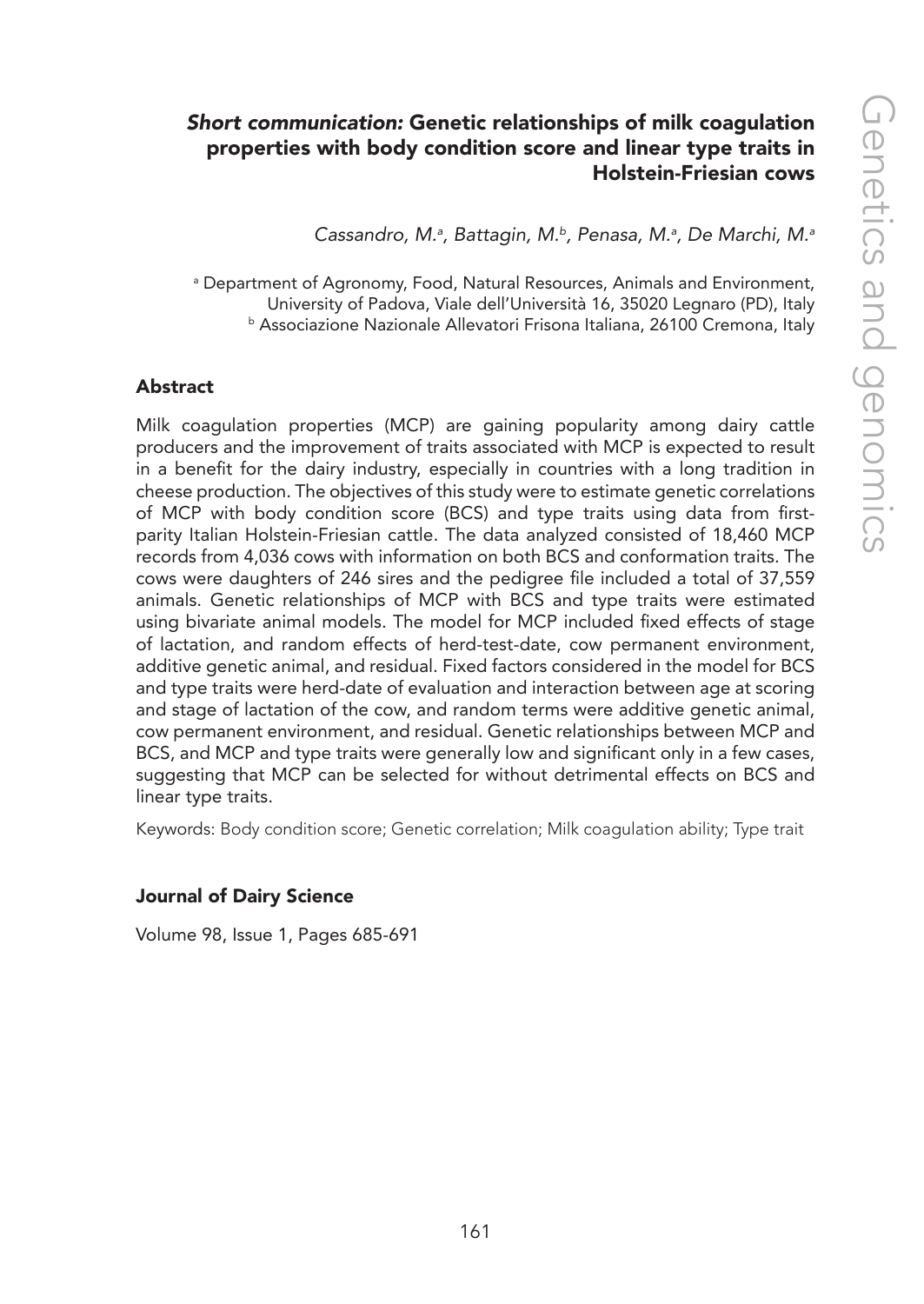# Molecular genotyping of "Rizor" and "Holly" rhizomania resistances in sugar beet

*Stevanato, P.a , De Biaggi, M.b, Broccanello, C.a , Biancardi, E.c , Saccomani, M.a*

a DAFNAE, Dipartimento di Agronomia Animali Alimenti Risorse Naturali e Ambiente, Università degli Studi di Padova, Legnaro (PD), Italy b Massalombarda (RA), Italy c CRA-CIN Rovigo, Rovigo, Italy

## Abstract

Rhizomania is the most damaging and widespread disease of the sugar beet crop and is caused by *Beet necrotic yellow vein virus* vectored by the fungus *Polymyxa betae*. The only disease management tool used is resistant varieties. In the last 30 years, "Rizor" and "Holly" (Rz1) resistances have been the most widely used. Despite the lack of information, a common origin for both types of resistance was hypothesized by some breeders. The aim of this study was to assess the phylogenetic relationship between Rizor and Rz1 by means of SNP analysis. Fifty leaf samples of each were genotyped with a fingerprinting panel of 192 SNPs, using the QuantStudio 12K Flex system coupled with Taqman OpenArray technology. Analysis of molecular variance and principal coordinate analysis confirmed that Rizor and Rz1 cannot be distinguished as separate sources of resistance.

Keywords: Holly; Rhizomania resistance; Rizor; Rz1; SNP genotyping; Sugar beet

## Euphytica

Volume 206, Issue 2, Pages 427-431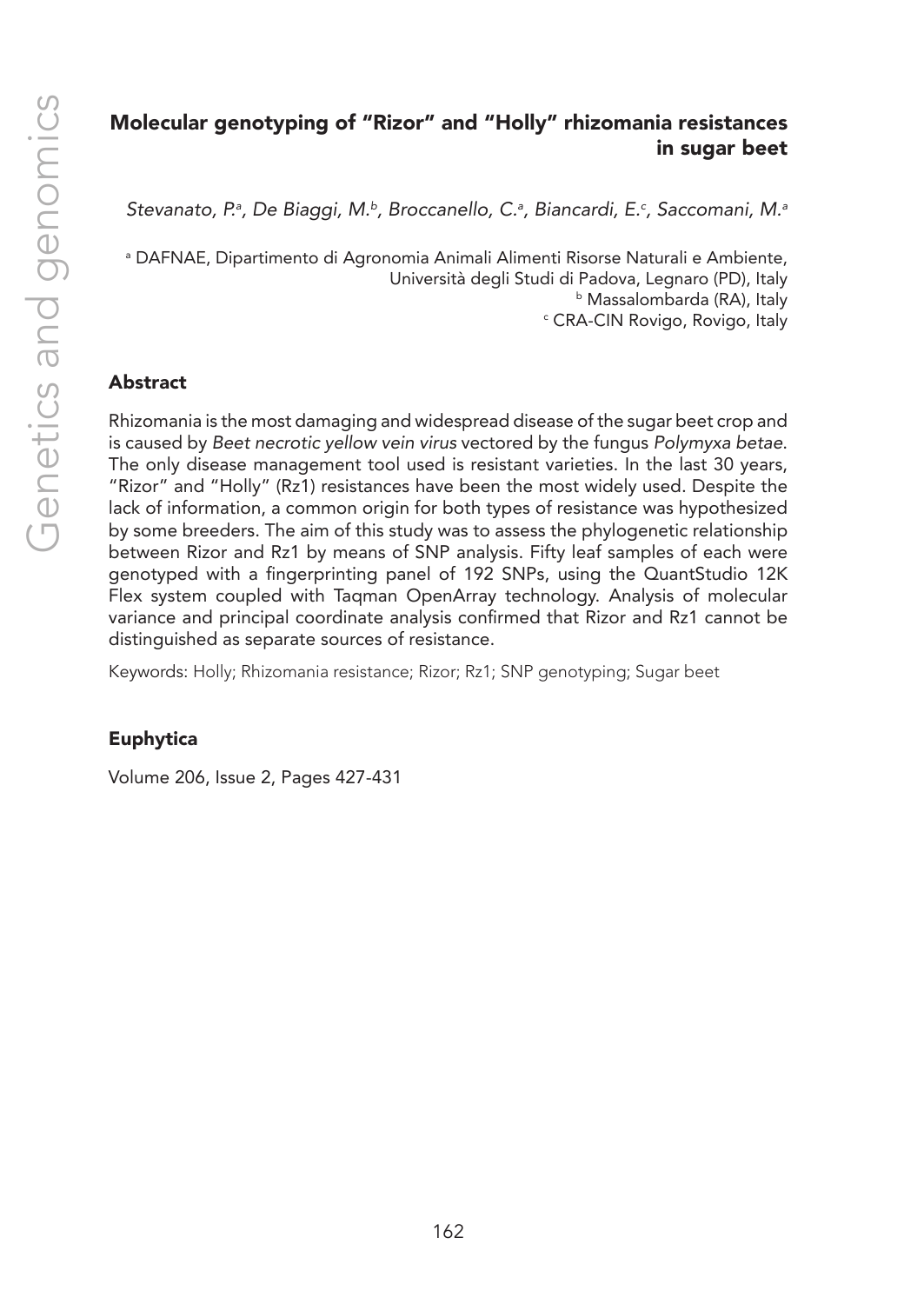# Microbiology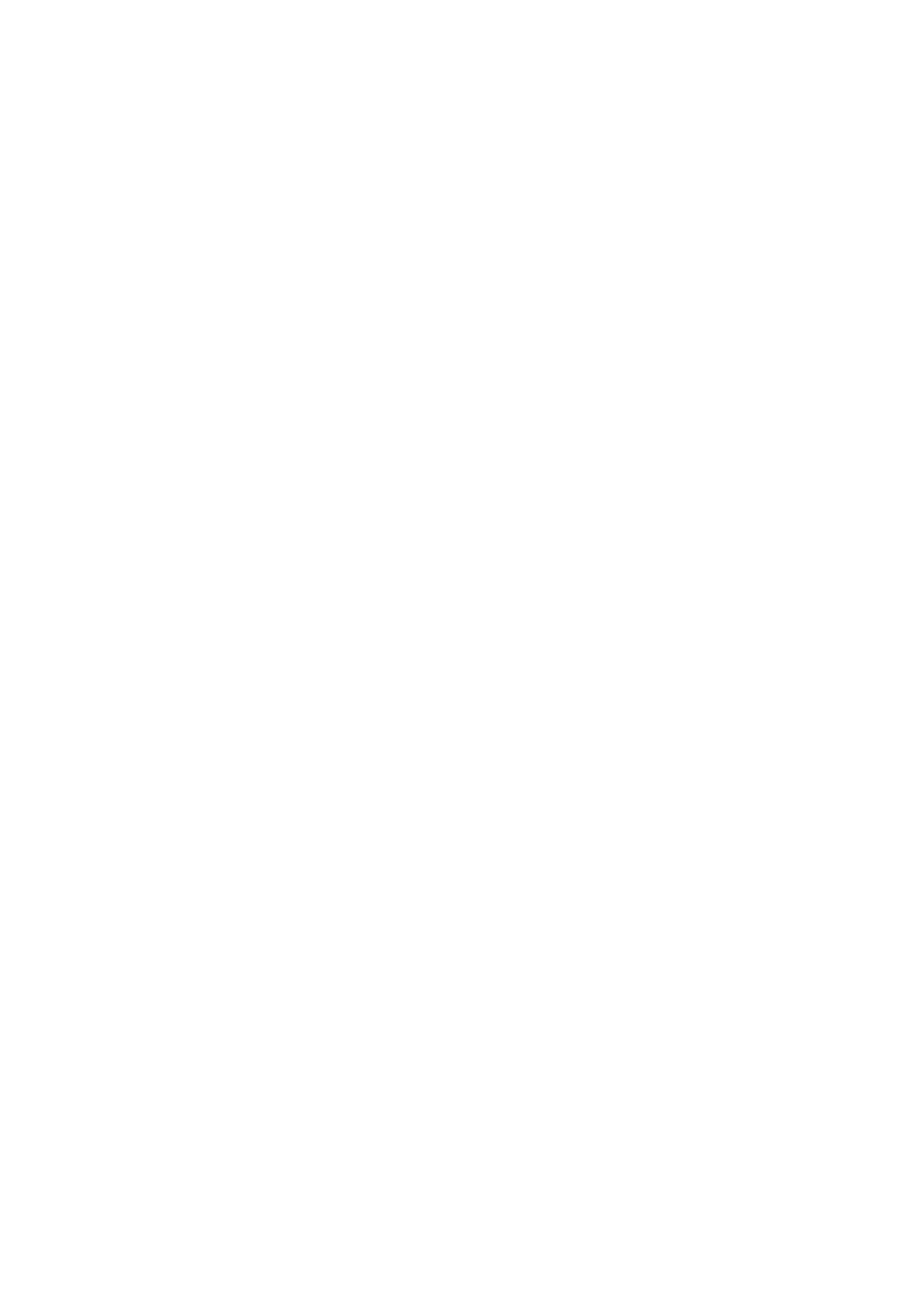# Severe diseases induced by viruses and phytoplasmas in *Hydrangea* in Italy

Bertaccini, A.<sup>a</sup>, Paltrinieri, S.<sup>b</sup>, Contaldo, N.<sup>a</sup>, Cavicchi, L.<sup>b</sup>, Mori, N.<sup>c</sup>, *Bellardi, M.G.a*

a DipSA-Plant Pathology, Alma Mater Studiorum, University of Bologna, Via G. Fanin, 42, Bologna, Italy

b Plesso Didattico G. Scarabelli (Imola), Alma Mater Studiorum, University of Bologna, Via Ascari, 17, Imola (Bologna), Italy

c Dipartimento di Agronomia Animali Alimenti Risorse Naturali e Ambiente, Università degli Studi di Padova, Viale dell'Università, 16, Legnaro (Padova), Italy

# Abstract

Epidemiological surveys were carried out in Liguria and Lazio regions to detect virus and phytoplasma infections in *Hydrangea machrophylla*. Plants showing stunting, flower virescence and phyllody, yellowing, necrosis and redness of the leaf edge, collected in "Piana di Albenga" (Liguria region), were infected by *Hydrangea ringspot virus*. One of these hydrangea plants, showing also flower virescence and red edges of leaves, was infected by phytoplasmas belonging to subgroup 16SrI-B, GroELI subgroup III. Almost all hydrangea plants growing in Bolsena city (Lazio region) showed severe leaf and flower symptoms. *Cucumber mosaic virus* was detected in three plants characterized by stunting, leaf mosaic of malformed leaves and flower colour-breaking; *Elm mottle virus* was detected in two plants with mosaic symptoms on the leaves. One plant showing growth reduction, flower virescence and phyllody was found to be infected by phytoplasmas belonging to ribosomal subgroup 16SrXII-A. Leafhoppers present on this latter phytoplasma-infected plant were caught and identified. 16SrI-B phytoplasmas were identified in *L. striatellus*, while 16SrXII-A phytoplasmas were present in *Anaceratogallia* sp.

Keywords: *Hydrangea macrophylla*; Leafhoppers; PCR; RFLP; Symptomatology

## Acta Horticulturae

Volume 1072, Issue , Pages 105-112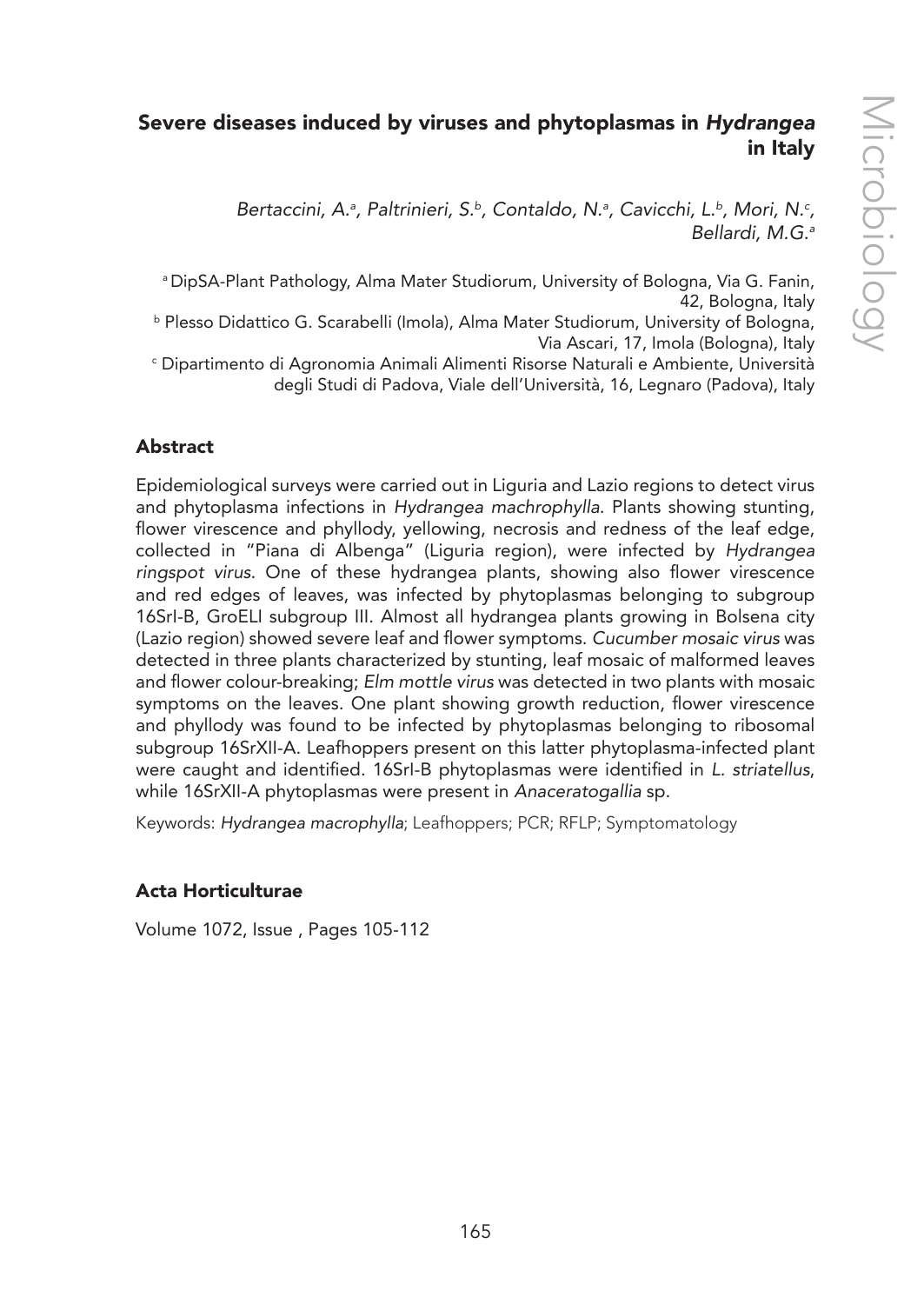# Bacteriocinogenic LAB from cheeses - Application in biopreservation?

*Favaro, L.a , Barretto Penna, A.L.b, Todorov, S.D.bcd*

a Department of Agronomy Food Natural resources Animals and Environment (DAFNAE), University of Padova, Agripolis, Viale dell'Università 16, Legnaro, PD, Italy b Department of Food Engineering and Technology, Sao Paulo State University, Rua Cristóvão Colombo, 2265, São José do Rio Preto, SP, Brazil c Department of Food Science and Experimental Nutrition, Faculty of Pharmaceutical Sciences, University of Sao Paulo, Av. Prof. Lineu Prestes 580, Bl. 14, São Paulo, SP, Brazil d Departamento de Veterinária, Universidade Federal de Viçosa, Viçosa, MG, Brazil

## Abstract

Over the last decade, there has been an explosion of basic and applied research on lactic acid bacteria bacteriocins, because of their potential as biopreservatives and inhibition of the growth of spoilage bacteria. Although bacteriocins can be produced during cheese production, their titers are much lower than those achieved invitro fermentations under optimal physical and chemical conditions. Safety and technological traits of the bacteriocinogenic lactic acid bacteria (LAB) have to be considered before their wide-spread applications. This review described the perspectives and hurdles to be solved in order to definitively disclose the potential of bacteriocins in the production of safe and healthy cheese commodities.

# Trends in Food Science and Technology

Volume 41, Issue 1, Pages 37-48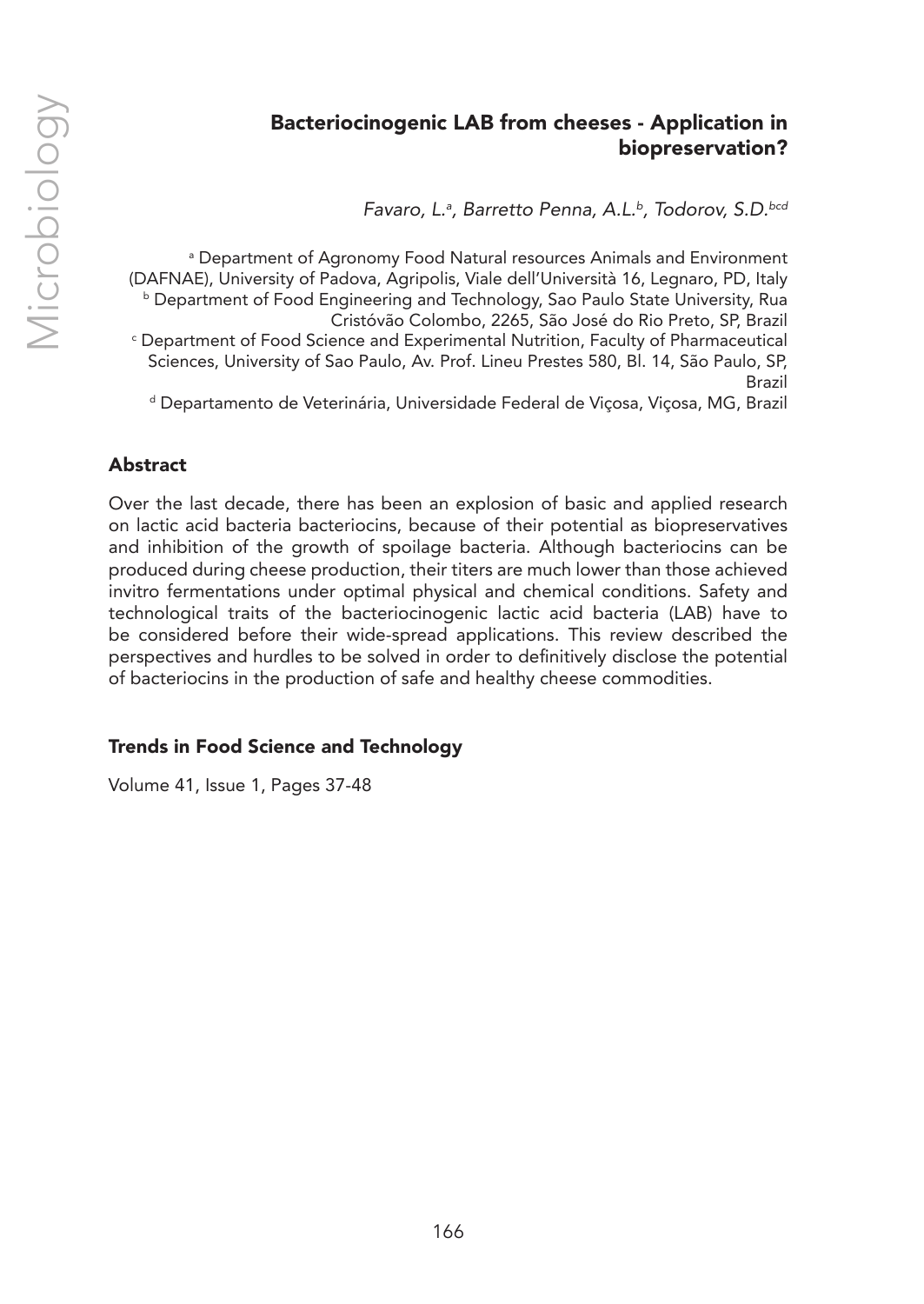# Consolidated bioprocessing of starchy substrates into ethanol by industrial *Saccharomyces cerevisiae* strains secreting fungal amylases

*Favaro, L.a , Viktor, M.J.b, Rose, S.H.b, Viljoen-Bloom, M.b, van Zyl, W.H.b, Basaglia, M.a , Cagnin, L.a , Casella, S.a*

a Department of Agronomy Food Natural resources Animals and Environment (DAFNAE), Università di Padova, Agripolis, Viale dell'Università 16, Legnaro (PD), Italy b Department of Microbiology, Stellenbosch University, Stellenbosch, South Africa

#### Abstract

The development of a yeast strain that converts raw starch to ethanol in one step (called Consolidated Bioprocessing, CBP) could significantly reduce the commercial costs of starch-based bioethanol. An efficient amylolytic *Saccharomyces cerevisiae* strain suitable for industrial bioethanol production was developed in this study. Codon-optimized variants of the *Thermomyces lanuginosus* glucoamylase (*TLG1*) and Saccharomycopsis fibuligera a-amylase (*SFA1*) genes were d-integrated into two *S. cerevisiae* yeast with promising industrial traits, i.e., strains M2n and MEL2. The recombinant M2n[TLG1-SFA1] and MEL2[TLG1-SFA1] yeast displayed high enzyme activities on soluble and raw starch (up to 8118 and 4461nkat/g dry cell weight, respectively) and produced about 64g/L ethanol from 200g/L raw corn starch in a bioreactor, corresponding to 55% of the theoretical maximum ethanol yield (g of ethanol/g of available glucose equivalent). Their starch-to-ethanol conversion efficiencies were even higher on natural sorghum and triticale substrates (62 and 73% of the theoretical yield, respectively). This is the first report of direct ethanol production from natural starchy substrates (without any pre-treatment or commercial enzyme addition) using industrial yeast strains co-secreting both a glucoamylase and a-amylase.

Keywords: Codon optimization; Consolidated bioprocessing (CBP); Industrial yeast; Raw starch; Sorghum; Triticale

#### Biotechnology and Bioengineering

Volume 112, Issue 9, Pages 1751-1760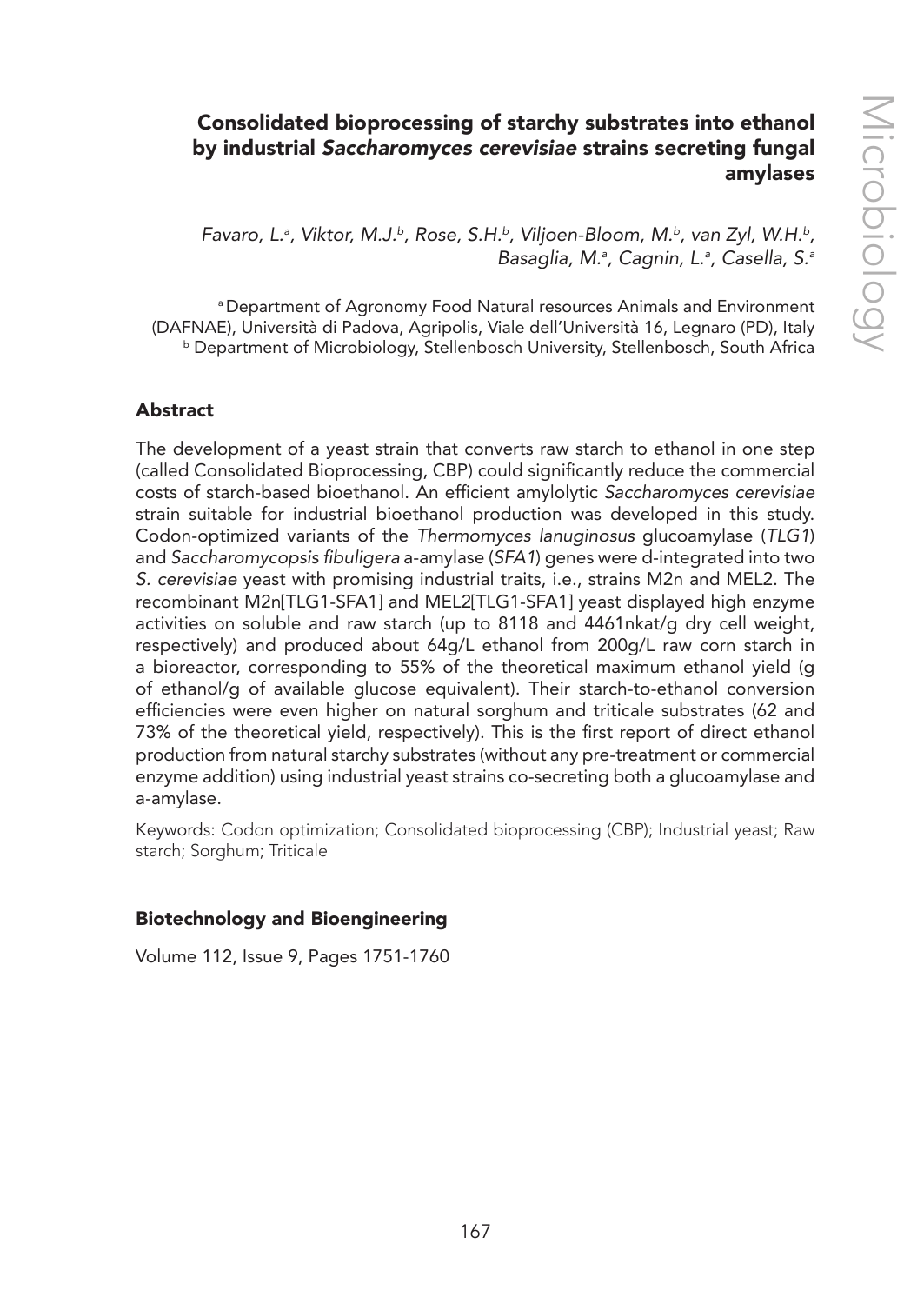# Dimethyl carbonate and switchable anionic surfactants: Two effective tools for the extraction of polyhydroxyalkanoates from microbial biomass

Samorì, C.ª, Basaglia, M.ʰ, Casella, S.ʰ, Favaro, L.ʰ, Galletti, P.ªc, Giorgini, L.<sup>de</sup>, *Marchi, D.a , Mazzocchetti, L.e , Torri, C.ac, Tagliavini, E.ac*

a Centro Interdipartimentale di Ricerca Industriale Energia Ambiente (CIRI EA), University of Bologna, via S. Alberto 163, Ravenna, Italy b Dipartimento di Agronomia Animali Alimenti Risorse Naturali e Ambiente, University of Padova Agripolis, Viale dell'Università 16, Legnaro (PD), Italy c Dipartimento di Chimica giacomo Ciamician, University of Bologna, via Selmi 2, Bologna, Italy d Dipartimento di Chimica Industriale toso Montanari, University of Bologna, viale del Risorgimento 4, Bologna, Italy e Centro Interdipartimentale di Ricerca Industriale per la Meccanica Avanzata e i Materiali (CIRi MAM), University of Bologna, Viale Risorgimento 2, Bologna, Italy

# Abstract

The availability of green and cheap technologies to recover polyhydroxyalkanoates (PHAs) from microbial biomass is crucial for the development of a reliable and sustainable production chain. Here, two novel protocols are proposed to extract PHAs from *Cupriavidus necator*. The first method is based on PHA-extraction with dimethyl carbonate (DMC), a green solvent that is completely biodegradable and less harmful to humans and the environment than most solvents. The procedure can be applied directly to concentrated microbial slurries or to dry biomass, affording very high polymer recovery (>85%) and excellent purity (>95%). No degradation/ decomposition of the polymer is observed in both cases. The second protocol uses fatty acid carboxylates as surfactants, which disrupt cell membranes, providing excellent polymer recovery (>99%) and high purity (>90%). Ammonium laurate can be successfully used and easily recycled (98%) by lowering the pH through CO<sub>2</sub> addition. Therefore, both protocols reported here are effective and sustainable: the recovery and purity of the obtained PHAs are very high, the use of toxic chemicals is avoided, and the recycling of various solvents/surfactants used in the processes is optimal.

## Green Chemistry

Volume 17, Issue 2, Pages 1047-1056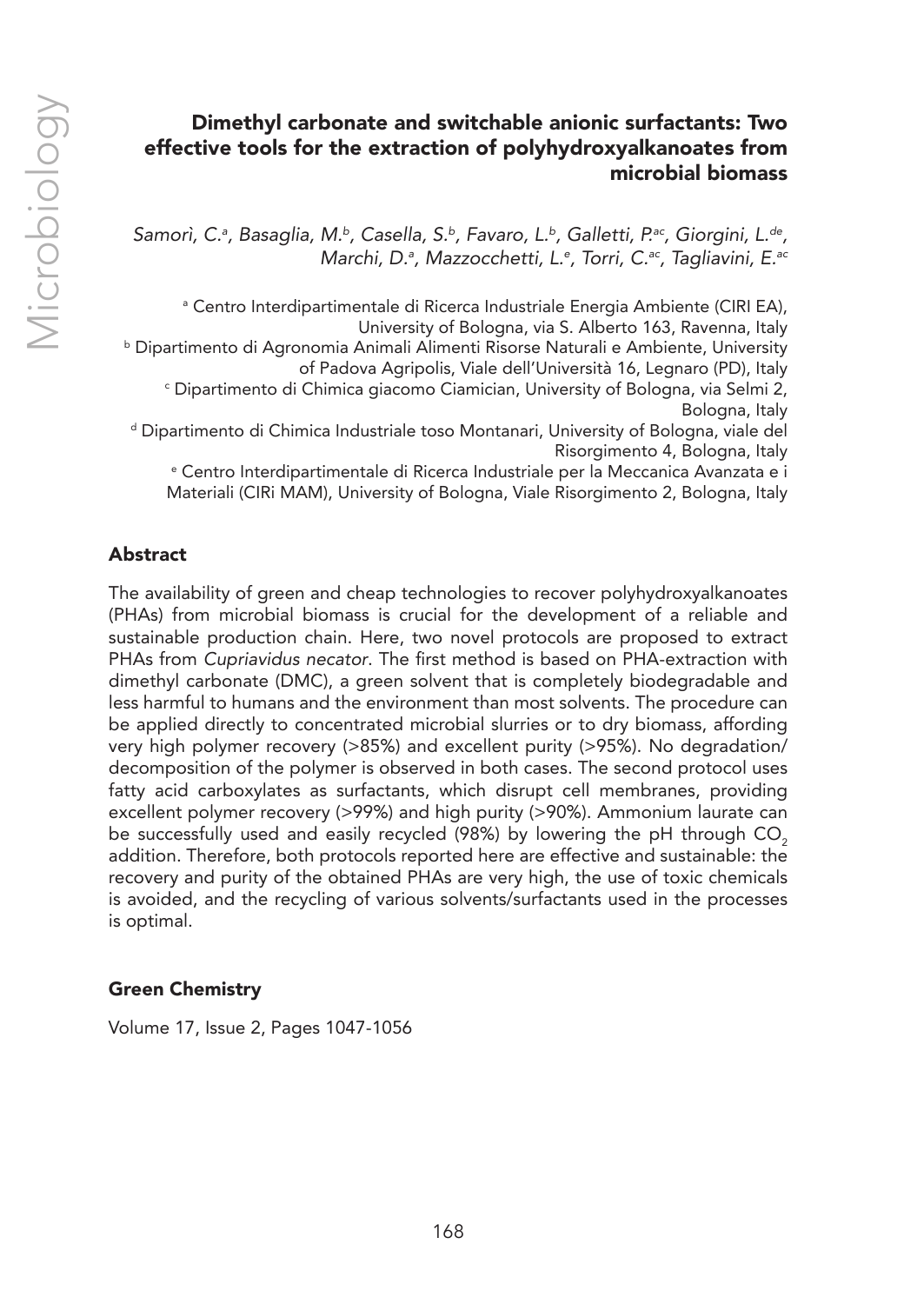# Identification of ferredoxin II as a major calcium binding protein in the nitrogen-fixing symbiotic bacterium *Mesorhizobium loti*

Moscatiello, R.ª, Zaccarin, M.<sup>b</sup>, Ercolin, F.ª, Damiani, E.<sup>c</sup>, Squartini, A.<sup>d</sup>, Roveri, *A.b, Navazio, L.a*

a Department of Biology, University of Padova, Via U. Bassi 58/B, Padova, Italy **b Department of Molecular Medicine, University of Padova, Viale G. Colombo 3,** Padova, Italy c Department of Biomedical Sciences, University of Padova, Viale G. Colombo 3, Padova, Italy

d Department of Agronomy, Food, Natural Resources, Animals and Environment, DAFNAE, University of Padova, Viale dell'Università 16, Legnaro, Padova, Italy

#### Abstract

Background: Legumes establish with rhizobial bacteria a nitrogen-fixing symbiosis which is of the utmost importance for both plant nutrition and a sustainable agriculture. Calcium is known to act as a key intracellular messenger in the perception of symbiotic signals by both the host plant and the microbial partner. Regulation of intracellular free  $Ca^{2+}$ concentration, which is a fundamental prerequisite for any  $Ca^{2+}$ based signalling system, is accomplished by complex mechanisms including  $Ca^{2+}$ binding proteins acting as  $Ca<sup>2+</sup>$  buffers. In this work we investigated the occurrence of Ca2+ binding proteins in *Mesorhizobium loti*, the specific symbiotic partner of the model legume *Lotus japonicus*. Results: A soluble, low molecular weight protein was found to share several biochemical features with the eukaryotic  $Ca^{2+}$ -binding proteins calsequestrin and calreticulin, such as Stains-all blue staining on SDS-PAGE, an acidic isoelectric point and a  $Ca<sup>2+</sup>$ - dependent shift of electrophoretic mobility. The protein was purified to homogeneity by an ammonium sulfate precipitation procedure followed by anion-exchange chromatography on DEAE-Cellulose and electroendosmotic preparative electrophoresis. The Ca2+ binding ability of the *M. loti* protein was demonstrated by 45Ca<sup>2+</sup>-overlay assays. ESI-Q-TOF MS/MS analyses of the peptides generated after digestion with either trypsin or endoproteinase AspN identified the rhizobial protein as ferredoxin II and confirmed the presence of  $Ca<sup>2+</sup>$ adducts. Conclusions: The present data indicate that ferredoxin II is a major  $Ca^{2+}$ binding protein in *M. loti* that may participate in Ca<sup>2+</sup> homeostasis and suggest an evolutionarily ancient origin for protein-based  $Ca<sup>2+</sup>$  regulatory systems.

Keywords: Calcium binding proteins; Calcium homeostasis; Ferredoxin II*; Mesorhizobium loti*; Nitrogen fixation; Rhizobium-legume symbiosis

#### BMC Microbiology

Volume 15, Issue 1, Pages 1-9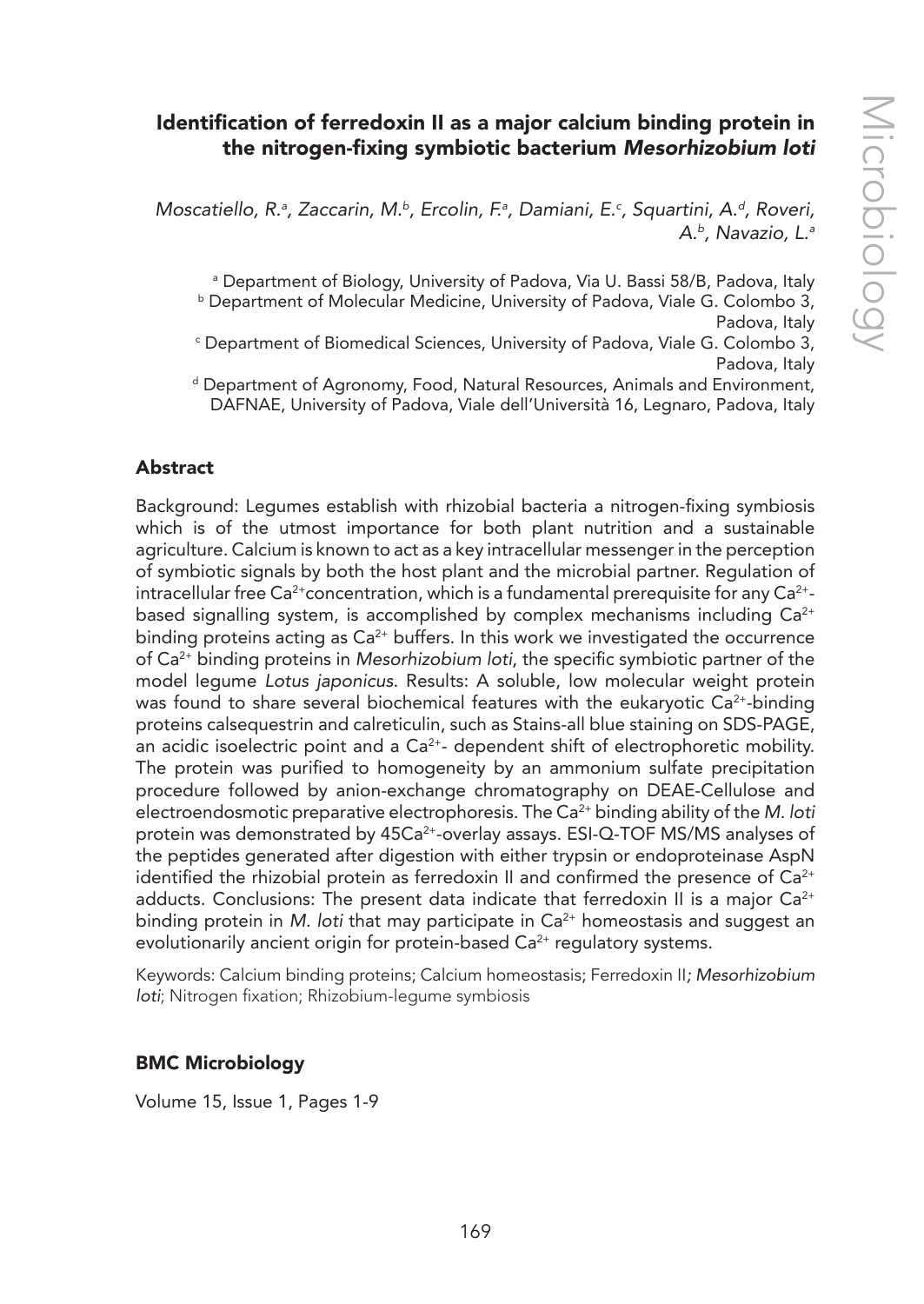## Microbial immigration across the Mediterranean via airborne dust

Rosselli, R.ª, Fiamma, M.ʰ, Deligios, M.ʰ, Pintus, G.¢, Pellizzaro, G.¢, Canu, A.¢, *Duce, P.c , Squartini, A.e , Muresu, R.d, Cappuccinelli, P.b*

a Department of Biology, University of Padova, Via Ugo Bassi 58/b, Padova, Italy **b Department of Biomedical Sciences, University of Sassari, Italy** c Institute of Biometeorology, National Research Council (IBIMET-CNR), Italy d Institute of Animal Production Systems in Mediterranean Environments, National Research Council (ISPAAMCNR), Italy e Department of Agronomy Animals, Food, Natural Resources and Environment, DAFNAE, University of Padova, Viale dell'Università 16, Legnaro (Padova), Italy

#### Abstract

Dust particles lifting and discharge from Africa to Europe is a recurring phenomenon linked to air circulation conditions. The possibility that microorganisms are conveyed across distances entails important consequences in terms of biosafety and pathogens spread. Using culture independent DNA-based analyses via next generation sequencing of the 16 S genes from the airborne metagenome, the atmospheric microbial community was characterized and the hypothesis was tested that shifts in species diversity could be recorded in relation to dust discharge. As sampling ground the island of Sardinia was chosen, being an ideal cornerstone within the Mediterranean and a crossroad of wind circulation amidst Europe and Africa. Samples were collected in two opposite coastal sites and in two different weather conditions comparing dust-conveying winds from Africa with a control situation with winds from Europe. A major conserved core microbiome was evidenced but increases in species richness and presence of specific taxa were nevertheless observed in relation to each wind regime. Taxa which can feature strains with clinical implications were also detected. The approach is reported as a recommended model monitoring procedure for early warning alerts in frameworks of biosafety against natural spread of clinical microbiota across countries as well as to prevent bacteriological warfare.

#### Scientific Reports

Volume 5, Article 16306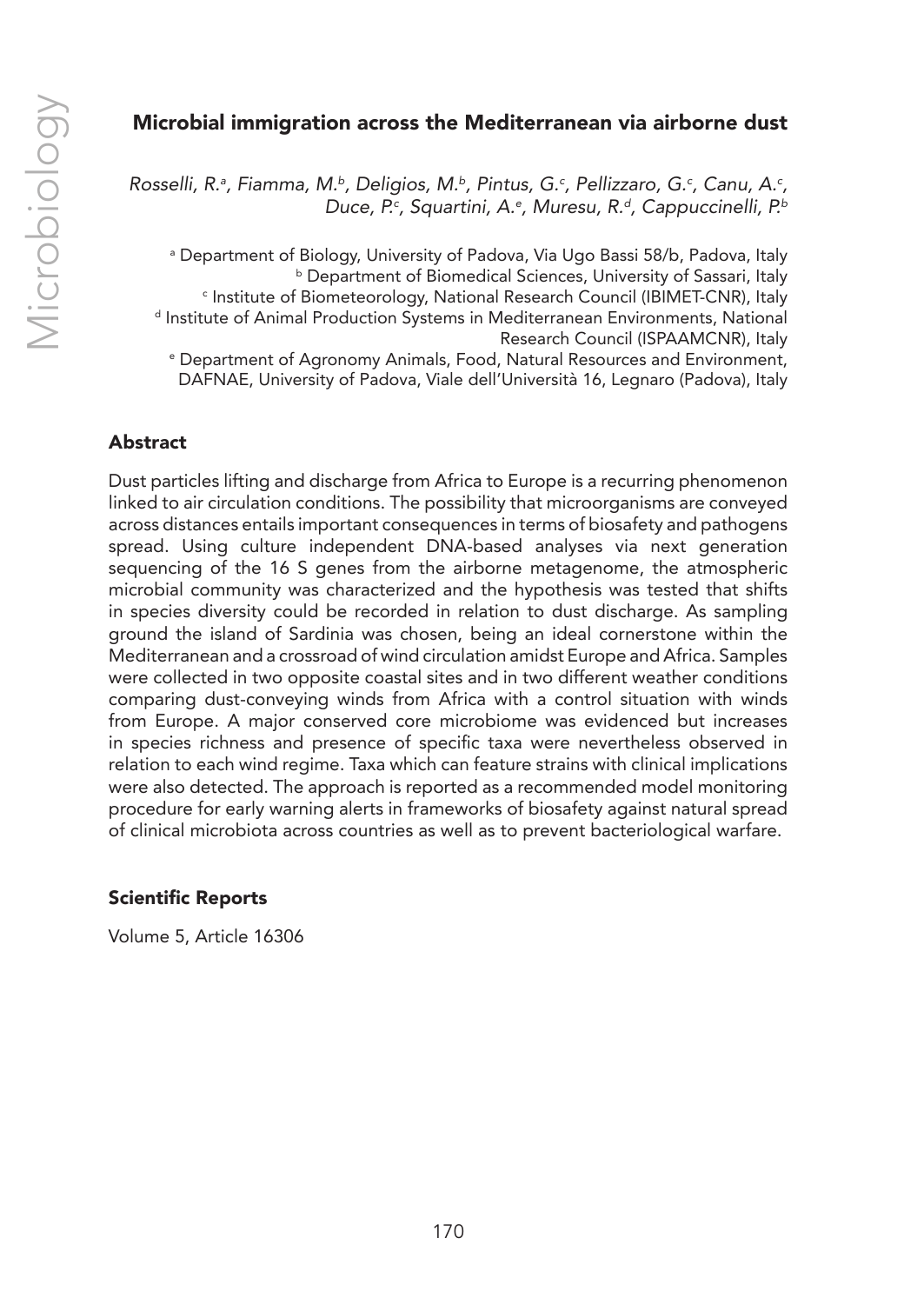# Outlining a selection procedure for *Saccharomyces cerevisiae* isolated from grape marc to improve fermentation process and distillate quality

Bovo, B.ª, Carlot, M.ʰ, Fontana, F.ª, Lombardi, A.¢, Soligo, S.ª, Giacomini, A.ªʰ, *Corich, V.ab*

a Dipartimento di Agronomia Animali Alimenti Risorse naturali e Ambiente, Università degli Studi di Padova, Legnaro PD, Italy b Centro Interdipartimentale per la Ricerca in Viticoltura ed Enologia (C.I.R.V.E.), Università degli Studi di Padova, Conegliano TV, Italy c Istituto per la Qualità e le Tecnologie Agroalimentari, Veneto Agricoltura, Thiene VI, Italy d Centro Regionale per la Viticoltura l'Enologia e la Grappa (CeRVEG), Conegliano TV, Italy

## Abstract

Nowadays grape marc represents one of the main by-product of winemaking. Many South Europe countries valorize this ligno-cellulosic waste through fermentation and distillation for industrial alcoholic beverage production. The storage of marcs is a crucial phase in the distillation process, due to the physicochemical transformations ascribed to microbial activity. Among the methods adopted by distillers to improve the quality of spirits, the use of selected yeasts has not been explored so far, therefore in this work we evaluated the selection criteria of *Saccharomyces cerevisiae* strains for grape marc fermentation.The proposed selection procedure included three steps: characterization of phenotypical traits, evaluation of selected strains on pasteurised grape marc at lab-scale (100g) and pilot-scale fermentation (350kg). This selection process was applied on 104 strains isolated from grape marcs of different origins and technological treatment. Among physiological traits, -glucosidase activity level as quality trait seems to be only partially involved in increasing varietal flavour. More effective in describing yeast impact on distillate quality is the ratio higher alcohols/ esters that indicates strain ability to increase positive flavours. Finally, evaluating grape marc as source of selected yeasts, industrial treatment rather than varietal origin seems to shape strain technological and quality traits.

Keywords: Biodiversity; By-product; GC/MS analysis; Higher alcohols; MtDNA-RFLP

## Food Microbiology

Volume 46, Issue , Pages 573-581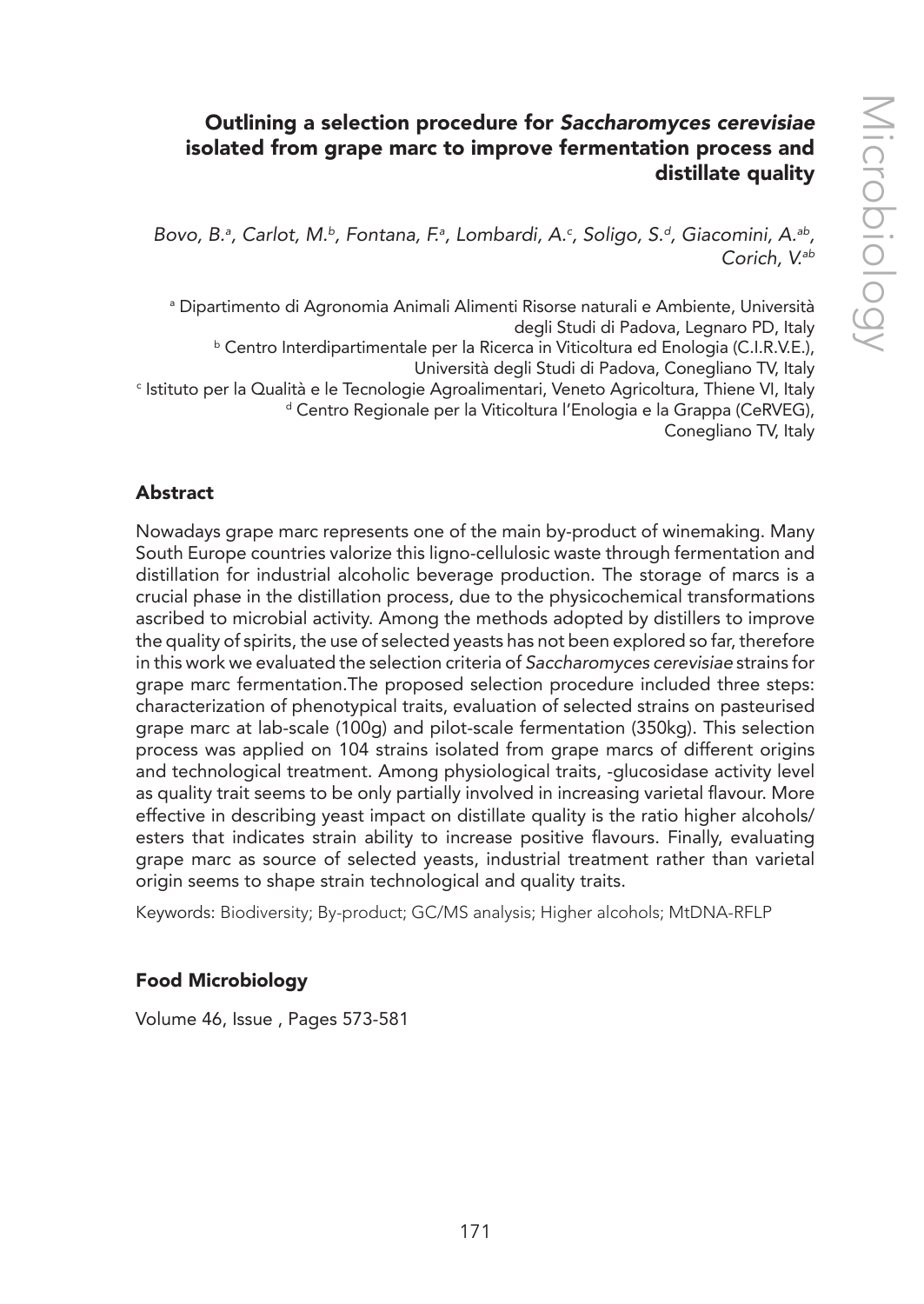# Poly(hydroxyalkanoate) production by *Cupriavidus necator* from fatty waste can be enhanced by *phaZ1* inactivation

*Povolo, S.a , Basaglia, M.a , Fontana, F.a , Morelli, A.b, Casella, S.a*

a Department of Agronomy Food Natural Resources Animals and Environment (DAFNAE), University of Padova, Agripolis, Viale dell'Università 16, Legnaro, Padova, Italy

**b Laboratory of Bioactive Polymeric Materials for Biomedical and Environmental** Applications (BIOlab), Dept. of Chemistry and Industrial Chemistry, University of Pisa, via Vecchia Livornese, 1291, S. Piero a Grado, Pisa, Italy

## Abstract

PHA production from waste oils or fats requires microorganisms that should be both excellent PHA producers and equipped with enzymatic activities allowing hydrolysation of triglycerides. Unfortunately, microbes with the combination of substrate-utilization and PHA production are not currently available, and the strategies to be adopted are the use of costly commercial enzymes, or genetic modification of microorganisms exhibiting high PHA product yields. In the present work, after a general investigation on the ability of *Cupriavidus necator* to grow on a number of fatty substrates, the possibility to enhance PHA production by limiting intracellular depolymerisation, was investigated. By knocking out the related *phaZ1*  gene, the construction of *C. necator* recombinant strains impaired in depolymerase (PhaZ1) activity was achieved. The polymer yield of the recombinant strain was finally compared to that of the parental *C. necator* DSM 545.

Keywords: *Cupriavidus necator*; Depolymerase; Glycerol; Lipase activity; Poly(hydroxyalkanoates)

## Chemical and Biochemical Engineering Quarterly

Volume 29, Issue 2, Pages 67-74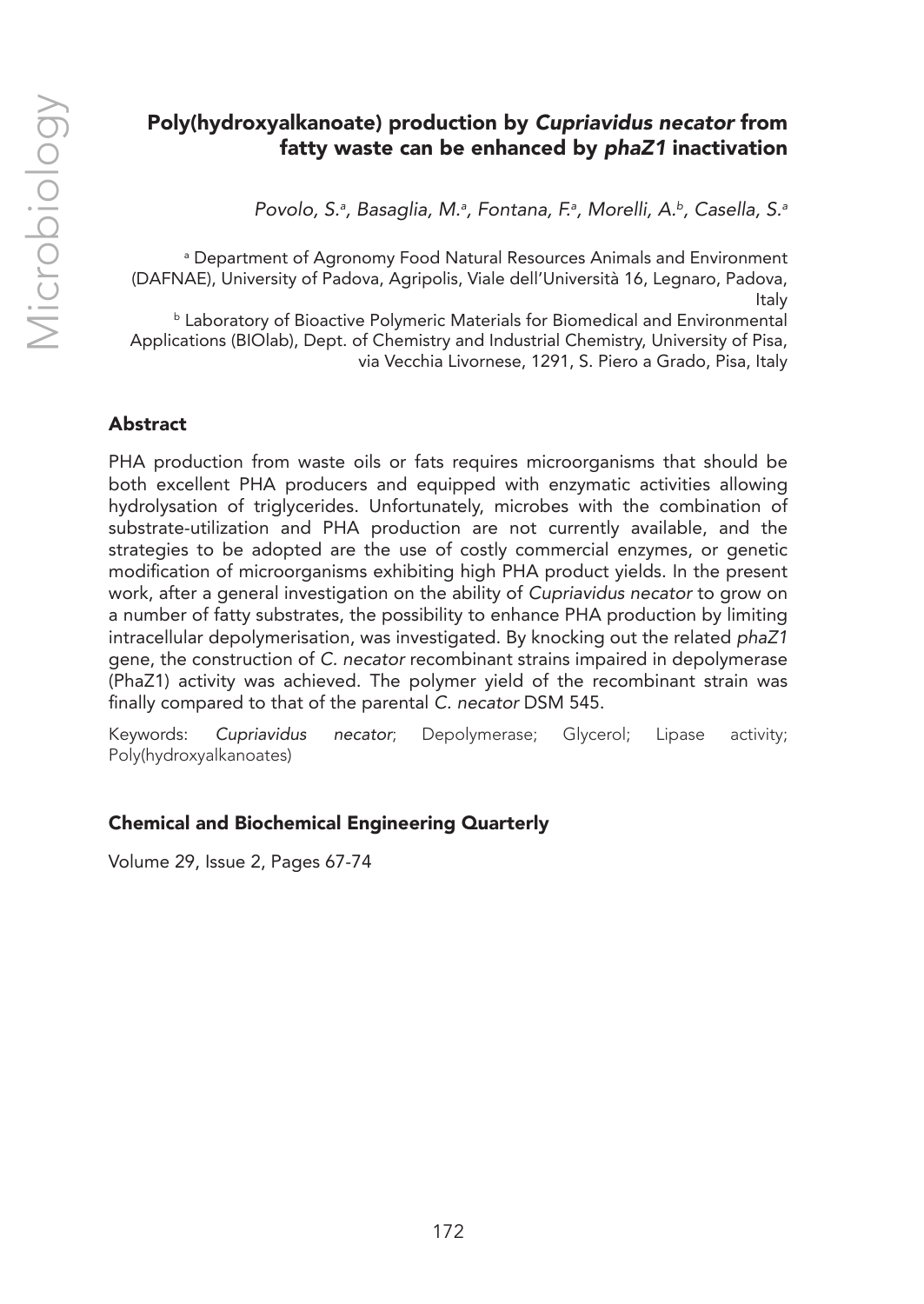# Utilisation of wheat bran as a substrate for bioethanol production using recombinant cellulases and amylolytic yeast

Cripwell, R.ª, Favaro, L.<sup>b</sup>, Rose, S.H.ª, Basaglia, M.<sup>b</sup>, Cagnin, L.<sup>b</sup>, Casella, S.<sup>b</sup>, *van Zyl, W.a*

a Department of Microbiology, Stellenbosch University, Private Bag X1, Matieland, Stellenbosch, South Africa **b Department of Agronomy Food Natural resources Animals and Environment** (DAFNAE), Università di Padova, Agripolis, Viale dell'Università 16, Legnaro, Padova, Italy

#### Abstract

Wheat bran, generated from the milling of wheat, represents a promising feedstock for the production of bioethanol. This substrate consists of three main components: starch, hemicellulose and cellulose. The optimal conditions for wheat bran hydrolysis have been determined using a recombinant cellulase cocktail (RCC), which contains two cellobiohydrolases, an endoglucanase and a b-glucosidase. The 10% (w/v, expressed in terms of dry matter) substrate loading yielded the most glucose, while the 2% loading gave the best hydrolysis efficiency (degree of saccharification) using unmilled wheat bran. The ethanol production of two industrial amylolytic *Saccharomyces cerevisiae* strains, MEL2[TLG1-SFA1] and M2n[TLG1-SFA1], were compared in a simultaneous saccharification and fermentation (SSF) for 10% wheat bran loading with or without the supplementation of optimised RCC. The recombinant yeast *S. cerevisiae* MEL2[TLG1-SFA1] and M2n[TLG1-SFA1] completely hydrolysed wheat bran's starch producing similar amounts of ethanol (5.3  $\pm$  0.14 g/L and  $5.0 \pm 0.09$  g/L, respectively). Supplementing SSF with RCC resulted in additional ethanol production of about 2.0 g/L. Scanning electron microscopy confirmed the effectiveness of both RCC and engineered amylolytic strains in terms of cellulose and starch depolymerisation. This study demonstrated that untreated wheat bran could be a promising ready-to-use substrate for ethanol production. The addition of crude recombinant cellulases improved ethanol yields in the SSF process and *S. cerevisiae* MEL2[TLG1-SFA1] and M2n[TLG1-SFA1] strains can efficiently convert wheat bran's starch to ethanol.

Keywords: Bioethanol; Industrial engineered amylolytic yeast; Recombinant cellulase cocktail; Simultaneous saccharification and fermentation; Wheat bran

## Applied Energy

Volume 160, Issue , Pages 610-617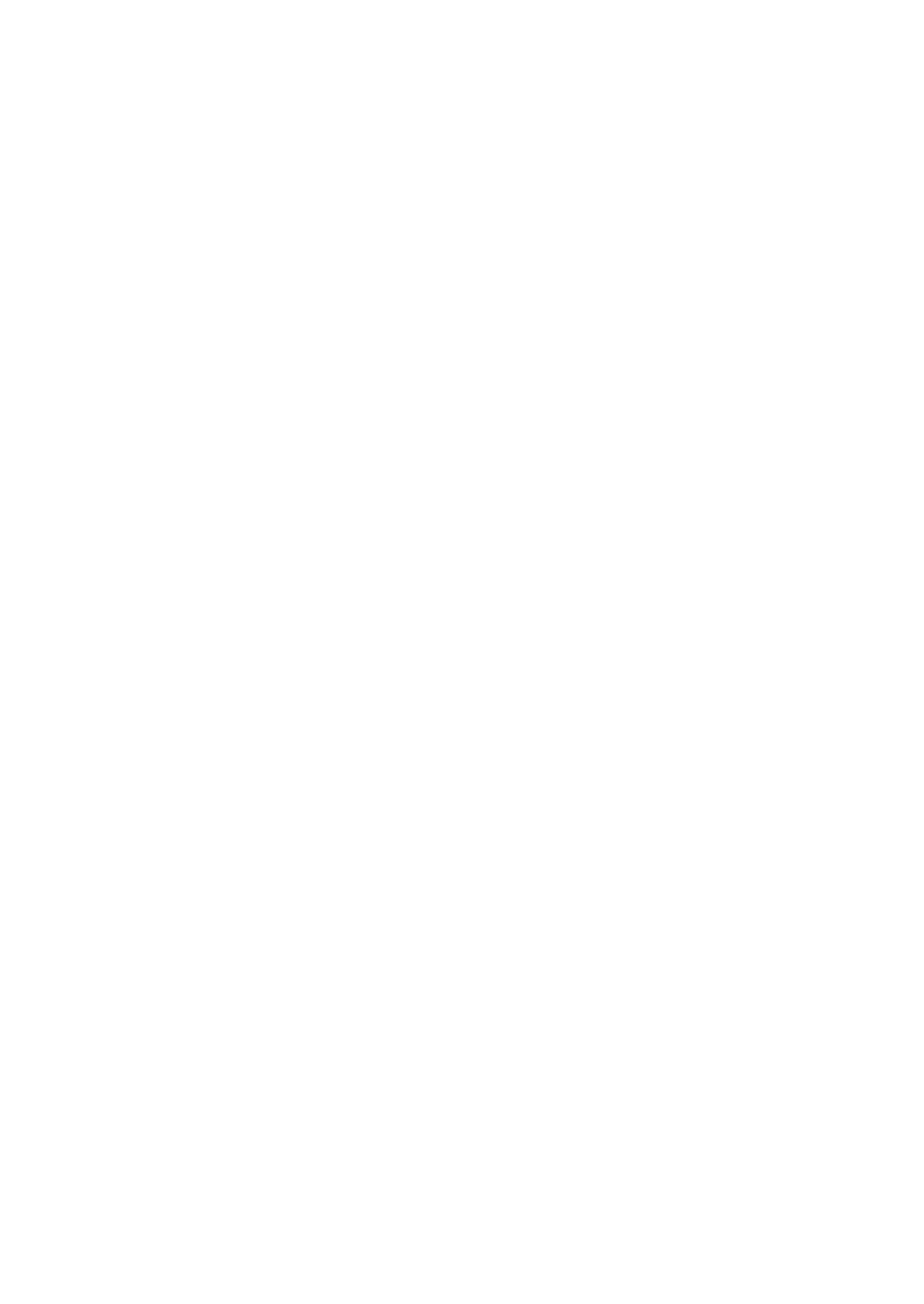# Plant science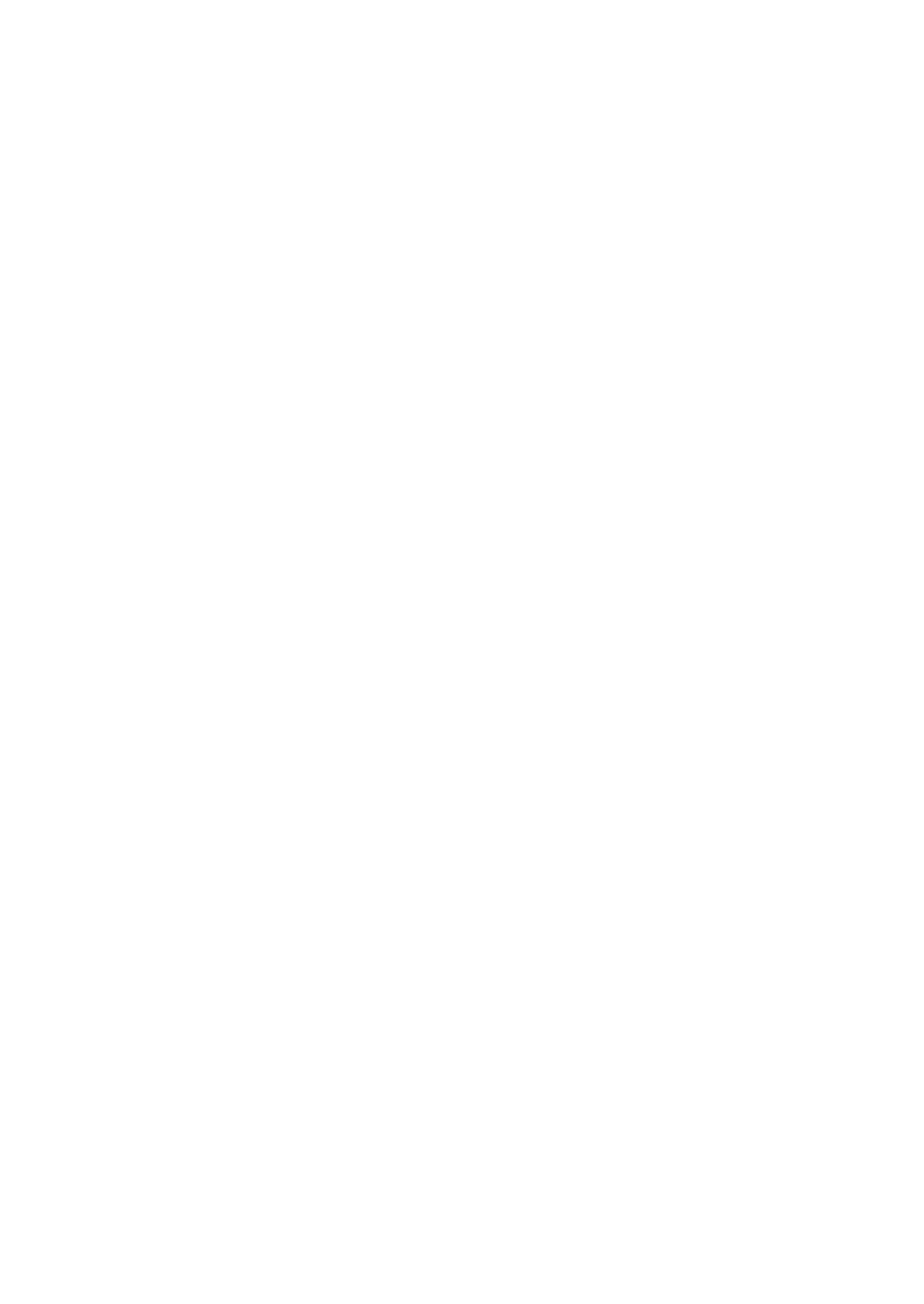# Combined endophytic inoculants enhance nickel phytoextraction from serpentine soil in the hyperaccumulator *Noccaea caerulescens*

*Visioli, G.a , Vamerali, T.b, Mattarozzi, M.c , Dramis, L.a , Sanangelantoni, A.M.a*

*a Department of Life Sciences, University of Parma, Parma, Italy b Department of Agronomy, Food, Natural Resources, Animals and the Environment, University of Padova, Padova, Italy c Department of Chemistry, University of Parma, Parma, Italy*

#### Abstract

This study assesses the effects of specific bacterial endophytes on the phytoextraction capacity of the Ni-hyperaccumulator *Noccaea caerulescens*, spontaneously growing in a serpentine soil environment. Five metal-tolerant endophytes had already been selected for their high Ni tolerance (6 mM) and plant growth promoting ability. Here we demonstrate that individual bacterial inoculation is ineffective in enhancing Ni translocation and growth of *N. caerulescens* in serpentine soil, except for specific strains Ncr-1 and Ncr-8, belonging to the *Arthrobacter* and *Microbacterium* genera, which showed the highest indole acetic acid production and 1-aminocyclopropane-1-carboxylic acid-deaminase activity. Ncr-1 and Ncr-8 co-inoculation was even more efficient in promoting plant growth, soil Ni removal, and translocation of Ni, together with that of Fe, Co, and Cu. Bacteria of both strains densely colonized the root surfaces and intercellular spaces of leaf epidermal tissue. These two bacterial strains also turned out to stimulate root length, shoot biomass, and Ni uptake in *Arabidopsis thaliana* grown in MS agar medium supplemented with Ni. It is concluded that adaptation of *N. caerulescens* in highly Ni-contaminated serpentine soil can be enhanced by an integrated community of bacterial endophytes rather than by single strains; of the former, *Arthrobacter* and *Microbacterium* may be useful candidates for future phytoremediation trials in multiple metal-contaminated sites, with possible extension to non-hyperaccumulator plants.

Keywords: *Arabidopsis thaliana*; Nickel; *Noccaea caerulescens*; Phytoextraction; Plant growth-promoting endophytic bacteria (PGPE); Serpentine soil; Tissue colonization

#### Frontiers in Plant Science

Volume 6, Issue AUG, article 638.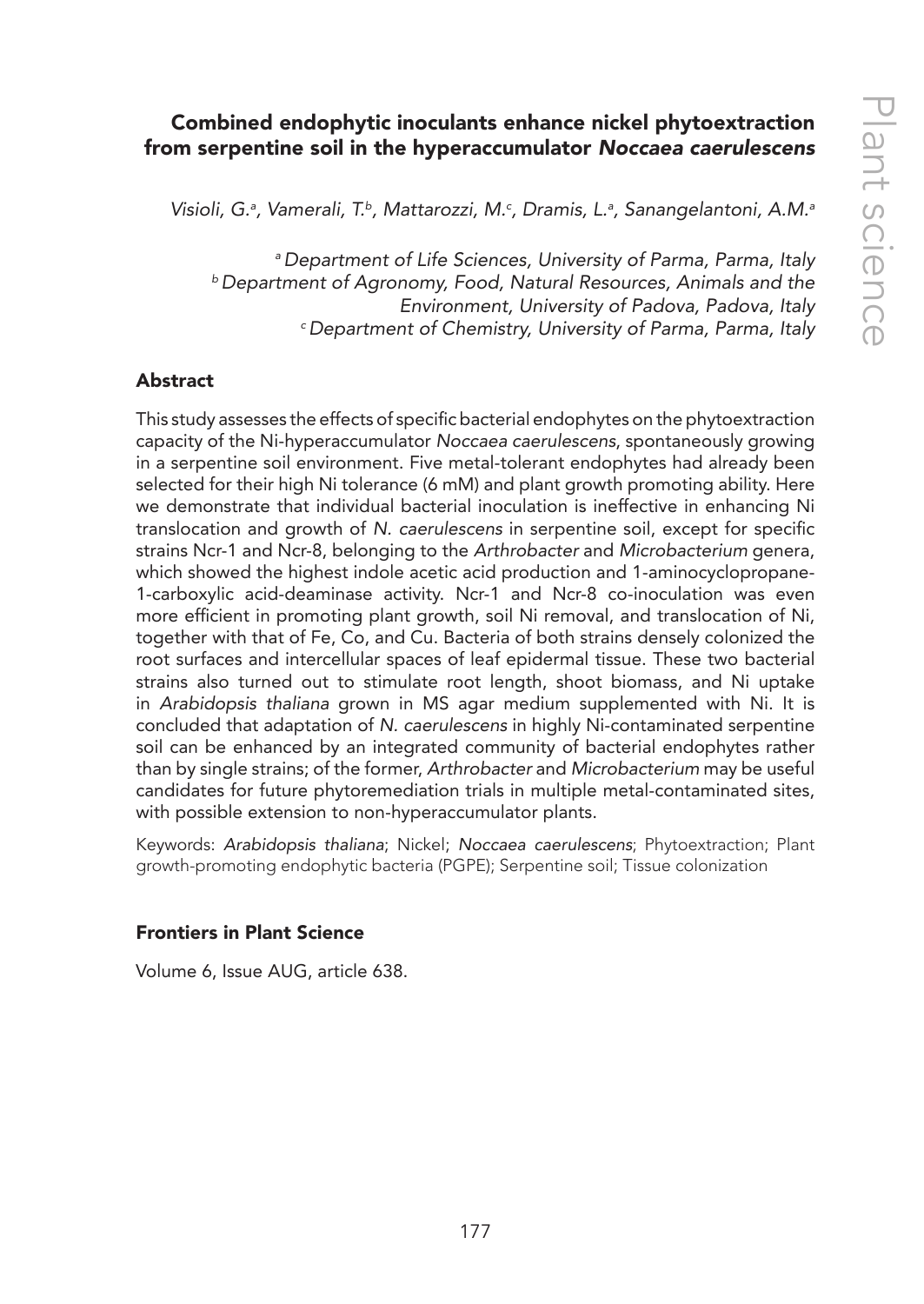# Comprehensive transcript profiling of two grapevine rootstock genotypes contrasting in drought susceptibility links the phenylpropanoid pathway to enhanced tolerance

Corso, M.<sup>ab</sup>, Vannozzi, A.<sup>ab</sup>, Maza, E.<sup>c</sup>, Vitulo, N.<sup>d</sup>, Meggio, F.<sup>ab</sup>, Pitacco, A.<sup>ab</sup>, *Telatin, A.d, D'Angelo, M.d, Feltrin, E.d, Negri, A.S.e , Prinsi, B.e , Valle, G.d, Ramina, A.ab, Bouzayen, M.e , Bonghi, C.ab, Lucchin, M. ab*

a Department of Agronomy, Food, Natural Resources, Animals and Environment <sup>b</sup> Centro Interdipartimentale per la Ricerca in Viticoltura Ed Enologia (CIRVE), Via XXVIII<br>Aprile, Conegliano (TV), Italy <sup>c</sup> Genomics and Biotechnology of Fruit (GBF) Laboratory, Institut National Polytechnique de Toulouse, Avenue de l'Agrobiopole, Castanet-Tolosan cedex, Toulouse, France CRIBI, University of Padova, viale G. Colombo 3, Padova, Italy d Department of Agricultural and Environmental Sciences-Production, Landscape, Agroenergy (DiSAA), University of Milano, Milan, Italy e Laboratoire de Physiologie et de Génétique Moléculaire des Plantes, Campus-Plaine ULB, Bd du Triomphe, Brussels, Belgium

#### Abstract

In light of ongoing climate changes in wine-growing regions, the selection of drought-tolerant rootstocks is becoming a crucial factor for developing a sustainable viticulture. In this study, M4, a new rootstock genotype that shows tolerance to drought, was compared from a genomic and transcriptomic point of view with the less drought-tolerant genotype 101.14. The root and leaf transcriptome of both 101.14 and the M4 rootstock genotype was analysed, following exposure to progressive drought conditions. Multifactorial analyses indicated that stress treatment represents the main factor driving differential gene expression in roots, whereas in leaves the genotype is the prominent factor. Upon stress, M4 roots and leaves showed a higher induction of resveratrol and flavonoid biosynthetic genes, respectively. The higher expression of *VvSTS* genes in M4, confirmed by the accumulation of higher levels of resveratrol in M4 roots compared with 101.14, was coupled to an up-regulation of several *VvWRKY* transcription factors. Interestingly, *VvSTS* promoter analyses performed on both the resequenced genomes highlighted a significantly higher number of W-BOX elements in the tolerant genotype. It is proposed that the elevated synthesis of resveratrol in M4 roots upon water stress could enhance the plant's ability to cope with the oxidative stress usually associated with water deficit.

Keywords: Flavonoids; Genome re-sequencing; mRNA-Seq; Stilbenes; *Vitis*; Water stress

#### Journal of Experimental Botany

Volume 66, Issue 19, Pages 5739-5752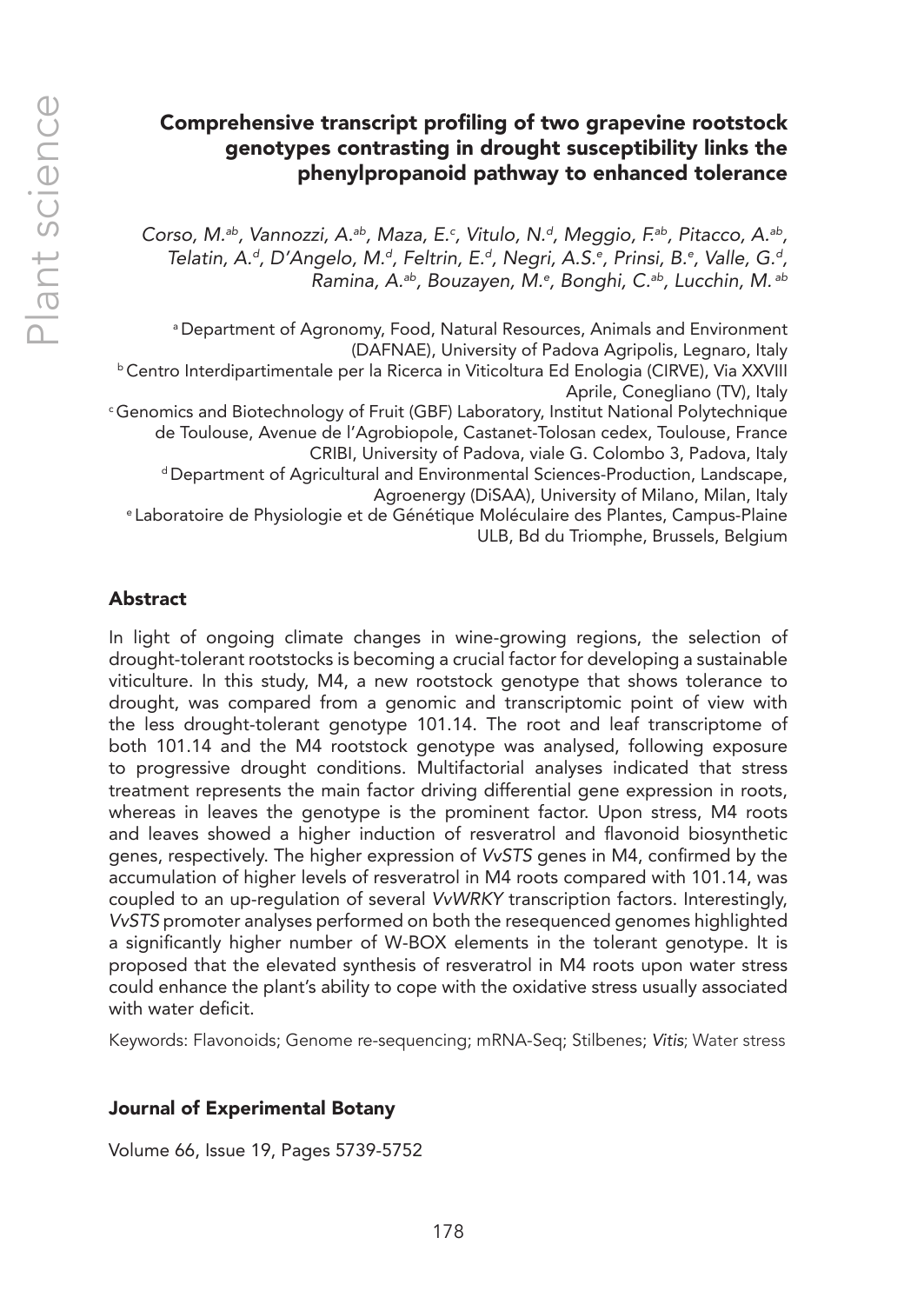# Effect of cool storage duration on ripening initiation of 'Angelys®' pear fruit

Jajo, A.ª, Corso, M.ª, Bonghi, C.ª, Dal Molin, A.ª Avanzato, C.<sup>b</sup>, Ferrarini, A.<sup>b</sup>, *Delledonne, M.b, Rahim, Md.A.c , Trainotti, L.c Serra, S.d, Musacchi, S.d*

a Department of Agronomy, Food, Natural Resources, Animals and Environment, University of Padova, Viale dell'Università 16, Legnaro (PD), Ital<br>Department of Biotechnology, University of Verona, Strada le Grazie 15, Verona, Italy <sup>c</sup> Department of Biology, University of Padova, Via U. Bassi 58/B, Padova, Italy d Washington State University (TFREC), Wenatchee, WA, United States

#### Abstract

Winter pears initiate ripening following exposure to room temperature (RT, 20°C), after a chilling period. The number of days required for pear fruit to fully ripen varies mainly depending on cultivar and duration of low temperature storage. However, the longer the time in cold storage, the faster the rate of post-storage ripening. This study aimed to correlate ripening of 'Angelys®' pear fruit with different chilling periods. The correlations of ripening were performed by using measurements of physiologically-related processes (soluble solid concentrations, firmness and titratable acidity) and molecular analyses. Fruit harvested at three different times (185, 192 and 199 days after bloom, DAFB) were separated into distinct lots with the same maturity (with similar chlorophyll content, measured non-destructively using IAD). Each lot was analysed after postharvest ripening for 6 days at RT, following cool storage (0°C) for 0, 1, 2 and 3 months. Results indicated that ripening is halted in the non-chilled pears and initiated in the majority of pears stored for 1, 2 and 3 months independent of the harvest time. Unexpectedly, among the 3 months chilled pears, harvested at 199 DAFB, some fruit were showing a strong delay of ripening (unripe group). The latter lot was compared with the nonchilled pears and those stored for 3 months but showing typical ripening traits (ripe group) by using an RNAseq approach. In the three comparisons, there were 2498 differentially expressed genes. Many of the genes differentially expressed in each comparison showed expression patterns related to cool storage. However, others showed patterns that were related to fruit ripening, such as those encoding for ethylene receptors and cell wall modifying enzymes. In addition, only in the ripe group an up-regulation of genes involved in chromatin remodelling was observed; such genes have been previously associated with the competence to ripen.

Keywords: Chromatin remodelling; Cold-temperature conditioning; *Pyrus communis*; RNAseq; Winter pear

#### Acta Horticulturae

Volume 1079, Issue, Pages 129-136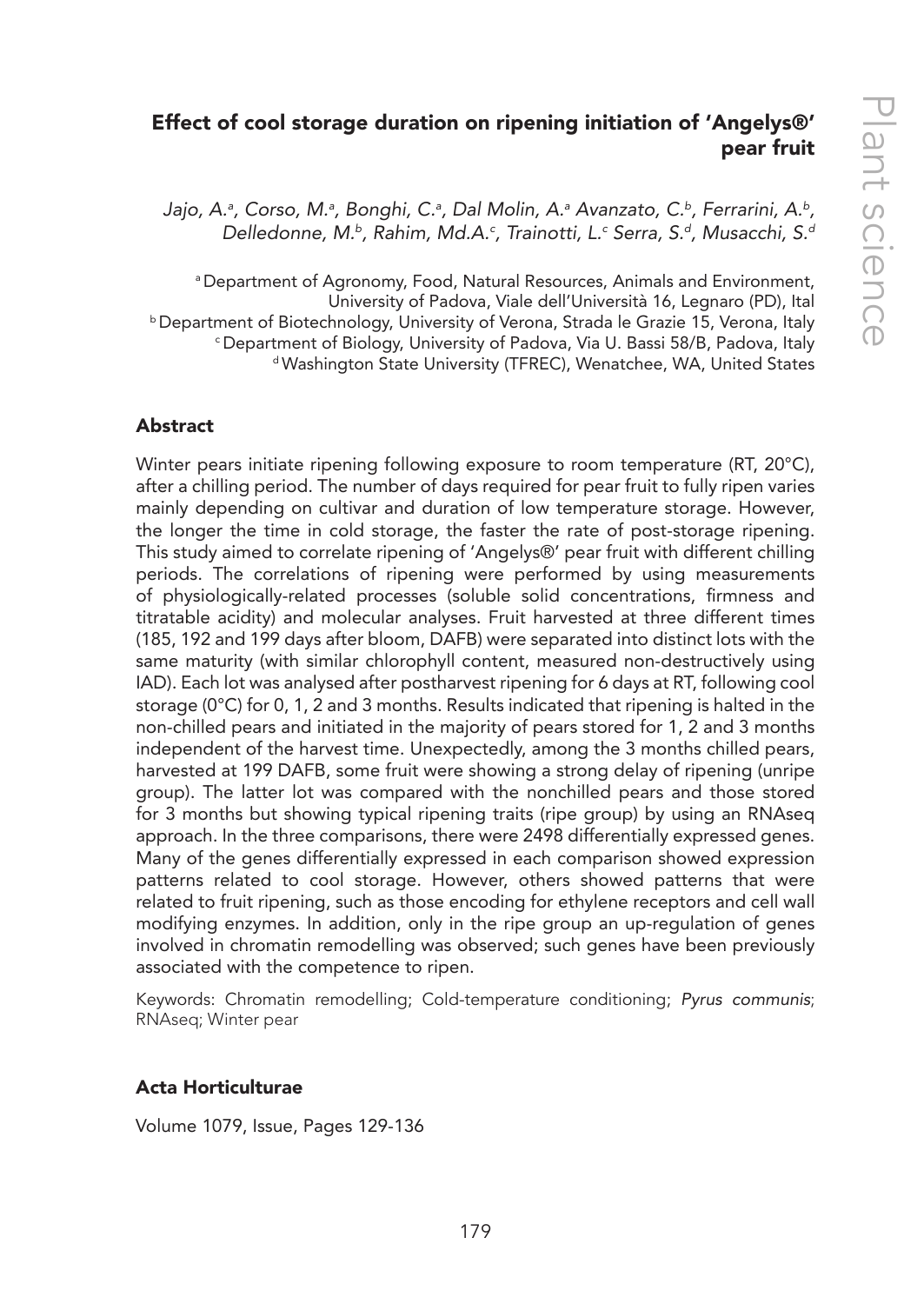# Environmental and pathogenic factors inducing brown apical necrosis on fruit of English (Persian) walnut

*Scotton, M.a , Bortolin, E.b, Fiorin, A.c , Belisario, A.d*

a Department of Agronomy Foods Natural Resources Animals and Environment, University of Padova, Viale dell'Università 16, Legnaro, Padova, Italy b Nogalba, Consorzio Produttori di Noce, Pettorazza, Rovigo, Italy c Il Noceto, Società Consortile s.r.l., Chiarano, Treviso, Italy d Consiglio per la Ricerca in Agricoltura e l'Analisi dell'Economia Agraria-Centro di Ricerca per la Patologia Vegetale (CRA-PAV), Via C. G. Bertero 22, Roma, Italy

## Abstract

Brown apical necrosis (BAN) is a most recently described disease affecting English (Persian) walnut fruit. BAN was only recorded in intensively managed walnut orchards and was found to be a disease complex mainly caused by *Fusarium* species. All fungi associated with this disease are polyphagous and ubiquitous, not specific to walnut. Consequently, BAN occurrence is more strictly dependent, than generally, on the interaction between pathological features and environmental conditions. Environmental variables identified with regression analysis showed that maximum temperature, angle of main wind direction versus tree row orientation, and orchard distance to the closest river/canal, all representative of climatic conditions occurring in the orchard, were related to fruit drop. The factor displaying the highest influence on severity of BAN fruit drop was maximum temperature and only subordinately factors are associated with relative humidity. BAN symptoms were reproduced with in planta artificial inoculation, and fruit drop of symptomatic fruit was significantly higher than that of the noninoculated trees for each type of inoculum (*Fusarium semitectum*, *F. graminearum*, and *Alternaria* spp.). *F. Semitectum* and *F. graminearum* were more aggressive than *Alternaria* species, and the earliest artificial inoculations in mid-May resulted in the highest fruit drop. The extension of walnut fruit susceptibility and the conducive environmental factors to BAN are discussed.

## Phytopathology

Volume 105, Issue 11, Pages 1427-1436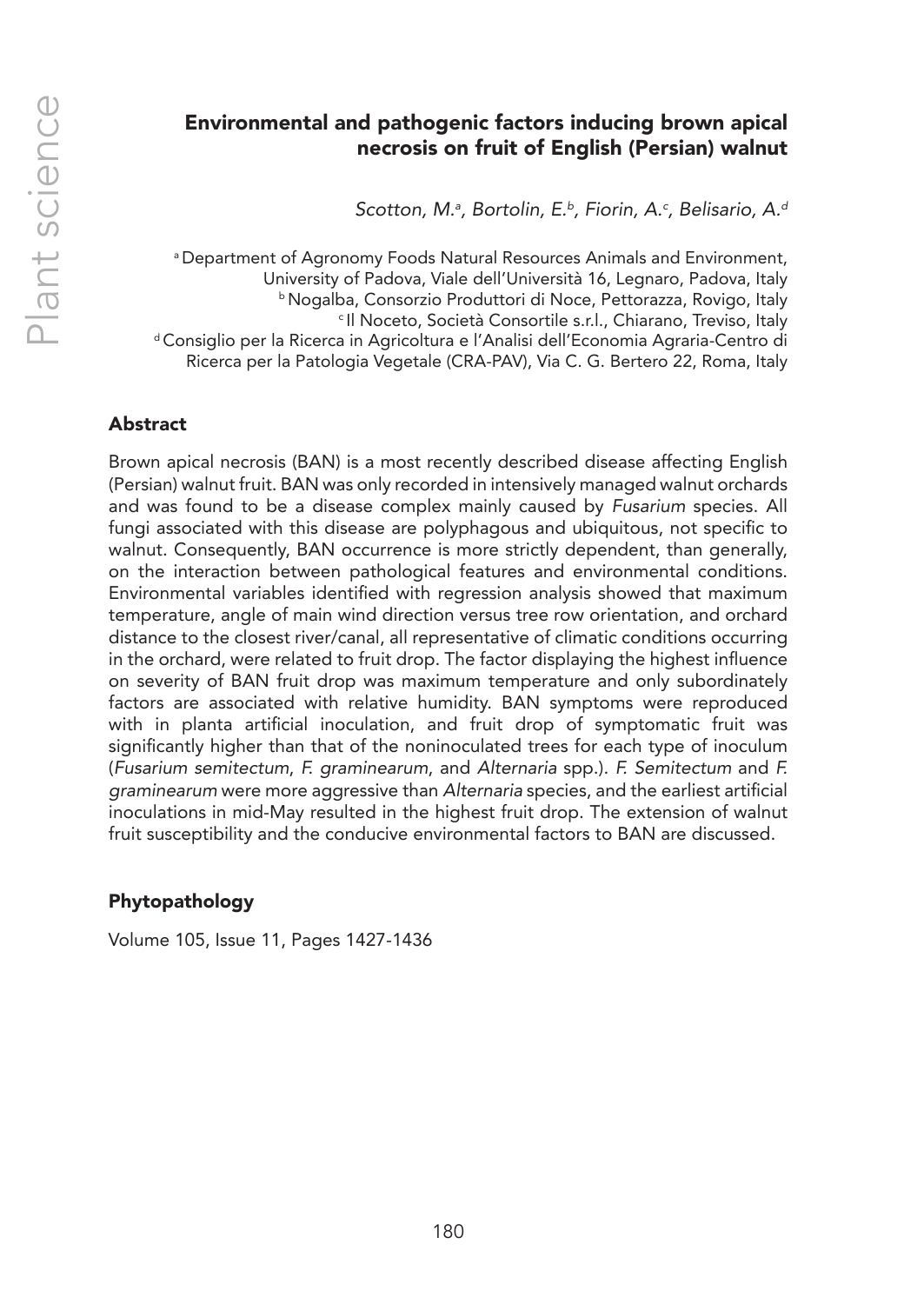# Ethylene negatively regulates transcript abundance of ROP-GAP rheostat-encoding genes and affects apoplastic reactive oxygen species homeostasis in epicarps of cold stored apple fruits

Zermiani, M.ª, Zonin, E.ª, Nonis, A.ª, Begheldo, M.ª, Ceccato, L.ª, Vezzaro, A.ª, Baldan, B.<sup>b</sup>, Trentin, A.ª, Masi, A.ª, Pegoraro, M.ª, Fadanelli, L.<sup>c</sup>, Teale, W.ª, *Palme, K.defgh , Quintieri, L.i , Ruperti, B.a*

a Department of Agronomy, Food, Natural Resources, Animals and Environment (DAFNAE), University of Padova, Legnaro, Italy

**b** Department of Biology, University of Padova, Padova, Italy

c Edmund Mach Foundation, San Michele all'Adige, Trento, Italy

d Institute of Biology II/Molecular Plant Physiology, Faculty of Biology, Albert-Ludwigs-University of Freiburg, Freiburg, Germany

e Centre for Biological Systems Analysis, Albert-Ludwigs-University of Freiburg, Freiburg, Germany

f Freiburg Institute for Advanced Sciences (FRIAS), Albert-Ludwigs-University of Freiburg, Freiburg, Germany

g Centre for Biological Signalling Studies (Bioss), Albert-Ludwigs-University of Freiburg, Freiburg, Germany

h Freiburg Initiative for Systems Biology (FRISYS), Albert-Ludwigs-University of Freiburg, Freiburg, Germany

i Department of Pharmaceutical and Pharmacological Sciences, University of Padova, Padova, Italy

## Abstract

Apple (*Malus x domestica* Borkh) fruits are stored for long periods of time at low temperatures (1 °C) leading to the occurrence of physiological disorders. 'Superficial scald' of Granny Smith apples, an economically important ethylene-dependent disorder, was used as a model to study relationships among ethylene action, the regulation of the ROP-GAP rheostat, and maintenance of  $H_2$ O2 homeostasis in fruits during prolonged cold exposure. The ROP-GAP rheostat is a key module for adaptation to low oxygen in *Arabidopsis* through Respiratory Burst NADPH Oxidase Homologs (RBOH)-mediated and ROP GTPase-dependent regulation of reactive oxygen species (ROS) homeostasis. Here, it was shown that the transcriptional expression of several components of the apple ROP-GAP machinery, including genes encoding RBOHs, ROPs, and their ancillary proteins ROP-GEFs and ROP-GAPs, is coordinately and negatively regulated by ethylene in conjunction with the progressive impairment of apoplastic  $H_2O_2$  homeostatic levels. RNA sequencing analyses showed that several components of the known ROP- and ROS-associated transcriptional networks are regulated along with the ROP-GAP rheostat in response to ethylene perception. These findings may extend the role of the ROP-GAP rheostat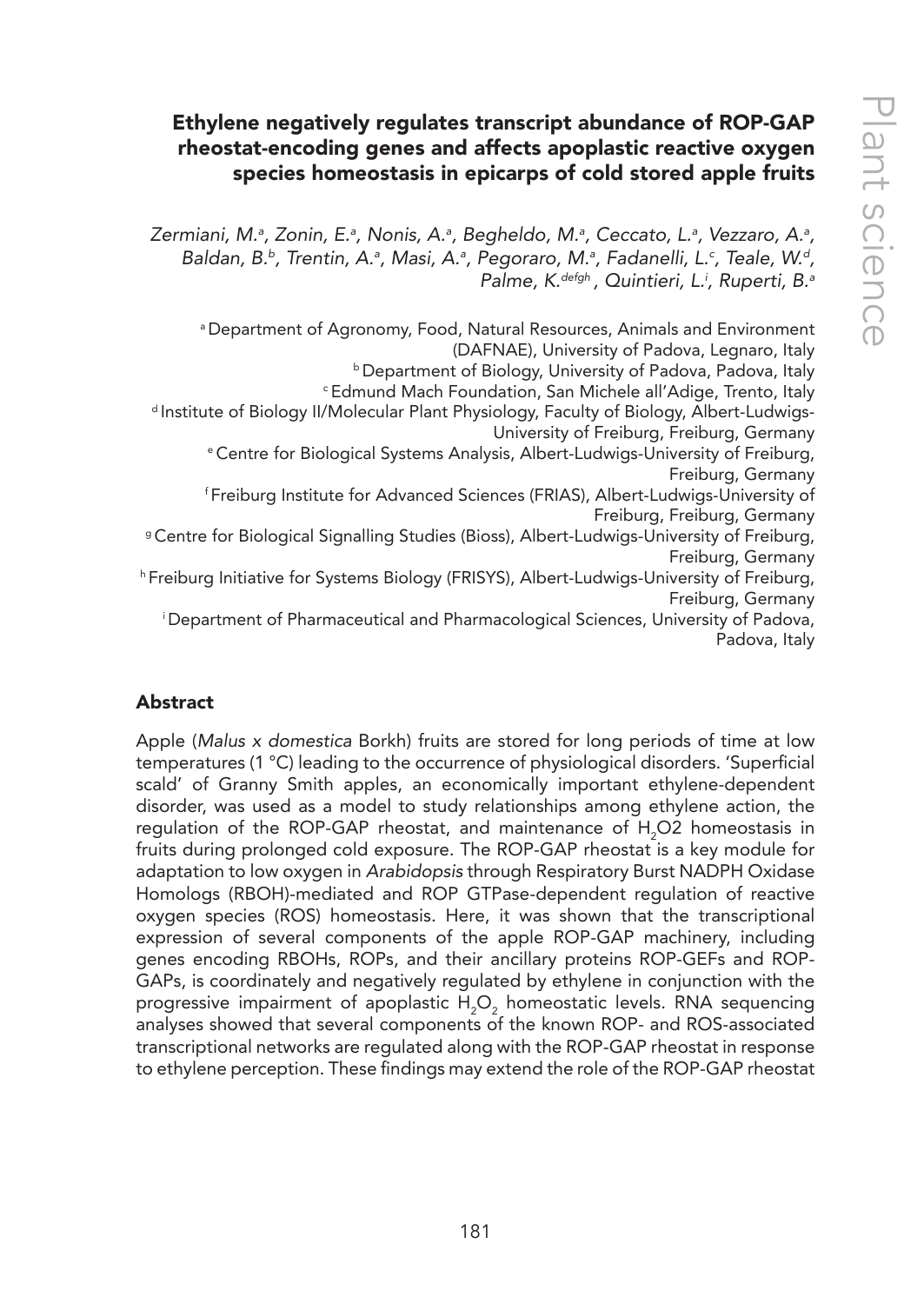beyond hypoxic responses and suggest that it may be a functional regulatory node involved in the integration of ethylene and ROS signalling pathways in abiotic stress.

Keywords: Abiotic stress; Ethylene; Fruit senescence; Ionotropic glutamate receptors; NADPH oxidase; RBOH; ROP GTPases; ROS homeostasis

## Journal of Experimental Botany

Volume 66, Issue 22, Pages 7255-7270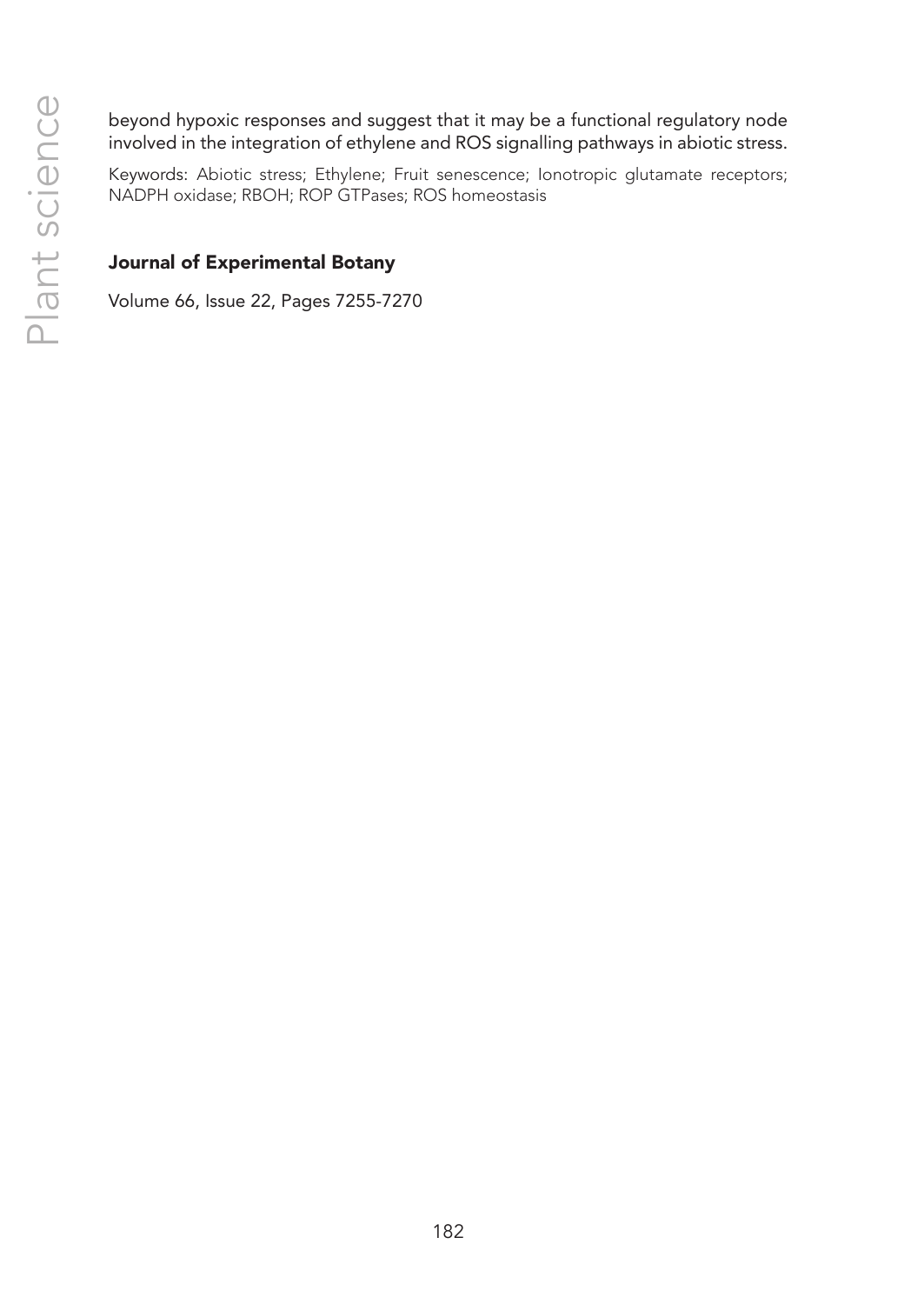# First report of *fusarium solani* phylogenetic species 25 associated with early stages of thousand cankers disease on *Juglans nigra* and *Juglans regia* in Italy

Montecchio, L.ª, Faccoli, M.b, Short, D.P.G.<sup>c</sup>, Fanchin, G.ª, Geiser, D.M.<sup>d</sup>, *Kasson, M.T.c*

a Department of Land, Environment, Agriculture and Forestry (TeSAF), University of Padova, Italy

b Department of Agronomy, Food, Natural Resources, Animals, and Environment (DAFNAE), University of Padova, Italy

c Division of Plant and Soil Sciences, West Virginia University, Morgantown, United **States** 

d Department of Plant Pathology and Environmental Microbiology, The Pennsylvania State University, University Park, United States

## Abstract

Thousand cankers disease (TCD) is a disease of *Juglans* spp. resulting from phloem necrosis caused by numerous coalescing *Geosmithia morbida* (*Gm*) branch cankers formed around entrance holes and galleries of its vector, the walnut twig beetle (WTB). Since 2010, TCD has been reported from black walnut (*J. nigra*) in the eastern United States (Griffin 2014) and more recently from Italy (Montecchio and Faccoli 2014) as well as from English walnut (*J. regia*) in both countries (Montecchio et al. 2014; Yaghmour et al. 2014). Members of the *Fusarium solani* species complex (FSSC) are associated with later stage TCD in the United States (Tisserat et al. 2009), but their role in early WTB colonization is unclear. From 2013 to 2014, FSSC-like colonies, in addition to *Gm*, were isolated from cankers on symptomatic *J. nigra* and *J. regia* in Italy. FSSC-like fungi were isolated from 82 and 64% of branch cankers from four *J. nigra* and four *J. regia* and 30% of 186 WTB from *J. nigra*. Symptoms included cankers surrounding WTB galleries as described for *Gm* in Italy (Montecchio and Faccoli 2014; Montecchio et al. 2014). From the necrotic margin of four branch cankers from four *J. nigra*, wood chips were excised and plated. In addition to *Gm*, a fungus with abundant aerial mycelium and sporodochia containing 2 to 3 septa macroconidia grew. Oval to kidney-shaped, aseptate microconidia were produced from elongate monophialides consistent with the FSSC. Four isolates were sent to the Fusarium Research Center (Penn State Univ.) for molecular confirmation. Portions of the nuclear ribosomal RNA gene repeat (rDNA), translation elongation factor 1-α (*EF1-α*), DNA-directed RNA polymerase II subunit 1 (*RPB1*), and DNA-directed RNA polymerase subunit 2 (*RPB2*) were PCR amplified and sequenced to resolve placement within the FSSC. Initial GenBank BLASTn searches revealed isolate S1, S2, and S4 *RPB1* sequences (deposited as KP696752 for S1) were all 99% identical to FSSC 25 (HM347154) and 100% to each other but different from isolate S3, which was 99% similar to FSSC 18 (HM347153). Isolate S1 was used for pathogenicity and multilocus studies. A BLAST search of S1 rDNA sequence (KP696750) was 99% similarity to AB513852, while *EF1-α* and *RPB2* sequences (deposited as KP696749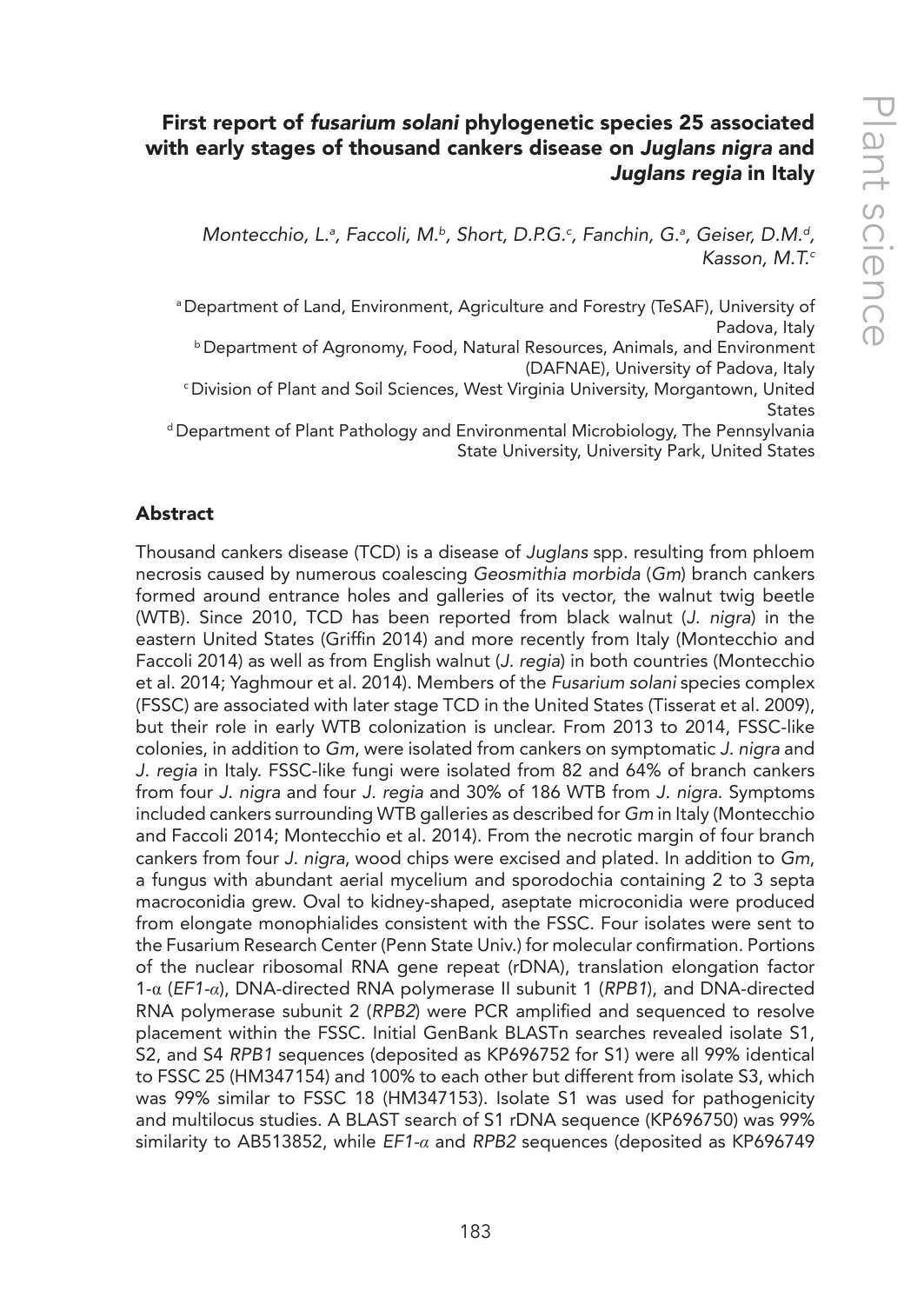and KP696751) were 99% similar to DQ247638 and EF469958, respectively. Alignment with known FSSC phylogenetic species confirmed S1 as FSSC 25. Pathogenicity was confirmed by placing 3 mm diam. PDA plugs of FSSC isolate S1, *Gm* isolate LM13GMN, both (split-plug), or sterile plugs into 10 cork borer-wounded 3-year-old *J. nigra* and *J. regia* saplings per treatment. Inoculated parafilmed trees were maintained in the greenhouse for 100 days. Inoculations with isolates *Gm* and S1 both individually and in combination on *J. nigra* resulted in cankers with similar mean areas of 4.8, 3.1, and 3.1 cm<sup>2</sup> and greater than ( $P$  < 0.05) the negative control (0.5 cm<sup>2</sup>). For *J. regia*, cankers were 3× smaller compared with *J. nigra*, with similar mean areas of 1.5, 1.3, and 1.4 cm<sup>2</sup>, respectively, and greater than (P < 0.05) the negative control (0.3 cm<sup>2</sup>). Isolations from cankers and sequencing confirmed FSSC and/or *Gm*. These results support FSSC 25 as an early colonizer of WTB infested *J. nigra* and *J. regia*, and a contributing pathogen to early stages of TCD.

#### Plant Disease

Volume 99, Issue 8, Pages 1183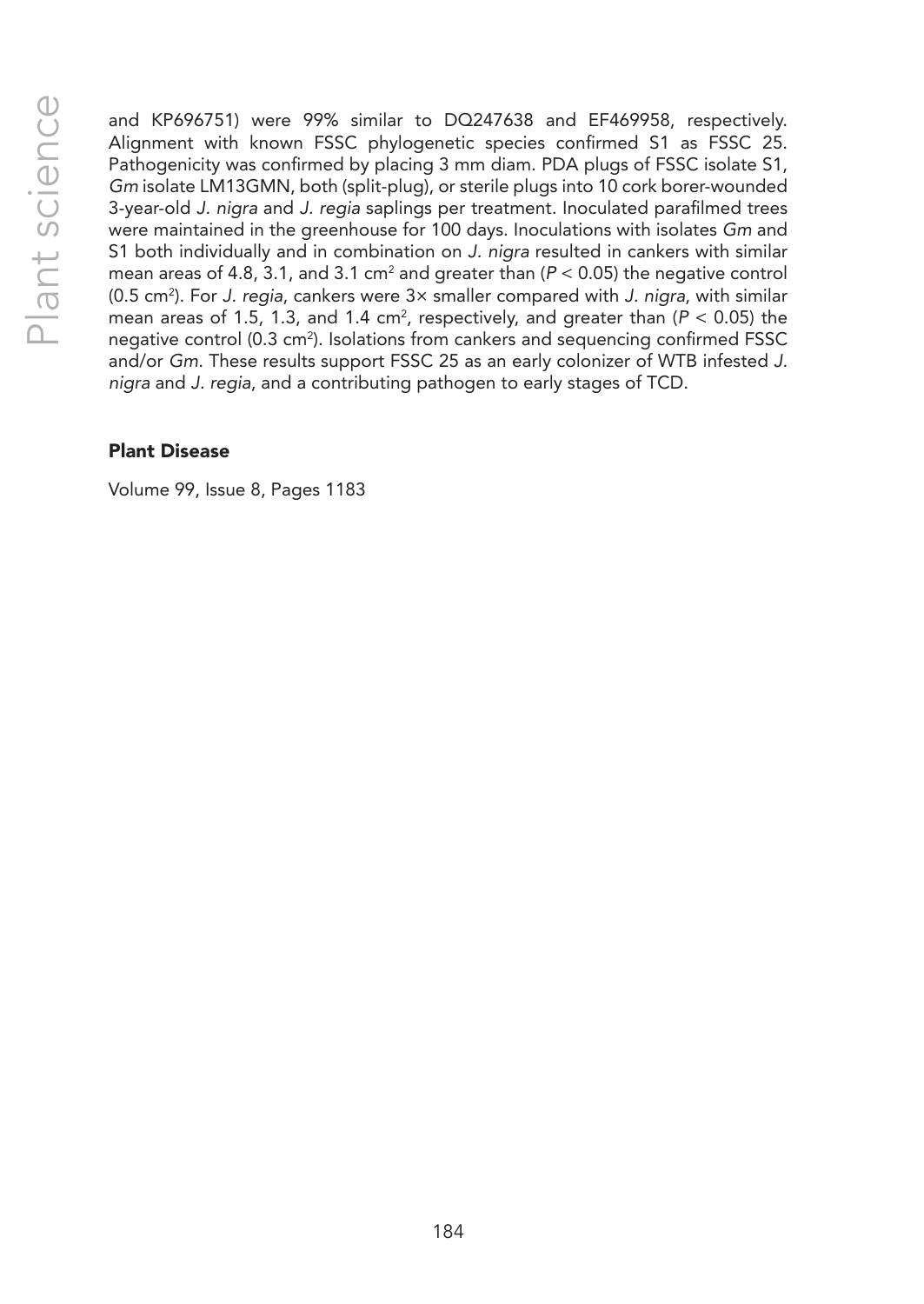# Identification of the arabidopsis RAM/MOR signalling network: Adding new regulatory players in plant stem cell maintenance and cell polarization

Zermiani, M.ª, Begheldo, M.ª, Nonis, A.ʰ, Palme, K.<sup>cdef</sup>, Mizzi, L.ª, Morandini, P.ʰ, *Nonis, A.a , Ruperti, B.a*

a Department of Agronomy, Food, Natural Resources, Animals and Environment <sup>b</sup> University Centre of Statistics for Biomedical Sciences, Università Vita-Salute San Raffaele, Via Olgettina 58, Milan, Italy c Institute of Biology II/Molecular Plant Physiology, Faculty of Biology, Albert-Ludwigs-University of Freiburg, Schänzlestrasse 1, Freiburg, Germany d Centre for Biological Systems Analysis, Albert-Ludwigs-University of Freiburg, Habsburgerstrasse 49, Freiburg, Germany e Freiburg Institute for Advanced Sciences (FRIAS), Albert-Ludwigs-University of Freiburg, Albertstrasse 19, Freiburg, Germany f BIOSS Centre for Biological Signalling Studies, Albert-Ludwigs-University of Freiburg, Albertstrasse 19, Freiburg, Germany g Department of BioSciences, University of Milan, Via Celoria 26, Milan, Italy h CNR Biophysics Institute (Milan Section), Via Celoria 26, Milan, Italy

## Abstract

Background and Aims The RAM/MOR signalling network of eukaryotes is a conserved regulatory module involved in co-ordination of stem cell maintenance, cell differentiation and polarity establishment. To date, no such signalling network has been identified in plants.

Methods Genes encoding the bona fide core components of the RAM/MOR pathway were identified in *Arabidopsis thaliana* (arabidopsis) by sequence similarity searches conducted with the known components from other species. The transcriptional network(s) of the arabidopsis RAM/MOR signalling pathway were identified by running in-depth *in silico* analyses for genes co-regulated with the core components. *In situ* hybridization was used to confirm tissue-specific expression of selected RAM/ MOR genes.

Key Results Co-expression data suggested that the arabidopsis RAM/MOR pathway may include genes involved in floral transition, by co-operating with chromatin remodelling and mRNA processing/post-transcriptional gene silencing factors, and genes involved in the regulation of pollen tube polar growth. The RAM/ MOR pathway may act upstream of the ROP1 machinery, affecting pollen tube polar growth, based on the co-expression of its components with *ROP-GEFs*. *In silico* tissue-specific co-expression data and *in situ* hybridization experiments suggest that different components of the arabidopsis RAM/MOR are expressed in the shoot apical meristem and inflorescence meristem and may be involved in the fine-tuning of stem cell maintenance and cell differentiation.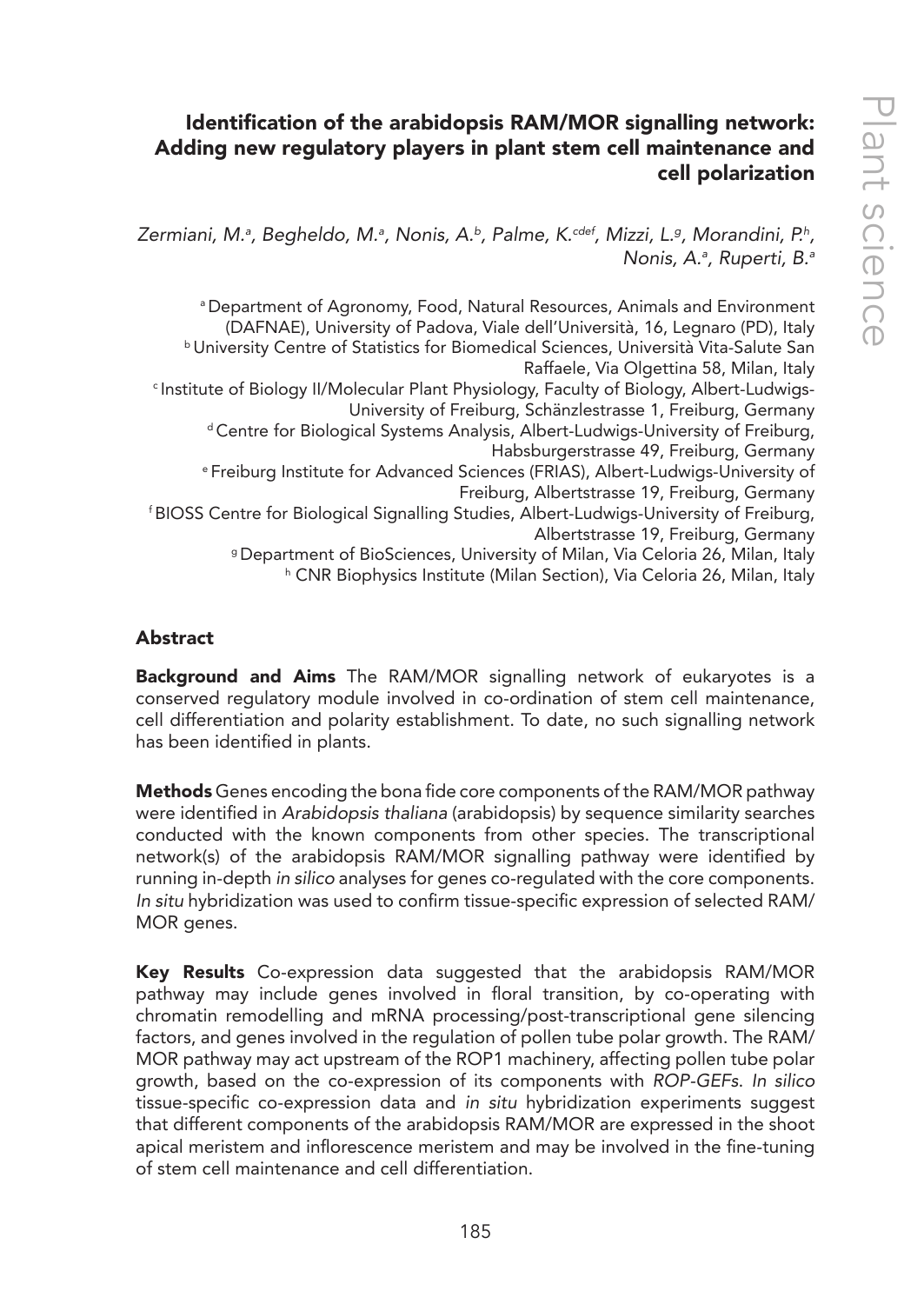Conclusions The arabidopsis RAM/MOR pathway may be part of the signalling cascade that converges in pollen tube polarized growth and in fine-tuning stem cell maintenance, differentiation and organ polarity.

Keywords: *Arabidopsis thaliana*; Cell polarity; Floral transition; *In situ* hybridization; RAM/ MOR signalling network; Stem cell maintenance; Transcriptional

## Annals of Botany

Volume 116, Issue 1, Pages 69-89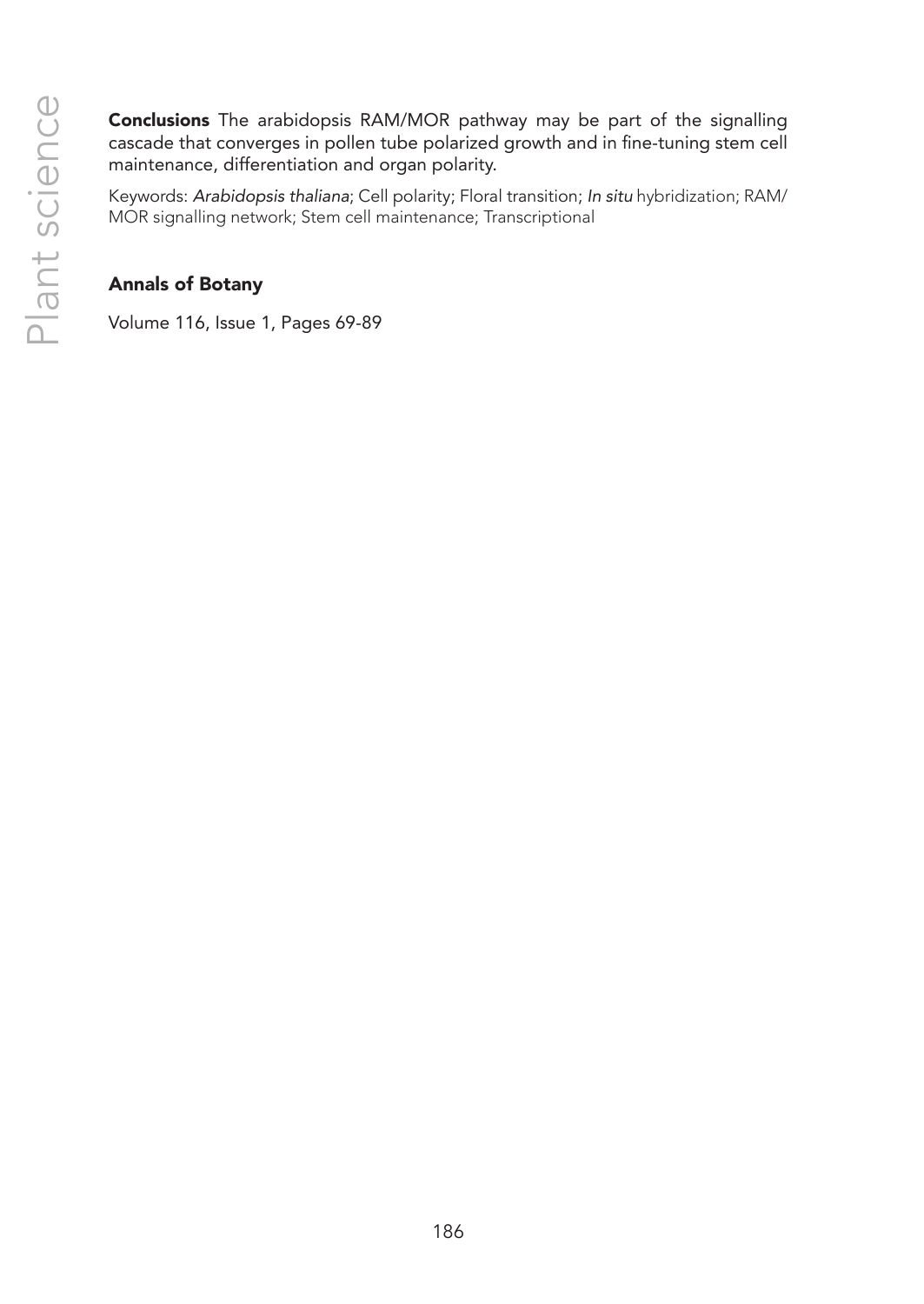# Metal partitioning in plant–substrate–water compartments under EDDS-assisted phytoextraction of pyrite waste with *Brassica carinata* A. Braun

*Vamerali, T., Bandiera, M., Lucchini, P., Mosca, G.*

Department of Agronomy, Food, Natural Resources, Animals and the Environment, University of Padova, Viale dell'Università16, Legnaro, Padua, Italy

#### Abstract

Soil amendment with chelating agents can increase metal uptake and translocation in biomass species through increased metal bioavailability together with possible increases in metal leaching. In this study, we assessed the efficiency and environmental risk of the fast-degradable [*S,S*]-EDDS. Cu, Pb and Zn uptake in pot-cultivated *Brassica carinata* A. Braun, residual substrate metal bioavailability and leaching were investigated after one cycle of EDDS-assisted phytoextraction in mixed metalcontaminated pyrite waste, which is characterised by high Fe content. The chelator was supplied at doses of 2.5 and 5 mmol EDDS kg(-1) waste 1 week before harvest and 1 mmol EDDS  $kg^{-1}$  waste repeated five times at 5- and 10-day intervals during the growing cycle. Here we demonstrate that EDDS generally increases shoot metal concentrations-especially of Cu-but only seldom improves removals because of markedly impaired growth. Considerable phytotoxicity and Cu leaching occurred under repeated EDDS treatments, although environmental risks may also arise from the single, close-to-harvest applications as Cu bioavailability in waste at plant harvest still remained very high (up to  $+67$  % at 5 mmol EDDS kg<sup>(-1</sup>) vs. untreated controls). The residual bioavailability of Zn and Pb was instead generally reduced, perhaps due to shifts in cation exchange, whereas Fe mobility was not apparently affected. The amount of metals removed by plants represented a small fraction of the bioavailable pool (<1 %), and mobilised metals quickly reached deep layers in the substrate. We conclude that EDDS assistance can provide only some limited opportunities for improving phytoremediation of pyrite waste, major benefits being achieved by low doses to be traditionally applied shortly before harvest, with due attention to limiting groundwater pollution.

Keywords: Assisted phytoremediation; EDDS; Ethiopian mustard; Metal leaching; Pyrite waste

#### Environmental Science and Pollution Research

Volume 22, Issue 4, Pages 2434-2446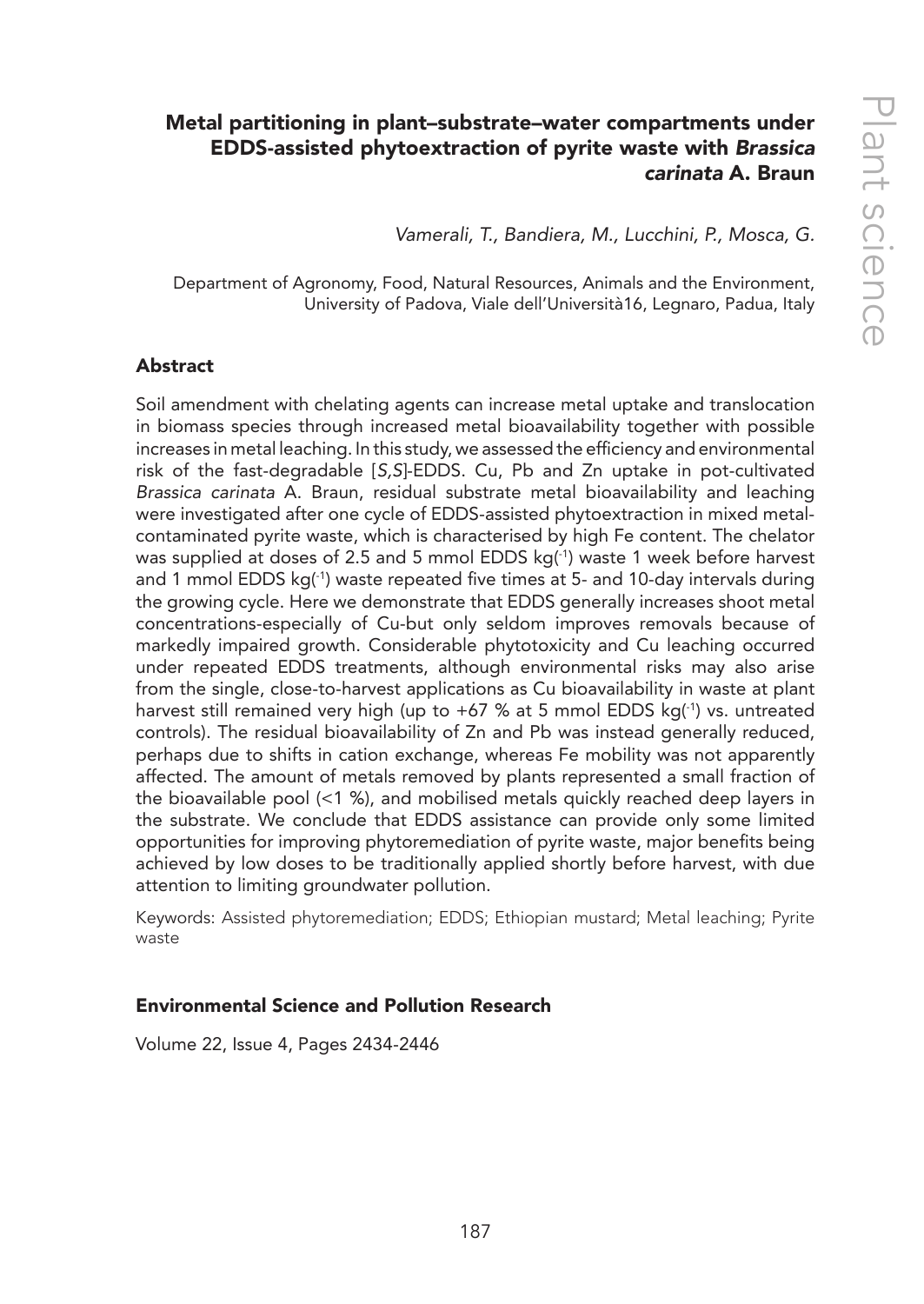## Nitrate sensing by the maize root apex transition zone: A merged transcriptomic and proteomic survey

Trevisan, S.ª, Manoli, A.ª, Ravazzolo, L.ª, Botton, A.ª, Pivato, M.b, Masi, A.ª, *Quaggiotti, S.a*

a Department of Agriculture, Food, Natural Resources, Animals and Environment, University of Padova, Agripolis, Viale dell'Università, 16, Legnaro (PD), Italy **b Proteomics Centre of Padova University, VIMM, Padova University Hospital, Via** Giuseppe Orus, 2, Padova, Italy

## Abstract

Nitrate is an essential nutrient for plants, and crops depend on its availability for growth and development, but its presence in agricultural soils is far from stable. In order to overcome nitrate fluctuations in soil, plants have developed adaptive mechanisms allowing them to grow despite changes in external nitrate availability. Nitrate can act as both nutrient and signal, regulating global gene expression in plants, and the root tip has been proposed as the sensory organ. A set of genomewide studies has demonstrated several nitrate-regulated genes in the roots of many plants, although only a few studies have been carried out on distinct root zones. To unravel new details of the transcriptomic and proteomic responses to nitrate availability in a major food crop, a double untargeted approach was conducted on a transition zone-enriched root portion of maize seedlings subjected to differing nitrate supplies. The results highlighted a complex transcriptomic and proteomic reprogramming that occurs in response to nitrate, emphasizing the role of this root zone in sensing and transducing nitrate signal. Our findings indicated a relationship of nitrate with biosynthesis and signalling of several phytohormones, such as auxin, strigolactones, and brassinosteroids. Moreover, the already hypothesized involvement of nitric oxide in the early response to nitrate was confirmed with the use of nitric oxide inhibitors. Our results also suggested that cytoskeleton activation and cell wall modification occurred in response to nitrate provision in the transition zone.

Keywords: iTRAQ; Nitrate; Nitric oxide; RNA-Seq;Rroot transition zone; *Zea mays* L.

#### Journal of Experimental Botany

Volume 66, Issue 13, Pages 3699-3715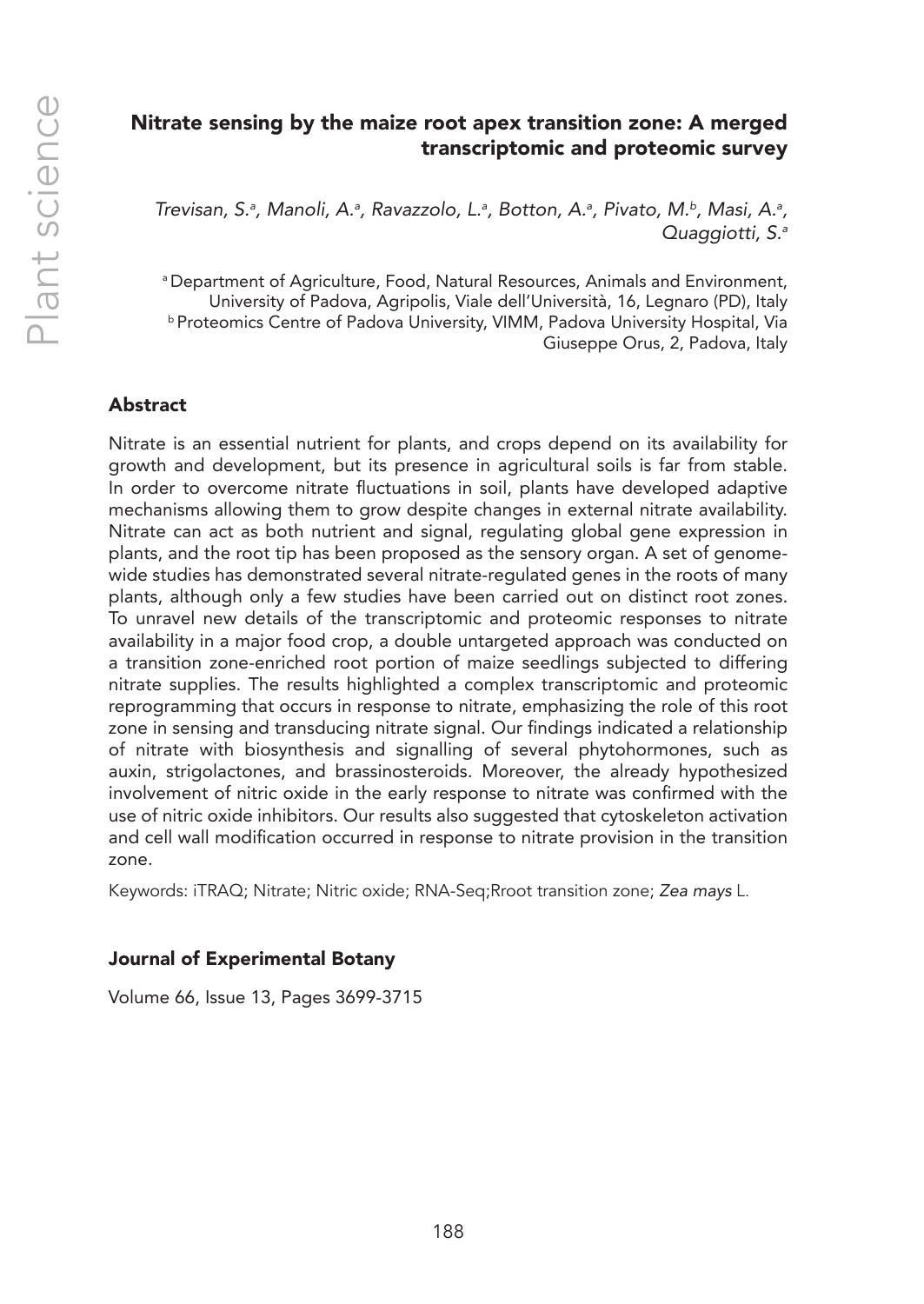# Protocol: An improved and universal procedure for whole-mount immunolocalization in plants

Pasternak, T.ª, Tietz, O.ª, Rapp, K.ª, Begheldo, M.ª, Nitschke, R.♭, Ruperti, B.ª, *Palme, K.abce*

a University of Freiburg, Faculty of Biology, Institute of Biology II/Molecular Plant Physiology, Freiburg, Germany b University of Freiburg, BIOSS Centre for Biological Signaling Studies, Freiburg,

Germany

c University of Freiburg, Freiburg Institute for Advanced Studies (FRIAS), Freiburg, Germany

d University of Padova, Agripolis, Department of Agronomy, Food, Natural Resources, Animals and Environment, DAFNAE, Viale dell'Università, Legnaro, Padova, Italy e University of Freiburg, Center for Biological Systems Analysis, Freiburg, Germany

## Abstract

Rapid advances in microscopy have boosted research on cell biology. However sample preparation enabling excellent reproducible tissue preservation and cell labeling for in depth microscopic analysis of inner cell layers, tissues and organs still represents a major challenge for immunolocalization studies. Here we describe a protocol for whole-mount immunolocalization of proteins which is applicable to a wide range of plant species. The protocol is improved and robust for optimal sample fixation, tissue clearing and multi-protein staining procedures and can be used in combination with simultaneous detection of specific sequences of nucleic acids. In addition, cell wall and nucleus labelling can be implemented in the protocol, thereby allowing a detailed analysis of morphology and gene expression patterns with single-cell resolution. Besides enabling accurate, high resolution and reproducible protein detection in expression and localization studies, the procedure takes a single working day to complete without the need for robotic equipment.

Keywords: 3D reconstruction; Immunolocalization; Protein-protein interaction; Tissue multi-protein expression; Whole-mount

## Plant Methods

Volume 11, Article number 50, Pages 1-10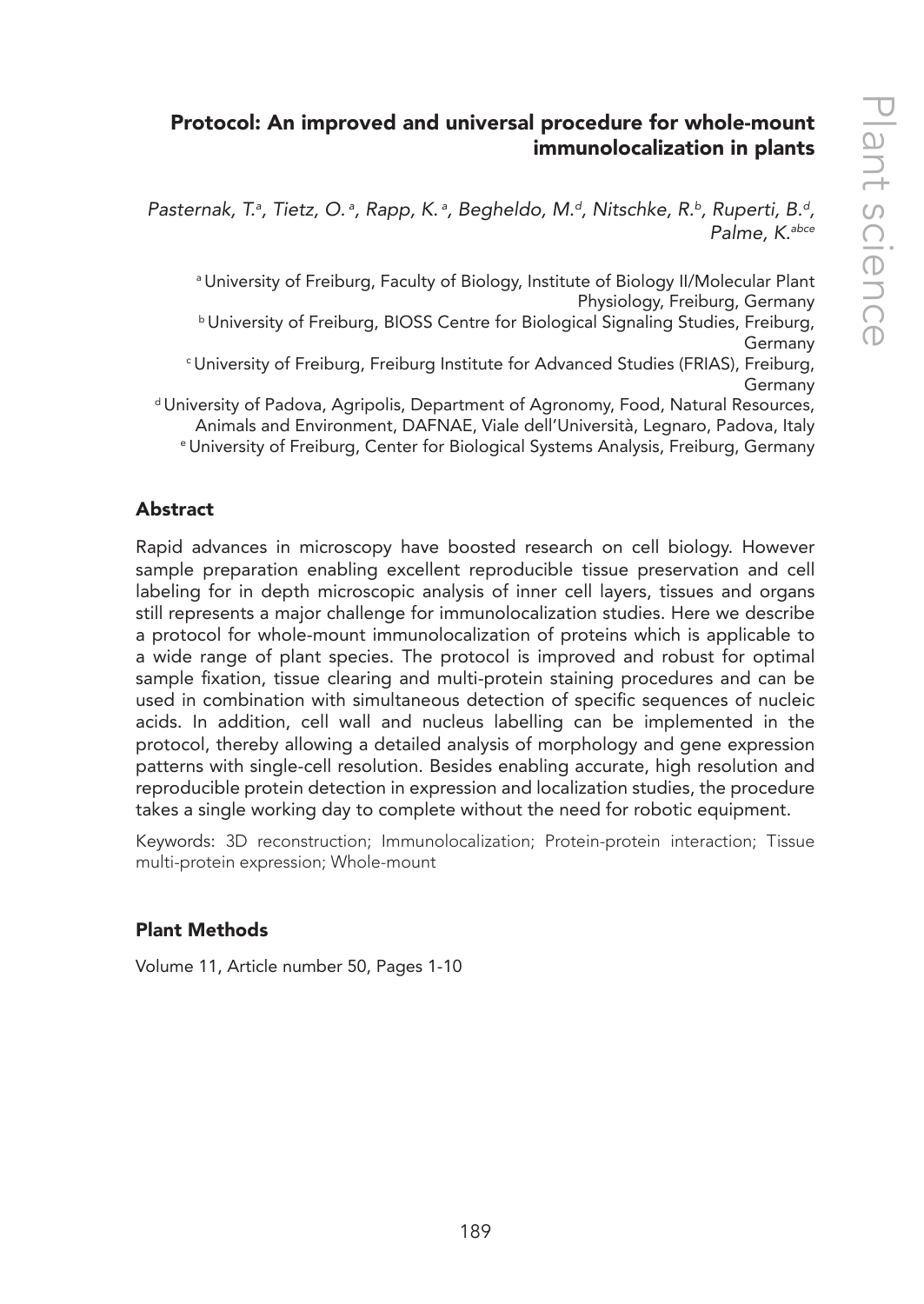# Roles of ethylene production and ethylene receptor expression in regulating apple fruitlet abscission

*Eccher, G.a , Begheldo, M.a , Boschetti, A.b, Ruperti, B.a , Botton, A.a*

a Department of Agronomy, Food, Natural Resources, Animals, and Environment, University of Padova Agripolis, Legnaro, Italy b Nanoscience Research Unit, Bruno Kessler Foundation, National Research Council-Institute of Materials for Electronics and Magnetism, Trento, Italy

## Abstract

Apple (*Malus x domestica*) is increasingly being considered an interesting moadel species for studying early fruit development, during which an extremely relevant phenomenon, fruitlet abscission, may occur as a response to both endogenous and/ or exogenous cues. Several studies were carried out shedding light on the main physiological and molecular events leading to the selective release of lateral fruitlets within a corymb, either occurring naturally or as a result of a thinning treatment. Several studies pointed out a clear association between a rise of ethylene biosynthetic levels in the fruitlet and its tendency to abscise. A direct mechanistic link, however, has not yet been established between this gaseous hormone and the generation of the abscission signal within the fruit. In this work, the role of ethylene during the very early stages of abscission induction was investigated in fruitlet populations with different abscission potentials due either to the natural correlative inhibitions determining the so-called physiological fruit drop or to a well-tested thinning treatment performed with the cytokinin benzyladenine. A crucial role was ascribed to the ratio between the ethylene produced by the cortex and the expression of ethylene receptor genes in the seed. This ratio would determine the final probability to abscise. A working model has been proposed consistent with the differential distribution of four receptor transcripts within the seed, which resembles a spatially progressive cell-specific immune-like mechanism evolved by apple to protect the embryo from harmful ethylene.

## Plant Physiology

Volume 169, Issue 1, Pages 125-137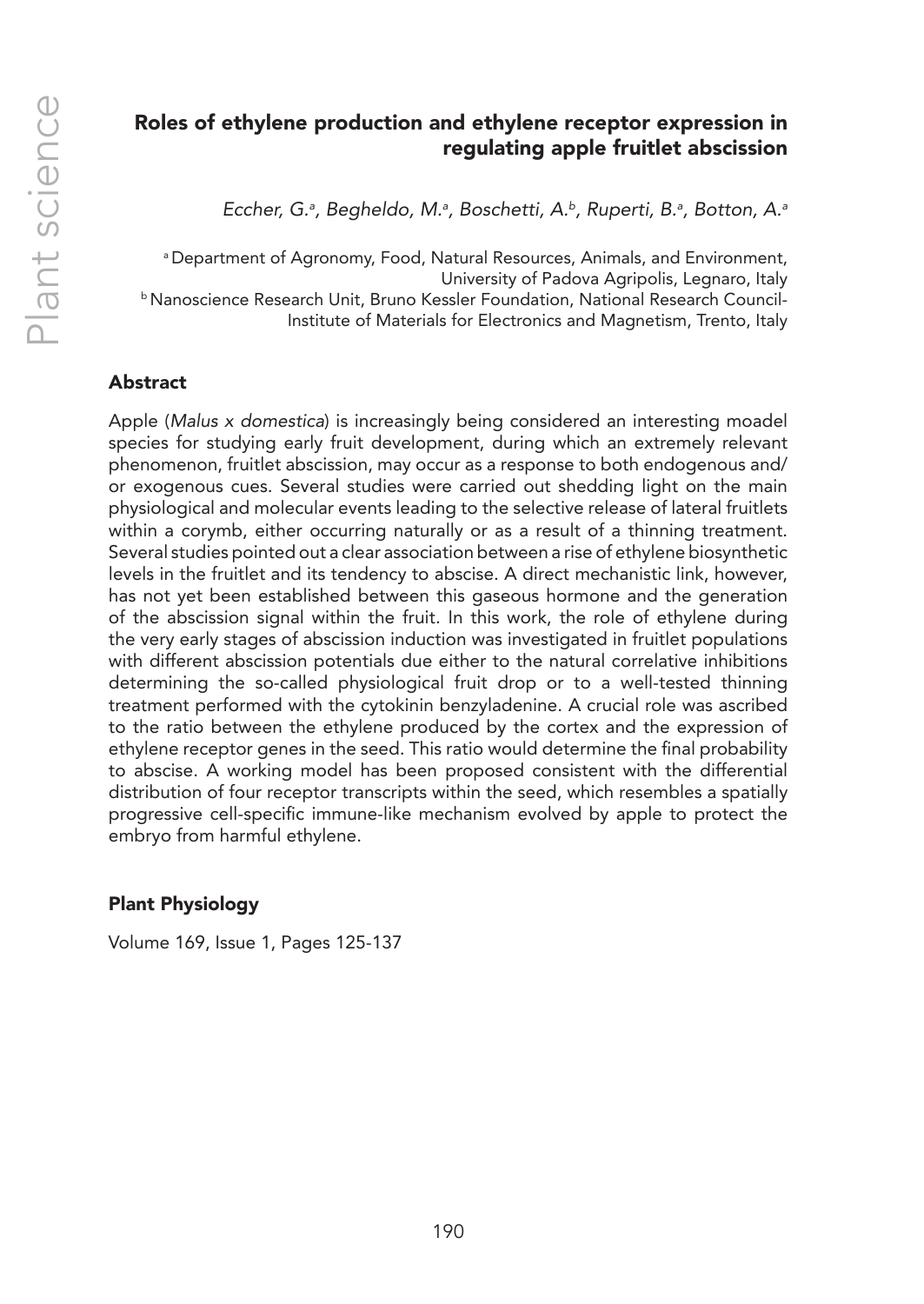# Sulfadiazine uptake and effects in common hazel (*Corylus avellana* L.)

Michelini, L.ª, Meggio, F.ª, Reichel, R.b, Thiele-Bruhn, S.b, Pitacco, A.ª, *Scattolin, L.c , Montecchio, L.c , Alberghini, S.a , Squartini, A.a , Ghisi, R.a*

<sup>a</sup> Department of Agronomy, Food, Natural Resources, Animals, Environment (DAFNAE),<br>University of Padova, Agripolis, viale dell'Università 16, Legnaro, Padova, Italy <sup>b</sup> Soil Science Department, Faculty of Regional and Environmental Sciences, University of Trier, Behringstrasse 21, Trier, Germany<br>Department of Land, Environment, Agriculture and Forestry (TESAF), University of Padova, Agripolis, viale dell'Università 16, Legnaro, Padova, Italy

## Abstract

Soil contamination by antibiotics is a possible consequence of animal husbandry waste, sewage sludge, and reclaimed water spreading in agriculture. In this study, 1-year-old hazel plants (*Corylus avellana* L.) were grown in pots for 64 days in soil spiked with sulfadiazine (SDZ) in the range 0.01-100 mg kg(1) soil. Leaf gas exchanges, fluorescence parameters and plant growth were measured regularly during the experiment, whereas plant biomass, sulfonamide concentrations in soil and plant tissues, and the quantitative variation of culturable bacterial endophytes in leaf petiole were analyzed at the end of the trial. During the experiment, photosynthesis and leaf transpiration as well as fluorescence parameters were progressively reduced by the antibiotic. Effects were more evident for leaf transpiration and for the highest SDZ spiking concentrations, whereas growth analyses did not reveal negative effects of the antibiotic. At the end of the trial, a high number of culturable endophytic bacteria in the leaf petiole of plants treated with 0.1 and 0.01 mg kg(- 1 ) were observed, and SDZ was extractable from soil and plant roots for spiking concentrations ≥1 mg kg( $\cdot$ ). Inside plants, the antibiotic was mainly stored at the root level with bioconcentration factors increasing with the spiking dose, and the hydroxylated derivate 4-OH-SDZ was the only metabolite detected. Overall results show that 1-year-old hazel plants can contribute to the reduction of sulfonamide concentrations in the environment, however, sensitive reactions to SDZ can be expected at the highest contamination levels.

Keywords: Antibiotics; Endophytes; Photosynthesis; Phytoremediation; Riparian buffer strips; Sulfonamides

#### Environmental Science and Pollution Research

Volume 22, Issue 17, Pages 13362-13371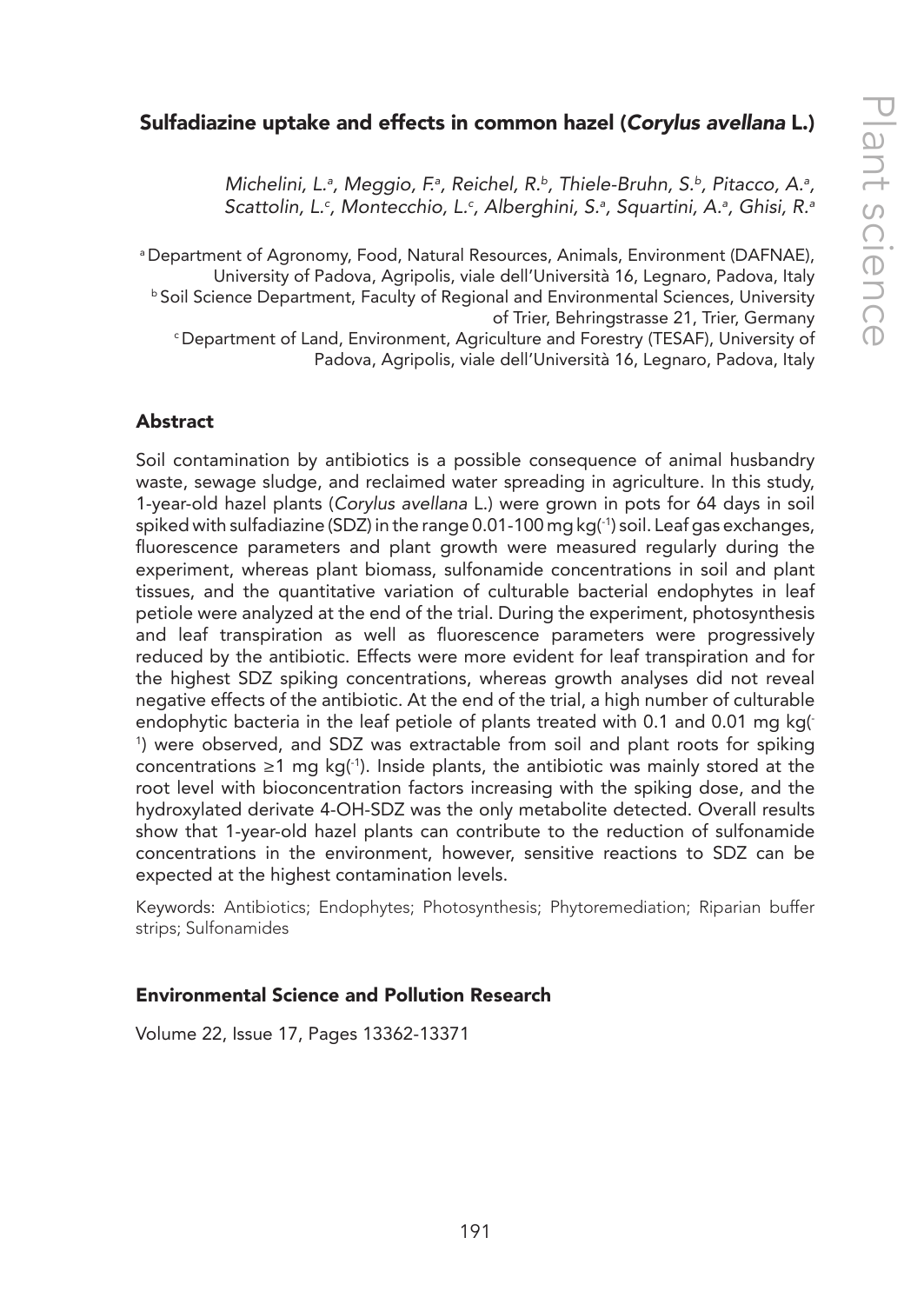# The dynamic regulation of microRNAs circuits in plant adaptation to abiotic stresses: A survey on molecular, physiological and methodological aspects

Begheldo, M.ª, Nonis, A.<sup>b</sup>, Trevisan, S.ª, Ruperti, B.ª, Quaggiotti, S.ª

a Department of Agriculture, Food, Natural Resources, Animals and Environment (DAFNAE), University of Padua, Agripolis, Viale dell'Università, 16, Legnaro, PD, Italy; b Viticultural Research Center (CRA-VIT), Agricultural Research Council (CRA), Via XXVIII Aprile 26, Conegliano, TV, Italy

## Abstract

Being sessile organisms, plants continuously face a complex array of environmental stresses and have naturally evolved multifaceted but well-coordinated adaptive responses to cope with them. Recent studies in various plant species and varieties have established microRNAs (miRNAs) as key elements in the post-transcriptional regulation of response to abiotic stresses. However, despite their critical role has been widely recognized, the joint action of miRNAs with the main pathways of response is still far from being completely clarified. Moreover, little is still known on the control of the biogenesis and maturation of stress responsive miRNAs.Here we give an overview on the involvement of microRNAs in plant response to nitrogen and phosphorous deprivation and on their less characterized role in the plant response to hypoxia and cold. Nitrogen and phosphorous are the most limiting nutrients for agricultural production and the plant responsiveness to their deficiency is significantly regulated at the transcriptional and post-transcriptional level. We reported the different miRNAs families involved, which sometimes are also common to different species and other nutrient or abiotic stresses. Indeed we reported that some miRNAs families involved in N and P deprivation are also acting in hypoxia and cold stresses. The results of the few existing studies on the miRNAs involvement on low oxygen and cold conditions are also described.Furthermore, we reviewed recent progress on methods for microRNAs localization/quantification and de novo identification, by exploring the main tools available and used.

Keywords: Cold tolerance; Hypoxia; *In situ* hybridization (*ISH*); MiRNA; NGS (nextgeneration sequencing); Nitrogen and phosphorus signalling

#### Environmental and Experimental Botany

Volume 114, Pages 65-79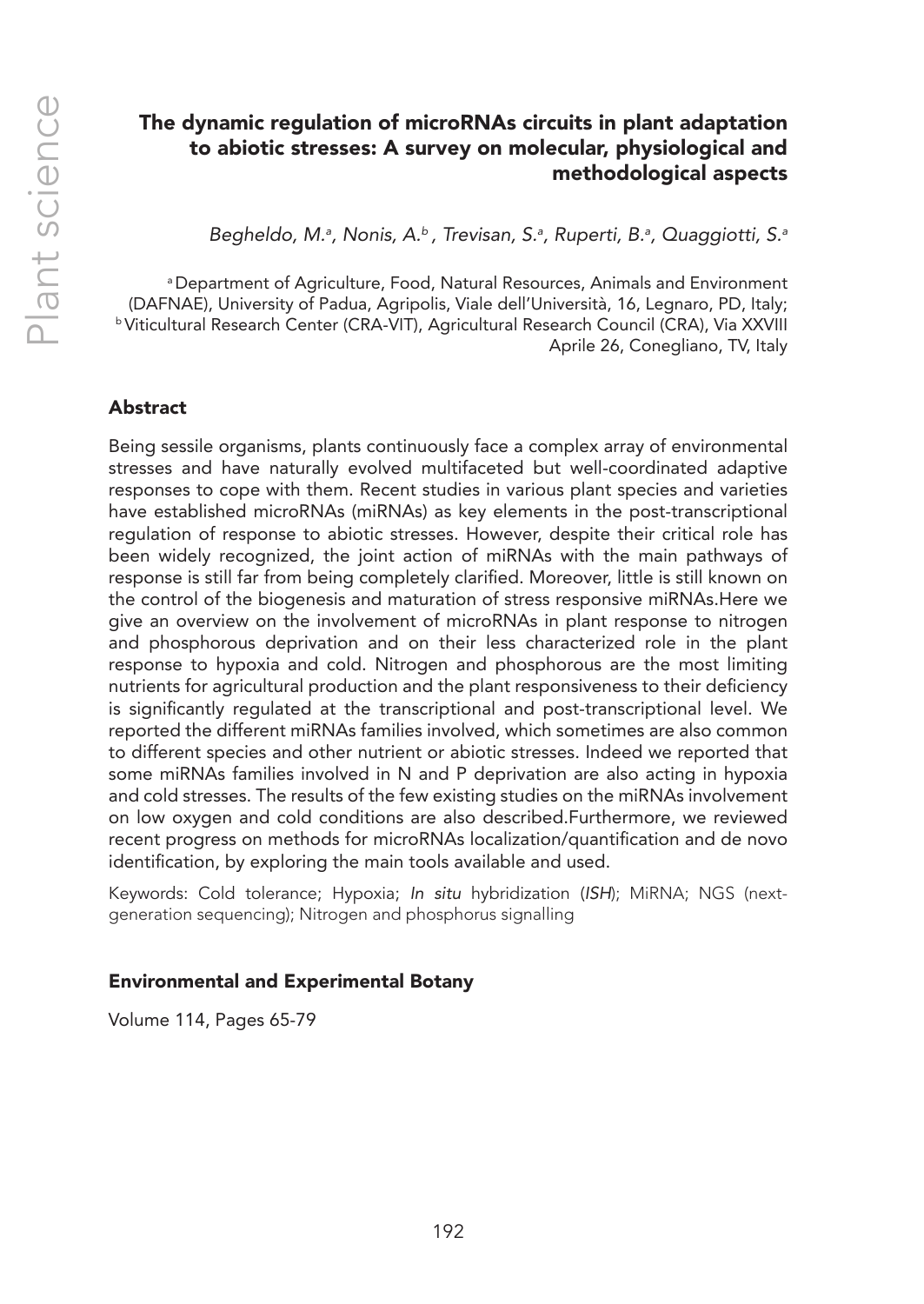# The *KNOTTED*-like genes of peach (*Prunus persica* L. Batsch) are differentially expressed during drupe growth and the class 1 *KNOPE1* contributes to mesocarp development

*Testone, G.a , Condello, E.b, Di Giacomo, E.a , Nicolodi, C.a , Caboni, E.b , Rasori, A.c , Bonghi, C.c , Bruno, L.d, Bitonti, M.B.d, Giannino, D.a*

a Institute of Agricultural Biology and Biotechnology, National Research Council of Italy (CNR), via Salaria km 29, 300, Monterotondo Scalo, Rome, Italy b Fruit Tree Research Centre, Agriculture Research Council (CRA), Via di Fioranello 52, Rome,Italy c Department of Agronomy, Food, Natural Resources, Animal and Environment

(DAFNAE), University of Padova, Viale dell'Università, 16, Legnaro, Padova, Italy d Department of Ecology, University of Calabria, Ponte Bucci, Arcavacata di Rende, Cosenza, Italy

#### Abstract

The KNOTTED-like transcription factors (KNOX) contribute to plant organ development. The expression patterns of peach *KNOX* genes showed that the class 1 members act precociously (S1-S2 stages) and differentially during drupe growth. Specifically, the transcription of *KNOPE1* and *6* decreased from early (cell division) to late (cell expansion) S1 sub-stages, whilst that of *STMlike1*, *2*, *KNOPE2*, *2.1* ceased at early S1. The *KNOPE1* role in mesocarp was further addressed by studying the mRNA localization in the pulp cells and vascular net at early and late S1. The message signal was first diffuse in parenchymatous cells and then confined to hypodermal cell layers, showing that the gene down-tuning accompanied cell expansion. As for bundles, the mRNA mainly featured in the procambium/phloem of collateral open types and subsequently in the phloem side of complex structures (converging bundles, ducts). The *KNOPE1* overexpression in Arabidopsis caused fruit shortening, decrease of mesocarp cell size, diminution of vascular lignification together with the repression of the major gibberellin synthesis genes *AtGA20ox1* and *AtGA3ox1*. Negative correlation between the expression of *KNOPE1* and *PpGA3ox1* was observed in four cultivars at S1, suggesting that the *KNOPE1* repression of *PpGA3ox1* may regulate mesocarp differentiation by acting on gibberellin homeostasis.

Keywords: Class 1 *KNOPE1*; Drupe development; Gibberellin synthesis genes; KNOX transcription factors; Mesocarp development; Peach

#### Plant Science

Volume 237, Issue , Pages 69-79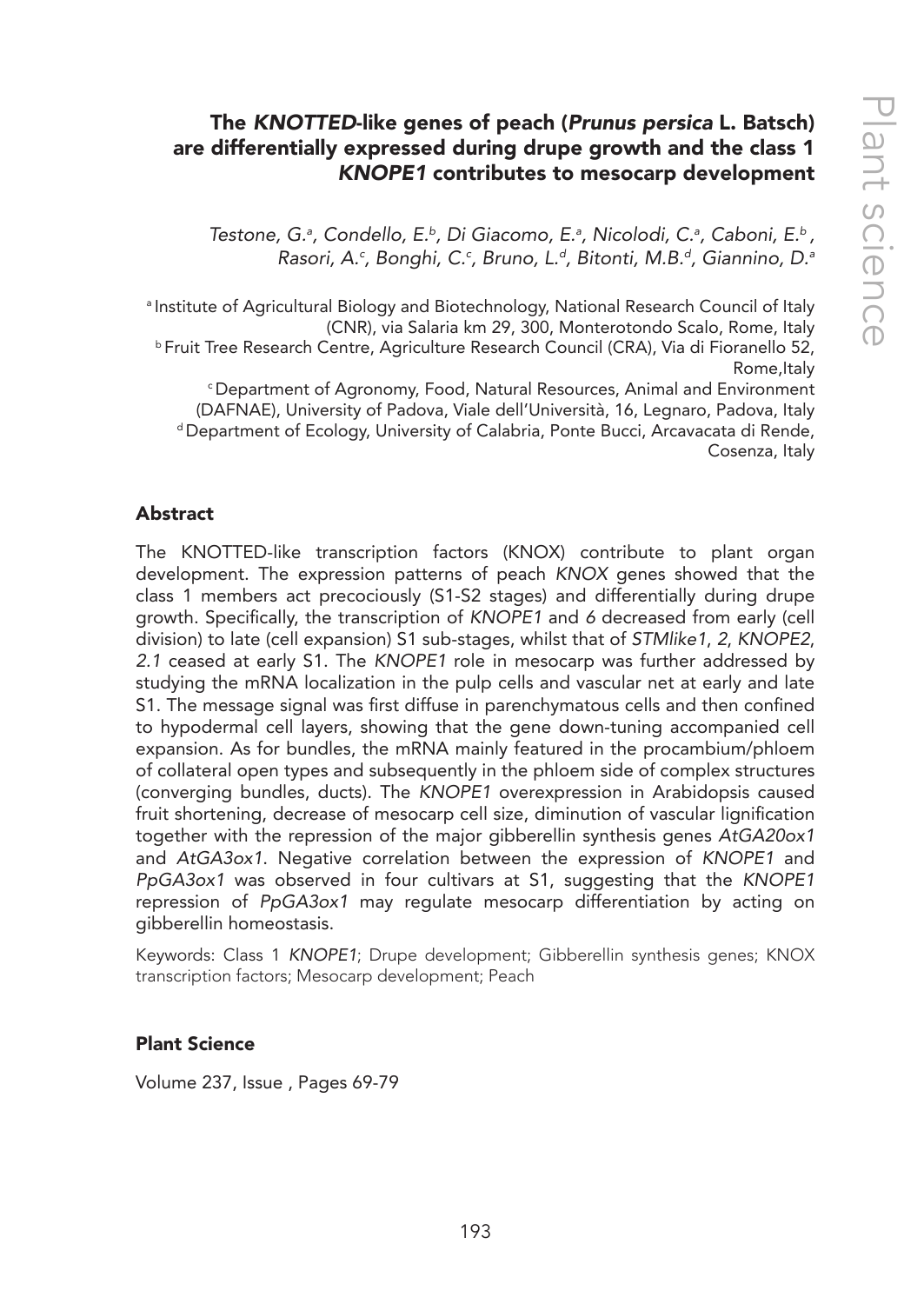# Time course of biochemical, physiological, and molecular responses to field-mimicked conditions of drought, salinity, and recovery in two maize lines

*Morari, F., Meggio, F., Lunardon, A., Scudiero, E., Forestan, C., Farinati, S., Varotto, S.*

Department of Agronomy, Animals, Food, Natural Resources and Environment, University of Padova Agripolis Viale dell'Università, Padova, Italy

## Abstract

Drought and salinity stresses will have a high impact on future crop productivity, due to climate change and the increased competition for land, water, and energy. The response to drought (WS), salinity (SS), and the combined stresses (WS+SS) was monitored in two maize lines: the inbred B73 and an F1 commercial stress-tolerant hybrid. A protocol mimicking field progressive stress conditions was developed and its effect on plant growth analyzed at different time points. The results indicated that the stresses limited growth in the hybrid and arrested it in the inbred line. In SS, the two genotypes had different ion accumulation and translocation capacity, particularly for Na<sup>+</sup> and Cl. Moreover, the hybrid perceived the stress, reduced all the analyzed physiological parameters, and kept them reduced until the recovery. B73 decreased all physiological parameters more gradually, being affected mainly by SS. Both lines recovered better from WS than the other stresses. Molecular analysis revealed a diverse modulation of some stress markers in the two genotypes, reflecting their different response to stresses. Combining biochemical and physiological data with expression analyses yielded insight into the mechanisms regulating the different stress tolerance of the two lines.

Keywords: Abiotic stress; Drought; Maize; Salinity; Stress marker genes; Stress response; Stress tolerance

#### Frontiers in Plant Science

Volume 6, Issue MAY, Pages 1-15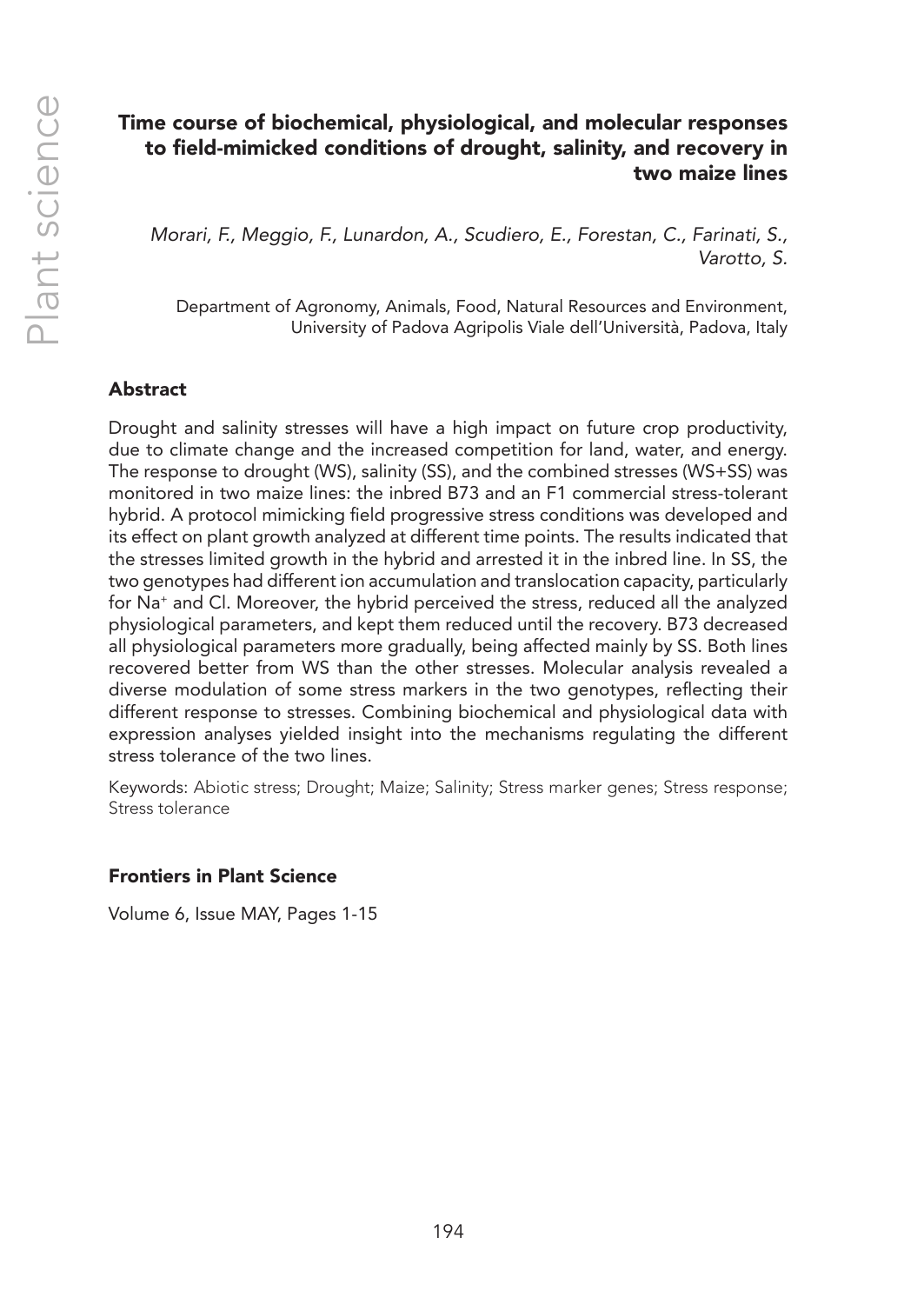# Beneficial bacteria isolated from grapevine inner tissues shape *Arabidopsis Thaliana* roots

Baldan, E.ª, Nigris, S.ª, Romualdi, C.ª, D'Alessandro, S.ª, Clocchiatti, A.ª, *Zottini, M.a , Stevanato, P.b, Squartini, A.b, Baldan, B.a*

a Dipartimento di Biologia, Universita Degli Studi di Padova, Padova, Italy b Dipartimento DAFNAE, Department of Agronomy Food Natural Resources Animals and Environment, Legnaro (PD), Italy

#### Abstract

We investigated the potential plant growth-promoting traits of 377 culturable endophytic bacteria, isolated from *Vitis vinifera* cv. Glera, as good biofertilizer candidates in vineyard management. Endophyte ability in promoting plant growth was assessed in vitro by testing ammonia production, phosphate solubilization, indole-3-acetic acid (IAA) and IAA-like molecule biosynthesis, siderophore and lytic enzyme secretion. Many of the isolates were able to mobilize phosphate (33%), release ammonium (39%), secrete siderophores (38%) and a limited part of them synthetized IAA and IAA-like molecules (5%). Effects of each of the 377 grapevine beneficial bacteria on Arabidopsis thaliana root development were also analyzed to discern plant growth-promoting abilities (PGP) of the different strains, that often exhibit more than one PGP trait. A supervised model-based clustering analysis highlighted six different classes of PGP effects on root architecture. *A. thaliana* DR5:GUS plantlets, inoculated with IAA-producing endophytes, resulted in altered root growth and enhanced auxin response. Overall, the results indicate that the Glera PGP endospheric culturable microbiome could contribute, by structural root changes, to obtain water and nutrients increasing plant adaptation and survival. From the complete cultivable collection, twelve promising endophytes mainly belonging to the *Bacillus* but also to *Micrococcus* and *Pantoea* genera, were selected for further investigations in the grapevine host plants towards future application in sustainable management of vineyards.

#### PLoS ONE

Volume 10, Issue 10, e0140252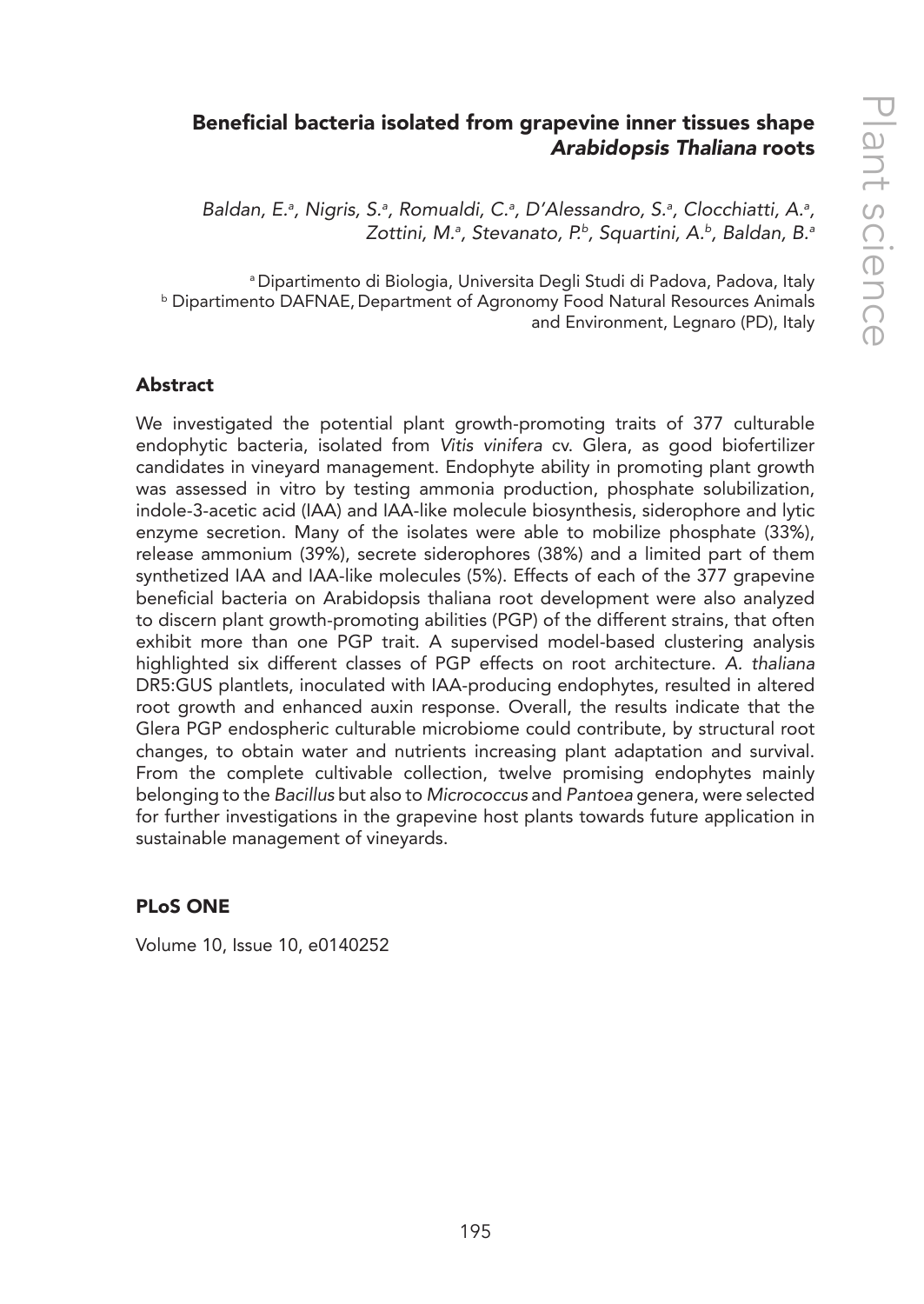# Effect of sulfate availability on root traits and microRNA395 expression in sugar beet

*Stevanato, P., Fedito, P., Trebbi, D., Cagnin, M., Saccomani, M., Cacco, G.*

DAFNAE, Dipartimento di Agronomia Animali Alimenti Risorse Naturali e Ambiente, Università degli Studi di Padova, Viale dell'Università 16, Legnaro, Italy

#### Abstract

Nutritional stress is one of the main limits to sugar beet yield. This study evaluated morphological and molecular responses of sugar beet to changes in sulfate availability. Morphological characteristics of the root system and the accumulation of microRNA395 (miR395) were examined in sulfate(S)-supplemented and S-deprived seedlings under hydroponic conditions. We also investigated the functional role of miR395 in regulating the expression of APS1 gene coding for ATP-sulfurylase in roots and leaves. The S-deprived seedlings showed a significant increase in the number of root tips, in the miR395 expression in leaves but not in roots, and in the expression of APS1 gene. Our results indicate that miR395 may be a useful biomarker for sulfate status in sugar beet.

Keywords: ATP-sulfurylase; Beta vulgaris; Root morphology

#### Biologia Plantarum

Volume 59, Issue 3, Pages 491-496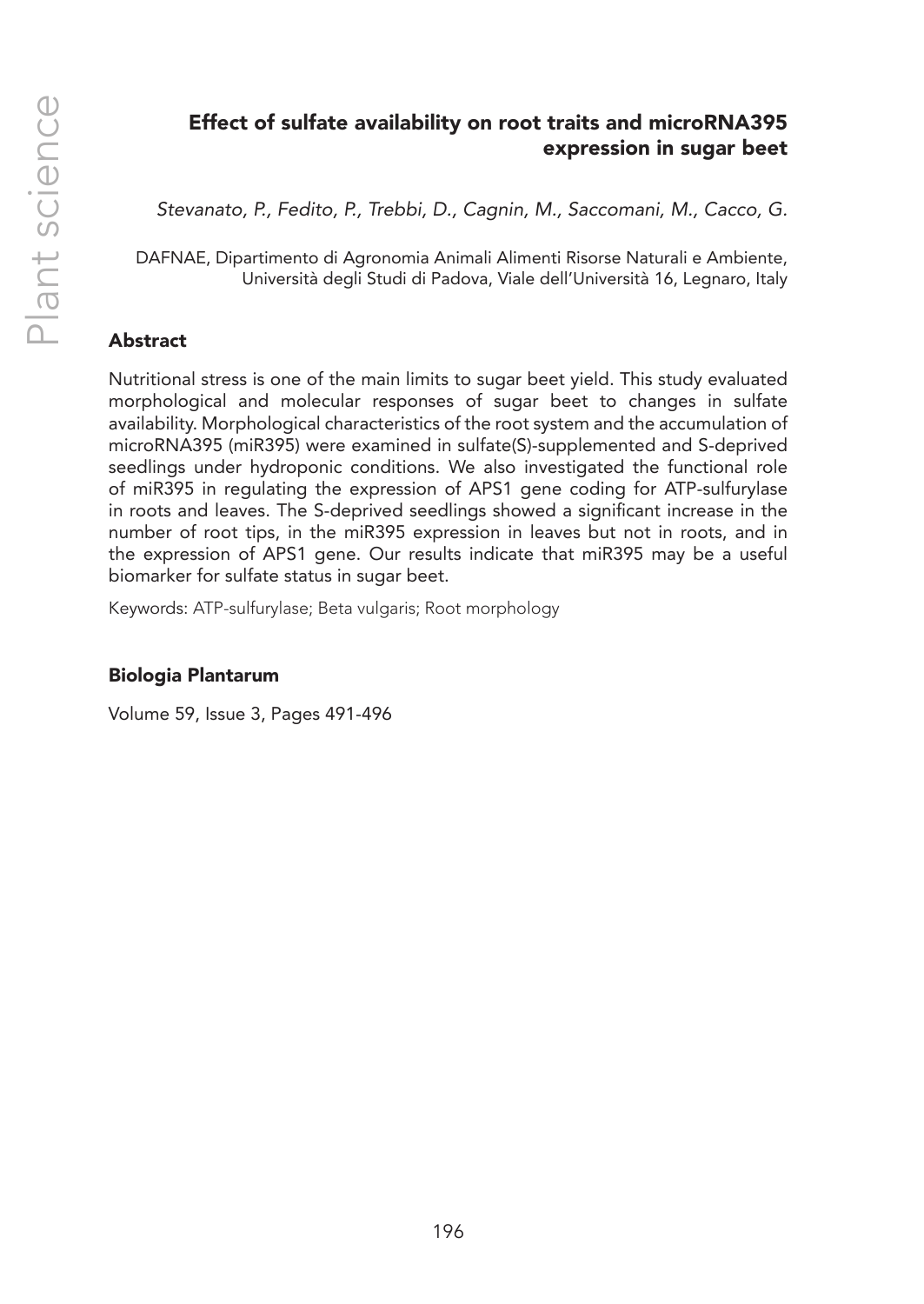# Effects of phosphate and thiosulphate on arsenic accumulation in the species *Brassica juncea*

*Grifoni, M.b, Schiavon, M.a , Pezzarossa, B.b, Petruzzelli, G.b, Malagoli, M.a*

a Department of Agronomy, Food, Natural resources, Animal and Environment, University of Padova, Agripolis—Viale dell'Università, Legnaro, PD, Italy b CNR, Institute of Ecosystem Study—Via Moruzzi, Pisa, Italy

#### **Abstract**

Arsenic (As) is recognized as a toxic pollutant in soils of many countries. Since phosphorus (P) and sulphur (S) can influence arsenic mobility and bioavailability, as well as the plant tolerance to As, phytoremediation techniques employed to clean-up As-contaminated areas should consider the interaction between As and these two nutrients. In this study, the bioavailability and accumulation of arsenate in the species *Brassica juncea* were compared between soil system and hydroponics in relation to P and S concentration of the growth substrate. In one case, plants were grown in pots filled with soil containing 878 mg As kg-1. The addition of P to soil resulted in increased As desorption and significantly higher As accumulation in plants, with no effect on growth. The absence of toxic effects on plants was likely due to high S in soil, which could efficiently mitigate metal toxicity. In the hydroponic experiment, plants were grown with different combinations of As (0 or 100 µM) and P (56 or 112 µM). S at 400 µM was also added to the nutrient solution of control (As) and As-treated plants, either individually or in combination with P. The addition of P reduced As uptake by plants, while high S resulted in higher As accumulation and lower P content. These results suggest that S can influence the interaction between P and As for the uptake by plants. The combined increase of P and S in the nutrient solution did not lead to higher accumulation of As, but enhanced As translocation from the root to the shoot. This aspect is of relevance for the phytoremediation of As-contaminated sites.

Keywords: Arsenic; Hydroponics; Phosphorus; Phytoextraction; Pot experiment; Sulfur

#### Environmental Science and Pollution Research

Volume 22, Issue 4, Pages 2423-2433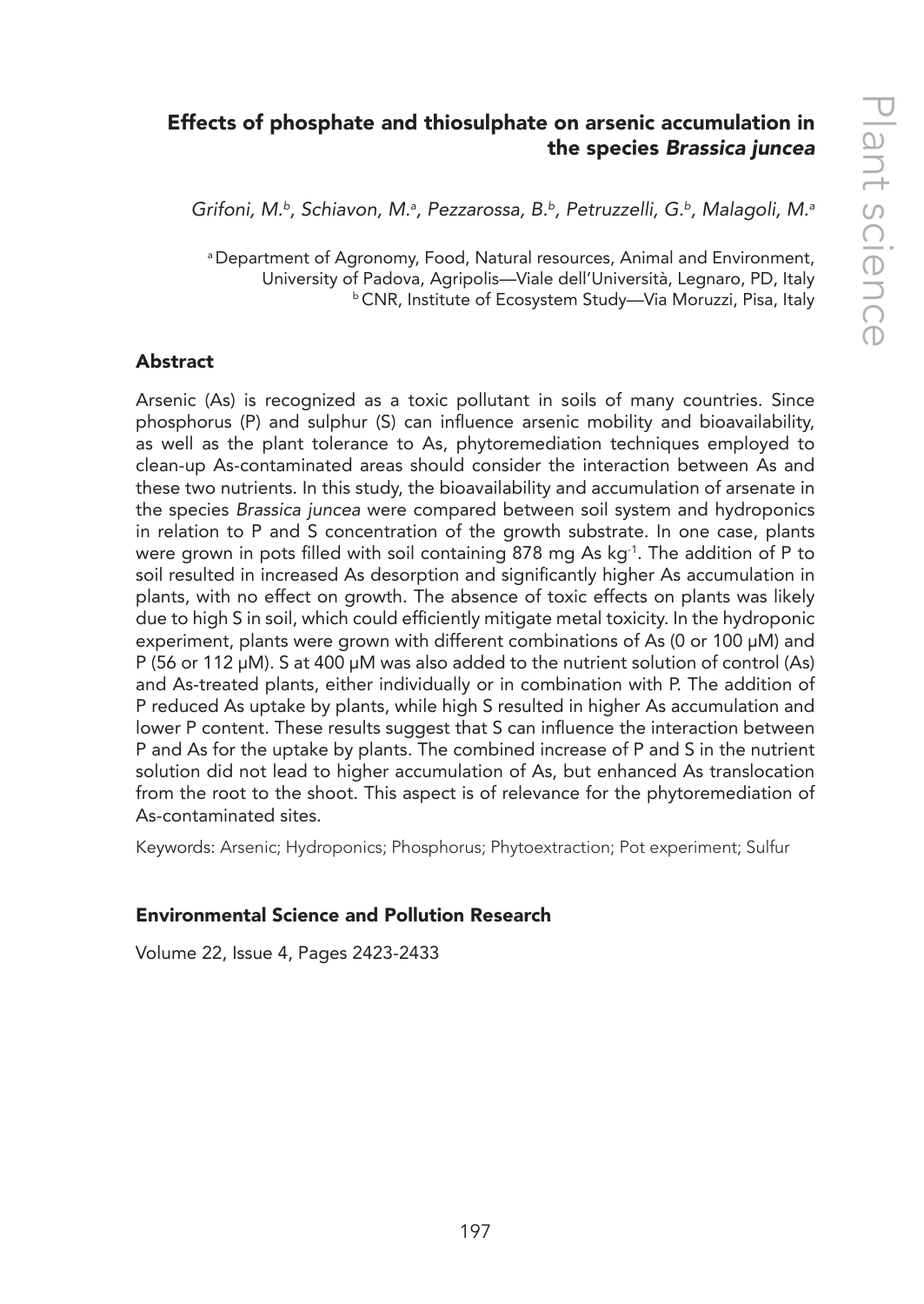# Effects of selenium biofortification on crop nutritional quality

*Malagoli, M.a , Schiavon, M.a , Dall'Acqua, S.b, Pilon-Smits, E.A.H.c*

a Department of Agronomy, Food, Natural Resources, Animals and the Environment, University of Padova, Padova, Italy **b Department of Pharmaceutical and Pharmacological Sciences, University of Padova,** Padova, Italy c Department of Biology, Colorado State University, Fort Collins, CO, United States

## Abstract

Selenium (Se) at very low doses has crucial functions in humans and animals. Since plants represent the main dietary source of this element, Se-containing crops may be used as a means to deliver Se to consumers (biofortification). Several strategies have been exploited to increase plant Se content. Selenium assimilation in plants affects both sulfur (S) and nitrogen (N) metabolic pathways, which is why recent research has also focused on the effect of Se fertilization on the production of S- and N- secondary metabolites with putative health benefits. In this review we discuss the function of Se in plant and human nutrition and the progress in the genetic engineering of Se metabolism to increase the levels and bioavailability of this element in food crops. Particular attention is paid to Se biofortification and the synthesis of compounds with beneficial effects on health.

Keywords: Food; Nutritional quality; Plant biofortification; Secondary metabolites; Selenium

#### Frontiers in Plant Science

Volume 6, Issue APR, Pages 1-5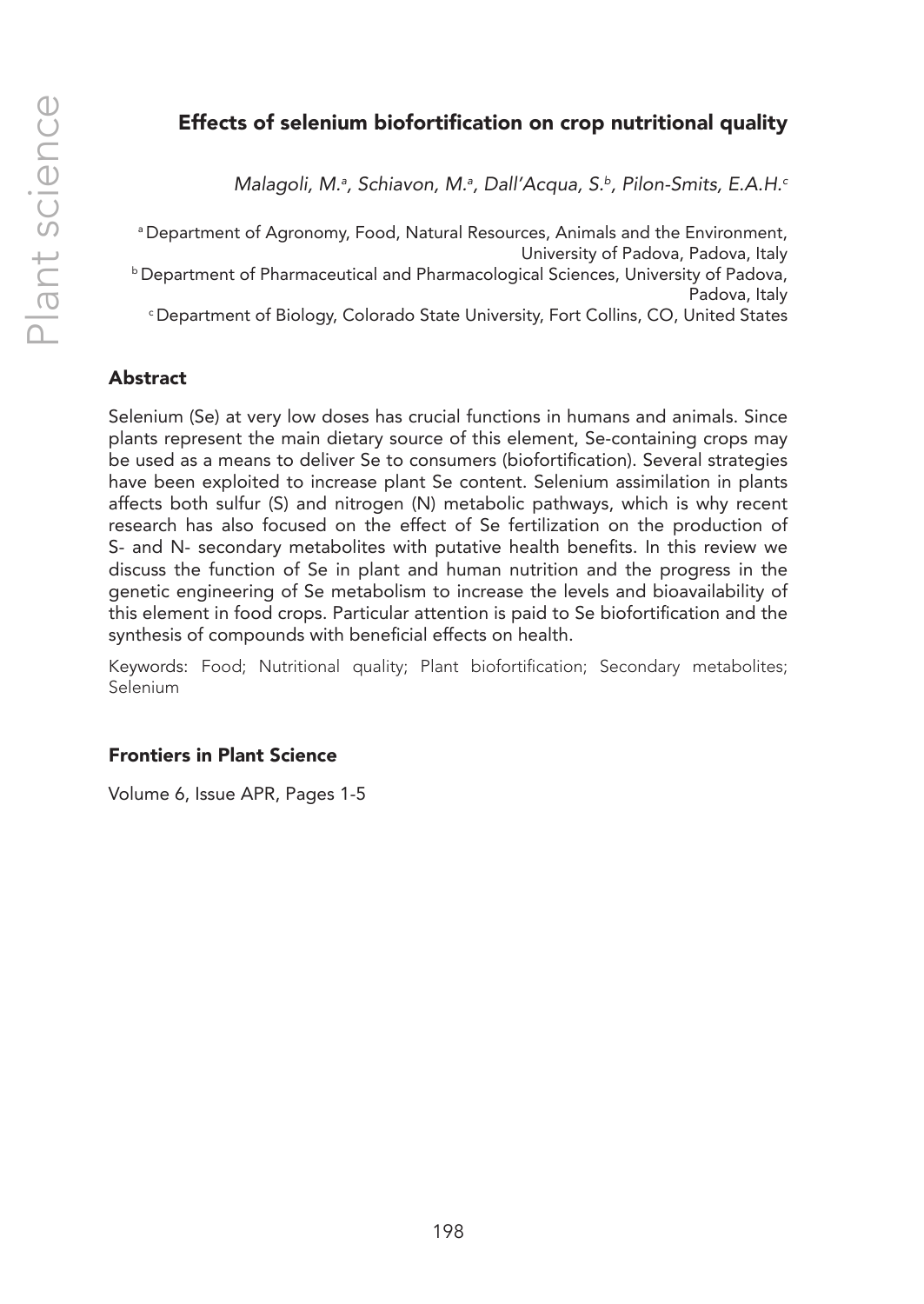# Exploring the importance of sulfate transporters and ATP sulphurylases for selenium hyperaccumulation — a comparison of *Stanleys pinnata* and *Brassica juncea* (*Brassicaceae*)

*Schiavon, M.a , Pilon, M.b, Malagoli, M.a , Pilon-Smits, E.A.H.b*

a Department of Agronomy, Food, Natural Resources, Animals and the Environment, University of Padova, Legnaro, Padova, Italy b Department of Biology, Colorado State University, Fort Collins, CO, United States

#### Abstract

Selenium (Se) hyperaccumulation, the capacity of some species to concentrate Se to levels upwards of 0.1% of dry weight, is an intriguing phenomenon that is only partially understood. Questions that remain to be answered are: do hyperaccumulators have one or more Se-specific transporters? How are these regulated by Se and sulfur (S)? In this study, hyperaccumulator *Stanleys pinnata* was compared with related non-hyperaccumulator *Brassica juncea* with respect to S-dependent selenate uptake and translocation, as well as for the expression levels of three sulfate/selenate transporters (*Sultr*) and three ATP sulphurylases (*APS*). Selenium accumulation went down ~10-fold with increasing sulfate supply in *B. juncea*, while *S. pinnata* only had a 2-3-fold difference in Se uptake between the highest (5mM) and lowest sulfate (0mM) treatments. The Se/S ratio was generally higher in the hyperaccumulator than the non-hyperaccumulator, and while tissue Se/S ratio in *B. juncea* largely reflected the ratio in the growth medium, S. pinnata enriched itself up to 5-fold with Se relative to S. The transcript levels of *Sultr1;2* and *2;1* and *APS1*, *2*, and *4* were generally much higher in *S. pinnata* than *B. juncea*, and the species showed differential transcript responses to S and Se supply. These results indicate that *S. pinnata* has at least one transporter with significant selenate specificity over sulfate. Also, the hyperaccumulator has elevated expression levels of several sulfate/selenate transporters and APS enzymes, which likely contribute to the Se hyperaccumulation and hypertolerance phenotype.

Keywords: ATP-sulphurylase; *Brassica juncea*; Gene expression; Selenium; *Stanleya pinnata*; Sulfur; Uptake

#### Frontiers in Plant Science

Volume 6, Issue JAN, Pages 1-13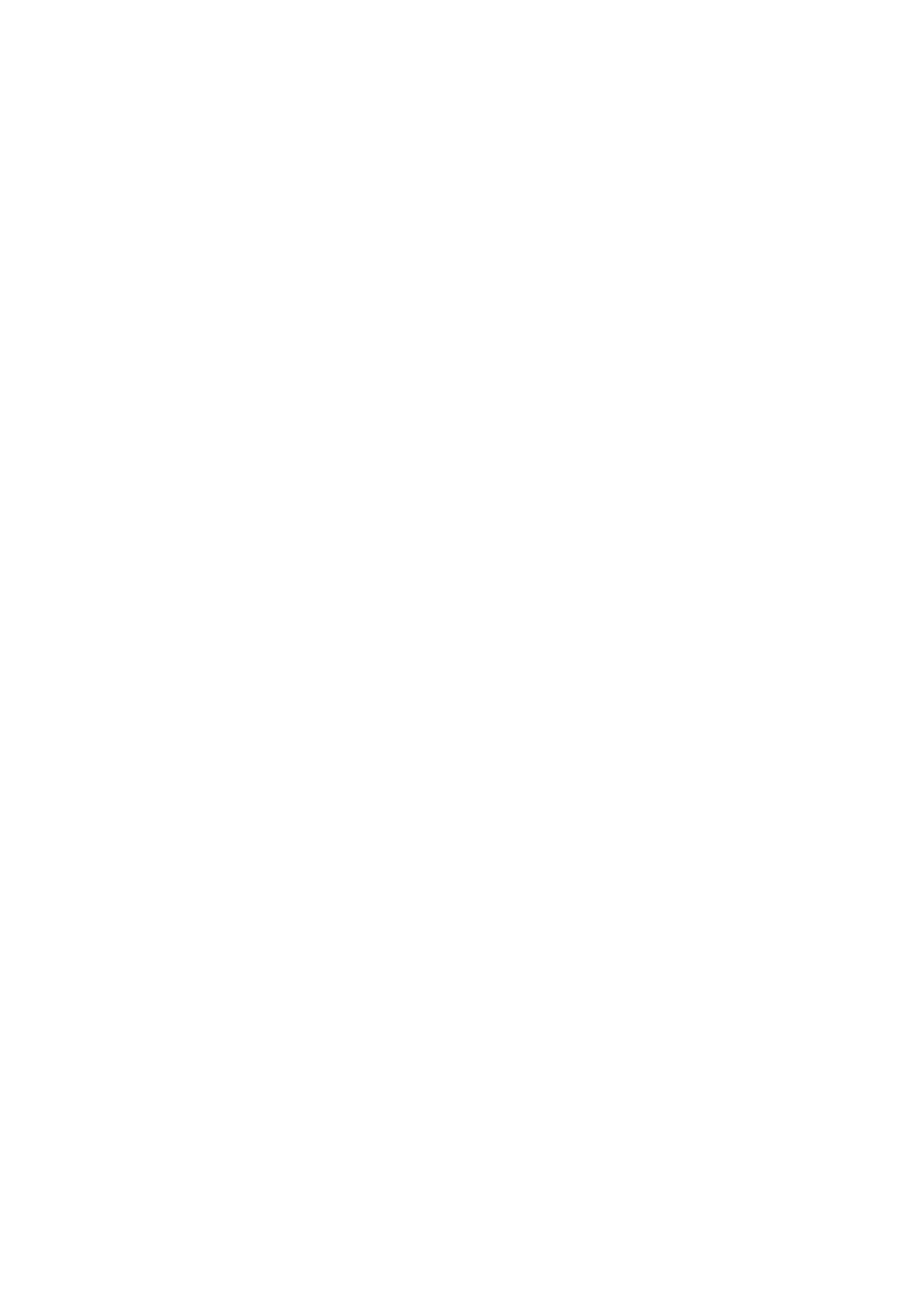# IBAF - CNR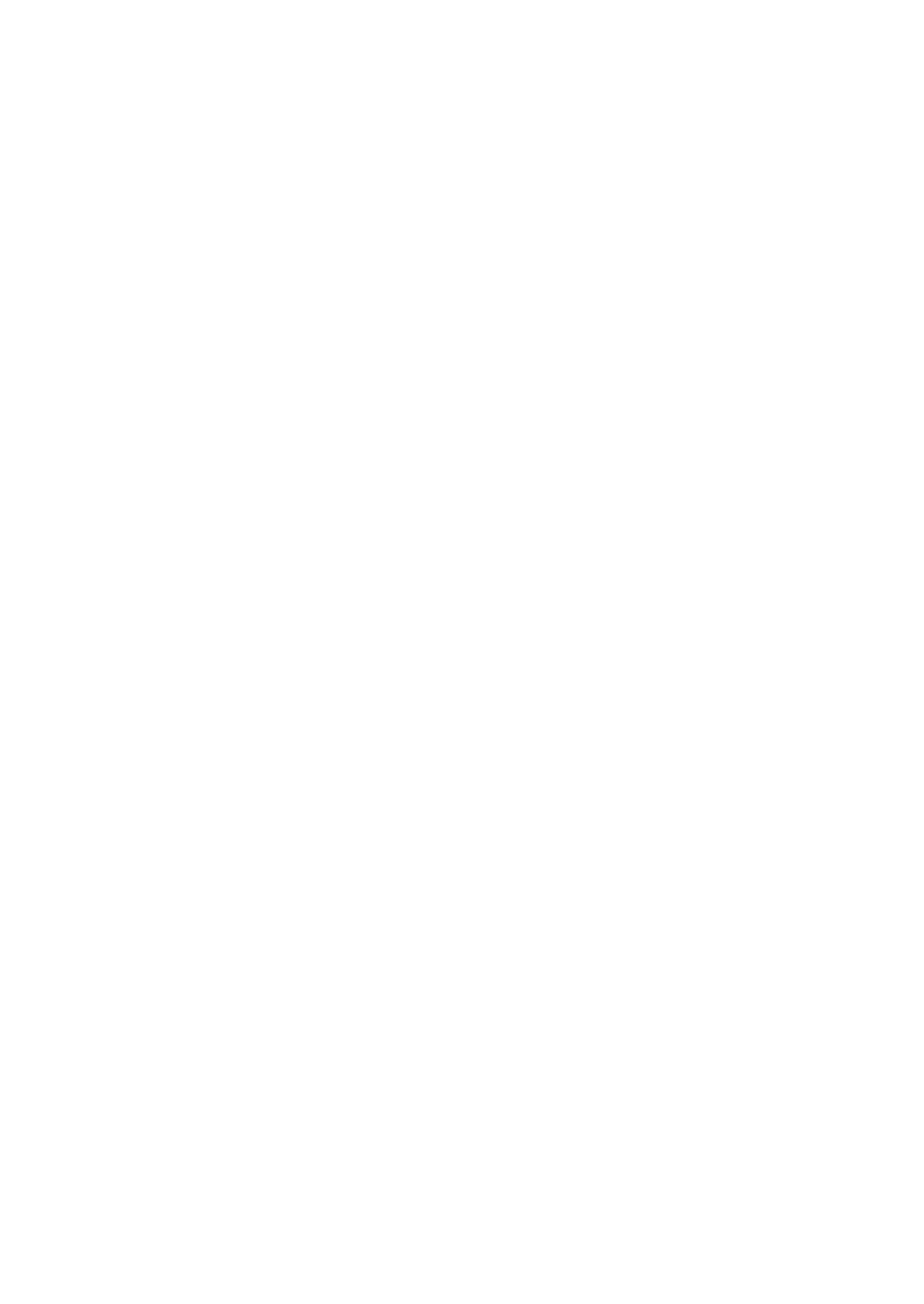# On-farm evaluation of integrated weed management tools for maize production in three different agro-environments in Europe: Agronomic efficacy, herbicide use reduction, and economic sustainability

*Vasileiadis, V.P.a , Otto, S.a , van Dijk, W.b, Urek, G.c , Leskovšek, R.c ,*

*Verschwele, A.d, Furlan, L.e , Sattin, M.a*

a National Research Council (CNR), Institute of Agro-Environmental and Forest Biology,

Legnaro, PD, Italy<br>Applied Plant Research, Wageningen University, Lelystad, Netherlands<sup>6</sup><br>Gyricultural Institute of Slovenia, Ljubljana, Slovenia فال Julius Kühn-Institut, Federal Research Centre for Cultivated Plants, Br

Germany e Veneto Agricoltura, Legnaro, PD, Italy

## Abstract

The development and implementation of integrated weed management (IWM) strategies that provide good weed control while reducing dependence on herbicides, and preferably without having side effects on the overall system economic performance, is still a challenge that has to be met. In 2011 and 2012, nine on-farm experiments (i.e., real field conditions on commercial farms, with natural weed flora) were conducted in three important European maize producing regions-countries, which represent the range of climatic and edaphic conditions in Europe, to evaluate the efficacy of different locally selected IWM tools for direct weed control in maize vs. the conventional approach (CON) followed by the farms. The IWM tools tested were: (1) early post-emergence herbicide band application combined with hoeing followed by a second hoeing in Southern Germany, (2) early post-emergence herbicide broadcast application when indicated by a predictive model of weed emergence after performing one scouting in the field to supply data for the model, followed by hoeing in Northern Italy, and (3) tine harrowing at 2-3rd leaf stage of maize and low dose of post-emergence herbicide in Slovenia. Results showed that the IWM tools tested in the different countries: (1) provided sufficient weed control without any significant differences in yields, (2) greatly reduced maize reliance on herbicides, and (3) IWM implementation was economically sustainable as no significant differences in gross margin were observed in any country compared to CON.

Keywords: Corn; Economic sustainability; Integrated pest management; Pesticide risk reduction

#### European Journal of Agronomy

Volume 63, Pages 71-78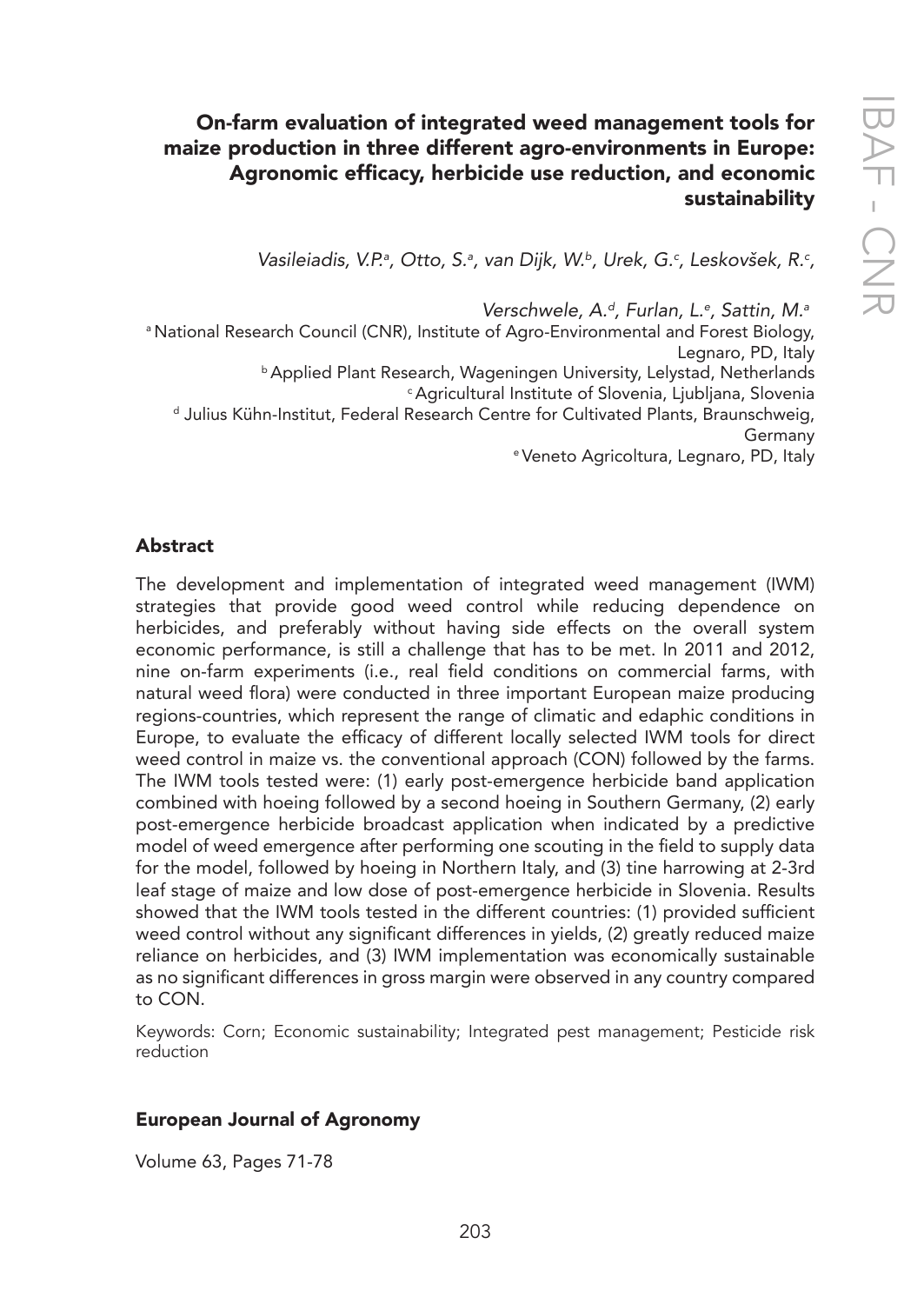# Protocols for robust herbicide resistance testing in different weed species

*Panozzo, S., Scarabel, L., Collavo, A., Sattin, M.* 

Institute of Agro-environmental and Forest Biology (IBAF), National Research Council (CNR), Italy

# Abstract

Robust protocols to test putative herbicide resistant weed populations at whole plant level are essential to confirm the resistance status. The presented protocols, based on whole-plant bioassays performed in a greenhouse, can be readily adapted to a wide range of weed species and herbicides through appropriate variants. Seed samples from plants that survived a field herbicide treatment are collected and stored dry at low temperature until used. Germination methods differ according to weed species and seed dormancy type. Seedlings at similar growth stage are transplanted and maintained in the greenhouse under appropriate conditions until plants have reached the right growth stage for herbicide treatment. Accuracy is required to prepare the herbicide solution to avoid unverifiable mistakes. Other critical steps such as the application volume and spray speed are also evaluated. The advantages of this protocol, compared to others based on whole plant bioassays using one herbicide dose, are related to the higher reliability and the possibility of inferring the resistance level. Quicker and less expensive in vivo or in vitro diagnostic screening tests have been proposed (Petri dish bioassays, spectrophotometric tests), but they provide only qualitative information and their widespread use is hindered by the laborious set-up that some species may require. For routine resistance testing, the proposed whole plant bioassay can be applied at only one herbicide dose, so reducing the costs.

Keywords: Environmental sciences; Herbicide efficacy; Herbicide treatment; Monitoring; Resistance level; Resistant biotypes; Seed germination; Weed control; Weed science

## Journal of Visualized Experiments

Volume 2015, Issue 101, Pages 1-10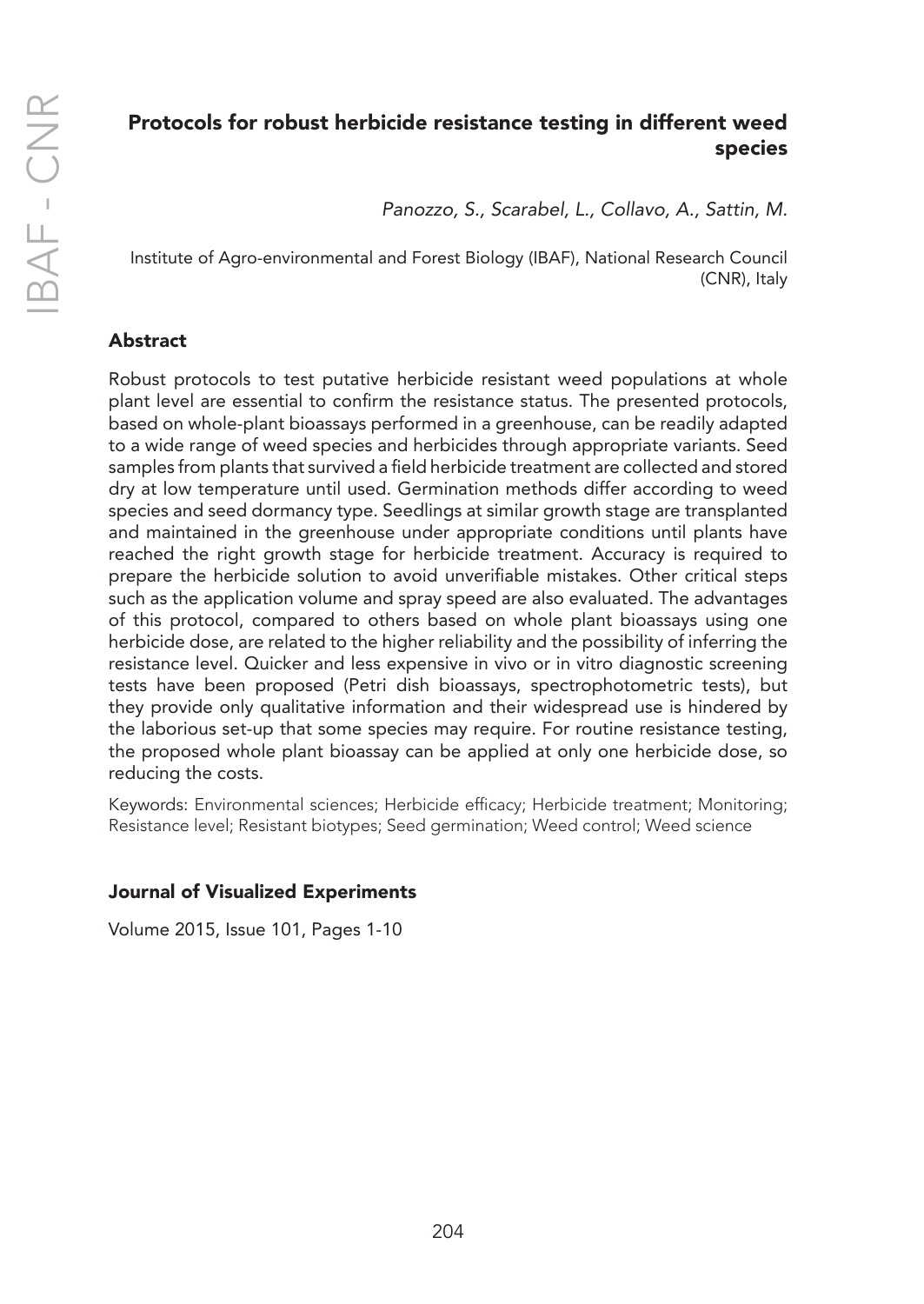# IMAR: An interactive web-based application for mapping herbicide resistant weeds

*Panozzo, S.a , Colauzzi, M.b, Scarabel, L.a , Collavo, A.a , Rosan, V.a , Sattin, M.a*

<sup>a</sup> National Research Council (CNR), Institute of Agro-environmental and Forest Biology (IBAF), Legnaro (PD), Italy<br><sup>b</sup> Free-lance webmaster, Padova, Italy

## **Abstract**

Herbicides are the major weed control tool in most cropping systems worldwide. However, the high reliance on herbicides has led to environmental issues as well as to the evolution of herbicide-resistant biotypes. Resistance is a major concern in modern agriculture and early detection of resistant biotypes is therefore crucial for its management and prevention. In this context, a timely update of resistance biotypes distribution is fundamental to devise and implement efficient resistance management strategies. Here we present an innovative webbased application called iMAR (interactive MApping of Resistance) for the mapping of herbicide resistant biotypes. It is based on open source software tools and translates into maps the data reported in the GIRE (Italian herbicide resistance working group) database of herbicide resistance at national level. iMAR allows an automatic, easy and costeffective updating of the maps a nd provides two different systems, "static" and "dynamic". In the first one, the user choices are guided by a hierarchical tree menu, whereas the latter is more flexible and includes a multiple choice criteria (type of resistance, weed species, region, cropping systems) that permits customized maps to be created. The generated information can be useful to various stakeholders who are involved in weed resistance management: farmers, advisors, national and local decision makers as well as the agrochemical industry. iMAR is freely available, and the system has the potential to handle large datasets and to be used for other purposes with geographical implications, such as the mapping of invasive plants or pests.

Keywords: Biotype; Computer interface; Computer program; Cost effectiveness analysis; Data base; Geographic mapping; Herbicide resistance; Information dissemination; Internet; Nonhuman; Weed

## PLoS ONE

Volume 10, Issue 8, Article number e0135328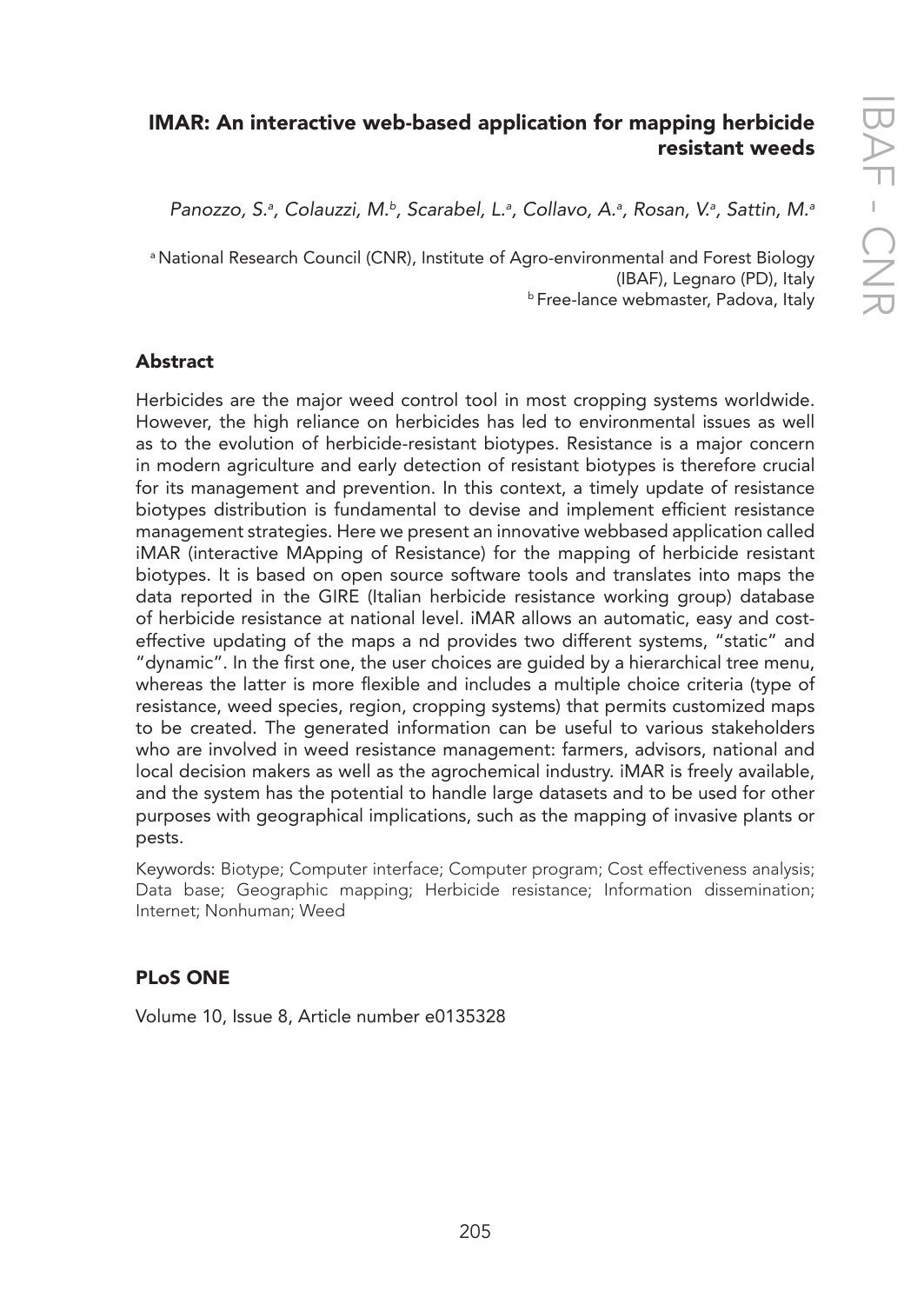# Eight principles of integrated pest management

*Barzman, M.a , Bàrberi, P.b, Birch, A.N.E.c , Boonekamp, P.d, Dachbrodt-Saaydeh, S.e , Graf, B.f , Hommel, B.g, Jensen, J.E.h , Kiss, J.i , Kudsk, P.j , Lamichhane, J.R.a , Messéan, A.a , Moonen, A.C.b, Ratnadass, A.k , Ricci, P.l , Sarah, J.L.m, Sattin, M.n*

<sup>a</sup> INRA, UAR1240 ECO-INNOV, Avenue Lucien Brétignières, Thiverval Grignon, France <sup>b</sup> Scuola Superiore Sant'Anna, Institute of Life Sciences, Land Lab, Via Santa Cecilia 3, Pisa, Italy

<sup>c</sup>The James Hutton Institute, Invergowrie, Dundee, Scotland, United Kingdom d Plant Research International, Wageningen University, Postbus 69, Wageningen, **Netherlands** 

e Julius Kühn-Institut, Federal Research Centre for Cultivated Plants, Stahnsdorfer Damm 81, Kleinmachnow, Germany

f Agroscope Changins-Wädenswil ACW, Plant Protection and Fruit and Vegetable Extension, Schloss 1, Wädenswil, Switzerland

<sup>g</sup>Julius Kühn-Institut, Federal Research Centre for Cultivated Plants, Institute for Ecological Chemistry, Königin-Luise-Str. 19, Berlin, Germany

h SEGES, 15 Agro Food Park, Skejby, Aarhus N, Denmark

<sup>i</sup>Plant Protection Institute, Szent Istvan University, Pater K. street 1, Gödöllö, Hungary j Department of Agro-ecology, Aarhus University, Forsoegsvej 1, Flakkebjerg, Slagelse, Denmark

k CIRAD, Unité de recherche HortSys, Campus international de Baillarguet, Montpellier Cedex 5, France

l INRA, UMR1355 ISA, Sophia-Antipolis, France

<sup>m</sup>CIRAD, Direction Générale Déléguée à la Recherche et à la Stratégie, TA 179/04 Avenue Agropolis, Montpellier Cedex 5, France

n National Research Council, Institute of agro-environmental and forest biology, Agripolis, Legnaro (Padova), Italy

#### Abstract

The use of pesticides made it possible to increase yields, simplify cropping systems, and forego more complicated crop protection strategies. Over-reliance on chemical control, however, is associated with contamination of ecosystems and undesirable health effects. The future of crop production is now also threatened by emergence of pest resistance and declining availability of active substances. There is therefore a need to design cropping systems less dependent on synthetic pesticides. Consequently, the European Union requires the application of eight principles (P) of Integrated Pest Management that fit within sustainable farm management. Here, we propose to farmers, advisors, and researchers a dynamic and flexible approach that accounts for the diversity of farming situations and the complexities of agroecosystems and that can improve the resilience of cropping systems and our capacity to adapt crop protection to local realities. For each principle (P), we suggest that (P1) the design of inherently robust cropping systems using a combination of agronomic levers is key to prevention. (P2) Local availability of monitoring, warning, and forecasting systems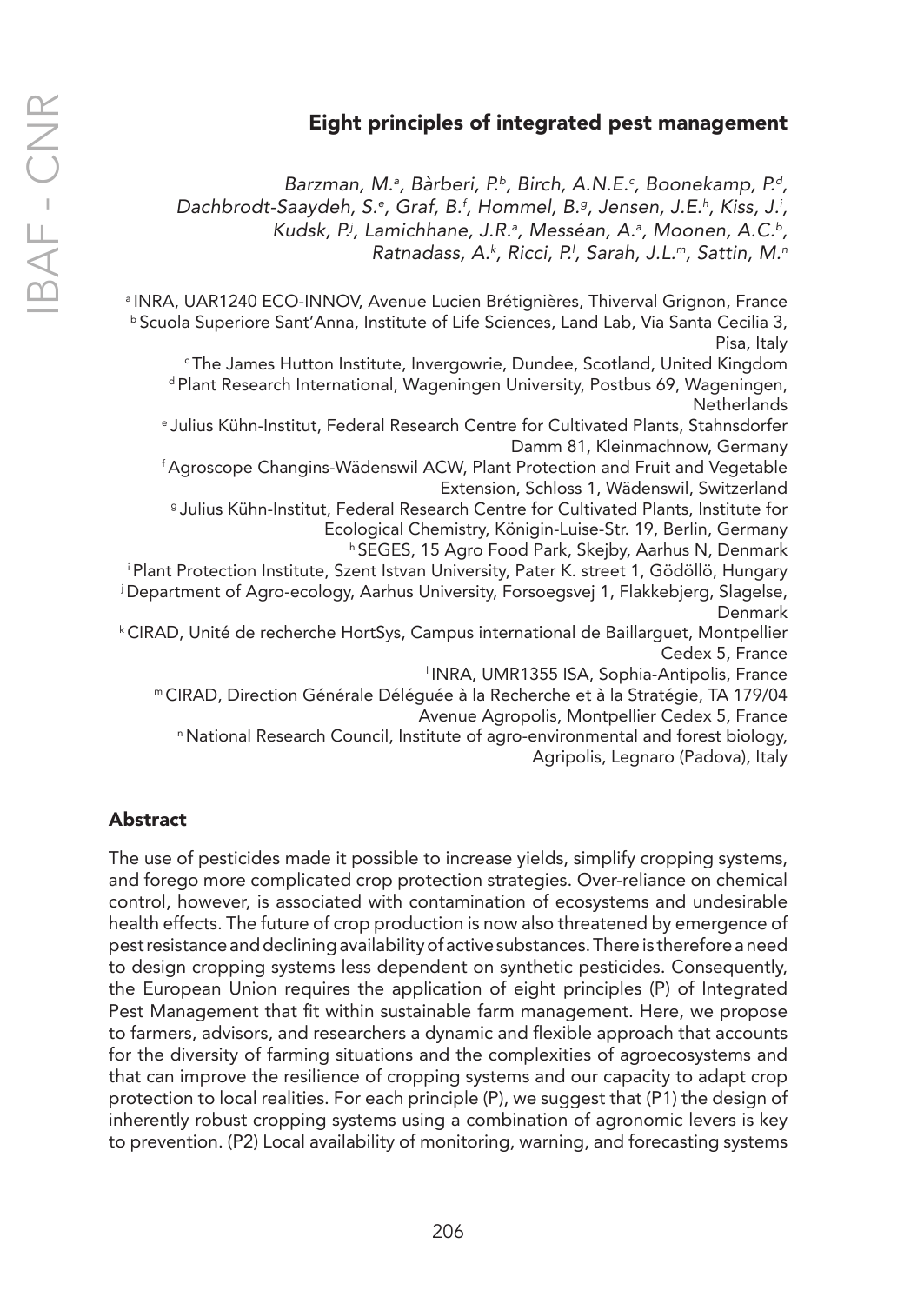is a reality to contend with. (P3) The decision-making process can integrate cropping system factors to develop longer-term strategies. (P4) The combination of nonchemical methods that may be individually less efficient than pesticides can generate valuable synergies. (P5) Development of new biological agents and products and the use of existing databases offer options for the selection of products minimizing impact on health, the environment, and biological regulation of pests. (P6) Reduced pesticide use can be effectively combined with other tactics. (P7) Addressing the root causes of pesticide resistance is the best way to find sustainable crop protection solutions. And (P8) integration of multi-season effects and trade-offs in evaluation criteria will help develop sustainable solutions.

Keywords: Alternatives; Europe; Integrated pest management; Pesticides; Resilient cropping system; Sustainable agriculture; Systems approach

## Agronomy for Sustainable Development

Volume 35, Issue 4, Pages 1199-1215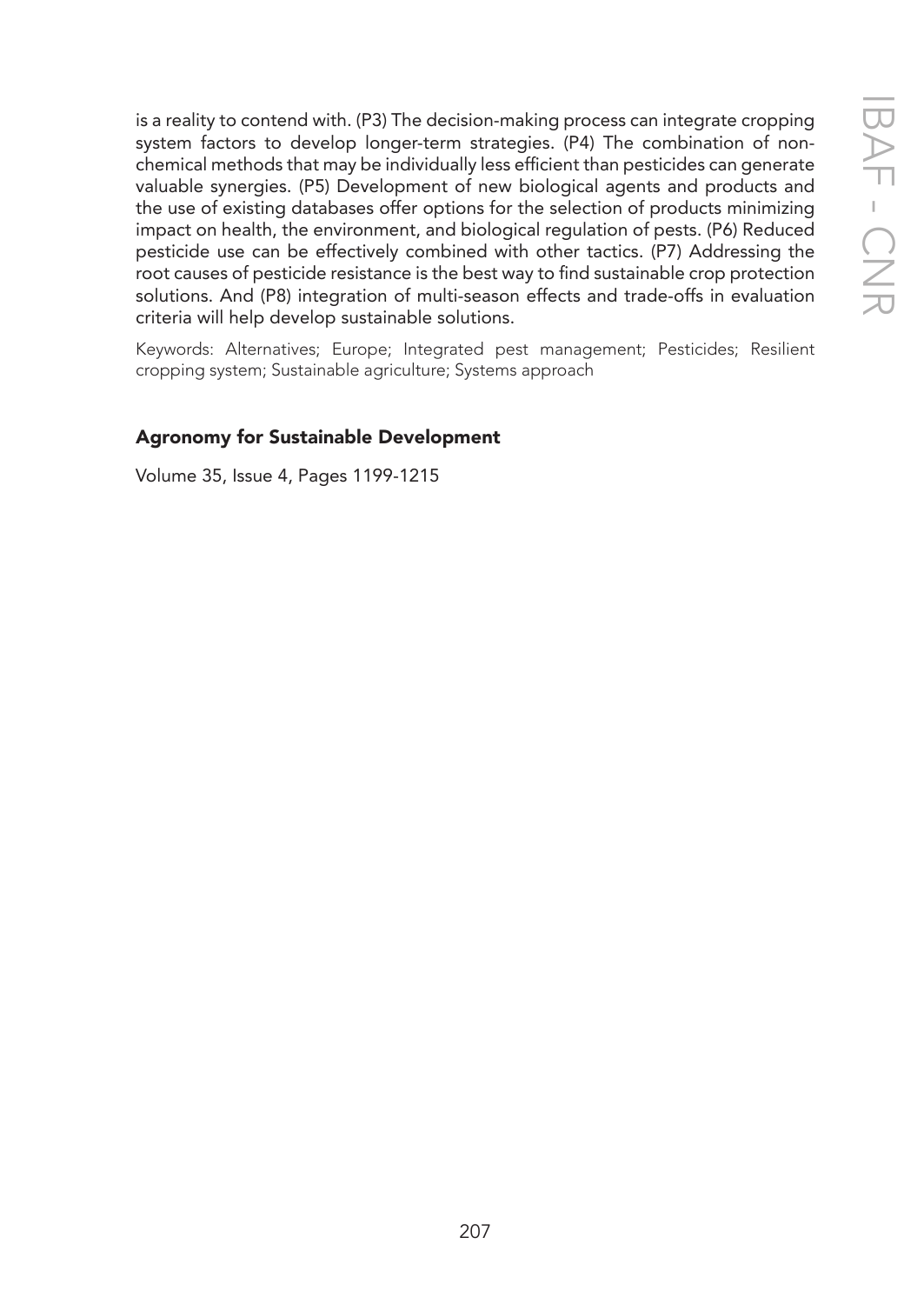# Combining a weed traits database with a population dynamics model predicts shifts in weed communities

*Storkey, J.a , Holst, N.b, Bøjer, O.Q.b, Bigongiali, F.c , Bocci, G.c , Colbach, N.d, Dorner, Z.e , Riemens, M.M.f , Sartorato, I.g, Sønderskov, M.b, Verschwele, A.h*

a Agroecology Department, Rothamsted Research, Harpenden, United Kingdom b Department of Agroecology, Aarhus University, Slagelse, Denmark c Istituto di Scienze della Vita, Scuola Superiore Sant'Anna - Piazza Martiri della Libertà, Pisa, Italy

dINRA, UMR1347 Agroécologie, Dijon, France

e Institute of Plant Protection, Faculty of Agriculture and Environmental Science, Szent Istvan University, Godollo, Hungary

f Wageningen University and Research Centre, Agrosystems Research, Wageningen, **Netherlands** 

g Istituto di Biologia Agroambientale and Forestale, CNR, Padua, Italy

h Federal Research Centre for Cultivated Plants, Julius Kuhn Institute, Braunschweig, Germany

## Abstract

A functional approach to predicting shifts in weed floras in response to management or environmental change requires the combination of data on weed traits with analytical frameworks that capture the filtering effect of selection pressures on traits. A weed traits database (WTDB) was designed, populated and analysed, initially using data for 19 common European weeds, to begin to consolidate trait data in a single repository. The initial choice of traits was driven by the requirements of empirical models of weed population dynamics to identify correlations between traits and model parameters. These relationships were used to build a generic model, operating at the level of functional traits, to simulate the impact of increasing herbicide and fertiliser use on virtual weeds along gradients of seed weight and maximum height. The model generated 'fitness contours' (defined as population growth rates) within this trait space in different scenarios, onto which two sets of weed species, defined as common or declining in the UK, were mapped. The effect of increasing inputs on the weed flora was successfully simulated; 77% of common species were predicted to have stable or increasing populations under high fertiliser and herbicide use, in contrast with only 29% of the species that have declined. Future development of the WTDB will aim to increase the number of species covered, incorporate a wider range of traits and analyse intraspecific variability under contrasting management and environments.

Keywords: Agricultural intensification; Community assembly theory; Demographic model; Functional ecology; Weed management

#### Weed Research

Volume 55, Issue 2, Pages 206-218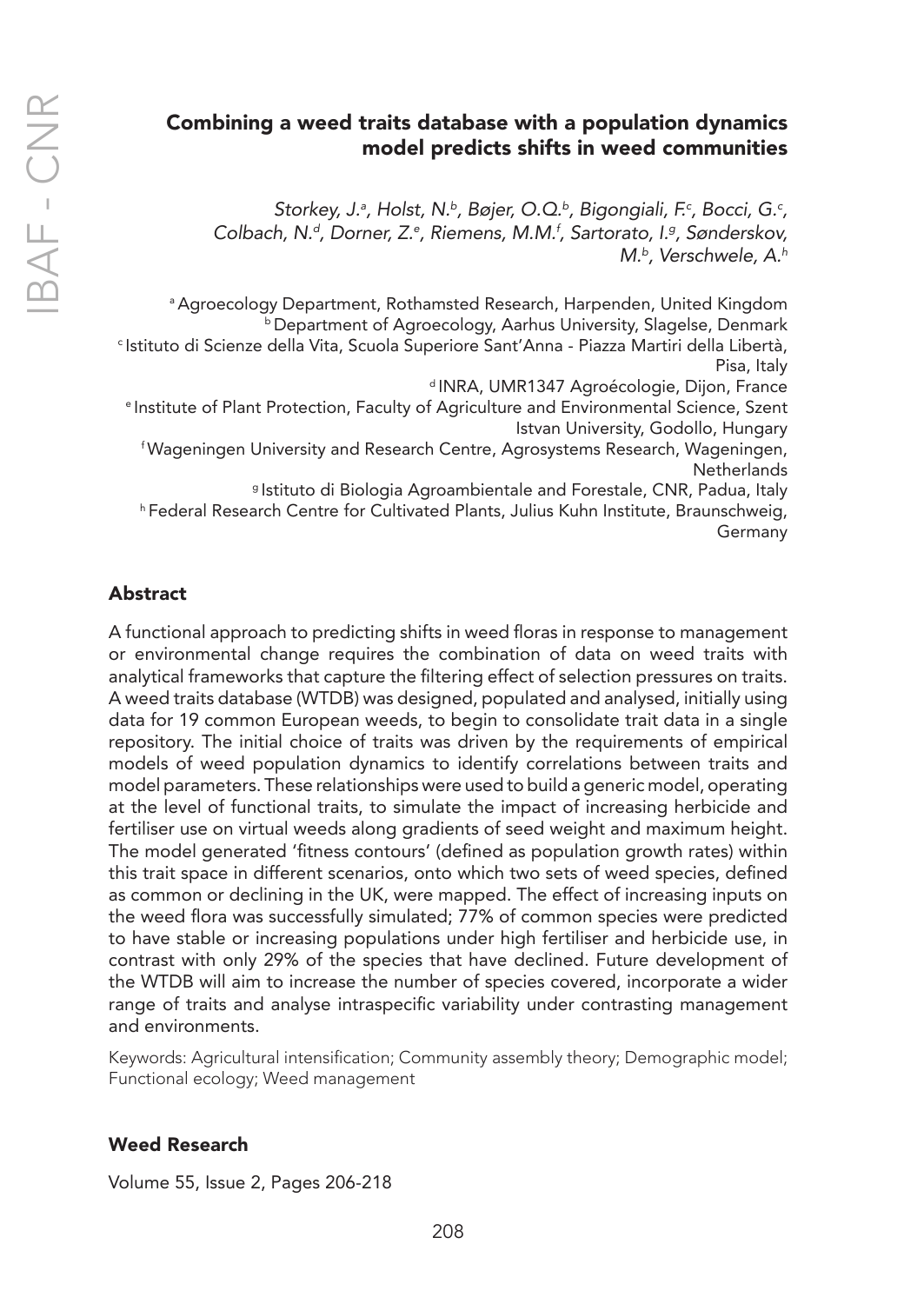# Occurrence, genetic control and evolution of non-target-site based resistance to herbicides inhibiting acetolactate synthase (ALS) in the dicot weed *Papaver rhoeas*

*Scarabel, L.a , Pernin, F.b, Délye, C.b*

a Institute of Agro-environmental and Forest Biology (IBAF), CNR, AGRIPOLIS, Viale dell'Università 16, Legnaro (PD), Italy **bINRA, UMR1347 Agroécologie, 17 rue de Sully, Dijon, France** 

## **Abstract**

Non-target-site resistance (NTSR) to herbicides is a major issue for the chemical control of weeds. Whilst predominant in grass weeds, NTSR remains largely uninvestigated in dicot weeds. We investigated the occurrence, inheritance and genetic control of NTSR to acetolactate synthase (ALS) inhibitors in *Papaver rhoeas* (corn poppy) using progenies from plants with potential NTSR to the imidazolinone herbicide imazamox. NTSR to imazamox was inherited from parents over two successive generations. NTSR to tritosulfuron (a sulfonylurea) was observed in F1 generations and inherited in F2 generations. NTSR to florasulam (a triazolopyrimidine) emerged in F2 generations. Our findings suggest NTSR was polygenic and gradually built-up by accumulation over generations of loci with moderate individual effects in single plants. We also demonstrated that ALS alleles conferring herbicide resistance can co-exist with NTSR loci in *P. rhoeas* plants. Previous research focussed on TSR in *P. rhoeas*, which most likely caused underestimation of NTSR significance in this species. This may also apply to other dicot species. From our data, resistance to ALS inhibitors in *P. rhoeas* appears complex, and involves well-known mutant ALS alleles and a set of unknown NTSR loci that confer resistance to ALS inhibitors from different chemical families.

Keywords: Acetolactate synthase (ALS); Corn poppy (*P. rhoeas*); Evolution; Herbicide; Non-target-site-based resistance (NTSR); Polygenic control

#### Plant Science

Volume 238, Pages 158-169